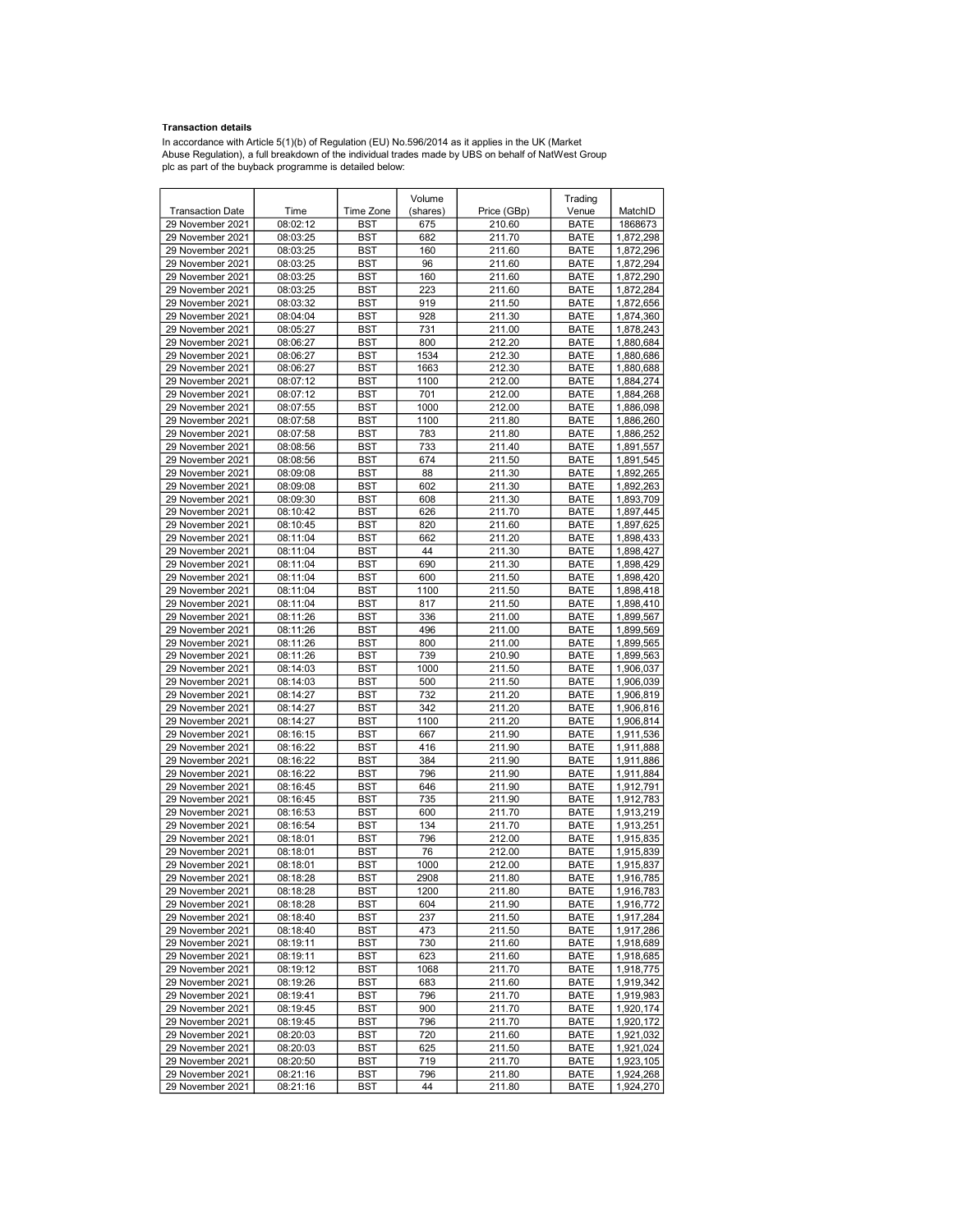| 29 November 2021 | 08:21:16 | BST        | 928  | 211.80 | <b>BATE</b> | 1,924,252 |
|------------------|----------|------------|------|--------|-------------|-----------|
| 29 November 2021 | 08:21:16 | BST        | 72   | 211.80 | <b>BATE</b> | 1,924,250 |
| 29 November 2021 | 08:21:16 | BST        | 796  | 211.80 | <b>BATE</b> | 1,924,248 |
| 29 November 2021 | 08:21:56 | <b>BST</b> | 662  | 211.80 | <b>BATE</b> | 1,925,812 |
|                  |          |            |      |        |             |           |
| 29 November 2021 | 08:21:56 | <b>BST</b> | 26   | 211.80 | <b>BATE</b> | 1,925,810 |
| 29 November 2021 | 08:21:56 | BST        | 796  | 211.80 | <b>BATE</b> | 1,925,808 |
| 29 November 2021 | 08:21:56 | BST        | 636  | 211.80 | <b>BATE</b> | 1,925,775 |
| 29 November 2021 | 08:22:31 | BST        | 796  | 211.70 | <b>BATE</b> | 1,927,145 |
| 29 November 2021 | 08:22:31 | <b>BST</b> | 938  | 211.70 | <b>BATE</b> | 1,927,147 |
| 29 November 2021 | 08:23:07 | <b>BST</b> | 472  | 211.80 | <b>BATE</b> | 1,928,520 |
| 29 November 2021 | 08:23:07 | BST        | 428  | 211.80 | <b>BATE</b> | 1,928,518 |
| 29 November 2021 | 08:23:07 | <b>BST</b> | 796  | 211.80 | <b>BATE</b> | 1,928,516 |
| 29 November 2021 | 08:24:15 | BST        | 796  | 211.70 | <b>BATE</b> | 1,931,366 |
|                  |          |            |      |        |             |           |
| 29 November 2021 | 08:24:28 | <b>BST</b> | 796  | 211.70 | <b>BATE</b> | 1,931,742 |
| 29 November 2021 | 08:24:28 | <b>BST</b> | 1261 | 211.70 | <b>BATE</b> | 1.931.746 |
| 29 November 2021 | 08:24:28 | BST        | 1100 | 211.70 | <b>BATE</b> | 1,931,744 |
| 29 November 2021 | 08:25:03 | BST        | 397  | 211.70 | <b>BATE</b> | 1,933,135 |
| 29 November 2021 | 08:25:03 | BST        | 796  | 211.70 | <b>BATE</b> | 1,933,133 |
| 29 November 2021 | 08:26:03 | <b>BST</b> | 506  | 211.60 | <b>BATE</b> | 1,935,885 |
| 29 November 2021 | 08:26:03 | <b>BST</b> | 796  | 211.60 | <b>BATE</b> | 1,935,883 |
| 29 November 2021 | 08:26:57 | BST        | 796  | 211.60 | <b>BATE</b> | 1,937,702 |
|                  |          |            |      |        |             |           |
| 29 November 2021 | 08:26:58 | <b>BST</b> | 796  | 211.60 | <b>BATE</b> | 1,937,732 |
| 29 November 2021 | 08:26:58 | BST        | 886  | 211.60 | <b>BATE</b> | 1,937,734 |
| 29 November 2021 | 08:26:58 | <b>BST</b> | 796  | 211.60 | <b>BATE</b> | 1,937,728 |
| 29 November 2021 | 08:26:58 | <b>BST</b> | 392  | 211.60 | <b>BATE</b> | 1,937,725 |
| 29 November 2021 | 08:26:58 | BST        | 808  | 211.60 | <b>BATE</b> | 1,937,723 |
| 29 November 2021 | 08:26:58 | <b>BST</b> | 796  | 211.60 | <b>BATE</b> | 1,937,721 |
| 29 November 2021 | 08:27:19 | BST        | 687  | 211.80 | <b>BATE</b> | 1,938,563 |
| 29 November 2021 | 08:27:19 | <b>BST</b> | 1300 | 211.80 | <b>BATE</b> | 1,938,561 |
| 29 November 2021 | 08:27:19 | <b>BST</b> | 796  | 211.80 | <b>BATE</b> | 1.938.559 |
|                  |          |            |      |        |             |           |
| 29 November 2021 | 08:28:20 | BST        | 600  | 211.80 | <b>BATE</b> | 1,940,345 |
| 29 November 2021 | 08:28:20 | <b>BST</b> | 705  | 211.80 | <b>BATE</b> | 1,940,343 |
| 29 November 2021 | 08:28:20 | BST        | 595  | 211.80 | <b>BATE</b> | 1,940,341 |
| 29 November 2021 | 08:28:20 | <b>BST</b> | 796  | 211.80 | <b>BATE</b> | 1,940,339 |
| 29 November 2021 | 08:29:12 | <b>BST</b> | 675  | 211.80 | <b>BATE</b> | 1,941,998 |
| 29 November 2021 | 08:29:22 | BST        | 727  | 211.80 | <b>BATE</b> | 1,942,348 |
| 29 November 2021 | 08:29:22 | <b>BST</b> | 796  | 211.80 | <b>BATE</b> | 1,942,346 |
| 29 November 2021 | 08:32:12 | BST        | 1100 | 212.50 | <b>BATE</b> | 1,948,556 |
|                  |          |            |      |        |             |           |
| 29 November 2021 | 08:32:12 | <b>BST</b> | 1020 | 212.50 | <b>BATE</b> | 1,948,554 |
| 29 November 2021 | 08:32:12 | <b>BST</b> | 656  | 212.40 | <b>BATE</b> | 1,948,548 |
| 29 November 2021 | 08:32:12 | BST        | 675  | 212.50 | <b>BATE</b> | 1,948,552 |
| 29 November 2021 | 08:32:12 | BST        | 796  | 212.50 | <b>BATE</b> | 1,948,550 |
| 29 November 2021 | 08:34:45 | BST        | 796  | 213.50 | <b>BATE</b> | 1,954,411 |
| 29 November 2021 | 08:34:45 | <b>BST</b> | 130  | 213.50 | <b>BATE</b> | 1,954,413 |
| 29 November 2021 | 08:37:18 | <b>BST</b> | 621  | 213.40 | <b>BATE</b> | 1,959,506 |
| 29 November 2021 | 08:39:38 | BST        | 739  | 213.50 | <b>BATE</b> | 1,964,299 |
| 29 November 2021 | 08:39:38 | <b>BST</b> | 607  | 213.50 | <b>BATE</b> | 1,964,291 |
|                  |          |            |      |        |             |           |
| 29 November 2021 | 08:41:32 | BST        | 475  | 213.50 | <b>BATE</b> | 1,968,362 |
| 29 November 2021 | 08:41:32 | <b>BST</b> | 222  | 213.50 | <b>BATE</b> | 1,968,364 |
| 29 November 2021 | 08:41:32 | <b>BST</b> | 725  | 213.50 | <b>BATE</b> | 1,968,354 |
| 29 November 2021 | 08:41:32 | BST        | 796  | 213.50 | <b>BATE</b> | 1,968,352 |
| 29 November 2021 | 08:43:10 | BST        | 666  | 213.50 | <b>BATE</b> | 1,972,508 |
| 29 November 2021 | 08:43:10 | BST        | 796  | 213.50 | <b>BATE</b> | 1,972,497 |
| 29 November 2021 | 08:43:10 | BST        | 671  | 213.50 | <b>BATE</b> | 1,972,495 |
| 29 November 2021 | 08:43:10 | BST        | 796  | 213.50 | <b>BATE</b> | 1,972,493 |
| 29 November 2021 | 08:43:10 | BST        | 633  | 213.50 | <b>BATE</b> |           |
|                  |          |            |      |        |             | 1,972,480 |
| 29 November 2021 | 08:44:21 | BST        | 796  | 213.70 | <b>BATE</b> | 1,974,802 |
| 29 November 2021 | 08:45:00 | BST        | 796  | 213.80 | <b>BATE</b> | 1,976,206 |
| 29 November 2021 | 08:45:00 | BST        | 1500 | 213.80 | <b>BATE</b> | 1,976,208 |
| 29 November 2021 | 08:45:00 | BST        | 193  | 213.80 | <b>BATE</b> | 1,976,135 |
| 29 November 2021 | 08:45:00 | BST        | 796  | 213.80 | <b>BATE</b> | 1,976,133 |
| 29 November 2021 | 08:45:00 | BST        | 373  | 213.80 | <b>BATE</b> | 1,976,125 |
| 29 November 2021 | 08:45:00 | BST        | 796  | 213.80 | <b>BATE</b> | 1976121   |
| 29 November 2021 | 08:45:00 | BST        | 776  | 213.80 | <b>BATE</b> | 1976113   |
|                  |          |            |      |        |             |           |
| 29 November 2021 | 08:45:02 | BST        | 796  | 213.80 | <b>BATE</b> | 1976307   |
| 29 November 2021 | 08:45:02 | BST        | 796  | 213.80 | <b>BATE</b> | 1976287   |
| 29 November 2021 | 08:45:03 | BST        | 796  | 213.80 | <b>BATE</b> | 1976334   |
| 29 November 2021 | 08:45:03 | BST        | 826  | 213.80 | <b>BATE</b> | 1976336   |
| 29 November 2021 | 08:46:14 | BST        | 796  | 213.60 | <b>BATE</b> | 1978442   |
| 29 November 2021 | 08:46:22 | BST        | 796  | 213.50 | <b>BATE</b> | 1978660   |
| 29 November 2021 | 08:46:32 | BST        | 746  | 213.50 | <b>BATE</b> | 1978853   |
| 29 November 2021 | 08:47:33 | BST        | 1300 | 213.40 | <b>BATE</b> | 1980545   |
|                  |          |            |      |        |             |           |
| 29 November 2021 | 08:47:33 | BST        | 796  | 213.40 | <b>BATE</b> | 1980543   |
| 29 November 2021 | 08:48:17 | BST        | 796  | 213.70 | <b>BATE</b> | 1981846   |
| 29 November 2021 | 08:48:17 | BST        | 1100 | 213.70 | BATE        | 1981848   |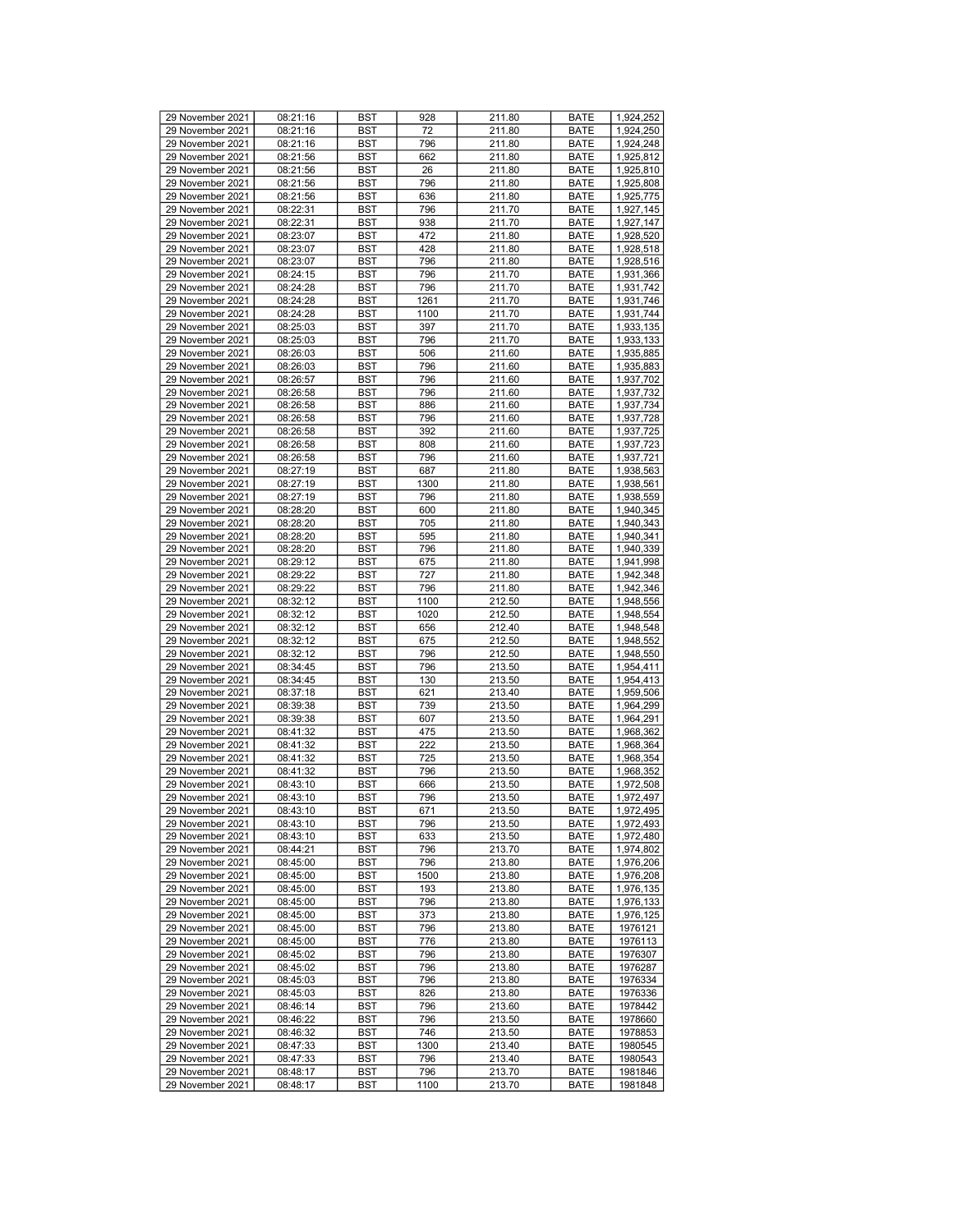| 29 November 2021 | 08:48:17 | <b>BST</b> | 121  | 213.70 | <b>BATE</b> | 1981850 |
|------------------|----------|------------|------|--------|-------------|---------|
| 29 November 2021 | 08:48:56 | BST        | 1221 | 213.80 | <b>BATE</b> | 1983200 |
| 29 November 2021 | 08:48:56 | BST        | 10   | 213.80 | <b>BATE</b> | 1983198 |
| 29 November 2021 | 08:49:11 | <b>BST</b> | 1540 | 213.80 | <b>BATE</b> | 1983628 |
|                  |          |            |      |        |             |         |
| 29 November 2021 | 08:49:11 | <b>BST</b> | 796  | 213.80 | <b>BATE</b> | 1983625 |
| 29 November 2021 | 08:49:11 | <b>BST</b> | 2000 | 213.80 | <b>BATE</b> | 1983607 |
| 29 November 2021 | 08:49:11 | BST        | 796  | 213.80 | <b>BATE</b> | 1983609 |
| 29 November 2021 | 08:49:11 | BST        | 1400 | 213.80 | <b>BATE</b> | 1983605 |
| 29 November 2021 | 08:49:11 | BST        | 796  | 213.80 | <b>BATE</b> | 1983603 |
| 29 November 2021 | 08:49:25 | <b>BST</b> | 521  | 213.70 | <b>BATE</b> | 1984156 |
| 29 November 2021 | 08:49:59 | <b>BST</b> | 110  | 213.70 | <b>BATE</b> | 1985282 |
| 29 November 2021 | 08:49:59 | BST        | 796  | 213.70 | <b>BATE</b> | 1985280 |
| 29 November 2021 | 08:50:12 | BST        | 796  | 213.60 | <b>BATE</b> | 1986883 |
|                  |          |            |      |        |             |         |
| 29 November 2021 | 08:50:12 | <b>BST</b> | 417  | 213.70 | <b>BATE</b> | 1986885 |
| 29 November 2021 | 08:51:06 | <b>BST</b> | 1534 | 213.70 | <b>BATE</b> | 1989015 |
| 29 November 2021 | 08:51:06 | <b>BST</b> | 796  | 213.70 | <b>BATE</b> | 1989013 |
| 29 November 2021 | 08:51:14 | BST        | 702  | 213.40 | <b>BATE</b> | 1989347 |
| 29 November 2021 | 08:51:51 | BST        | 796  | 213.40 | <b>BATE</b> | 1990878 |
| 29 November 2021 | 08:52:23 | BST        | 295  | 213.50 | <b>BATE</b> | 1992263 |
| 29 November 2021 | 08:52:23 | <b>BST</b> | 779  | 213.50 | <b>BATE</b> | 1992233 |
| 29 November 2021 | 08:52:23 | <b>BST</b> | 736  | 213.50 | <b>BATE</b> | 1992199 |
| 29 November 2021 |          | BST        | 759  | 213.40 | <b>BATE</b> | 1992649 |
|                  | 08:52:35 |            |      |        |             |         |
| 29 November 2021 | 08:52:37 | BST        | 378  | 213.40 | <b>BATE</b> | 1992720 |
| 29 November 2021 | 08:52:37 | <b>BST</b> | 796  | 213.40 | <b>BATE</b> | 1992718 |
| 29 November 2021 | 08:52:37 | <b>BST</b> | 796  | 213.40 | <b>BATE</b> | 1992710 |
| 29 November 2021 | 08:52:37 | <b>BST</b> | 796  | 213.40 | <b>BATE</b> | 1992708 |
| 29 November 2021 | 08:53:40 | BST        | 998  | 213.30 | <b>BATE</b> | 1994613 |
| 29 November 2021 | 08:53:40 | BST        | 816  | 213.30 | <b>BATE</b> | 1994607 |
| 29 November 2021 | 08:53:40 | <b>BST</b> | 796  | 213.30 | <b>BATE</b> | 1994609 |
| 29 November 2021 | 08:53:40 | <b>BST</b> | 900  | 213.30 | <b>BATE</b> | 1994611 |
|                  |          |            |      |        |             |         |
| 29 November 2021 | 08:54:33 | <b>BST</b> | 796  | 212.70 | <b>BATE</b> | 1996587 |
| 29 November 2021 | 08:54:33 | BST        | 1300 | 212.70 | <b>BATE</b> | 1996585 |
| 29 November 2021 | 08:54:33 | BST        | 512  | 212.70 | <b>BATE</b> | 1996581 |
| 29 November 2021 | 08:54:33 | <b>BST</b> | 243  | 212.70 | <b>BATE</b> | 1996579 |
| 29 November 2021 | 08:56:00 | <b>BST</b> | 776  | 212.80 | <b>BATE</b> | 1999144 |
| 29 November 2021 | 08:56:00 | <b>BST</b> | 992  | 212.80 | <b>BATE</b> | 1999141 |
| 29 November 2021 | 08:56:00 | BST        | 1148 | 212.80 | <b>BATE</b> | 1999139 |
| 29 November 2021 | 08:56:00 | BST        | 796  | 212.80 | <b>BATE</b> | 1999135 |
| 29 November 2021 | 08:56:00 | BST        | 1200 | 212.80 | <b>BATE</b> | 1999137 |
|                  |          |            |      |        |             |         |
| 29 November 2021 | 08:56:26 | <b>BST</b> | 796  | 212.40 | <b>BATE</b> | 2000058 |
| 29 November 2021 | 08:57:49 | <b>BST</b> | 565  | 212.60 | <b>BATE</b> | 2002328 |
| 29 November 2021 | 08:57:49 | BST        | 168  | 212.60 | <b>BATE</b> | 2002326 |
| 29 November 2021 | 08:57:52 | BST        | 753  | 212.60 | <b>BATE</b> | 2002437 |
| 29 November 2021 | 08:57:52 | <b>BST</b> | 796  | 212.60 | <b>BATE</b> | 2002435 |
| 29 November 2021 | 08:57:52 | <b>BST</b> | 809  | 212.50 | <b>BATE</b> | 2002433 |
| 29 November 2021 | 08:58:06 | <b>BST</b> | 907  | 212.40 | <b>BATE</b> | 2003101 |
| 29 November 2021 | 08:58:06 | BST        | 269  | 212.50 | <b>BATE</b> | 2003099 |
| 29 November 2021 |          |            |      |        |             |         |
|                  | 08:58:06 | BST        | 334  | 212.50 | <b>BATE</b> | 2003097 |
| 29 November 2021 | 08:58:06 | <b>BST</b> | 796  | 212.50 | <b>BATE</b> | 2003095 |
| 29 November 2021 | 08:58:06 | <b>BST</b> | 697  | 212.40 | <b>BATE</b> | 2003091 |
| 29 November 2021 | 08:58:28 | <b>BST</b> | 796  | 212.20 | <b>BATE</b> | 2003987 |
| 29 November 2021 | 09:00:03 | BST        | 2479 | 212.50 | <b>BATE</b> | 2007350 |
| 29 November 2021 | 09:00:20 | <b>BST</b> | 796  | 212.60 | <b>BATE</b> | 2008331 |
| 29 November 2021 | 09:00:21 | <b>BST</b> | 1461 | 212.60 | <b>BATE</b> | 2008351 |
| 29 November 2021 | 09:00:21 | <b>BST</b> | 73   | 212.60 | <b>BATE</b> | 2008349 |
| 29 November 2021 | 09:00:21 | <b>BST</b> | 796  | 212.60 | <b>BATE</b> | 2008347 |
|                  |          | <b>BST</b> |      |        |             |         |
| 29 November 2021 | 09:00:30 |            | 345  | 212.50 | <b>BATE</b> | 2008983 |
| 29 November 2021 | 09:00:30 | <b>BST</b> | 936  | 212.50 | <b>BATE</b> | 2008981 |
| 29 November 2021 | 09:01:23 | BST        | 796  | 212.40 | <b>BATE</b> | 2011840 |
| 29 November 2021 | 09:01:26 | <b>BST</b> | 796  | 212.40 | <b>BATE</b> | 2011903 |
| 29 November 2021 | 09:01:26 | <b>BST</b> | 796  | 212.40 | <b>BATE</b> | 2011897 |
| 29 November 2021 | 09:01:35 | BST        | 1118 | 212.40 | <b>BATE</b> | 2012185 |
| 29 November 2021 | 09:02:18 | <b>BST</b> | 1259 | 212.20 | <b>BATE</b> | 2013487 |
| 29 November 2021 | 09:02:27 | BST        | 1400 | 212.20 | <b>BATE</b> | 2013729 |
| 29 November 2021 | 09:03:31 |            | 972  |        |             |         |
|                  |          | <b>BST</b> |      | 212.30 | <b>BATE</b> | 2015556 |
| 29 November 2021 | 09:03:31 | <b>BST</b> | 796  | 212.30 | <b>BATE</b> | 2015554 |
| 29 November 2021 | 09:03:32 | BST        | 796  | 212.30 | <b>BATE</b> | 2015573 |
| 29 November 2021 | 09:03:32 | <b>BST</b> | 796  | 212.30 | <b>BATE</b> | 2015566 |
| 29 November 2021 | 09:03:36 | BST        | 796  | 212.30 | <b>BATE</b> | 2015730 |
| 29 November 2021 | 09:04:48 | <b>BST</b> | 773  | 212.30 | <b>BATE</b> | 2018803 |
| 29 November 2021 | 09:04:50 | <b>BST</b> | 297  | 212.30 | <b>BATE</b> | 2018877 |
| 29 November 2021 | 09:04:50 | BST        | 373  | 212.30 | <b>BATE</b> | 2018875 |
| 29 November 2021 |          |            |      |        |             |         |
|                  | 09:05:40 | BST        | 526  | 212.50 | <b>BATE</b> | 2020441 |
| 29 November 2021 | 09:05:40 | BST        | 181  | 212.50 | <b>BATE</b> | 2020443 |
| 29 November 2021 | 09:06:37 | BST        | 469  | 212.80 | BATE        | 2022096 |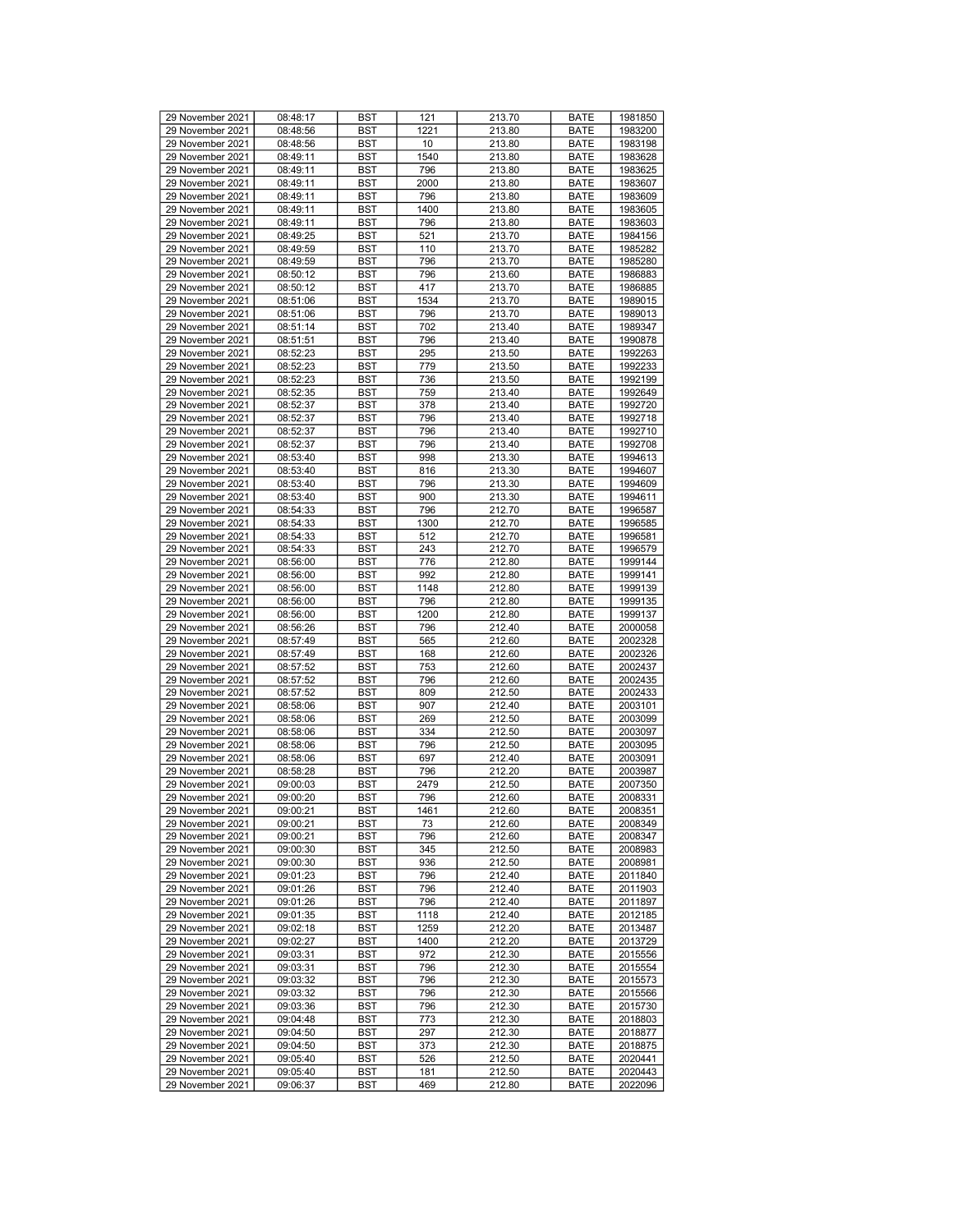| 29 November 2021                     | 09:06:37             | <b>BST</b> | 469        | 212.80           | <b>BATE</b>         | 2022094            |
|--------------------------------------|----------------------|------------|------------|------------------|---------------------|--------------------|
| 29 November 2021                     | 09:06:37             | <b>BST</b> | 796        | 212.80           | <b>BATE</b>         | 2022092            |
| 29 November 2021                     | 09:06:37             | <b>BST</b> | 469        | 212.80           | <b>BATE</b>         | 2022090            |
| 29 November 2021                     | 09:06:37             | <b>BST</b> | 469        | 212.80           | <b>BATE</b>         | 2022088            |
| 29 November 2021                     | 09:06:37             | <b>BST</b> | 796        | 212.80           | <b>BATE</b>         | 2022086            |
|                                      |                      |            |            |                  |                     |                    |
| 29 November 2021                     | 09:06:37             | <b>BST</b> | 657        | 212.80           | <b>BATE</b>         | 2022081            |
| 29 November 2021                     | 09:06:38             | <b>BST</b> | 739        | 212.70           | <b>BATE</b>         | 2022121            |
| 29 November 2021                     | 09:08:01             | <b>BST</b> | 3269       | 213.00           | <b>BATE</b>         | 2024660            |
| 29 November 2021                     | 09:08:02             | <b>BST</b> | 789        | 213.00           | <b>BATE</b>         | 2024700            |
| 29 November 2021                     |                      | <b>BST</b> |            | 213.00           | <b>BATE</b>         | 2024698            |
|                                      | 09:08:02             |            | 796        |                  |                     |                    |
| 29 November 2021                     | 09:08:02             | <b>BST</b> | 3269       | 213.00           | <b>BATE</b>         | 2024696            |
| 29 November 2021                     | 09:09:02             | <b>BST</b> | 517        | 212.60           | <b>BATE</b>         | 2026327            |
| 29 November 2021                     | 09:09:02             | <b>BST</b> | 1380       | 212.60           | <b>BATE</b>         | 2026325            |
| 29 November 2021                     | 09:09:02             | <b>BST</b> | 796        | 212.60           | <b>BATE</b>         | 2026323            |
|                                      |                      |            |            |                  |                     |                    |
| 29 November 2021                     | 09:09:02             | <b>BST</b> | 616        | 212.60           | <b>BATE</b>         | 2026321            |
| 29 November 2021                     | 09:09:02             | <b>BST</b> | 23         | 212.60           | <b>BATE</b>         | 2026319            |
| 29 November 2021                     | 09:10:31             | <b>BST</b> | 796        | 212.70           | <b>BATE</b>         | 2029127            |
| 29 November 2021                     | 09:13:04             | <b>BST</b> | 138        | 212.90           | <b>BATE</b>         | 2032956            |
|                                      |                      |            |            |                  |                     |                    |
| 29 November 2021                     | 09:13:04             | <b>BST</b> | 1094       | 212.90           | <b>BATE</b>         | 2032954            |
| 29 November 2021                     | 09:13:04             | <b>BST</b> | 796        | 212.90           | <b>BATE</b>         | 2032952            |
| 29 November 2021                     | 09:13:04             | <b>BST</b> | 469        | 212.90           | <b>BATE</b>         | 2032950            |
| 29 November 2021                     | 09:13:04             | <b>BST</b> | 1791       | 212.90           | <b>BATE</b>         | 2032948            |
| 29 November 2021                     | 09:13:04             | <b>BST</b> | 1680       | 212.90           | <b>BATE</b>         | 2032942            |
|                                      |                      |            |            |                  |                     |                    |
| 29 November 2021                     | 09:13:04             | <b>BST</b> | 796        | 212.90           | <b>BATE</b>         | 2032944            |
| 29 November 2021                     | 09:13:04             | <b>BST</b> | 1378       | 212.90           | <b>BATE</b>         | 2032946            |
| 29 November 2021                     | 09:13:04             | <b>BST</b> | 727        | 212.90           | <b>BATE</b>         | 2032940            |
| 29 November 2021                     | 09:13:04             | <b>BST</b> | 866        | 212.90           | <b>BATE</b>         | 2032934            |
|                                      |                      |            |            |                  |                     |                    |
| 29 November 2021                     | 09:13:17             | <b>BST</b> | 1685       | 213.00           | <b>BATE</b>         | 2033466            |
| 29 November 2021                     | 09:13:44             | <b>BST</b> | 1293       | 213.00           | <b>BATE</b>         | 2034359            |
| 29 November 2021                     | 09:14:34             | <b>BST</b> | 1685       | 213.00           | <b>BATE</b>         | 2035846            |
| 29 November 2021                     | 09:15:08             | <b>BST</b> | 796        | 213.30           | <b>BATE</b>         | 2037288            |
|                                      |                      |            |            |                  |                     |                    |
| 29 November 2021                     | 09:15:08             | <b>BST</b> | 318        | 213.30           | <b>BATE</b>         | 2037286            |
| 29 November 2021                     | 09:16:25             | <b>BST</b> | 725        | 213.40           | <b>BATE</b>         | 2039684            |
| 29 November 2021                     | 09:16:32             | <b>BST</b> | 529        | 213.40           | <b>BATE</b>         | 2039874            |
| 29 November 2021                     | 09:16:32             | <b>BST</b> | 102        | 213.40           | <b>BATE</b>         | 2039876            |
| 29 November 2021                     | 09:16:43             | <b>BST</b> | 632        | 213.40           | <b>BATE</b>         | 2040180            |
|                                      |                      |            |            |                  |                     |                    |
| 29 November 2021                     | 09:16:45             | <b>BST</b> | 765        | 213.30           | <b>BATE</b>         | 2040336            |
| 29 November 2021                     | 09:16:45             | <b>BST</b> | 764        | 213.30           | <b>BATE</b>         | 2040333            |
| 29 November 2021                     | 09:16:45             | <b>BST</b> | 660        | 213.30           | <b>BATE</b>         | 2040329            |
| 29 November 2021                     | 09:16:45             | <b>BST</b> | 151        | 213.30           | <b>BATE</b>         | 2040327            |
|                                      |                      |            |            |                  |                     |                    |
| 29 November 2021                     | 09:16:45             | <b>BST</b> | 681        | 213.30           | <b>BATE</b>         | 2040317            |
| 29 November 2021                     | 09:17:49             | <b>BST</b> | 796        | 213.50           | <b>BATE</b>         | 2041774            |
| 29 November 2021                     | 09:17:50             | <b>BST</b> | 796        | 213.50           | <b>BATE</b>         | 2041838            |
| 29 November 2021                     | 09:17:50             | <b>BST</b> | 796        | 213.50           | <b>BATE</b>         | 2041824            |
| 29 November 2021                     | 09:18:03             | <b>BST</b> | 796        | 213.50           | <b>BATE</b>         | 2042211            |
|                                      |                      |            |            |                  |                     |                    |
| 29 November 2021                     | 09:18:05             | <b>BST</b> | 796        | 213.50           | <b>BATE</b>         | 2042241            |
| 29 November 2021                     | 09:18:16             | <b>BST</b> | 796        | 213.50           | <b>BATE</b>         | 2042483            |
| 29 November 2021                     | 09:18:16             | <b>BST</b> | 612        | 213.50           | <b>BATE</b>         | 2042481            |
| 29 November 2021                     | 09:18:16             | <b>BST</b> | 114        |                  |                     |                    |
|                                      |                      |            |            |                  |                     |                    |
| 29 November 2021                     | 09:18:23             |            |            | 213.50           | <b>BATE</b>         | 2042479            |
| 29 November 2021                     |                      | <b>BST</b> | 796        | 213.50           | <b>BATE</b>         | 2042629            |
|                                      | 09:18:36             | <b>BST</b> | 642        | 213.40           | <b>BATE</b>         | 2042981            |
| 29 November 2021                     | 09:19:03             | <b>BST</b> | 718        | 213.20           | <b>BATE</b>         | 2043808            |
| 29 November 2021                     | 09:19:03             | <b>BST</b> | 707        | 213.20           | <b>BATE</b>         | 2043733            |
|                                      |                      |            |            |                  |                     |                    |
| 29 November 2021                     | 09:21:01             | <b>BST</b> | 796        | 213.40           | <b>BATE</b>         | 2047111            |
| 29 November 2021                     | 09:21:01             | <b>BST</b> | 860        | 213.40           | <b>BATE</b>         | 2047113            |
| 29 November 2021                     | 09:21:27             | <b>BST</b> | 657        | 213.20           | <b>BATE</b>         | 2047956            |
| 29 November 2021                     | 09:21:46             | BST        | 796        | 213.30           | <b>BATE</b>         | 2048556            |
|                                      |                      |            |            |                  |                     |                    |
| 29 November 2021                     | 09:21:46             | <b>BST</b> | 128        | 213.30           | <b>BATE</b>         | 2048554            |
| 29 November 2021                     | 09:21:50             | <b>BST</b> | 796        | 213.30           | <b>BATE</b>         | 2048654            |
| 29 November 2021                     | 09:21:50             | <b>BST</b> | 796        | 213.30           | <b>BATE</b>         | 2048649            |
| 29 November 2021                     | 09:21:50             | <b>BST</b> | 45         | 213.30           | <b>BATE</b>         | 2048647            |
| 29 November 2021                     | 09:21:50             | BST        | 796        | 213.30           | <b>BATE</b>         | 2048645            |
|                                      |                      |            |            |                  |                     |                    |
| 29 November 2021                     | 09:21:50             | <b>BST</b> | 60         | 213.30           | <b>BATE</b>         | 2048643            |
| 29 November 2021                     | 09:22:30             | <b>BST</b> | 930        | 213.20           | <b>BATE</b>         | 2049357            |
| 29 November 2021                     | 09:22:58             | <b>BST</b> | 743        | 213.10           | <b>BATE</b>         | 2049985            |
| 29 November 2021                     | 09:23:22             | <b>BST</b> | 695        | 212.80           | <b>BATE</b>         | 2050629            |
|                                      |                      |            |            |                  |                     |                    |
| 29 November 2021                     | 09:25:00             | <b>BST</b> | 796        | 213.10           | <b>BATE</b>         | 2052696            |
| 29 November 2021                     | 09:25:00             | <b>BST</b> | 796        | 213.10           | <b>BATE</b>         | 2052687            |
| 29 November 2021                     | 09:25:12             | BST        | 796        | 213.10           | <b>BATE</b>         | 2052961            |
| 29 November 2021                     | 09:25:15             | <b>BST</b> | 661        | 213.10           | <b>BATE</b>         | 2053021            |
| 29 November 2021                     | 09:26:13             | <b>BST</b> | 734        | 212.80           | <b>BATE</b>         | 2054575            |
|                                      |                      |            |            |                  |                     |                    |
| 29 November 2021                     | 09:26:58             | BST        | 543        | 212.70           | <b>BATE</b>         | 2055581            |
| 29 November 2021                     | 09:27:04             | <b>BST</b> | 739        | 212.70           | <b>BATE</b>         | 2055759            |
| 29 November 2021<br>29 November 2021 | 09:28:01<br>09:30:11 | BST<br>BST | 536<br>812 | 212.70<br>213.10 | <b>BATE</b><br>BATE | 2057267<br>2060716 |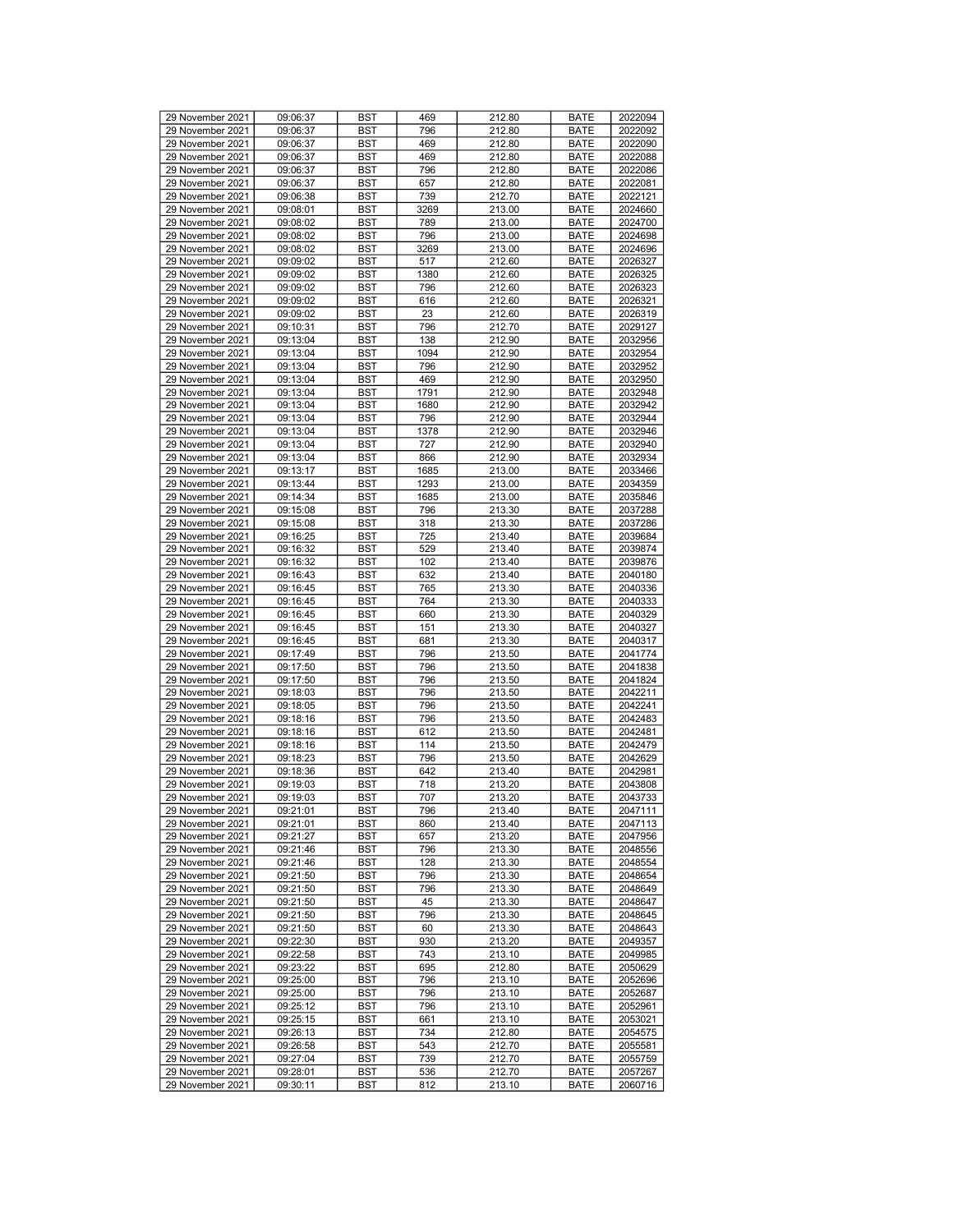| 29 November 2021 | 09:30:42 | <b>BST</b> | 2095  | 213.10 | <b>BATE</b> | 2061626 |
|------------------|----------|------------|-------|--------|-------------|---------|
| 29 November 2021 | 09:30:42 | BST        | 987   | 213.10 | <b>BATE</b> | 2061624 |
| 29 November 2021 | 09:30:42 | BST        | 755   | 213.10 | <b>BATE</b> | 2061622 |
| 29 November 2021 | 09:30:42 | <b>BST</b> | 956   | 213.00 | <b>BATE</b> | 2061618 |
|                  |          |            |       |        |             |         |
| 29 November 2021 | 09:31:45 | <b>BST</b> | 11    | 213.00 | <b>BATE</b> | 2063354 |
| 29 November 2021 | 09:31:45 | <b>BST</b> | 479   | 213.00 | <b>BATE</b> | 2063352 |
| 29 November 2021 | 09:31:45 | BST        | 30    | 213.00 | <b>BATE</b> | 2063349 |
| 29 November 2021 | 09:32:03 | BST        | 601   | 212.80 | <b>BATE</b> | 2063850 |
| 29 November 2021 | 09:32:22 | <b>BST</b> | 796   | 212.50 | <b>BATE</b> | 2064894 |
| 29 November 2021 | 09:32:22 | <b>BST</b> | 16    | 212.50 | <b>BATE</b> | 2064892 |
| 29 November 2021 | 09:32:22 | <b>BST</b> | 780   | 212.50 | <b>BATE</b> | 2064855 |
| 29 November 2021 | 09:32:22 | BST        | 98    | 212.50 | <b>BATE</b> | 2064853 |
| 29 November 2021 | 09:32:22 | BST        | 698   | 212.50 | <b>BATE</b> | 2064851 |
|                  |          |            |       |        |             |         |
| 29 November 2021 | 09:32:22 | <b>BST</b> | 763   | 212.50 | <b>BATE</b> | 2064848 |
| 29 November 2021 | 09:32:23 | <b>BST</b> | 796   | 212.50 | <b>BATE</b> | 2065071 |
| 29 November 2021 | 09:32:28 | <b>BST</b> | 3470  | 212.60 | <b>BATE</b> | 2065213 |
| 29 November 2021 | 09:33:45 | BST        | 740   | 212.40 | <b>BATE</b> | 2067676 |
| 29 November 2021 | 09:36:22 | BST        | 708   | 212.10 | <b>BATE</b> | 2072388 |
| 29 November 2021 | 09:36:22 | BST        | 36    | 212.10 | <b>BATE</b> | 2072386 |
| 29 November 2021 | 09:36:26 | <b>BST</b> | 796   | 212.10 | <b>BATE</b> | 2072522 |
| 29 November 2021 | 09:37:32 | <b>BST</b> | 705   | 212.10 | <b>BATE</b> | 2074801 |
| 29 November 2021 | 09:37:54 | BST        | 486   | 212.10 | <b>BATE</b> | 2075540 |
| 29 November 2021 | 09:37:58 | BST        | 743   | 212.00 | <b>BATE</b> | 2075653 |
|                  |          |            |       |        |             |         |
| 29 November 2021 | 09:37:58 | <b>BST</b> | 721   | 212.00 | <b>BATE</b> | 2075651 |
| 29 November 2021 | 09:37:59 | <b>BST</b> | 796   | 212.00 | <b>BATE</b> | 2075699 |
| 29 November 2021 | 09:37:59 | <b>BST</b> | 183   | 212.00 | <b>BATE</b> | 2075697 |
| 29 November 2021 | 09:37:59 | BST        | 1935  | 212.00 | <b>BATE</b> | 2075693 |
| 29 November 2021 | 09:37:59 | BST        | 796   | 212.00 | <b>BATE</b> | 2075695 |
| 29 November 2021 | 09:37:59 | <b>BST</b> | 796   | 212.00 | <b>BATE</b> | 2075691 |
| 29 November 2021 | 09:38:38 | <b>BST</b> | 681   | 212.00 | <b>BATE</b> | 2077079 |
| 29 November 2021 | 09:38:38 | <b>BST</b> | 796   | 212.00 | <b>BATE</b> | 2077073 |
| 29 November 2021 | 09:40:08 | BST        | 666   |        | <b>BATE</b> | 2079668 |
|                  |          |            |       | 211.80 |             |         |
| 29 November 2021 | 09:40:09 | BST        | 622   | 211.70 | <b>BATE</b> | 2079724 |
| 29 November 2021 | 09:40:40 | <b>BST</b> | 796   | 211.70 | <b>BATE</b> | 2080530 |
| 29 November 2021 | 09:40:45 | <b>BST</b> | 303   | 211.70 | <b>BATE</b> | 2080618 |
| 29 November 2021 | 09:40:45 | <b>BST</b> | 746   | 211.70 | <b>BATE</b> | 2080616 |
| 29 November 2021 | 09:40:45 | BST        | 1188  | 211.70 | <b>BATE</b> | 2080614 |
| 29 November 2021 | 09:40:45 | BST        | 796   | 211.70 | <b>BATE</b> | 2080612 |
| 29 November 2021 | 09:40:45 | <b>BST</b> | 1374  | 211.70 | <b>BATE</b> | 2080610 |
| 29 November 2021 | 09:40:45 | <b>BST</b> | 796   | 211.70 | <b>BATE</b> | 2080608 |
| 29 November 2021 | 09:40:45 | <b>BST</b> | 460   | 211.70 | <b>BATE</b> | 2080606 |
|                  |          |            |       |        |             |         |
| 29 November 2021 | 09:40:45 | BST        | 56    | 211.70 | <b>BATE</b> | 2080604 |
| 29 November 2021 | 09:40:48 | BST        | 689   | 211.60 | <b>BATE</b> | 2080719 |
| 29 November 2021 | 09:40:54 | <b>BST</b> | 10889 | 212.10 | <b>BATE</b> | 2080810 |
| 29 November 2021 | 09:41:02 | <b>BST</b> | 701   | 211.90 | <b>BATE</b> | 2080974 |
| 29 November 2021 | 09:41:02 | <b>BST</b> | 745   | 211.80 | <b>BATE</b> | 2080968 |
| 29 November 2021 | 09:41:02 | BST        | 57    | 211.90 | <b>BATE</b> | 2080966 |
| 29 November 2021 | 09:41:02 | BST        | 796   | 211.90 | <b>BATE</b> | 2080964 |
| 29 November 2021 | 09:41:02 | <b>BST</b> | 694   | 211.80 | <b>BATE</b> | 2080957 |
| 29 November 2021 | 09:41:03 | <b>BST</b> | 796   | 211.90 | <b>BATE</b> | 2080983 |
|                  |          |            |       |        |             |         |
| 29 November 2021 | 09:41:03 | <b>BST</b> | 65    | 211.90 | <b>BATE</b> | 2080981 |
| 29 November 2021 | 09:41:03 | BST        | 731   | 211.90 | <b>BATE</b> | 2080977 |
| 29 November 2021 | 09:41:22 | <b>BST</b> | 705   | 211.90 | <b>BATE</b> | 2081639 |
| 29 November 2021 | 09:41:33 | <b>BST</b> | 707   | 212.00 | <b>BATE</b> | 2081998 |
| 29 November 2021 | 09:41:48 | <b>BST</b> | 796   | 212.10 | <b>BATE</b> | 2082375 |
| 29 November 2021 | 09:41:50 | <b>BST</b> | 1403  | 212.10 | <b>BATE</b> | 2082473 |
| 29 November 2021 | 09:41:50 | <b>BST</b> | 796   | 212.10 | <b>BATE</b> | 2082450 |
| 29 November 2021 | 09:41:50 | <b>BST</b> | 796   | 212.10 | <b>BATE</b> | 2082415 |
| 29 November 2021 | 09:41:52 | BST        | 4013  | 212.00 | <b>BATE</b> | 2082510 |
| 29 November 2021 | 09:42:52 | <b>BST</b> | 796   | 211.90 | <b>BATE</b> | 2083817 |
| 29 November 2021 | 09:42:52 | <b>BST</b> | 796   | 211.80 | <b>BATE</b> | 2083815 |
|                  |          |            |       |        |             |         |
| 29 November 2021 | 09:42:52 | BST        | 800   | 211.90 | <b>BATE</b> | 2083819 |
| 29 November 2021 | 09:42:52 | <b>BST</b> | 676   | 211.90 | <b>BATE</b> | 2083821 |
| 29 November 2021 | 09:43:23 | BST        | 669   | 211.50 | <b>BATE</b> | 2084632 |
| 29 November 2021 | 09:43:23 | <b>BST</b> | 422   | 211.50 | <b>BATE</b> | 2084626 |
| 29 November 2021 | 09:43:23 | <b>BST</b> | 229   | 211.50 | <b>BATE</b> | 2084628 |
| 29 November 2021 | 09:46:38 | BST        | 59    | 211.80 | <b>BATE</b> | 2090081 |
| 29 November 2021 | 09:46:38 | <b>BST</b> | 669   | 211.80 | <b>BATE</b> | 2090079 |
| 29 November 2021 | 09:46:38 | BST        | 25    | 211.80 | <b>BATE</b> | 2090077 |
| 29 November 2021 | 09:46:38 | <b>BST</b> | 163   | 211.80 | <b>BATE</b> | 2090061 |
|                  |          |            |       |        |             |         |
| 29 November 2021 | 09:46:40 | <b>BST</b> | 133   | 211.80 | <b>BATE</b> | 2090151 |
| 29 November 2021 | 09:46:40 | BST        | 479   | 211.80 | <b>BATE</b> | 2090149 |
| 29 November 2021 | 09:46:42 | BST        | 796   | 211.80 | <b>BATE</b> | 2090208 |
| 29 November 2021 | 09:46:42 | BST        | 796   | 211.80 | <b>BATE</b> | 2090202 |
| 29 November 2021 | 09:46:42 | BST        | 796   | 211.80 | BATE        | 2090200 |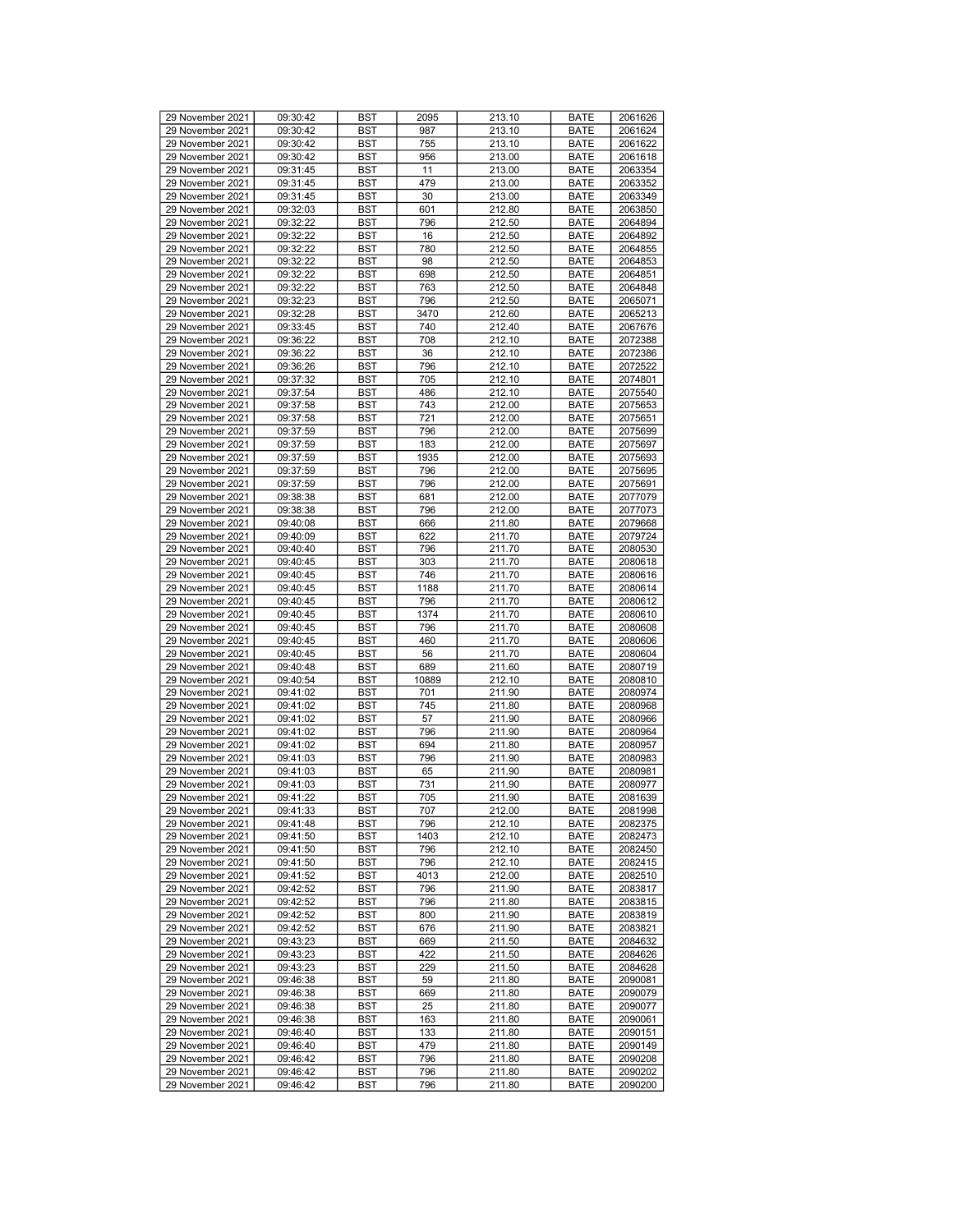| 29 November 2021 | 09:46:42 | <b>BST</b> | 796  | 211.80 | <b>BATE</b> | 2090198 |
|------------------|----------|------------|------|--------|-------------|---------|
| 29 November 2021 | 09:46:42 | <b>BST</b> | 661  | 211.80 | <b>BATE</b> | 2090195 |
| 29 November 2021 | 09:46:43 | <b>BST</b> | 796  | 211.80 | <b>BATE</b> | 2090252 |
| 29 November 2021 | 09:46:43 | <b>BST</b> | 796  | 211.80 | <b>BATE</b> | 2090250 |
| 29 November 2021 | 09:47:40 | <b>BST</b> | 1544 | 211.90 | <b>BATE</b> | 2091847 |
|                  |          |            |      |        |             |         |
| 29 November 2021 | 09:47:40 | <b>BST</b> | 1747 | 211.90 | <b>BATE</b> | 2091845 |
| 29 November 2021 | 09:47:40 | <b>BST</b> | 82   | 211.90 | <b>BATE</b> | 2091843 |
| 29 November 2021 | 09:47:40 | <b>BST</b> | 714  | 211.90 | <b>BATE</b> | 2091833 |
| 29 November 2021 | 09:47:40 | <b>BST</b> | 712  | 211.90 | <b>BATE</b> | 2091825 |
| 29 November 2021 | 09:48:41 |            |      | 211.90 | <b>BATE</b> | 2093463 |
|                  |          | <b>BST</b> | 796  |        |             |         |
| 29 November 2021 | 09:49:37 | <b>BST</b> | 663  | 212.50 | <b>BATE</b> | 2094947 |
| 29 November 2021 | 09:49:49 | <b>BST</b> | 796  | 212.50 | <b>BATE</b> | 2095310 |
| 29 November 2021 | 09:49:51 | <b>BST</b> | 796  | 212.50 | <b>BATE</b> | 2095371 |
| 29 November 2021 | 09:49:51 | <b>BST</b> | 796  | 212.50 | <b>BATE</b> | 2095368 |
|                  |          |            |      |        |             |         |
| 29 November 2021 | 09:49:51 | <b>BST</b> | 796  | 212.50 | <b>BATE</b> | 2095366 |
| 29 November 2021 | 09:50:00 | <b>BST</b> | 796  | 212.50 | <b>BATE</b> | 2095496 |
| 29 November 2021 | 09:50:19 | <b>BST</b> | 796  | 212.60 | <b>BATE</b> | 2096019 |
| 29 November 2021 | 09:50:19 | <b>BST</b> | 298  | 212.60 | <b>BATE</b> | 2096017 |
|                  |          |            |      |        |             |         |
| 29 November 2021 | 09:51:40 | <b>BST</b> | 371  | 212.60 | <b>BATE</b> | 2098472 |
| 29 November 2021 | 09:51:40 | <b>BST</b> | 663  | 212.60 | <b>BATE</b> | 2098470 |
| 29 November 2021 | 09:51:42 | <b>BST</b> | 727  | 212.50 | <b>BATE</b> | 2098666 |
| 29 November 2021 | 09:52:10 | <b>BST</b> | 202  | 212.50 | <b>BATE</b> | 2099724 |
| 29 November 2021 | 09:52:57 | <b>BST</b> | 796  | 212.70 | <b>BATE</b> | 2101083 |
|                  |          |            |      |        |             |         |
| 29 November 2021 | 09:52:57 | <b>BST</b> | 742  | 212.70 | <b>BATE</b> | 2101077 |
| 29 November 2021 | 09:53:40 | <b>BST</b> | 1247 | 212.80 | <b>BATE</b> | 2102290 |
| 29 November 2021 | 09:53:40 | <b>BST</b> | 796  | 212.80 | <b>BATE</b> | 2102266 |
| 29 November 2021 | 09:53:55 | <b>BST</b> | 796  | 212.90 | <b>BATE</b> | 2102797 |
|                  |          |            |      |        |             |         |
| 29 November 2021 | 09:53:55 | <b>BST</b> | 1460 | 212.90 | <b>BATE</b> | 2102795 |
| 29 November 2021 | 09:53:55 | <b>BST</b> | 796  | 212.90 | <b>BATE</b> | 2102793 |
| 29 November 2021 | 09:53:58 | <b>BST</b> | 682  | 212.80 | <b>BATE</b> | 2102891 |
| 29 November 2021 | 09:53:58 | <b>BST</b> | 796  | 212.80 | <b>BATE</b> | 2102889 |
|                  |          |            |      |        |             |         |
| 29 November 2021 | 09:55:47 | <b>BST</b> | 796  | 213.20 | <b>BATE</b> | 2105783 |
| 29 November 2021 | 09:55:47 | <b>BST</b> | 35   | 213.20 | <b>BATE</b> | 2105781 |
| 29 November 2021 | 09:56:07 | <b>BST</b> | 528  | 213.20 | <b>BATE</b> | 2106413 |
| 29 November 2021 | 09:56:56 | <b>BST</b> | 796  | 213.20 | <b>BATE</b> | 2107925 |
| 29 November 2021 | 09:57:03 | <b>BST</b> | 796  | 213.20 | <b>BATE</b> | 2108149 |
|                  |          |            |      |        |             |         |
| 29 November 2021 | 09:57:12 | <b>BST</b> | 796  | 213.20 | <b>BATE</b> | 2108418 |
| 29 November 2021 | 09:57:13 | <b>BST</b> | 1099 | 213.20 | <b>BATE</b> | 2108441 |
| 29 November 2021 | 09:57:13 | <b>BST</b> | 551  | 213.20 | <b>BATE</b> | 2108439 |
| 29 November 2021 | 09:57:20 | <b>BST</b> | 1283 | 213.10 | <b>BATE</b> | 2108801 |
|                  |          |            | 742  |        |             |         |
| 29 November 2021 | 09:57:20 | <b>BST</b> |      | 213.10 | <b>BATE</b> | 2108796 |
| 29 November 2021 | 09:58:29 | <b>BST</b> | 675  | 213.00 | <b>BATE</b> | 2110961 |
| 29 November 2021 | 09:59:35 | <b>BST</b> | 1314 | 212.80 | <b>BATE</b> | 2112893 |
| 29 November 2021 | 09:59:35 | <b>BST</b> | 568  | 212.80 | <b>BATE</b> | 2112891 |
| 29 November 2021 | 10:03:15 | <b>BST</b> | 50   | 213.00 | <b>BATE</b> | 2116916 |
|                  |          |            |      |        |             |         |
| 29 November 2021 | 10:04:19 | <b>BST</b> | 745  | 213.00 | <b>BATE</b> | 2118036 |
| 29 November 2021 | 10:04:19 | <b>BST</b> | 672  | 213.00 | <b>BATE</b> | 2118034 |
| 29 November 2021 | 10:04:23 | <b>BST</b> | 796  | 213.00 | <b>BATE</b> | 2118117 |
| 29 November 2021 | 10:05:09 | <b>BST</b> | 796  |        |             |         |
|                  |          |            |      |        |             |         |
| 29 November 2021 | 10:05:15 |            |      | 213.10 | <b>BATE</b> | 2118747 |
| 29 November 2021 |          | <b>BST</b> | 347  | 213.10 | <b>BATE</b> | 2118941 |
|                  | 10:05:15 | <b>BST</b> | 850  | 213.10 | <b>BATE</b> | 2118939 |
| 29 November 2021 | 10:05:15 | <b>BST</b> | 390  | 213.10 | <b>BATE</b> | 2118937 |
| 29 November 2021 |          | <b>BST</b> | 796  | 213.10 | <b>BATE</b> |         |
|                  | 10:05:15 |            |      |        |             | 2118933 |
| 29 November 2021 | 10:05:15 | <b>BST</b> | 1144 | 213.10 | <b>BATE</b> | 2118935 |
| 29 November 2021 | 10:10:45 | <b>BST</b> | 796  | 212.80 | <b>BATE</b> | 2124424 |
| 29 November 2021 | 10:11:48 | <b>BST</b> | 828  | 212.60 | <b>BATE</b> | 2125585 |
| 29 November 2021 | 10:13:43 | BST        | 796  | 212.90 | <b>BATE</b> | 2127462 |
|                  |          |            |      |        |             |         |
| 29 November 2021 | 10:13:43 | <b>BST</b> | 796  | 212.90 | <b>BATE</b> | 2127459 |
| 29 November 2021 | 10:13:43 | <b>BST</b> | 796  | 212.90 | <b>BATE</b> | 2127457 |
| 29 November 2021 | 10:13:44 | <b>BST</b> | 796  | 212.90 | <b>BATE</b> | 2127469 |
| 29 November 2021 | 10:13:57 | <b>BST</b> | 690  | 212.80 | <b>BATE</b> | 2127701 |
|                  |          |            |      |        |             |         |
| 29 November 2021 | 10:15:08 | BST        | 701  | 212.60 | <b>BATE</b> | 2129250 |
| 29 November 2021 | 10:15:09 | <b>BST</b> | 796  | 212.60 | <b>BATE</b> | 2129311 |
| 29 November 2021 | 10:15:09 | <b>BST</b> | 851  | 212.60 | <b>BATE</b> | 2129313 |
| 29 November 2021 | 10:15:09 | <b>BST</b> | 159  | 212.60 | <b>BATE</b> | 2129307 |
| 29 November 2021 | 10:15:09 | <b>BST</b> | 796  | 212.60 | <b>BATE</b> | 2129305 |
|                  |          |            |      |        |             |         |
| 29 November 2021 | 10:15:09 | <b>BST</b> | 796  | 212.60 | <b>BATE</b> | 2129286 |
| 29 November 2021 | 10:16:03 | <b>BST</b> | 737  | 212.70 | <b>BATE</b> | 2130217 |
| 29 November 2021 | 10:16:57 | BST        | 717  | 212.80 | <b>BATE</b> | 2131055 |
| 29 November 2021 | 10:19:31 | <b>BST</b> | 13   | 213.20 | <b>BATE</b> | 2133621 |
|                  |          |            |      |        |             |         |
| 29 November 2021 | 10:19:46 | <b>BST</b> | 725  | 213.20 | <b>BATE</b> | 2133831 |
| 29 November 2021 | 10:19:48 | BST        | 27   | 213.20 | <b>BATE</b> | 2133904 |
| 29 November 2021 | 10:19:48 | <b>BST</b> | 796  | 213.20 | <b>BATE</b> | 2133901 |
| 29 November 2021 | 10:19:50 | BST        | 796  | 213.20 | <b>BATE</b> | 2133937 |
| 29 November 2021 | 10:19:50 | BST        | 630  | 213.20 | BATE        | 2133934 |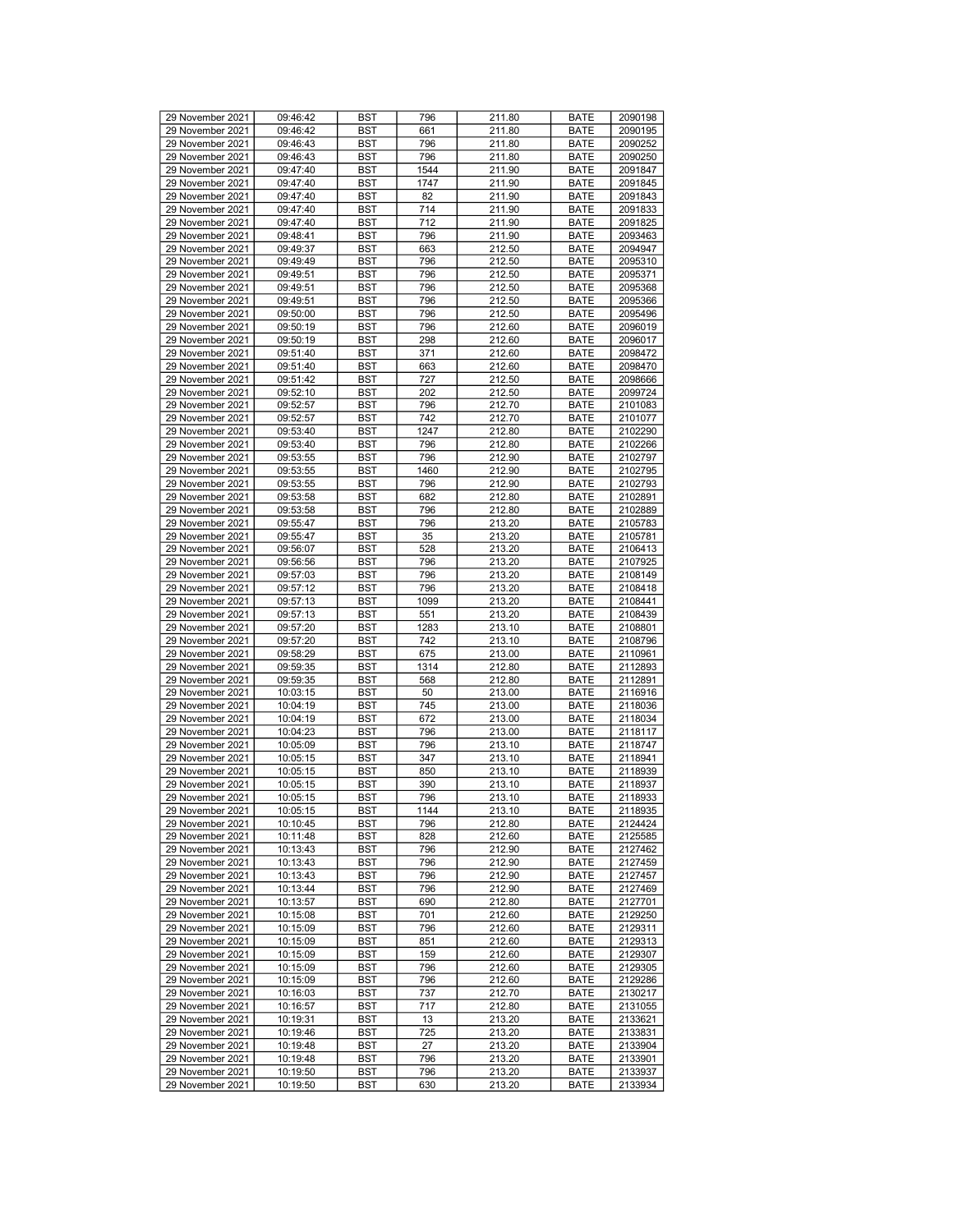| 29 November 2021 | 10:20:59 | <b>BST</b> | 709  | 213.30 | <b>BATE</b> | 2135082 |
|------------------|----------|------------|------|--------|-------------|---------|
| 29 November 2021 | 10:21:04 | BST        | 796  | 213.30 | <b>BATE</b> | 2135187 |
| 29 November 2021 | 10:21:05 | BST        | 796  | 213.30 | <b>BATE</b> | 2135211 |
| 29 November 2021 | 10:21:08 | <b>BST</b> | 796  | 213.30 | <b>BATE</b> | 2135300 |
|                  |          |            |      |        |             |         |
| 29 November 2021 | 10:21:08 | <b>BST</b> | 796  | 213.30 | <b>BATE</b> | 2135293 |
| 29 November 2021 | 10:21:36 | <b>BST</b> | 701  | 213.30 | <b>BATE</b> | 2135739 |
| 29 November 2021 | 10:21:36 | BST        | 731  | 213.30 | <b>BATE</b> | 2135729 |
| 29 November 2021 | 10:21:36 | BST        | 101  | 213.30 | <b>BATE</b> | 2135727 |
| 29 November 2021 | 10:21:36 | <b>BST</b> | 576  | 213.30 | <b>BATE</b> | 2135713 |
| 29 November 2021 | 10:24:00 | <b>BST</b> | 796  | 213.80 | <b>BATE</b> | 2138231 |
| 29 November 2021 | 10:25:03 | <b>BST</b> | 719  | 213.60 | <b>BATE</b> | 2139157 |
| 29 November 2021 | 10:25:35 | BST        | 571  | 213.40 | <b>BATE</b> | 2139745 |
| 29 November 2021 | 10:25:35 | BST        | 477  | 213.40 | <b>BATE</b> | 2139743 |
| 29 November 2021 | 10:25:35 | <b>BST</b> | 1411 | 213.40 | <b>BATE</b> | 2139741 |
| 29 November 2021 | 10:25:35 |            |      |        | <b>BATE</b> |         |
|                  |          | <b>BST</b> | 796  | 213.40 |             | 2139739 |
| 29 November 2021 | 10:25:35 | <b>BST</b> | 758  | 213.30 | <b>BATE</b> | 2139737 |
| 29 November 2021 | 10:26:45 | BST        | 466  | 213.10 | <b>BATE</b> | 2141009 |
| 29 November 2021 | 10:26:45 | BST        | 134  | 213.10 | <b>BATE</b> | 2141007 |
| 29 November 2021 | 10:26:45 | <b>BST</b> | 150  | 213.10 | <b>BATE</b> | 2141005 |
| 29 November 2021 | 10:26:45 | <b>BST</b> | 3    | 213.10 | <b>BATE</b> | 2141003 |
| 29 November 2021 | 10:27:27 | <b>BST</b> | 68   | 213.10 | <b>BATE</b> | 2141664 |
| 29 November 2021 | 10:27:27 | <b>BST</b> | 568  | 213.10 | <b>BATE</b> | 2141660 |
| 29 November 2021 | 10:29:39 | BST        | 727  | 213.40 | <b>BATE</b> | 2144071 |
| 29 November 2021 | 10:30:09 | <b>BST</b> | 74   | 213.30 | <b>BATE</b> | 2144703 |
|                  |          |            |      |        |             | 2144644 |
| 29 November 2021 | 10:30:09 | <b>BST</b> | 612  | 213.30 | <b>BATE</b> |         |
| 29 November 2021 | 10:30:14 | <b>BST</b> | 747  | 213.20 | <b>BATE</b> | 2144833 |
| 29 November 2021 | 10:35:08 | BST        | 724  | 213.50 | <b>BATE</b> | 2149482 |
| 29 November 2021 | 10:35:59 | BST        | 1327 | 213.60 | <b>BATE</b> | 2150344 |
| 29 November 2021 | 10:37:25 | <b>BST</b> | 778  | 213.60 | <b>BATE</b> | 2152401 |
| 29 November 2021 | 10:37:54 | <b>BST</b> | 1188 | 213.70 | <b>BATE</b> | 2152990 |
| 29 November 2021 | 10:37:58 | <b>BST</b> | 796  | 213.70 | <b>BATE</b> | 2153058 |
| 29 November 2021 | 10:38:07 | <b>BST</b> | 796  | 213.70 | <b>BATE</b> | 2153198 |
| 29 November 2021 | 10:38:27 | BST        | 796  | 213.70 | <b>BATE</b> | 2153500 |
| 29 November 2021 | 10:38:36 | <b>BST</b> | 796  | 213.70 | <b>BATE</b> | 2153625 |
| 29 November 2021 | 10:38:38 |            |      | 213.70 |             |         |
|                  |          | <b>BST</b> | 553  |        | <b>BATE</b> | 2153659 |
| 29 November 2021 | 10:39:01 | <b>BST</b> | 708  | 213.70 | <b>BATE</b> | 2153983 |
| 29 November 2021 | 10:39:01 | BST        | 796  | 213.70 | <b>BATE</b> | 2153981 |
| 29 November 2021 | 10:40:03 | BST        | 691  | 213.50 | <b>BATE</b> | 2155104 |
| 29 November 2021 | 10:40:03 | <b>BST</b> | 688  | 213.50 | <b>BATE</b> | 2155096 |
| 29 November 2021 | 10:40:03 | <b>BST</b> | 762  | 213.50 | <b>BATE</b> | 2155082 |
| 29 November 2021 | 10:40:03 | <b>BST</b> | 700  | 213.50 | <b>BATE</b> | 2155072 |
| 29 November 2021 | 10:42:29 | BST        | 308  | 213.70 | <b>BATE</b> | 2157617 |
| 29 November 2021 | 10:42:29 | BST        | 1078 | 213.70 | <b>BATE</b> | 2157615 |
| 29 November 2021 | 10:42:29 | <b>BST</b> | 110  | 213.70 | <b>BATE</b> | 2157613 |
| 29 November 2021 | 10:42:29 | <b>BST</b> | 1374 | 213.70 | <b>BATE</b> | 2157611 |
| 29 November 2021 | 10:42:29 | <b>BST</b> | 796  | 213.70 | <b>BATE</b> | 2157609 |
|                  |          |            |      |        |             |         |
| 29 November 2021 | 10:44:54 | BST        | 725  | 213.80 | <b>BATE</b> | 2160162 |
| 29 November 2021 | 10:45:42 | BST        | 405  | 213.60 | <b>BATE</b> | 2161165 |
| 29 November 2021 | 10:46:33 | <b>BST</b> | 796  | 213.70 | <b>BATE</b> | 2162214 |
| 29 November 2021 | 10:46:33 | <b>BST</b> | 206  | 213.70 | <b>BATE</b> | 2162212 |
| 29 November 2021 | 10:46:33 | <b>BST</b> | 455  | 213.70 | <b>BATE</b> | 2162210 |
| 29 November 2021 | 10:46:33 | BST        | 796  | 213.70 | <b>BATE</b> | 2162208 |
| 29 November 2021 | 10:46:33 | <b>BST</b> | 796  | 213.70 | <b>BATE</b> | 2162203 |
| 29 November 2021 | 10:48:32 | <b>BST</b> | 611  | 213.70 | <b>BATE</b> | 2164016 |
| 29 November 2021 | 10:50:14 | <b>BST</b> | 610  | 213.50 | <b>BATE</b> | 2165532 |
| 29 November 2021 | 10:50:14 | <b>BST</b> | 650  | 213.50 | <b>BATE</b> | 2165530 |
| 29 November 2021 | 10:51:52 | <b>BST</b> | 796  | 213.70 | <b>BATE</b> | 2167179 |
|                  |          |            |      |        |             |         |
| 29 November 2021 | 10:51:52 | <b>BST</b> | 796  | 213.70 | <b>BATE</b> | 2167175 |
| 29 November 2021 | 10:51:52 | BST        | 835  | 213.70 | <b>BATE</b> | 2167171 |
| 29 November 2021 | 10:51:52 | <b>BST</b> | 796  | 213.70 | <b>BATE</b> | 2167169 |
| 29 November 2021 | 10:51:52 | <b>BST</b> | 773  | 213.60 | <b>BATE</b> | 2167163 |
| 29 November 2021 | 10:54:14 | BST        | 645  | 213.80 | <b>BATE</b> | 2170019 |
| 29 November 2021 | 10:55:14 | <b>BST</b> | 796  | 213.80 | <b>BATE</b> | 2171267 |
| 29 November 2021 | 10:55:14 | BST        | 11   | 213.80 | <b>BATE</b> | 2171265 |
| 29 November 2021 | 10:56:01 | <b>BST</b> | 240  | 213.80 | <b>BATE</b> | 2171984 |
| 29 November 2021 | 10:56:01 | <b>BST</b> | 520  | 213.80 | <b>BATE</b> | 2171982 |
| 29 November 2021 | 10:56:01 | BST        | 280  | 213.80 | <b>BATE</b> | 2171980 |
| 29 November 2021 | 10:56:01 | <b>BST</b> | 320  | 213.80 | <b>BATE</b> | 2171978 |
|                  |          |            |      |        |             |         |
| 29 November 2021 | 10:57:40 | BST        | 681  | 213.60 | <b>BATE</b> | 2173912 |
| 29 November 2021 | 10:59:52 | <b>BST</b> | 732  | 213.50 | <b>BATE</b> | 2175953 |
| 29 November 2021 | 10:59:52 | <b>BST</b> | 667  | 213.40 | <b>BATE</b> | 2175949 |
| 29 November 2021 | 10:59:52 | BST        | 23   | 213.40 | <b>BATE</b> | 2175951 |
| 29 November 2021 | 11:05:01 | BST        | 686  | 213.70 | <b>BATE</b> | 2180978 |
| 29 November 2021 | 11:07:12 | BST        | 796  | 213.80 | <b>BATE</b> | 2183306 |
| 29 November 2021 | 11:07:13 | BST        | 796  | 213.80 | BATE        | 2183310 |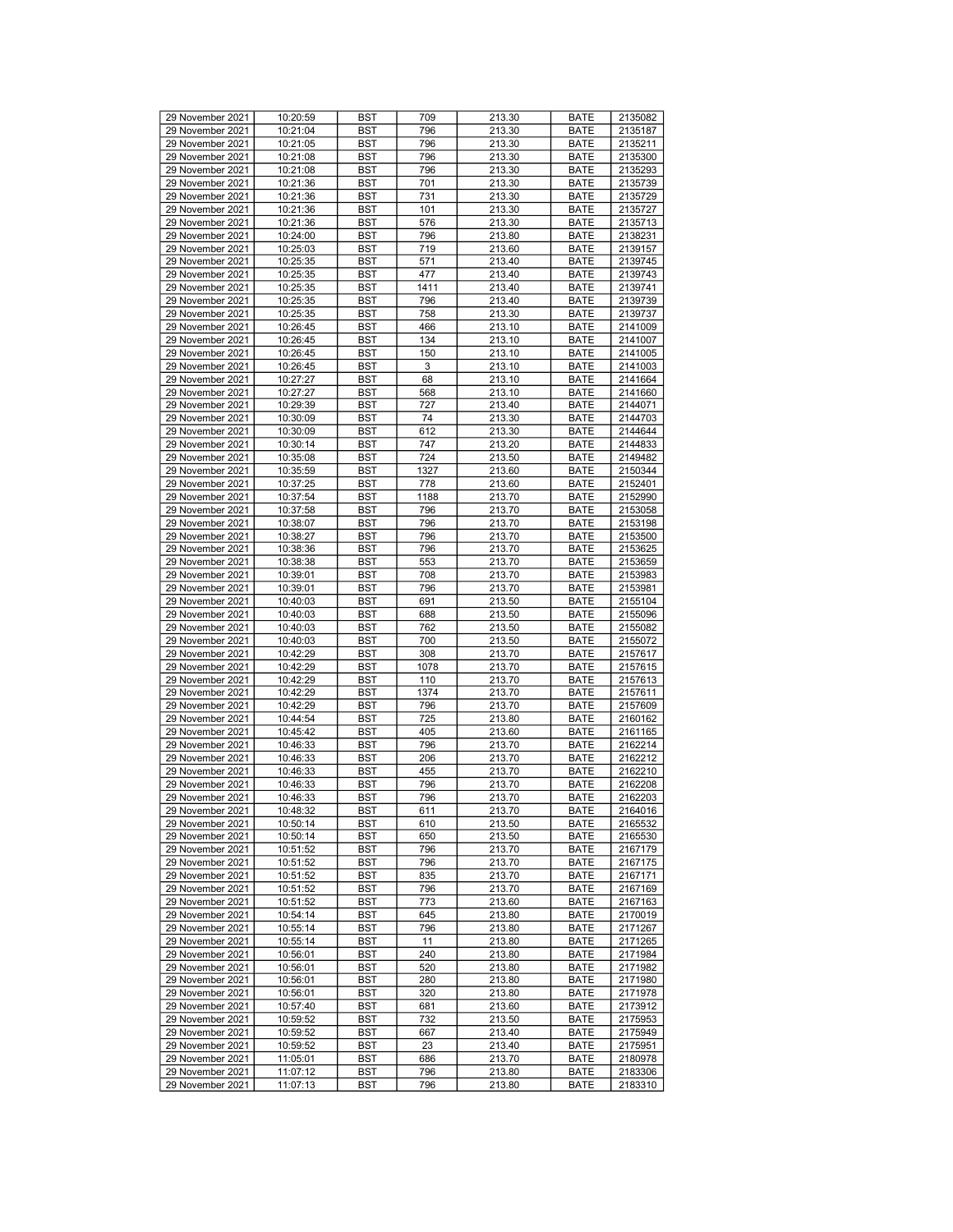|                                      | 11:07:17             | <b>BST</b> | 796        | 213.60           | <b>BATE</b>         | 2183425            |
|--------------------------------------|----------------------|------------|------------|------------------|---------------------|--------------------|
| 29 November 2021                     |                      |            |            |                  |                     |                    |
| 29 November 2021                     | 11:07:17             | <b>BST</b> | 79         | 213.60           | <b>BATE</b>         | 2183423            |
| 29 November 2021                     | 11:07:17             | <b>BST</b> | 717        | 213.60           | <b>BATE</b>         | 2183421            |
| 29 November 2021                     | 11:07:17             | <b>BST</b> | 722        | 213.60           | <b>BATE</b>         | 2183417            |
| 29 November 2021                     | 11:07:19             | <b>BST</b> | 796        | 213.60           | <b>BATE</b>         | 2183455            |
| 29 November 2021                     | 11:08:01             | <b>BST</b> | 544        | 213.60           | <b>BATE</b>         | 2184168            |
|                                      |                      |            |            |                  |                     |                    |
| 29 November 2021                     | 11:08:02             | <b>BST</b> | 1373       | 213.50           | <b>BATE</b>         | 2184192            |
| 29 November 2021                     | 11:08:02             | <b>BST</b> | 796        | 213.50           | <b>BATE</b>         | 2184190            |
| 29 November 2021                     | 11:08:02             | <b>BST</b> | 796        | 213.50           | <b>BATE</b>         | 2184188            |
| 29 November 2021                     | 11:08:02             | <b>BST</b> | 732        | 213.50           | <b>BATE</b>         | 2184178            |
| 29 November 2021                     |                      |            | 796        |                  | <b>BATE</b>         |                    |
|                                      | 11:11:42             | <b>BST</b> |            | 213.50           |                     | 2187484            |
| 29 November 2021                     | 11:11:45             | <b>BST</b> | 665        | 213.50           | <b>BATE</b>         | 2187571            |
| 29 November 2021                     | 11:11:45             | <b>BST</b> | 796        | 213.50           | <b>BATE</b>         | 2187563            |
| 29 November 2021                     | 11:12:20             | <b>BST</b> | 796        | 213.40           | <b>BATE</b>         | 2188119            |
| 29 November 2021                     | 11:12:20             | <b>BST</b> | 640        | 213.40           | <b>BATE</b>         | 2188121            |
|                                      |                      |            |            |                  |                     | 2189048            |
| 29 November 2021                     | 11:13:30             | <b>BST</b> | 678        | 213.40           | <b>BATE</b>         |                    |
| 29 November 2021                     | 11:17:35             | <b>BST</b> | 628        | 213.80           | <b>BATE</b>         | 2192913            |
| 29 November 2021                     | 11:17:35             | <b>BST</b> | 49         | 213.80           | <b>BATE</b>         | 2192909            |
| 29 November 2021                     | 11:17:35             | <b>BST</b> | 3          | 213.80           | <b>BATE</b>         | 2192911            |
| 29 November 2021                     | 11:21:29             | <b>BST</b> | 796        | 214.00           | <b>BATE</b>         | 2196506            |
|                                      |                      |            |            |                  |                     |                    |
| 29 November 2021                     | 11:21:29             | <b>BST</b> | 796        | 214.00           | <b>BATE</b>         | 2196503            |
| 29 November 2021                     | 11:21:29             | <b>BST</b> | 796        | 214.00           | <b>BATE</b>         | 2196501            |
| 29 November 2021                     | 11:21:29             | <b>BST</b> | 796        | 214.00           | <b>BATE</b>         | 2196499            |
| 29 November 2021                     | 11:21:52             | <b>BST</b> | 796        | 214.10           | <b>BATE</b>         | 2197212            |
| 29 November 2021                     | 11:21:52             | <b>BST</b> | 406        | 214.10           | <b>BATE</b>         | 2197204            |
|                                      |                      |            |            |                  |                     |                    |
| 29 November 2021                     | 11:21:52             | <b>BST</b> | 127        | 214.10           | <b>BATE</b>         | 2197200            |
| 29 November 2021                     | 11:21:52             | <b>BST</b> | 470        | 214.10           | <b>BATE</b>         | 2197202            |
| 29 November 2021                     | 11:21:52             | <b>BST</b> | 577        | 214.10           | <b>BATE</b>         | 2197210            |
| 29 November 2021                     | 11:21:52             | <b>BST</b> | 796        | 214.10           | <b>BATE</b>         | 2197206            |
| 29 November 2021                     | 11:21:52             |            |            |                  |                     |                    |
|                                      |                      | <b>BST</b> | 111        | 214.10           | <b>BATE</b>         | 2197208            |
| 29 November 2021                     | 11:21:52             | <b>BST</b> | 796        | 214.10           | <b>BATE</b>         | 2197196            |
| 29 November 2021                     | 11:23:00             | <b>BST</b> | 712        | 213.80           | <b>BATE</b>         | 2198150            |
| 29 November 2021                     | 11:23:00             | <b>BST</b> | 576        | 213.80           | <b>BATE</b>         | 2198146            |
| 29 November 2021                     | 11:23:00             | <b>BST</b> | 402        | 213.80           | <b>BATE</b>         | 2198148            |
|                                      |                      |            |            |                  |                     |                    |
| 29 November 2021                     | 11:23:35             | <b>BST</b> | 889        | 213.80           | <b>BATE</b>         | 2198682            |
| 29 November 2021                     | 11:25:15             | <b>BST</b> | 691        | 213.50           | <b>BATE</b>         | 2200159            |
| 29 November 2021                     | 11:25:15             | <b>BST</b> | 105        | 213.50           | <b>BATE</b>         | 2200157            |
| 29 November 2021                     | 11:25:15             | <b>BST</b> | 240        | 213.50           | <b>BATE</b>         | 2200155            |
| 29 November 2021                     | 11:25:15             | <b>BST</b> | 986        | 213.50           | <b>BATE</b>         | 2200153            |
| 29 November 2021                     |                      |            | 1141       | 213.50           |                     | 2200151            |
|                                      | 11:25:15             | <b>BST</b> |            |                  | <b>BATE</b>         |                    |
|                                      |                      |            |            |                  |                     |                    |
| 29 November 2021                     | 11:25:15             | <b>BST</b> | 309        | 213.50           | <b>BATE</b>         | 2200149            |
| 29 November 2021                     | 11:25:15             | <b>BST</b> | 796        | 213.50           | <b>BATE</b>         | 2200145            |
|                                      |                      |            |            |                  |                     |                    |
| 29 November 2021                     | 11:25:15             | <b>BST</b> | 96         | 213.50           | <b>BATE</b>         | 2200147            |
| 29 November 2021                     | 11:27:03             | <b>BST</b> | 768        | 213.50           | <b>BATE</b>         | 2202194            |
| 29 November 2021                     | 11:27:31             | <b>BST</b> | 834        | 213.40           | <b>BATE</b>         | 2202693            |
| 29 November 2021                     | 11:28:08             | <b>BST</b> | 880        | 213.40           | <b>BATE</b>         | 2203239            |
| 29 November 2021                     | 11:28:08             | <b>BST</b> | 796        | 213.40           | <b>BATE</b>         | 2203237            |
| 29 November 2021                     | 11:28:08             | <b>BST</b> | 1551       | 213.40           | <b>BATE</b>         | 2203235            |
|                                      |                      |            |            |                  |                     |                    |
| 29 November 2021                     | 11:28:08             | <b>BST</b> | 1375       | 213.40           | <b>BATE</b>         | 2203233            |
| 29 November 2021                     | 11:28:08             | <b>BST</b> | 796        | 213.40           | <b>BATE</b>         | 2203231            |
| 29 November 2021                     | 11:28:08             | <b>BST</b> | 1100       | 213.40           | <b>BATE</b>         | 2203229            |
| 29 November 2021                     | 11:28:08             | <b>BST</b> | 334        | 213.40           | <b>BATE</b>         | 2203227            |
| 29 November 2021                     | 11:28:08             | <b>BST</b> | 817        | 213.40           | <b>BATE</b>         | 2203225            |
|                                      |                      |            |            |                  |                     |                    |
| 29 November 2021                     | 11:28:08             | <b>BST</b> | 792        | 213.40           | <b>BATE</b>         | 2203223            |
| 29 November 2021                     | 11:28:08             | <b>BST</b> | 796        | 213.40           | <b>BATE</b>         | 2203221            |
| 29 November 2021                     | 11:32:53             | <b>BST</b> | 9          | 213.80           | <b>BATE</b>         | 2207255            |
| 29 November 2021                     | 11:32:53             | BST        | 1099       | 213.80           | <b>BATE</b>         | 2207257            |
|                                      |                      |            | 712        |                  |                     |                    |
| 29 November 2021                     | 11:33:10             | <b>BST</b> |            | 213.70           | <b>BATE</b>         | 2207509            |
| 29 November 2021                     | 11:33:10             | BST        | 429        | 213.70           | <b>BATE</b>         | 2207497            |
| 29 November 2021                     | 11:33:10             | <b>BST</b> | 234        | 213.70           | <b>BATE</b>         | 2207495            |
| 29 November 2021                     | 11:35:53             | <b>BST</b> | 739        | 213.70           | <b>BATE</b>         | 2210101            |
| 29 November 2021                     | 11:37:59             | BST        | 331        | 213.80           | <b>BATE</b>         | 2212144            |
|                                      |                      |            |            |                  |                     |                    |
| 29 November 2021                     | 11:37:59             | <b>BST</b> | 796        | 213.80           | <b>BATE</b>         | 2212142            |
| 29 November 2021                     | 11:37:59             | <b>BST</b> | 695        | 213.80           | <b>BATE</b>         | 2212138            |
| 29 November 2021                     | 11:38:52             | <b>BST</b> | 82         | 213.90           | <b>BATE</b>         | 2213133            |
| 29 November 2021                     | 11:39:15             | <b>BST</b> | 754        | 214.00           | <b>BATE</b>         | 2213492            |
| 29 November 2021                     | 11:39:15             | <b>BST</b> | 397        | 214.00           | <b>BATE</b>         | 2213489            |
|                                      |                      |            |            |                  |                     |                    |
| 29 November 2021                     | 11:39:15             | <b>BST</b> | 317        | 214.00           | <b>BATE</b>         | 2213487            |
| 29 November 2021                     | 11:39:15             | BST        | 666        | 214.00           | <b>BATE</b>         | 2213484            |
| 29 November 2021                     | 11:39:15             | <b>BST</b> | 983        | 214.00           | <b>BATE</b>         | 2213482            |
| 29 November 2021                     | 11:39:15             | <b>BST</b> | 446        | 214.00           | <b>BATE</b>         | 2213480            |
|                                      |                      |            |            |                  |                     |                    |
| 29 November 2021                     | 11:39:15             | BST        | 1138       | 214.00           | <b>BATE</b>         | 2213478            |
| 29 November 2021                     | 11:39:15             | <b>BST</b> | 796        | 214.00           | <b>BATE</b>         | 2213466            |
| 29 November 2021<br>29 November 2021 | 11:45:32<br>11:45:32 | BST<br>BST | 796<br>796 | 214.20<br>214.20 | <b>BATE</b><br>BATE | 2218778<br>2218762 |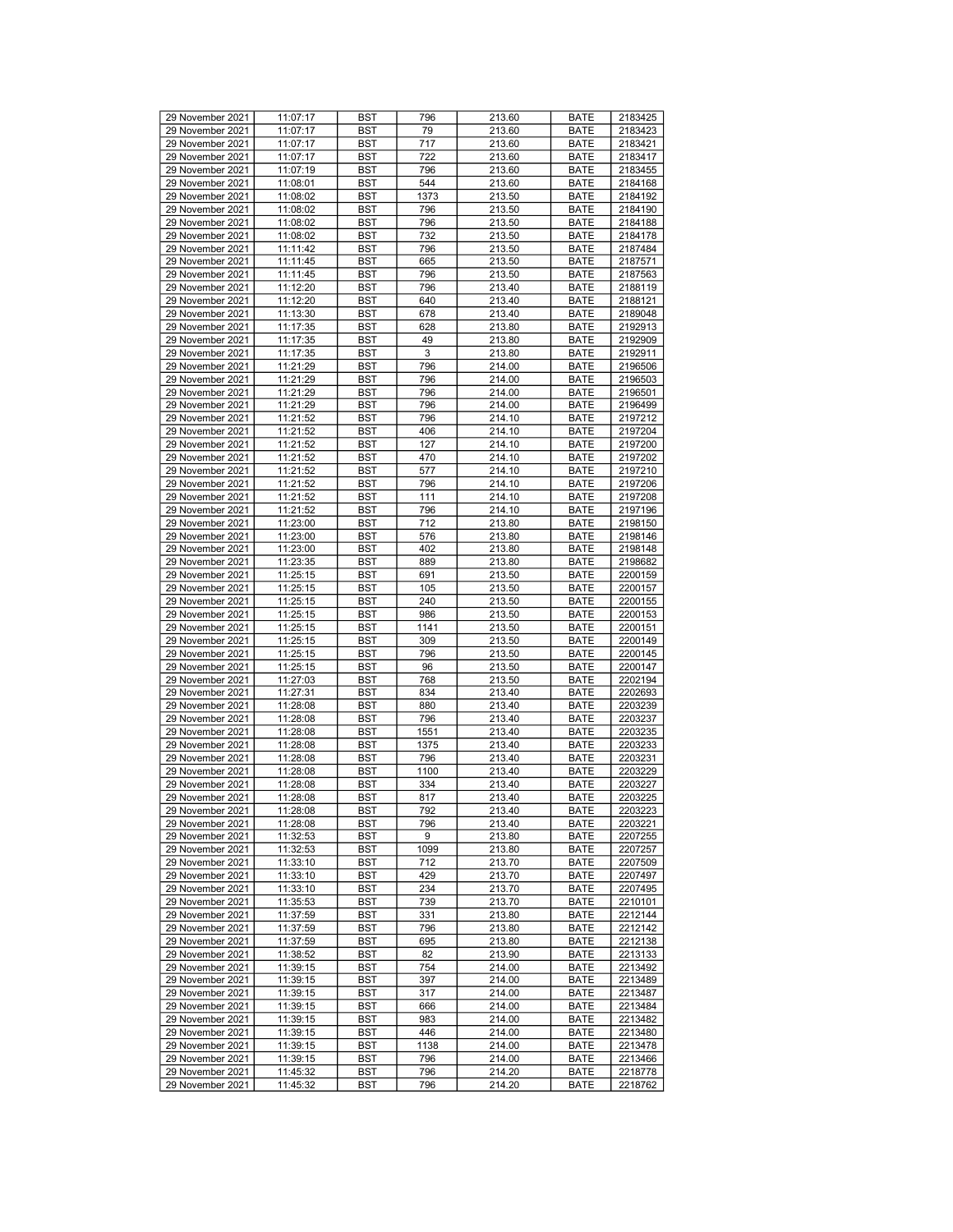| 29 November 2021 | 11:45:32 | <b>BST</b> | 904  | 214.20 | <b>BATE</b> | 2218749 |
|------------------|----------|------------|------|--------|-------------|---------|
|                  |          |            |      |        |             |         |
| 29 November 2021 | 11:45:32 | <b>BST</b> | 796  | 214.30 | <b>BATE</b> | 2218743 |
| 29 November 2021 | 11:45:56 | <b>BST</b> | 399  | 214.00 | <b>BATE</b> | 2219177 |
| 29 November 2021 | 11:45:56 | <b>BST</b> | 2136 | 214.00 | <b>BATE</b> | 2219175 |
| 29 November 2021 | 11:50:39 | <b>BST</b> | 796  | 214.20 | <b>BATE</b> | 2223074 |
|                  |          |            |      |        |             |         |
| 29 November 2021 | 11:50:39 | <b>BST</b> | 796  | 214.20 | <b>BATE</b> | 2223070 |
| 29 November 2021 | 11:50:39 | <b>BST</b> | 796  | 214.20 | <b>BATE</b> | 2223068 |
| 29 November 2021 | 11:50:39 | <b>BST</b> | 796  | 214.20 | <b>BATE</b> | 2223059 |
| 29 November 2021 | 11:50:43 | <b>BST</b> | 705  | 214.10 | <b>BATE</b> | 2223234 |
|                  |          |            |      |        |             |         |
| 29 November 2021 | 11:51:55 | <b>BST</b> | 777  | 214.10 | <b>BATE</b> | 2224404 |
| 29 November 2021 | 11:54:39 | <b>BST</b> | 641  | 214.20 | <b>BATE</b> | 2226885 |
| 29 November 2021 | 11:54:55 | <b>BST</b> | 3    | 214.20 | <b>BATE</b> | 2227155 |
| 29 November 2021 | 11:54:55 | <b>BST</b> | 722  | 214.20 | <b>BATE</b> | 2227157 |
|                  |          |            |      |        |             |         |
| 29 November 2021 | 11:56:55 | <b>BST</b> | 796  | 214.60 | <b>BATE</b> | 2228958 |
| 29 November 2021 | 11:57:06 | <b>BST</b> | 796  | 214.60 | <b>BATE</b> | 2229111 |
| 29 November 2021 | 11:57:07 | <b>BST</b> | 796  | 214.60 | <b>BATE</b> | 2229141 |
| 29 November 2021 | 11:57:42 | <b>BST</b> | 636  | 214.70 | <b>BATE</b> | 2229581 |
|                  |          |            |      |        |             |         |
| 29 November 2021 | 11:58:01 | <b>BST</b> | 796  | 214.70 | <b>BATE</b> | 2229811 |
| 29 November 2021 | 11:58:01 | <b>BST</b> | 119  | 214.70 | <b>BATE</b> | 2229809 |
| 29 November 2021 | 11:58:01 | <b>BST</b> | 796  | 214.70 | <b>BATE</b> | 2229807 |
|                  |          |            |      |        |             |         |
| 29 November 2021 | 11:58:01 | <b>BST</b> | 334  | 214.70 | <b>BATE</b> | 2229805 |
| 29 November 2021 | 11:58:01 | <b>BST</b> | 469  | 214.70 | <b>BATE</b> | 2229803 |
| 29 November 2021 | 11:58:01 | <b>BST</b> | 796  | 214.70 | <b>BATE</b> | 2229789 |
| 29 November 2021 | 11:58:53 | <b>BST</b> | 666  | 214.50 | <b>BATE</b> | 2230475 |
| 29 November 2021 | 11:58:53 |            |      |        |             |         |
|                  |          | <b>BST</b> | 22   | 214.50 | <b>BATE</b> | 2230471 |
| 29 November 2021 | 11:59:02 | <b>BST</b> | 796  | 214.60 | <b>BATE</b> | 2230651 |
| 29 November 2021 | 11:59:47 | <b>BST</b> | 669  | 214.50 | <b>BATE</b> | 2231505 |
| 29 November 2021 | 11:59:47 | <b>BST</b> | 554  | 214.50 | <b>BATE</b> | 2231498 |
|                  |          |            |      |        |             |         |
| 29 November 2021 | 11:59:47 | <b>BST</b> | 185  | 214.50 | <b>BATE</b> | 2231494 |
| 29 November 2021 | 11:59:59 | <b>BST</b> | 650  | 214.50 | <b>BATE</b> | 2231951 |
| 29 November 2021 | 12:00:11 | <b>BST</b> | 707  | 214.50 | <b>BATE</b> | 2232191 |
| 29 November 2021 | 12:00:13 | <b>BST</b> | 796  | 214.60 | <b>BATE</b> | 2232207 |
|                  |          |            |      |        |             |         |
| 29 November 2021 | 12:00:13 | <b>BST</b> | 32   | 214.60 | <b>BATE</b> | 2232209 |
| 29 November 2021 | 12:00:14 | <b>BST</b> | 536  | 214.40 | <b>BATE</b> | 2232233 |
| 29 November 2021 | 12:00:14 | <b>BST</b> | 181  | 214.40 | <b>BATE</b> | 2232231 |
| 29 November 2021 | 12:00:14 | <b>BST</b> | 389  | 214.40 | <b>BATE</b> | 2232229 |
|                  |          |            |      |        |             |         |
| 29 November 2021 | 12:00:14 | <b>BST</b> | 399  | 214.40 | <b>BATE</b> | 2232227 |
| 29 November 2021 | 12:00:18 | <b>BST</b> | 872  | 214.30 | <b>BATE</b> | 2232273 |
| 29 November 2021 | 12:00:30 | <b>BST</b> | 796  | 214.20 | <b>BATE</b> | 2232417 |
| 29 November 2021 | 12:00:30 | <b>BST</b> | 751  | 214.20 | <b>BATE</b> | 2232413 |
|                  |          |            |      |        | <b>BATE</b> |         |
| 29 November 2021 | 12:00:45 | <b>BST</b> | 708  | 214.20 |             | 2232533 |
| 29 November 2021 | 12:00:45 | <b>BST</b> | 373  | 214.20 | <b>BATE</b> | 2232531 |
| 29 November 2021 | 12:00:45 | <b>BST</b> | 796  | 214.20 | <b>BATE</b> | 2232529 |
| 29 November 2021 | 12:02:13 | <b>BST</b> | 731  | 214.20 | <b>BATE</b> | 2233921 |
|                  |          |            |      |        |             |         |
| 29 November 2021 | 12:02:13 | <b>BST</b> | 334  | 214.20 | <b>BATE</b> | 2233919 |
| 29 November 2021 | 12:02:13 | <b>BST</b> | 796  | 214.20 | <b>BATE</b> | 2233917 |
| 29 November 2021 | 12:02:13 | <b>BST</b> | 736  | 214.10 | <b>BATE</b> | 2233915 |
| 29 November 2021 | 12:03:07 | <b>BST</b> | 749  | 214.00 | <b>BATE</b> | 2234817 |
|                  |          |            |      |        |             |         |
| 29 November 2021 | 12:03:28 | <b>BST</b> | 796  | 214.10 | <b>BATE</b> | 2235256 |
| 29 November 2021 | 12:03:29 | <b>BST</b> | 796  | 214.10 | <b>BATE</b> | 2235271 |
| 29 November 2021 | 12:04:48 | <b>BST</b> | 796  | 214.10 | <b>BATE</b> | 2236273 |
| 29 November 2021 | 12:04:48 | <b>BST</b> | 1017 | 214.10 | <b>BATE</b> | 2236271 |
| 29 November 2021 | 12:04:48 | <b>BST</b> | 134  | 214.10 | <b>BATE</b> | 2236265 |
|                  |          |            |      |        |             |         |
| 29 November 2021 | 12:04:48 | <b>BST</b> | 796  | 214.10 | <b>BATE</b> | 2236263 |
| 29 November 2021 | 12:05:56 | <b>BST</b> | 714  | 214.00 | <b>BATE</b> | 2237528 |
| 29 November 2021 | 12:06:20 | <b>BST</b> | 796  | 214.00 | <b>BATE</b> | 2237878 |
| 29 November 2021 | 12:06:22 | BST        | 796  | 214.00 | <b>BATE</b> | 2237914 |
|                  |          |            |      |        |             |         |
| 29 November 2021 | 12:07:27 | <b>BST</b> | 667  | 214.10 | <b>BATE</b> | 2239084 |
| 29 November 2021 | 12:07:27 | <b>BST</b> | 666  | 214.10 | <b>BATE</b> | 2239079 |
| 29 November 2021 | 12:08:41 | <b>BST</b> | 746  | 214.20 | <b>BATE</b> | 2240394 |
| 29 November 2021 | 12:08:41 | <b>BST</b> | 796  | 214.20 | <b>BATE</b> | 2240392 |
|                  |          |            |      |        |             |         |
| 29 November 2021 | 12:08:41 | BST        | 796  | 214.20 | <b>BATE</b> | 2240390 |
| 29 November 2021 | 12:08:41 | <b>BST</b> | 796  | 214.20 | <b>BATE</b> | 2240388 |
| 29 November 2021 | 12:09:02 | <b>BST</b> | 796  | 214.10 | <b>BATE</b> | 2240725 |
| 29 November 2021 | 12:10:09 | <b>BST</b> | 744  | 214.10 | BATE        | 2241850 |
|                  |          |            |      |        |             |         |
| 29 November 2021 | 12:12:03 | <b>BST</b> | 779  | 214.10 | <b>BATE</b> | 2243407 |
| 29 November 2021 | 12:13:43 | <b>BST</b> | 796  | 214.00 | <b>BATE</b> | 2244822 |
| 29 November 2021 | 12:13:43 | <b>BST</b> | 796  | 214.00 | <b>BATE</b> | 2244813 |
| 29 November 2021 | 12:13:43 | <b>BST</b> | 609  | 214.00 | <b>BATE</b> | 2244781 |
|                  |          |            |      |        |             |         |
| 29 November 2021 | 12:13:47 | <b>BST</b> | 479  | 213.90 | <b>BATE</b> | 2244922 |
| 29 November 2021 | 12:13:47 | <b>BST</b> | 248  | 213.90 | <b>BATE</b> | 2244920 |
| 29 November 2021 | 12:13:47 | BST        | 721  | 213.90 | <b>BATE</b> | 2244918 |
| 29 November 2021 | 12:16:46 | <b>BST</b> | 716  | 214.10 | <b>BATE</b> | 2247724 |
|                  |          |            |      |        |             |         |
| 29 November 2021 | 12:16:46 | BST        | 796  | 214.10 | <b>BATE</b> | 2247722 |
| 29 November 2021 | 12:16:46 | BST        | 796  | 214.10 | BATE        | 2247720 |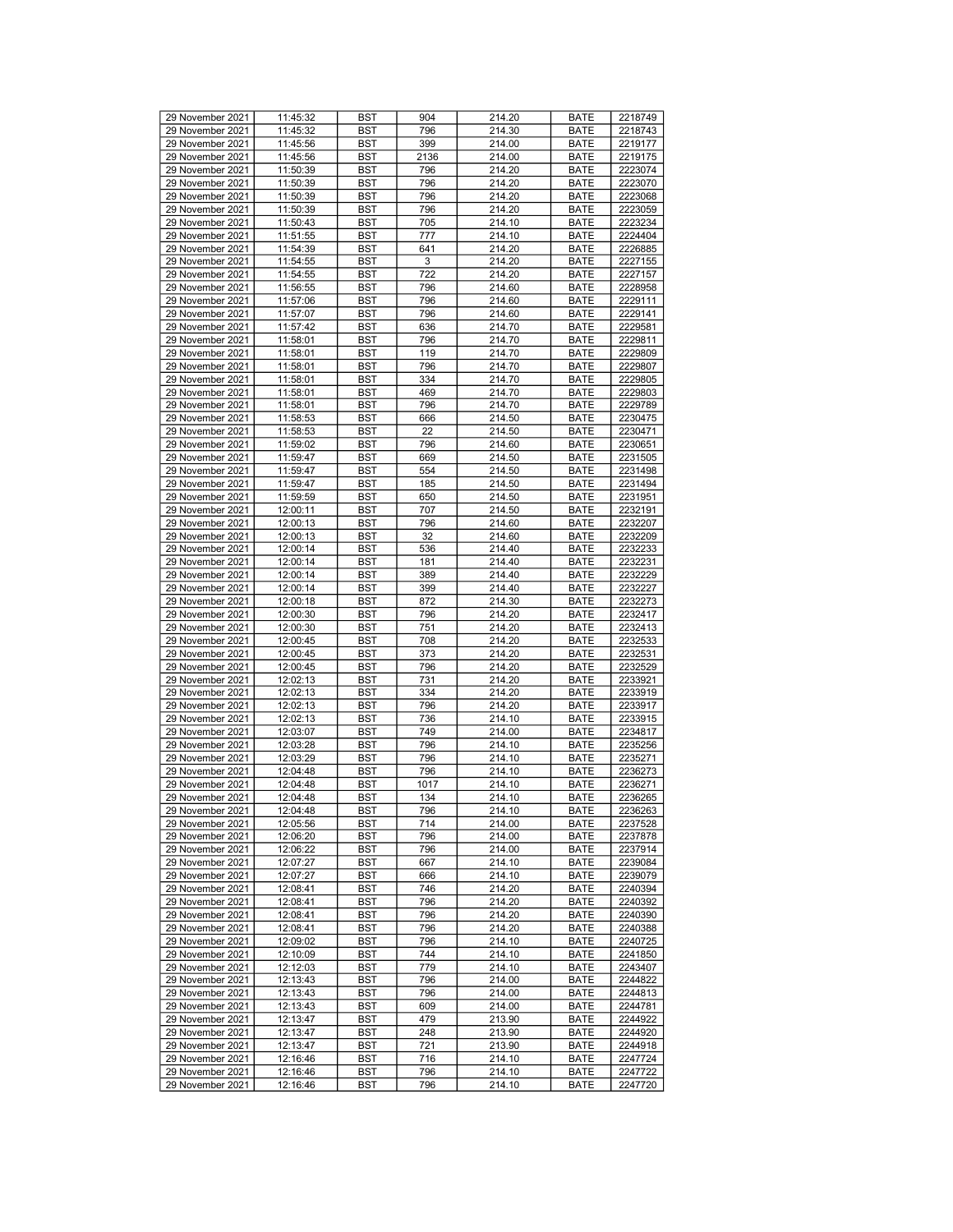| 29 November 2021<br>12:16:50<br>BST<br>699<br>214.00<br><b>BATE</b><br>2247811<br>29 November 2021<br>12:16:51<br>BST<br>720<br>213.80<br><b>BATE</b><br>2247826<br>29 November 2021<br>12:22:21<br>693<br>214.10<br><b>BATE</b><br>2253277<br><b>BST</b><br>29 November 2021<br>12:22:21<br>796<br>214.10<br>2253268<br><b>BST</b><br><b>BATE</b><br>29 November 2021<br>12:22:21<br><b>BST</b><br>796<br>214.10<br><b>BATE</b><br>2253266<br>29 November 2021<br>12:22:21<br><b>BST</b><br>1568<br>214.10<br><b>BATE</b><br>2253264<br>29 November 2021<br>12:22:21<br>BST<br>906<br>214.10<br><b>BATE</b><br>2253259<br>29 November 2021<br>12:22:21<br>312<br>214.10<br><b>BATE</b><br>2253257<br><b>BST</b><br>29 November 2021<br>12:22:21<br>1807<br>214.10<br>2253255<br><b>BST</b><br><b>BATE</b><br>214.10<br>29 November 2021<br>12:22:21<br><b>BST</b><br>796<br><b>BATE</b><br>2253253<br>29 November 2021<br>12:22:21<br>2253251<br><b>BST</b><br>625<br>214.10<br><b>BATE</b><br>29 November 2021<br>12:22:21<br>BST<br>796<br>214.10<br><b>BATE</b><br>2253247<br>29 November 2021<br>12:22:21<br>721<br>214.10<br><b>BATE</b><br>2253233<br><b>BST</b><br>29 November 2021<br>12:22:27<br>481<br>213.90<br>2253425<br><b>BST</b><br><b>BATE</b><br>29 November 2021<br>12:24:26<br><b>BST</b><br>706<br>214.10<br><b>BATE</b><br>2255087<br>29 November 2021<br>12:24:26<br>BST<br>705<br>214.10<br><b>BATE</b><br>2255085<br>29 November 2021<br>12:25:02<br>BST<br>380<br>214.10<br><b>BATE</b><br>2255639<br>29 November 2021<br>214.10<br><b>BATE</b><br>12:25:02<br><b>BST</b><br>500<br>2255634<br>29 November 2021<br>12:25:02<br>214.10<br><b>BST</b><br>554<br><b>BATE</b><br>2255631<br>214.10<br>29 November 2021<br>12:25:02<br><b>BST</b><br>765<br><b>BATE</b><br>2255629<br>29 November 2021<br>12:25:02<br><b>BST</b><br>187<br>214.10<br><b>BATE</b><br>2255627<br>29 November 2021<br>1259<br>12:25:02<br>BST<br>214.10<br><b>BATE</b><br>2255623<br>29 November 2021<br>12:25:02<br>640<br>214.10<br><b>BATE</b><br><b>BST</b><br>2255625<br>29 November 2021<br>12:25:03<br>671<br>214.10<br>2255645<br><b>BST</b><br><b>BATE</b><br>29 November 2021<br>12:25:06<br><b>BST</b><br>399<br>214.10<br><b>BATE</b><br>2255694<br>29 November 2021<br>234<br>12:25:34<br>BST<br>214.20<br><b>BATE</b><br>2256006<br>29 November 2021<br>12:25:36<br>BST<br>796<br>214.20<br><b>BATE</b><br>2256028<br>29 November 2021<br>637<br>214.20<br><b>BATE</b><br>12:25:36<br><b>BST</b><br>2256026<br>29 November 2021<br>12:25:36<br>1169<br>214.20<br><b>BST</b><br><b>BATE</b><br>2256024<br>29 November 2021<br>12:25:36<br><b>BST</b><br>796<br>214.20<br><b>BATE</b><br>2256022<br>29 November 2021<br>466<br>12:25:36<br><b>BST</b><br>214.20<br><b>BATE</b><br>2256020<br>29 November 2021<br>12:25:38<br>BST<br>796<br>214.20<br><b>BATE</b><br>2256042<br>29 November 2021<br>705<br>214.20<br><b>BATE</b><br>2256515<br>12:26:07<br><b>BST</b><br>29 November 2021<br>12:26:07<br>796<br>214.20<br>2256511<br><b>BST</b><br><b>BATE</b><br>29 November 2021<br>12:26:07<br><b>BST</b><br>796<br>214.20<br><b>BATE</b><br>2256509<br>29 November 2021<br>12:26:07<br>BST<br>796<br>214.20<br><b>BATE</b><br>2256506<br>29 November 2021<br>12:28:38<br>BST<br>796<br>214.20<br><b>BATE</b><br>2259043<br>29 November 2021<br>214.20<br><b>BATE</b><br>12:28:38<br><b>BST</b><br>796<br>2259024<br>29 November 2021<br>12:28:38<br>971<br>214.20<br>2259022<br><b>BST</b><br><b>BATE</b><br>29 November 2021<br>12:28:38<br><b>BST</b><br>796<br>214.20<br><b>BATE</b><br>2259020<br>29 November 2021<br>2258999<br>12:28:38<br><b>BST</b><br>761<br>214.20<br><b>BATE</b><br>29 November 2021<br>12:28:38<br>BST<br>612<br>214.20<br><b>BATE</b><br>2258991<br>29 November 2021<br>12:28:40<br>460<br>214.20<br><b>BATE</b><br>2259102<br><b>BST</b><br>29 November 2021<br>12:28:40<br>336<br>214.20<br>2259099<br><b>BST</b><br><b>BATE</b><br>29 November 2021<br>12:28:40<br><b>BST</b><br>469<br>214.20<br><b>BATE</b><br>2259097<br>29 November 2021<br>12:28:40<br>BST<br>796<br>214.20<br><b>BATE</b><br>2259095<br>29 November 2021<br>12:29:27<br>BST<br>412<br>214.10<br><b>BATE</b><br>2259872<br>29 November 2021<br>97<br>214.10<br><b>BATE</b><br>12:29:27<br><b>BST</b><br>2259870<br>29 November 2021<br>12:29:27<br>214.10<br>2259868<br><b>BST</b><br>585<br><b>BATE</b><br>214.20<br>29 November 2021<br>12:30:37<br><b>BST</b><br>671<br><b>BATE</b><br>2261207<br>29 November 2021<br>12:31:30<br>2261880<br>BST<br>632<br>214.20<br><b>BATE</b><br>29 November 2021<br>214.20<br>12:31:30<br><b>BST</b><br>625<br><b>BATE</b><br>2261878<br>29 November 2021<br>12:31:30<br><b>BST</b><br>634<br><b>BATE</b><br>214.20<br>2261866<br>29 November 2021<br>12:31:30<br><b>BST</b><br>709<br>214.20<br><b>BATE</b><br>2261864<br>29 November 2021<br>12:31:31<br><b>BST</b><br>514<br>214.20<br><b>BATE</b><br>2261896<br>29 November 2021<br>12:33:19<br>BST<br>627<br>214.40<br><b>BATE</b><br>2263574<br>29 November 2021<br>12:33:19<br><b>BST</b><br>729<br>214.40<br><b>BATE</b><br>2263570<br>29 November 2021<br>674<br>214.50<br><b>BATE</b><br>12:33:59<br>BST<br>2264346<br>29 November 2021<br>12:33:59<br>796<br><b>BST</b><br>214.50<br><b>BATE</b><br>2264344<br>29 November 2021<br>12:33:59<br><b>BST</b><br>813<br>214.50<br><b>BATE</b><br>2264342<br>29 November 2021<br>12:33:59<br>BST<br>1368<br>214.50<br><b>BATE</b><br>2264333<br>29 November 2021<br>12:33:59<br>BST<br>965<br>214.50<br><b>BATE</b><br>2264325<br>29 November 2021<br><b>BATE</b><br>12:34:00<br>BST<br>796<br>214.50<br>2264359<br>29 November 2021<br>12:34:45<br><b>BST</b><br>796<br>214.50<br><b>BATE</b><br>2265023<br>29 November 2021<br>12:34:45<br><b>BST</b><br>62<br>214.50<br><b>BATE</b><br>2265021<br>29 November 2021<br>12:34:48<br>BST<br>442<br>214.50<br><b>BATE</b><br>2265046<br>29 November 2021<br>12:35:00<br><b>BST</b><br>2868<br>214.50<br><b>BATE</b><br>2265207<br>29 November 2021<br>214.40<br><b>BATE</b><br>12:35:10<br>BST<br>348<br>2265471<br>29 November 2021<br>12:35:10<br>348<br><b>BST</b><br>214.40<br><b>BATE</b><br>2265469<br>29 November 2021<br>12:36:03<br><b>BST</b><br>616<br>214.40<br><b>BATE</b><br>2266220<br>29 November 2021<br>12:37:24<br>BST<br>214.50<br><b>BATE</b><br>2267410<br>663<br>29 November 2021<br>12:37:24<br>BST<br>644<br>214.50<br><b>BATE</b><br>2267406<br>29 November 2021<br>2267404<br>12:37:24<br>BST<br>723<br>214.50<br><b>BATE</b><br>29 November 2021<br>12:37:24<br>BST<br>796<br>214.50<br>BATE<br>2267402 | 29 November 2021 | 12:16:46 | <b>BST</b> | 796 | 214.10 | <b>BATE</b> | 2247716 |
|--------------------------------------------------------------------------------------------------------------------------------------------------------------------------------------------------------------------------------------------------------------------------------------------------------------------------------------------------------------------------------------------------------------------------------------------------------------------------------------------------------------------------------------------------------------------------------------------------------------------------------------------------------------------------------------------------------------------------------------------------------------------------------------------------------------------------------------------------------------------------------------------------------------------------------------------------------------------------------------------------------------------------------------------------------------------------------------------------------------------------------------------------------------------------------------------------------------------------------------------------------------------------------------------------------------------------------------------------------------------------------------------------------------------------------------------------------------------------------------------------------------------------------------------------------------------------------------------------------------------------------------------------------------------------------------------------------------------------------------------------------------------------------------------------------------------------------------------------------------------------------------------------------------------------------------------------------------------------------------------------------------------------------------------------------------------------------------------------------------------------------------------------------------------------------------------------------------------------------------------------------------------------------------------------------------------------------------------------------------------------------------------------------------------------------------------------------------------------------------------------------------------------------------------------------------------------------------------------------------------------------------------------------------------------------------------------------------------------------------------------------------------------------------------------------------------------------------------------------------------------------------------------------------------------------------------------------------------------------------------------------------------------------------------------------------------------------------------------------------------------------------------------------------------------------------------------------------------------------------------------------------------------------------------------------------------------------------------------------------------------------------------------------------------------------------------------------------------------------------------------------------------------------------------------------------------------------------------------------------------------------------------------------------------------------------------------------------------------------------------------------------------------------------------------------------------------------------------------------------------------------------------------------------------------------------------------------------------------------------------------------------------------------------------------------------------------------------------------------------------------------------------------------------------------------------------------------------------------------------------------------------------------------------------------------------------------------------------------------------------------------------------------------------------------------------------------------------------------------------------------------------------------------------------------------------------------------------------------------------------------------------------------------------------------------------------------------------------------------------------------------------------------------------------------------------------------------------------------------------------------------------------------------------------------------------------------------------------------------------------------------------------------------------------------------------------------------------------------------------------------------------------------------------------------------------------------------------------------------------------------------------------------------------------------------------------------------------------------------------------------------------------------------------------------------------------------------------------------------------------------------------------------------------------------------------------------------------------------------------------------------------------------------------------------------------------------------------------------------------------------------------------------------------------------------------------------------------------------------------------------------------------------------------------------------------------------------------------------------------------------------------------------------------------------------------------------------------------------------------------------------------------------------------------------------------------------------------------------------------------------------------------------------------------------------------------------------------------------------------------------------------------------------------------------------------------------------------------------------------------------------------------------------------------------------------------------------------------------------------------------------------------------------|------------------|----------|------------|-----|--------|-------------|---------|
|                                                                                                                                                                                                                                                                                                                                                                                                                                                                                                                                                                                                                                                                                                                                                                                                                                                                                                                                                                                                                                                                                                                                                                                                                                                                                                                                                                                                                                                                                                                                                                                                                                                                                                                                                                                                                                                                                                                                                                                                                                                                                                                                                                                                                                                                                                                                                                                                                                                                                                                                                                                                                                                                                                                                                                                                                                                                                                                                                                                                                                                                                                                                                                                                                                                                                                                                                                                                                                                                                                                                                                                                                                                                                                                                                                                                                                                                                                                                                                                                                                                                                                                                                                                                                                                                                                                                                                                                                                                                                                                                                                                                                                                                                                                                                                                                                                                                                                                                                                                                                                                                                                                                                                                                                                                                                                                                                                                                                                                                                                                                                                                                                                                                                                                                                                                                                                                                                                                                                                                                                                                                                                                                                                                                                                                                                                                                                                                                                                                                                                                                                                                                                                                        |                  |          |            |     |        |             |         |
|                                                                                                                                                                                                                                                                                                                                                                                                                                                                                                                                                                                                                                                                                                                                                                                                                                                                                                                                                                                                                                                                                                                                                                                                                                                                                                                                                                                                                                                                                                                                                                                                                                                                                                                                                                                                                                                                                                                                                                                                                                                                                                                                                                                                                                                                                                                                                                                                                                                                                                                                                                                                                                                                                                                                                                                                                                                                                                                                                                                                                                                                                                                                                                                                                                                                                                                                                                                                                                                                                                                                                                                                                                                                                                                                                                                                                                                                                                                                                                                                                                                                                                                                                                                                                                                                                                                                                                                                                                                                                                                                                                                                                                                                                                                                                                                                                                                                                                                                                                                                                                                                                                                                                                                                                                                                                                                                                                                                                                                                                                                                                                                                                                                                                                                                                                                                                                                                                                                                                                                                                                                                                                                                                                                                                                                                                                                                                                                                                                                                                                                                                                                                                                                        |                  |          |            |     |        |             |         |
|                                                                                                                                                                                                                                                                                                                                                                                                                                                                                                                                                                                                                                                                                                                                                                                                                                                                                                                                                                                                                                                                                                                                                                                                                                                                                                                                                                                                                                                                                                                                                                                                                                                                                                                                                                                                                                                                                                                                                                                                                                                                                                                                                                                                                                                                                                                                                                                                                                                                                                                                                                                                                                                                                                                                                                                                                                                                                                                                                                                                                                                                                                                                                                                                                                                                                                                                                                                                                                                                                                                                                                                                                                                                                                                                                                                                                                                                                                                                                                                                                                                                                                                                                                                                                                                                                                                                                                                                                                                                                                                                                                                                                                                                                                                                                                                                                                                                                                                                                                                                                                                                                                                                                                                                                                                                                                                                                                                                                                                                                                                                                                                                                                                                                                                                                                                                                                                                                                                                                                                                                                                                                                                                                                                                                                                                                                                                                                                                                                                                                                                                                                                                                                                        |                  |          |            |     |        |             |         |
|                                                                                                                                                                                                                                                                                                                                                                                                                                                                                                                                                                                                                                                                                                                                                                                                                                                                                                                                                                                                                                                                                                                                                                                                                                                                                                                                                                                                                                                                                                                                                                                                                                                                                                                                                                                                                                                                                                                                                                                                                                                                                                                                                                                                                                                                                                                                                                                                                                                                                                                                                                                                                                                                                                                                                                                                                                                                                                                                                                                                                                                                                                                                                                                                                                                                                                                                                                                                                                                                                                                                                                                                                                                                                                                                                                                                                                                                                                                                                                                                                                                                                                                                                                                                                                                                                                                                                                                                                                                                                                                                                                                                                                                                                                                                                                                                                                                                                                                                                                                                                                                                                                                                                                                                                                                                                                                                                                                                                                                                                                                                                                                                                                                                                                                                                                                                                                                                                                                                                                                                                                                                                                                                                                                                                                                                                                                                                                                                                                                                                                                                                                                                                                                        |                  |          |            |     |        |             |         |
|                                                                                                                                                                                                                                                                                                                                                                                                                                                                                                                                                                                                                                                                                                                                                                                                                                                                                                                                                                                                                                                                                                                                                                                                                                                                                                                                                                                                                                                                                                                                                                                                                                                                                                                                                                                                                                                                                                                                                                                                                                                                                                                                                                                                                                                                                                                                                                                                                                                                                                                                                                                                                                                                                                                                                                                                                                                                                                                                                                                                                                                                                                                                                                                                                                                                                                                                                                                                                                                                                                                                                                                                                                                                                                                                                                                                                                                                                                                                                                                                                                                                                                                                                                                                                                                                                                                                                                                                                                                                                                                                                                                                                                                                                                                                                                                                                                                                                                                                                                                                                                                                                                                                                                                                                                                                                                                                                                                                                                                                                                                                                                                                                                                                                                                                                                                                                                                                                                                                                                                                                                                                                                                                                                                                                                                                                                                                                                                                                                                                                                                                                                                                                                                        |                  |          |            |     |        |             |         |
|                                                                                                                                                                                                                                                                                                                                                                                                                                                                                                                                                                                                                                                                                                                                                                                                                                                                                                                                                                                                                                                                                                                                                                                                                                                                                                                                                                                                                                                                                                                                                                                                                                                                                                                                                                                                                                                                                                                                                                                                                                                                                                                                                                                                                                                                                                                                                                                                                                                                                                                                                                                                                                                                                                                                                                                                                                                                                                                                                                                                                                                                                                                                                                                                                                                                                                                                                                                                                                                                                                                                                                                                                                                                                                                                                                                                                                                                                                                                                                                                                                                                                                                                                                                                                                                                                                                                                                                                                                                                                                                                                                                                                                                                                                                                                                                                                                                                                                                                                                                                                                                                                                                                                                                                                                                                                                                                                                                                                                                                                                                                                                                                                                                                                                                                                                                                                                                                                                                                                                                                                                                                                                                                                                                                                                                                                                                                                                                                                                                                                                                                                                                                                                                        |                  |          |            |     |        |             |         |
|                                                                                                                                                                                                                                                                                                                                                                                                                                                                                                                                                                                                                                                                                                                                                                                                                                                                                                                                                                                                                                                                                                                                                                                                                                                                                                                                                                                                                                                                                                                                                                                                                                                                                                                                                                                                                                                                                                                                                                                                                                                                                                                                                                                                                                                                                                                                                                                                                                                                                                                                                                                                                                                                                                                                                                                                                                                                                                                                                                                                                                                                                                                                                                                                                                                                                                                                                                                                                                                                                                                                                                                                                                                                                                                                                                                                                                                                                                                                                                                                                                                                                                                                                                                                                                                                                                                                                                                                                                                                                                                                                                                                                                                                                                                                                                                                                                                                                                                                                                                                                                                                                                                                                                                                                                                                                                                                                                                                                                                                                                                                                                                                                                                                                                                                                                                                                                                                                                                                                                                                                                                                                                                                                                                                                                                                                                                                                                                                                                                                                                                                                                                                                                                        |                  |          |            |     |        |             |         |
|                                                                                                                                                                                                                                                                                                                                                                                                                                                                                                                                                                                                                                                                                                                                                                                                                                                                                                                                                                                                                                                                                                                                                                                                                                                                                                                                                                                                                                                                                                                                                                                                                                                                                                                                                                                                                                                                                                                                                                                                                                                                                                                                                                                                                                                                                                                                                                                                                                                                                                                                                                                                                                                                                                                                                                                                                                                                                                                                                                                                                                                                                                                                                                                                                                                                                                                                                                                                                                                                                                                                                                                                                                                                                                                                                                                                                                                                                                                                                                                                                                                                                                                                                                                                                                                                                                                                                                                                                                                                                                                                                                                                                                                                                                                                                                                                                                                                                                                                                                                                                                                                                                                                                                                                                                                                                                                                                                                                                                                                                                                                                                                                                                                                                                                                                                                                                                                                                                                                                                                                                                                                                                                                                                                                                                                                                                                                                                                                                                                                                                                                                                                                                                                        |                  |          |            |     |        |             |         |
|                                                                                                                                                                                                                                                                                                                                                                                                                                                                                                                                                                                                                                                                                                                                                                                                                                                                                                                                                                                                                                                                                                                                                                                                                                                                                                                                                                                                                                                                                                                                                                                                                                                                                                                                                                                                                                                                                                                                                                                                                                                                                                                                                                                                                                                                                                                                                                                                                                                                                                                                                                                                                                                                                                                                                                                                                                                                                                                                                                                                                                                                                                                                                                                                                                                                                                                                                                                                                                                                                                                                                                                                                                                                                                                                                                                                                                                                                                                                                                                                                                                                                                                                                                                                                                                                                                                                                                                                                                                                                                                                                                                                                                                                                                                                                                                                                                                                                                                                                                                                                                                                                                                                                                                                                                                                                                                                                                                                                                                                                                                                                                                                                                                                                                                                                                                                                                                                                                                                                                                                                                                                                                                                                                                                                                                                                                                                                                                                                                                                                                                                                                                                                                                        |                  |          |            |     |        |             |         |
|                                                                                                                                                                                                                                                                                                                                                                                                                                                                                                                                                                                                                                                                                                                                                                                                                                                                                                                                                                                                                                                                                                                                                                                                                                                                                                                                                                                                                                                                                                                                                                                                                                                                                                                                                                                                                                                                                                                                                                                                                                                                                                                                                                                                                                                                                                                                                                                                                                                                                                                                                                                                                                                                                                                                                                                                                                                                                                                                                                                                                                                                                                                                                                                                                                                                                                                                                                                                                                                                                                                                                                                                                                                                                                                                                                                                                                                                                                                                                                                                                                                                                                                                                                                                                                                                                                                                                                                                                                                                                                                                                                                                                                                                                                                                                                                                                                                                                                                                                                                                                                                                                                                                                                                                                                                                                                                                                                                                                                                                                                                                                                                                                                                                                                                                                                                                                                                                                                                                                                                                                                                                                                                                                                                                                                                                                                                                                                                                                                                                                                                                                                                                                                                        |                  |          |            |     |        |             |         |
|                                                                                                                                                                                                                                                                                                                                                                                                                                                                                                                                                                                                                                                                                                                                                                                                                                                                                                                                                                                                                                                                                                                                                                                                                                                                                                                                                                                                                                                                                                                                                                                                                                                                                                                                                                                                                                                                                                                                                                                                                                                                                                                                                                                                                                                                                                                                                                                                                                                                                                                                                                                                                                                                                                                                                                                                                                                                                                                                                                                                                                                                                                                                                                                                                                                                                                                                                                                                                                                                                                                                                                                                                                                                                                                                                                                                                                                                                                                                                                                                                                                                                                                                                                                                                                                                                                                                                                                                                                                                                                                                                                                                                                                                                                                                                                                                                                                                                                                                                                                                                                                                                                                                                                                                                                                                                                                                                                                                                                                                                                                                                                                                                                                                                                                                                                                                                                                                                                                                                                                                                                                                                                                                                                                                                                                                                                                                                                                                                                                                                                                                                                                                                                                        |                  |          |            |     |        |             |         |
|                                                                                                                                                                                                                                                                                                                                                                                                                                                                                                                                                                                                                                                                                                                                                                                                                                                                                                                                                                                                                                                                                                                                                                                                                                                                                                                                                                                                                                                                                                                                                                                                                                                                                                                                                                                                                                                                                                                                                                                                                                                                                                                                                                                                                                                                                                                                                                                                                                                                                                                                                                                                                                                                                                                                                                                                                                                                                                                                                                                                                                                                                                                                                                                                                                                                                                                                                                                                                                                                                                                                                                                                                                                                                                                                                                                                                                                                                                                                                                                                                                                                                                                                                                                                                                                                                                                                                                                                                                                                                                                                                                                                                                                                                                                                                                                                                                                                                                                                                                                                                                                                                                                                                                                                                                                                                                                                                                                                                                                                                                                                                                                                                                                                                                                                                                                                                                                                                                                                                                                                                                                                                                                                                                                                                                                                                                                                                                                                                                                                                                                                                                                                                                                        |                  |          |            |     |        |             |         |
|                                                                                                                                                                                                                                                                                                                                                                                                                                                                                                                                                                                                                                                                                                                                                                                                                                                                                                                                                                                                                                                                                                                                                                                                                                                                                                                                                                                                                                                                                                                                                                                                                                                                                                                                                                                                                                                                                                                                                                                                                                                                                                                                                                                                                                                                                                                                                                                                                                                                                                                                                                                                                                                                                                                                                                                                                                                                                                                                                                                                                                                                                                                                                                                                                                                                                                                                                                                                                                                                                                                                                                                                                                                                                                                                                                                                                                                                                                                                                                                                                                                                                                                                                                                                                                                                                                                                                                                                                                                                                                                                                                                                                                                                                                                                                                                                                                                                                                                                                                                                                                                                                                                                                                                                                                                                                                                                                                                                                                                                                                                                                                                                                                                                                                                                                                                                                                                                                                                                                                                                                                                                                                                                                                                                                                                                                                                                                                                                                                                                                                                                                                                                                                                        |                  |          |            |     |        |             |         |
|                                                                                                                                                                                                                                                                                                                                                                                                                                                                                                                                                                                                                                                                                                                                                                                                                                                                                                                                                                                                                                                                                                                                                                                                                                                                                                                                                                                                                                                                                                                                                                                                                                                                                                                                                                                                                                                                                                                                                                                                                                                                                                                                                                                                                                                                                                                                                                                                                                                                                                                                                                                                                                                                                                                                                                                                                                                                                                                                                                                                                                                                                                                                                                                                                                                                                                                                                                                                                                                                                                                                                                                                                                                                                                                                                                                                                                                                                                                                                                                                                                                                                                                                                                                                                                                                                                                                                                                                                                                                                                                                                                                                                                                                                                                                                                                                                                                                                                                                                                                                                                                                                                                                                                                                                                                                                                                                                                                                                                                                                                                                                                                                                                                                                                                                                                                                                                                                                                                                                                                                                                                                                                                                                                                                                                                                                                                                                                                                                                                                                                                                                                                                                                                        |                  |          |            |     |        |             |         |
|                                                                                                                                                                                                                                                                                                                                                                                                                                                                                                                                                                                                                                                                                                                                                                                                                                                                                                                                                                                                                                                                                                                                                                                                                                                                                                                                                                                                                                                                                                                                                                                                                                                                                                                                                                                                                                                                                                                                                                                                                                                                                                                                                                                                                                                                                                                                                                                                                                                                                                                                                                                                                                                                                                                                                                                                                                                                                                                                                                                                                                                                                                                                                                                                                                                                                                                                                                                                                                                                                                                                                                                                                                                                                                                                                                                                                                                                                                                                                                                                                                                                                                                                                                                                                                                                                                                                                                                                                                                                                                                                                                                                                                                                                                                                                                                                                                                                                                                                                                                                                                                                                                                                                                                                                                                                                                                                                                                                                                                                                                                                                                                                                                                                                                                                                                                                                                                                                                                                                                                                                                                                                                                                                                                                                                                                                                                                                                                                                                                                                                                                                                                                                                                        |                  |          |            |     |        |             |         |
|                                                                                                                                                                                                                                                                                                                                                                                                                                                                                                                                                                                                                                                                                                                                                                                                                                                                                                                                                                                                                                                                                                                                                                                                                                                                                                                                                                                                                                                                                                                                                                                                                                                                                                                                                                                                                                                                                                                                                                                                                                                                                                                                                                                                                                                                                                                                                                                                                                                                                                                                                                                                                                                                                                                                                                                                                                                                                                                                                                                                                                                                                                                                                                                                                                                                                                                                                                                                                                                                                                                                                                                                                                                                                                                                                                                                                                                                                                                                                                                                                                                                                                                                                                                                                                                                                                                                                                                                                                                                                                                                                                                                                                                                                                                                                                                                                                                                                                                                                                                                                                                                                                                                                                                                                                                                                                                                                                                                                                                                                                                                                                                                                                                                                                                                                                                                                                                                                                                                                                                                                                                                                                                                                                                                                                                                                                                                                                                                                                                                                                                                                                                                                                                        |                  |          |            |     |        |             |         |
|                                                                                                                                                                                                                                                                                                                                                                                                                                                                                                                                                                                                                                                                                                                                                                                                                                                                                                                                                                                                                                                                                                                                                                                                                                                                                                                                                                                                                                                                                                                                                                                                                                                                                                                                                                                                                                                                                                                                                                                                                                                                                                                                                                                                                                                                                                                                                                                                                                                                                                                                                                                                                                                                                                                                                                                                                                                                                                                                                                                                                                                                                                                                                                                                                                                                                                                                                                                                                                                                                                                                                                                                                                                                                                                                                                                                                                                                                                                                                                                                                                                                                                                                                                                                                                                                                                                                                                                                                                                                                                                                                                                                                                                                                                                                                                                                                                                                                                                                                                                                                                                                                                                                                                                                                                                                                                                                                                                                                                                                                                                                                                                                                                                                                                                                                                                                                                                                                                                                                                                                                                                                                                                                                                                                                                                                                                                                                                                                                                                                                                                                                                                                                                                        |                  |          |            |     |        |             |         |
|                                                                                                                                                                                                                                                                                                                                                                                                                                                                                                                                                                                                                                                                                                                                                                                                                                                                                                                                                                                                                                                                                                                                                                                                                                                                                                                                                                                                                                                                                                                                                                                                                                                                                                                                                                                                                                                                                                                                                                                                                                                                                                                                                                                                                                                                                                                                                                                                                                                                                                                                                                                                                                                                                                                                                                                                                                                                                                                                                                                                                                                                                                                                                                                                                                                                                                                                                                                                                                                                                                                                                                                                                                                                                                                                                                                                                                                                                                                                                                                                                                                                                                                                                                                                                                                                                                                                                                                                                                                                                                                                                                                                                                                                                                                                                                                                                                                                                                                                                                                                                                                                                                                                                                                                                                                                                                                                                                                                                                                                                                                                                                                                                                                                                                                                                                                                                                                                                                                                                                                                                                                                                                                                                                                                                                                                                                                                                                                                                                                                                                                                                                                                                                                        |                  |          |            |     |        |             |         |
|                                                                                                                                                                                                                                                                                                                                                                                                                                                                                                                                                                                                                                                                                                                                                                                                                                                                                                                                                                                                                                                                                                                                                                                                                                                                                                                                                                                                                                                                                                                                                                                                                                                                                                                                                                                                                                                                                                                                                                                                                                                                                                                                                                                                                                                                                                                                                                                                                                                                                                                                                                                                                                                                                                                                                                                                                                                                                                                                                                                                                                                                                                                                                                                                                                                                                                                                                                                                                                                                                                                                                                                                                                                                                                                                                                                                                                                                                                                                                                                                                                                                                                                                                                                                                                                                                                                                                                                                                                                                                                                                                                                                                                                                                                                                                                                                                                                                                                                                                                                                                                                                                                                                                                                                                                                                                                                                                                                                                                                                                                                                                                                                                                                                                                                                                                                                                                                                                                                                                                                                                                                                                                                                                                                                                                                                                                                                                                                                                                                                                                                                                                                                                                                        |                  |          |            |     |        |             |         |
|                                                                                                                                                                                                                                                                                                                                                                                                                                                                                                                                                                                                                                                                                                                                                                                                                                                                                                                                                                                                                                                                                                                                                                                                                                                                                                                                                                                                                                                                                                                                                                                                                                                                                                                                                                                                                                                                                                                                                                                                                                                                                                                                                                                                                                                                                                                                                                                                                                                                                                                                                                                                                                                                                                                                                                                                                                                                                                                                                                                                                                                                                                                                                                                                                                                                                                                                                                                                                                                                                                                                                                                                                                                                                                                                                                                                                                                                                                                                                                                                                                                                                                                                                                                                                                                                                                                                                                                                                                                                                                                                                                                                                                                                                                                                                                                                                                                                                                                                                                                                                                                                                                                                                                                                                                                                                                                                                                                                                                                                                                                                                                                                                                                                                                                                                                                                                                                                                                                                                                                                                                                                                                                                                                                                                                                                                                                                                                                                                                                                                                                                                                                                                                                        |                  |          |            |     |        |             |         |
|                                                                                                                                                                                                                                                                                                                                                                                                                                                                                                                                                                                                                                                                                                                                                                                                                                                                                                                                                                                                                                                                                                                                                                                                                                                                                                                                                                                                                                                                                                                                                                                                                                                                                                                                                                                                                                                                                                                                                                                                                                                                                                                                                                                                                                                                                                                                                                                                                                                                                                                                                                                                                                                                                                                                                                                                                                                                                                                                                                                                                                                                                                                                                                                                                                                                                                                                                                                                                                                                                                                                                                                                                                                                                                                                                                                                                                                                                                                                                                                                                                                                                                                                                                                                                                                                                                                                                                                                                                                                                                                                                                                                                                                                                                                                                                                                                                                                                                                                                                                                                                                                                                                                                                                                                                                                                                                                                                                                                                                                                                                                                                                                                                                                                                                                                                                                                                                                                                                                                                                                                                                                                                                                                                                                                                                                                                                                                                                                                                                                                                                                                                                                                                                        |                  |          |            |     |        |             |         |
|                                                                                                                                                                                                                                                                                                                                                                                                                                                                                                                                                                                                                                                                                                                                                                                                                                                                                                                                                                                                                                                                                                                                                                                                                                                                                                                                                                                                                                                                                                                                                                                                                                                                                                                                                                                                                                                                                                                                                                                                                                                                                                                                                                                                                                                                                                                                                                                                                                                                                                                                                                                                                                                                                                                                                                                                                                                                                                                                                                                                                                                                                                                                                                                                                                                                                                                                                                                                                                                                                                                                                                                                                                                                                                                                                                                                                                                                                                                                                                                                                                                                                                                                                                                                                                                                                                                                                                                                                                                                                                                                                                                                                                                                                                                                                                                                                                                                                                                                                                                                                                                                                                                                                                                                                                                                                                                                                                                                                                                                                                                                                                                                                                                                                                                                                                                                                                                                                                                                                                                                                                                                                                                                                                                                                                                                                                                                                                                                                                                                                                                                                                                                                                                        |                  |          |            |     |        |             |         |
|                                                                                                                                                                                                                                                                                                                                                                                                                                                                                                                                                                                                                                                                                                                                                                                                                                                                                                                                                                                                                                                                                                                                                                                                                                                                                                                                                                                                                                                                                                                                                                                                                                                                                                                                                                                                                                                                                                                                                                                                                                                                                                                                                                                                                                                                                                                                                                                                                                                                                                                                                                                                                                                                                                                                                                                                                                                                                                                                                                                                                                                                                                                                                                                                                                                                                                                                                                                                                                                                                                                                                                                                                                                                                                                                                                                                                                                                                                                                                                                                                                                                                                                                                                                                                                                                                                                                                                                                                                                                                                                                                                                                                                                                                                                                                                                                                                                                                                                                                                                                                                                                                                                                                                                                                                                                                                                                                                                                                                                                                                                                                                                                                                                                                                                                                                                                                                                                                                                                                                                                                                                                                                                                                                                                                                                                                                                                                                                                                                                                                                                                                                                                                                                        |                  |          |            |     |        |             |         |
|                                                                                                                                                                                                                                                                                                                                                                                                                                                                                                                                                                                                                                                                                                                                                                                                                                                                                                                                                                                                                                                                                                                                                                                                                                                                                                                                                                                                                                                                                                                                                                                                                                                                                                                                                                                                                                                                                                                                                                                                                                                                                                                                                                                                                                                                                                                                                                                                                                                                                                                                                                                                                                                                                                                                                                                                                                                                                                                                                                                                                                                                                                                                                                                                                                                                                                                                                                                                                                                                                                                                                                                                                                                                                                                                                                                                                                                                                                                                                                                                                                                                                                                                                                                                                                                                                                                                                                                                                                                                                                                                                                                                                                                                                                                                                                                                                                                                                                                                                                                                                                                                                                                                                                                                                                                                                                                                                                                                                                                                                                                                                                                                                                                                                                                                                                                                                                                                                                                                                                                                                                                                                                                                                                                                                                                                                                                                                                                                                                                                                                                                                                                                                                                        |                  |          |            |     |        |             |         |
|                                                                                                                                                                                                                                                                                                                                                                                                                                                                                                                                                                                                                                                                                                                                                                                                                                                                                                                                                                                                                                                                                                                                                                                                                                                                                                                                                                                                                                                                                                                                                                                                                                                                                                                                                                                                                                                                                                                                                                                                                                                                                                                                                                                                                                                                                                                                                                                                                                                                                                                                                                                                                                                                                                                                                                                                                                                                                                                                                                                                                                                                                                                                                                                                                                                                                                                                                                                                                                                                                                                                                                                                                                                                                                                                                                                                                                                                                                                                                                                                                                                                                                                                                                                                                                                                                                                                                                                                                                                                                                                                                                                                                                                                                                                                                                                                                                                                                                                                                                                                                                                                                                                                                                                                                                                                                                                                                                                                                                                                                                                                                                                                                                                                                                                                                                                                                                                                                                                                                                                                                                                                                                                                                                                                                                                                                                                                                                                                                                                                                                                                                                                                                                                        |                  |          |            |     |        |             |         |
|                                                                                                                                                                                                                                                                                                                                                                                                                                                                                                                                                                                                                                                                                                                                                                                                                                                                                                                                                                                                                                                                                                                                                                                                                                                                                                                                                                                                                                                                                                                                                                                                                                                                                                                                                                                                                                                                                                                                                                                                                                                                                                                                                                                                                                                                                                                                                                                                                                                                                                                                                                                                                                                                                                                                                                                                                                                                                                                                                                                                                                                                                                                                                                                                                                                                                                                                                                                                                                                                                                                                                                                                                                                                                                                                                                                                                                                                                                                                                                                                                                                                                                                                                                                                                                                                                                                                                                                                                                                                                                                                                                                                                                                                                                                                                                                                                                                                                                                                                                                                                                                                                                                                                                                                                                                                                                                                                                                                                                                                                                                                                                                                                                                                                                                                                                                                                                                                                                                                                                                                                                                                                                                                                                                                                                                                                                                                                                                                                                                                                                                                                                                                                                                        |                  |          |            |     |        |             |         |
|                                                                                                                                                                                                                                                                                                                                                                                                                                                                                                                                                                                                                                                                                                                                                                                                                                                                                                                                                                                                                                                                                                                                                                                                                                                                                                                                                                                                                                                                                                                                                                                                                                                                                                                                                                                                                                                                                                                                                                                                                                                                                                                                                                                                                                                                                                                                                                                                                                                                                                                                                                                                                                                                                                                                                                                                                                                                                                                                                                                                                                                                                                                                                                                                                                                                                                                                                                                                                                                                                                                                                                                                                                                                                                                                                                                                                                                                                                                                                                                                                                                                                                                                                                                                                                                                                                                                                                                                                                                                                                                                                                                                                                                                                                                                                                                                                                                                                                                                                                                                                                                                                                                                                                                                                                                                                                                                                                                                                                                                                                                                                                                                                                                                                                                                                                                                                                                                                                                                                                                                                                                                                                                                                                                                                                                                                                                                                                                                                                                                                                                                                                                                                                                        |                  |          |            |     |        |             |         |
|                                                                                                                                                                                                                                                                                                                                                                                                                                                                                                                                                                                                                                                                                                                                                                                                                                                                                                                                                                                                                                                                                                                                                                                                                                                                                                                                                                                                                                                                                                                                                                                                                                                                                                                                                                                                                                                                                                                                                                                                                                                                                                                                                                                                                                                                                                                                                                                                                                                                                                                                                                                                                                                                                                                                                                                                                                                                                                                                                                                                                                                                                                                                                                                                                                                                                                                                                                                                                                                                                                                                                                                                                                                                                                                                                                                                                                                                                                                                                                                                                                                                                                                                                                                                                                                                                                                                                                                                                                                                                                                                                                                                                                                                                                                                                                                                                                                                                                                                                                                                                                                                                                                                                                                                                                                                                                                                                                                                                                                                                                                                                                                                                                                                                                                                                                                                                                                                                                                                                                                                                                                                                                                                                                                                                                                                                                                                                                                                                                                                                                                                                                                                                                                        |                  |          |            |     |        |             |         |
|                                                                                                                                                                                                                                                                                                                                                                                                                                                                                                                                                                                                                                                                                                                                                                                                                                                                                                                                                                                                                                                                                                                                                                                                                                                                                                                                                                                                                                                                                                                                                                                                                                                                                                                                                                                                                                                                                                                                                                                                                                                                                                                                                                                                                                                                                                                                                                                                                                                                                                                                                                                                                                                                                                                                                                                                                                                                                                                                                                                                                                                                                                                                                                                                                                                                                                                                                                                                                                                                                                                                                                                                                                                                                                                                                                                                                                                                                                                                                                                                                                                                                                                                                                                                                                                                                                                                                                                                                                                                                                                                                                                                                                                                                                                                                                                                                                                                                                                                                                                                                                                                                                                                                                                                                                                                                                                                                                                                                                                                                                                                                                                                                                                                                                                                                                                                                                                                                                                                                                                                                                                                                                                                                                                                                                                                                                                                                                                                                                                                                                                                                                                                                                                        |                  |          |            |     |        |             |         |
|                                                                                                                                                                                                                                                                                                                                                                                                                                                                                                                                                                                                                                                                                                                                                                                                                                                                                                                                                                                                                                                                                                                                                                                                                                                                                                                                                                                                                                                                                                                                                                                                                                                                                                                                                                                                                                                                                                                                                                                                                                                                                                                                                                                                                                                                                                                                                                                                                                                                                                                                                                                                                                                                                                                                                                                                                                                                                                                                                                                                                                                                                                                                                                                                                                                                                                                                                                                                                                                                                                                                                                                                                                                                                                                                                                                                                                                                                                                                                                                                                                                                                                                                                                                                                                                                                                                                                                                                                                                                                                                                                                                                                                                                                                                                                                                                                                                                                                                                                                                                                                                                                                                                                                                                                                                                                                                                                                                                                                                                                                                                                                                                                                                                                                                                                                                                                                                                                                                                                                                                                                                                                                                                                                                                                                                                                                                                                                                                                                                                                                                                                                                                                                                        |                  |          |            |     |        |             |         |
|                                                                                                                                                                                                                                                                                                                                                                                                                                                                                                                                                                                                                                                                                                                                                                                                                                                                                                                                                                                                                                                                                                                                                                                                                                                                                                                                                                                                                                                                                                                                                                                                                                                                                                                                                                                                                                                                                                                                                                                                                                                                                                                                                                                                                                                                                                                                                                                                                                                                                                                                                                                                                                                                                                                                                                                                                                                                                                                                                                                                                                                                                                                                                                                                                                                                                                                                                                                                                                                                                                                                                                                                                                                                                                                                                                                                                                                                                                                                                                                                                                                                                                                                                                                                                                                                                                                                                                                                                                                                                                                                                                                                                                                                                                                                                                                                                                                                                                                                                                                                                                                                                                                                                                                                                                                                                                                                                                                                                                                                                                                                                                                                                                                                                                                                                                                                                                                                                                                                                                                                                                                                                                                                                                                                                                                                                                                                                                                                                                                                                                                                                                                                                                                        |                  |          |            |     |        |             |         |
|                                                                                                                                                                                                                                                                                                                                                                                                                                                                                                                                                                                                                                                                                                                                                                                                                                                                                                                                                                                                                                                                                                                                                                                                                                                                                                                                                                                                                                                                                                                                                                                                                                                                                                                                                                                                                                                                                                                                                                                                                                                                                                                                                                                                                                                                                                                                                                                                                                                                                                                                                                                                                                                                                                                                                                                                                                                                                                                                                                                                                                                                                                                                                                                                                                                                                                                                                                                                                                                                                                                                                                                                                                                                                                                                                                                                                                                                                                                                                                                                                                                                                                                                                                                                                                                                                                                                                                                                                                                                                                                                                                                                                                                                                                                                                                                                                                                                                                                                                                                                                                                                                                                                                                                                                                                                                                                                                                                                                                                                                                                                                                                                                                                                                                                                                                                                                                                                                                                                                                                                                                                                                                                                                                                                                                                                                                                                                                                                                                                                                                                                                                                                                                                        |                  |          |            |     |        |             |         |
|                                                                                                                                                                                                                                                                                                                                                                                                                                                                                                                                                                                                                                                                                                                                                                                                                                                                                                                                                                                                                                                                                                                                                                                                                                                                                                                                                                                                                                                                                                                                                                                                                                                                                                                                                                                                                                                                                                                                                                                                                                                                                                                                                                                                                                                                                                                                                                                                                                                                                                                                                                                                                                                                                                                                                                                                                                                                                                                                                                                                                                                                                                                                                                                                                                                                                                                                                                                                                                                                                                                                                                                                                                                                                                                                                                                                                                                                                                                                                                                                                                                                                                                                                                                                                                                                                                                                                                                                                                                                                                                                                                                                                                                                                                                                                                                                                                                                                                                                                                                                                                                                                                                                                                                                                                                                                                                                                                                                                                                                                                                                                                                                                                                                                                                                                                                                                                                                                                                                                                                                                                                                                                                                                                                                                                                                                                                                                                                                                                                                                                                                                                                                                                                        |                  |          |            |     |        |             |         |
|                                                                                                                                                                                                                                                                                                                                                                                                                                                                                                                                                                                                                                                                                                                                                                                                                                                                                                                                                                                                                                                                                                                                                                                                                                                                                                                                                                                                                                                                                                                                                                                                                                                                                                                                                                                                                                                                                                                                                                                                                                                                                                                                                                                                                                                                                                                                                                                                                                                                                                                                                                                                                                                                                                                                                                                                                                                                                                                                                                                                                                                                                                                                                                                                                                                                                                                                                                                                                                                                                                                                                                                                                                                                                                                                                                                                                                                                                                                                                                                                                                                                                                                                                                                                                                                                                                                                                                                                                                                                                                                                                                                                                                                                                                                                                                                                                                                                                                                                                                                                                                                                                                                                                                                                                                                                                                                                                                                                                                                                                                                                                                                                                                                                                                                                                                                                                                                                                                                                                                                                                                                                                                                                                                                                                                                                                                                                                                                                                                                                                                                                                                                                                                                        |                  |          |            |     |        |             |         |
|                                                                                                                                                                                                                                                                                                                                                                                                                                                                                                                                                                                                                                                                                                                                                                                                                                                                                                                                                                                                                                                                                                                                                                                                                                                                                                                                                                                                                                                                                                                                                                                                                                                                                                                                                                                                                                                                                                                                                                                                                                                                                                                                                                                                                                                                                                                                                                                                                                                                                                                                                                                                                                                                                                                                                                                                                                                                                                                                                                                                                                                                                                                                                                                                                                                                                                                                                                                                                                                                                                                                                                                                                                                                                                                                                                                                                                                                                                                                                                                                                                                                                                                                                                                                                                                                                                                                                                                                                                                                                                                                                                                                                                                                                                                                                                                                                                                                                                                                                                                                                                                                                                                                                                                                                                                                                                                                                                                                                                                                                                                                                                                                                                                                                                                                                                                                                                                                                                                                                                                                                                                                                                                                                                                                                                                                                                                                                                                                                                                                                                                                                                                                                                                        |                  |          |            |     |        |             |         |
|                                                                                                                                                                                                                                                                                                                                                                                                                                                                                                                                                                                                                                                                                                                                                                                                                                                                                                                                                                                                                                                                                                                                                                                                                                                                                                                                                                                                                                                                                                                                                                                                                                                                                                                                                                                                                                                                                                                                                                                                                                                                                                                                                                                                                                                                                                                                                                                                                                                                                                                                                                                                                                                                                                                                                                                                                                                                                                                                                                                                                                                                                                                                                                                                                                                                                                                                                                                                                                                                                                                                                                                                                                                                                                                                                                                                                                                                                                                                                                                                                                                                                                                                                                                                                                                                                                                                                                                                                                                                                                                                                                                                                                                                                                                                                                                                                                                                                                                                                                                                                                                                                                                                                                                                                                                                                                                                                                                                                                                                                                                                                                                                                                                                                                                                                                                                                                                                                                                                                                                                                                                                                                                                                                                                                                                                                                                                                                                                                                                                                                                                                                                                                                                        |                  |          |            |     |        |             |         |
|                                                                                                                                                                                                                                                                                                                                                                                                                                                                                                                                                                                                                                                                                                                                                                                                                                                                                                                                                                                                                                                                                                                                                                                                                                                                                                                                                                                                                                                                                                                                                                                                                                                                                                                                                                                                                                                                                                                                                                                                                                                                                                                                                                                                                                                                                                                                                                                                                                                                                                                                                                                                                                                                                                                                                                                                                                                                                                                                                                                                                                                                                                                                                                                                                                                                                                                                                                                                                                                                                                                                                                                                                                                                                                                                                                                                                                                                                                                                                                                                                                                                                                                                                                                                                                                                                                                                                                                                                                                                                                                                                                                                                                                                                                                                                                                                                                                                                                                                                                                                                                                                                                                                                                                                                                                                                                                                                                                                                                                                                                                                                                                                                                                                                                                                                                                                                                                                                                                                                                                                                                                                                                                                                                                                                                                                                                                                                                                                                                                                                                                                                                                                                                                        |                  |          |            |     |        |             |         |
|                                                                                                                                                                                                                                                                                                                                                                                                                                                                                                                                                                                                                                                                                                                                                                                                                                                                                                                                                                                                                                                                                                                                                                                                                                                                                                                                                                                                                                                                                                                                                                                                                                                                                                                                                                                                                                                                                                                                                                                                                                                                                                                                                                                                                                                                                                                                                                                                                                                                                                                                                                                                                                                                                                                                                                                                                                                                                                                                                                                                                                                                                                                                                                                                                                                                                                                                                                                                                                                                                                                                                                                                                                                                                                                                                                                                                                                                                                                                                                                                                                                                                                                                                                                                                                                                                                                                                                                                                                                                                                                                                                                                                                                                                                                                                                                                                                                                                                                                                                                                                                                                                                                                                                                                                                                                                                                                                                                                                                                                                                                                                                                                                                                                                                                                                                                                                                                                                                                                                                                                                                                                                                                                                                                                                                                                                                                                                                                                                                                                                                                                                                                                                                                        |                  |          |            |     |        |             |         |
|                                                                                                                                                                                                                                                                                                                                                                                                                                                                                                                                                                                                                                                                                                                                                                                                                                                                                                                                                                                                                                                                                                                                                                                                                                                                                                                                                                                                                                                                                                                                                                                                                                                                                                                                                                                                                                                                                                                                                                                                                                                                                                                                                                                                                                                                                                                                                                                                                                                                                                                                                                                                                                                                                                                                                                                                                                                                                                                                                                                                                                                                                                                                                                                                                                                                                                                                                                                                                                                                                                                                                                                                                                                                                                                                                                                                                                                                                                                                                                                                                                                                                                                                                                                                                                                                                                                                                                                                                                                                                                                                                                                                                                                                                                                                                                                                                                                                                                                                                                                                                                                                                                                                                                                                                                                                                                                                                                                                                                                                                                                                                                                                                                                                                                                                                                                                                                                                                                                                                                                                                                                                                                                                                                                                                                                                                                                                                                                                                                                                                                                                                                                                                                                        |                  |          |            |     |        |             |         |
|                                                                                                                                                                                                                                                                                                                                                                                                                                                                                                                                                                                                                                                                                                                                                                                                                                                                                                                                                                                                                                                                                                                                                                                                                                                                                                                                                                                                                                                                                                                                                                                                                                                                                                                                                                                                                                                                                                                                                                                                                                                                                                                                                                                                                                                                                                                                                                                                                                                                                                                                                                                                                                                                                                                                                                                                                                                                                                                                                                                                                                                                                                                                                                                                                                                                                                                                                                                                                                                                                                                                                                                                                                                                                                                                                                                                                                                                                                                                                                                                                                                                                                                                                                                                                                                                                                                                                                                                                                                                                                                                                                                                                                                                                                                                                                                                                                                                                                                                                                                                                                                                                                                                                                                                                                                                                                                                                                                                                                                                                                                                                                                                                                                                                                                                                                                                                                                                                                                                                                                                                                                                                                                                                                                                                                                                                                                                                                                                                                                                                                                                                                                                                                                        |                  |          |            |     |        |             |         |
|                                                                                                                                                                                                                                                                                                                                                                                                                                                                                                                                                                                                                                                                                                                                                                                                                                                                                                                                                                                                                                                                                                                                                                                                                                                                                                                                                                                                                                                                                                                                                                                                                                                                                                                                                                                                                                                                                                                                                                                                                                                                                                                                                                                                                                                                                                                                                                                                                                                                                                                                                                                                                                                                                                                                                                                                                                                                                                                                                                                                                                                                                                                                                                                                                                                                                                                                                                                                                                                                                                                                                                                                                                                                                                                                                                                                                                                                                                                                                                                                                                                                                                                                                                                                                                                                                                                                                                                                                                                                                                                                                                                                                                                                                                                                                                                                                                                                                                                                                                                                                                                                                                                                                                                                                                                                                                                                                                                                                                                                                                                                                                                                                                                                                                                                                                                                                                                                                                                                                                                                                                                                                                                                                                                                                                                                                                                                                                                                                                                                                                                                                                                                                                                        |                  |          |            |     |        |             |         |
|                                                                                                                                                                                                                                                                                                                                                                                                                                                                                                                                                                                                                                                                                                                                                                                                                                                                                                                                                                                                                                                                                                                                                                                                                                                                                                                                                                                                                                                                                                                                                                                                                                                                                                                                                                                                                                                                                                                                                                                                                                                                                                                                                                                                                                                                                                                                                                                                                                                                                                                                                                                                                                                                                                                                                                                                                                                                                                                                                                                                                                                                                                                                                                                                                                                                                                                                                                                                                                                                                                                                                                                                                                                                                                                                                                                                                                                                                                                                                                                                                                                                                                                                                                                                                                                                                                                                                                                                                                                                                                                                                                                                                                                                                                                                                                                                                                                                                                                                                                                                                                                                                                                                                                                                                                                                                                                                                                                                                                                                                                                                                                                                                                                                                                                                                                                                                                                                                                                                                                                                                                                                                                                                                                                                                                                                                                                                                                                                                                                                                                                                                                                                                                                        |                  |          |            |     |        |             |         |
|                                                                                                                                                                                                                                                                                                                                                                                                                                                                                                                                                                                                                                                                                                                                                                                                                                                                                                                                                                                                                                                                                                                                                                                                                                                                                                                                                                                                                                                                                                                                                                                                                                                                                                                                                                                                                                                                                                                                                                                                                                                                                                                                                                                                                                                                                                                                                                                                                                                                                                                                                                                                                                                                                                                                                                                                                                                                                                                                                                                                                                                                                                                                                                                                                                                                                                                                                                                                                                                                                                                                                                                                                                                                                                                                                                                                                                                                                                                                                                                                                                                                                                                                                                                                                                                                                                                                                                                                                                                                                                                                                                                                                                                                                                                                                                                                                                                                                                                                                                                                                                                                                                                                                                                                                                                                                                                                                                                                                                                                                                                                                                                                                                                                                                                                                                                                                                                                                                                                                                                                                                                                                                                                                                                                                                                                                                                                                                                                                                                                                                                                                                                                                                                        |                  |          |            |     |        |             |         |
|                                                                                                                                                                                                                                                                                                                                                                                                                                                                                                                                                                                                                                                                                                                                                                                                                                                                                                                                                                                                                                                                                                                                                                                                                                                                                                                                                                                                                                                                                                                                                                                                                                                                                                                                                                                                                                                                                                                                                                                                                                                                                                                                                                                                                                                                                                                                                                                                                                                                                                                                                                                                                                                                                                                                                                                                                                                                                                                                                                                                                                                                                                                                                                                                                                                                                                                                                                                                                                                                                                                                                                                                                                                                                                                                                                                                                                                                                                                                                                                                                                                                                                                                                                                                                                                                                                                                                                                                                                                                                                                                                                                                                                                                                                                                                                                                                                                                                                                                                                                                                                                                                                                                                                                                                                                                                                                                                                                                                                                                                                                                                                                                                                                                                                                                                                                                                                                                                                                                                                                                                                                                                                                                                                                                                                                                                                                                                                                                                                                                                                                                                                                                                                                        |                  |          |            |     |        |             |         |
|                                                                                                                                                                                                                                                                                                                                                                                                                                                                                                                                                                                                                                                                                                                                                                                                                                                                                                                                                                                                                                                                                                                                                                                                                                                                                                                                                                                                                                                                                                                                                                                                                                                                                                                                                                                                                                                                                                                                                                                                                                                                                                                                                                                                                                                                                                                                                                                                                                                                                                                                                                                                                                                                                                                                                                                                                                                                                                                                                                                                                                                                                                                                                                                                                                                                                                                                                                                                                                                                                                                                                                                                                                                                                                                                                                                                                                                                                                                                                                                                                                                                                                                                                                                                                                                                                                                                                                                                                                                                                                                                                                                                                                                                                                                                                                                                                                                                                                                                                                                                                                                                                                                                                                                                                                                                                                                                                                                                                                                                                                                                                                                                                                                                                                                                                                                                                                                                                                                                                                                                                                                                                                                                                                                                                                                                                                                                                                                                                                                                                                                                                                                                                                                        |                  |          |            |     |        |             |         |
|                                                                                                                                                                                                                                                                                                                                                                                                                                                                                                                                                                                                                                                                                                                                                                                                                                                                                                                                                                                                                                                                                                                                                                                                                                                                                                                                                                                                                                                                                                                                                                                                                                                                                                                                                                                                                                                                                                                                                                                                                                                                                                                                                                                                                                                                                                                                                                                                                                                                                                                                                                                                                                                                                                                                                                                                                                                                                                                                                                                                                                                                                                                                                                                                                                                                                                                                                                                                                                                                                                                                                                                                                                                                                                                                                                                                                                                                                                                                                                                                                                                                                                                                                                                                                                                                                                                                                                                                                                                                                                                                                                                                                                                                                                                                                                                                                                                                                                                                                                                                                                                                                                                                                                                                                                                                                                                                                                                                                                                                                                                                                                                                                                                                                                                                                                                                                                                                                                                                                                                                                                                                                                                                                                                                                                                                                                                                                                                                                                                                                                                                                                                                                                                        |                  |          |            |     |        |             |         |
|                                                                                                                                                                                                                                                                                                                                                                                                                                                                                                                                                                                                                                                                                                                                                                                                                                                                                                                                                                                                                                                                                                                                                                                                                                                                                                                                                                                                                                                                                                                                                                                                                                                                                                                                                                                                                                                                                                                                                                                                                                                                                                                                                                                                                                                                                                                                                                                                                                                                                                                                                                                                                                                                                                                                                                                                                                                                                                                                                                                                                                                                                                                                                                                                                                                                                                                                                                                                                                                                                                                                                                                                                                                                                                                                                                                                                                                                                                                                                                                                                                                                                                                                                                                                                                                                                                                                                                                                                                                                                                                                                                                                                                                                                                                                                                                                                                                                                                                                                                                                                                                                                                                                                                                                                                                                                                                                                                                                                                                                                                                                                                                                                                                                                                                                                                                                                                                                                                                                                                                                                                                                                                                                                                                                                                                                                                                                                                                                                                                                                                                                                                                                                                                        |                  |          |            |     |        |             |         |
|                                                                                                                                                                                                                                                                                                                                                                                                                                                                                                                                                                                                                                                                                                                                                                                                                                                                                                                                                                                                                                                                                                                                                                                                                                                                                                                                                                                                                                                                                                                                                                                                                                                                                                                                                                                                                                                                                                                                                                                                                                                                                                                                                                                                                                                                                                                                                                                                                                                                                                                                                                                                                                                                                                                                                                                                                                                                                                                                                                                                                                                                                                                                                                                                                                                                                                                                                                                                                                                                                                                                                                                                                                                                                                                                                                                                                                                                                                                                                                                                                                                                                                                                                                                                                                                                                                                                                                                                                                                                                                                                                                                                                                                                                                                                                                                                                                                                                                                                                                                                                                                                                                                                                                                                                                                                                                                                                                                                                                                                                                                                                                                                                                                                                                                                                                                                                                                                                                                                                                                                                                                                                                                                                                                                                                                                                                                                                                                                                                                                                                                                                                                                                                                        |                  |          |            |     |        |             |         |
|                                                                                                                                                                                                                                                                                                                                                                                                                                                                                                                                                                                                                                                                                                                                                                                                                                                                                                                                                                                                                                                                                                                                                                                                                                                                                                                                                                                                                                                                                                                                                                                                                                                                                                                                                                                                                                                                                                                                                                                                                                                                                                                                                                                                                                                                                                                                                                                                                                                                                                                                                                                                                                                                                                                                                                                                                                                                                                                                                                                                                                                                                                                                                                                                                                                                                                                                                                                                                                                                                                                                                                                                                                                                                                                                                                                                                                                                                                                                                                                                                                                                                                                                                                                                                                                                                                                                                                                                                                                                                                                                                                                                                                                                                                                                                                                                                                                                                                                                                                                                                                                                                                                                                                                                                                                                                                                                                                                                                                                                                                                                                                                                                                                                                                                                                                                                                                                                                                                                                                                                                                                                                                                                                                                                                                                                                                                                                                                                                                                                                                                                                                                                                                                        |                  |          |            |     |        |             |         |
|                                                                                                                                                                                                                                                                                                                                                                                                                                                                                                                                                                                                                                                                                                                                                                                                                                                                                                                                                                                                                                                                                                                                                                                                                                                                                                                                                                                                                                                                                                                                                                                                                                                                                                                                                                                                                                                                                                                                                                                                                                                                                                                                                                                                                                                                                                                                                                                                                                                                                                                                                                                                                                                                                                                                                                                                                                                                                                                                                                                                                                                                                                                                                                                                                                                                                                                                                                                                                                                                                                                                                                                                                                                                                                                                                                                                                                                                                                                                                                                                                                                                                                                                                                                                                                                                                                                                                                                                                                                                                                                                                                                                                                                                                                                                                                                                                                                                                                                                                                                                                                                                                                                                                                                                                                                                                                                                                                                                                                                                                                                                                                                                                                                                                                                                                                                                                                                                                                                                                                                                                                                                                                                                                                                                                                                                                                                                                                                                                                                                                                                                                                                                                                                        |                  |          |            |     |        |             |         |
|                                                                                                                                                                                                                                                                                                                                                                                                                                                                                                                                                                                                                                                                                                                                                                                                                                                                                                                                                                                                                                                                                                                                                                                                                                                                                                                                                                                                                                                                                                                                                                                                                                                                                                                                                                                                                                                                                                                                                                                                                                                                                                                                                                                                                                                                                                                                                                                                                                                                                                                                                                                                                                                                                                                                                                                                                                                                                                                                                                                                                                                                                                                                                                                                                                                                                                                                                                                                                                                                                                                                                                                                                                                                                                                                                                                                                                                                                                                                                                                                                                                                                                                                                                                                                                                                                                                                                                                                                                                                                                                                                                                                                                                                                                                                                                                                                                                                                                                                                                                                                                                                                                                                                                                                                                                                                                                                                                                                                                                                                                                                                                                                                                                                                                                                                                                                                                                                                                                                                                                                                                                                                                                                                                                                                                                                                                                                                                                                                                                                                                                                                                                                                                                        |                  |          |            |     |        |             |         |
|                                                                                                                                                                                                                                                                                                                                                                                                                                                                                                                                                                                                                                                                                                                                                                                                                                                                                                                                                                                                                                                                                                                                                                                                                                                                                                                                                                                                                                                                                                                                                                                                                                                                                                                                                                                                                                                                                                                                                                                                                                                                                                                                                                                                                                                                                                                                                                                                                                                                                                                                                                                                                                                                                                                                                                                                                                                                                                                                                                                                                                                                                                                                                                                                                                                                                                                                                                                                                                                                                                                                                                                                                                                                                                                                                                                                                                                                                                                                                                                                                                                                                                                                                                                                                                                                                                                                                                                                                                                                                                                                                                                                                                                                                                                                                                                                                                                                                                                                                                                                                                                                                                                                                                                                                                                                                                                                                                                                                                                                                                                                                                                                                                                                                                                                                                                                                                                                                                                                                                                                                                                                                                                                                                                                                                                                                                                                                                                                                                                                                                                                                                                                                                                        |                  |          |            |     |        |             |         |
|                                                                                                                                                                                                                                                                                                                                                                                                                                                                                                                                                                                                                                                                                                                                                                                                                                                                                                                                                                                                                                                                                                                                                                                                                                                                                                                                                                                                                                                                                                                                                                                                                                                                                                                                                                                                                                                                                                                                                                                                                                                                                                                                                                                                                                                                                                                                                                                                                                                                                                                                                                                                                                                                                                                                                                                                                                                                                                                                                                                                                                                                                                                                                                                                                                                                                                                                                                                                                                                                                                                                                                                                                                                                                                                                                                                                                                                                                                                                                                                                                                                                                                                                                                                                                                                                                                                                                                                                                                                                                                                                                                                                                                                                                                                                                                                                                                                                                                                                                                                                                                                                                                                                                                                                                                                                                                                                                                                                                                                                                                                                                                                                                                                                                                                                                                                                                                                                                                                                                                                                                                                                                                                                                                                                                                                                                                                                                                                                                                                                                                                                                                                                                                                        |                  |          |            |     |        |             |         |
|                                                                                                                                                                                                                                                                                                                                                                                                                                                                                                                                                                                                                                                                                                                                                                                                                                                                                                                                                                                                                                                                                                                                                                                                                                                                                                                                                                                                                                                                                                                                                                                                                                                                                                                                                                                                                                                                                                                                                                                                                                                                                                                                                                                                                                                                                                                                                                                                                                                                                                                                                                                                                                                                                                                                                                                                                                                                                                                                                                                                                                                                                                                                                                                                                                                                                                                                                                                                                                                                                                                                                                                                                                                                                                                                                                                                                                                                                                                                                                                                                                                                                                                                                                                                                                                                                                                                                                                                                                                                                                                                                                                                                                                                                                                                                                                                                                                                                                                                                                                                                                                                                                                                                                                                                                                                                                                                                                                                                                                                                                                                                                                                                                                                                                                                                                                                                                                                                                                                                                                                                                                                                                                                                                                                                                                                                                                                                                                                                                                                                                                                                                                                                                                        |                  |          |            |     |        |             |         |
|                                                                                                                                                                                                                                                                                                                                                                                                                                                                                                                                                                                                                                                                                                                                                                                                                                                                                                                                                                                                                                                                                                                                                                                                                                                                                                                                                                                                                                                                                                                                                                                                                                                                                                                                                                                                                                                                                                                                                                                                                                                                                                                                                                                                                                                                                                                                                                                                                                                                                                                                                                                                                                                                                                                                                                                                                                                                                                                                                                                                                                                                                                                                                                                                                                                                                                                                                                                                                                                                                                                                                                                                                                                                                                                                                                                                                                                                                                                                                                                                                                                                                                                                                                                                                                                                                                                                                                                                                                                                                                                                                                                                                                                                                                                                                                                                                                                                                                                                                                                                                                                                                                                                                                                                                                                                                                                                                                                                                                                                                                                                                                                                                                                                                                                                                                                                                                                                                                                                                                                                                                                                                                                                                                                                                                                                                                                                                                                                                                                                                                                                                                                                                                                        |                  |          |            |     |        |             |         |
|                                                                                                                                                                                                                                                                                                                                                                                                                                                                                                                                                                                                                                                                                                                                                                                                                                                                                                                                                                                                                                                                                                                                                                                                                                                                                                                                                                                                                                                                                                                                                                                                                                                                                                                                                                                                                                                                                                                                                                                                                                                                                                                                                                                                                                                                                                                                                                                                                                                                                                                                                                                                                                                                                                                                                                                                                                                                                                                                                                                                                                                                                                                                                                                                                                                                                                                                                                                                                                                                                                                                                                                                                                                                                                                                                                                                                                                                                                                                                                                                                                                                                                                                                                                                                                                                                                                                                                                                                                                                                                                                                                                                                                                                                                                                                                                                                                                                                                                                                                                                                                                                                                                                                                                                                                                                                                                                                                                                                                                                                                                                                                                                                                                                                                                                                                                                                                                                                                                                                                                                                                                                                                                                                                                                                                                                                                                                                                                                                                                                                                                                                                                                                                                        |                  |          |            |     |        |             |         |
|                                                                                                                                                                                                                                                                                                                                                                                                                                                                                                                                                                                                                                                                                                                                                                                                                                                                                                                                                                                                                                                                                                                                                                                                                                                                                                                                                                                                                                                                                                                                                                                                                                                                                                                                                                                                                                                                                                                                                                                                                                                                                                                                                                                                                                                                                                                                                                                                                                                                                                                                                                                                                                                                                                                                                                                                                                                                                                                                                                                                                                                                                                                                                                                                                                                                                                                                                                                                                                                                                                                                                                                                                                                                                                                                                                                                                                                                                                                                                                                                                                                                                                                                                                                                                                                                                                                                                                                                                                                                                                                                                                                                                                                                                                                                                                                                                                                                                                                                                                                                                                                                                                                                                                                                                                                                                                                                                                                                                                                                                                                                                                                                                                                                                                                                                                                                                                                                                                                                                                                                                                                                                                                                                                                                                                                                                                                                                                                                                                                                                                                                                                                                                                                        |                  |          |            |     |        |             |         |
|                                                                                                                                                                                                                                                                                                                                                                                                                                                                                                                                                                                                                                                                                                                                                                                                                                                                                                                                                                                                                                                                                                                                                                                                                                                                                                                                                                                                                                                                                                                                                                                                                                                                                                                                                                                                                                                                                                                                                                                                                                                                                                                                                                                                                                                                                                                                                                                                                                                                                                                                                                                                                                                                                                                                                                                                                                                                                                                                                                                                                                                                                                                                                                                                                                                                                                                                                                                                                                                                                                                                                                                                                                                                                                                                                                                                                                                                                                                                                                                                                                                                                                                                                                                                                                                                                                                                                                                                                                                                                                                                                                                                                                                                                                                                                                                                                                                                                                                                                                                                                                                                                                                                                                                                                                                                                                                                                                                                                                                                                                                                                                                                                                                                                                                                                                                                                                                                                                                                                                                                                                                                                                                                                                                                                                                                                                                                                                                                                                                                                                                                                                                                                                                        |                  |          |            |     |        |             |         |
|                                                                                                                                                                                                                                                                                                                                                                                                                                                                                                                                                                                                                                                                                                                                                                                                                                                                                                                                                                                                                                                                                                                                                                                                                                                                                                                                                                                                                                                                                                                                                                                                                                                                                                                                                                                                                                                                                                                                                                                                                                                                                                                                                                                                                                                                                                                                                                                                                                                                                                                                                                                                                                                                                                                                                                                                                                                                                                                                                                                                                                                                                                                                                                                                                                                                                                                                                                                                                                                                                                                                                                                                                                                                                                                                                                                                                                                                                                                                                                                                                                                                                                                                                                                                                                                                                                                                                                                                                                                                                                                                                                                                                                                                                                                                                                                                                                                                                                                                                                                                                                                                                                                                                                                                                                                                                                                                                                                                                                                                                                                                                                                                                                                                                                                                                                                                                                                                                                                                                                                                                                                                                                                                                                                                                                                                                                                                                                                                                                                                                                                                                                                                                                                        |                  |          |            |     |        |             |         |
|                                                                                                                                                                                                                                                                                                                                                                                                                                                                                                                                                                                                                                                                                                                                                                                                                                                                                                                                                                                                                                                                                                                                                                                                                                                                                                                                                                                                                                                                                                                                                                                                                                                                                                                                                                                                                                                                                                                                                                                                                                                                                                                                                                                                                                                                                                                                                                                                                                                                                                                                                                                                                                                                                                                                                                                                                                                                                                                                                                                                                                                                                                                                                                                                                                                                                                                                                                                                                                                                                                                                                                                                                                                                                                                                                                                                                                                                                                                                                                                                                                                                                                                                                                                                                                                                                                                                                                                                                                                                                                                                                                                                                                                                                                                                                                                                                                                                                                                                                                                                                                                                                                                                                                                                                                                                                                                                                                                                                                                                                                                                                                                                                                                                                                                                                                                                                                                                                                                                                                                                                                                                                                                                                                                                                                                                                                                                                                                                                                                                                                                                                                                                                                                        |                  |          |            |     |        |             |         |
|                                                                                                                                                                                                                                                                                                                                                                                                                                                                                                                                                                                                                                                                                                                                                                                                                                                                                                                                                                                                                                                                                                                                                                                                                                                                                                                                                                                                                                                                                                                                                                                                                                                                                                                                                                                                                                                                                                                                                                                                                                                                                                                                                                                                                                                                                                                                                                                                                                                                                                                                                                                                                                                                                                                                                                                                                                                                                                                                                                                                                                                                                                                                                                                                                                                                                                                                                                                                                                                                                                                                                                                                                                                                                                                                                                                                                                                                                                                                                                                                                                                                                                                                                                                                                                                                                                                                                                                                                                                                                                                                                                                                                                                                                                                                                                                                                                                                                                                                                                                                                                                                                                                                                                                                                                                                                                                                                                                                                                                                                                                                                                                                                                                                                                                                                                                                                                                                                                                                                                                                                                                                                                                                                                                                                                                                                                                                                                                                                                                                                                                                                                                                                                                        |                  |          |            |     |        |             |         |
|                                                                                                                                                                                                                                                                                                                                                                                                                                                                                                                                                                                                                                                                                                                                                                                                                                                                                                                                                                                                                                                                                                                                                                                                                                                                                                                                                                                                                                                                                                                                                                                                                                                                                                                                                                                                                                                                                                                                                                                                                                                                                                                                                                                                                                                                                                                                                                                                                                                                                                                                                                                                                                                                                                                                                                                                                                                                                                                                                                                                                                                                                                                                                                                                                                                                                                                                                                                                                                                                                                                                                                                                                                                                                                                                                                                                                                                                                                                                                                                                                                                                                                                                                                                                                                                                                                                                                                                                                                                                                                                                                                                                                                                                                                                                                                                                                                                                                                                                                                                                                                                                                                                                                                                                                                                                                                                                                                                                                                                                                                                                                                                                                                                                                                                                                                                                                                                                                                                                                                                                                                                                                                                                                                                                                                                                                                                                                                                                                                                                                                                                                                                                                                                        |                  |          |            |     |        |             |         |
|                                                                                                                                                                                                                                                                                                                                                                                                                                                                                                                                                                                                                                                                                                                                                                                                                                                                                                                                                                                                                                                                                                                                                                                                                                                                                                                                                                                                                                                                                                                                                                                                                                                                                                                                                                                                                                                                                                                                                                                                                                                                                                                                                                                                                                                                                                                                                                                                                                                                                                                                                                                                                                                                                                                                                                                                                                                                                                                                                                                                                                                                                                                                                                                                                                                                                                                                                                                                                                                                                                                                                                                                                                                                                                                                                                                                                                                                                                                                                                                                                                                                                                                                                                                                                                                                                                                                                                                                                                                                                                                                                                                                                                                                                                                                                                                                                                                                                                                                                                                                                                                                                                                                                                                                                                                                                                                                                                                                                                                                                                                                                                                                                                                                                                                                                                                                                                                                                                                                                                                                                                                                                                                                                                                                                                                                                                                                                                                                                                                                                                                                                                                                                                                        |                  |          |            |     |        |             |         |
|                                                                                                                                                                                                                                                                                                                                                                                                                                                                                                                                                                                                                                                                                                                                                                                                                                                                                                                                                                                                                                                                                                                                                                                                                                                                                                                                                                                                                                                                                                                                                                                                                                                                                                                                                                                                                                                                                                                                                                                                                                                                                                                                                                                                                                                                                                                                                                                                                                                                                                                                                                                                                                                                                                                                                                                                                                                                                                                                                                                                                                                                                                                                                                                                                                                                                                                                                                                                                                                                                                                                                                                                                                                                                                                                                                                                                                                                                                                                                                                                                                                                                                                                                                                                                                                                                                                                                                                                                                                                                                                                                                                                                                                                                                                                                                                                                                                                                                                                                                                                                                                                                                                                                                                                                                                                                                                                                                                                                                                                                                                                                                                                                                                                                                                                                                                                                                                                                                                                                                                                                                                                                                                                                                                                                                                                                                                                                                                                                                                                                                                                                                                                                                                        |                  |          |            |     |        |             |         |
|                                                                                                                                                                                                                                                                                                                                                                                                                                                                                                                                                                                                                                                                                                                                                                                                                                                                                                                                                                                                                                                                                                                                                                                                                                                                                                                                                                                                                                                                                                                                                                                                                                                                                                                                                                                                                                                                                                                                                                                                                                                                                                                                                                                                                                                                                                                                                                                                                                                                                                                                                                                                                                                                                                                                                                                                                                                                                                                                                                                                                                                                                                                                                                                                                                                                                                                                                                                                                                                                                                                                                                                                                                                                                                                                                                                                                                                                                                                                                                                                                                                                                                                                                                                                                                                                                                                                                                                                                                                                                                                                                                                                                                                                                                                                                                                                                                                                                                                                                                                                                                                                                                                                                                                                                                                                                                                                                                                                                                                                                                                                                                                                                                                                                                                                                                                                                                                                                                                                                                                                                                                                                                                                                                                                                                                                                                                                                                                                                                                                                                                                                                                                                                                        |                  |          |            |     |        |             |         |
|                                                                                                                                                                                                                                                                                                                                                                                                                                                                                                                                                                                                                                                                                                                                                                                                                                                                                                                                                                                                                                                                                                                                                                                                                                                                                                                                                                                                                                                                                                                                                                                                                                                                                                                                                                                                                                                                                                                                                                                                                                                                                                                                                                                                                                                                                                                                                                                                                                                                                                                                                                                                                                                                                                                                                                                                                                                                                                                                                                                                                                                                                                                                                                                                                                                                                                                                                                                                                                                                                                                                                                                                                                                                                                                                                                                                                                                                                                                                                                                                                                                                                                                                                                                                                                                                                                                                                                                                                                                                                                                                                                                                                                                                                                                                                                                                                                                                                                                                                                                                                                                                                                                                                                                                                                                                                                                                                                                                                                                                                                                                                                                                                                                                                                                                                                                                                                                                                                                                                                                                                                                                                                                                                                                                                                                                                                                                                                                                                                                                                                                                                                                                                                                        |                  |          |            |     |        |             |         |
|                                                                                                                                                                                                                                                                                                                                                                                                                                                                                                                                                                                                                                                                                                                                                                                                                                                                                                                                                                                                                                                                                                                                                                                                                                                                                                                                                                                                                                                                                                                                                                                                                                                                                                                                                                                                                                                                                                                                                                                                                                                                                                                                                                                                                                                                                                                                                                                                                                                                                                                                                                                                                                                                                                                                                                                                                                                                                                                                                                                                                                                                                                                                                                                                                                                                                                                                                                                                                                                                                                                                                                                                                                                                                                                                                                                                                                                                                                                                                                                                                                                                                                                                                                                                                                                                                                                                                                                                                                                                                                                                                                                                                                                                                                                                                                                                                                                                                                                                                                                                                                                                                                                                                                                                                                                                                                                                                                                                                                                                                                                                                                                                                                                                                                                                                                                                                                                                                                                                                                                                                                                                                                                                                                                                                                                                                                                                                                                                                                                                                                                                                                                                                                                        |                  |          |            |     |        |             |         |
|                                                                                                                                                                                                                                                                                                                                                                                                                                                                                                                                                                                                                                                                                                                                                                                                                                                                                                                                                                                                                                                                                                                                                                                                                                                                                                                                                                                                                                                                                                                                                                                                                                                                                                                                                                                                                                                                                                                                                                                                                                                                                                                                                                                                                                                                                                                                                                                                                                                                                                                                                                                                                                                                                                                                                                                                                                                                                                                                                                                                                                                                                                                                                                                                                                                                                                                                                                                                                                                                                                                                                                                                                                                                                                                                                                                                                                                                                                                                                                                                                                                                                                                                                                                                                                                                                                                                                                                                                                                                                                                                                                                                                                                                                                                                                                                                                                                                                                                                                                                                                                                                                                                                                                                                                                                                                                                                                                                                                                                                                                                                                                                                                                                                                                                                                                                                                                                                                                                                                                                                                                                                                                                                                                                                                                                                                                                                                                                                                                                                                                                                                                                                                                                        |                  |          |            |     |        |             |         |
|                                                                                                                                                                                                                                                                                                                                                                                                                                                                                                                                                                                                                                                                                                                                                                                                                                                                                                                                                                                                                                                                                                                                                                                                                                                                                                                                                                                                                                                                                                                                                                                                                                                                                                                                                                                                                                                                                                                                                                                                                                                                                                                                                                                                                                                                                                                                                                                                                                                                                                                                                                                                                                                                                                                                                                                                                                                                                                                                                                                                                                                                                                                                                                                                                                                                                                                                                                                                                                                                                                                                                                                                                                                                                                                                                                                                                                                                                                                                                                                                                                                                                                                                                                                                                                                                                                                                                                                                                                                                                                                                                                                                                                                                                                                                                                                                                                                                                                                                                                                                                                                                                                                                                                                                                                                                                                                                                                                                                                                                                                                                                                                                                                                                                                                                                                                                                                                                                                                                                                                                                                                                                                                                                                                                                                                                                                                                                                                                                                                                                                                                                                                                                                                        |                  |          |            |     |        |             |         |
|                                                                                                                                                                                                                                                                                                                                                                                                                                                                                                                                                                                                                                                                                                                                                                                                                                                                                                                                                                                                                                                                                                                                                                                                                                                                                                                                                                                                                                                                                                                                                                                                                                                                                                                                                                                                                                                                                                                                                                                                                                                                                                                                                                                                                                                                                                                                                                                                                                                                                                                                                                                                                                                                                                                                                                                                                                                                                                                                                                                                                                                                                                                                                                                                                                                                                                                                                                                                                                                                                                                                                                                                                                                                                                                                                                                                                                                                                                                                                                                                                                                                                                                                                                                                                                                                                                                                                                                                                                                                                                                                                                                                                                                                                                                                                                                                                                                                                                                                                                                                                                                                                                                                                                                                                                                                                                                                                                                                                                                                                                                                                                                                                                                                                                                                                                                                                                                                                                                                                                                                                                                                                                                                                                                                                                                                                                                                                                                                                                                                                                                                                                                                                                                        |                  |          |            |     |        |             |         |
|                                                                                                                                                                                                                                                                                                                                                                                                                                                                                                                                                                                                                                                                                                                                                                                                                                                                                                                                                                                                                                                                                                                                                                                                                                                                                                                                                                                                                                                                                                                                                                                                                                                                                                                                                                                                                                                                                                                                                                                                                                                                                                                                                                                                                                                                                                                                                                                                                                                                                                                                                                                                                                                                                                                                                                                                                                                                                                                                                                                                                                                                                                                                                                                                                                                                                                                                                                                                                                                                                                                                                                                                                                                                                                                                                                                                                                                                                                                                                                                                                                                                                                                                                                                                                                                                                                                                                                                                                                                                                                                                                                                                                                                                                                                                                                                                                                                                                                                                                                                                                                                                                                                                                                                                                                                                                                                                                                                                                                                                                                                                                                                                                                                                                                                                                                                                                                                                                                                                                                                                                                                                                                                                                                                                                                                                                                                                                                                                                                                                                                                                                                                                                                                        |                  |          |            |     |        |             |         |
|                                                                                                                                                                                                                                                                                                                                                                                                                                                                                                                                                                                                                                                                                                                                                                                                                                                                                                                                                                                                                                                                                                                                                                                                                                                                                                                                                                                                                                                                                                                                                                                                                                                                                                                                                                                                                                                                                                                                                                                                                                                                                                                                                                                                                                                                                                                                                                                                                                                                                                                                                                                                                                                                                                                                                                                                                                                                                                                                                                                                                                                                                                                                                                                                                                                                                                                                                                                                                                                                                                                                                                                                                                                                                                                                                                                                                                                                                                                                                                                                                                                                                                                                                                                                                                                                                                                                                                                                                                                                                                                                                                                                                                                                                                                                                                                                                                                                                                                                                                                                                                                                                                                                                                                                                                                                                                                                                                                                                                                                                                                                                                                                                                                                                                                                                                                                                                                                                                                                                                                                                                                                                                                                                                                                                                                                                                                                                                                                                                                                                                                                                                                                                                                        |                  |          |            |     |        |             |         |
|                                                                                                                                                                                                                                                                                                                                                                                                                                                                                                                                                                                                                                                                                                                                                                                                                                                                                                                                                                                                                                                                                                                                                                                                                                                                                                                                                                                                                                                                                                                                                                                                                                                                                                                                                                                                                                                                                                                                                                                                                                                                                                                                                                                                                                                                                                                                                                                                                                                                                                                                                                                                                                                                                                                                                                                                                                                                                                                                                                                                                                                                                                                                                                                                                                                                                                                                                                                                                                                                                                                                                                                                                                                                                                                                                                                                                                                                                                                                                                                                                                                                                                                                                                                                                                                                                                                                                                                                                                                                                                                                                                                                                                                                                                                                                                                                                                                                                                                                                                                                                                                                                                                                                                                                                                                                                                                                                                                                                                                                                                                                                                                                                                                                                                                                                                                                                                                                                                                                                                                                                                                                                                                                                                                                                                                                                                                                                                                                                                                                                                                                                                                                                                                        |                  |          |            |     |        |             |         |
|                                                                                                                                                                                                                                                                                                                                                                                                                                                                                                                                                                                                                                                                                                                                                                                                                                                                                                                                                                                                                                                                                                                                                                                                                                                                                                                                                                                                                                                                                                                                                                                                                                                                                                                                                                                                                                                                                                                                                                                                                                                                                                                                                                                                                                                                                                                                                                                                                                                                                                                                                                                                                                                                                                                                                                                                                                                                                                                                                                                                                                                                                                                                                                                                                                                                                                                                                                                                                                                                                                                                                                                                                                                                                                                                                                                                                                                                                                                                                                                                                                                                                                                                                                                                                                                                                                                                                                                                                                                                                                                                                                                                                                                                                                                                                                                                                                                                                                                                                                                                                                                                                                                                                                                                                                                                                                                                                                                                                                                                                                                                                                                                                                                                                                                                                                                                                                                                                                                                                                                                                                                                                                                                                                                                                                                                                                                                                                                                                                                                                                                                                                                                                                                        |                  |          |            |     |        |             |         |
|                                                                                                                                                                                                                                                                                                                                                                                                                                                                                                                                                                                                                                                                                                                                                                                                                                                                                                                                                                                                                                                                                                                                                                                                                                                                                                                                                                                                                                                                                                                                                                                                                                                                                                                                                                                                                                                                                                                                                                                                                                                                                                                                                                                                                                                                                                                                                                                                                                                                                                                                                                                                                                                                                                                                                                                                                                                                                                                                                                                                                                                                                                                                                                                                                                                                                                                                                                                                                                                                                                                                                                                                                                                                                                                                                                                                                                                                                                                                                                                                                                                                                                                                                                                                                                                                                                                                                                                                                                                                                                                                                                                                                                                                                                                                                                                                                                                                                                                                                                                                                                                                                                                                                                                                                                                                                                                                                                                                                                                                                                                                                                                                                                                                                                                                                                                                                                                                                                                                                                                                                                                                                                                                                                                                                                                                                                                                                                                                                                                                                                                                                                                                                                                        |                  |          |            |     |        |             |         |
|                                                                                                                                                                                                                                                                                                                                                                                                                                                                                                                                                                                                                                                                                                                                                                                                                                                                                                                                                                                                                                                                                                                                                                                                                                                                                                                                                                                                                                                                                                                                                                                                                                                                                                                                                                                                                                                                                                                                                                                                                                                                                                                                                                                                                                                                                                                                                                                                                                                                                                                                                                                                                                                                                                                                                                                                                                                                                                                                                                                                                                                                                                                                                                                                                                                                                                                                                                                                                                                                                                                                                                                                                                                                                                                                                                                                                                                                                                                                                                                                                                                                                                                                                                                                                                                                                                                                                                                                                                                                                                                                                                                                                                                                                                                                                                                                                                                                                                                                                                                                                                                                                                                                                                                                                                                                                                                                                                                                                                                                                                                                                                                                                                                                                                                                                                                                                                                                                                                                                                                                                                                                                                                                                                                                                                                                                                                                                                                                                                                                                                                                                                                                                                                        |                  |          |            |     |        |             |         |
|                                                                                                                                                                                                                                                                                                                                                                                                                                                                                                                                                                                                                                                                                                                                                                                                                                                                                                                                                                                                                                                                                                                                                                                                                                                                                                                                                                                                                                                                                                                                                                                                                                                                                                                                                                                                                                                                                                                                                                                                                                                                                                                                                                                                                                                                                                                                                                                                                                                                                                                                                                                                                                                                                                                                                                                                                                                                                                                                                                                                                                                                                                                                                                                                                                                                                                                                                                                                                                                                                                                                                                                                                                                                                                                                                                                                                                                                                                                                                                                                                                                                                                                                                                                                                                                                                                                                                                                                                                                                                                                                                                                                                                                                                                                                                                                                                                                                                                                                                                                                                                                                                                                                                                                                                                                                                                                                                                                                                                                                                                                                                                                                                                                                                                                                                                                                                                                                                                                                                                                                                                                                                                                                                                                                                                                                                                                                                                                                                                                                                                                                                                                                                                                        |                  |          |            |     |        |             |         |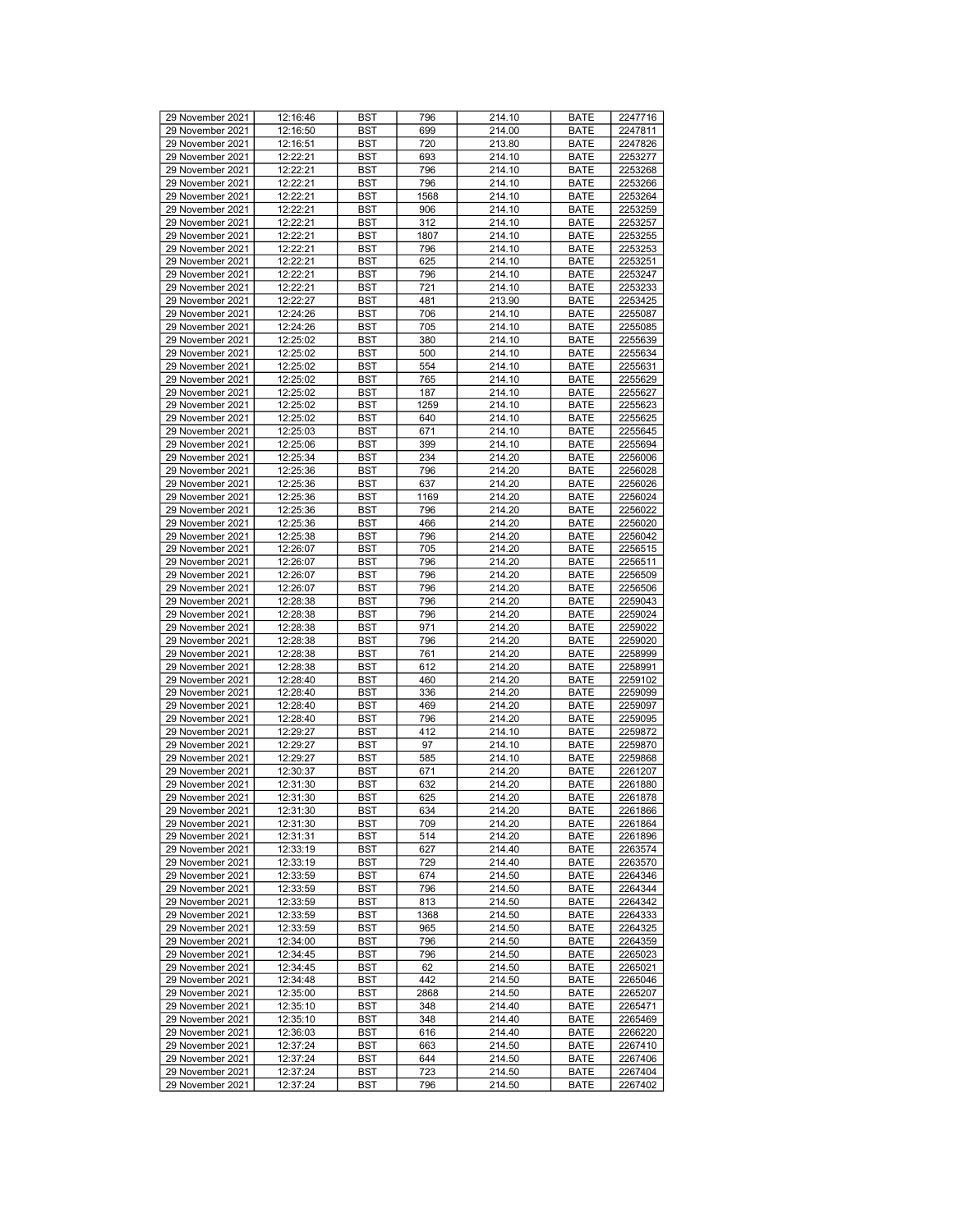| 29 November 2021                     | 12:37:24             | <b>BST</b> | 742         | 214.50           | <b>BATE</b>         | 2267400            |
|--------------------------------------|----------------------|------------|-------------|------------------|---------------------|--------------------|
| 29 November 2021                     | 12:37:24             | <b>BST</b> | 931         | 214.50           | <b>BATE</b>         | 2267392            |
| 29 November 2021                     | 12:37:24             | <b>BST</b> | 937         | 214.50           | <b>BATE</b>         | 2267390            |
| 29 November 2021                     | 12:37:25             | <b>BST</b> | 69          | 214.50           | <b>BATE</b>         | 2267455            |
| 29 November 2021                     | 12:39:28             | <b>BST</b> | 640         | 214.60           | <b>BATE</b>         | 2269573            |
|                                      |                      |            |             |                  | <b>BATE</b>         |                    |
| 29 November 2021                     | 12:39:28             | <b>BST</b> | 635         | 214.60           |                     | 2269571            |
| 29 November 2021                     | 12:39:28             | <b>BST</b> | 60          | 214.60           | <b>BATE</b>         | 2269569            |
| 29 November 2021                     | 12:39:28             | <b>BST</b> | 752         | 214.60           | <b>BATE</b>         | 2269567            |
| 29 November 2021                     | 12:39:28             | <b>BST</b> | 841         | 214.60           | <b>BATE</b>         | 2269553            |
|                                      |                      |            |             |                  |                     |                    |
| 29 November 2021                     | 12:39:28             | <b>BST</b> | 676         | 214.60           | <b>BATE</b>         | 2269559            |
| 29 November 2021                     | 12:39:33             | <b>BST</b> | 796         | 214.60           | <b>BATE</b>         | 2269631            |
| 29 November 2021                     | 12:39:39             | <b>BST</b> | 186         | 214.60           | <b>BATE</b>         | 2269789            |
| 29 November 2021                     | 12:40:04             | <b>BST</b> | 796         | 214.60           | <b>BATE</b>         | 2270253            |
| 29 November 2021                     |                      |            |             |                  |                     |                    |
|                                      | 12:40:04             | <b>BST</b> | 796         | 214.60           | <b>BATE</b>         | 2270238            |
| 29 November 2021                     | 12:40:05             | <b>BST</b> | 796         | 214.60           | <b>BATE</b>         | 2270262            |
| 29 November 2021                     | 12:40:09             | <b>BST</b> | 796         | 214.50           | <b>BATE</b>         | 2270356            |
| 29 November 2021                     | 12:40:09             | <b>BST</b> | 796         | 214.50           | <b>BATE</b>         | 2270346            |
| 29 November 2021                     | 12:40:09             | <b>BST</b> | 778         | 214.50           | <b>BATE</b>         | 2270337            |
|                                      |                      |            |             |                  |                     |                    |
| 29 November 2021                     | 12:41:03             | <b>BST</b> | 745         | 214.40           | <b>BATE</b>         | 2271222            |
| 29 November 2021                     | 12:42:58             | <b>BST</b> | 635         | 214.20           | <b>BATE</b>         | 2273169            |
| 29 November 2021                     | 12:42:58             | <b>BST</b> | 652         | 214.20           | <b>BATE</b>         | 2273161            |
| 29 November 2021                     | 12:43:36             | <b>BST</b> | 796         | 214.40           | <b>BATE</b>         | 2273739            |
|                                      |                      |            |             |                  |                     |                    |
| 29 November 2021                     | 12:43:39             | <b>BST</b> | 796         | 214.40           | <b>BATE</b>         | 2273773            |
| 29 November 2021                     | 12:43:39             | <b>BST</b> | 796         | 214.40           | <b>BATE</b>         | 2273771            |
| 29 November 2021                     | 12:45:25             | <b>BST</b> | 675         | 214.40           | <b>BATE</b>         | 2275500            |
| 29 November 2021                     | 12:45:58             | <b>BST</b> | 1104        | 214.70           | <b>BATE</b>         | 2276093            |
| 29 November 2021                     | 12:45:58             | <b>BST</b> | 693         | 214.70           |                     | 2276091            |
|                                      |                      |            |             |                  | <b>BATE</b>         |                    |
| 29 November 2021                     | 12:45:58             | <b>BST</b> | 611         | 214.70           | <b>BATE</b>         | 2276089            |
| 29 November 2021                     | 12:45:58             | <b>BST</b> | 704         | 214.70           | <b>BATE</b>         | 2276085            |
| 29 November 2021                     | 12:46:02             | <b>BST</b> | 942         | 214.70           | <b>BATE</b>         | 2276225            |
| 29 November 2021                     | 12:46:02             | <b>BST</b> | 934         | 214.70           | <b>BATE</b>         | 2276223            |
| 29 November 2021                     |                      |            |             |                  |                     |                    |
|                                      | 12:46:02             | <b>BST</b> | 233         | 214.70           | <b>BATE</b>         | 2276221            |
| 29 November 2021                     | 12:46:04             | <b>BST</b> | 740         | 214.70           | <b>BATE</b>         | 2276285            |
| 29 November 2021                     | 12:46:04             | <b>BST</b> | 432         | 214.70           | <b>BATE</b>         | 2276283            |
| 29 November 2021                     | 12:46:04             | <b>BST</b> | 211         | 214.70           | <b>BATE</b>         | 2276281            |
| 29 November 2021                     | 12:46:21             | <b>BST</b> | 624         | 214.60           | <b>BATE</b>         | 2276684            |
|                                      |                      |            |             |                  |                     |                    |
| 29 November 2021                     | 12:46:21             | <b>BST</b> | 975         | 214.60           | <b>BATE</b>         | 2276673            |
| 29 November 2021                     | 12:46:21             | <b>BST</b> | 684         | 214.60           | <b>BATE</b>         | 2276666            |
| 29 November 2021                     | 12:46:22             | <b>BST</b> | 978         | 214.60           | <b>BATE</b>         | 2276740            |
| 29 November 2021                     | 12:46:22             | <b>BST</b> | 764         | 214.60           | <b>BATE</b>         | 2276738            |
| 29 November 2021                     | 12:46:22             | <b>BST</b> | 796         | 214.60           | <b>BATE</b>         | 2276736            |
|                                      |                      |            |             |                  |                     |                    |
| 29 November 2021                     | 12:46:22             | <b>BST</b> | 1367        | 214.60           | <b>BATE</b>         | 2276714            |
| 29 November 2021                     | 12:46:24             | <b>BST</b> | 469         | 214.60           | <b>BATE</b>         | 2276759            |
| 29 November 2021                     | 12:46:24             | <b>BST</b> | 143         | 214.60           | <b>BATE</b>         | 2276763            |
| 29 November 2021                     | 12:46:24             | <b>BST</b> | 796         | 214.60           | <b>BATE</b>         | 2276761            |
| 29 November 2021                     | 12:48:51             | <b>BST</b> | 624         | 214.30           | <b>BATE</b>         | 2279033            |
|                                      |                      |            |             | 214.30           |                     |                    |
| 29 November 2021                     | 12:48:51             | <b>BST</b> | 88          |                  | <b>BATE</b>         | 2279029            |
| 29 November 2021                     | 12:48:51             | <b>BST</b> | 734         | 214.40           | <b>BATE</b>         | 2279023            |
| 29 November 2021                     | 12:49:50             | <b>BST</b> | 735         | 214.30           | <b>BATE</b>         | 2279943            |
| 29 November 2021                     | 12:51:23             | <b>BST</b> | 796         | 214.20           | <b>BATE</b>         | 2281975            |
| 29 November 2021                     | 12:54:25             | <b>BST</b> | 1955        | 214.40           | <b>BATE</b>         | 2284902            |
|                                      |                      |            |             |                  |                     |                    |
| 29 November 2021                     | 12:54:25             | <b>BST</b> | 1140        | 214.40           | <b>BATE</b>         | 2284887            |
| 29 November 2021                     | 12:54:25             | <b>BST</b> | 1216        |                  |                     |                    |
| 29 November 2021                     |                      |            |             | 214.40           | <b>BATE</b>         | 2284883            |
|                                      | 12:55:10             | <b>BST</b> | 318         | 214.40           | <b>BATE</b>         | 2285600            |
| 29 November 2021                     | 12:55:10             | <b>BST</b> | 397         | 214.40           | <b>BATE</b>         | 2285602            |
|                                      |                      |            |             |                  |                     |                    |
| 29 November 2021                     | 12:55:10             | <b>BST</b> | 851         | 214.40           | <b>BATE</b>         | 2285604            |
| 29 November 2021                     | 12:55:25             | BST        | 327         | 214.40           | <b>BATE</b>         | 2285808            |
| 29 November 2021                     | 12:56:17             | <b>BST</b> | 696         | 214.40           | <b>BATE</b>         | 2286395            |
| 29 November 2021                     | 12:56:17             | BST        | 712         | 214.40           | <b>BATE</b>         | 2286391            |
| 29 November 2021                     | 12:56:22             | <b>BST</b> | 707         | 214.40           | <b>BATE</b>         | 2286448            |
| 29 November 2021                     | 12:56:27             | <b>BST</b> | 740         | 214.40           | <b>BATE</b>         | 2286564            |
|                                      |                      |            |             |                  |                     |                    |
| 29 November 2021                     | 12:58:56             | BST        | 876         | 214.40           | <b>BATE</b>         | 2288752            |
| 29 November 2021                     | 12:59:00             | <b>BST</b> | 374         | 214.40           | <b>BATE</b>         | 2288834            |
| 29 November 2021                     | 12:59:00             | <b>BST</b> | 2000        | 214.40           | <b>BATE</b>         | 2288832            |
| 29 November 2021                     | 12:59:00             | <b>BST</b> | 2744        | 214.40           | <b>BATE</b>         | 2288830            |
| 29 November 2021                     | 12:59:32             | <b>BST</b> | 1615        | 214.30           | <b>BATE</b>         | 2289324            |
|                                      |                      |            |             |                  |                     |                    |
| 29 November 2021                     | 12:59:32             | <b>BST</b> | 436         | 214.30           | <b>BATE</b>         | 2289322            |
| 29 November 2021                     | 12:59:32             | <b>BST</b> | 601         | 214.30           | <b>BATE</b>         | 2289320            |
| 29 November 2021                     | 13:02:20             | BST        | 749         | 214.40           | <b>BATE</b>         | 2292243            |
| 29 November 2021                     | 13:02:20             | <b>BST</b> | 688         | 214.40           | <b>BATE</b>         | 2292240            |
| 29 November 2021                     | 13:02:20             | <b>BST</b> | 644         | 214.40           | <b>BATE</b>         | 2292230            |
|                                      |                      |            |             |                  |                     |                    |
| 29 November 2021                     | 13:02:37             | BST        | 242         | 214.40           | <b>BATE</b>         | 2292461            |
| 29 November 2021                     | 13:02:37             | <b>BST</b> | 243         | 214.40           | <b>BATE</b>         | 2292459            |
| 29 November 2021<br>29 November 2021 | 13:02:42<br>13:02:42 | BST<br>BST | 1987<br>796 | 214.40<br>214.40 | <b>BATE</b><br>BATE | 2292530<br>2292528 |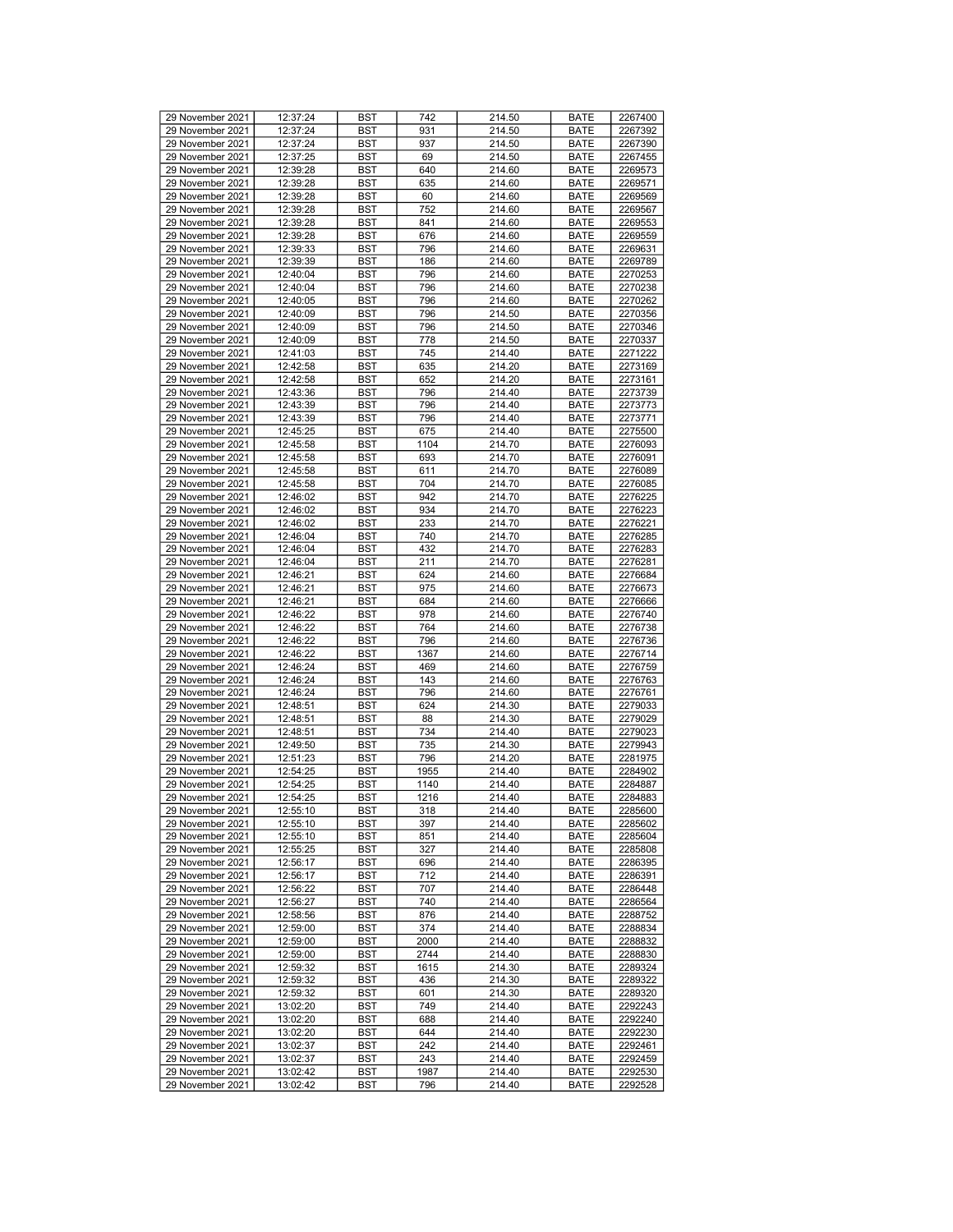| 29 November 2021 | 13:02:42 | <b>BST</b> | 1906        | 214.40 | <b>BATE</b> | 2292526 |
|------------------|----------|------------|-------------|--------|-------------|---------|
| 29 November 2021 | 13:02:42 | <b>BST</b> | 980         | 214.40 | <b>BATE</b> | 2292524 |
|                  |          |            |             |        |             |         |
| 29 November 2021 | 13:02:42 | <b>BST</b> | 796         | 214.40 | <b>BATE</b> | 2292522 |
| 29 November 2021 | 13:03:32 | <b>BST</b> | 796         | 214.40 | <b>BATE</b> | 2293386 |
|                  |          |            |             |        |             |         |
| 29 November 2021 | 13:03:32 | <b>BST</b> | 796         | 214.40 | <b>BATE</b> | 2293381 |
| 29 November 2021 | 13:06:53 | <b>BST</b> | 742         | 214.40 | <b>BATE</b> | 2296414 |
| 29 November 2021 |          |            |             |        |             |         |
|                  | 13:06:57 | <b>BST</b> | 796         | 214.40 | <b>BATE</b> | 2296469 |
| 29 November 2021 | 13:06:57 | <b>BST</b> | 796         | 214.40 | <b>BATE</b> | 2296460 |
|                  |          |            |             |        |             |         |
| 29 November 2021 | 13:07:02 | <b>BST</b> | 1018        | 214.40 | <b>BATE</b> | 2296534 |
| 29 November 2021 | 13:07:41 | <b>BST</b> | 386         | 214.40 | <b>BATE</b> | 2297220 |
| 29 November 2021 |          |            | 242         |        | <b>BATE</b> |         |
|                  | 13:07:41 | <b>BST</b> |             | 214.40 |             | 2297222 |
| 29 November 2021 | 13:08:43 | <b>BST</b> | 796         | 214.60 | <b>BATE</b> | 2298350 |
| 29 November 2021 | 13:08:53 | <b>BST</b> | 724         | 214.60 | <b>BATE</b> | 2298502 |
|                  |          |            |             |        |             |         |
| 29 November 2021 | 13:08:53 | <b>BST</b> | 417         | 214.60 | <b>BATE</b> | 2298500 |
| 29 November 2021 | 13:08:59 | <b>BST</b> | 478         | 214.60 | <b>BATE</b> | 2298588 |
|                  |          |            |             |        |             |         |
| 29 November 2021 | 13:08:59 | <b>BST</b> | 418         | 214.60 | <b>BATE</b> | 2298586 |
| 29 November 2021 | 13:09:37 | <b>BST</b> | 1076        | 214.70 | <b>BATE</b> | 2299370 |
|                  |          |            |             |        |             |         |
| 29 November 2021 | 13:09:37 | <b>BST</b> | 2400        | 214.70 | <b>BATE</b> | 2299366 |
| 29 November 2021 | 13:10:07 | <b>BST</b> | 796         | 214.60 | <b>BATE</b> | 2299865 |
|                  |          |            |             |        |             |         |
| 29 November 2021 | 13:10:42 | <b>BST</b> | 810         | 214.60 | <b>BATE</b> | 2300384 |
| 29 November 2021 | 13:10:42 | <b>BST</b> | 2205        | 214.60 | <b>BATE</b> | 2300382 |
|                  |          |            |             |        |             |         |
| 29 November 2021 | 13:11:25 | <b>BST</b> | 140         | 214.50 | <b>BATE</b> | 2301031 |
| 29 November 2021 | 13:11:25 | <b>BST</b> | 538         | 214.50 | <b>BATE</b> | 2301033 |
|                  |          |            |             |        |             |         |
| 29 November 2021 | 13:13:02 | <b>BST</b> | 772         | 214.20 | <b>BATE</b> | 2302461 |
| 29 November 2021 | 13:13:28 | <b>BST</b> | 701         | 214.10 | <b>BATE</b> | 2302817 |
|                  |          |            |             |        |             |         |
| 29 November 2021 | 13:13:41 | <b>BST</b> | 713         | 214.10 | <b>BATE</b> | 2303030 |
| 29 November 2021 | 13:15:13 | <b>BST</b> | 746         | 214.20 | <b>BATE</b> | 2304523 |
|                  |          |            |             |        |             |         |
| 29 November 2021 | 13:15:13 | <b>BST</b> | 721         | 214.20 | <b>BATE</b> | 2304527 |
| 29 November 2021 | 13:16:28 | <b>BST</b> | 482         | 214.20 | <b>BATE</b> | 2305635 |
|                  |          |            |             |        |             |         |
| 29 November 2021 | 13:16:28 | <b>BST</b> | 813         | 214.20 | <b>BATE</b> | 2305609 |
| 29 November 2021 | 13:16:33 | <b>BST</b> | 408         | 214.20 | <b>BATE</b> | 2305722 |
|                  |          |            |             |        |             |         |
| 29 November 2021 | 13:16:34 | <b>BST</b> | 703         | 214.20 | <b>BATE</b> | 2305737 |
| 29 November 2021 | 13:16:35 | <b>BST</b> | 1459        | 214.20 | <b>BATE</b> | 2305779 |
|                  |          |            |             |        |             |         |
| 29 November 2021 | 13:16:35 | <b>BST</b> | 796         | 214.20 | <b>BATE</b> | 2305777 |
| 29 November 2021 | 13:18:04 | <b>BST</b> | 127         | 214.30 | <b>BATE</b> | 2307276 |
|                  |          |            |             |        |             |         |
| 29 November 2021 | 13:18:28 | <b>BST</b> | 744         | 214.30 | <b>BATE</b> | 2307585 |
| 29 November 2021 | 13:18:28 | <b>BST</b> | 694         | 214.30 | <b>BATE</b> | 2307581 |
|                  |          |            |             |        |             |         |
| 29 November 2021 | 13:18:28 | <b>BST</b> | 606         | 214.30 | <b>BATE</b> | 2307573 |
| 29 November 2021 | 13:18:28 | <b>BST</b> | 727         | 214.30 | <b>BATE</b> | 2307575 |
|                  |          |            |             |        |             |         |
| 29 November 2021 | 13:19:16 | <b>BST</b> | 291         | 214.30 | <b>BATE</b> | 2308367 |
| 29 November 2021 | 13:19:17 | <b>BST</b> | 796         | 214.30 | <b>BATE</b> | 2308373 |
|                  |          |            |             |        |             |         |
| 29 November 2021 | 13:19:18 | <b>BST</b> | 796         | 214.30 | <b>BATE</b> | 2308394 |
| 29 November 2021 | 13:19:21 | <b>BST</b> | 796         | 214.30 | <b>BATE</b> | 2308468 |
|                  |          |            |             |        |             |         |
| 29 November 2021 | 13:19:22 | <b>BST</b> | 1075        | 214.30 | <b>BATE</b> | 2308490 |
| 29 November 2021 | 13:19:27 | <b>BST</b> | 1993        | 214.30 | <b>BATE</b> | 2308538 |
|                  |          |            |             |        |             |         |
| 29 November 2021 | 13:19:59 | <b>BST</b> | 781         | 214.30 | <b>BATE</b> | 2309022 |
| 29 November 2021 | 13:20:09 | <b>BST</b> | 135         | 214.30 | <b>BATE</b> | 2309217 |
|                  |          |            |             |        |             |         |
| 29 November 2021 | 13:20:09 | <b>BST</b> | 1586        | 214.30 | <b>BATE</b> | 2309215 |
| 29 November 2021 | 13:20:09 | <b>BST</b> | 155         | 214.30 | <b>BATE</b> | 2309213 |
| 29 November 2021 | 13:20:09 | <b>BST</b> | 796         | 214.30 | <b>BATE</b> | 2309211 |
|                  |          |            |             |        |             |         |
| 29 November 2021 | 13:20:09 | <b>BST</b> | 265         | 214.30 | <b>BATE</b> | 2309209 |
| 29 November 2021 | 13:20:09 | <b>BST</b> | 1735        | 214.30 | <b>BATE</b> | 2309207 |
|                  |          |            |             |        |             |         |
| 29 November 2021 | 13:20:09 | <b>BST</b> | 796         | 214.30 | <b>BATE</b> | 2309205 |
| 29 November 2021 | 13:20:37 | <b>BST</b> | 134         | 214.20 | <b>BATE</b> | 2309903 |
|                  |          |            |             |        |             |         |
| 29 November 2021 | 13:20:37 | <b>BST</b> | 529         | 214.20 | <b>BATE</b> | 2309901 |
| 29 November 2021 | 13:22:27 | <b>BST</b> | 796         | 214.20 | <b>BATE</b> | 2311374 |
|                  |          |            |             |        |             |         |
| 29 November 2021 | 13:22:40 | BST        | 796         | 214.20 | <b>BATE</b> | 2311565 |
| 29 November 2021 | 13:22:40 | <b>BST</b> | 796         | 214.20 | <b>BATE</b> | 2311548 |
|                  |          |            |             |        |             |         |
| 29 November 2021 | 13:22:42 | BST        | 2615        | 214.20 | <b>BATE</b> | 2311594 |
| 29 November 2021 | 13:24:42 | <b>BST</b> | 649         | 214.20 | <b>BATE</b> | 2313724 |
| 29 November 2021 | 13:25:29 | <b>BST</b> | 687         | 214.10 | <b>BATE</b> | 2314697 |
|                  |          |            |             |        |             |         |
| 29 November 2021 | 13:26:11 | BST        | 600         | 214.20 | <b>BATE</b> | 2315757 |
| 29 November 2021 | 13:26:18 | <b>BST</b> | 796         | 214.20 | <b>BATE</b> | 2315909 |
|                  |          |            |             |        |             |         |
| 29 November 2021 | 13:26:18 | <b>BST</b> | 796         | 214.20 | <b>BATE</b> | 2315872 |
| 29 November 2021 | 13:26:31 | <b>BST</b> | 1409        | 214.20 | BATE        | 2316109 |
|                  |          |            |             |        |             |         |
| 29 November 2021 | 13:26:33 | <b>BST</b> | 796         | 214.20 | <b>BATE</b> | 2316144 |
| 29 November 2021 | 13:26:35 | <b>BST</b> | 119         | 214.20 | <b>BATE</b> | 2316194 |
|                  |          |            |             |        |             |         |
| 29 November 2021 | 13:26:42 | <b>BST</b> | 510         | 214.20 | <b>BATE</b> | 2316321 |
| 29 November 2021 | 13:26:47 | BST        | 796         | 214.20 | <b>BATE</b> | 2316410 |
|                  |          |            |             |        |             |         |
| 29 November 2021 | 13:26:48 | <b>BST</b> | 796         | 214.20 | BATE        | 2316436 |
| 29 November 2021 | 13:26:55 | <b>BST</b> | 732         | 214.10 | <b>BATE</b> | 2316600 |
|                  |          |            |             |        |             |         |
| 29 November 2021 | 13:30:55 | <b>BST</b> | 696         | 214.30 | <b>BATE</b> | 2320906 |
| 29 November 2021 | 13:30:55 | <b>BST</b> | $\mathbf 1$ | 214.30 | <b>BATE</b> | 2320904 |
|                  |          |            |             |        |             |         |
| 29 November 2021 | 13:30:55 | BST        | 657         | 214.30 | <b>BATE</b> | 2320897 |
| 29 November 2021 | 13:31:01 | BST        | 3000        | 214.30 | BATE        | 2321057 |
|                  |          |            |             |        |             |         |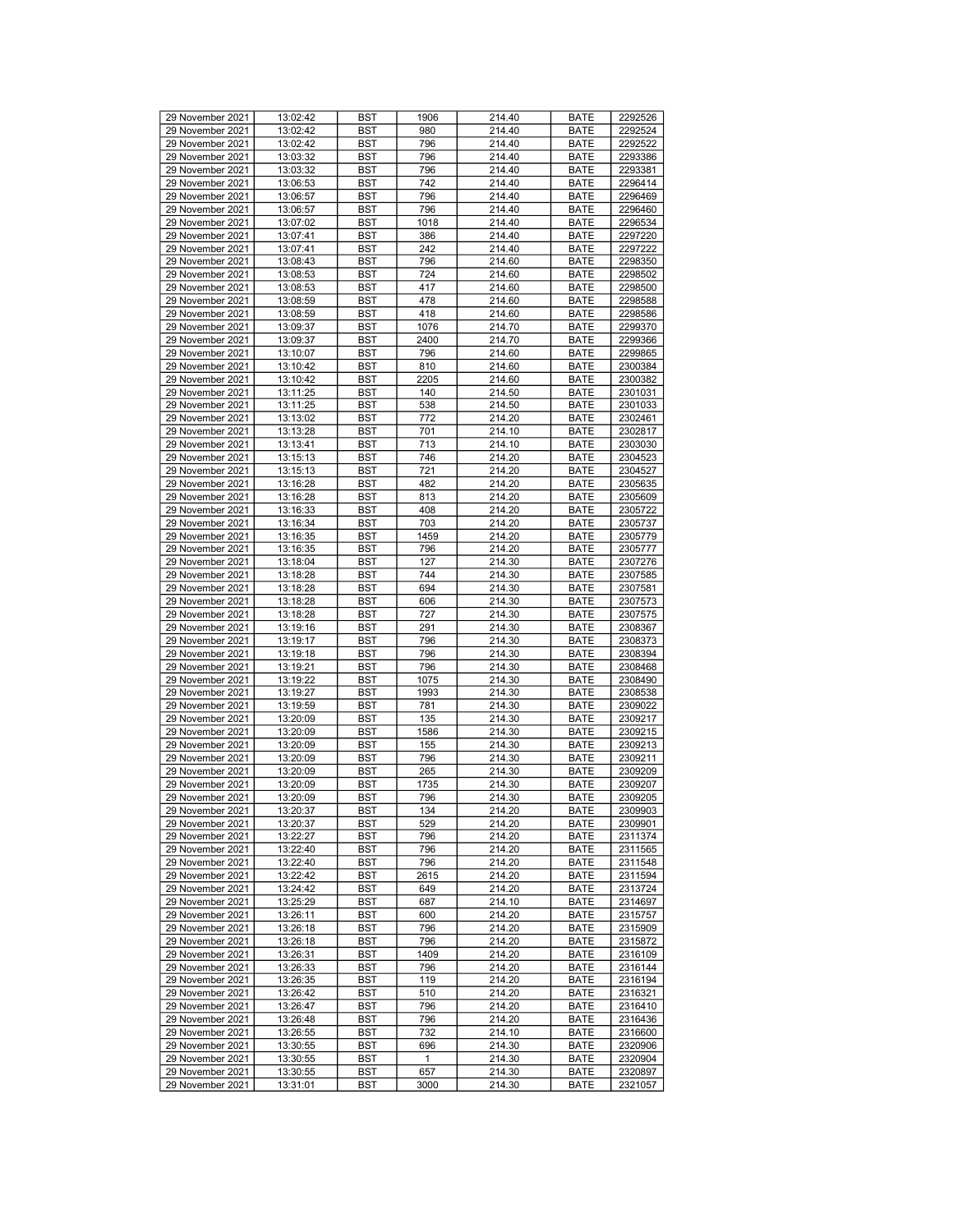| 29 November 2021 |          |            |      |        |             |         |
|------------------|----------|------------|------|--------|-------------|---------|
|                  | 13:32:32 | <b>BST</b> | 608  | 214.30 | <b>BATE</b> | 2322712 |
| 29 November 2021 | 13:32:36 | <b>BST</b> | 1925 | 214.30 | <b>BATE</b> | 2322762 |
| 29 November 2021 | 13:32:38 | <b>BST</b> | 796  | 214.30 | <b>BATE</b> | 2322806 |
| 29 November 2021 | 13:32:42 | <b>BST</b> | 789  | 214.30 | <b>BATE</b> | 2322866 |
| 29 November 2021 | 13:33:09 | <b>BST</b> | 153  | 214.20 | <b>BATE</b> | 2323434 |
| 29 November 2021 | 13:33:09 | <b>BST</b> | 175  | 214.20 | <b>BATE</b> | 2323432 |
| 29 November 2021 | 13:33:09 | <b>BST</b> |      | 214.20 | <b>BATE</b> |         |
|                  |          |            | 153  |        |             | 2323430 |
| 29 November 2021 | 13:33:09 | <b>BST</b> | 175  | 214.20 | <b>BATE</b> | 2323428 |
| 29 November 2021 | 13:33:09 | <b>BST</b> | 796  | 214.20 | <b>BATE</b> | 2323426 |
| 29 November 2021 | 13:33:09 | <b>BST</b> | 740  | 214.20 | <b>BATE</b> | 2323424 |
| 29 November 2021 | 13:33:17 | <b>BST</b> | 638  | 214.10 | <b>BATE</b> | 2323582 |
| 29 November 2021 | 13:33:19 | <b>BST</b> | 53   | 214.10 | <b>BATE</b> | 2323666 |
| 29 November 2021 | 13:33:19 | <b>BST</b> | 665  | 214.10 | <b>BATE</b> | 2323664 |
|                  |          |            |      |        |             |         |
| 29 November 2021 | 13:33:48 | <b>BST</b> | 23   | 214.00 | <b>BATE</b> | 2324120 |
| 29 November 2021 | 13:33:48 | <b>BST</b> | 938  | 214.00 | <b>BATE</b> | 2324118 |
| 29 November 2021 | 13:35:21 | <b>BST</b> | 796  | 214.10 | <b>BATE</b> | 2325919 |
| 29 November 2021 | 13:35:21 | <b>BST</b> | 804  | 214.10 | <b>BATE</b> | 2325889 |
| 29 November 2021 | 13:35:21 | <b>BST</b> | 390  | 214.10 | <b>BATE</b> | 2325869 |
| 29 November 2021 | 13:35:21 | <b>BST</b> | 289  | 214.10 | <b>BATE</b> | 2325873 |
|                  |          |            |      |        |             |         |
| 29 November 2021 | 13:35:22 | <b>BST</b> | 627  | 214.10 | <b>BATE</b> | 2325929 |
| 29 November 2021 | 13:35:43 | <b>BST</b> | 796  | 214.10 | <b>BATE</b> | 2326324 |
| 29 November 2021 | 13:35:43 | <b>BST</b> | 796  | 214.10 | <b>BATE</b> | 2326322 |
| 29 November 2021 | 13:35:43 | <b>BST</b> | 796  | 214.10 | <b>BATE</b> | 2326320 |
| 29 November 2021 | 13:38:06 | <b>BST</b> | 796  | 214.10 | <b>BATE</b> | 2329408 |
| 29 November 2021 | 13:38:06 | <b>BST</b> | 1676 | 214.10 | <b>BATE</b> | 2329406 |
| 29 November 2021 | 13:38:09 | <b>BST</b> |      | 214.10 | <b>BATE</b> |         |
|                  |          |            | 576  |        |             | 2329530 |
| 29 November 2021 | 13:38:09 | <b>BST</b> | 346  | 214.10 | <b>BATE</b> | 2329528 |
| 29 November 2021 | 13:38:09 | <b>BST</b> | 1000 | 214.10 | <b>BATE</b> | 2329526 |
| 29 November 2021 | 13:38:09 | <b>BST</b> | 576  | 214.10 | <b>BATE</b> | 2329524 |
| 29 November 2021 | 13:38:09 | <b>BST</b> | 1060 | 214.10 | <b>BATE</b> | 2329522 |
| 29 November 2021 | 13:38:09 | <b>BST</b> | 959  | 214.10 | <b>BATE</b> | 2329520 |
| 29 November 2021 | 13:38:09 | <b>BST</b> | 648  | 214.10 |             |         |
|                  |          |            |      |        | <b>BATE</b> | 2329518 |
| 29 November 2021 | 13:38:09 | <b>BST</b> | 796  | 214.10 | <b>BATE</b> | 2329516 |
| 29 November 2021 | 13:41:51 | <b>BST</b> | 1900 | 214.00 | <b>BATE</b> | 2334678 |
| 29 November 2021 | 13:41:51 | <b>BST</b> | 631  | 214.00 | <b>BATE</b> | 2334680 |
| 29 November 2021 | 13:41:51 | <b>BST</b> | 189  | 214.00 | <b>BATE</b> | 2334682 |
| 29 November 2021 | 13:41:51 | <b>BST</b> | 727  | 214.00 | <b>BATE</b> | 2334676 |
| 29 November 2021 | 13:46:23 | <b>BST</b> | 706  | 214.00 | <b>BATE</b> | 2340116 |
|                  |          |            |      |        |             |         |
| 29 November 2021 | 13:46:23 | <b>BST</b> | 796  | 214.00 | <b>BATE</b> | 2340112 |
| 29 November 2021 | 13:46:23 | <b>BST</b> | 1265 | 214.00 | <b>BATE</b> | 2340114 |
| 29 November 2021 | 13:46:23 | <b>BST</b> | 577  | 214.00 | <b>BATE</b> | 2340106 |
| 29 November 2021 | 13:46:23 | <b>BST</b> | 72   | 214.00 | <b>BATE</b> | 2340104 |
| 29 November 2021 | 13:46:23 | <b>BST</b> | 714  | 214.00 | <b>BATE</b> | 2340108 |
| 29 November 2021 | 13:46:25 | <b>BST</b> | 796  | 214.00 | <b>BATE</b> | 2340152 |
| 29 November 2021 | 13:46:41 |            | 544  |        | <b>BATE</b> | 2340383 |
|                  |          | <b>BST</b> |      | 214.00 |             |         |
| 29 November 2021 | 13:46:41 | <b>BST</b> | 725  | 214.00 | <b>BATE</b> | 2340381 |
| 29 November 2021 | 13:46:41 | <b>BST</b> | 796  | 214.00 | <b>BATE</b> | 2340379 |
| 29 November 2021 | 13:46:41 | <b>BST</b> | 821  | 214.00 | <b>BATE</b> | 2340376 |
| 29 November 2021 | 13:46:44 | <b>BST</b> | 61   | 214.00 | <b>BATE</b> | 2340437 |
| 29 November 2021 | 13:46:48 | <b>BST</b> | 796  | 214.00 | <b>BATE</b> | 2340516 |
| 29 November 2021 | 13:46:48 | <b>BST</b> | 796  | 214.00 | <b>BATE</b> | 2340512 |
|                  |          |            |      |        |             |         |
| 29 November 2021 | 13:46:49 | <b>BST</b> | 796  | 214.00 | <b>BATE</b> | 2340536 |
| 29 November 2021 | 13:46:49 | <b>BST</b> | 796  | 214.00 | <b>BATE</b> | 2340529 |
| 29 November 2021 | 13:46:51 | <b>BST</b> | 1844 | 214.00 | <b>BATE</b> | 2340559 |
| 29 November 2021 | 13:46:58 | <b>BST</b> | 925  | 214.00 | <b>BATE</b> | 2340677 |
| 29 November 2021 | 13:47:05 | <b>BST</b> | 1216 | 214.00 | <b>BATE</b> | 2340853 |
| 29 November 2021 | 13:47:05 | BST        | 1187 | 214.00 | <b>BATE</b> | 2340851 |
| 29 November 2021 | 13:47:05 | <b>BST</b> | 112  | 214.00 | <b>BATE</b> | 2340849 |
| 29 November 2021 |          |            |      |        |             |         |
|                  | 13:49:29 | <b>BST</b> | 310  | 214.00 | <b>BATE</b> | 2343811 |
| 29 November 2021 | 13:49:29 | <b>BST</b> | 1371 | 214.00 | <b>BATE</b> | 2343800 |
| 29 November 2021 | 13:49:29 | <b>BST</b> | 747  | 214.00 | <b>BATE</b> | 2343796 |
| 29 November 2021 | 13:52:10 | BST        | 1630 | 214.10 | <b>BATE</b> | 2347178 |
| 29 November 2021 | 13:52:10 | <b>BST</b> | 1992 | 214.10 | <b>BATE</b> | 2347176 |
| 29 November 2021 | 13:52:10 | <b>BST</b> | 25   | 214.10 | <b>BATE</b> | 2347174 |
| 29 November 2021 | 13:52:20 | <b>BST</b> | 1131 | 214.40 | <b>BATE</b> | 2347480 |
|                  |          |            |      |        |             |         |
| 29 November 2021 | 13:52:20 | <b>BST</b> | 796  | 214.40 | <b>BATE</b> | 2347474 |
| 29 November 2021 | 13:52:20 | BST        | 926  | 214.40 | <b>BATE</b> | 2347476 |
| 29 November 2021 | 13:52:24 | <b>BST</b> | 796  | 214.40 | <b>BATE</b> | 2347600 |
| 29 November 2021 | 13:52:30 | BST        | 572  | 214.40 | <b>BATE</b> | 2347714 |
| 29 November 2021 | 13:53:02 | <b>BST</b> | 1900 | 214.40 | <b>BATE</b> | 2348480 |
| 29 November 2021 | 13:53:02 | <b>BST</b> | 976  | 214.40 | <b>BATE</b> | 2348484 |
|                  |          |            |      |        |             |         |
| 29 November 2021 | 13:53:02 | <b>BST</b> | 796  | 214.40 | <b>BATE</b> | 2348482 |
| 29 November 2021 | 13:53:02 | <b>BST</b> | 640  | 214.40 | <b>BATE</b> | 2348472 |
| 29 November 2021 | 13:54:47 | BST        | 2017 | 214.50 | <b>BATE</b> | 2350728 |
| 29 November 2021 | 13:55:42 | BST        | 796  | 214.60 | BATE        | 2351693 |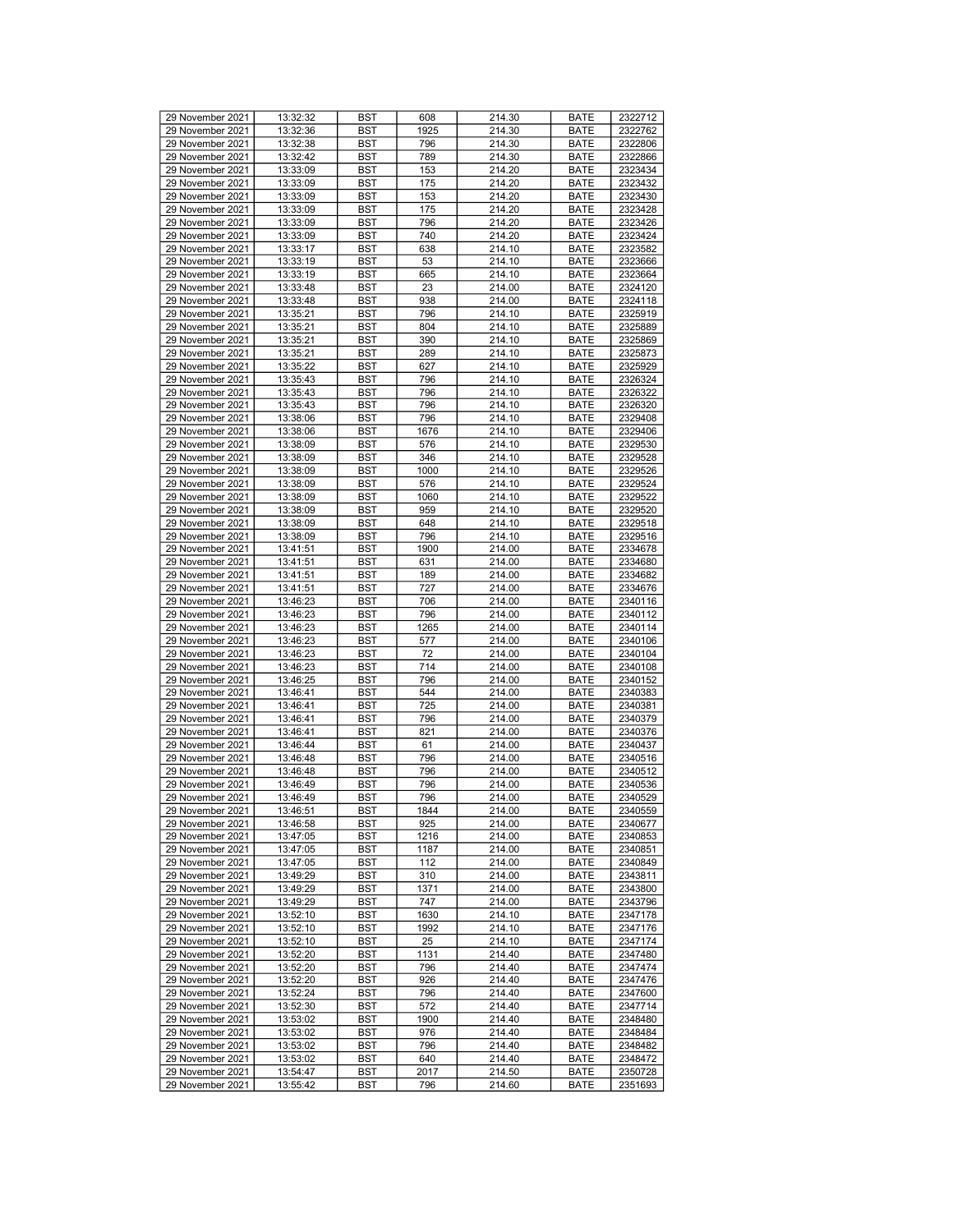| 29 November 2021                     |                      |            |      |                  |                     |                    |
|--------------------------------------|----------------------|------------|------|------------------|---------------------|--------------------|
|                                      | 13:55:42             | <b>BST</b> | 1223 | 214.60           | <b>BATE</b>         | 2351689            |
| 29 November 2021                     | 13:55:42             | <b>BST</b> | 1367 | 214.60           | <b>BATE</b>         | 2351691            |
| 29 November 2021                     | 13:55:42             | <b>BST</b> | 356  | 214.60           | <b>BATE</b>         | 2351687            |
| 29 November 2021                     | 13:55:42             | <b>BST</b> | 1367 | 214.60           | <b>BATE</b>         | 2351685            |
| 29 November 2021                     | 13:55:42             | <b>BST</b> | 796  | 214.60           | <b>BATE</b>         | 2351683            |
| 29 November 2021                     | 13:55:42             | <b>BST</b> | 2800 | 214.60           | <b>BATE</b>         | 2351681            |
| 29 November 2021                     | 13:55:42             | <b>BST</b> | 647  | 214.50           | <b>BATE</b>         |                    |
|                                      |                      |            |      |                  |                     | 2351673            |
| 29 November 2021                     | 14:00:21             | <b>BST</b> | 2865 | 214.40           | <b>BATE</b>         | 2357793            |
| 29 November 2021                     | 14:03:02             | <b>BST</b> | 2600 | 214.60           | <b>BATE</b>         | 2361252            |
| 29 November 2021                     | 14:03:02             | <b>BST</b> | 796  | 214.60           | <b>BATE</b>         | 2361250            |
| 29 November 2021                     | 14:03:02             | <b>BST</b> | 743  | 214.60           | <b>BATE</b>         | 2361239            |
| 29 November 2021                     | 14:03:04             | <b>BST</b> | 364  | 214.60           | <b>BATE</b>         | 2361304            |
| 29 November 2021                     | 14:03:04             | <b>BST</b> | 376  | 214.60           | <b>BATE</b>         | 2361302            |
|                                      |                      |            |      |                  |                     |                    |
| 29 November 2021                     | 14:03:05             | <b>BST</b> | 1623 | 214.60           | <b>BATE</b>         | 2361343            |
| 29 November 2021                     | 14:03:08             | <b>BST</b> | 2230 | 214.60           | <b>BATE</b>         | 2361383            |
| 29 November 2021                     | 14:03:15             | <b>BST</b> | 2571 | 214.60           | <b>BATE</b>         | 2361508            |
| 29 November 2021                     | 14:04:33             | <b>BST</b> | 2000 | 214.60           | <b>BATE</b>         | 2363119            |
| 29 November 2021                     | 14:04:33             | <b>BST</b> | 602  | 214.60           | <b>BATE</b>         | 2363115            |
| 29 November 2021                     | 14:06:46             | <b>BST</b> | 796  | 214.80           | <b>BATE</b>         | 2365975            |
|                                      |                      |            |      |                  |                     |                    |
| 29 November 2021                     | 14:06:46             | <b>BST</b> | 77   | 214.80           | <b>BATE</b>         | 2365972            |
| 29 November 2021                     | 14:06:46             | <b>BST</b> | 3300 | 214.80           | <b>BATE</b>         | 2365968            |
| 29 November 2021                     | 14:06:47             | <b>BST</b> | 771  | 214.80           | <b>BATE</b>         | 2366028            |
| 29 November 2021                     | 14:06:47             | <b>BST</b> | 796  | 214.80           | <b>BATE</b>         | 2366023            |
| 29 November 2021                     | 14:07:05             | <b>BST</b> | 663  | 214.60           | <b>BATE</b>         | 2366507            |
| 29 November 2021                     | 14:07:05             | <b>BST</b> | 692  | 214.60           | <b>BATE</b>         | 2366499            |
| 29 November 2021                     | 14:08:10             | <b>BST</b> | 38   | 214.40           | <b>BATE</b>         |                    |
|                                      |                      |            |      |                  |                     | 2367945            |
| 29 November 2021                     | 14:08:10             | <b>BST</b> | 796  | 214.40           | <b>BATE</b>         | 2367943            |
| 29 November 2021                     | 14:08:11             | <b>BST</b> | 309  | 214.40           | <b>BATE</b>         | 2367975            |
| 29 November 2021                     | 14:08:16             | <b>BST</b> | 796  | 214.40           | <b>BATE</b>         | 2368062            |
| 29 November 2021                     | 14:08:23             | <b>BST</b> | 751  | 214.40           | <b>BATE</b>         | 2368246            |
| 29 November 2021                     | 14:08:35             | <b>BST</b> | 606  | 214.30           | <b>BATE</b>         | 2368467            |
| 29 November 2021                     | 14:08:35             | <b>BST</b> | 4    | 214.30           |                     | 2368465            |
|                                      |                      |            |      |                  | <b>BATE</b>         |                    |
| 29 November 2021                     | 14:08:35             | <b>BST</b> | 114  | 214.30           | <b>BATE</b>         | 2368463            |
| 29 November 2021                     | 14:08:50             | <b>BST</b> | 656  | 214.30           | <b>BATE</b>         | 2368845            |
| 29 November 2021                     | 14:08:50             | <b>BST</b> | 684  | 214.30           | <b>BATE</b>         | 2368843            |
| 29 November 2021                     | 14:08:50             | <b>BST</b> | 667  | 214.30           | <b>BATE</b>         | 2368841            |
| 29 November 2021                     | 14:11:00             | <b>BST</b> | 772  | 214.40           | <b>BATE</b>         | 2371642            |
| 29 November 2021                     | 14:11:01             | <b>BST</b> | 969  | 214.40           | <b>BATE</b>         | 2371677            |
|                                      |                      |            |      |                  |                     |                    |
| 29 November 2021                     | 14:11:35             | <b>BST</b> | 796  | 214.40           | <b>BATE</b>         | 2372441            |
| 29 November 2021                     | 14:11:35             | <b>BST</b> | 57   | 214.40           | <b>BATE</b>         | 2372439            |
| 29 November 2021                     | 14:11:35             | <b>BST</b> | 511  | 214.40           | <b>BATE</b>         | 2372445            |
| 29 November 2021                     | 14:11:35             | <b>BST</b> | 27   | 214.40           | <b>BATE</b>         | 2372443            |
| 29 November 2021                     | 14:11:37             | <b>BST</b> | 796  | 214.40           | <b>BATE</b>         | 2372473            |
| 29 November 2021                     | 14:12:23             | <b>BST</b> | 1202 | 214.40           | <b>BATE</b>         | 2373740            |
|                                      |                      |            |      |                  |                     |                    |
| 29 November 2021                     | 14:12:23             | <b>BST</b> | 950  | 214.40           | <b>BATE</b>         | 2373738            |
| 29 November 2021                     | 14:12:23             | <b>BST</b> | 1020 | 214.40           | <b>BATE</b>         | 2373736            |
| 29 November 2021                     | 14:12:23             | <b>BST</b> | 632  | 214.40           | <b>BATE</b>         | 2373734            |
| 29 November 2021                     | 14:12:23             | <b>BST</b> | 1633 | 214.40           | <b>BATE</b>         | 2373732            |
| 29 November 2021                     | 14:12:23             | <b>BST</b> | 796  | 214.40           | <b>BATE</b>         | 2373730            |
| 29 November 2021                     | 14:12:23             | <b>BST</b> | 771  | 214.30           | <b>BATE</b>         | 2373724            |
| 29 November 2021                     | 14:12:48             | <b>BST</b> | 796  | 214.40           | <b>BATE</b>         | 2374224            |
| 29 November 2021                     |                      |            | 1099 |                  |                     |                    |
|                                      | 14:14:09             | <b>BST</b> |      | 214.50           | <b>BATE</b>         | 2376413            |
| 29 November 2021                     | 14:14:09             | <b>BST</b> | 968  | 214.50           | <b>BATE</b>         | 2376407            |
| 29 November 2021                     | 14:14:28             | <b>BST</b> | 917  | 214.50           | <b>BATE</b>         | 2376890            |
| 29 November 2021                     |                      |            |      |                  |                     |                    |
|                                      | 14:14:47             | <b>BST</b> | 348  | 214.50           | <b>BATE</b>         | 2377386            |
| 29 November 2021                     | 14:14:47             | <b>BST</b> | 295  | 214.50           | <b>BATE</b>         | 2377384            |
|                                      |                      |            |      |                  |                     |                    |
| 29 November 2021                     | 14:14:47             | BST        | 37   | 214.50           | <b>BATE</b>         | 2377382            |
| 29 November 2021                     | 14:14:47             | <b>BST</b> | 679  | 214.50           | <b>BATE</b>         | 2377380            |
| 29 November 2021                     | 14:14:47             | BST        | 672  | 214.50           | <b>BATE</b>         | 2377378            |
| 29 November 2021                     | 14:14:51             | <b>BST</b> | 588  | 214.50           | <b>BATE</b>         | 2377502            |
| 29 November 2021                     | 14:14:59             | <b>BST</b> | 554  | 214.50           | <b>BATE</b>         | 2377625            |
| 29 November 2021                     | 14:15:02             | BST        | 580  | 214.50           | <b>BATE</b>         | 2377674            |
| 29 November 2021                     | 14:15:15             | <b>BST</b> | 796  | 214.50           | <b>BATE</b>         | 2378090            |
|                                      |                      |            |      |                  |                     |                    |
| 29 November 2021                     | 14:15:15             | <b>BST</b> | 796  | 214.50           | <b>BATE</b>         | 2378088            |
| 29 November 2021                     | 14:15:15             | <b>BST</b> | 2    | 214.50           | <b>BATE</b>         | 2378084            |
| 29 November 2021                     | 14:15:15             | <b>BST</b> | 796  | 214.50           | <b>BATE</b>         | 2378086            |
| 29 November 2021                     | 14:15:25             | <b>BST</b> | 1638 | 214.50           | <b>BATE</b>         | 2378334            |
| 29 November 2021                     | 14:15:25             | <b>BST</b> | 2002 | 214.50           | <b>BATE</b>         | 2378332            |
| 29 November 2021                     | 14:15:25             | BST        | 3    | 214.50           | <b>BATE</b>         | 2378330            |
|                                      |                      |            |      |                  |                     |                    |
| 29 November 2021                     | 14:18:31             | <b>BST</b> | 796  | 214.10           | <b>BATE</b>         | 2382776            |
| 29 November 2021                     | 14:18:32             | <b>BST</b> | 796  | 214.10           | <b>BATE</b>         | 2382791            |
| 29 November 2021                     | 14:18:40             | BST        | 700  | 214.00           | <b>BATE</b>         | 2383058            |
| 29 November 2021                     | 14:20:30             | <b>BST</b> | 796  | 214.00           | <b>BATE</b>         | 2385686            |
| 29 November 2021<br>29 November 2021 | 14:20:30<br>14:20:31 | BST        | 796  | 214.00<br>214.00 | <b>BATE</b><br>BATE | 2385678<br>2385742 |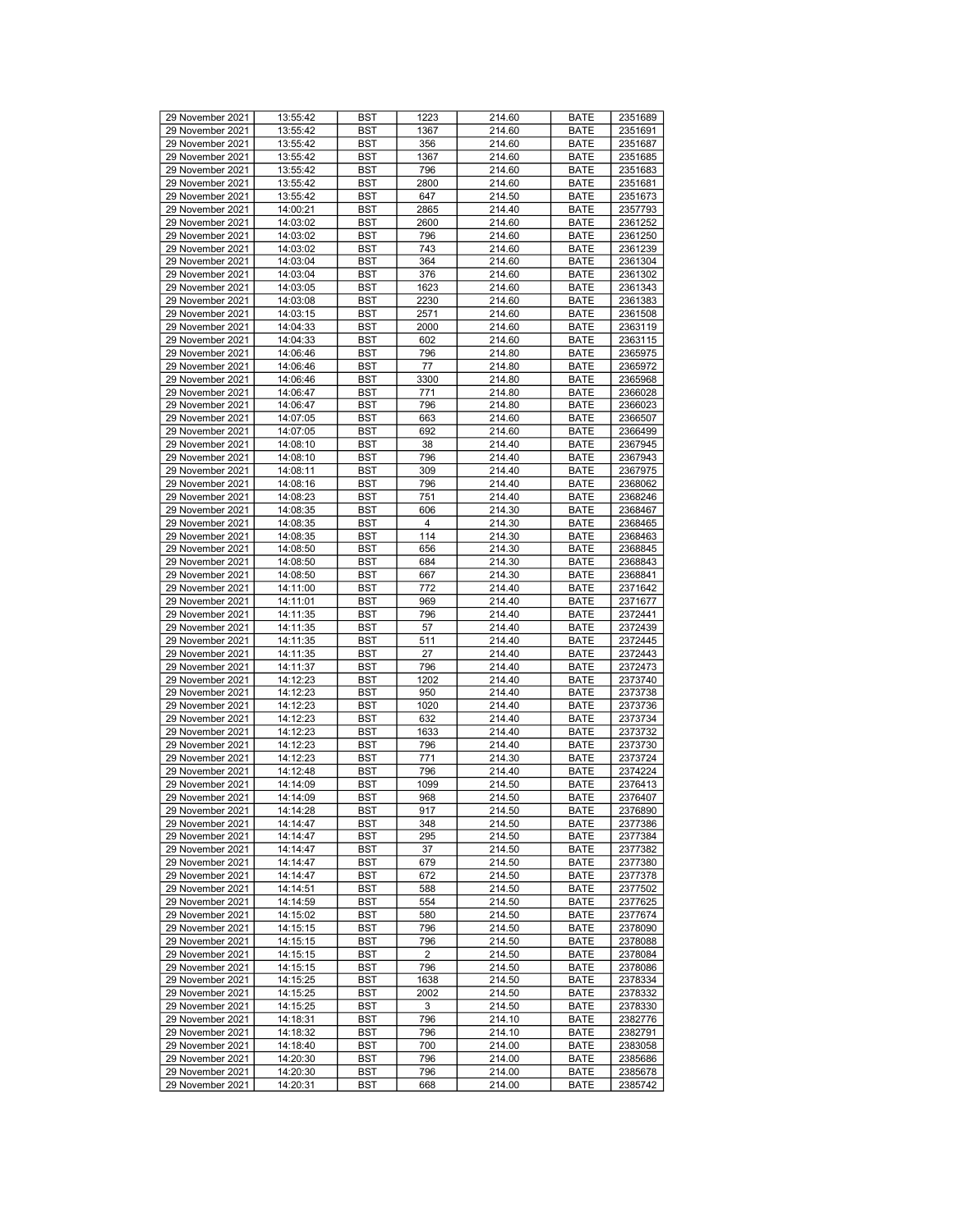| 29 November 2021 |          |            |      |        |             |         |
|------------------|----------|------------|------|--------|-------------|---------|
|                  | 14:20:55 | <b>BST</b> | 1300 | 213.90 | <b>BATE</b> | 2386437 |
| 29 November 2021 | 14:20:55 | <b>BST</b> | 1569 | 213.90 | <b>BATE</b> | 2386435 |
| 29 November 2021 | 14:20:55 | <b>BST</b> | 2    | 213.90 | <b>BATE</b> | 2386433 |
| 29 November 2021 | 14:21:01 | <b>BST</b> | 592  | 213.90 | <b>BATE</b> | 2386598 |
| 29 November 2021 | 14:21:57 | <b>BST</b> | 796  | 214.00 | <b>BATE</b> | 2388017 |
| 29 November 2021 | 14:21:58 | <b>BST</b> | 796  | 214.00 | <b>BATE</b> | 2388089 |
| 29 November 2021 |          | <b>BST</b> | 796  | 214.00 |             | 2388080 |
|                  | 14:21:58 |            |      |        | <b>BATE</b> |         |
| 29 November 2021 | 14:21:59 | <b>BST</b> | 796  | 214.00 | <b>BATE</b> | 2388132 |
| 29 November 2021 | 14:22:07 | <b>BST</b> | 649  | 214.00 | <b>BATE</b> | 2388413 |
| 29 November 2021 | 14:23:13 | <b>BST</b> | 796  | 214.10 | <b>BATE</b> | 2390077 |
| 29 November 2021 | 14:23:13 | <b>BST</b> | 796  | 214.10 | <b>BATE</b> | 2390068 |
| 29 November 2021 | 14:23:15 | <b>BST</b> | 796  | 214.10 | <b>BATE</b> | 2390123 |
| 29 November 2021 | 14:23:16 | <b>BST</b> | 741  | 214.10 | <b>BATE</b> | 2390176 |
|                  |          |            |      |        |             |         |
| 29 November 2021 | 14:25:20 | <b>BST</b> | 731  | 214.10 | <b>BATE</b> | 2393860 |
| 29 November 2021 | 14:25:21 | <b>BST</b> | 796  | 214.10 | <b>BATE</b> | 2393899 |
| 29 November 2021 | 14:25:22 | <b>BST</b> | 796  | 214.10 | <b>BATE</b> | 2393919 |
| 29 November 2021 | 14:25:24 | <b>BST</b> | 796  | 214.10 | <b>BATE</b> | 2393958 |
| 29 November 2021 | 14:25:25 | <b>BST</b> | 937  | 214.10 | <b>BATE</b> | 2394003 |
|                  |          |            |      |        |             |         |
| 29 November 2021 | 14:26:30 | <b>BST</b> | 729  | 214.20 | <b>BATE</b> | 2395707 |
| 29 November 2021 | 14:29:06 | <b>BST</b> | 700  | 214.00 | <b>BATE</b> | 2399697 |
| 29 November 2021 | 14:29:06 | <b>BST</b> | 1643 | 214.00 | <b>BATE</b> | 2399695 |
| 29 November 2021 | 14:29:06 | <b>BST</b> | 1220 | 214.00 | <b>BATE</b> | 2399693 |
| 29 November 2021 | 14:29:06 | <b>BST</b> | 1643 | 214.00 | <b>BATE</b> | 2399691 |
| 29 November 2021 | 14:30:13 | <b>BST</b> | 700  | 213.90 | <b>BATE</b> | 2409874 |
| 29 November 2021 | 14:30:13 | <b>BST</b> | 796  | 213.90 | <b>BATE</b> | 2409855 |
|                  |          |            |      |        |             |         |
| 29 November 2021 | 14:30:13 | <b>BST</b> | 2058 | 213.90 | <b>BATE</b> | 2409853 |
| 29 November 2021 | 14:30:13 | <b>BST</b> | 617  | 213.90 | <b>BATE</b> | 2409844 |
| 29 November 2021 | 14:30:13 | <b>BST</b> | 796  | 213.90 | <b>BATE</b> | 2409842 |
| 29 November 2021 | 14:30:26 | <b>BST</b> | 796  | 214.00 | <b>BATE</b> | 2411122 |
| 29 November 2021 | 14:30:26 | <b>BST</b> | 796  | 214.00 | <b>BATE</b> | 2411117 |
| 29 November 2021 | 14:30:26 | <b>BST</b> | 796  | 214.00 | <b>BATE</b> | 2411114 |
|                  |          |            |      |        |             |         |
| 29 November 2021 | 14:30:26 | <b>BST</b> | 796  | 214.00 | <b>BATE</b> | 2411086 |
| 29 November 2021 | 14:31:04 | <b>BST</b> | 2000 | 214.20 | <b>BATE</b> | 2413456 |
| 29 November 2021 | 14:31:05 | <b>BST</b> | 1284 | 214.20 | <b>BATE</b> | 2413558 |
| 29 November 2021 | 14:31:05 | <b>BST</b> | 796  | 214.20 | <b>BATE</b> | 2413556 |
| 29 November 2021 | 14:31:05 | <b>BST</b> | 796  | 214.20 | <b>BATE</b> | 2413552 |
| 29 November 2021 | 14:31:05 | <b>BST</b> | 145  | 214.20 | <b>BATE</b> | 2413554 |
|                  |          |            |      |        |             |         |
| 29 November 2021 | 14:32:06 | <b>BST</b> | 796  | 214.10 | <b>BATE</b> | 2417193 |
| 29 November 2021 | 14:32:14 | <b>BST</b> | 59   | 214.10 | <b>BATE</b> | 2417674 |
| 29 November 2021 | 14:32:14 | <b>BST</b> | 796  | 214.10 | <b>BATE</b> | 2417672 |
| 29 November 2021 | 14:32:53 | <b>BST</b> | 911  | 214.00 | <b>BATE</b> | 2420294 |
| 29 November 2021 | 14:33:01 | <b>BST</b> | 710  | 214.00 | <b>BATE</b> | 2420705 |
| 29 November 2021 | 14:33:01 | <b>BST</b> | 796  | 214.00 | <b>BATE</b> | 2420690 |
|                  |          |            |      |        |             |         |
| 29 November 2021 | 14:33:22 | <b>BST</b> | 796  | 214.10 | <b>BATE</b> | 2422082 |
| 29 November 2021 | 14:33:23 | <b>BST</b> | 718  | 214.10 | <b>BATE</b> | 2422127 |
| 29 November 2021 | 14:33:23 | <b>BST</b> | 796  | 214.10 | <b>BATE</b> | 2422104 |
| 29 November 2021 | 14:33:23 | <b>BST</b> | 796  | 214.10 | <b>BATE</b> | 2422099 |
| 29 November 2021 | 14:33:40 | <b>BST</b> | 740  | 214.00 | <b>BATE</b> | 2423014 |
| 29 November 2021 | 14:33:55 | <b>BST</b> | 796  | 213.80 | <b>BATE</b> | 2423885 |
| 29 November 2021 | 14:33:55 | <b>BST</b> | 121  | 213.80 | <b>BATE</b> | 2423879 |
|                  |          |            |      |        |             |         |
| 29 November 2021 | 14:33:55 | <b>BST</b> | 796  | 213.80 | <b>BATE</b> | 2423877 |
| 29 November 2021 | 14:33:56 | <b>BST</b> | 665  | 213.70 | <b>BATE</b> | 2423937 |
| 29 November 2021 | 14:34:27 | <b>BST</b> | 796  | 213.80 | <b>BATE</b> | 2425277 |
| 29 November 2021 | 14:34:27 | <b>BST</b> | 2059 | 213.80 | <b>BATE</b> | 2425275 |
| 29 November 2021 | 14:34:35 | <b>BST</b> | 518  | 213.80 | <b>BATE</b> | 2425601 |
| 29 November 2021 | 14:34:35 | <b>BST</b> | 796  | 213.80 | <b>BATE</b> | 2425603 |
|                  |          |            |      |        |             |         |
| 29 November 2021 | 14:34:43 | BST        | 619  | 213.70 | <b>BATE</b> | 2425887 |
| 29 November 2021 | 14:35:19 | <b>BST</b> | 796  | 213.70 | <b>BATE</b> | 2428138 |
| 29 November 2021 | 14:35:50 | <b>BST</b> | 796  | 214.00 | <b>BATE</b> | 2429784 |
| 29 November 2021 | 14:35:50 | <b>BST</b> | 796  | 214.00 | <b>BATE</b> | 2429748 |
| 29 November 2021 | 14:35:52 | <b>BST</b> | 796  | 214.00 | <b>BATE</b> | 2429883 |
| 29 November 2021 | 14:36:00 | BST        | 796  | 214.00 | <b>BATE</b> | 2430348 |
| 29 November 2021 | 14:36:24 | <b>BST</b> | 624  | 214.00 | <b>BATE</b> | 2431575 |
|                  |          |            |      |        |             |         |
| 29 November 2021 | 14:36:46 | <b>BST</b> | 620  | 214.00 | <b>BATE</b> | 2432491 |
| 29 November 2021 | 14:37:03 | <b>BST</b> | 665  | 213.90 | <b>BATE</b> | 2433363 |
| 29 November 2021 | 14:37:25 | <b>BST</b> | 74   | 214.00 | <b>BATE</b> | 2434171 |
| 29 November 2021 | 14:38:01 | <b>BST</b> | 642  | 214.00 | <b>BATE</b> | 2435539 |
| 29 November 2021 | 14:38:08 | <b>BST</b> | 1700 | 214.00 | <b>BATE</b> | 2435846 |
| 29 November 2021 | 14:38:47 | BST        | 1126 | 213.90 | <b>BATE</b> | 2437234 |
| 29 November 2021 |          |            |      |        |             |         |
|                  | 14:39:15 | <b>BST</b> | 849  | 213.90 | <b>BATE</b> | 2438457 |
| 29 November 2021 | 14:39:15 | <b>BST</b> | 796  | 213.90 | <b>BATE</b> | 2438455 |
| 29 November 2021 | 14:39:15 | BST        | 163  | 213.90 | <b>BATE</b> | 2438449 |
| 29 November 2021 | 14:39:15 | <b>BST</b> | 1052 | 213.90 | <b>BATE</b> | 2438453 |
| 29 November 2021 | 14:39:15 | BST        | 796  | 213.90 | <b>BATE</b> | 2438451 |
| 29 November 2021 | 14:39:22 | BST        | 833  | 213.80 | BATE        | 2438693 |
|                  |          |            |      |        |             |         |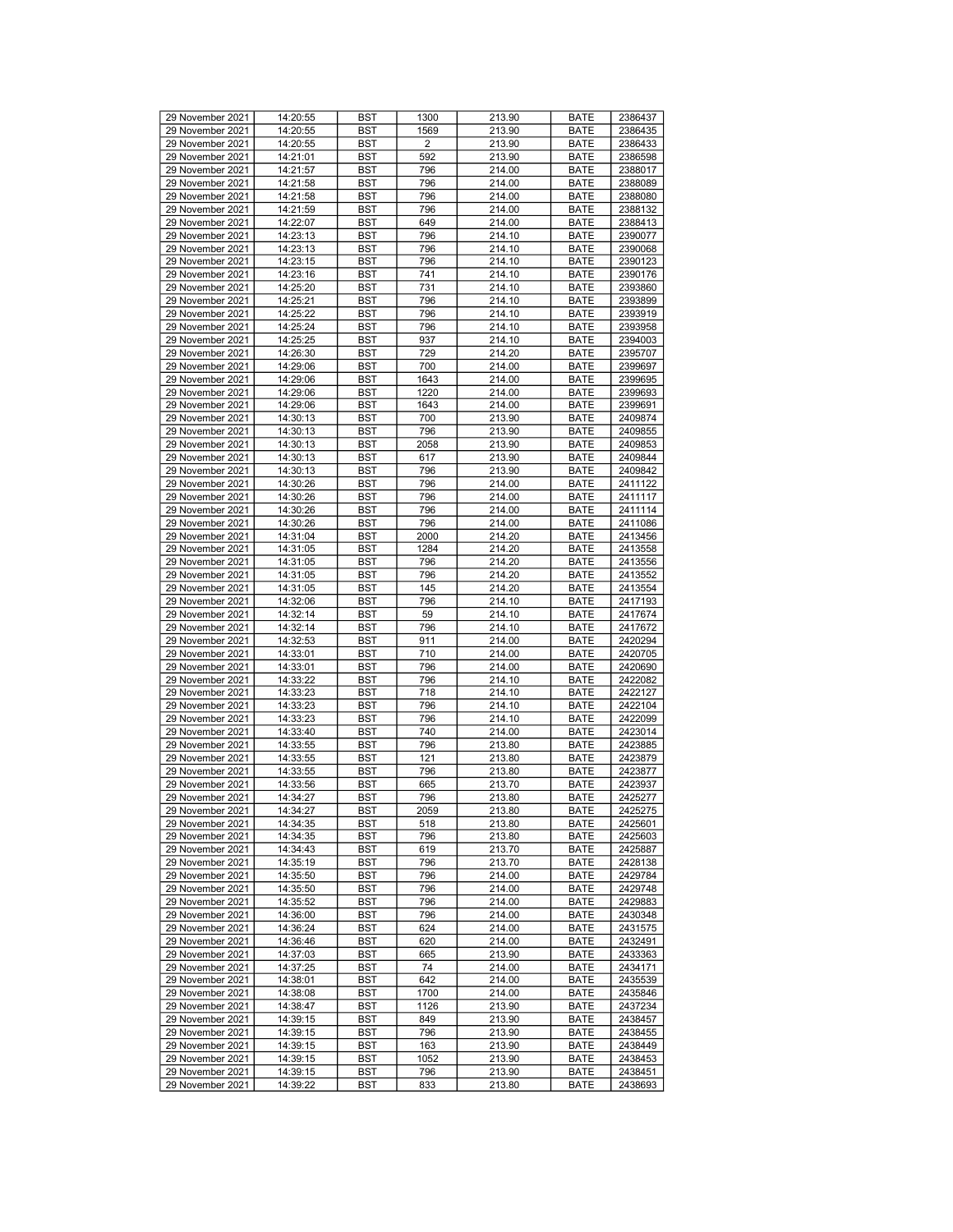| 29 November 2021 |          |            |      |        |             |         |
|------------------|----------|------------|------|--------|-------------|---------|
|                  | 14:40:06 | <b>BST</b> | 585  | 213.70 | <b>BATE</b> | 2440440 |
| 29 November 2021 | 14:40:06 | <b>BST</b> | 796  | 213.70 | <b>BATE</b> | 2440438 |
| 29 November 2021 | 14:40:06 | <b>BST</b> | 747  | 213.70 | <b>BATE</b> | 2440436 |
| 29 November 2021 | 14:40:06 | <b>BST</b> | 254  | 213.70 | <b>BATE</b> | 2440434 |
| 29 November 2021 | 14:40:06 | <b>BST</b> | 1599 | 213.70 | <b>BATE</b> | 2440432 |
| 29 November 2021 | 14:40:06 | <b>BST</b> | 900  | 213.70 | <b>BATE</b> | 2440430 |
| 29 November 2021 | 14:40:06 | <b>BST</b> | 796  | 213.70 |             | 2440428 |
|                  |          |            |      |        | <b>BATE</b> |         |
| 29 November 2021 | 14:40:06 | <b>BST</b> | 331  | 213.70 | <b>BATE</b> | 2440408 |
| 29 November 2021 | 14:40:06 | <b>BST</b> | 1900 | 213.70 | <b>BATE</b> | 2440406 |
| 29 November 2021 | 14:40:06 | <b>BST</b> | 689  | 213.70 | <b>BATE</b> | 2440400 |
| 29 November 2021 | 14:41:05 | <b>BST</b> | 2141 | 213.40 | <b>BATE</b> | 2443330 |
| 29 November 2021 | 14:41:05 | <b>BST</b> | 73   | 213.40 | <b>BATE</b> | 2443328 |
| 29 November 2021 | 14:41:06 | <b>BST</b> | 2063 | 213.40 | <b>BATE</b> | 2443376 |
|                  |          |            |      |        |             |         |
| 29 November 2021 | 14:42:06 | <b>BST</b> | 2065 | 213.10 | <b>BATE</b> | 2445992 |
| 29 November 2021 | 14:42:42 | <b>BST</b> | 785  | 213.10 | <b>BATE</b> | 2447447 |
| 29 November 2021 | 14:42:42 | <b>BST</b> | 810  | 213.10 | <b>BATE</b> | 2447443 |
| 29 November 2021 | 14:42:42 | <b>BST</b> | 605  | 213.10 | <b>BATE</b> | 2447439 |
| 29 November 2021 | 14:42:48 | <b>BST</b> | 2812 | 213.10 | <b>BATE</b> | 2447705 |
| 29 November 2021 | 14:42:49 | <b>BST</b> | 515  | 213.10 | <b>BATE</b> | 2447718 |
|                  |          |            |      |        |             |         |
| 29 November 2021 | 14:42:49 | <b>BST</b> | 618  | 213.10 | <b>BATE</b> | 2447716 |
| 29 November 2021 | 14:43:25 | <b>BST</b> | 712  | 213.10 | <b>BATE</b> | 2449490 |
| 29 November 2021 | 14:43:38 | <b>BST</b> | 435  | 213.10 | <b>BATE</b> | 2449966 |
| 29 November 2021 | 14:43:56 | <b>BST</b> | 1900 | 213.30 | <b>BATE</b> | 2450664 |
| 29 November 2021 | 14:43:57 | <b>BST</b> | 796  | 213.50 | <b>BATE</b> | 2450715 |
| 29 November 2021 | 14:43:57 | <b>BST</b> | 796  | 213.40 | <b>BATE</b> | 2450713 |
| 29 November 2021 | 14:43:57 | <b>BST</b> | 1380 | 213.50 | <b>BATE</b> | 2450717 |
|                  |          |            |      |        |             |         |
| 29 November 2021 | 14:43:57 | <b>BST</b> | 1781 | 213.50 | <b>BATE</b> | 2450711 |
| 29 November 2021 | 14:43:57 | <b>BST</b> | 796  | 213.50 | <b>BATE</b> | 2450709 |
| 29 November 2021 | 14:43:57 | <b>BST</b> | 796  | 213.40 | <b>BATE</b> | 2450707 |
| 29 November 2021 | 14:44:02 | <b>BST</b> | 796  | 213.40 | <b>BATE</b> | 2450914 |
| 29 November 2021 | 14:44:24 | <b>BST</b> | 1014 | 213.40 | <b>BATE</b> | 2451730 |
| 29 November 2021 | 14:45:02 | <b>BST</b> | 463  | 213.40 | <b>BATE</b> | 2453211 |
|                  |          |            |      |        |             |         |
| 29 November 2021 | 14:45:02 | <b>BST</b> | 2082 | 213.40 | <b>BATE</b> | 2453209 |
| 29 November 2021 | 14:45:49 | <b>BST</b> | 730  | 213.10 | <b>BATE</b> | 2455638 |
| 29 November 2021 | 14:46:02 | <b>BST</b> | 796  | 213.10 | <b>BATE</b> | 2456420 |
| 29 November 2021 | 14:46:02 | <b>BST</b> | 1383 | 213.10 | <b>BATE</b> | 2456418 |
| 29 November 2021 | 14:46:02 | <b>BST</b> | 775  | 213.00 | <b>BATE</b> | 2456416 |
| 29 November 2021 | 14:46:02 | <b>BST</b> | 796  | 213.10 | <b>BATE</b> | 2456412 |
|                  |          |            |      |        |             |         |
| 29 November 2021 | 14:46:18 | <b>BST</b> | 551  | 213.10 | <b>BATE</b> | 2457555 |
| 29 November 2021 | 14:46:31 | <b>BST</b> | 1301 | 213.10 | <b>BATE</b> | 2458110 |
| 29 November 2021 | 14:46:31 | <b>BST</b> | 796  | 213.10 | <b>BATE</b> | 2458108 |
| 29 November 2021 | 14:46:31 | <b>BST</b> | 867  | 213.10 | <b>BATE</b> | 2458106 |
| 29 November 2021 | 14:46:31 | <b>BST</b> | 755  | 213.00 | <b>BATE</b> | 2458102 |
| 29 November 2021 | 14:46:33 | <b>BST</b> | 796  | 213.00 | <b>BATE</b> | 2458195 |
|                  |          |            |      |        |             |         |
| 29 November 2021 | 14:46:37 | <b>BST</b> | 796  | 213.00 | <b>BATE</b> | 2458345 |
| 29 November 2021 | 14:46:40 | <b>BST</b> | 796  | 213.00 | <b>BATE</b> | 2458520 |
| 29 November 2021 | 14:46:59 | <b>BST</b> | 1616 | 213.00 | <b>BATE</b> | 2459413 |
| 29 November 2021 | 14:47:50 | <b>BST</b> | 747  | 212.90 | <b>BATE</b> | 2462087 |
| 29 November 2021 | 14:47:55 | <b>BST</b> | 860  | 212.80 | <b>BATE</b> | 2462400 |
| 29 November 2021 | 14:48:03 | <b>BST</b> | 796  | 212.90 | <b>BATE</b> | 2462931 |
| 29 November 2021 | 14:48:29 | <b>BST</b> | 1104 | 212.90 | <b>BATE</b> | 2464190 |
|                  | 14:48:29 |            |      |        |             |         |
| 29 November 2021 |          | <b>BST</b> | 1587 | 212.90 | <b>BATE</b> | 2464188 |
| 29 November 2021 | 14:48:44 | <b>BST</b> | 642  | 212.80 | <b>BATE</b> | 2464986 |
| 29 November 2021 | 14:48:44 | <b>BST</b> | 547  | 212.80 | <b>BATE</b> | 2464960 |
| 29 November 2021 | 14:49:58 | <b>BST</b> | 659  | 212.70 | <b>BATE</b> | 2468987 |
| 29 November 2021 | 14:50:00 | <b>BST</b> | 707  | 212.60 | <b>BATE</b> | 2469354 |
| 29 November 2021 | 14:50:14 | BST        | 2069 | 212.70 | <b>BATE</b> | 2470887 |
| 29 November 2021 | 14:50:41 | <b>BST</b> | 507  | 212.70 | <b>BATE</b> | 2472693 |
| 29 November 2021 | 14:50:41 |            |      |        |             |         |
|                  |          | <b>BST</b> | 852  | 212.70 | <b>BATE</b> | 2472691 |
| 29 November 2021 | 14:50:41 | <b>BST</b> | 796  | 212.70 | <b>BATE</b> | 2472689 |
| 29 November 2021 | 14:50:41 | <b>BST</b> | 796  | 212.70 | <b>BATE</b> | 2472685 |
| 29 November 2021 | 14:51:00 | BST        | 729  | 212.50 | <b>BATE</b> | 2473964 |
| 29 November 2021 | 14:51:05 | <b>BST</b> | 796  | 212.50 | <b>BATE</b> | 2474469 |
| 29 November 2021 | 14:51:05 | <b>BST</b> | 796  | 212.50 | <b>BATE</b> | 2474446 |
| 29 November 2021 | 14:51:07 | <b>BST</b> | 796  | 212.50 | BATE        | 2474534 |
|                  |          |            |      |        |             |         |
| 29 November 2021 | 14:51:40 | <b>BST</b> | 728  | 212.50 | <b>BATE</b> | 2476149 |
| 29 November 2021 | 14:51:40 | BST        | 796  | 212.50 | <b>BATE</b> | 2476138 |
| 29 November 2021 | 14:53:03 | <b>BST</b> | 164  | 212.30 | <b>BATE</b> | 2479962 |
| 29 November 2021 | 14:53:23 | BST        | 796  | 212.40 | <b>BATE</b> | 2480851 |
| 29 November 2021 | 14:53:23 | <b>BST</b> | 405  | 212.40 | <b>BATE</b> | 2480849 |
| 29 November 2021 | 14:53:23 | <b>BST</b> | 56   | 212.40 | <b>BATE</b> | 2480847 |
|                  |          |            |      |        |             |         |
| 29 November 2021 | 14:53:23 | BST        | 405  | 212.40 | <b>BATE</b> | 2480834 |
| 29 November 2021 | 14:53:23 | <b>BST</b> | 469  | 212.40 | <b>BATE</b> | 2480832 |
| 29 November 2021 | 14:53:23 | BST        | 405  | 212.40 | <b>BATE</b> | 2480830 |
| 29 November 2021 | 14:53:23 | BST        | 469  | 212.40 | BATE        | 2480828 |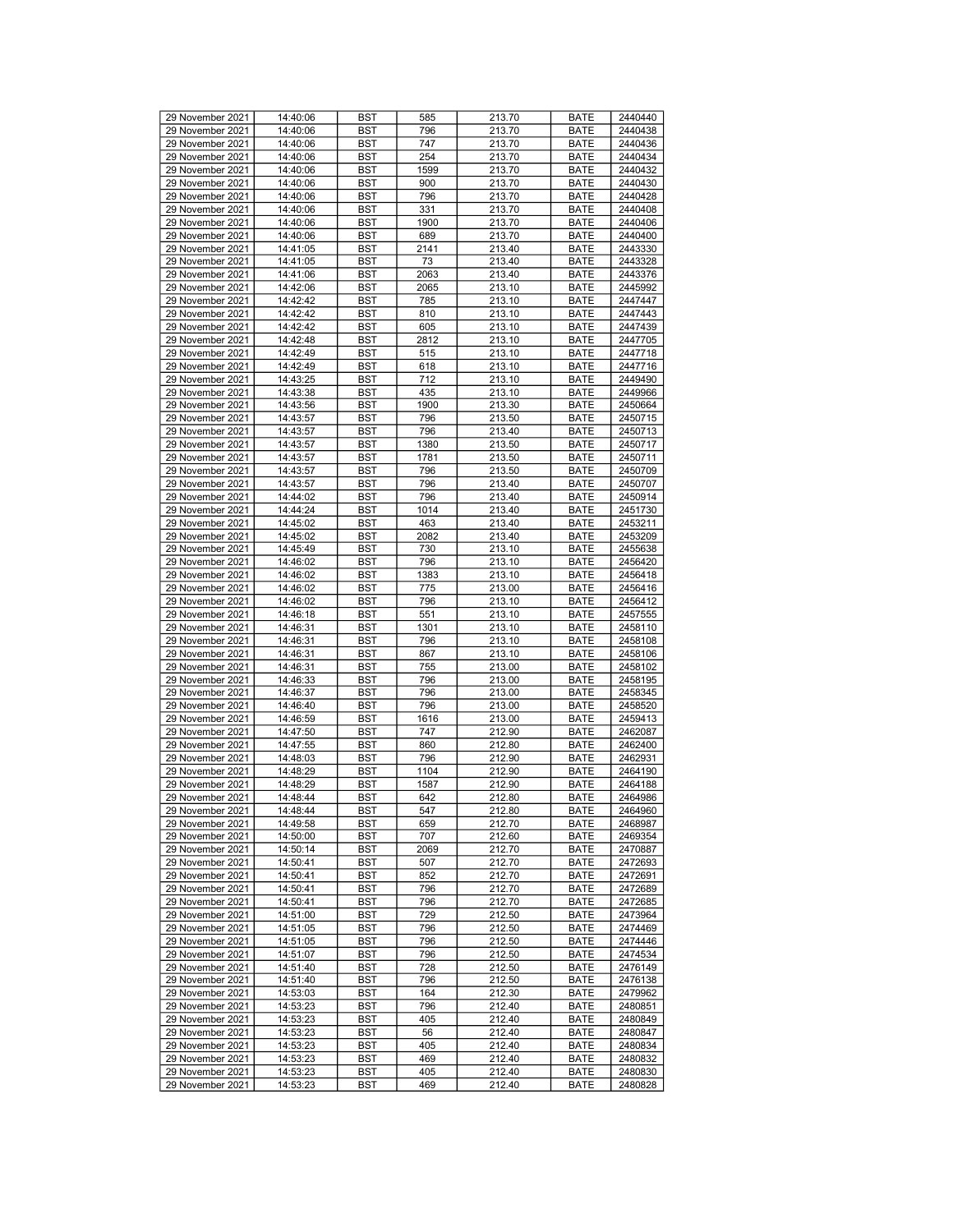| 29 November 2021 | 14:53:23 | <b>BST</b> | 796  | 212.40 | <b>BATE</b> | 2480826 |
|------------------|----------|------------|------|--------|-------------|---------|
| 29 November 2021 | 14:53:23 | BST        | 1323 | 212.40 | <b>BATE</b> | 2480824 |
| 29 November 2021 | 14:53:23 | BST        | 796  | 212.40 | <b>BATE</b> | 2480822 |
| 29 November 2021 | 14:53:23 | <b>BST</b> | 714  | 212.40 | <b>BATE</b> | 2480787 |
|                  |          |            |      |        |             |         |
| 29 November 2021 | 14:54:18 | <b>BST</b> | 796  | 212.60 | <b>BATE</b> | 2483243 |
| 29 November 2021 | 14:54:18 | <b>BST</b> | 796  | 212.60 | <b>BATE</b> | 2483230 |
| 29 November 2021 | 14:54:19 | <b>BST</b> | 574  | 212.60 | <b>BATE</b> | 2483280 |
| 29 November 2021 | 14:54:25 | BST        | 796  | 212.60 | <b>BATE</b> | 2483439 |
| 29 November 2021 | 14:54:25 | <b>BST</b> | 5    | 212.60 | <b>BATE</b> | 2483437 |
| 29 November 2021 | 14:54:26 | <b>BST</b> | 629  | 212.60 | <b>BATE</b> | 2483452 |
| 29 November 2021 | 14:56:14 | <b>BST</b> | 668  | 212.70 | <b>BATE</b> | 2489024 |
| 29 November 2021 | 14:56:14 | <b>BST</b> | 625  | 212.70 | <b>BATE</b> | 2489022 |
| 29 November 2021 | 14:56:31 | BST        | 796  | 212.70 | <b>BATE</b> | 2489596 |
|                  |          |            |      |        |             |         |
| 29 November 2021 | 14:56:42 | <b>BST</b> | 1127 | 212.70 | <b>BATE</b> | 2490487 |
| 29 November 2021 | 14:56:42 | <b>BST</b> | 796  | 212.70 | <b>BATE</b> | 2490482 |
| 29 November 2021 | 14:56:42 | <b>BST</b> | 1131 | 212.70 | <b>BATE</b> | 2490478 |
| 29 November 2021 | 14:56:42 | <b>BST</b> | 850  | 212.70 | <b>BATE</b> | 2490480 |
| 29 November 2021 | 14:56:42 | BST        | 20   | 212.70 | <b>BATE</b> | 2490476 |
| 29 November 2021 | 14:56:42 | <b>BST</b> | 1429 | 212.70 | <b>BATE</b> | 2490470 |
| 29 November 2021 | 14:56:42 | <b>BST</b> | 124  | 212.70 | <b>BATE</b> | 2490468 |
| 29 November 2021 | 14:56:42 | <b>BST</b> | 986  | 212.70 | <b>BATE</b> | 2490474 |
| 29 November 2021 | 14:56:42 | <b>BST</b> | 796  |        | <b>BATE</b> | 2490472 |
|                  |          |            |      | 212.70 |             |         |
| 29 November 2021 | 14:56:42 | BST        | 1007 | 212.60 | <b>BATE</b> | 2490458 |
| 29 November 2021 | 14:57:28 | <b>BST</b> | 736  | 212.10 | <b>BATE</b> | 2492666 |
| 29 November 2021 | 14:57:33 | <b>BST</b> | 746  | 212.00 | <b>BATE</b> | 2492919 |
| 29 November 2021 | 14:57:43 | <b>BST</b> | 796  | 212.10 | <b>BATE</b> | 2493220 |
| 29 November 2021 | 14:57:51 | BST        | 796  | 212.10 | <b>BATE</b> | 2493638 |
| 29 November 2021 | 14:57:52 | BST        | 323  | 212.20 | <b>BATE</b> | 2493667 |
| 29 November 2021 | 14:57:52 | <b>BST</b> | 1151 | 212.20 | <b>BATE</b> | 2493665 |
| 29 November 2021 | 14:57:52 | <b>BST</b> | 1415 | 212.20 | <b>BATE</b> | 2493663 |
|                  |          |            |      | 212.20 |             |         |
| 29 November 2021 | 14:57:52 | <b>BST</b> | 915  |        | <b>BATE</b> | 2493660 |
| 29 November 2021 | 14:57:52 | <b>BST</b> | 1529 | 212.20 | <b>BATE</b> | 2493658 |
| 29 November 2021 | 14:58:07 | BST        | 672  | 212.10 | <b>BATE</b> | 2494409 |
| 29 November 2021 | 14:58:08 | <b>BST</b> | 1513 | 212.10 | <b>BATE</b> | 2494479 |
| 29 November 2021 | 14:59:08 | <b>BST</b> | 701  | 212.30 | <b>BATE</b> | 2496185 |
| 29 November 2021 | 15:00:45 | <b>BST</b> | 559  | 212.40 | <b>BATE</b> | 2501341 |
| 29 November 2021 | 15:00:45 | BST        | 333  | 212.40 | <b>BATE</b> | 2501339 |
| 29 November 2021 | 15:01:07 | BST        | 2705 | 212.40 | <b>BATE</b> | 2502338 |
| 29 November 2021 |          | <b>BST</b> | 1110 | 212.40 | <b>BATE</b> | 2502346 |
|                  | 15:01:08 |            |      |        |             |         |
| 29 November 2021 | 15:01:25 | <b>BST</b> | 60   | 212.40 | <b>BATE</b> | 2502788 |
| 29 November 2021 | 15:01:25 | <b>BST</b> | 3    | 212.40 | <b>BATE</b> | 2502786 |
| 29 November 2021 | 15:01:25 | <b>BST</b> | 1825 | 212.40 | <b>BATE</b> | 2502790 |
| 29 November 2021 | 15:01:47 | BST        | 641  | 212.30 | <b>BATE</b> | 2503609 |
| 29 November 2021 | 15:01:50 | <b>BST</b> | 1479 | 212.30 | <b>BATE</b> | 2503735 |
| 29 November 2021 | 15:02:04 | <b>BST</b> | 1896 | 212.40 | <b>BATE</b> | 2504223 |
| 29 November 2021 | 15:02:46 | <b>BST</b> | 1595 | 212.50 | <b>BATE</b> | 2506062 |
| 29 November 2021 | 15:02:46 | BST        | 476  | 212.50 | <b>BATE</b> | 2506058 |
| 29 November 2021 |          |            |      |        |             |         |
|                  | 15:02:46 | BST        | 1500 | 212.50 | <b>BATE</b> | 2506056 |
| 29 November 2021 | 15:03:02 | <b>BST</b> | 661  | 212.40 | <b>BATE</b> | 2506693 |
| 29 November 2021 | 15:03:34 | <b>BST</b> | 469  | 212.20 | <b>BATE</b> | 2507971 |
| 29 November 2021 | 15:03:34 | <b>BST</b> | 267  | 212.20 | <b>BATE</b> | 2507973 |
| 29 November 2021 | 15:03:34 | BST        | 405  | 212.20 | <b>BATE</b> | 2507969 |
| 29 November 2021 | 15:03:34 | <b>BST</b> | 469  | 212.20 | <b>BATE</b> | 2507967 |
| 29 November 2021 | 15:03:34 | <b>BST</b> | 405  | 212.20 | <b>BATE</b> | 2507965 |
| 29 November 2021 | 15:03:34 | <b>BST</b> | 469  | 212.20 | <b>BATE</b> | 2507963 |
| 29 November 2021 | 15:03:34 | <b>BST</b> | 796  | 212.20 | <b>BATE</b> | 2507961 |
| 29 November 2021 |          | <b>BST</b> |      |        |             |         |
|                  | 15:03:34 |            | 246  | 212.20 | <b>BATE</b> | 2507951 |
| 29 November 2021 | 15:03:34 | <b>BST</b> | 531  | 212.20 | <b>BATE</b> | 2507949 |
| 29 November 2021 | 15:04:28 | BST        | 711  | 212.20 | <b>BATE</b> | 2509794 |
| 29 November 2021 | 15:05:06 | <b>BST</b> | 796  | 212.20 | <b>BATE</b> | 2511424 |
| 29 November 2021 | 15:05:06 | <b>BST</b> | 2070 | 212.20 | <b>BATE</b> | 2511422 |
| 29 November 2021 | 15:05:06 | BST        | 796  | 212.20 | <b>BATE</b> | 2511420 |
| 29 November 2021 | 15:05:06 | BST        | 2075 | 212.20 | <b>BATE</b> | 2511418 |
| 29 November 2021 | 15:05:06 | BST        | 796  | 212.20 | <b>BATE</b> | 2511416 |
| 29 November 2021 | 15:05:06 | <b>BST</b> | 2075 | 212.20 | <b>BATE</b> | 2511414 |
|                  |          |            |      |        |             |         |
| 29 November 2021 | 15:05:06 | <b>BST</b> | 796  | 212.20 | <b>BATE</b> | 2511412 |
| 29 November 2021 | 15:05:06 | BST        | 525  | 212.20 | <b>BATE</b> | 2511407 |
| 29 November 2021 | 15:05:06 | <b>BST</b> | 796  | 212.10 | <b>BATE</b> | 2511402 |
| 29 November 2021 | 15:05:06 | BST        | 796  | 212.20 | <b>BATE</b> | 2511404 |
| 29 November 2021 | 15:05:06 | <b>BST</b> | 634  | 212.20 | <b>BATE</b> | 2511392 |
| 29 November 2021 | 15:05:22 | <b>BST</b> | 140  | 212.30 | <b>BATE</b> | 2512312 |
| 29 November 2021 | 15:05:43 | BST        | 796  | 212.40 | <b>BATE</b> | 2513227 |
| 29 November 2021 | 15:06:00 | BST        | 649  | 212.30 | <b>BATE</b> | 2513864 |
|                  |          |            |      |        |             |         |
| 29 November 2021 | 15:06:29 | BST        | 2000 | 212.40 | <b>BATE</b> | 2514812 |
| 29 November 2021 | 15:06:29 | BST        | 227  | 212.40 | BATE        | 2514800 |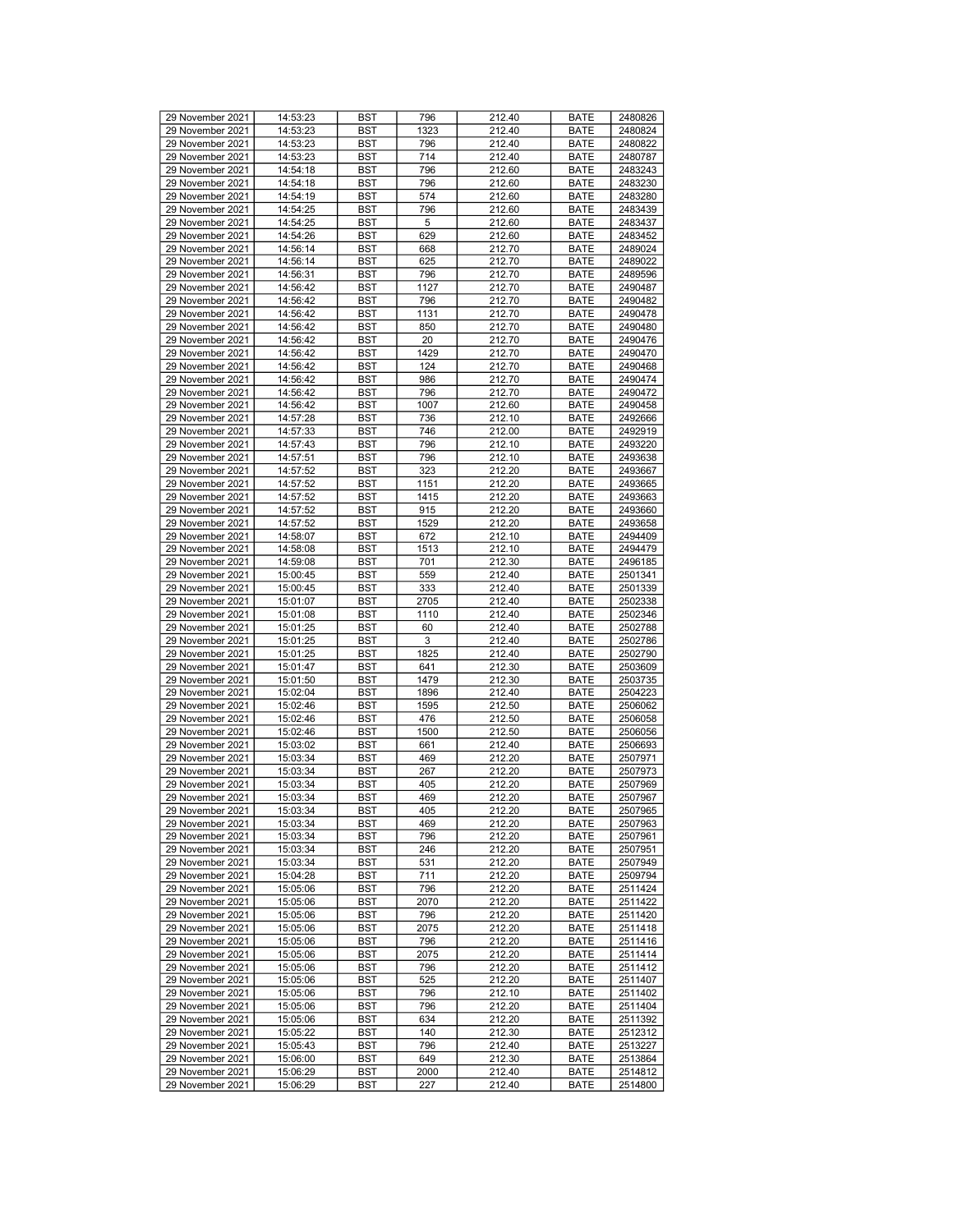|                                      | 15:06:29             | <b>BST</b> | 555            | 212.40           | <b>BATE</b>         | 2514798            |
|--------------------------------------|----------------------|------------|----------------|------------------|---------------------|--------------------|
| 29 November 2021                     |                      |            |                |                  |                     |                    |
| 29 November 2021                     | 15:06:30             | <b>BST</b> | 689            | 212.40           | <b>BATE</b>         | 2514829            |
| 29 November 2021                     | 15:06:30             | <b>BST</b> | 2249           | 212.40           | <b>BATE</b>         | 2514827            |
| 29 November 2021                     | 15:06:56             | <b>BST</b> | 617            | 212.40           | <b>BATE</b>         | 2515595            |
| 29 November 2021                     | 15:07:07             | <b>BST</b> | 968            | 212.40           | <b>BATE</b>         | 2516036            |
|                                      |                      |            |                |                  |                     |                    |
| 29 November 2021                     | 15:07:59             | <b>BST</b> | 776            | 212.10           | <b>BATE</b>         | 2517624            |
| 29 November 2021                     | 15:08:03             | <b>BST</b> | 647            | 212.10           | <b>BATE</b>         | 2517923            |
| 29 November 2021                     | 15:08:03             | <b>BST</b> | 735            | 212.10           | <b>BATE</b>         | 2517915            |
| 29 November 2021                     | 15:08:26             | <b>BST</b> | 1035           | 212.10           | <b>BATE</b>         | 2518571            |
|                                      |                      |            |                |                  |                     |                    |
| 29 November 2021                     | 15:08:26             | <b>BST</b> | 796            | 212.10           | <b>BATE</b>         | 2518569            |
| 29 November 2021                     | 15:08:29             | <b>BST</b> | 2733           | 212.10           | <b>BATE</b>         | 2518653            |
| 29 November 2021                     | 15:08:49             | <b>BST</b> | 796            | 212.10           | <b>BATE</b>         | 2519370            |
| 29 November 2021                     | 15:08:50             |            |                |                  |                     |                    |
|                                      |                      | <b>BST</b> | 796            | 212.10           | <b>BATE</b>         | 2519407            |
| 29 November 2021                     | 15:08:55             | <b>BST</b> | 600            | 212.10           | <b>BATE</b>         | 2519564            |
| 29 November 2021                     | 15:09:07             | <b>BST</b> | 796            | 212.20           | <b>BATE</b>         | 2520054            |
| 29 November 2021                     | 15:09:07             | <b>BST</b> | 405            | 212.20           | <b>BATE</b>         | 2520051            |
|                                      |                      |            |                |                  |                     |                    |
| 29 November 2021                     | 15:09:07             | <b>BST</b> | 469            | 212.20           | <b>BATE</b>         | 2520049            |
| 29 November 2021                     | 15:09:07             | <b>BST</b> | 796            | 212.20           | <b>BATE</b>         | 2520047            |
| 29 November 2021                     | 15:09:19             | <b>BST</b> | 1088           | 212.20           | <b>BATE</b>         | 2520401            |
| 29 November 2021                     | 15:09:35             | <b>BST</b> | 796            | 212.20           | <b>BATE</b>         | 2520875            |
|                                      |                      |            |                |                  |                     |                    |
| 29 November 2021                     | 15:09:35             | <b>BST</b> | $\overline{2}$ | 212.20           | <b>BATE</b>         | 2520873            |
| 29 November 2021                     | 15:09:36             | <b>BST</b> | 796            | 212.20           | <b>BATE</b>         | 2520911            |
| 29 November 2021                     | 15:10:02             | <b>BST</b> | 638            | 212.20           | <b>BATE</b>         | 2521928            |
|                                      |                      |            |                |                  |                     |                    |
| 29 November 2021                     | 15:10:03             | <b>BST</b> | 1624           | 212.20           | <b>BATE</b>         | 2522017            |
| 29 November 2021                     | 15:10:03             | <b>BST</b> | 334            | 212.20           | <b>BATE</b>         | 2522013            |
| 29 November 2021                     | 15:10:03             | <b>BST</b> | 796            | 212.20           | <b>BATE</b>         | 2522011            |
| 29 November 2021                     | 15:10:03             | <b>BST</b> | 301            | 212.20           | <b>BATE</b>         | 2522015            |
|                                      |                      |            |                |                  |                     |                    |
| 29 November 2021                     | 15:10:03             | <b>BST</b> | 788            | 212.10           | <b>BATE</b>         | 2522007            |
| 29 November 2021                     | 15:12:26             | <b>BST</b> | 2690           | 212.40           | <b>BATE</b>         | 2527107            |
| 29 November 2021                     | 15:12:26             | <b>BST</b> | 1008           | 212.40           | <b>BATE</b>         | 2527085            |
| 29 November 2021                     | 15:12:26             | <b>BST</b> | 717            | 212.40           | <b>BATE</b>         | 2527077            |
|                                      |                      |            |                |                  |                     |                    |
| 29 November 2021                     | 15:12:26             | <b>BST</b> | 735            | 212.40           | <b>BATE</b>         | 2527075            |
| 29 November 2021                     | 15:12:35             | <b>BST</b> | 1340           | 212.40           | <b>BATE</b>         | 2527397            |
| 29 November 2021                     | 15:12:35             | <b>BST</b> | 632            | 212.40           | <b>BATE</b>         | 2527395            |
| 29 November 2021                     |                      |            | 111            | 212.40           |                     |                    |
|                                      | 15:12:35             | <b>BST</b> |                |                  | <b>BATE</b>         | 2527393            |
| 29 November 2021                     | 15:12:35             | <b>BST</b> | 5              | 212.40           | <b>BATE</b>         | 2527391            |
| 29 November 2021                     | 15:12:55             | <b>BST</b> | 2072           | 212.40           | <b>BATE</b>         | 2528174            |
| 29 November 2021                     | 15:12:55             | <b>BST</b> | 796            | 212.40           | <b>BATE</b>         | 2528172            |
|                                      |                      |            |                |                  |                     |                    |
| 29 November 2021                     | 15:12:55             | <b>BST</b> | 815            | 212.40           | <b>BATE</b>         | 2528158            |
|                                      |                      |            |                |                  |                     |                    |
| 29 November 2021                     | 15:13:03             | <b>BST</b> | 288            | 212.40           | <b>BATE</b>         | 2528480            |
|                                      |                      |            |                |                  |                     |                    |
| 29 November 2021                     | 15:13:03             | <b>BST</b> | 469            | 212.40           | <b>BATE</b>         | 2528478            |
| 29 November 2021                     | 15:13:03             | <b>BST</b> | 469            | 212.40           | <b>BATE</b>         | 2528476            |
| 29 November 2021                     | 15:13:03             | <b>BST</b> | 796            | 212.40           | <b>BATE</b>         | 2528474            |
| 29 November 2021                     | 15:14:59             | <b>BST</b> | 720            | 212.30           | <b>BATE</b>         | 2533147            |
|                                      |                      |            |                |                  |                     |                    |
| 29 November 2021                     | 15:15:04             | <b>BST</b> | 83             | 212.40           | <b>BATE</b>         | 2533505            |
| 29 November 2021                     | 15:15:04             | <b>BST</b> | 1903           | 212.40           | <b>BATE</b>         | 2533503            |
| 29 November 2021                     | 15:15:04             | <b>BST</b> | 796            | 212.40           | <b>BATE</b>         | 2533501            |
| 29 November 2021                     | 15:15:04             | <b>BST</b> | 926            | 212.40           | <b>BATE</b>         | 2533499            |
|                                      |                      |            |                |                  |                     |                    |
| 29 November 2021                     | 15:15:04             | <b>BST</b> | 1100           | 212.40           | <b>BATE</b>         | 2533497            |
| 29 November 2021                     | 15:15:04             | <b>BST</b> | 1534           | 212.40           | <b>BATE</b>         | 2533495            |
| 29 November 2021                     | 15:15:04             | <b>BST</b> | 796            | 212.40           | <b>BATE</b>         | 2533493            |
| 29 November 2021                     | 15:15:07             | <b>BST</b> | 567            | 212.20           | <b>BATE</b>         | 2533646            |
| 29 November 2021                     |                      | <b>BST</b> | 796            | 212.40           |                     |                    |
|                                      | 15:15:36             |            |                |                  | <b>BATE</b>         | 2534852            |
| 29 November 2021                     | 15:15:56             | <b>BST</b> | 12             | 212.40           | <b>BATE</b>         | 2535630            |
| 29 November 2021                     | 15:16:04             | <b>BST</b> | 2406           | 212.40           | <b>BATE</b>         | 2536069            |
| 29 November 2021                     | 15:16:07             | <b>BST</b> | 796            | 212.40           | <b>BATE</b>         | 2536174            |
|                                      |                      |            |                |                  |                     |                    |
| 29 November 2021                     | 15:16:08             | BST        | 796            | 212.40           | <b>BATE</b>         | 2536217            |
| 29 November 2021                     | 15:16:08             | <b>BST</b> | 796            | 212.40           | <b>BATE</b>         | 2536210            |
| 29 November 2021                     | 15:16:09             | <b>BST</b> | 1634           | 212.40           | <b>BATE</b>         | 2536219            |
| 29 November 2021                     | 15:16:24             | <b>BST</b> | 646            | 212.40           | <b>BATE</b>         | 2536803            |
|                                      |                      |            |                |                  |                     |                    |
| 29 November 2021                     | 15:16:24             | <b>BST</b> | 796            | 212.40           | <b>BATE</b>         | 2536795            |
| 29 November 2021                     | 15:16:24             | BST        | 796            | 212.40           | <b>BATE</b>         | 2536777            |
| 29 November 2021                     | 15:16:24             | <b>BST</b> | 796            | 212.40           | <b>BATE</b>         | 2536768            |
| 29 November 2021                     | 15:16:33             | <b>BST</b> | 707            | 212.20           | <b>BATE</b>         | 2537393            |
|                                      |                      |            |                |                  |                     |                    |
| 29 November 2021                     | 15:16:33             | <b>BST</b> | 407            | 212.20           | BATE                | 2537389            |
| 29 November 2021                     | 15:16:33             | <b>BST</b> | 102            | 212.20           | <b>BATE</b>         | 2537387            |
| 29 November 2021                     | 15:16:33             | <b>BST</b> | 209            | 212.20           | <b>BATE</b>         | 2537385            |
| 29 November 2021                     | 15:16:34             | <b>BST</b> | 6              | 212.20           | <b>BATE</b>         | 2537540            |
|                                      |                      |            |                |                  |                     |                    |
| 29 November 2021                     | 15:17:30             | <b>BST</b> | 559            | 212.10           | <b>BATE</b>         | 2539516            |
| 29 November 2021                     | 15:17:33             | <b>BST</b> | 871            | 212.10           | BATE                | 2539566            |
| 29 November 2021                     | 15:17:33             | <b>BST</b> | 1698           | 212.10           | <b>BATE</b>         | 2539564            |
| 29 November 2021                     | 15:17:33             | <b>BST</b> | 796            | 212.10           | <b>BATE</b>         | 2539562            |
|                                      |                      |            |                |                  |                     |                    |
| 29 November 2021                     | 15:17:59             | <b>BST</b> | 732            | 212.10           | <b>BATE</b>         | 2540303            |
| 29 November 2021<br>29 November 2021 | 15:19:03<br>15:19:05 | BST<br>BST | 629<br>609     | 212.20<br>212.20 | <b>BATE</b><br>BATE | 2542439<br>2542532 |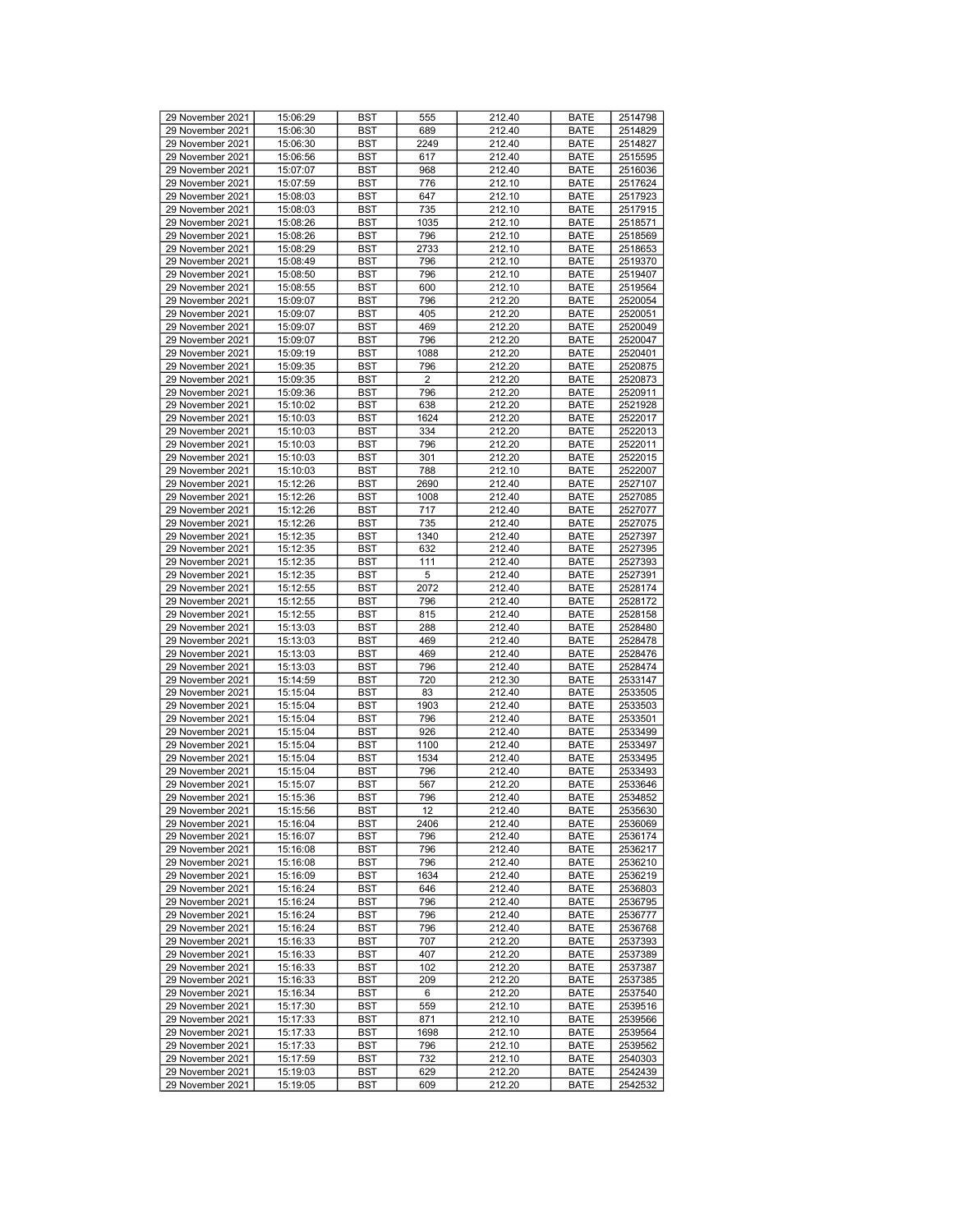| 29 November 2021 | 15:19:37 | <b>BST</b> | 779  | 212.20 | <b>BATE</b> | 2543675 |
|------------------|----------|------------|------|--------|-------------|---------|
| 29 November 2021 | 15:19:41 | BST        | 2449 | 212.20 | <b>BATE</b> | 2543848 |
| 29 November 2021 | 15:20:55 | BST        | 796  | 212.40 | <b>BATE</b> | 2546441 |
| 29 November 2021 | 15:20:55 | <b>BST</b> | 796  | 212.40 | <b>BATE</b> | 2546427 |
|                  |          |            |      |        |             |         |
| 29 November 2021 | 15:20:55 | <b>BST</b> | 796  | 212.40 | <b>BATE</b> | 2546423 |
| 29 November 2021 | 15:20:55 | <b>BST</b> | 796  | 212.40 | <b>BATE</b> | 2546392 |
| 29 November 2021 | 15:21:25 | <b>BST</b> | 1394 | 212.50 | <b>BATE</b> | 2547497 |
| 29 November 2021 | 15:21:25 | BST        | 1278 | 212.50 | <b>BATE</b> | 2547495 |
| 29 November 2021 | 15:21:42 | <b>BST</b> | 744  | 212.40 | <b>BATE</b> | 2547933 |
| 29 November 2021 | 15:21:44 | <b>BST</b> | 796  | 212.40 | <b>BATE</b> | 2547995 |
| 29 November 2021 | 15:21:44 | <b>BST</b> | 489  | 212.40 | <b>BATE</b> | 2547986 |
| 29 November 2021 | 15:21:44 | <b>BST</b> | 501  | 212.40 | <b>BATE</b> | 2547984 |
| 29 November 2021 | 15:21:45 | BST        | 730  | 212.40 | <b>BATE</b> | 2548012 |
|                  |          |            |      |        |             |         |
| 29 November 2021 | 15:21:45 | <b>BST</b> | 796  | 212.40 | <b>BATE</b> | 2548010 |
| 29 November 2021 | 15:21:55 | <b>BST</b> | 796  | 212.30 | <b>BATE</b> | 2548283 |
| 29 November 2021 | 15:21:55 | <b>BST</b> | 274  | 212.30 | <b>BATE</b> | 2548250 |
| 29 November 2021 | 15:21:55 | BST        | 343  | 212.30 | <b>BATE</b> | 2548246 |
| 29 November 2021 | 15:22:05 | BST        | 605  | 212.30 | <b>BATE</b> | 2548725 |
| 29 November 2021 | 15:22:05 | <b>BST</b> | 56   | 212.30 | <b>BATE</b> | 2548723 |
| 29 November 2021 | 15:22:46 | <b>BST</b> | 1805 | 212.20 | <b>BATE</b> | 2549784 |
| 29 November 2021 | 15:24:06 | <b>BST</b> | 369  | 212.30 | <b>BATE</b> | 2552525 |
| 29 November 2021 |          | <b>BST</b> | 369  | 212.30 | <b>BATE</b> | 2552518 |
|                  | 15:24:06 |            |      |        |             |         |
| 29 November 2021 | 15:24:06 | BST        | 369  | 212.30 | <b>BATE</b> | 2552514 |
| 29 November 2021 | 15:24:06 | <b>BST</b> | 369  | 212.30 | <b>BATE</b> | 2552512 |
| 29 November 2021 | 15:24:06 | <b>BST</b> | 369  | 212.30 | <b>BATE</b> | 2552510 |
| 29 November 2021 | 15:24:06 | <b>BST</b> | 796  | 212.30 | <b>BATE</b> | 2552508 |
| 29 November 2021 | 15:24:21 | BST        | 679  | 212.20 | <b>BATE</b> | 2553057 |
| 29 November 2021 | 15:25:31 | BST        | 666  | 212.20 | <b>BATE</b> | 2556644 |
| 29 November 2021 | 15:26:06 | <b>BST</b> | 516  | 212.10 | <b>BATE</b> | 2557813 |
| 29 November 2021 | 15:26:06 | <b>BST</b> | 796  | 212.10 | <b>BATE</b> | 2557809 |
|                  |          |            |      |        |             |         |
| 29 November 2021 | 15:26:15 | <b>BST</b> | 8    | 212.10 | <b>BATE</b> | 2558032 |
| 29 November 2021 | 15:26:15 | <b>BST</b> | 822  | 212.10 | <b>BATE</b> | 2558034 |
| 29 November 2021 | 15:26:15 | BST        | 1926 | 212.10 | <b>BATE</b> | 2558036 |
| 29 November 2021 | 15:26:24 | <b>BST</b> | 687  | 212.10 | <b>BATE</b> | 2558342 |
| 29 November 2021 | 15:26:35 | <b>BST</b> | 796  | 212.10 | <b>BATE</b> | 2558646 |
| 29 November 2021 | 15:26:35 | <b>BST</b> | 796  | 212.10 | <b>BATE</b> | 2558637 |
| 29 November 2021 | 15:26:35 | BST        | 25   | 212.10 | <b>BATE</b> | 2558635 |
| 29 November 2021 | 15:26:35 | BST        | 3    | 212.10 | <b>BATE</b> | 2558633 |
| 29 November 2021 |          | <b>BST</b> | 796  | 212.10 | <b>BATE</b> | 2558699 |
|                  | 15:26:36 |            |      |        |             |         |
| 29 November 2021 | 15:27:00 | <b>BST</b> | 405  | 212.00 | <b>BATE</b> | 2559592 |
| 29 November 2021 | 15:27:00 | <b>BST</b> | 796  | 212.00 | <b>BATE</b> | 2559588 |
| 29 November 2021 | 15:28:29 | <b>BST</b> | 742  | 211.80 | <b>BATE</b> | 2563833 |
| 29 November 2021 | 15:30:05 | BST        | 796  | 212.00 | <b>BATE</b> | 2567027 |
| 29 November 2021 | 15:30:05 | <b>BST</b> | 1309 | 212.00 | <b>BATE</b> | 2567029 |
| 29 November 2021 | 15:30:05 | <b>BST</b> | 636  | 212.00 | <b>BATE</b> | 2567019 |
| 29 November 2021 | 15:30:05 | <b>BST</b> | 696  | 212.00 | <b>BATE</b> | 2567015 |
| 29 November 2021 | 15:30:08 | BST        | 3399 | 212.00 | <b>BATE</b> | 2567133 |
| 29 November 2021 |          |            |      |        |             |         |
|                  | 15:30:08 | BST        | 796  | 212.00 | <b>BATE</b> | 2567130 |
| 29 November 2021 | 15:30:09 | <b>BST</b> | 796  | 212.00 | <b>BATE</b> | 2567146 |
| 29 November 2021 | 15:30:09 | <b>BST</b> | 796  | 212.00 | <b>BATE</b> | 2567144 |
| 29 November 2021 | 15:30:59 | <b>BST</b> | 718  | 211.90 | <b>BATE</b> | 2569035 |
| 29 November 2021 | 15:31:05 | BST        | 772  | 211.90 | <b>BATE</b> | 2569561 |
| 29 November 2021 | 15:31:05 | <b>BST</b> | 713  | 211.90 | <b>BATE</b> | 2569559 |
| 29 November 2021 | 15:31:05 | <b>BST</b> | 760  | 211.90 | <b>BATE</b> | 2569553 |
| 29 November 2021 | 15:31:06 | <b>BST</b> | 682  | 211.90 | <b>BATE</b> | 2569625 |
| 29 November 2021 | 15:31:15 | <b>BST</b> | 796  | 211.90 | <b>BATE</b> | 2569872 |
|                  |          |            |      |        |             |         |
| 29 November 2021 | 15:31:15 | <b>BST</b> | 2    | 211.90 | <b>BATE</b> | 2569870 |
| 29 November 2021 | 15:31:15 | <b>BST</b> | 454  | 211.90 | <b>BATE</b> | 2569868 |
| 29 November 2021 | 15:31:15 | BST        | 20   | 211.90 | <b>BATE</b> | 2569866 |
| 29 November 2021 | 15:31:25 | <b>BST</b> | 4    | 211.90 | <b>BATE</b> | 2570092 |
| 29 November 2021 | 15:31:25 | <b>BST</b> | 150  | 211.90 | <b>BATE</b> | 2570090 |
| 29 November 2021 | 15:31:25 | BST        | 1988 | 211.90 | <b>BATE</b> | 2570096 |
| 29 November 2021 | 15:31:25 | BST        | 965  | 211.90 | <b>BATE</b> | 2570094 |
| 29 November 2021 | 15:31:51 | BST        | 449  | 211.90 | <b>BATE</b> | 2571087 |
| 29 November 2021 |          |            | 601  |        |             |         |
|                  | 15:31:52 | <b>BST</b> |      | 211.90 | <b>BATE</b> | 2571181 |
| 29 November 2021 | 15:31:52 | <b>BST</b> | 628  | 211.90 | <b>BATE</b> | 2571171 |
| 29 November 2021 | 15:31:52 | <b>BST</b> | 179  | 211.90 | BATE        | 2571169 |
| 29 November 2021 | 15:33:59 | <b>BST</b> | 2938 | 212.20 | <b>BATE</b> | 2575307 |
| 29 November 2021 | 15:34:18 | BST        | 796  | 212.20 | <b>BATE</b> | 2576091 |
| 29 November 2021 | 15:34:18 | <b>BST</b> | 796  | 212.20 | <b>BATE</b> | 2576089 |
| 29 November 2021 | 15:34:18 | <b>BST</b> | 796  | 212.20 | <b>BATE</b> | 2576078 |
| 29 November 2021 | 15:34:18 | BST        | 796  | 212.20 | <b>BATE</b> | 2576062 |
| 29 November 2021 |          |            |      |        |             |         |
|                  | 15:34:18 | BST        | 796  | 212.20 | <b>BATE</b> | 2576049 |
| 29 November 2021 | 15:34:33 | BST        | 689  | 212.10 | <b>BATE</b> | 2576647 |
| 29 November 2021 | 15:34:35 | BST        | 596  | 212.10 | BATE        | 2576686 |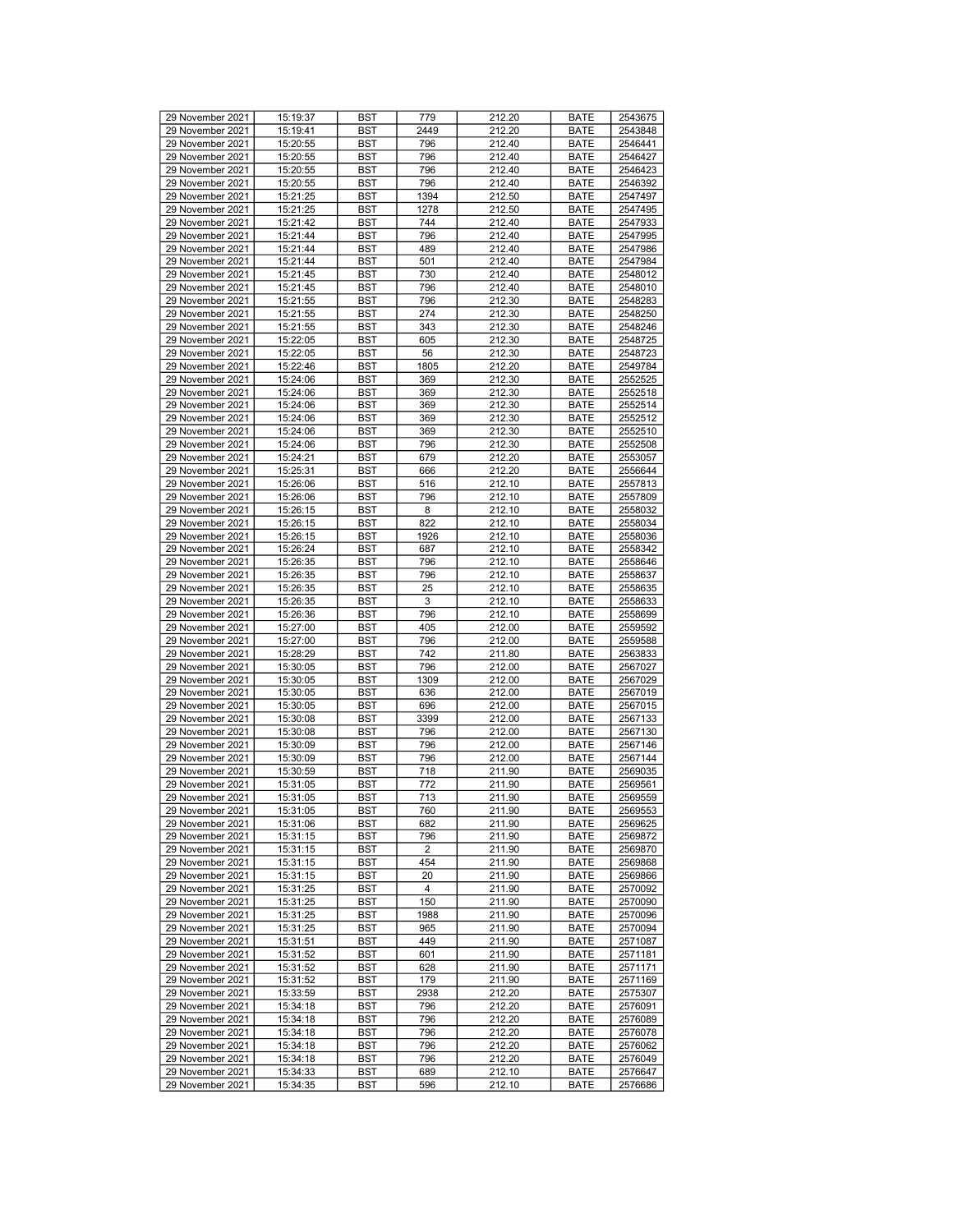| 29 November 2021 | 15:36:19 | <b>BST</b> | 2879 | 212.10 | <b>BATE</b> | 2580469 |
|------------------|----------|------------|------|--------|-------------|---------|
| 29 November 2021 | 15:36:19 |            |      |        |             | 2580461 |
|                  |          | <b>BST</b> | 673  | 212.10 | <b>BATE</b> |         |
| 29 November 2021 | 15:36:19 | <b>BST</b> | 56   | 212.10 | <b>BATE</b> | 2580457 |
| 29 November 2021 | 15:36:20 | <b>BST</b> | 2839 | 212.10 | <b>BATE</b> | 2580506 |
| 29 November 2021 | 15:37:04 | <b>BST</b> | 21   | 211.90 | <b>BATE</b> | 2582053 |
| 29 November 2021 | 15:37:04 | <b>BST</b> | 630  | 211.90 | <b>BATE</b> | 2582059 |
| 29 November 2021 | 15:38:02 | <b>BST</b> | 2078 | 211.80 | <b>BATE</b> | 2584205 |
| 29 November 2021 | 15:38:02 | <b>BST</b> | 2100 | 211.80 | <b>BATE</b> | 2584203 |
| 29 November 2021 | 15:38:33 |            | 810  |        | <b>BATE</b> | 2585295 |
|                  |          | <b>BST</b> |      | 211.80 |             |         |
| 29 November 2021 | 15:38:46 | <b>BST</b> | 796  | 211.80 | <b>BATE</b> | 2585599 |
| 29 November 2021 | 15:38:56 | <b>BST</b> | 910  | 211.80 | <b>BATE</b> | 2585981 |
| 29 November 2021 | 15:40:00 | <b>BST</b> | 407  | 211.80 | <b>BATE</b> | 2588110 |
| 29 November 2021 | 15:40:10 | <b>BST</b> | 415  | 211.80 | <b>BATE</b> | 2588456 |
| 29 November 2021 | 15:40:10 | <b>BST</b> | 246  | 211.80 | <b>BATE</b> | 2588454 |
| 29 November 2021 | 15:40:14 | <b>BST</b> | 645  |        | <b>BATE</b> | 2588625 |
|                  |          |            |      | 211.80 |             |         |
| 29 November 2021 | 15:40:14 | <b>BST</b> | 796  | 211.80 | <b>BATE</b> | 2588623 |
| 29 November 2021 | 15:40:14 | <b>BST</b> | 609  | 211.80 | <b>BATE</b> | 2588611 |
| 29 November 2021 | 15:40:14 | <b>BST</b> | 186  | 211.80 | <b>BATE</b> | 2588609 |
| 29 November 2021 | 15:41:22 | <b>BST</b> | 524  | 211.70 | <b>BATE</b> | 2590867 |
| 29 November 2021 | 15:41:22 | <b>BST</b> | 158  | 211.70 | <b>BATE</b> | 2590861 |
| 29 November 2021 | 15:41:22 | <b>BST</b> | 685  | 211.70 | <b>BATE</b> | 2590828 |
|                  |          |            |      |        |             |         |
| 29 November 2021 | 15:41:50 | <b>BST</b> | 456  | 211.50 | <b>BATE</b> | 2591807 |
| 29 November 2021 | 15:41:51 | <b>BST</b> | 613  | 211.50 | <b>BATE</b> | 2591824 |
| 29 November 2021 | 15:41:51 | <b>BST</b> | 796  | 211.50 | <b>BATE</b> | 2591822 |
| 29 November 2021 | 15:41:51 | <b>BST</b> | 630  | 211.50 | <b>BATE</b> | 2591820 |
| 29 November 2021 | 15:41:51 | <b>BST</b> | 267  | 211.50 | <b>BATE</b> | 2591818 |
| 29 November 2021 | 15:42:03 | <b>BST</b> | 523  | 211.50 | <b>BATE</b> | 2592222 |
| 29 November 2021 |          | <b>BST</b> | 2081 |        |             | 2592242 |
|                  | 15:42:04 |            |      | 211.50 | <b>BATE</b> |         |
| 29 November 2021 | 15:42:42 | <b>BST</b> | 628  | 211.50 | <b>BATE</b> | 2593429 |
| 29 November 2021 | 15:44:04 | <b>BST</b> | 796  | 211.60 | <b>BATE</b> | 2596245 |
| 29 November 2021 | 15:44:04 | <b>BST</b> | 796  | 211.60 | <b>BATE</b> | 2596202 |
| 29 November 2021 | 15:44:04 | <b>BST</b> | 402  | 211.60 | <b>BATE</b> | 2596200 |
| 29 November 2021 | 15:44:21 | <b>BST</b> | 599  | 211.50 | <b>BATE</b> | 2596973 |
| 29 November 2021 | 15:44:21 | <b>BST</b> | 414  | 211.50 | <b>BATE</b> | 2596969 |
|                  |          |            |      |        |             |         |
| 29 November 2021 | 15:44:21 | <b>BST</b> | 987  | 211.50 | <b>BATE</b> | 2596967 |
| 29 November 2021 | 15:44:21 | <b>BST</b> | 982  | 211.50 | <b>BATE</b> | 2596962 |
| 29 November 2021 | 15:44:21 | <b>BST</b> | 914  | 211.50 | <b>BATE</b> | 2596960 |
| 29 November 2021 | 15:46:32 | <b>BST</b> | 2080 | 211.60 | <b>BATE</b> | 2600972 |
| 29 November 2021 | 15:46:32 | <b>BST</b> | 796  | 211.60 | <b>BATE</b> | 2600970 |
| 29 November 2021 | 15:46:32 | <b>BST</b> | 1800 | 211.60 | <b>BATE</b> | 2600968 |
| 29 November 2021 |          | <b>BST</b> |      | 211.60 | <b>BATE</b> | 2600962 |
|                  | 15:46:32 |            | 610  |        |             |         |
| 29 November 2021 | 15:48:12 | <b>BST</b> | 785  | 211.30 | <b>BATE</b> | 2604443 |
| 29 November 2021 | 15:48:12 | <b>BST</b> | 960  | 211.30 | <b>BATE</b> | 2604441 |
| 29 November 2021 | 15:48:12 | <b>BST</b> | 39   | 211.30 | <b>BATE</b> | 2604414 |
| 29 November 2021 | 15:48:12 | <b>BST</b> | 2100 | 211.30 | <b>BATE</b> | 2604412 |
| 29 November 2021 | 15:48:12 | <b>BST</b> | 735  | 211.30 | <b>BATE</b> | 2604410 |
| 29 November 2021 | 15:48:27 | <b>BST</b> | 796  | 211.40 | <b>BATE</b> | 2605153 |
|                  |          |            |      |        |             |         |
| 29 November 2021 | 15:48:40 | <b>BST</b> | 671  | 211.40 | <b>BATE</b> | 2605601 |
| 29 November 2021 | 15:48:40 | <b>BST</b> | 796  | 211.40 | <b>BATE</b> | 2605597 |
| 29 November 2021 | 15:48:40 | <b>BST</b> | 2082 | 211.40 | <b>BATE</b> | 2605599 |
| 29 November 2021 | 15:50:18 | <b>BST</b> | 504  | 210.90 | <b>BATE</b> | 2609873 |
| 29 November 2021 | 15:50:18 | <b>BST</b> | 796  | 210.90 | <b>BATE</b> | 2609871 |
| 29 November 2021 | 15:51:43 | <b>BST</b> | 612  | 211.20 | <b>BATE</b> | 2613140 |
| 29 November 2021 | 15:51:43 | <b>BST</b> | 638  | 211.20 | <b>BATE</b> | 2613136 |
|                  |          |            |      | 211.20 |             |         |
| 29 November 2021 | 15:51:43 | <b>BST</b> | 681  |        | <b>BATE</b> | 2613125 |
| 29 November 2021 | 15:51:43 | <b>BST</b> | 390  | 211.20 | <b>BATE</b> | 2613122 |
| 29 November 2021 | 15:51:43 | BST        | 298  | 211.20 | <b>BATE</b> | 2613120 |
| 29 November 2021 | 15:51:43 | <b>BST</b> | 796  | 211.20 | <b>BATE</b> | 2613114 |
| 29 November 2021 | 15:51:43 | BST        | 796  | 211.20 | <b>BATE</b> | 2613110 |
| 29 November 2021 | 15:52:42 | <b>BST</b> | 727  | 211.30 | <b>BATE</b> | 2615528 |
| 29 November 2021 | 15:52:42 | <b>BST</b> | 745  | 211.30 | <b>BATE</b> | 2615516 |
| 29 November 2021 | 15:52:42 | BST        | 629  | 211.30 | <b>BATE</b> | 2615500 |
|                  |          |            |      |        |             |         |
| 29 November 2021 | 15:52:42 | <b>BST</b> | 25   | 211.30 | <b>BATE</b> | 2615496 |
| 29 November 2021 | 15:52:42 | <b>BST</b> | 622  | 211.30 | <b>BATE</b> | 2615494 |
| 29 November 2021 | 15:52:43 | <b>BST</b> | 627  | 211.30 | <b>BATE</b> | 2615530 |
| 29 November 2021 | 15:52:44 | <b>BST</b> | 1493 | 211.30 | <b>BATE</b> | 2615602 |
| 29 November 2021 | 15:52:44 | <b>BST</b> | 2029 | 211.30 | <b>BATE</b> | 2615600 |
| 29 November 2021 | 15:52:44 | <b>BST</b> | 992  | 211.30 | <b>BATE</b> | 2615598 |
|                  |          |            |      |        |             |         |
| 29 November 2021 | 15:52:44 | BST        | 1148 | 211.30 | <b>BATE</b> | 2615596 |
| 29 November 2021 | 15:52:44 | <b>BST</b> | 1857 | 211.30 | BATE        | 2615594 |
| 29 November 2021 | 15:53:14 | <b>BST</b> | 405  | 211.30 | <b>BATE</b> | 2616599 |
| 29 November 2021 | 15:53:14 | BST        | 469  | 211.30 | <b>BATE</b> | 2616597 |
| 29 November 2021 | 15:53:14 | <b>BST</b> | 796  | 211.30 | <b>BATE</b> | 2616585 |
| 29 November 2021 | 15:53:25 | BST        | 405  | 211.30 | <b>BATE</b> | 2617003 |
|                  |          |            |      |        |             |         |
| 29 November 2021 | 15:54:45 | BST        | 606  | 211.10 | BATE        | 2619975 |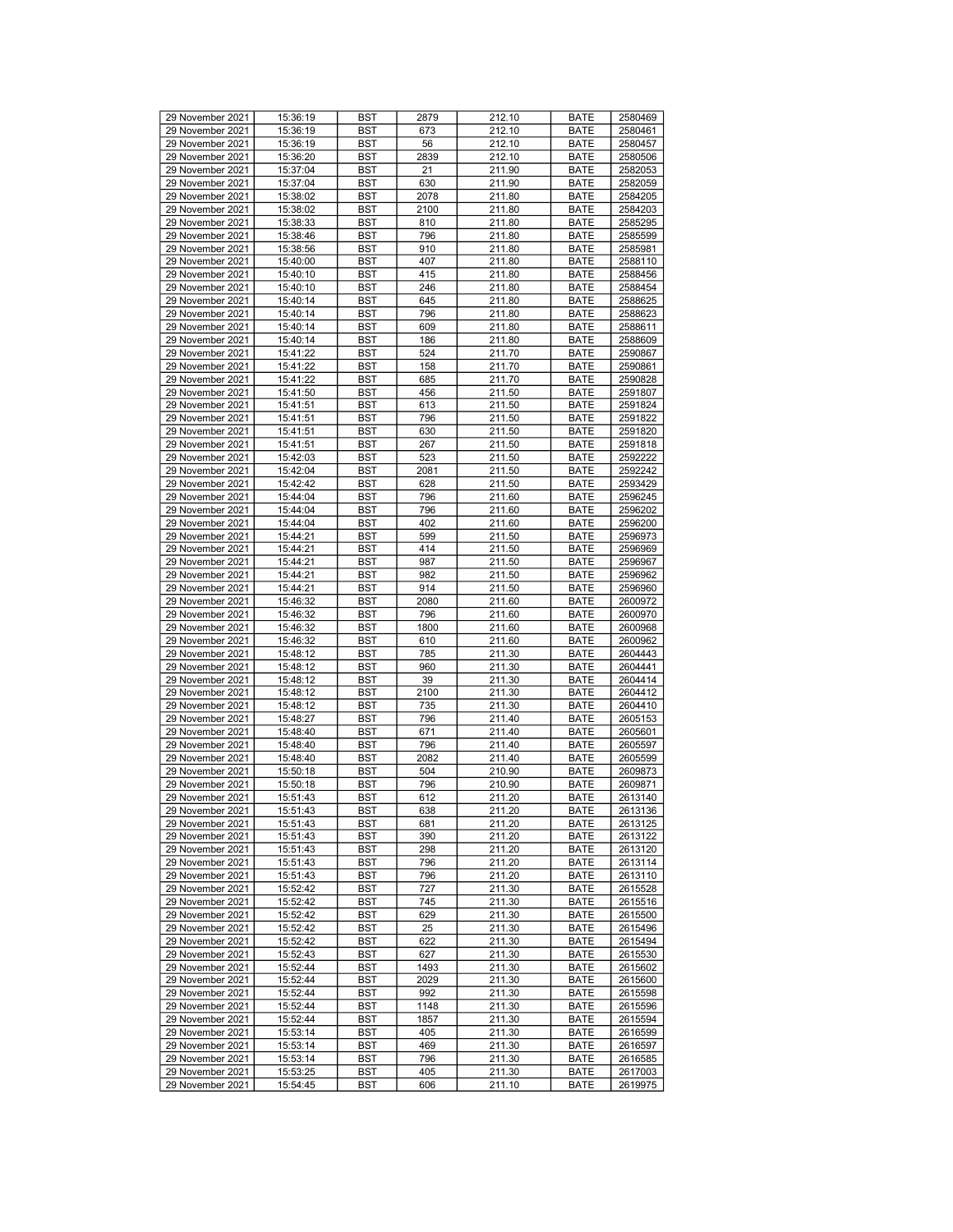| 29 November 2021 | 15:54:45 | <b>BST</b> | 111            | 211.10 | <b>BATE</b> | 2619977 |
|------------------|----------|------------|----------------|--------|-------------|---------|
| 29 November 2021 | 15:55:09 | <b>BST</b> | 877            | 211.20 | <b>BATE</b> | 2620813 |
| 29 November 2021 | 15:55:09 | <b>BST</b> | 497            | 211.20 | <b>BATE</b> | 2620808 |
| 29 November 2021 | 15:55:09 | <b>BST</b> | 575            | 211.20 | <b>BATE</b> | 2620806 |
| 29 November 2021 |          |            |                |        |             |         |
|                  | 15:55:09 | <b>BST</b> | 591            | 211.20 | <b>BATE</b> | 2620810 |
| 29 November 2021 | 15:55:09 | <b>BST</b> | 796            | 211.20 | <b>BATE</b> | 2620804 |
| 29 November 2021 | 15:55:09 | <b>BST</b> | 2084           | 211.20 | <b>BATE</b> | 2620802 |
| 29 November 2021 | 15:55:28 | <b>BST</b> | 796            | 211.40 | <b>BATE</b> | 2621608 |
|                  |          |            |                |        |             |         |
| 29 November 2021 | 15:56:03 | <b>BST</b> | 703            | 211.40 | <b>BATE</b> | 2622907 |
| 29 November 2021 | 15:56:07 | <b>BST</b> | 464            | 211.40 | <b>BATE</b> | 2623122 |
| 29 November 2021 | 15:57:09 | <b>BST</b> | 704            | 211.30 | <b>BATE</b> | 2625029 |
| 29 November 2021 | 15:57:44 | <b>BST</b> | 1037           | 211.20 | <b>BATE</b> | 2625988 |
|                  |          |            |                |        |             |         |
| 29 November 2021 | 15:57:44 | <b>BST</b> | 1843           | 211.30 | <b>BATE</b> | 2625982 |
| 29 November 2021 | 15:58:05 | <b>BST</b> | 719            | 211.20 | <b>BATE</b> | 2626578 |
| 29 November 2021 | 15:58:05 | <b>BST</b> | 796            | 211.20 | <b>BATE</b> | 2626576 |
| 29 November 2021 | 15:58:07 | <b>BST</b> | 1837           | 211.20 | <b>BATE</b> | 2626689 |
|                  |          |            |                |        |             |         |
| 29 November 2021 | 15:58:15 | <b>BST</b> | $\overline{4}$ | 211.20 | <b>BATE</b> | 2626960 |
| 29 November 2021 | 15:58:15 | <b>BST</b> | 1978           | 211.20 | <b>BATE</b> | 2626962 |
| 29 November 2021 | 15:58:25 | <b>BST</b> | 39             | 211.20 | <b>BATE</b> | 2627334 |
| 29 November 2021 | 15:58:25 | <b>BST</b> | 796            | 211.20 | <b>BATE</b> | 2627336 |
|                  |          |            |                |        |             |         |
| 29 November 2021 | 15:58:25 | <b>BST</b> | 266            | 211.20 | <b>BATE</b> | 2627338 |
| 29 November 2021 | 15:59:24 | <b>BST</b> | 198            | 211.30 | <b>BATE</b> | 2629091 |
| 29 November 2021 | 15:59:24 | <b>BST</b> | 796            | 211.30 | <b>BATE</b> | 2629089 |
| 29 November 2021 | 15:59:31 | <b>BST</b> | 655            | 211.20 | <b>BATE</b> | 2629404 |
|                  |          |            |                |        |             |         |
| 29 November 2021 | 15:59:31 | <b>BST</b> | 727            | 211.20 | <b>BATE</b> | 2629392 |
| 29 November 2021 | 15:59:35 | <b>BST</b> | 1826           | 211.20 | <b>BATE</b> | 2629655 |
| 29 November 2021 | 15:59:35 | <b>BST</b> | 76             | 211.20 | <b>BATE</b> | 2629653 |
| 29 November 2021 | 16:00:12 | <b>BST</b> | 796            | 211.10 | <b>BATE</b> | 2632080 |
|                  |          |            |                |        |             |         |
| 29 November 2021 | 16:00:12 | <b>BST</b> | 796            | 211.10 | <b>BATE</b> | 2632064 |
| 29 November 2021 | 16:00:12 | <b>BST</b> | 770            | 211.10 | <b>BATE</b> | 2632001 |
| 29 November 2021 | 16:00:12 | <b>BST</b> | 1002           | 211.10 | <b>BATE</b> | 2631991 |
| 29 November 2021 | 16:00:42 | <b>BST</b> | 796            | 211.30 | <b>BATE</b> | 2633606 |
| 29 November 2021 | 16:00:42 | <b>BST</b> | 796            | 211.30 | <b>BATE</b> | 2633604 |
|                  |          |            |                |        |             |         |
| 29 November 2021 | 16:00:42 | <b>BST</b> | 796            | 211.30 | <b>BATE</b> | 2633601 |
| 29 November 2021 | 16:00:42 | <b>BST</b> | 796            | 211.30 | <b>BATE</b> | 2633595 |
| 29 November 2021 | 16:02:33 | <b>BST</b> | 653            | 211.20 | <b>BATE</b> | 2636740 |
| 29 November 2021 | 16:02:36 | <b>BST</b> | 1375           | 211.20 | <b>BATE</b> | 2636893 |
|                  |          |            |                |        |             |         |
| 29 November 2021 | 16:02:36 | <b>BST</b> | 2090           | 211.20 | <b>BATE</b> | 2636891 |
| 29 November 2021 | 16:02:36 | <b>BST</b> | 844            | 211.20 | <b>BATE</b> | 2636888 |
| 29 November 2021 | 16:02:36 | <b>BST</b> | 409            | 211.20 | <b>BATE</b> | 2636886 |
| 29 November 2021 | 16:02:36 | <b>BST</b> | 473            | 211.20 | <b>BATE</b> | 2636884 |
|                  |          |            |                |        |             |         |
| 29 November 2021 | 16:02:36 | <b>BST</b> | 1844           | 211.20 | <b>BATE</b> | 2636882 |
| 29 November 2021 | 16:06:41 | <b>BST</b> | 796            | 211.20 | <b>BATE</b> | 2644705 |
| 29 November 2021 | 16:06:41 | <b>BST</b> | 742            | 211.20 | <b>BATE</b> | 2644686 |
| 29 November 2021 | 16:06:41 | <b>BST</b> | 796            | 211.20 | <b>BATE</b> | 2644684 |
| 29 November 2021 | 16:07:09 | <b>BST</b> | 796            | 211.20 | <b>BATE</b> | 2645467 |
|                  |          |            |                |        |             |         |
| 29 November 2021 | 16:07:10 | <b>BST</b> | 796            | 211.20 | <b>BATE</b> | 2645507 |
| 29 November 2021 | 16:07:11 | <b>BST</b> | 2644           | 211.20 | <b>BATE</b> | 2645568 |
| 29 November 2021 | 16:09:34 | <b>BST</b> | 796            | 211.20 | <b>BATE</b> | 2650920 |
| 29 November 2021 | 16:09:42 | <b>BST</b> | 796            | 211.20 | <b>BATE</b> | 2651288 |
| 29 November 2021 |          |            |                | 211.20 |             |         |
|                  | 16:09:42 | <b>BST</b> | 691            |        | <b>BATE</b> | 2651286 |
| 29 November 2021 | 16:09:42 | <b>BST</b> | 406            | 211.20 | <b>BATE</b> | 2651284 |
| 29 November 2021 | 16:09:42 | <b>BST</b> | 470            | 211.20 | <b>BATE</b> | 2651282 |
| 29 November 2021 | 16:09:42 | <b>BST</b> | 796            | 211.20 | <b>BATE</b> | 2651280 |
| 29 November 2021 | 16:09:51 | <b>BST</b> | 796            | 211.20 | <b>BATE</b> | 2651900 |
|                  |          |            |                |        |             |         |
| 29 November 2021 | 16:10:08 | <b>BST</b> | 724            | 211.20 | <b>BATE</b> | 2652514 |
| 29 November 2021 | 16:10:33 | BST        | 1599           | 211.20 | <b>BATE</b> | 2653357 |
| 29 November 2021 | 16:13:16 | <b>BST</b> | 1388           | 211.20 | <b>BATE</b> | 2659680 |
| 29 November 2021 | 16:13:16 | <b>BST</b> | 1914           | 211.20 | <b>BATE</b> | 2659678 |
|                  |          |            |                |        |             |         |
| 29 November 2021 | 16:13:19 | <b>BST</b> | 914            | 211.20 | <b>BATE</b> | 2659797 |
| 29 November 2021 | 16:13:19 | <b>BST</b> | 1086           | 211.20 | <b>BATE</b> | 2659795 |
| 29 November 2021 | 16:13:22 | BST        | 2196           | 211.20 | <b>BATE</b> | 2659873 |
| 29 November 2021 | 16:13:34 | <b>BST</b> | 796            | 211.20 | <b>BATE</b> | 2660245 |
|                  |          |            |                |        |             |         |
| 29 November 2021 | 16:13:56 | <b>BST</b> | 492            | 211.20 | <b>BATE</b> | 2661028 |
| 29 November 2021 | 16:16:35 | <b>BST</b> | 2517           | 211.20 | <b>BATE</b> | 2667242 |
| 29 November 2021 | 16:16:38 | <b>BST</b> | 548            | 211.20 | <b>BATE</b> | 2667347 |
| 29 November 2021 | 16:16:40 | <b>BST</b> | 1022           | 211.20 | <b>BATE</b> | 2667395 |
| 29 November 2021 | 16:16:40 | <b>BST</b> | 1581           | 211.20 | <b>BATE</b> | 2667393 |
|                  |          |            |                |        |             |         |
| 29 November 2021 | 16:18:28 | <b>BST</b> | 405            | 211.30 | <b>BATE</b> | 2672045 |
| 29 November 2021 | 16:18:28 | <b>BST</b> | 469            | 211.30 | <b>BATE</b> | 2672043 |
| 29 November 2021 | 16:18:28 | <b>BST</b> | 796            | 211.30 | <b>BATE</b> | 2672041 |
| 29 November 2021 | 16:18:28 | BST        | 677            | 211.30 | <b>BATE</b> | 2671964 |
| 29 November 2021 |          | <b>BST</b> | 709            | 211.30 |             |         |
|                  | 16:18:28 |            |                |        | <b>BATE</b> | 2671962 |
| 29 November 2021 | 16:18:28 | BST        | 803            | 211.30 | <b>BATE</b> | 2671956 |
| 29 November 2021 | 16:18:28 | BST        | 943            | 211.30 | BATE        | 2671954 |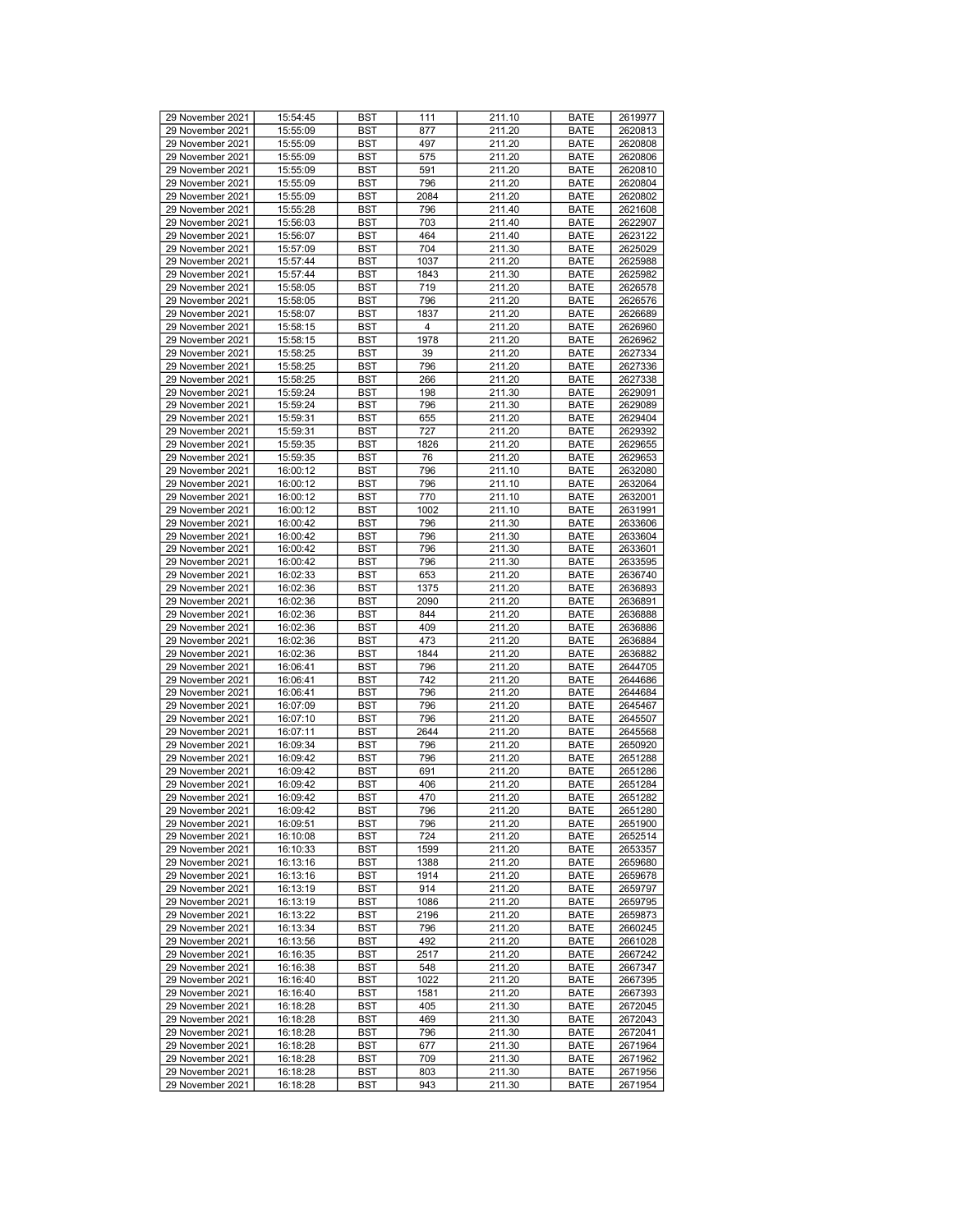| 29 November 2021                     | 16:18:28             | <b>BST</b> | 796        | 211.30           | <b>BATE</b>                | 2671946            |
|--------------------------------------|----------------------|------------|------------|------------------|----------------------------|--------------------|
| 29 November 2021                     | 16:18:28             | <b>BST</b> | 952        | 211.30           | <b>BATE</b>                | 2671898            |
| 29 November 2021                     | 16:18:29             | <b>BST</b> | 2083       | 211.30           | <b>BATE</b>                | 2672090            |
| 29 November 2021                     | 16:18:32             | <b>BST</b> | 796        | 211.30           | <b>BATE</b>                | 2672209            |
| 29 November 2021                     | 16:18:33             | <b>BST</b> | 796        | 211.30           | <b>BATE</b>                | 2672229            |
|                                      |                      |            |            |                  |                            |                    |
| 29 November 2021                     | 16:18:53             | <b>BST</b> | 559        | 211.30           | <b>BATE</b>                | 2672956            |
| 29 November 2021                     | 16:19:09             | <b>BST</b> | 721        | 211.20           | <b>BATE</b>                | 2673471            |
| 29 November 2021                     | 16:20:18             | <b>BST</b> | 1964       | 211.20           | <b>BATE</b>                | 2676988            |
| 29 November 2021                     | 16:20:18             | <b>BST</b> | 666        | 211.20           | <b>BATE</b>                | 2676981            |
| 29 November 2021                     |                      |            |            |                  | <b>BATE</b>                | 2677699            |
|                                      | 16:20:31             | <b>BST</b> | 697        | 211.20           |                            |                    |
| 29 November 2021                     | 16:21:28             | <b>BST</b> | 796        | 211.30           | <b>BATE</b>                | 2680382            |
| 29 November 2021                     | 16:21:28             | <b>BST</b> | 159        | 211.30           | <b>BATE</b>                | 2680369            |
| 29 November 2021                     | 16:21:28             | <b>BST</b> | 2083       | 211.30           | <b>BATE</b>                | 2680345            |
| 29 November 2021                     | 16:21:28             | <b>BST</b> | 796        | 211.30           | <b>BATE</b>                | 2680343            |
|                                      |                      |            |            |                  |                            |                    |
| 29 November 2021                     | 16:21:28             | <b>BST</b> | 1576       | 211.30           | <b>BATE</b>                | 2680341            |
| 29 November 2021                     | 16:21:28             | <b>BST</b> | 725        | 211.30           | <b>BATE</b>                | 2680323            |
| 29 November 2021                     | 16:21:28             | <b>BST</b> | 608        | 211.30           | <b>BATE</b>                | 2680327            |
| 29 November 2021                     | 16:21:29             | <b>BST</b> | 527        | 211.30           | <b>BATE</b>                | 2680432            |
|                                      |                      |            |            |                  |                            |                    |
| 29 November 2021                     | 16:21:35             | <b>BST</b> | 1710       | 211.30           | <b>BATE</b>                | 2680633            |
| 29 November 2021                     | 16:23:09             | <b>BST</b> | 885        | 211.30           | <b>BATE</b>                | 2684478            |
| 29 November 2021                     | 16:23:09             | <b>BST</b> | 66         | 211.30           | <b>BATE</b>                | 2684476            |
| 29 November 2021                     | 16:23:09             | <b>BST</b> | 552        | 211.30           | <b>BATE</b>                | 2684464            |
| 29 November 2021                     | 16:23:09             | <b>BST</b> | 333        | 211.30           | <b>BATE</b>                | 2684460            |
|                                      |                      |            |            |                  |                            |                    |
| 29 November 2021                     | 16:23:51             | <b>BST</b> | 1315       | 211.30           | <b>BATE</b>                | 2686122            |
| 29 November 2021                     | 16:23:51             | <b>BST</b> | 796        | 211.30           | <b>BATE</b>                | 2686120            |
| 29 November 2021                     | 16:23:52             | <b>BST</b> | 545        | 211.30           | <b>BATE</b>                | 2686157            |
| 29 November 2021                     | 16:23:52             | <b>BST</b> | 1506       | 211.30           | <b>BATE</b>                | 2686155            |
|                                      |                      |            |            |                  |                            |                    |
| 29 November 2021                     | 16:24:20             | <b>BST</b> | 621        | 211.20           | <b>BATE</b>                | 2687644            |
| 29 November 2021                     | 16:27:27             | <b>BST</b> | 847        | 211.20           | <b>BATE</b>                | 2698003            |
| 29 November 2021                     | 16:27:38             | <b>BST</b> | 514        | 211.20           | <b>BATE</b>                | 2698348            |
| 29 November 2021                     | 16:27:42             | <b>BST</b> | 80         | 211.20           | <b>BATE</b>                | 2698562            |
|                                      |                      |            |            |                  |                            |                    |
| 29 November 2021                     | 16:27:42             | <b>BST</b> | 667        | 211.20           | <b>BATE</b>                | 2698552            |
| 29 November 2021                     | 16:27:42             | <b>BST</b> | 434        | 211.20           | <b>BATE</b>                | 2698554            |
| 29 November 2021                     | 16:27:42             | <b>BST</b> | 1263       | 211.20           | <b>BATE</b>                | 2698550            |
| 29 November 2021                     | 16:27:42             | <b>BST</b> | 1312       | 211.20           | <b>BATE</b>                | 2698548            |
| 29 November 2021                     | 16:27:42             | <b>BST</b> | 387        | 211.20           | <b>BATE</b>                | 2698536            |
|                                      |                      |            |            |                  |                            |                    |
| 29 November 2021                     | 16:27:42             | <b>BST</b> | 578        | 211.20           | <b>BATE</b>                | 2698534            |
| 29 November 2021                     | 16:27:42             | <b>BST</b> | 62         | 211.20           | <b>BATE</b>                | 2698532            |
| 29 November 2021                     | 16:27:42             | <b>BST</b> | 387        | 211.20           | <b>BATE</b>                | 2698530            |
| 29 November 2021                     | 16:27:42             | <b>BST</b> | 1000       | 211.20           | <b>BATE</b>                | 2698503            |
|                                      |                      |            |            |                  |                            |                    |
| 29 November 2021                     | 16:27:42             | <b>BST</b> | 1141       | 211.20           | <b>BATE</b>                | 2698483            |
| 29 November 2021                     | 16:27:42             | <b>BST</b> | 717        | 211.20           | <b>BATE</b>                | 2698481            |
| 29 November 2021                     | 16:27:42             | <b>BST</b> | 196        | 211.20           | <b>BATE</b>                | 2698479            |
| 29 November 2021                     | 16:28:54             | <b>BST</b> | 1394       | 211.10           | <b>BATE</b>                | 2702361            |
| 29 November 2021                     | 16:28:55             | <b>BST</b> | 60         | 211.00           | <b>BATE</b>                | 2702446            |
|                                      |                      |            |            |                  |                            |                    |
| 29 November 2021                     | 16:28:55             | <b>BST</b> | 940        | 211.00           | <b>BATE</b>                | 2702444            |
| 29 November 2021                     | 16:28:55             | <b>BST</b> | 240        | 211.00           | <b>BATE</b>                | 2702420            |
| 29 November 2021                     | 16:28:55             | <b>BST</b> | 2493       | 211.00           | <b>BATE</b>                | 2702418            |
| 29 November 2021                     | 16:28:55             | <b>BST</b> | 668        | 211.00           | <b>BATE</b>                | 2702416            |
|                                      |                      |            |            |                  |                            |                    |
| 29 November 2021                     | 16:29:09             | <b>BST</b> | 798        | 211.00           | <b>BATE</b>                | 2703137            |
| 29 November 2021                     | 16:29:09             | <b>BST</b> | 385        | 211.00           | <b>BATE</b>                | 2703135            |
| 29 November 2021                     | 16:29:09             | <b>BST</b> | 411        | 211.00           | <b>BATE</b>                | 2703133            |
| 29 November 2021                     | 16:29:09             | <b>BST</b> | 1447       | 211.00           | <b>BATE</b>                | 2703131            |
| 29 November 2021                     | 16:29:09             | <b>BST</b> | 763        | 211.00           | <b>BATE</b>                | 2703129            |
|                                      |                      |            |            |                  |                            |                    |
| 29 November 2021                     | 16:29:09             | <b>BST</b> | 721        | 211.00           | <b>BATE</b>                | 2703127            |
| 29 November 2021                     | 16:29:31             | <b>BST</b> | 310        | 210.80           | <b>BATE</b>                | 2704511            |
| 29 November 2021                     | 16:29:31             | BST        | 379        | 210.80           | <b>BATE</b>                | 2704509            |
| 29 November 2021                     | 16:29:42             | <b>BST</b> | 608        | 210.80           | <b>BATE</b>                | 2706604            |
| 29 November 2021                     | 08:03:15             | <b>BST</b> | 711        | 211.80           | <b>CHIX</b>                | 1871769            |
|                                      |                      |            |            |                  |                            |                    |
| 29 November 2021                     |                      |            |            |                  |                            |                    |
| 29 November 2021                     | 08:03:15             | <b>BST</b> | 474        | 211.80           | <b>CHIX</b>                | 1871771            |
|                                      | 08:03:20             | <b>BST</b> | 1700       | 211.90           | <b>CHIX</b>                | 1871970            |
| 29 November 2021                     | 08:03:20             | BST        | 816        | 211.90           | <b>CHIX</b>                | 1871968            |
|                                      |                      |            |            |                  |                            |                    |
| 29 November 2021                     | 08:03:25             | <b>BST</b> | 536        | 211.60           | <b>CHIX</b>                | 1872292            |
| 29 November 2021                     | 08:03:25             | <b>BST</b> | 482        | 211.60           | <b>CHIX</b>                | 1872288            |
| 29 November 2021                     | 08:03:25             | <b>BST</b> | 184        | 211.60           | <b>CHIX</b>                | 1872282            |
| 29 November 2021                     | 08:03:25             | <b>BST</b> | 534        | 211.60           | <b>CHIX</b>                | 1872286            |
| 29 November 2021                     | 08:04:04             | <b>BST</b> | 444        | 211.30           | <b>CHIX</b>                | 1874366            |
|                                      |                      |            |            |                  |                            |                    |
| 29 November 2021                     | 08:04:04             | <b>BST</b> | 484        | 211.30           | <b>CHIX</b>                | 1874364            |
| 29 November 2021                     | 08:04:04             | BST        | 663        | 211.30           | <b>CHIX</b>                | 1874362            |
| 29 November 2021                     | 08:05:27             | <b>BST</b> | 220        | 211.00           | <b>CHIX</b>                | 1878241            |
| 29 November 2021                     | 08:05:27             | <b>BST</b> | 651        | 211.00           | <b>CHIX</b>                | 1878245            |
|                                      |                      |            |            |                  |                            |                    |
| 29 November 2021                     | 08:06:02             | BST        | 1623       | 211.70           | <b>CHIX</b>                | 1879631            |
| 29 November 2021                     | 08:06:02             | <b>BST</b> | 1253       | 211.70           | <b>CHIX</b>                | 1879627            |
| 29 November 2021<br>29 November 2021 | 08:06:20<br>08:06:22 | BST<br>BST | 444<br>441 | 212.20<br>212.20 | <b>CHIX</b><br><b>CHIX</b> | 1880408<br>1880500 |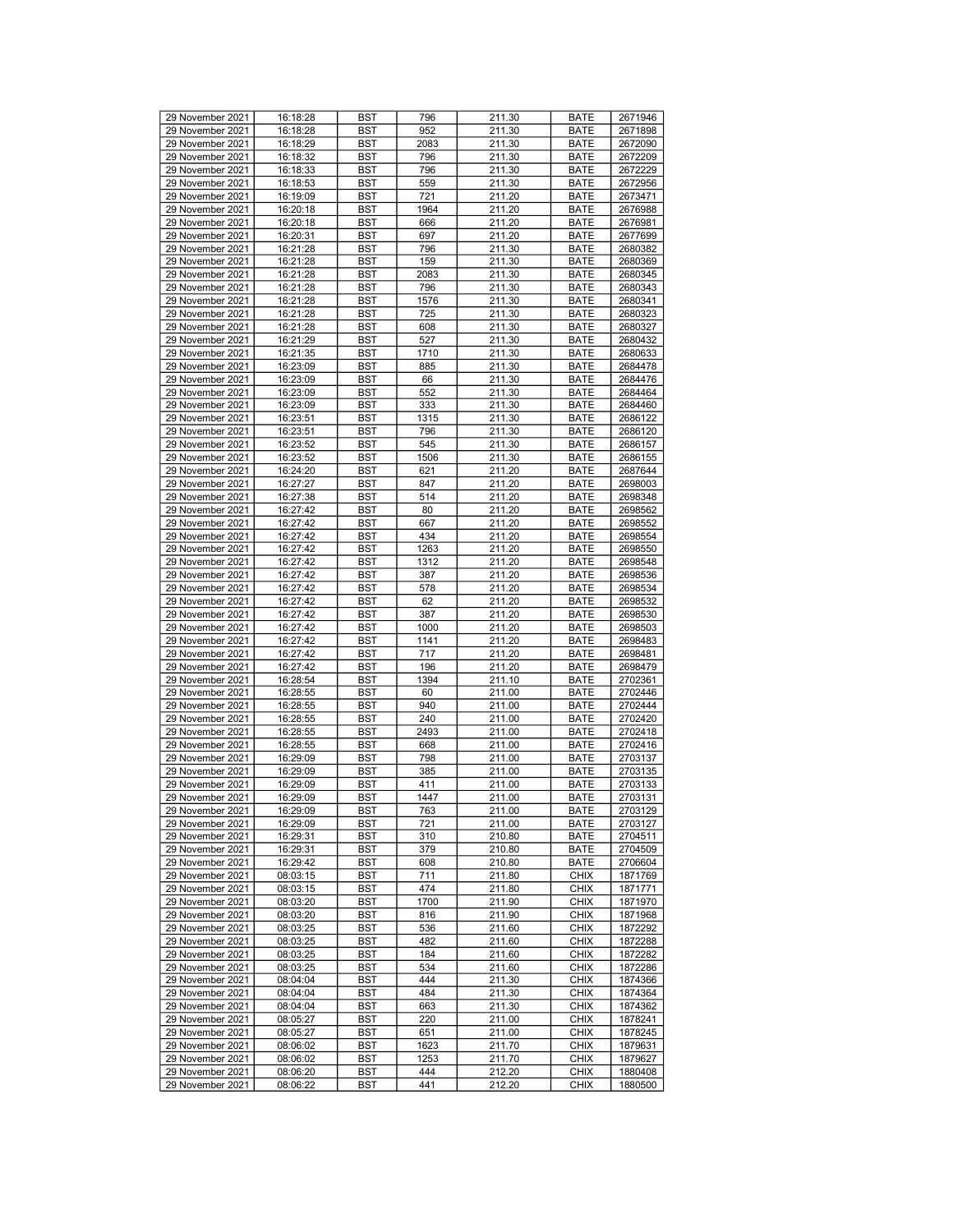| 29 November 2021                     | 08:06:23             | <b>BST</b> | 346         | 212.20           | <b>CHIX</b>                | 1880514            |
|--------------------------------------|----------------------|------------|-------------|------------------|----------------------------|--------------------|
| 29 November 2021                     | 08:06:23             | <b>BST</b> | 237         | 212.20           | <b>CHIX</b>                | 1880512            |
|                                      |                      |            |             |                  |                            |                    |
| 29 November 2021                     | 08:06:23             | <b>BST</b> | 549         | 212.20           | <b>CHIX</b>                | 1880510            |
| 29 November 2021                     | 08:06:27             | <b>BST</b> | 467         | 212.10           | <b>CHIX</b>                | 1880682            |
|                                      |                      |            |             |                  |                            |                    |
| 29 November 2021                     | 08:06:27             | <b>BST</b> | 208         | 212.10           | <b>CHIX</b>                | 1880680            |
| 29 November 2021                     | 08:06:27             | <b>BST</b> | 236         | 212.10           | <b>CHIX</b>                | 1880678            |
|                                      |                      |            |             |                  |                            |                    |
| 29 November 2021                     | 08:06:47             | <b>BST</b> | 627         | 212.00           | <b>CHIX</b>                | 1882898            |
| 29 November 2021                     | 08:06:47             | <b>BST</b> | 233         | 212.00           | <b>CHIX</b>                | 1882896            |
|                                      |                      |            |             |                  |                            |                    |
| 29 November 2021                     | 08:06:47             | <b>BST</b> | 247         | 212.00           | <b>CHIX</b>                | 1882893            |
| 29 November 2021                     | 08:06:47             | <b>BST</b> | 7           | 212.00           | <b>CHIX</b>                | 1882891            |
|                                      |                      |            |             |                  |                            |                    |
| 29 November 2021                     | 08:06:47             | <b>BST</b> | 854         | 212.00           | <b>CHIX</b>                | 1882888            |
| 29 November 2021                     | 08:06:47             | <b>BST</b> | 433         | 212.00           | <b>CHIX</b>                | 1882885            |
|                                      |                      |            |             |                  |                            |                    |
| 29 November 2021                     | 08:07:18             | <b>BST</b> | 454         | 211.90           | <b>CHIX</b>                | 1884558            |
| 29 November 2021                     | 08:07:55             | <b>BST</b> | 637         | 211.90           | <b>CHIX</b>                | 1886096            |
|                                      |                      |            |             |                  |                            |                    |
| 29 November 2021                     | 08:07:55             | <b>BST</b> | 488         | 211.90           | <b>CHIX</b>                | 1886094            |
| 29 November 2021                     | 08:07:58             | <b>BST</b> | 487         | 211.80           | <b>CHIX</b>                | 1886254            |
|                                      |                      |            |             |                  |                            |                    |
| 29 November 2021                     | 08:07:58             | <b>BST</b> | 896         | 211.80           | <b>CHIX</b>                | 1886250            |
| 29 November 2021                     | 08:08:47             | <b>BST</b> | 477         | 211.70           | <b>CHIX</b>                | 1890968            |
|                                      |                      |            |             |                  |                            |                    |
| 29 November 2021                     | 08:08:56             | <b>BST</b> | 880         | 211.50           | <b>CHIX</b>                | 1891543            |
| 29 November 2021                     | 08:08:56             | <b>BST</b> | 486         | 211.60           | <b>CHIX</b>                | 1891541            |
|                                      |                      |            |             |                  |                            |                    |
| 29 November 2021                     | 08:09:02             | <b>BST</b> | 573         | 211.40           | <b>CHIX</b>                | 1891883            |
| 29 November 2021                     | 08:09:20             | <b>BST</b> | 461         | 211.40           | <b>CHIX</b>                | 1893107            |
|                                      |                      |            |             |                  |                            |                    |
| 29 November 2021                     | 08:09:30             | <b>BST</b> | 468         | 211.30           | <b>CHIX</b>                | 1893711            |
| 29 November 2021                     | 08:09:30             | <b>BST</b> | 1377        | 211.30           | <b>CHIX</b>                | 1893707            |
|                                      |                      |            |             |                  |                            |                    |
| 29 November 2021                     | 08:09:54             | <b>BST</b> | 2196        | 211.70           | <b>CHIX</b>                | 1894889            |
| 29 November 2021                     | 08:09:54             | <b>BST</b> | 1113        | 211.70           | <b>CHIX</b>                | 1894887            |
|                                      |                      |            |             |                  |                            |                    |
| 29 November 2021                     | 08:10:03             | <b>BST</b> | 471         | 211.60           | <b>CHIX</b>                | 1895321            |
| 29 November 2021                     | 08:10:03             | <b>BST</b> | 265         | 211.60           | <b>CHIX</b>                | 1895295            |
|                                      |                      |            |             |                  |                            |                    |
| 29 November 2021                     | 08:10:03             | <b>BST</b> | 1019        | 211.60           | <b>CHIX</b>                | 1895293            |
| 29 November 2021                     | 08:10:03             | <b>BST</b> | 600         | 211.70           | <b>CHIX</b>                | 1895289            |
|                                      |                      |            |             |                  |                            |                    |
| 29 November 2021                     | 08:10:03             | <b>BST</b> | 878         | 211.60           | <b>CHIX</b>                | 1895286            |
| 29 November 2021                     | 08:10:03             | <b>BST</b> | 472         | 211.60           | <b>CHIX</b>                | 1895284            |
|                                      |                      |            |             |                  |                            |                    |
| 29 November 2021                     | 08:10:45             | <b>BST</b> | 462         | 211.60           | <b>CHIX</b>                | 1897627            |
| 29 November 2021                     | 08:10:45             | <b>BST</b> | 470         | 211.60           | <b>CHIX</b>                | 1897623            |
|                                      |                      |            |             |                  |                            |                    |
| 29 November 2021                     | 08:10:45             | <b>BST</b> | 479         | 211.70           | <b>CHIX</b>                | 1897617            |
| 29 November 2021                     | 08:10:45             | <b>BST</b> | 467         | 211.70           | <b>CHIX</b>                | 1897615            |
|                                      |                      |            |             |                  |                            |                    |
| 29 November 2021                     | 08:11:04             | <b>BST</b> | 424         | 211.20           | <b>CHIX</b>                | 1898435            |
| 29 November 2021                     | 08:11:04             | <b>BST</b> | 281         | 211.30           | <b>CHIX</b>                | 1898431            |
|                                      |                      |            |             |                  |                            |                    |
| 29 November 2021                     | 08:11:04             | <b>BST</b> | 260         | 211.30           | <b>CHIX</b>                | 1898425            |
| 29 November 2021                     | 08:11:04             | <b>BST</b> | 934         | 211.40           | <b>CHIX</b>                | 1898416            |
|                                      |                      |            |             |                  |                            |                    |
| 29 November 2021                     | 08:11:04             | <b>BST</b> | 513         | 211.50           | <b>CHIX</b>                | 1898406            |
| 29 November 2021                     | 08:11:04             | <b>BST</b> | 435         | 211.50           | <b>CHIX</b>                | 1898408            |
| 29 November 2021                     |                      | <b>BST</b> | 483         |                  | <b>CHIX</b>                | 1899426            |
|                                      | 08:11:24             |            |             | 211.10           |                            |                    |
| 29 November 2021                     | 08:11:24             | <b>BST</b> | 452         | 211.10           | <b>CHIX</b>                | 1899417            |
| 29 November 2021                     | 08:11:24             | <b>BST</b> | 424         | 211.10           | <b>CHIX</b>                | 1899411            |
|                                      |                      |            |             |                  |                            |                    |
| 29 November 2021                     | 08:11:57             | <b>BST</b> | 417         | 210.70           | <b>CHIX</b>                | 1901107            |
| 29 November 2021                     | 08:13:07             | <b>BST</b> | 661         | 210.90           | <b>CHIX</b>                | 1903753            |
|                                      |                      |            |             |                  |                            |                    |
| 29 November 2021                     | 08:13:07             | <b>BST</b> | 165         | 210.90           | <b>CHIX</b>                | 1903751            |
| 29 November 2021                     | 08:13:07             | <b>BST</b> | 436         | 210.90           | <b>CHIX</b>                | 1903749            |
|                                      |                      |            |             |                  |                            |                    |
| 29 November 2021                     | 08:13:13             | <b>BST</b> | 479         | 210.90           | <b>CHIX</b>                | 1903929            |
| 29 November 2021                     | 08:13:15             | <b>BST</b> | 424         | 210.90           | <b>CHIX</b>                | 1904038            |
|                                      |                      |            |             |                  | <b>CHIX</b>                | 1904313            |
| 29 November 2021                     | 08:13:22             | <b>BST</b> | 1400        |                  |                            |                    |
| 29 November 2021                     | 08:14:03             |            |             | 210.90           |                            |                    |
| 29 November 2021                     |                      | <b>BST</b> | 1068        | 211.40           | <b>CHIX</b>                | 1906041            |
|                                      |                      |            |             |                  |                            |                    |
|                                      | 08:14:03             | <b>BST</b> | 513         | 211.40           | <b>CHIX</b>                | 1906035            |
| 29 November 2021                     | 08:14:05             | <b>BST</b> | 828         | 211.20           | <b>CHIX</b>                | 1906096            |
|                                      |                      |            |             |                  |                            |                    |
| 29 November 2021                     | 08:14:05             | <b>BST</b> | 1468        | 211.30           | <b>CHIX</b>                | 1906086            |
| 29 November 2021                     | 08:14:13             | BST        | 499         | 211.10           | <b>CHIX</b>                | 1906281            |
|                                      |                      |            |             |                  |                            |                    |
| 29 November 2021                     | 08:14:13             | <b>BST</b> | 446         | 211.10           | <b>CHIX</b>                | 1906279            |
| 29 November 2021                     | 08:16:11             | <b>BST</b> | 671         | 212.00           | <b>CHIX</b>                | 1911298            |
| 29 November 2021                     | 08:16:11             | <b>BST</b> | 469         | 212.00           | <b>CHIX</b>                | 1911296            |
|                                      |                      |            |             |                  |                            |                    |
| 29 November 2021                     | 08:16:12             | <b>BST</b> | 1166        | 211.90           | <b>CHIX</b>                | 1911330            |
| 29 November 2021                     | 08:16:12             | BST        | 1629        | 212.00           | <b>CHIX</b>                | 1911326            |
|                                      |                      |            |             |                  |                            |                    |
| 29 November 2021                     | 08:16:45             | <b>BST</b> | 1544        | 211.90           | <b>CHIX</b>                | 1912789            |
| 29 November 2021                     | 08:16:45             | <b>BST</b> | 487         | 211.90           | <b>CHIX</b>                | 1912781            |
|                                      |                      |            |             |                  |                            |                    |
| 29 November 2021                     | 08:16:45             | <b>BST</b> | 497         | 211.90           | <b>CHIX</b>                | 1912785            |
| 29 November 2021                     | 08:16:45             | <b>BST</b> | 577         | 211.90           | <b>CHIX</b>                | 1912787            |
|                                      |                      |            |             |                  |                            |                    |
| 29 November 2021                     | 08:16:48             | <b>BST</b> | 568         | 211.80           | <b>CHIX</b>                | 1913013            |
| 29 November 2021                     | 08:16:53             | <b>BST</b> | 483         | 211.70           | <b>CHIX</b>                | 1913225            |
|                                      |                      |            |             |                  |                            |                    |
| 29 November 2021                     | 08:16:53             | <b>BST</b> | 52          | 211.70           | <b>CHIX</b>                | 1913223            |
| 29 November 2021                     | 08:16:53             | <b>BST</b> | 424         | 211.70           | <b>CHIX</b>                | 1913221            |
|                                      |                      |            |             |                  |                            |                    |
| 29 November 2021                     | 08:17:35             | <b>BST</b> | 770         | 211.80           | <b>CHIX</b>                | 1914883            |
| 29 November 2021                     | 08:18:21             | BST        | 426         | 211.90           | <b>CHIX</b>                | 1916490            |
| 29 November 2021                     | 08:18:21             | <b>BST</b> | 612         | 211.90           | <b>CHIX</b>                | 1916488            |
|                                      |                      |            |             |                  |                            |                    |
| 29 November 2021<br>29 November 2021 | 08:18:21<br>08:18:28 | BST<br>BST | 413<br>1168 | 211.90<br>211.80 | <b>CHIX</b><br><b>CHIX</b> | 1916486<br>1916770 |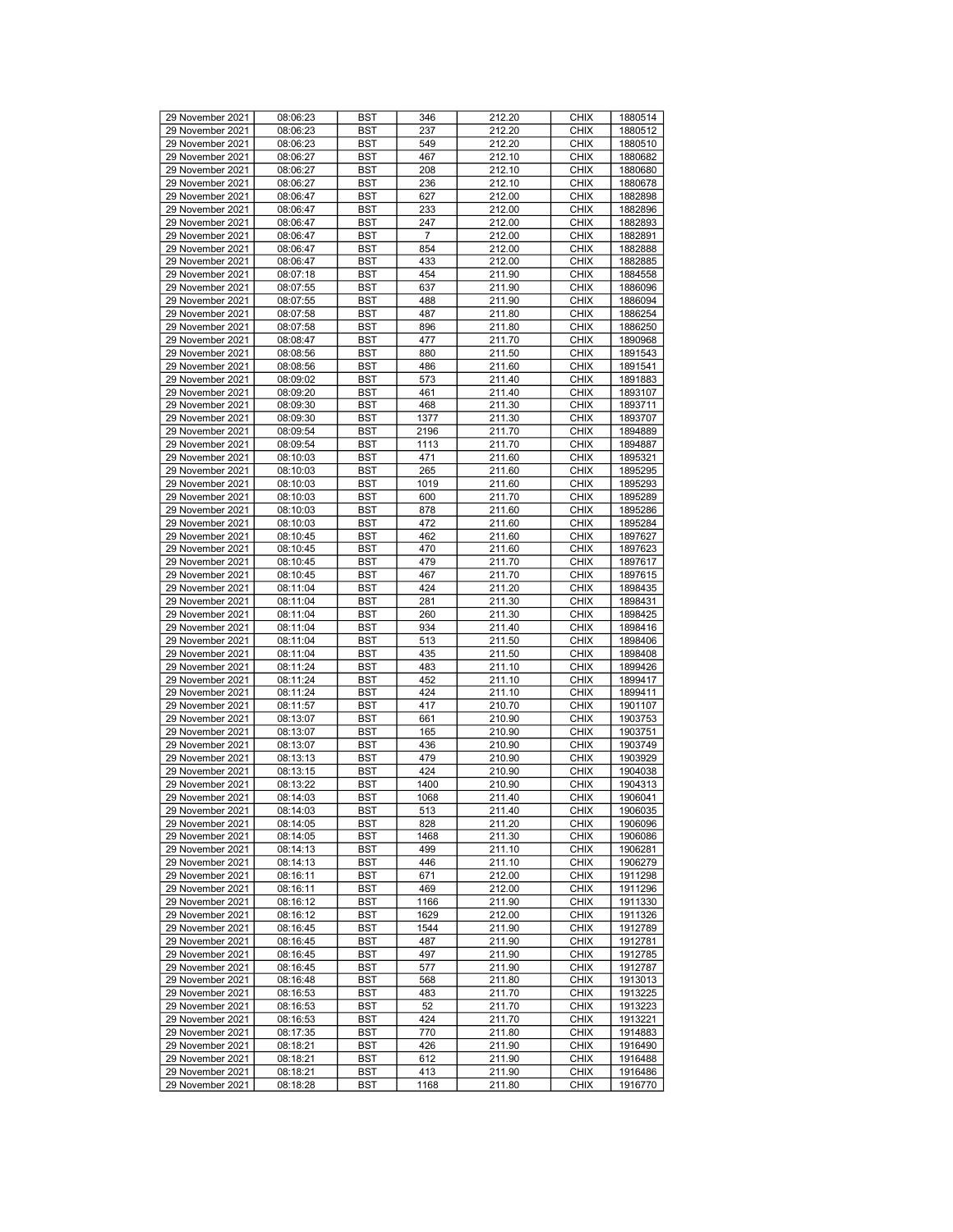| 29 November 2021 | 08:18:29 | <b>BST</b> | 862  | 211.70 | <b>CHIX</b> | 1916861 |
|------------------|----------|------------|------|--------|-------------|---------|
| 29 November 2021 | 08:18:40 | BST        | 488  | 211.50 | <b>CHIX</b> | 1917288 |
|                  |          |            |      |        |             |         |
| 29 November 2021 | 08:18:56 | BST        | 498  | 211.50 | <b>CHIX</b> | 1917898 |
| 29 November 2021 | 08:19:11 | <b>BST</b> | 447  | 211.60 | <b>CHIX</b> | 1918687 |
| 29 November 2021 | 08:19:11 | <b>BST</b> | 418  | 211.60 | <b>CHIX</b> | 1918683 |
| 29 November 2021 | 08:19:30 | <b>BST</b> | 439  | 211.50 | <b>CHIX</b> | 1919484 |
| 29 November 2021 | 08:19:30 | BST        | 491  | 211.50 | <b>CHIX</b> | 1919482 |
|                  |          |            |      |        |             |         |
| 29 November 2021 | 08:20:02 | BST        | 230  | 211.60 | <b>CHIX</b> | 1920871 |
| 29 November 2021 | 08:20:03 | BST        | 436  | 211.50 | <b>CHIX</b> | 1921026 |
| 29 November 2021 | 08:20:03 | <b>BST</b> | 468  | 211.50 | <b>CHIX</b> | 1921022 |
| 29 November 2021 | 08:20:03 | <b>BST</b> | 408  | 211.50 | <b>CHIX</b> | 1921028 |
| 29 November 2021 | 08:20:18 | BST        | 679  | 211.40 | <b>CHIX</b> | 1921717 |
|                  |          |            |      |        |             |         |
| 29 November 2021 | 08:21:04 | BST        | 678  | 211.60 | <b>CHIX</b> | 1923711 |
| 29 November 2021 | 08:21:04 | <b>BST</b> | 502  | 211.60 | <b>CHIX</b> | 1923709 |
| 29 November 2021 | 08:21:44 | <b>BST</b> | 1005 | 211.90 | <b>CHIX</b> | 1925359 |
| 29 November 2021 | 08:21:44 | <b>BST</b> | 472  | 211.90 | <b>CHIX</b> | 1925361 |
| 29 November 2021 | 08:21:44 | BST        | 445  | 211.90 | <b>CHIX</b> | 1925363 |
| 29 November 2021 |          |            |      |        | <b>CHIX</b> | 1925855 |
|                  | 08:21:56 | BST        | 500  | 211.70 |             |         |
| 29 November 2021 | 08:21:56 | BST        | 519  | 211.70 | <b>CHIX</b> | 1925853 |
| 29 November 2021 | 08:21:56 | <b>BST</b> | 569  | 211.80 | <b>CHIX</b> | 1925777 |
| 29 November 2021 | 08:21:56 | <b>BST</b> | 587  | 211.80 | <b>CHIX</b> | 1925773 |
| 29 November 2021 | 08:22:00 | BST        | 425  | 211.70 | <b>CHIX</b> | 1925990 |
| 29 November 2021 | 08:22:00 | BST        | 441  | 211.70 | <b>CHIX</b> | 1925985 |
|                  |          |            |      |        |             |         |
| 29 November 2021 | 08:22:00 | <b>BST</b> | 523  | 211.70 | <b>CHIX</b> | 1925978 |
| 29 November 2021 | 08:23:07 | <b>BST</b> | 423  | 211.70 | <b>CHIX</b> | 1928542 |
| 29 November 2021 | 08:23:07 | <b>BST</b> | 438  | 211.70 | <b>CHIX</b> | 1928538 |
| 29 November 2021 | 08:23:41 | BST        | 615  | 212.00 | <b>CHIX</b> | 1929958 |
| 29 November 2021 | 08:23:43 | BST        | 1295 | 212.00 | <b>CHIX</b> | 1930018 |
|                  |          |            |      |        |             |         |
| 29 November 2021 | 08:23:54 | <b>BST</b> | 455  | 211.90 | <b>CHIX</b> | 1930501 |
| 29 November 2021 | 08:23:54 | <b>BST</b> | 475  | 211.90 | <b>CHIX</b> | 1930499 |
| 29 November 2021 | 08:23:55 | <b>BST</b> | 663  | 211.90 | <b>CHIX</b> | 1930552 |
| 29 November 2021 | 08:23:55 | BST        | 1    | 211.90 | <b>CHIX</b> | 1930550 |
| 29 November 2021 | 08:23:58 | BST        | 523  | 211.80 | <b>CHIX</b> | 1930637 |
|                  |          |            |      |        |             |         |
| 29 November 2021 | 08:24:15 | <b>BST</b> | 457  | 211.70 | <b>CHIX</b> | 1931364 |
| 29 November 2021 | 08:24:16 | <b>BST</b> | 512  | 211.60 | <b>CHIX</b> | 1931375 |
| 29 November 2021 | 08:24:33 | <b>BST</b> | 421  | 211.60 | <b>CHIX</b> | 1931982 |
| 29 November 2021 | 08:25:47 | BST        | 1217 | 211.80 | <b>CHIX</b> | 1935118 |
| 29 November 2021 | 08:25:47 | BST        | 459  | 211.80 | <b>CHIX</b> | 1935116 |
|                  |          |            |      |        |             |         |
| 29 November 2021 | 08:25:52 | BST        | 869  | 211.70 | <b>CHIX</b> | 1935280 |
| 29 November 2021 | 08:25:57 | <b>BST</b> | 446  | 211.60 | <b>CHIX</b> | 1935504 |
| 29 November 2021 | 08:25:57 | <b>BST</b> | 441  | 211.60 | <b>CHIX</b> | 1935506 |
| 29 November 2021 | 08:26:52 | BST        | 456  | 211.60 | <b>CHIX</b> | 1937534 |
| 29 November 2021 | 08:26:52 | BST        | 786  | 211.60 | <b>CHIX</b> | 1937532 |
|                  |          |            |      |        |             |         |
| 29 November 2021 | 08:26:52 | BST        | 63   | 211.70 | <b>CHIX</b> | 1937496 |
| 29 November 2021 | 08:26:52 | <b>BST</b> | 796  | 211.70 | <b>CHIX</b> | 1937494 |
| 29 November 2021 | 08:27:07 | <b>BST</b> | 517  | 211.50 | <b>CHIX</b> | 1938100 |
| 29 November 2021 | 08:27:07 | BST        | 405  | 211.50 | <b>CHIX</b> | 1938098 |
| 29 November 2021 | 08:28:03 | BST        | 97   | 211.60 | <b>CHIX</b> | 1939879 |
|                  |          |            |      |        |             |         |
| 29 November 2021 | 08:28:03 | <b>BST</b> | 334  | 211.60 | <b>CHIX</b> | 1939877 |
| 29 November 2021 | 08:28:03 | <b>BST</b> | 467  | 211.60 | <b>CHIX</b> | 1939875 |
| 29 November 2021 | 08:28:20 | <b>BST</b> | 186  | 211.70 | <b>CHIX</b> | 1940364 |
| 29 November 2021 | 08:28:20 | BST        | 299  | 211.70 | <b>CHIX</b> | 1940362 |
| 29 November 2021 | 08:28:20 | <b>BST</b> | 432  | 211.70 | <b>CHIX</b> | 1940360 |
| 29 November 2021 | 08:28:20 | <b>BST</b> | 147  | 211.70 | <b>CHIX</b> | 1940358 |
|                  |          |            |      |        |             |         |
| 29 November 2021 | 08:28:20 | <b>BST</b> | 286  | 211.70 | <b>CHIX</b> | 1940356 |
| 29 November 2021 | 08:28:20 | <b>BST</b> | 400  | 211.70 | <b>CHIX</b> | 1940354 |
| 29 November 2021 | 08:28:20 | <b>BST</b> | 412  | 211.70 | <b>CHIX</b> | 1940352 |
| 29 November 2021 | 08:28:30 | <b>BST</b> | 425  | 211.70 | <b>CHIX</b> | 1940688 |
| 29 November 2021 | 08:28:30 | BST        | 434  | 211.70 | <b>CHIX</b> | 1940690 |
| 29 November 2021 |          |            | 477  | 211.80 | <b>CHIX</b> | 1942301 |
|                  | 08:29:22 | <b>BST</b> |      |        |             |         |
| 29 November 2021 | 08:29:41 | <b>BST</b> | 392  | 211.80 | <b>CHIX</b> | 1943052 |
| 29 November 2021 | 08:29:41 | BST        | 1200 | 211.80 | <b>CHIX</b> | 1943050 |
| 29 November 2021 | 08:29:41 | BST        | 192  | 211.80 | <b>CHIX</b> | 1943046 |
| 29 November 2021 | 08:29:41 | BST        | 500  | 211.80 | <b>CHIX</b> | 1943048 |
| 29 November 2021 |          |            | 771  | 212.30 | <b>CHIX</b> | 1945614 |
|                  | 08:30:50 | <b>BST</b> |      |        |             |         |
| 29 November 2021 | 08:30:50 | <b>BST</b> | 796  | 212.30 | <b>CHIX</b> | 1945612 |
| 29 November 2021 | 08:30:50 | BST        | 1328 | 212.30 | <b>CHIX</b> | 1945610 |
| 29 November 2021 | 08:31:07 | <b>BST</b> | 512  | 212.20 | <b>CHIX</b> | 1946181 |
| 29 November 2021 | 08:31:33 | BST        | 461  | 212.20 | <b>CHIX</b> | 1947285 |
| 29 November 2021 | 08:31:33 |            | 551  | 212.20 | <b>CHIX</b> | 1947283 |
|                  |          | <b>BST</b> |      |        |             |         |
| 29 November 2021 | 08:31:33 | <b>BST</b> | 6    | 212.20 | <b>CHIX</b> | 1947270 |
| 29 November 2021 | 08:31:33 | BST        | 416  | 212.20 | <b>CHIX</b> | 1947268 |
| 29 November 2021 | 08:32:12 | BST        | 799  | 212.40 | <b>CHIX</b> | 1948546 |
| 29 November 2021 | 08:34:12 | BST        | 81   | 213.20 | <b>CHIX</b> | 1953199 |
|                  |          |            |      |        |             |         |
| 29 November 2021 | 08:34:12 | BST        | 1836 | 213.20 | <b>CHIX</b> | 1953197 |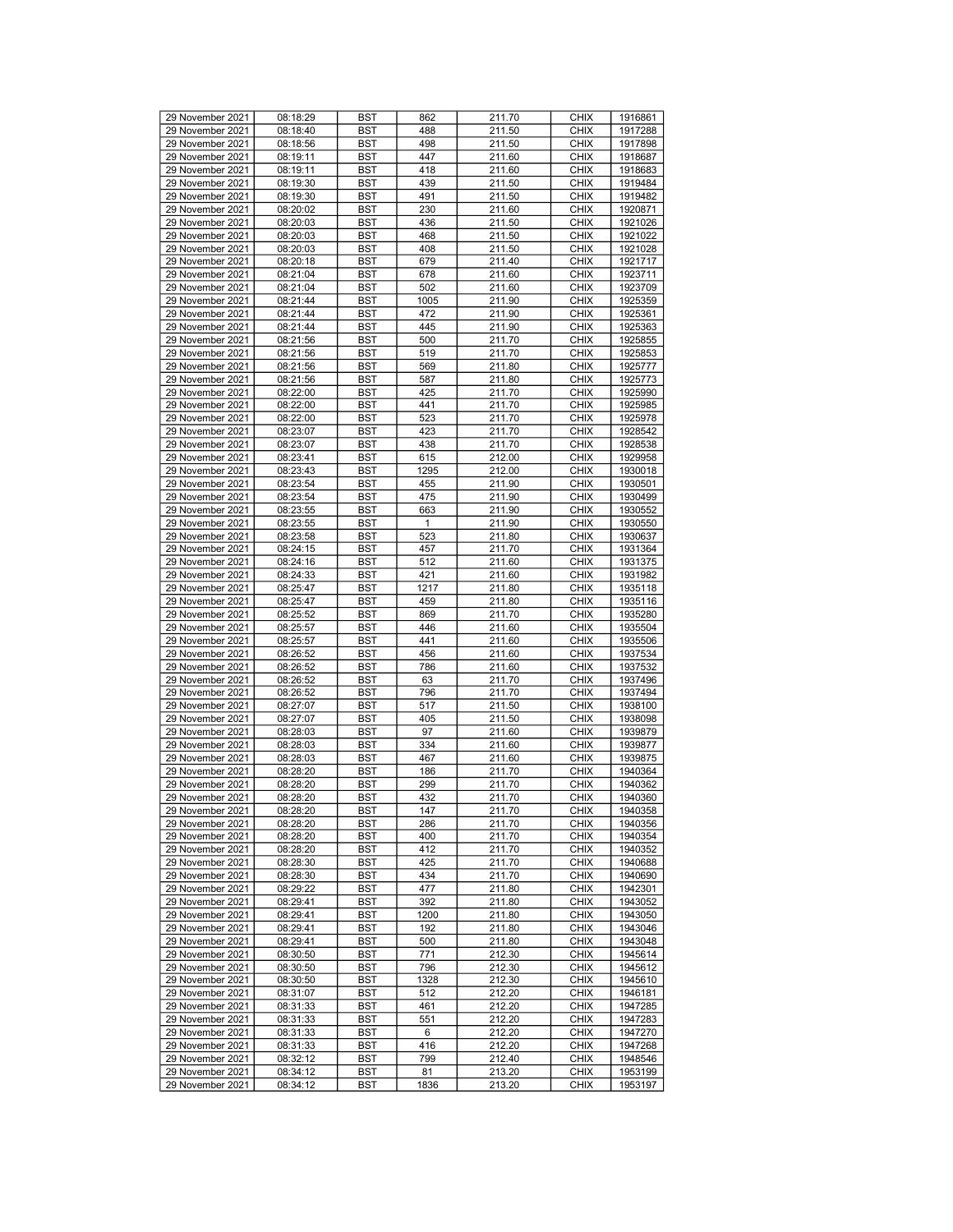| 29 November 2021 | 08:34:12 | <b>BST</b> | 404                     | 213.20 | <b>CHIX</b> | 1953193 |
|------------------|----------|------------|-------------------------|--------|-------------|---------|
| 29 November 2021 | 08:34:12 | BST        | 3889                    | 213.20 | <b>CHIX</b> | 1953191 |
| 29 November 2021 | 08:35:25 | BST        | 796                     | 213.50 | <b>CHIX</b> | 1955667 |
| 29 November 2021 | 08:35:25 | <b>BST</b> | $\overline{\mathbf{4}}$ | 213.50 | <b>CHIX</b> | 1955665 |
|                  |          |            |                         |        |             |         |
| 29 November 2021 | 08:35:29 | <b>BST</b> | 2700                    | 213.50 | <b>CHIX</b> | 1955762 |
| 29 November 2021 | 08:35:29 | <b>BST</b> | 796                     | 213.50 | <b>CHIX</b> | 1955760 |
| 29 November 2021 | 08:35:47 | BST        | 461                     | 213.20 | <b>CHIX</b> | 1956479 |
| 29 November 2021 | 08:36:24 | BST        | 420                     | 213.20 | <b>CHIX</b> | 1957781 |
| 29 November 2021 | 08:37:18 | <b>BST</b> | 421                     | 213.40 | <b>CHIX</b> | 1959512 |
| 29 November 2021 | 08:37:18 | <b>BST</b> | 493                     | 213.40 | <b>CHIX</b> | 1959510 |
| 29 November 2021 | 08:38:04 | <b>BST</b> | 543                     | 213.40 | <b>CHIX</b> | 1961253 |
| 29 November 2021 | 08:38:04 | BST        | 359                     | 213.40 | <b>CHIX</b> | 1961245 |
| 29 November 2021 | 08:38:04 | BST        | 97                      | 213.40 | <b>CHIX</b> | 1961247 |
|                  |          |            |                         |        |             |         |
| 29 November 2021 | 08:38:04 | <b>BST</b> | 48                      | 213.40 | <b>CHIX</b> | 1961249 |
| 29 November 2021 | 08:38:04 | <b>BST</b> | 191                     | 213.40 | <b>CHIX</b> | 1961251 |
| 29 November 2021 | 08:39:01 | <b>BST</b> | 2                       | 213.60 | <b>CHIX</b> | 1962970 |
| 29 November 2021 | 08:39:03 | BST        | 496                     | 213.50 | <b>CHIX</b> | 1963141 |
| 29 November 2021 | 08:39:03 | BST        | 973                     | 213.50 | <b>CHIX</b> | 1963139 |
| 29 November 2021 | 08:39:03 | BST        | 467                     | 213.60 | <b>CHIX</b> | 1963122 |
| 29 November 2021 | 08:39:03 | <b>BST</b> | 1068                    | 213.60 | <b>CHIX</b> | 1963120 |
| 29 November 2021 | 08:39:38 | <b>BST</b> | 444                     | 213.50 | <b>CHIX</b> | 1964316 |
|                  |          |            |                         |        |             |         |
| 29 November 2021 | 08:39:38 | BST        | 469                     | 213.50 | <b>CHIX</b> | 1964314 |
| 29 November 2021 | 08:39:38 | BST        | 140                     | 213.50 | <b>CHIX</b> | 1964304 |
| 29 November 2021 | 08:39:38 | <b>BST</b> | 363                     | 213.50 | <b>CHIX</b> | 1964307 |
| 29 November 2021 | 08:39:38 | <b>BST</b> | 144                     | 213.50 | <b>CHIX</b> | 1964297 |
| 29 November 2021 | 08:39:38 | <b>BST</b> | 796                     | 213.50 | <b>CHIX</b> | 1964295 |
| 29 November 2021 | 08:39:38 | BST        | 481                     | 213.50 | <b>CHIX</b> | 1964293 |
| 29 November 2021 | 08:39:38 | BST        | 489                     | 213.50 | <b>CHIX</b> | 1964289 |
| 29 November 2021 | 08:41:32 | <b>BST</b> | 301                     | 213.50 | <b>CHIX</b> | 1968350 |
| 29 November 2021 | 08:41:32 | <b>BST</b> | 796                     | 213.50 | <b>CHIX</b> | 1968348 |
|                  |          |            |                         |        |             |         |
| 29 November 2021 | 08:41:32 | <b>BST</b> | 1267                    | 213.50 | <b>CHIX</b> | 1968342 |
| 29 November 2021 | 08:41:51 | BST        | 459                     | 213.40 | <b>CHIX</b> | 1969051 |
| 29 November 2021 | 08:43:10 | BST        | 840                     | 213.40 | <b>CHIX</b> | 1972506 |
| 29 November 2021 | 08:43:10 | <b>BST</b> | 491                     | 213.50 | <b>CHIX</b> | 1972482 |
| 29 November 2021 | 08:43:32 | <b>BST</b> | 498                     | 213.30 | <b>CHIX</b> | 1973157 |
| 29 November 2021 | 08:44:21 | <b>BST</b> | 473                     | 213.70 | <b>CHIX</b> | 1974799 |
| 29 November 2021 | 08:45:00 | BST        | 438                     | 213.80 | <b>CHIX</b> | 1976142 |
| 29 November 2021 | 08:45:00 | BST        | 432                     | 213.80 | <b>CHIX</b> | 1976139 |
| 29 November 2021 | 08:45:00 | BST        | 471                     | 213.80 | <b>CHIX</b> | 1976137 |
|                  |          |            |                         |        |             |         |
| 29 November 2021 | 08:45:00 | <b>BST</b> | 1316                    | 213.80 | <b>CHIX</b> | 1976123 |
| 29 November 2021 | 08:45:00 | <b>BST</b> | 877                     | 213.80 | <b>CHIX</b> | 1976115 |
| 29 November 2021 | 08:45:00 | BST        | 475                     | 213.80 | <b>CHIX</b> | 1976117 |
| 29 November 2021 | 08:46:19 | BST        | 983                     | 213.50 | <b>CHIX</b> | 1978554 |
| 29 November 2021 | 08:46:19 | <b>BST</b> | 444                     | 213.50 | <b>CHIX</b> | 1978550 |
| 29 November 2021 | 08:46:44 | <b>BST</b> | 475                     | 213.40 | <b>CHIX</b> | 1979176 |
| 29 November 2021 | 08:46:44 | <b>BST</b> | 503                     | 213.40 | <b>CHIX</b> | 1979174 |
| 29 November 2021 | 08:46:44 | BST        | 798                     | 213.40 | <b>CHIX</b> | 1979170 |
| 29 November 2021 |          |            |                         |        |             |         |
|                  | 08:46:44 | BST        | 680                     | 213.40 | <b>CHIX</b> | 1979168 |
| 29 November 2021 | 08:46:47 | <b>BST</b> | 414                     | 213.30 | <b>CHIX</b> | 1979268 |
| 29 November 2021 | 08:47:12 | <b>BST</b> | 429                     | 213.20 | <b>CHIX</b> | 1979980 |
| 29 November 2021 | 08:48:23 | <b>BST</b> | 94                      | 213.50 | <b>CHIX</b> | 1982149 |
| 29 November 2021 | 08:48:23 | BST        | 919                     | 213.50 | <b>CHIX</b> | 1982136 |
| 29 November 2021 | 08:48:23 | <b>BST</b> | 402                     | 213.50 | <b>CHIX</b> | 1982134 |
| 29 November 2021 | 08:48:23 | <b>BST</b> | 404                     | 213.50 | <b>CHIX</b> | 1982132 |
| 29 November 2021 | 08:48:23 | <b>BST</b> | 402                     | 213.50 | <b>CHIX</b> | 1982130 |
| 29 November 2021 | 08:48:24 | <b>BST</b> | 367                     | 213.50 | <b>CHIX</b> | 1982201 |
|                  |          | <b>BST</b> |                         |        |             |         |
| 29 November 2021 | 08:48:30 |            | 469                     | 213.40 | <b>CHIX</b> | 1982429 |
| 29 November 2021 | 08:49:25 | <b>BST</b> | 410                     | 213.70 | <b>CHIX</b> | 1984158 |
| 29 November 2021 | 08:49:25 | BST        | 421                     | 213.70 | <b>CHIX</b> | 1984154 |
| 29 November 2021 | 08:49:25 | <b>BST</b> | 499                     | 213.70 | <b>CHIX</b> | 1984152 |
| 29 November 2021 | 08:49:25 | <b>BST</b> | 797                     | 213.70 | <b>CHIX</b> | 1984150 |
| 29 November 2021 | 08:49:25 | BST        | 485                     | 213.70 | <b>CHIX</b> | 1984143 |
| 29 November 2021 | 08:50:03 | <b>BST</b> | 462                     | 213.60 | <b>CHIX</b> | 1985774 |
| 29 November 2021 | 08:50:22 | BST        | 415                     | 213.50 | <b>CHIX</b> | 1987500 |
| 29 November 2021 | 08:50:23 |            | 479                     | 213.40 | <b>CHIX</b> |         |
|                  |          | <b>BST</b> |                         |        |             | 1987552 |
| 29 November 2021 | 08:51:14 | <b>BST</b> | 617                     | 213.40 | <b>CHIX</b> | 1989353 |
| 29 November 2021 | 08:51:14 | BST        | 441                     | 213.40 | <b>CHIX</b> | 1989351 |
| 29 November 2021 | 08:52:23 | <b>BST</b> | 460                     | 213.50 | <b>CHIX</b> | 1992261 |
| 29 November 2021 | 08:52:23 | BST        | 465                     | 213.50 | <b>CHIX</b> | 1992231 |
| 29 November 2021 | 08:52:23 | <b>BST</b> | 207                     | 213.50 | <b>CHIX</b> | 1992215 |
| 29 November 2021 | 08:52:23 | <b>BST</b> | 796                     | 213.50 | <b>CHIX</b> | 1992213 |
| 29 November 2021 | 08:52:23 | BST        | 425                     | 213.50 | <b>CHIX</b> | 1992195 |
| 29 November 2021 |          |            |                         |        |             |         |
|                  | 08:52:23 | BST        | 1043                    | 213.50 | <b>CHIX</b> | 1992193 |
| 29 November 2021 | 08:52:35 | BST        | 420                     | 213.40 | <b>CHIX</b> | 1992647 |
| 29 November 2021 | 08:52:40 | BST        | 432                     | 213.30 | <b>CHIX</b> | 1992787 |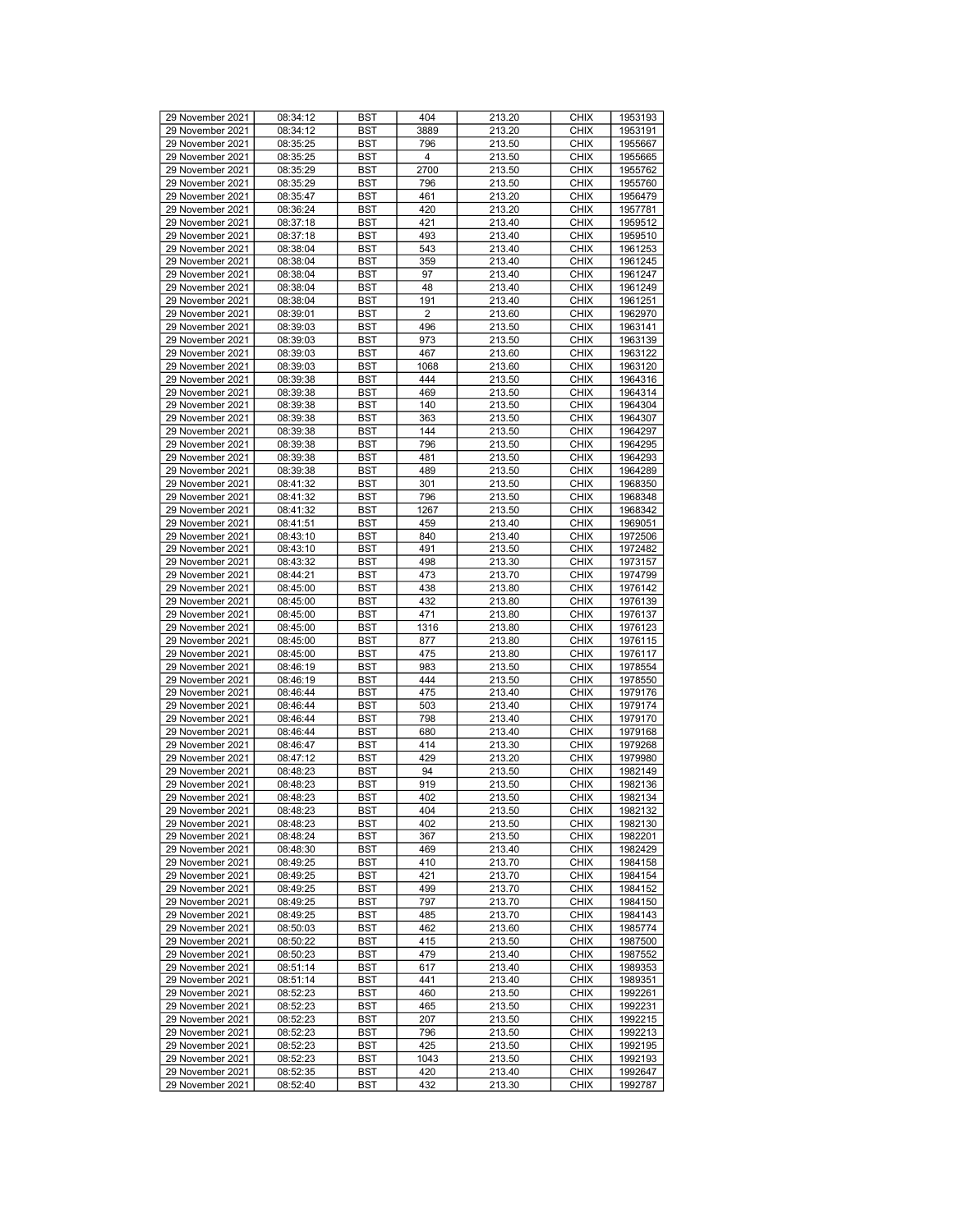| 29 November 2021 | 08:53:50 | <b>BST</b> | 444  | 213.10 | <b>CHIX</b> | 1994986 |
|------------------|----------|------------|------|--------|-------------|---------|
| 29 November 2021 | 08:53:53 | BST        | 853  | 213.00 | <b>CHIX</b> | 1995129 |
|                  |          |            |      |        |             |         |
| 29 November 2021 | 08:54:25 | BST        | 500  | 212.80 | <b>CHIX</b> | 1996356 |
| 29 November 2021 | 08:54:25 | <b>BST</b> | 848  | 212.80 | <b>CHIX</b> | 1996353 |
| 29 November 2021 | 08:54:25 | <b>BST</b> | 541  | 212.90 | <b>CHIX</b> | 1996351 |
| 29 November 2021 | 08:54:33 | <b>BST</b> | 499  | 212.70 | <b>CHIX</b> | 1996583 |
| 29 November 2021 | 08:56:00 | BST        | 417  | 212.80 | <b>CHIX</b> | 1999146 |
|                  |          |            |      |        |             |         |
| 29 November 2021 | 08:56:03 | BST        | 690  | 212.70 | <b>CHIX</b> | 1999330 |
| 29 November 2021 | 08:56:03 | <b>BST</b> | 456  | 212.70 | <b>CHIX</b> | 1999328 |
| 29 November 2021 | 08:56:03 | <b>BST</b> | 475  | 212.70 | <b>CHIX</b> | 1999326 |
| 29 November 2021 | 08:56:11 | <b>BST</b> | 464  | 212.60 | <b>CHIX</b> | 1999615 |
| 29 November 2021 | 08:56:11 | BST        | 421  | 212.60 | <b>CHIX</b> | 1999613 |
|                  |          |            |      |        |             |         |
| 29 November 2021 | 08:56:11 | BST        | 488  | 212.60 | <b>CHIX</b> | 1999611 |
| 29 November 2021 | 08:56:11 | <b>BST</b> | 592  | 212.60 | <b>CHIX</b> | 1999607 |
| 29 November 2021 | 08:56:26 | <b>BST</b> | 460  | 212.40 | <b>CHIX</b> | 2000056 |
| 29 November 2021 | 08:57:49 | <b>BST</b> | 440  | 212.60 | <b>CHIX</b> | 2002330 |
| 29 November 2021 | 08:57:52 | BST        | 250  | 212.50 | <b>CHIX</b> | 2002431 |
| 29 November 2021 | 08:57:58 | BST        | 245  | 212.50 | <b>CHIX</b> | 2002758 |
|                  |          |            |      |        |             |         |
| 29 November 2021 | 08:57:59 | BST        | 522  | 212.50 | <b>CHIX</b> | 2002773 |
| 29 November 2021 | 08:57:59 | <b>BST</b> | 461  | 212.50 | <b>CHIX</b> | 2002775 |
| 29 November 2021 | 08:58:06 | <b>BST</b> | 505  | 212.40 | <b>CHIX</b> | 2003089 |
| 29 November 2021 | 08:58:21 | BST        | 499  | 212.30 | <b>CHIX</b> | 2003608 |
| 29 November 2021 | 08:58:28 | BST        | 466  | 212.20 | <b>CHIX</b> | 2003985 |
|                  |          |            |      |        |             |         |
| 29 November 2021 | 09:00:02 | <b>BST</b> | 1450 | 212.50 | <b>CHIX</b> | 2007261 |
| 29 November 2021 | 09:00:02 | <b>BST</b> | 561  | 212.50 | <b>CHIX</b> | 2007257 |
| 29 November 2021 | 09:00:40 | <b>BST</b> | 923  | 212.40 | <b>CHIX</b> | 2009376 |
| 29 November 2021 | 09:00:40 | BST        | 442  | 212.40 | <b>CHIX</b> | 2009378 |
| 29 November 2021 | 09:01:13 | BST        | 457  | 212.40 | <b>CHIX</b> | 2011509 |
|                  |          |            |      |        |             |         |
| 29 November 2021 | 09:01:45 | <b>BST</b> | 415  | 212.40 | <b>CHIX</b> | 2012464 |
| 29 November 2021 | 09:02:08 | <b>BST</b> | 453  | 212.30 | <b>CHIX</b> | 2013072 |
| 29 November 2021 | 09:02:08 | <b>BST</b> | 230  | 212.30 | <b>CHIX</b> | 2013070 |
| 29 November 2021 | 09:02:08 | BST        | 263  | 212.30 | <b>CHIX</b> | 2013068 |
| 29 November 2021 | 09:02:08 | BST        | 533  | 212.30 | <b>CHIX</b> | 2013066 |
|                  |          |            |      |        |             |         |
| 29 November 2021 | 09:02:08 | <b>BST</b> | 796  | 212.30 | <b>CHIX</b> | 2013054 |
| 29 November 2021 | 09:02:08 | <b>BST</b> | 314  | 212.30 | <b>CHIX</b> | 2013056 |
| 29 November 2021 | 09:02:08 | <b>BST</b> | 484  | 212.30 | <b>CHIX</b> | 2013045 |
| 29 November 2021 | 09:02:08 | BST        | 1223 | 212.30 | <b>CHIX</b> | 2013041 |
| 29 November 2021 | 09:02:18 | BST        | 439  | 212.20 | <b>CHIX</b> | 2013485 |
| 29 November 2021 | 09:03:31 | BST        | 491  | 212.30 | <b>CHIX</b> | 2015550 |
|                  |          |            |      |        |             |         |
| 29 November 2021 | 09:04:03 | <b>BST</b> | 633  | 212.40 | <b>CHIX</b> | 2016716 |
| 29 November 2021 | 09:04:48 | <b>BST</b> | 437  | 212.30 | <b>CHIX</b> | 2018805 |
| 29 November 2021 | 09:04:48 | BST        | 463  | 212.30 | <b>CHIX</b> | 2018801 |
| 29 November 2021 | 09:05:12 | BST        | 437  | 212.50 | <b>CHIX</b> | 2019580 |
| 29 November 2021 | 09:05:12 | <b>BST</b> | 424  | 212.50 | <b>CHIX</b> | 2019578 |
|                  |          |            |      |        |             |         |
| 29 November 2021 | 09:05:35 | <b>BST</b> | 422  | 212.60 | <b>CHIX</b> | 2020264 |
| 29 November 2021 | 09:05:40 | <b>BST</b> | 105  | 212.50 | <b>CHIX</b> | 2020451 |
| 29 November 2021 | 09:05:40 | BST        | 725  | 212.50 | <b>CHIX</b> | 2020449 |
| 29 November 2021 | 09:05:40 | BST        | 789  | 212.50 | <b>CHIX</b> | 2020447 |
| 29 November 2021 | 09:05:40 | <b>BST</b> | 432  | 212.50 | <b>CHIX</b> | 2020445 |
| 29 November 2021 | 09:06:38 | <b>BST</b> | 489  | 212.70 | <b>CHIX</b> | 2022127 |
|                  |          |            |      |        |             |         |
| 29 November 2021 | 09:06:38 | <b>BST</b> | 455  | 212.70 | <b>CHIX</b> | 2022125 |
| 29 November 2021 | 09:06:38 | BST        | 556  | 212.70 | <b>CHIX</b> | 2022123 |
| 29 November 2021 | 09:08:01 | <b>BST</b> | 546  | 213.00 | <b>CHIX</b> | 2024658 |
| 29 November 2021 | 09:08:01 | <b>BST</b> | 1571 | 213.00 | <b>CHIX</b> | 2024656 |
| 29 November 2021 | 09:08:06 | <b>BST</b> | 405  | 212.90 | <b>CHIX</b> | 2024824 |
|                  | 09:08:06 |            | 444  |        | <b>CHIX</b> |         |
| 29 November 2021 |          | <b>BST</b> |      | 212.90 |             | 2024822 |
| 29 November 2021 | 09:08:06 | <b>BST</b> | 590  | 212.90 | <b>CHIX</b> | 2024820 |
| 29 November 2021 | 09:08:06 | <b>BST</b> | 112  | 212.90 | <b>CHIX</b> | 2024818 |
| 29 November 2021 | 09:08:06 | <b>BST</b> | 680  | 212.90 | <b>CHIX</b> | 2024812 |
| 29 November 2021 | 09:08:06 | <b>BST</b> | 498  | 212.90 | <b>CHIX</b> | 2024810 |
| 29 November 2021 | 09:09:51 | <b>BST</b> | 1474 | 212.70 | <b>CHIX</b> | 2027831 |
|                  |          |            |      |        |             |         |
| 29 November 2021 | 09:12:54 | BST        | 1733 | 213.00 | <b>CHIX</b> | 2032658 |
| 29 November 2021 | 09:12:54 | <b>BST</b> | 796  | 213.00 | <b>CHIX</b> | 2032656 |
| 29 November 2021 | 09:12:54 | BST        | 796  | 213.00 | <b>CHIX</b> | 2032654 |
| 29 November 2021 | 09:12:54 | <b>BST</b> | 12   | 213.00 | <b>CHIX</b> | 2032652 |
| 29 November 2021 | 09:12:54 | <b>BST</b> | 97   | 213.00 | <b>CHIX</b> | 2032650 |
|                  |          |            |      |        |             |         |
| 29 November 2021 | 09:12:54 | BST        | 1606 | 213.00 | <b>CHIX</b> | 2032648 |
| 29 November 2021 | 09:13:04 | <b>BST</b> | 462  | 212.90 | <b>CHIX</b> | 2032938 |
| 29 November 2021 | 09:13:04 | BST        | 624  | 212.90 | <b>CHIX</b> | 2032932 |
| 29 November 2021 | 09:13:55 | <b>BST</b> | 614  | 212.90 | <b>CHIX</b> | 2034863 |
| 29 November 2021 | 09:13:55 | <b>BST</b> | 216  | 212.90 | <b>CHIX</b> | 2034861 |
| 29 November 2021 | 09:13:55 | BST        | 467  | 212.90 | <b>CHIX</b> | 2034865 |
|                  |          |            |      |        |             |         |
| 29 November 2021 | 09:15:08 | BST        | 581  | 213.20 | <b>CHIX</b> | 2037294 |
| 29 November 2021 | 09:15:08 | BST        | 432  | 213.20 | <b>CHIX</b> | 2037284 |
| 29 November 2021 | 09:15:10 | BST        | 640  | 213.10 | <b>CHIX</b> | 2037459 |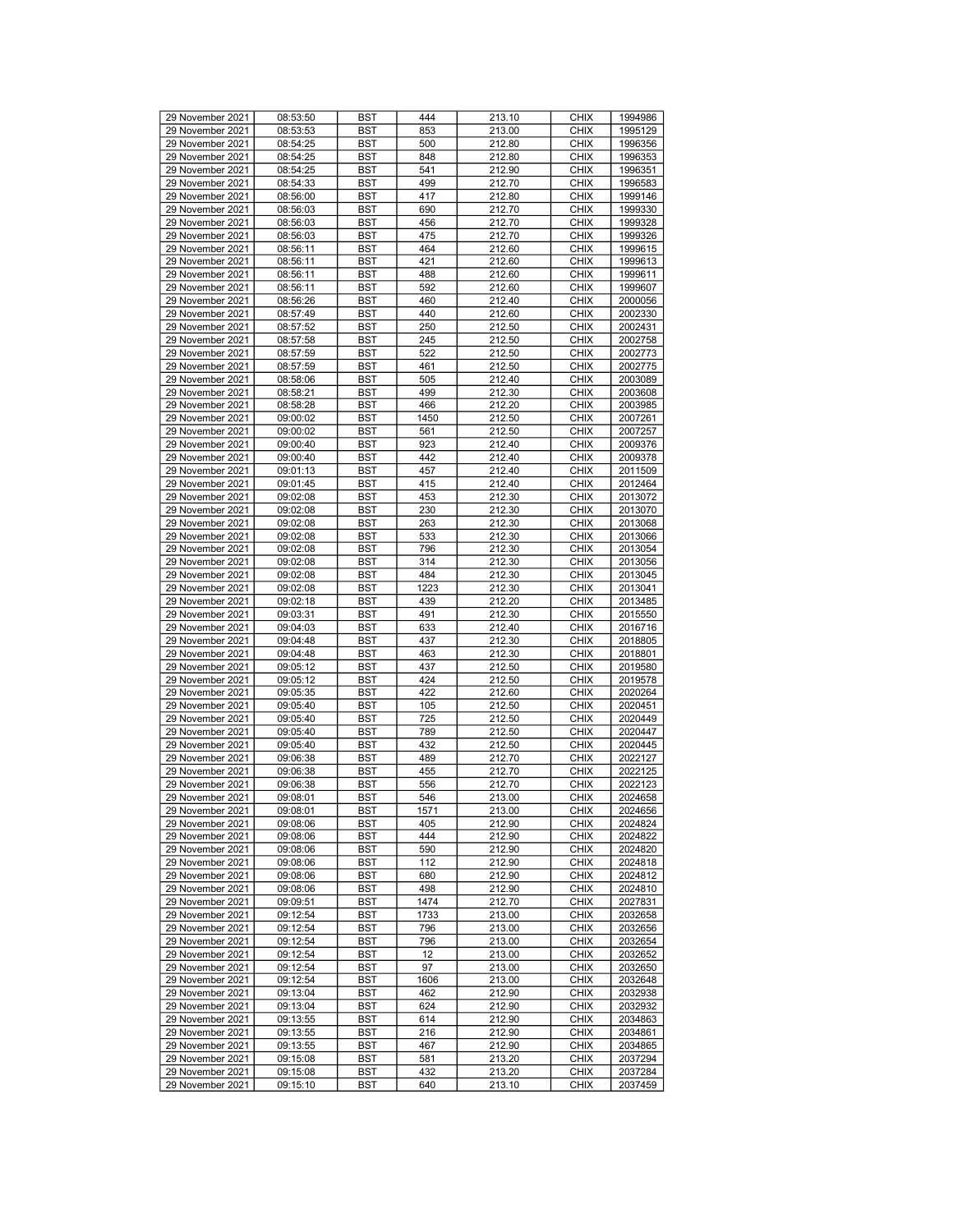| 29 November 2021 | 09:15:41 | <b>BST</b> | 449  | 213.40 | <b>CHIX</b> | 2038452 |
|------------------|----------|------------|------|--------|-------------|---------|
| 29 November 2021 | 09:16:25 | <b>BST</b> | 389  | 213.50 | <b>CHIX</b> | 2039698 |
| 29 November 2021 | 09:16:25 | <b>BST</b> | 796  | 213.50 | <b>CHIX</b> | 2039696 |
| 29 November 2021 | 09:16:25 | <b>BST</b> | 1556 | 213.50 | <b>CHIX</b> | 2039680 |
|                  |          |            |      |        |             |         |
| 29 November 2021 | 09:16:32 | <b>BST</b> | 530  | 213.40 | <b>CHIX</b> | 2039890 |
| 29 November 2021 | 09:16:32 | <b>BST</b> | 1028 | 213.40 | <b>CHIX</b> | 2039872 |
| 29 November 2021 | 09:16:45 | <b>BST</b> | 411  | 213.30 | <b>CHIX</b> | 2040331 |
| 29 November 2021 | 09:16:45 | <b>BST</b> | 444  | 213.30 | <b>CHIX</b> | 2040325 |
|                  |          |            |      |        |             |         |
| 29 November 2021 | 09:16:45 | <b>BST</b> | 476  | 213.30 | <b>CHIX</b> | 2040319 |
| 29 November 2021 | 09:18:36 | <b>BST</b> | 433  | 213.30 | <b>CHIX</b> | 2043037 |
| 29 November 2021 | 09:18:36 | <b>BST</b> | 491  | 213.40 | <b>CHIX</b> | 2042989 |
| 29 November 2021 | 09:18:36 | <b>BST</b> | 1349 | 213.40 | <b>CHIX</b> | 2042985 |
|                  |          |            |      |        |             |         |
| 29 November 2021 | 09:18:36 | <b>BST</b> | 489  | 213.40 | <b>CHIX</b> | 2042983 |
| 29 November 2021 | 09:18:36 | <b>BST</b> | 465  | 213.40 | <b>CHIX</b> | 2042979 |
| 29 November 2021 | 09:18:56 | <b>BST</b> | 402  | 213.30 | <b>CHIX</b> | 2043558 |
| 29 November 2021 | 09:19:03 | <b>BST</b> | 445  | 213.20 | <b>CHIX</b> | 2043731 |
|                  |          |            |      |        |             |         |
| 29 November 2021 | 09:20:06 | <b>BST</b> | 466  | 213.30 | <b>CHIX</b> | 2045393 |
| 29 November 2021 | 09:20:06 | <b>BST</b> | 737  | 213.30 | <b>CHIX</b> | 2045385 |
| 29 November 2021 | 09:20:06 | <b>BST</b> | 450  | 213.30 | <b>CHIX</b> | 2045377 |
| 29 November 2021 | 09:21:01 | <b>BST</b> | 420  | 213.30 | <b>CHIX</b> | 2047109 |
|                  |          |            |      |        |             |         |
| 29 November 2021 | 09:21:01 | <b>BST</b> | 418  | 213.30 | <b>CHIX</b> | 2047101 |
| 29 November 2021 | 09:21:01 | <b>BST</b> | 659  | 213.30 | <b>CHIX</b> | 2047099 |
| 29 November 2021 | 09:21:01 | <b>BST</b> | 431  | 213.30 | <b>CHIX</b> | 2047093 |
| 29 November 2021 | 09:21:01 | <b>BST</b> | 878  | 213.30 | <b>CHIX</b> | 2047095 |
|                  |          |            |      |        |             |         |
| 29 November 2021 | 09:22:58 | <b>BST</b> | 304  | 213.10 | <b>CHIX</b> | 2050013 |
| 29 November 2021 | 09:22:58 | <b>BST</b> | 141  | 213.10 | <b>CHIX</b> | 2050011 |
| 29 November 2021 | 09:22:58 | <b>BST</b> | 457  | 213.10 | <b>CHIX</b> | 2050007 |
| 29 November 2021 | 09:22:58 | <b>BST</b> | 515  | 213.10 | <b>CHIX</b> | 2050001 |
|                  |          |            |      |        |             |         |
| 29 November 2021 | 09:22:58 | <b>BST</b> | 1211 | 213.10 | <b>CHIX</b> | 2049997 |
| 29 November 2021 | 09:22:58 | <b>BST</b> | 827  | 213.10 | <b>CHIX</b> | 2049989 |
| 29 November 2021 | 09:22:58 | <b>BST</b> | 564  | 213.10 | <b>CHIX</b> | 2049983 |
| 29 November 2021 | 09:23:21 | <b>BST</b> | 447  | 212.90 | <b>CHIX</b> | 2050554 |
| 29 November 2021 | 09:23:22 | <b>BST</b> | 417  | 212.80 | <b>CHIX</b> | 2050623 |
|                  |          |            |      |        |             |         |
| 29 November 2021 | 09:25:16 | <b>BST</b> | 1191 | 213.00 | <b>CHIX</b> | 2053042 |
| 29 November 2021 | 09:25:16 | <b>BST</b> | 11   | 213.00 | <b>CHIX</b> | 2053040 |
| 29 November 2021 | 09:26:00 | <b>BST</b> | 478  | 212.90 | <b>CHIX</b> | 2054095 |
| 29 November 2021 | 09:26:00 | <b>BST</b> | 468  | 212.90 | <b>CHIX</b> | 2054091 |
|                  |          |            |      |        |             |         |
| 29 November 2021 | 09:26:00 | <b>BST</b> | 16   | 212.90 | <b>CHIX</b> | 2054093 |
| 29 November 2021 | 09:26:00 | <b>BST</b> | 899  | 212.90 | <b>CHIX</b> | 2054089 |
| 29 November 2021 | 09:26:00 | <b>BST</b> | 570  | 212.90 | <b>CHIX</b> | 2054087 |
| 29 November 2021 | 09:26:00 | <b>BST</b> | 1130 | 212.90 | <b>CHIX</b> | 2054083 |
|                  |          |            | 447  |        |             |         |
| 29 November 2021 | 09:26:06 | <b>BST</b> |      | 212.80 | <b>CHIX</b> | 2054416 |
| 29 November 2021 | 09:27:19 | <b>BST</b> | 478  | 212.60 | <b>CHIX</b> | 2056203 |
| 29 November 2021 | 09:28:33 | <b>BST</b> | 3    | 212.80 | <b>CHIX</b> | 2058153 |
| 29 November 2021 | 09:28:35 | <b>BST</b> | 686  | 212.80 | <b>CHIX</b> | 2058224 |
| 29 November 2021 | 09:28:35 | <b>BST</b> | 455  | 212.80 | <b>CHIX</b> | 2058222 |
|                  |          |            |      |        | <b>CHIX</b> |         |
| 29 November 2021 | 09:28:35 | <b>BST</b> | 490  | 212.80 |             | 2058220 |
| 29 November 2021 | 09:30:11 | <b>BST</b> | 833  | 213.10 | <b>CHIX</b> | 2060722 |
| 29 November 2021 | 09:30:11 | <b>BST</b> | 314  | 213.10 | <b>CHIX</b> | 2060720 |
| 29 November 2021 | 09:30:11 | <b>BST</b> | 147  | 213.10 | <b>CHIX</b> | 2060718 |
|                  |          |            |      |        |             |         |
| 29 November 2021 | 09:30:11 | <b>BST</b> | 1926 | 213.10 | <b>CHIX</b> | 2060714 |
| 29 November 2021 | 09:30:42 | <b>BST</b> | 1093 | 213.00 | <b>CHIX</b> | 2061620 |
| 29 November 2021 | 09:30:42 | <b>BST</b> | 237  | 213.00 | <b>CHIX</b> | 2061614 |
| 29 November 2021 | 09:31:18 | <b>BST</b> | 724  | 212.90 | <b>CHIX</b> | 2062566 |
|                  |          |            |      |        |             |         |
| 29 November 2021 | 09:31:21 | <b>BST</b> | 952  | 212.90 | <b>CHIX</b> | 2062645 |
| 29 November 2021 | 09:31:21 | <b>BST</b> | 402  | 212.90 | <b>CHIX</b> | 2062643 |
| 29 November 2021 | 09:32:03 | BST        | 481  | 212.80 | <b>CHIX</b> | 2063866 |
| 29 November 2021 | 09:32:03 | <b>BST</b> | 473  | 212.80 | <b>CHIX</b> | 2063864 |
|                  |          |            |      |        |             |         |
| 29 November 2021 | 09:32:03 | <b>BST</b> | 85   | 212.80 | <b>CHIX</b> | 2063862 |
| 29 November 2021 | 09:32:03 | <b>BST</b> | 437  | 212.80 | <b>CHIX</b> | 2063858 |
| 29 November 2021 | 09:32:03 | <b>BST</b> | 901  | 212.80 | <b>CHIX</b> | 2063852 |
| 29 November 2021 | 09:32:03 | BST        | 634  | 212.80 | <b>CHIX</b> | 2063848 |
|                  |          |            |      |        |             |         |
| 29 November 2021 | 09:32:22 | <b>BST</b> | 400  | 212.50 | <b>CHIX</b> | 2064846 |
| 29 November 2021 | 09:33:00 | <b>BST</b> | 448  | 212.40 | <b>CHIX</b> | 2066197 |
| 29 November 2021 | 09:34:06 | <b>BST</b> | 446  | 212.30 | <b>CHIX</b> | 2068311 |
| 29 November 2021 | 09:34:52 | <b>BST</b> | 416  | 212.50 | <b>CHIX</b> | 2069592 |
| 29 November 2021 | 09:35:12 | BST        | 404  | 212.50 | <b>CHIX</b> | 2070130 |
|                  |          |            |      |        |             |         |
| 29 November 2021 | 09:35:21 | <b>BST</b> | 494  | 212.50 | <b>CHIX</b> | 2070323 |
|                  |          |            |      | 212.50 | <b>CHIX</b> | 2070297 |
| 29 November 2021 | 09:35:21 | BST        | 547  |        |             |         |
| 29 November 2021 | 09:35:27 | <b>BST</b> | 400  | 212.40 | <b>CHIX</b> | 2070542 |
|                  |          |            |      |        |             |         |
| 29 November 2021 | 09:35:27 | <b>BST</b> | 484  | 212.40 | <b>CHIX</b> | 2070540 |
| 29 November 2021 | 09:35:27 | BST        | 102  | 212.40 | <b>CHIX</b> | 2070538 |
| 29 November 2021 | 09:35:27 | <b>BST</b> | 376  | 212.40 | <b>CHIX</b> | 2070536 |
| 29 November 2021 | 09:35:27 | BST        | 938  | 212.40 | <b>CHIX</b> | 2070534 |
| 29 November 2021 | 09:35:27 | BST        | 846  | 212.40 | <b>CHIX</b> | 2070532 |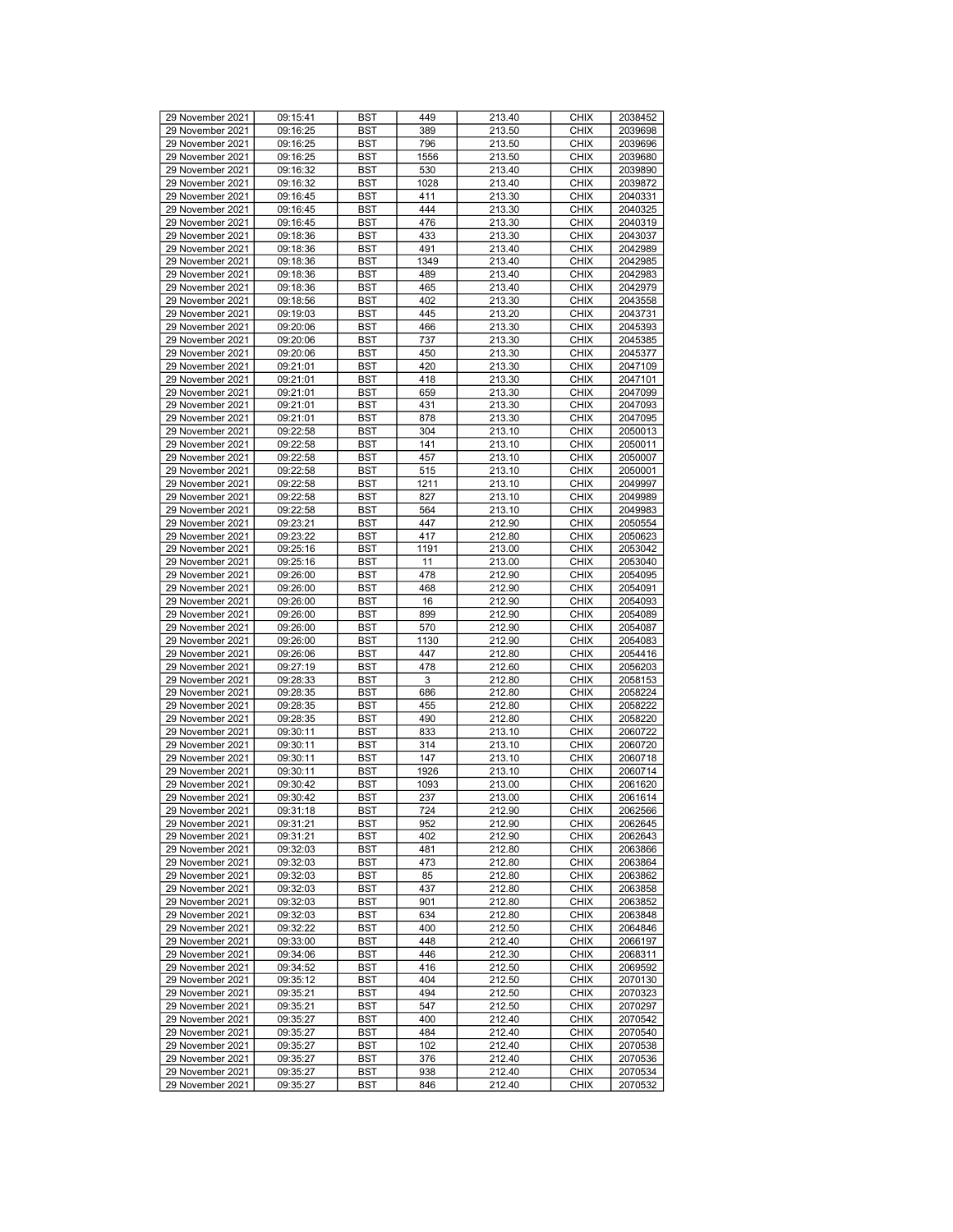| 29 November 2021 | 09:35:27 | <b>BST</b> | 465  | 212.40 | <b>CHIX</b> | 2070528 |
|------------------|----------|------------|------|--------|-------------|---------|
| 29 November 2021 | 09:36:09 | BST        | 496  | 212.20 | <b>CHIX</b> | 2071873 |
|                  |          |            |      |        |             |         |
| 29 November 2021 | 09:36:09 | BST        | 471  | 212.20 | <b>CHIX</b> | 2071871 |
| 29 November 2021 | 09:36:09 | <b>BST</b> | 435  | 212.20 | <b>CHIX</b> | 2071859 |
| 29 November 2021 | 09:37:32 | <b>BST</b> | 509  | 212.10 | <b>CHIX</b> | 2074811 |
| 29 November 2021 | 09:37:32 | <b>BST</b> | 830  | 212.10 | <b>CHIX</b> | 2074809 |
| 29 November 2021 | 09:37:32 | BST        | 424  | 212.10 | <b>CHIX</b> | 2074803 |
| 29 November 2021 | 09:37:58 | BST        | 431  | 212.00 | <b>CHIX</b> | 2075645 |
|                  |          |            |      |        |             |         |
| 29 November 2021 | 09:37:59 | BST        | 491  | 211.90 | <b>CHIX</b> | 2075689 |
| 29 November 2021 | 09:38:44 | <b>BST</b> | 491  | 211.90 | <b>CHIX</b> | 2077245 |
| 29 November 2021 | 09:38:58 | <b>BST</b> | 562  | 211.80 | <b>CHIX</b> | 2077561 |
| 29 November 2021 | 09:38:58 | BST        | 409  | 211.80 | <b>CHIX</b> | 2077557 |
| 29 November 2021 | 09:38:58 | BST        | 477  | 211.80 | <b>CHIX</b> | 2077559 |
| 29 November 2021 | 09:40:09 | <b>BST</b> | 799  | 211.70 | <b>CHIX</b> | 2079722 |
| 29 November 2021 | 09:40:09 | <b>BST</b> | 752  | 211.70 | <b>CHIX</b> | 2079718 |
|                  |          |            |      |        |             |         |
| 29 November 2021 | 09:40:09 | <b>BST</b> | 459  | 211.70 | <b>CHIX</b> | 2079716 |
| 29 November 2021 | 09:40:20 | BST        | 457  | 211.60 | <b>CHIX</b> | 2080153 |
| 29 November 2021 | 09:41:50 | BST        | 563  | 212.00 | <b>CHIX</b> | 2082478 |
| 29 November 2021 | 09:41:50 | BST        | 451  | 212.00 | <b>CHIX</b> | 2082476 |
| 29 November 2021 | 09:41:57 | <b>BST</b> | 621  | 211.90 | <b>CHIX</b> | 2082609 |
| 29 November 2021 | 09:41:57 | <b>BST</b> | 603  | 211.90 | <b>CHIX</b> | 2082607 |
|                  |          |            |      |        |             |         |
| 29 November 2021 | 09:42:09 | BST        | 136  | 211.80 | <b>CHIX</b> | 2082964 |
| 29 November 2021 | 09:42:09 | BST        | 378  | 211.80 | <b>CHIX</b> | 2082962 |
| 29 November 2021 | 09:42:09 | <b>BST</b> | 595  | 211.80 | <b>CHIX</b> | 2082956 |
| 29 November 2021 | 09:42:11 | <b>BST</b> | 497  | 211.70 | <b>CHIX</b> | 2082998 |
| 29 November 2021 | 09:43:18 | <b>BST</b> | 441  | 211.60 | <b>CHIX</b> | 2084516 |
| 29 November 2021 | 09:43:23 | BST        | 435  | 211.50 | <b>CHIX</b> | 2084644 |
| 29 November 2021 | 09:43:23 | BST        | 424  | 211.50 | <b>CHIX</b> | 2084642 |
|                  |          |            |      |        |             |         |
| 29 November 2021 | 09:43:23 | <b>BST</b> | 498  | 211.50 | <b>CHIX</b> | 2084630 |
| 29 November 2021 | 09:43:23 | <b>BST</b> | 782  | 211.50 | <b>CHIX</b> | 2084624 |
| 29 November 2021 | 09:44:04 | <b>BST</b> | 406  | 211.30 | <b>CHIX</b> | 2085799 |
| 29 November 2021 | 09:46:10 | BST        | 1307 | 211.80 | <b>CHIX</b> | 2089167 |
| 29 November 2021 | 09:46:10 | BST        | 694  | 211.80 | <b>CHIX</b> | 2089165 |
| 29 November 2021 | 09:47:13 | <b>BST</b> | 18   | 211.90 | <b>CHIX</b> | 2090949 |
| 29 November 2021 | 09:47:27 |            | 599  | 211.90 | <b>CHIX</b> | 2091286 |
|                  |          | <b>BST</b> |      |        |             |         |
| 29 November 2021 | 09:47:27 | <b>BST</b> | 273  | 211.90 | <b>CHIX</b> | 2091284 |
| 29 November 2021 | 09:47:27 | BST        | 196  | 211.90 | <b>CHIX</b> | 2091282 |
| 29 November 2021 | 09:47:40 | BST        | 576  | 211.80 | <b>CHIX</b> | 2091841 |
| 29 November 2021 | 09:47:40 | BST        | 795  | 211.90 | <b>CHIX</b> | 2091835 |
| 29 November 2021 | 09:47:40 | <b>BST</b> | 504  | 211.80 | <b>CHIX</b> | 2091829 |
| 29 November 2021 | 09:47:40 | <b>BST</b> | 1028 | 211.80 | <b>CHIX</b> | 2091827 |
| 29 November 2021 |          |            | 493  |        |             |         |
|                  | 09:49:46 | BST        |      | 212.50 | <b>CHIX</b> | 2095240 |
| 29 November 2021 | 09:49:46 | BST        | 114  | 212.50 | <b>CHIX</b> | 2095238 |
| 29 November 2021 | 09:49:46 | <b>BST</b> | 353  | 212.50 | <b>CHIX</b> | 2095236 |
| 29 November 2021 | 09:49:51 | <b>BST</b> | 796  | 212.50 | <b>CHIX</b> | 2095364 |
| 29 November 2021 | 09:49:51 | <b>BST</b> | 62   | 212.50 | <b>CHIX</b> | 2095362 |
| 29 November 2021 | 09:51:11 | BST        | 922  | 212.60 | <b>CHIX</b> | 2097560 |
| 29 November 2021 | 09:51:11 | BST        | 796  | 212.60 | <b>CHIX</b> | 2097558 |
| 29 November 2021 |          | <b>BST</b> |      |        | <b>CHIX</b> | 2097556 |
|                  | 09:51:11 |            | 15   | 212.60 |             |         |
| 29 November 2021 | 09:51:11 | <b>BST</b> | 43   | 212.60 | <b>CHIX</b> | 2097554 |
| 29 November 2021 | 09:51:30 | <b>BST</b> | 748  | 212.60 | <b>CHIX</b> | 2098132 |
| 29 November 2021 | 09:51:30 | BST        | 1628 | 212.60 | <b>CHIX</b> | 2098130 |
| 29 November 2021 | 09:51:42 | <b>BST</b> | 473  | 212.50 | <b>CHIX</b> | 2098662 |
| 29 November 2021 | 09:52:57 | <b>BST</b> | 699  | 212.70 | <b>CHIX</b> | 2101079 |
| 29 November 2021 | 09:53:55 | <b>BST</b> | 488  | 212.80 | <b>CHIX</b> | 2102801 |
|                  |          |            |      | 212.80 |             | 2102799 |
| 29 November 2021 | 09:53:55 | <b>BST</b> | 559  |        | <b>CHIX</b> |         |
| 29 November 2021 | 09:54:01 | <b>BST</b> | 708  | 212.70 | <b>CHIX</b> | 2102956 |
| 29 November 2021 | 09:54:01 | <b>BST</b> | 1567 | 212.70 | <b>CHIX</b> | 2102950 |
| 29 November 2021 | 09:56:01 | BST        | 3    | 213.20 | <b>CHIX</b> | 2106228 |
| 29 November 2021 | 09:56:02 | <b>BST</b> | 14   | 213.20 | <b>CHIX</b> | 2106256 |
| 29 November 2021 | 09:56:05 | <b>BST</b> | 629  | 213.20 | <b>CHIX</b> | 2106367 |
| 29 November 2021 | 09:56:41 | BST        | 497  | 213.30 | <b>CHIX</b> | 2107439 |
| 29 November 2021 | 09:56:41 | BST        | 667  | 213.30 | <b>CHIX</b> | 2107437 |
|                  |          |            |      |        |             |         |
| 29 November 2021 | 09:56:50 | BST        | 477  | 213.20 | <b>CHIX</b> | 2107717 |
| 29 November 2021 | 09:56:50 | <b>BST</b> | 905  | 213.20 | <b>CHIX</b> | 2107713 |
| 29 November 2021 | 09:56:50 | <b>BST</b> | 507  | 213.20 | <b>CHIX</b> | 2107706 |
| 29 November 2021 | 09:56:50 | <b>BST</b> | 61   | 213.20 | <b>CHIX</b> | 2107704 |
| 29 November 2021 | 09:56:50 | <b>BST</b> | 906  | 213.20 | <b>CHIX</b> | 2107702 |
| 29 November 2021 | 09:57:20 | BST        | 433  | 213.10 | <b>CHIX</b> | 2108794 |
| 29 November 2021 | 09:58:00 | <b>BST</b> | 622  | 213.10 | <b>CHIX</b> | 2110062 |
|                  |          |            |      |        |             |         |
| 29 November 2021 | 09:58:29 | <b>BST</b> | 445  | 213.00 | <b>CHIX</b> | 2110959 |
| 29 November 2021 | 09:58:33 | BST        | 767  | 212.90 | <b>CHIX</b> | 2111049 |
| 29 November 2021 | 09:58:54 | BST        | 558  | 212.80 | <b>CHIX</b> | 2111620 |
| 29 November 2021 | 09:59:02 | BST        | 518  | 212.70 | <b>CHIX</b> | 2111823 |
| 29 November 2021 | 09:59:48 | BST        | 124  | 212.60 | <b>CHIX</b> | 2113137 |
|                  |          |            |      |        |             |         |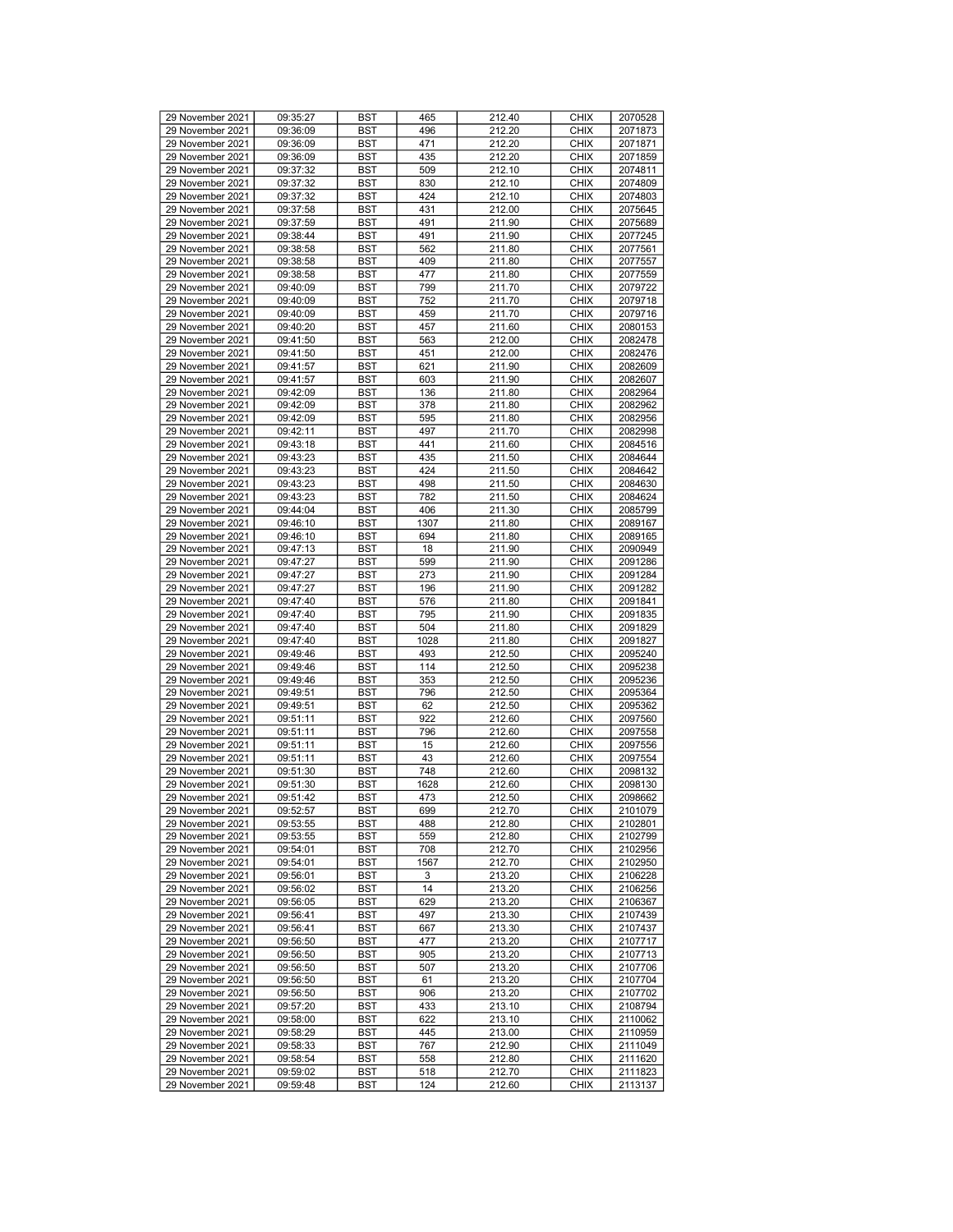| 29 November 2021 | 09:59:48 | <b>BST</b> | 335  | 212.60 | <b>CHIX</b> | 2113135 |
|------------------|----------|------------|------|--------|-------------|---------|
| 29 November 2021 | 09:59:49 | <b>BST</b> | 707  | 212.40 | <b>CHIX</b> | 2113237 |
|                  |          |            |      |        |             |         |
| 29 November 2021 | 10:00:06 | <b>BST</b> | 472  | 212.30 | <b>CHIX</b> | 2113908 |
| 29 November 2021 | 10:02:02 | <b>BST</b> | 874  | 212.80 | <b>CHIX</b> | 2115805 |
|                  |          |            |      |        |             |         |
| 29 November 2021 | 10:02:02 | <b>BST</b> | 569  | 212.80 | <b>CHIX</b> | 2115803 |
| 29 November 2021 | 10:03:19 | <b>BST</b> | 1377 | 213.00 | <b>CHIX</b> | 2116968 |
|                  |          |            |      |        |             |         |
| 29 November 2021 | 10:03:19 | <b>BST</b> | 614  | 213.00 | <b>CHIX</b> | 2116966 |
| 29 November 2021 | 10:04:19 | <b>BST</b> | 674  | 213.00 | <b>CHIX</b> | 2118045 |
|                  |          |            |      |        |             |         |
| 29 November 2021 | 10:04:19 | <b>BST</b> | 1959 | 213.00 | <b>CHIX</b> | 2118043 |
| 29 November 2021 | 10:05:09 | <b>BST</b> | 624  | 213.00 | <b>CHIX</b> | 2118829 |
|                  |          |            |      |        |             |         |
| 29 November 2021 | 10:05:09 | <b>BST</b> | 876  | 213.00 | <b>CHIX</b> | 2118827 |
| 29 November 2021 | 10:05:19 | <b>BST</b> | 1391 | 212.90 | <b>CHIX</b> | 2119028 |
|                  |          |            |      |        |             |         |
| 29 November 2021 | 10:06:51 | <b>BST</b> | 585  | 213.00 | <b>CHIX</b> | 2120523 |
| 29 November 2021 | 10:06:51 | <b>BST</b> | 1433 | 213.00 | <b>CHIX</b> | 2120521 |
|                  |          |            |      |        |             |         |
| 29 November 2021 | 10:06:51 | <b>BST</b> | 494  | 213.00 | <b>CHIX</b> | 2120513 |
| 29 November 2021 | 10:06:51 | <b>BST</b> | 687  | 213.00 | <b>CHIX</b> | 2120511 |
|                  |          |            |      |        |             |         |
| 29 November 2021 | 10:07:32 | <b>BST</b> | 443  | 212.90 | <b>CHIX</b> | 2121208 |
| 29 November 2021 | 10:07:32 | <b>BST</b> | 463  | 212.90 | <b>CHIX</b> | 2121204 |
|                  |          |            |      |        |             |         |
| 29 November 2021 | 10:07:32 | <b>BST</b> | 632  | 212.90 | <b>CHIX</b> | 2121201 |
| 29 November 2021 | 10:07:32 | <b>BST</b> | 459  | 212.90 | <b>CHIX</b> | 2121199 |
|                  |          |            |      |        |             |         |
| 29 November 2021 | 10:09:22 | <b>BST</b> | 1005 | 212.70 | <b>CHIX</b> | 2123076 |
| 29 November 2021 | 10:09:22 | <b>BST</b> | 443  | 212.70 | <b>CHIX</b> | 2123070 |
|                  |          |            |      |        |             |         |
| 29 November 2021 | 10:09:22 | <b>BST</b> | 401  | 212.70 | <b>CHIX</b> | 2123068 |
| 29 November 2021 | 10:09:24 | <b>BST</b> | 509  | 212.60 | <b>CHIX</b> | 2123194 |
|                  |          |            |      |        |             |         |
| 29 November 2021 | 10:10:45 | <b>BST</b> | 113  | 212.70 | <b>CHIX</b> | 2124450 |
| 29 November 2021 | 10:10:45 | <b>BST</b> | 947  | 212.70 | <b>CHIX</b> | 2124448 |
|                  |          |            |      |        |             |         |
| 29 November 2021 | 10:10:45 | <b>BST</b> | 497  | 212.70 | <b>CHIX</b> | 2124446 |
| 29 November 2021 | 10:11:47 | <b>BST</b> | 836  | 212.60 | <b>CHIX</b> | 2125576 |
|                  |          |            |      |        |             |         |
| 29 November 2021 | 10:11:47 | <b>BST</b> | 559  | 212.60 | <b>CHIX</b> | 2125572 |
| 29 November 2021 | 10:13:43 | <b>BST</b> | 467  | 212.90 | <b>CHIX</b> | 2127455 |
|                  |          |            |      |        |             |         |
| 29 November 2021 | 10:13:43 | <b>BST</b> | 220  | 213.00 | <b>CHIX</b> | 2127446 |
| 29 November 2021 | 10:13:43 | <b>BST</b> | 697  | 213.00 | <b>CHIX</b> | 2127444 |
|                  |          |            |      |        |             |         |
| 29 November 2021 | 10:13:43 | <b>BST</b> | 322  | 213.00 | <b>CHIX</b> | 2127442 |
| 29 November 2021 | 10:13:57 | <b>BST</b> | 431  | 212.80 | <b>CHIX</b> | 2127707 |
|                  |          |            |      |        |             |         |
| 29 November 2021 | 10:13:57 | <b>BST</b> | 467  | 212.80 | <b>CHIX</b> | 2127705 |
| 29 November 2021 | 10:13:57 | <b>BST</b> | 565  | 212.80 | <b>CHIX</b> | 2127703 |
|                  |          |            |      |        |             |         |
| 29 November 2021 | 10:14:57 | <b>BST</b> | 578  | 212.80 | <b>CHIX</b> | 2128969 |
| 29 November 2021 | 10:14:57 | <b>BST</b> | 14   | 212.80 | <b>CHIX</b> | 2128967 |
|                  |          |            |      |        |             |         |
| 29 November 2021 | 10:15:08 | <b>BST</b> | 417  | 212.60 | <b>CHIX</b> | 2129259 |
| 29 November 2021 | 10:15:08 | <b>BST</b> | 449  | 212.60 | <b>CHIX</b> | 2129252 |
|                  |          |            |      |        |             |         |
| 29 November 2021 | 10:15:08 | <b>BST</b> | 491  | 212.60 | <b>CHIX</b> | 2129248 |
| 29 November 2021 | 10:15:08 | <b>BST</b> | 87   | 212.70 | <b>CHIX</b> | 2129231 |
|                  |          |            |      |        |             |         |
| 29 November 2021 | 10:15:08 | <b>BST</b> | 796  | 212.70 | <b>CHIX</b> | 2129229 |
| 29 November 2021 | 10:15:08 | <b>BST</b> | 424  | 212.70 | <b>CHIX</b> | 2129213 |
|                  |          |            |      |        |             |         |
| 29 November 2021 | 10:15:08 | <b>BST</b> | 741  | 212.70 | <b>CHIX</b> | 2129211 |
| 29 November 2021 | 10:16:27 | <b>BST</b> | 432  | 212.60 | <b>CHIX</b> | 2130535 |
|                  |          |            |      |        |             |         |
| 29 November 2021 | 10:17:45 | <b>BST</b> | 434  | 212.80 | <b>CHIX</b> | 2131616 |
| 29 November 2021 | 10:17:45 | <b>BST</b> | 629  | 212.80 | <b>CHIX</b> | 2131614 |
|                  |          |            |      |        |             |         |
| 29 November 2021 | 10:19:46 | <b>BST</b> | 796  | 213.20 | <b>CHIX</b> | 2133837 |
| 29 November 2021 | 10:19:46 | <b>BST</b> | 963  | 213.20 | <b>CHIX</b> | 2133833 |
|                  |          |            |      |        |             |         |
| 29 November 2021 | 10:19:46 | <b>BST</b> | 3121 | 213.20 | <b>CHIX</b> | 2133829 |
| 29 November 2021 | 10:20:09 | <b>BST</b> | 447  | 213.10 | <b>CHIX</b> | 2134279 |
|                  |          |            |      |        |             |         |
| 29 November 2021 | 10:20:09 | <b>BST</b> | 818  | 213.10 | <b>CHIX</b> | 2134277 |
| 29 November 2021 | 10:21:36 | <b>BST</b> | 708  | 213.30 | <b>CHIX</b> | 2135737 |
|                  |          |            |      |        |             |         |
| 29 November 2021 | 10:21:36 | <b>BST</b> | 6    | 213.30 | <b>CHIX</b> | 2135725 |
| 29 November 2021 | 10:21:36 | <b>BST</b> | 1452 | 213.30 | <b>CHIX</b> | 2135731 |
|                  |          |            |      |        |             |         |
| 29 November 2021 | 10:21:36 | BST        | 463  | 213.30 | <b>CHIX</b> | 2135715 |
| 29 November 2021 | 10:22:01 | <b>BST</b> | 334  | 213.30 | <b>CHIX</b> | 2136193 |
|                  |          |            |      |        |             |         |
| 29 November 2021 | 10:23:55 | <b>BST</b> | 841  | 213.80 | <b>CHIX</b> | 2138164 |
| 29 November 2021 | 10:24:00 | <b>BST</b> | 796  | 213.80 | <b>CHIX</b> | 2138229 |
|                  |          |            |      |        |             |         |
| 29 November 2021 | 10:24:02 | <b>BST</b> | 1451 | 213.70 | <b>CHIX</b> | 2138334 |
| 29 November 2021 | 10:25:03 | BST        | 1324 | 213.50 | <b>CHIX</b> | 2139161 |
|                  |          |            |      |        |             |         |
| 29 November 2021 | 10:25:03 | <b>BST</b> | 857  | 213.60 | <b>CHIX</b> | 2139155 |
| 29 November 2021 | 10:25:35 | <b>BST</b> | 657  | 213.30 | <b>CHIX</b> | 2139733 |
|                  |          |            |      |        |             |         |
| 29 November 2021 | 10:25:35 | <b>BST</b> | 601  | 213.40 | <b>CHIX</b> | 2139712 |
| 29 November 2021 | 10:26:28 | <b>BST</b> | 784  | 213.10 | <b>CHIX</b> | 2140704 |
|                  |          |            |      |        |             |         |
| 29 November 2021 | 10:26:28 | <b>BST</b> | 466  | 213.20 | <b>CHIX</b> | 2140686 |
| 29 November 2021 | 10:27:27 | <b>BST</b> | 710  | 213.10 | <b>CHIX</b> | 2141662 |
|                  |          |            |      |        |             |         |
| 29 November 2021 | 10:28:28 | <b>BST</b> | 457  | 213.10 | <b>CHIX</b> | 2142835 |
| 29 November 2021 | 10:29:10 | <b>BST</b> | 1571 | 213.40 | <b>CHIX</b> | 2143576 |
|                  |          |            |      |        |             |         |
| 29 November 2021 | 10:29:39 | <b>BST</b> | 888  | 213.40 | <b>CHIX</b> | 2144069 |
| 29 November 2021 | 10:29:39 | <b>BST</b> | 499  | 213.40 | <b>CHIX</b> | 2144073 |
|                  |          |            |      |        |             |         |
| 29 November 2021 | 10:30:09 | <b>BST</b> | 434  | 213.30 | <b>CHIX</b> | 2144633 |
| 29 November 2021 | 10:30:09 | BST        | 441  | 213.30 | <b>CHIX</b> | 2144629 |
| 29 November 2021 | 10:30:09 | BST        | 516  | 213.30 | <b>CHIX</b> | 2144627 |
|                  |          |            |      |        |             |         |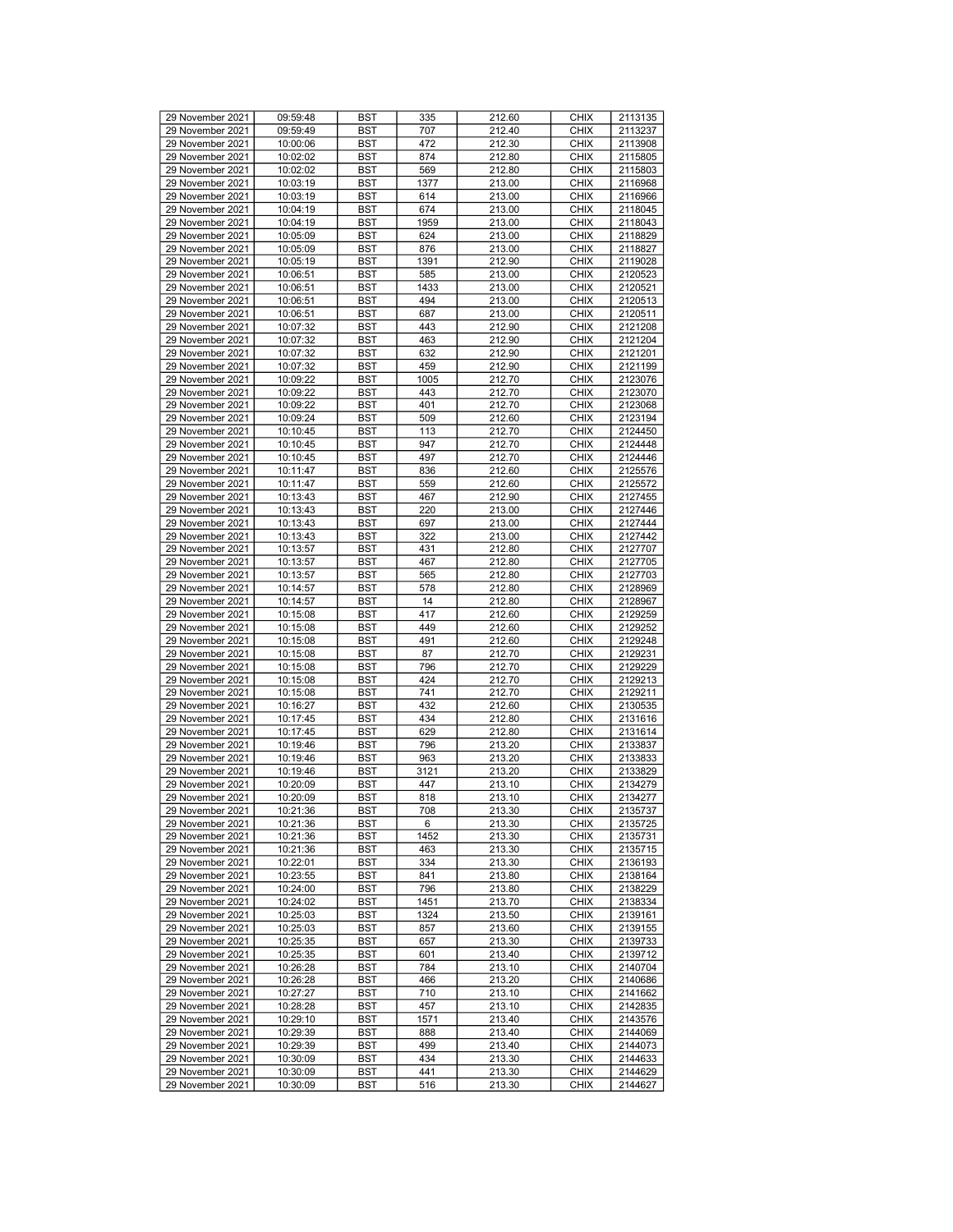| 29 November 2021 |          |            |      |        | <b>CHIX</b> |         |
|------------------|----------|------------|------|--------|-------------|---------|
|                  | 10:30:09 | <b>BST</b> | 883  | 213.30 |             | 2144625 |
| 29 November 2021 | 10:30:09 | <b>BST</b> | 999  | 213.30 | <b>CHIX</b> | 2144623 |
| 29 November 2021 | 10:33:31 | <b>BST</b> | 10   | 213.50 | <b>CHIX</b> | 2147839 |
| 29 November 2021 | 10:33:31 | <b>BST</b> | 553  | 213.50 | <b>CHIX</b> | 2147837 |
| 29 November 2021 | 10:33:31 | <b>BST</b> | 1757 | 213.50 | <b>CHIX</b> | 2147835 |
| 29 November 2021 | 10:34:43 | <b>BST</b> | 487  | 213.60 | <b>CHIX</b> | 2149002 |
| 29 November 2021 | 10:34:43 | <b>BST</b> | 678  | 213.60 | <b>CHIX</b> | 2149000 |
|                  |          |            |      |        |             |         |
| 29 November 2021 | 10:34:43 | <b>BST</b> | 454  | 213.60 | <b>CHIX</b> | 2148998 |
| 29 November 2021 | 10:35:08 | <b>BST</b> | 350  | 213.50 | <b>CHIX</b> | 2149480 |
| 29 November 2021 | 10:35:08 | <b>BST</b> | 96   | 213.50 | <b>CHIX</b> | 2149478 |
| 29 November 2021 | 10:35:08 | <b>BST</b> | 869  | 213.50 | <b>CHIX</b> | 2149484 |
| 29 November 2021 | 10:35:59 | <b>BST</b> | 796  | 213.60 | <b>CHIX</b> | 2150348 |
| 29 November 2021 | 10:36:09 | <b>BST</b> | 85   | 213.50 | <b>CHIX</b> | 2150880 |
|                  |          |            |      |        |             |         |
| 29 November 2021 | 10:36:09 | <b>BST</b> | 282  | 213.50 | <b>CHIX</b> | 2150872 |
| 29 November 2021 | 10:36:09 | <b>BST</b> | 408  | 213.50 | <b>CHIX</b> | 2150876 |
| 29 November 2021 | 10:36:09 | <b>BST</b> | 460  | 213.50 | <b>CHIX</b> | 2150878 |
| 29 November 2021 | 10:36:09 | <b>BST</b> | 182  | 213.50 | <b>CHIX</b> | 2150874 |
| 29 November 2021 | 10:37:25 | <b>BST</b> | 900  | 213.60 | <b>CHIX</b> | 2152431 |
| 29 November 2021 | 10:37:25 | <b>BST</b> | 678  | 213.60 | <b>CHIX</b> | 2152409 |
|                  |          |            |      |        |             |         |
| 29 November 2021 | 10:37:25 | <b>BST</b> | 113  | 213.60 | <b>CHIX</b> | 2152403 |
| 29 November 2021 | 10:37:25 | <b>BST</b> | 664  | 213.60 | <b>CHIX</b> | 2152399 |
| 29 November 2021 | 10:39:22 | <b>BST</b> | 437  | 213.60 | <b>CHIX</b> | 2154470 |
| 29 November 2021 | 10:39:22 | <b>BST</b> | 481  | 213.60 | <b>CHIX</b> | 2154468 |
| 29 November 2021 | 10:39:22 | <b>BST</b> | 670  | 213.60 | <b>CHIX</b> | 2154474 |
| 29 November 2021 | 10:39:22 | <b>BST</b> | 46   | 213.60 | <b>CHIX</b> | 2154472 |
| 29 November 2021 | 10:40:03 | <b>BST</b> | 459  | 213.50 | <b>CHIX</b> |         |
|                  |          |            |      |        |             | 2155106 |
| 29 November 2021 | 10:40:03 | <b>BST</b> | 475  | 213.50 | <b>CHIX</b> | 2155098 |
| 29 November 2021 | 10:40:03 | <b>BST</b> | 519  | 213.50 | <b>CHIX</b> | 2155090 |
| 29 November 2021 | 10:40:03 | <b>BST</b> | 1204 | 213.50 | <b>CHIX</b> | 2155084 |
| 29 November 2021 | 10:40:03 | <b>BST</b> | 794  | 213.50 | <b>CHIX</b> | 2155076 |
| 29 November 2021 | 10:40:03 | <b>BST</b> | 472  | 213.50 | <b>CHIX</b> | 2155074 |
| 29 November 2021 | 10:42:29 | <b>BST</b> | 300  | 213.60 | <b>CHIX</b> | 2157634 |
|                  |          |            |      |        |             |         |
| 29 November 2021 | 10:42:29 | <b>BST</b> | 663  | 213.60 | <b>CHIX</b> | 2157632 |
| 29 November 2021 | 10:42:29 | <b>BST</b> | 429  | 213.60 | <b>CHIX</b> | 2157630 |
| 29 November 2021 | 10:44:54 | <b>BST</b> | 502  | 213.80 | <b>CHIX</b> | 2160167 |
| 29 November 2021 | 10:44:54 | <b>BST</b> | 415  | 213.80 | <b>CHIX</b> | 2160160 |
| 29 November 2021 | 10:44:54 | <b>BST</b> | 557  | 213.80 | <b>CHIX</b> | 2160154 |
| 29 November 2021 | 10:44:54 | <b>BST</b> | 566  | 213.80 | <b>CHIX</b> | 2160152 |
|                  |          |            |      |        |             |         |
| 29 November 2021 | 10:44:54 | <b>BST</b> | 424  | 213.80 | <b>CHIX</b> | 2160158 |
| 29 November 2021 | 10:44:54 | <b>BST</b> | 982  | 213.80 | <b>CHIX</b> | 2160156 |
| 29 November 2021 | 10:45:01 | <b>BST</b> | 1211 | 213.70 | <b>CHIX</b> | 2160400 |
| 29 November 2021 | 10:45:05 | <b>BST</b> | 619  | 213.60 | <b>CHIX</b> | 2160590 |
| 29 November 2021 | 10:46:43 | <b>BST</b> | 413  | 213.60 | <b>CHIX</b> | 2162321 |
| 29 November 2021 | 10:46:43 | <b>BST</b> | 464  | 213.60 | <b>CHIX</b> | 2162319 |
|                  |          |            |      |        |             |         |
| 29 November 2021 | 10:46:43 | <b>BST</b> | 650  | 213.60 | <b>CHIX</b> | 2162317 |
| 29 November 2021 | 10:48:23 | <b>BST</b> | 899  | 213.70 | <b>CHIX</b> | 2163865 |
| 29 November 2021 | 10:48:23 | <b>BST</b> | 796  | 213.70 | <b>CHIX</b> | 2163863 |
| 29 November 2021 | 10:48:23 | <b>BST</b> | 1051 | 213.70 | <b>CHIX</b> | 2163861 |
| 29 November 2021 | 10:48:34 | <b>BST</b> | 948  | 213.60 | <b>CHIX</b> | 2164075 |
| 29 November 2021 | 10:50:14 | <b>BST</b> | 571  | 213.50 | <b>CHIX</b> | 2165501 |
| 29 November 2021 | 10:50:14 | <b>BST</b> | 796  | 213.50 | <b>CHIX</b> | 2165499 |
|                  |          |            |      |        | <b>CHIX</b> |         |
| 29 November 2021 | 10:50:14 | <b>BST</b> | 759  | 213.50 |             | 2165495 |
| 29 November 2021 | 10:50:14 | <b>BST</b> | 565  | 213.50 | <b>CHIX</b> | 2165493 |
| 29 November 2021 | 10:51:52 | <b>BST</b> | 1071 | 213.60 | <b>CHIX</b> | 2167161 |
| 29 November 2021 | 10:53:20 | <b>BST</b> | 424  | 213.70 | <b>CHIX</b> | 2168982 |
| 29 November 2021 | 10:53:20 | <b>BST</b> | 398  | 213.70 | <b>CHIX</b> | 2168978 |
| 29 November 2021 | 10:53:20 | BST        | 10   | 213.70 | <b>CHIX</b> | 2168980 |
| 29 November 2021 | 10:53:20 | <b>BST</b> | 113  | 213.70 | <b>CHIX</b> | 2168976 |
|                  |          |            |      |        |             |         |
| 29 November 2021 | 10:53:20 | <b>BST</b> | 78   | 213.70 | <b>CHIX</b> | 2168984 |
| 29 November 2021 | 10:53:20 | <b>BST</b> | 40   | 213.70 | <b>CHIX</b> | 2168986 |
| 29 November 2021 | 10:53:20 | <b>BST</b> | 553  | 213.70 | <b>CHIX</b> | 2168988 |
| 29 November 2021 | 10:54:14 | BST        | 412  | 213.80 | <b>CHIX</b> | 2170028 |
| 29 November 2021 | 10:54:14 | <b>BST</b> | 1213 | 213.80 | <b>CHIX</b> | 2170021 |
| 29 November 2021 | 10:54:14 | <b>BST</b> | 1694 | 213.80 | <b>CHIX</b> | 2170010 |
| 29 November 2021 | 10:54:14 | <b>BST</b> | 597  | 213.80 | <b>CHIX</b> | 2170007 |
|                  |          |            |      |        |             |         |
| 29 November 2021 | 10:55:34 | <b>BST</b> | 902  | 213.70 | <b>CHIX</b> | 2171546 |
| 29 November 2021 | 10:55:34 | <b>BST</b> | 513  | 213.70 | <b>CHIX</b> | 2171540 |
| 29 November 2021 | 10:55:34 | <b>BST</b> | 177  | 213.70 | <b>CHIX</b> | 2171538 |
| 29 November 2021 | 10:55:34 | <b>BST</b> | 492  | 213.70 | <b>CHIX</b> | 2171536 |
| 29 November 2021 | 10:56:26 | <b>BST</b> | 141  | 213.70 | <b>CHIX</b> | 2172494 |
| 29 November 2021 | 10:56:26 | <b>BST</b> | 70   | 213.70 | <b>CHIX</b> | 2172492 |
|                  |          |            |      |        |             |         |
| 29 November 2021 | 10:56:26 | <b>BST</b> | 219  | 213.70 | <b>CHIX</b> | 2172490 |
| 29 November 2021 | 10:56:26 | <b>BST</b> | 493  | 213.70 | <b>CHIX</b> | 2172484 |
| 29 November 2021 | 10:57:40 | BST        | 882  | 213.60 | <b>CHIX</b> | 2173916 |
| 29 November 2021 | 10:57:40 | BST        | 646  | 213.60 | <b>CHIX</b> | 2173910 |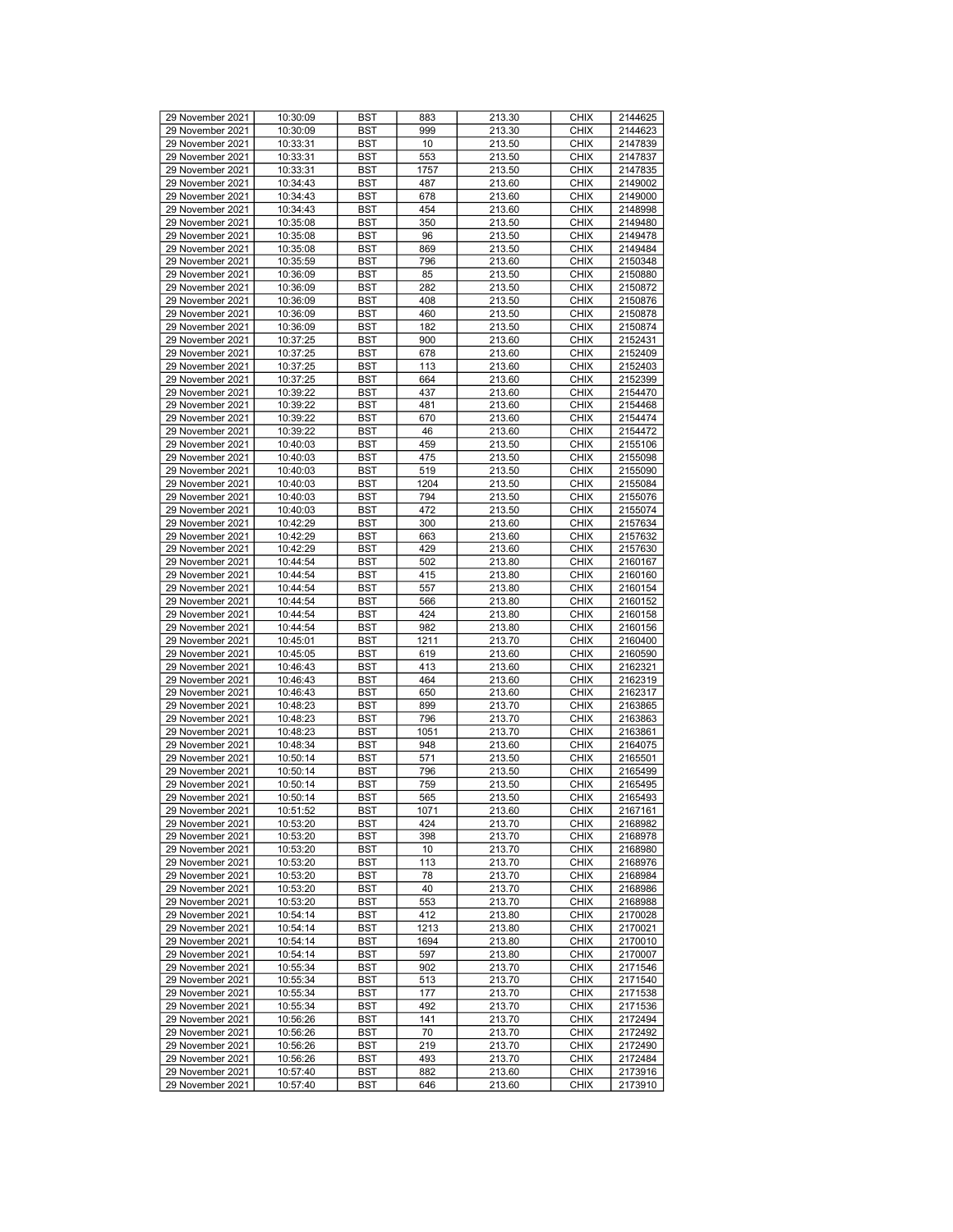| 29 November 2021<br>10:57:59<br>BST<br>445<br>213.50<br><b>CHIX</b><br>2174103<br>29 November 2021<br>344<br><b>CHIX</b><br>2174099<br>10:57:59<br>BST<br>213.50<br>29 November 2021<br>10:57:59<br>652<br>213.50<br><b>CHIX</b><br>2174097<br><b>BST</b><br>29 November 2021<br>213.30<br><b>CHIX</b><br>2175986<br>10:59:52<br><b>BST</b><br>964<br>29 November 2021<br>442<br><b>CHIX</b><br>10:59:52<br><b>BST</b><br>213.40<br>2175939<br>29 November 2021<br>2175943<br>10:59:52<br>BST<br>996<br>213.40<br><b>CHIX</b><br>29 November 2021<br><b>CHIX</b><br>2175941<br>10:59:52<br>BST<br>487<br>213.40<br>29 November 2021<br>11:02:16<br><b>BST</b><br>114<br>213.70<br><b>CHIX</b><br>2178396<br>29 November 2021<br>11:02:26<br>1990<br>213.70<br><b>CHIX</b><br><b>BST</b><br>2178502<br>29 November 2021<br><b>CHIX</b><br>11:02:26<br><b>BST</b><br>430<br>213.70<br>2178498<br>29 November 2021<br>460<br>2178496<br>11:02:26<br>BST<br>213.70<br><b>CHIX</b><br>29 November 2021<br>342<br><b>CHIX</b><br>2178494<br>11:02:26<br>BST<br>213.70<br>29 November 2021<br>11:03:27<br><b>BST</b><br>190<br>213.60<br><b>CHIX</b><br>2179421<br>29 November 2021<br>11:03:27<br>542<br>213.60<br><b>CHIX</b><br>2179419<br><b>BST</b><br>29 November 2021<br><b>CHIX</b><br>11:03:27<br><b>BST</b><br>585<br>213.60<br>2179417<br>29 November 2021<br>2179395<br>11:03:27<br>BST<br>796<br>213.70<br><b>CHIX</b><br>29 November 2021<br><b>CHIX</b><br>2179393<br>11:03:27<br>BST<br>3<br>213.70<br>29 November 2021<br>11:05:29<br>438<br>213.70<br><b>CHIX</b><br>2181564<br><b>BST</b><br>29 November 2021<br>11:05:29<br>1286<br>213.70<br><b>CHIX</b><br>2181562<br><b>BST</b><br><b>CHIX</b><br>29 November 2021<br>11:05:29<br><b>BST</b><br>554<br>213.70<br>2181560<br>29 November 2021<br>11:05:30<br>2181574<br><b>BST</b><br>1092<br>213.60<br><b>CHIX</b><br>29 November 2021<br>11:06:52<br><b>CHIX</b><br>2182915<br>BST<br>284<br>213.70<br>29 November 2021<br>11:06:52<br><b>BST</b><br>207<br>213.70<br><b>CHIX</b><br>2182913<br>29 November 2021<br>11:06:52<br>28<br>213.70<br><b>CHIX</b><br>2182911<br><b>BST</b><br>29 November 2021<br><b>CHIX</b><br>11:06:52<br><b>BST</b><br>1068<br>213.70<br>2182907<br>29 November 2021<br>488<br>11:07:17<br>BST<br>213.60<br><b>CHIX</b><br>2183419<br>29 November 2021<br><b>CHIX</b><br>11:07:17<br>BST<br>987<br>213.60<br>2183415<br>29 November 2021<br>213.50<br><b>CHIX</b><br>2184182<br>11:08:02<br><b>BST</b><br>596<br>29 November 2021<br>11:08:02<br>768<br>213.50<br><b>CHIX</b><br>2184180<br><b>BST</b><br>29 November 2021<br><b>CHIX</b><br>11:08:05<br><b>BST</b><br>622<br>213.30<br>2184297<br>29 November 2021<br>11:08:42<br>471<br>2184915<br>BST<br>213.30<br><b>CHIX</b><br>29 November 2021<br>11:08:42<br><b>CHIX</b><br>BST<br>38<br>213.30<br>2184913<br>29 November 2021<br>11:08:43<br><b>BST</b><br>732<br>213.30<br><b>CHIX</b><br>2184918<br>29 November 2021<br>11:11:02<br>496<br>213.50<br><b>CHIX</b><br>2186970<br><b>BST</b><br>29 November 2021<br>497<br><b>CHIX</b><br>11:11:02<br><b>BST</b><br>213.50<br>2186968<br>29 November 2021<br>11:11:02<br>BST<br>690<br>213.50<br><b>CHIX</b><br>2186966<br>29 November 2021<br><b>CHIX</b><br>11:11:02<br>BST<br>235<br>213.50<br>2186964<br>29 November 2021<br>11:11:42<br>213.50<br><b>CHIX</b><br>2187486<br><b>BST</b><br>575<br>29 November 2021<br>11:11:45<br>796<br>213.50<br><b>CHIX</b><br><b>BST</b><br>2187580<br>410<br><b>CHIX</b><br>29 November 2021<br>11:12:03<br><b>BST</b><br>213.40<br>2187846<br>29 November 2021<br>11:12:03<br>2187844<br>BST<br>1016<br>213.40<br><b>CHIX</b><br>29 November 2021<br>11:12:22<br>713<br><b>CHIX</b><br>BST<br>213.30<br>2188200<br>29 November 2021<br>11:13:30<br><b>BST</b><br>518<br>213.40<br><b>CHIX</b><br>2189046<br>29 November 2021<br>11:13:40<br>395<br>213.40<br><b>CHIX</b><br>2189161<br><b>BST</b><br>29 November 2021<br>446<br><b>CHIX</b><br>11:13:40<br><b>BST</b><br>213.40<br>2189159<br>29 November 2021<br>73<br>11:13:50<br>BST<br>213.40<br><b>CHIX</b><br>2189311<br>29 November 2021<br><b>CHIX</b><br>11:13:50<br>BST<br>558<br>213.40<br>2189309<br>29 November 2021<br>11:14:00<br>213.40<br><b>CHIX</b><br>2189457<br><b>BST</b><br>296<br>29 November 2021<br>11:14:06<br><b>BST</b><br>489<br>213.40<br><b>CHIX</b><br>2189589<br>32<br><b>CHIX</b><br>29 November 2021<br>11:14:06<br><b>BST</b><br>213.40<br>2189587<br>29 November 2021<br>11:14:06<br><b>CHIX</b><br>2189585<br>BST<br>393<br>213.40<br>29 November 2021<br>11:14:06<br><b>BST</b><br>49<br>213.40<br><b>CHIX</b><br>2189583<br>29 November 2021<br><b>BST</b><br>335<br>213.40<br><b>CHIX</b><br>11:15:07<br>2190665<br>29 November 2021<br>11:17:50<br><b>BST</b><br>315<br>213.70<br><b>CHIX</b><br>2193077<br><b>CHIX</b><br>29 November 2021<br>11:18:00<br><b>BST</b><br>234<br>213.70<br>2193234<br>29 November 2021<br>415<br>11:18:10<br>BST<br>213.70<br><b>CHIX</b><br>2193537<br>29 November 2021<br>11:18:10<br><b>BST</b><br>1099<br>213.70<br><b>CHIX</b><br>2193531<br>29 November 2021<br>11:18:10<br>213.70<br><b>CHIX</b><br>BST<br>1117<br>2193529<br>29 November 2021<br>11:18:10<br>426<br>213.70<br><b>CHIX</b><br>2193533<br><b>BST</b><br>29 November 2021<br>1163<br><b>CHIX</b><br>11:18:10<br><b>BST</b><br>213.70<br>2193527<br>29 November 2021<br>11:18:10<br>BST<br>517<br>213.70<br><b>CHIX</b><br>2193525<br>29 November 2021<br>11:20:57<br>BST<br>1611<br>213.90<br><b>CHIX</b><br>2195980<br>29 November 2021<br>11:20:57<br>1112<br><b>CHIX</b><br>BST<br>213.90<br>2195978<br>29 November 2021<br>11:20:57<br>2476<br><b>CHIX</b><br>BST<br>213.90<br>2195974<br>29 November 2021<br><b>CHIX</b><br>11:21:52<br><b>BST</b><br>852<br>214.00<br>2197214<br>29 November 2021<br>11:22:47<br>BST<br>694<br>213.90<br><b>CHIX</b><br>2197947<br>29 November 2021<br>11:22:59<br><b>BST</b><br>1180<br>213.80<br><b>CHIX</b><br>2198116<br>29 November 2021<br>449<br><b>CHIX</b><br>2199041<br>11:24:03<br>BST<br>213.70<br>29 November 2021<br>11:24:03<br>426<br>213.70<br><b>CHIX</b><br>2199039<br><b>BST</b><br>29 November 2021<br><b>CHIX</b><br>11:24:03<br><b>BST</b><br>287<br>213.70<br>2199035<br>29 November 2021<br>11:24:03<br>BST<br>211<br>213.70<br><b>CHIX</b><br>2199033<br>29 November 2021<br>11:24:03<br>BST<br>928<br>213.70<br><b>CHIX</b><br>2199031<br>29 November 2021<br>11:24:03<br>BST<br>453<br>213.70<br><b>CHIX</b><br>2199029<br>29 November 2021<br>11:24:03<br>BST<br>737<br>213.70<br><b>CHIX</b><br>2199027 | 29 November 2021 | 10:57:59 | <b>BST</b> | 190 | 213.50 | <b>CHIX</b> | 2174121 |
|-----------------------------------------------------------------------------------------------------------------------------------------------------------------------------------------------------------------------------------------------------------------------------------------------------------------------------------------------------------------------------------------------------------------------------------------------------------------------------------------------------------------------------------------------------------------------------------------------------------------------------------------------------------------------------------------------------------------------------------------------------------------------------------------------------------------------------------------------------------------------------------------------------------------------------------------------------------------------------------------------------------------------------------------------------------------------------------------------------------------------------------------------------------------------------------------------------------------------------------------------------------------------------------------------------------------------------------------------------------------------------------------------------------------------------------------------------------------------------------------------------------------------------------------------------------------------------------------------------------------------------------------------------------------------------------------------------------------------------------------------------------------------------------------------------------------------------------------------------------------------------------------------------------------------------------------------------------------------------------------------------------------------------------------------------------------------------------------------------------------------------------------------------------------------------------------------------------------------------------------------------------------------------------------------------------------------------------------------------------------------------------------------------------------------------------------------------------------------------------------------------------------------------------------------------------------------------------------------------------------------------------------------------------------------------------------------------------------------------------------------------------------------------------------------------------------------------------------------------------------------------------------------------------------------------------------------------------------------------------------------------------------------------------------------------------------------------------------------------------------------------------------------------------------------------------------------------------------------------------------------------------------------------------------------------------------------------------------------------------------------------------------------------------------------------------------------------------------------------------------------------------------------------------------------------------------------------------------------------------------------------------------------------------------------------------------------------------------------------------------------------------------------------------------------------------------------------------------------------------------------------------------------------------------------------------------------------------------------------------------------------------------------------------------------------------------------------------------------------------------------------------------------------------------------------------------------------------------------------------------------------------------------------------------------------------------------------------------------------------------------------------------------------------------------------------------------------------------------------------------------------------------------------------------------------------------------------------------------------------------------------------------------------------------------------------------------------------------------------------------------------------------------------------------------------------------------------------------------------------------------------------------------------------------------------------------------------------------------------------------------------------------------------------------------------------------------------------------------------------------------------------------------------------------------------------------------------------------------------------------------------------------------------------------------------------------------------------------------------------------------------------------------------------------------------------------------------------------------------------------------------------------------------------------------------------------------------------------------------------------------------------------------------------------------------------------------------------------------------------------------------------------------------------------------------------------------------------------------------------------------------------------------------------------------------------------------------------------------------------------------------------------------------------------------------------------------------------------------------------------------------------------------------------------------------------------------------------------------------------------------------------------------------------------------------------------------------------------------------------------------------------------------------------------------------------------------------------------------------------------------------------------------------------------------------------------------------------------------------------------------------|------------------|----------|------------|-----|--------|-------------|---------|
|                                                                                                                                                                                                                                                                                                                                                                                                                                                                                                                                                                                                                                                                                                                                                                                                                                                                                                                                                                                                                                                                                                                                                                                                                                                                                                                                                                                                                                                                                                                                                                                                                                                                                                                                                                                                                                                                                                                                                                                                                                                                                                                                                                                                                                                                                                                                                                                                                                                                                                                                                                                                                                                                                                                                                                                                                                                                                                                                                                                                                                                                                                                                                                                                                                                                                                                                                                                                                                                                                                                                                                                                                                                                                                                                                                                                                                                                                                                                                                                                                                                                                                                                                                                                                                                                                                                                                                                                                                                                                                                                                                                                                                                                                                                                                                                                                                                                                                                                                                                                                                                                                                                                                                                                                                                                                                                                                                                                                                                                                                                                                                                                                                                                                                                                                                                                                                                                                                                                                                                                                                                                                                                                                                                                                                                                                                                                                                                                                                                                                                                                                                                                                             |                  |          |            |     |        |             |         |
|                                                                                                                                                                                                                                                                                                                                                                                                                                                                                                                                                                                                                                                                                                                                                                                                                                                                                                                                                                                                                                                                                                                                                                                                                                                                                                                                                                                                                                                                                                                                                                                                                                                                                                                                                                                                                                                                                                                                                                                                                                                                                                                                                                                                                                                                                                                                                                                                                                                                                                                                                                                                                                                                                                                                                                                                                                                                                                                                                                                                                                                                                                                                                                                                                                                                                                                                                                                                                                                                                                                                                                                                                                                                                                                                                                                                                                                                                                                                                                                                                                                                                                                                                                                                                                                                                                                                                                                                                                                                                                                                                                                                                                                                                                                                                                                                                                                                                                                                                                                                                                                                                                                                                                                                                                                                                                                                                                                                                                                                                                                                                                                                                                                                                                                                                                                                                                                                                                                                                                                                                                                                                                                                                                                                                                                                                                                                                                                                                                                                                                                                                                                                                             |                  |          |            |     |        |             |         |
|                                                                                                                                                                                                                                                                                                                                                                                                                                                                                                                                                                                                                                                                                                                                                                                                                                                                                                                                                                                                                                                                                                                                                                                                                                                                                                                                                                                                                                                                                                                                                                                                                                                                                                                                                                                                                                                                                                                                                                                                                                                                                                                                                                                                                                                                                                                                                                                                                                                                                                                                                                                                                                                                                                                                                                                                                                                                                                                                                                                                                                                                                                                                                                                                                                                                                                                                                                                                                                                                                                                                                                                                                                                                                                                                                                                                                                                                                                                                                                                                                                                                                                                                                                                                                                                                                                                                                                                                                                                                                                                                                                                                                                                                                                                                                                                                                                                                                                                                                                                                                                                                                                                                                                                                                                                                                                                                                                                                                                                                                                                                                                                                                                                                                                                                                                                                                                                                                                                                                                                                                                                                                                                                                                                                                                                                                                                                                                                                                                                                                                                                                                                                                             |                  |          |            |     |        |             |         |
|                                                                                                                                                                                                                                                                                                                                                                                                                                                                                                                                                                                                                                                                                                                                                                                                                                                                                                                                                                                                                                                                                                                                                                                                                                                                                                                                                                                                                                                                                                                                                                                                                                                                                                                                                                                                                                                                                                                                                                                                                                                                                                                                                                                                                                                                                                                                                                                                                                                                                                                                                                                                                                                                                                                                                                                                                                                                                                                                                                                                                                                                                                                                                                                                                                                                                                                                                                                                                                                                                                                                                                                                                                                                                                                                                                                                                                                                                                                                                                                                                                                                                                                                                                                                                                                                                                                                                                                                                                                                                                                                                                                                                                                                                                                                                                                                                                                                                                                                                                                                                                                                                                                                                                                                                                                                                                                                                                                                                                                                                                                                                                                                                                                                                                                                                                                                                                                                                                                                                                                                                                                                                                                                                                                                                                                                                                                                                                                                                                                                                                                                                                                                                             |                  |          |            |     |        |             |         |
|                                                                                                                                                                                                                                                                                                                                                                                                                                                                                                                                                                                                                                                                                                                                                                                                                                                                                                                                                                                                                                                                                                                                                                                                                                                                                                                                                                                                                                                                                                                                                                                                                                                                                                                                                                                                                                                                                                                                                                                                                                                                                                                                                                                                                                                                                                                                                                                                                                                                                                                                                                                                                                                                                                                                                                                                                                                                                                                                                                                                                                                                                                                                                                                                                                                                                                                                                                                                                                                                                                                                                                                                                                                                                                                                                                                                                                                                                                                                                                                                                                                                                                                                                                                                                                                                                                                                                                                                                                                                                                                                                                                                                                                                                                                                                                                                                                                                                                                                                                                                                                                                                                                                                                                                                                                                                                                                                                                                                                                                                                                                                                                                                                                                                                                                                                                                                                                                                                                                                                                                                                                                                                                                                                                                                                                                                                                                                                                                                                                                                                                                                                                                                             |                  |          |            |     |        |             |         |
|                                                                                                                                                                                                                                                                                                                                                                                                                                                                                                                                                                                                                                                                                                                                                                                                                                                                                                                                                                                                                                                                                                                                                                                                                                                                                                                                                                                                                                                                                                                                                                                                                                                                                                                                                                                                                                                                                                                                                                                                                                                                                                                                                                                                                                                                                                                                                                                                                                                                                                                                                                                                                                                                                                                                                                                                                                                                                                                                                                                                                                                                                                                                                                                                                                                                                                                                                                                                                                                                                                                                                                                                                                                                                                                                                                                                                                                                                                                                                                                                                                                                                                                                                                                                                                                                                                                                                                                                                                                                                                                                                                                                                                                                                                                                                                                                                                                                                                                                                                                                                                                                                                                                                                                                                                                                                                                                                                                                                                                                                                                                                                                                                                                                                                                                                                                                                                                                                                                                                                                                                                                                                                                                                                                                                                                                                                                                                                                                                                                                                                                                                                                                                             |                  |          |            |     |        |             |         |
|                                                                                                                                                                                                                                                                                                                                                                                                                                                                                                                                                                                                                                                                                                                                                                                                                                                                                                                                                                                                                                                                                                                                                                                                                                                                                                                                                                                                                                                                                                                                                                                                                                                                                                                                                                                                                                                                                                                                                                                                                                                                                                                                                                                                                                                                                                                                                                                                                                                                                                                                                                                                                                                                                                                                                                                                                                                                                                                                                                                                                                                                                                                                                                                                                                                                                                                                                                                                                                                                                                                                                                                                                                                                                                                                                                                                                                                                                                                                                                                                                                                                                                                                                                                                                                                                                                                                                                                                                                                                                                                                                                                                                                                                                                                                                                                                                                                                                                                                                                                                                                                                                                                                                                                                                                                                                                                                                                                                                                                                                                                                                                                                                                                                                                                                                                                                                                                                                                                                                                                                                                                                                                                                                                                                                                                                                                                                                                                                                                                                                                                                                                                                                             |                  |          |            |     |        |             |         |
|                                                                                                                                                                                                                                                                                                                                                                                                                                                                                                                                                                                                                                                                                                                                                                                                                                                                                                                                                                                                                                                                                                                                                                                                                                                                                                                                                                                                                                                                                                                                                                                                                                                                                                                                                                                                                                                                                                                                                                                                                                                                                                                                                                                                                                                                                                                                                                                                                                                                                                                                                                                                                                                                                                                                                                                                                                                                                                                                                                                                                                                                                                                                                                                                                                                                                                                                                                                                                                                                                                                                                                                                                                                                                                                                                                                                                                                                                                                                                                                                                                                                                                                                                                                                                                                                                                                                                                                                                                                                                                                                                                                                                                                                                                                                                                                                                                                                                                                                                                                                                                                                                                                                                                                                                                                                                                                                                                                                                                                                                                                                                                                                                                                                                                                                                                                                                                                                                                                                                                                                                                                                                                                                                                                                                                                                                                                                                                                                                                                                                                                                                                                                                             |                  |          |            |     |        |             |         |
|                                                                                                                                                                                                                                                                                                                                                                                                                                                                                                                                                                                                                                                                                                                                                                                                                                                                                                                                                                                                                                                                                                                                                                                                                                                                                                                                                                                                                                                                                                                                                                                                                                                                                                                                                                                                                                                                                                                                                                                                                                                                                                                                                                                                                                                                                                                                                                                                                                                                                                                                                                                                                                                                                                                                                                                                                                                                                                                                                                                                                                                                                                                                                                                                                                                                                                                                                                                                                                                                                                                                                                                                                                                                                                                                                                                                                                                                                                                                                                                                                                                                                                                                                                                                                                                                                                                                                                                                                                                                                                                                                                                                                                                                                                                                                                                                                                                                                                                                                                                                                                                                                                                                                                                                                                                                                                                                                                                                                                                                                                                                                                                                                                                                                                                                                                                                                                                                                                                                                                                                                                                                                                                                                                                                                                                                                                                                                                                                                                                                                                                                                                                                                             |                  |          |            |     |        |             |         |
|                                                                                                                                                                                                                                                                                                                                                                                                                                                                                                                                                                                                                                                                                                                                                                                                                                                                                                                                                                                                                                                                                                                                                                                                                                                                                                                                                                                                                                                                                                                                                                                                                                                                                                                                                                                                                                                                                                                                                                                                                                                                                                                                                                                                                                                                                                                                                                                                                                                                                                                                                                                                                                                                                                                                                                                                                                                                                                                                                                                                                                                                                                                                                                                                                                                                                                                                                                                                                                                                                                                                                                                                                                                                                                                                                                                                                                                                                                                                                                                                                                                                                                                                                                                                                                                                                                                                                                                                                                                                                                                                                                                                                                                                                                                                                                                                                                                                                                                                                                                                                                                                                                                                                                                                                                                                                                                                                                                                                                                                                                                                                                                                                                                                                                                                                                                                                                                                                                                                                                                                                                                                                                                                                                                                                                                                                                                                                                                                                                                                                                                                                                                                                             |                  |          |            |     |        |             |         |
|                                                                                                                                                                                                                                                                                                                                                                                                                                                                                                                                                                                                                                                                                                                                                                                                                                                                                                                                                                                                                                                                                                                                                                                                                                                                                                                                                                                                                                                                                                                                                                                                                                                                                                                                                                                                                                                                                                                                                                                                                                                                                                                                                                                                                                                                                                                                                                                                                                                                                                                                                                                                                                                                                                                                                                                                                                                                                                                                                                                                                                                                                                                                                                                                                                                                                                                                                                                                                                                                                                                                                                                                                                                                                                                                                                                                                                                                                                                                                                                                                                                                                                                                                                                                                                                                                                                                                                                                                                                                                                                                                                                                                                                                                                                                                                                                                                                                                                                                                                                                                                                                                                                                                                                                                                                                                                                                                                                                                                                                                                                                                                                                                                                                                                                                                                                                                                                                                                                                                                                                                                                                                                                                                                                                                                                                                                                                                                                                                                                                                                                                                                                                                             |                  |          |            |     |        |             |         |
|                                                                                                                                                                                                                                                                                                                                                                                                                                                                                                                                                                                                                                                                                                                                                                                                                                                                                                                                                                                                                                                                                                                                                                                                                                                                                                                                                                                                                                                                                                                                                                                                                                                                                                                                                                                                                                                                                                                                                                                                                                                                                                                                                                                                                                                                                                                                                                                                                                                                                                                                                                                                                                                                                                                                                                                                                                                                                                                                                                                                                                                                                                                                                                                                                                                                                                                                                                                                                                                                                                                                                                                                                                                                                                                                                                                                                                                                                                                                                                                                                                                                                                                                                                                                                                                                                                                                                                                                                                                                                                                                                                                                                                                                                                                                                                                                                                                                                                                                                                                                                                                                                                                                                                                                                                                                                                                                                                                                                                                                                                                                                                                                                                                                                                                                                                                                                                                                                                                                                                                                                                                                                                                                                                                                                                                                                                                                                                                                                                                                                                                                                                                                                             |                  |          |            |     |        |             |         |
|                                                                                                                                                                                                                                                                                                                                                                                                                                                                                                                                                                                                                                                                                                                                                                                                                                                                                                                                                                                                                                                                                                                                                                                                                                                                                                                                                                                                                                                                                                                                                                                                                                                                                                                                                                                                                                                                                                                                                                                                                                                                                                                                                                                                                                                                                                                                                                                                                                                                                                                                                                                                                                                                                                                                                                                                                                                                                                                                                                                                                                                                                                                                                                                                                                                                                                                                                                                                                                                                                                                                                                                                                                                                                                                                                                                                                                                                                                                                                                                                                                                                                                                                                                                                                                                                                                                                                                                                                                                                                                                                                                                                                                                                                                                                                                                                                                                                                                                                                                                                                                                                                                                                                                                                                                                                                                                                                                                                                                                                                                                                                                                                                                                                                                                                                                                                                                                                                                                                                                                                                                                                                                                                                                                                                                                                                                                                                                                                                                                                                                                                                                                                                             |                  |          |            |     |        |             |         |
|                                                                                                                                                                                                                                                                                                                                                                                                                                                                                                                                                                                                                                                                                                                                                                                                                                                                                                                                                                                                                                                                                                                                                                                                                                                                                                                                                                                                                                                                                                                                                                                                                                                                                                                                                                                                                                                                                                                                                                                                                                                                                                                                                                                                                                                                                                                                                                                                                                                                                                                                                                                                                                                                                                                                                                                                                                                                                                                                                                                                                                                                                                                                                                                                                                                                                                                                                                                                                                                                                                                                                                                                                                                                                                                                                                                                                                                                                                                                                                                                                                                                                                                                                                                                                                                                                                                                                                                                                                                                                                                                                                                                                                                                                                                                                                                                                                                                                                                                                                                                                                                                                                                                                                                                                                                                                                                                                                                                                                                                                                                                                                                                                                                                                                                                                                                                                                                                                                                                                                                                                                                                                                                                                                                                                                                                                                                                                                                                                                                                                                                                                                                                                             |                  |          |            |     |        |             |         |
|                                                                                                                                                                                                                                                                                                                                                                                                                                                                                                                                                                                                                                                                                                                                                                                                                                                                                                                                                                                                                                                                                                                                                                                                                                                                                                                                                                                                                                                                                                                                                                                                                                                                                                                                                                                                                                                                                                                                                                                                                                                                                                                                                                                                                                                                                                                                                                                                                                                                                                                                                                                                                                                                                                                                                                                                                                                                                                                                                                                                                                                                                                                                                                                                                                                                                                                                                                                                                                                                                                                                                                                                                                                                                                                                                                                                                                                                                                                                                                                                                                                                                                                                                                                                                                                                                                                                                                                                                                                                                                                                                                                                                                                                                                                                                                                                                                                                                                                                                                                                                                                                                                                                                                                                                                                                                                                                                                                                                                                                                                                                                                                                                                                                                                                                                                                                                                                                                                                                                                                                                                                                                                                                                                                                                                                                                                                                                                                                                                                                                                                                                                                                                             |                  |          |            |     |        |             |         |
|                                                                                                                                                                                                                                                                                                                                                                                                                                                                                                                                                                                                                                                                                                                                                                                                                                                                                                                                                                                                                                                                                                                                                                                                                                                                                                                                                                                                                                                                                                                                                                                                                                                                                                                                                                                                                                                                                                                                                                                                                                                                                                                                                                                                                                                                                                                                                                                                                                                                                                                                                                                                                                                                                                                                                                                                                                                                                                                                                                                                                                                                                                                                                                                                                                                                                                                                                                                                                                                                                                                                                                                                                                                                                                                                                                                                                                                                                                                                                                                                                                                                                                                                                                                                                                                                                                                                                                                                                                                                                                                                                                                                                                                                                                                                                                                                                                                                                                                                                                                                                                                                                                                                                                                                                                                                                                                                                                                                                                                                                                                                                                                                                                                                                                                                                                                                                                                                                                                                                                                                                                                                                                                                                                                                                                                                                                                                                                                                                                                                                                                                                                                                                             |                  |          |            |     |        |             |         |
|                                                                                                                                                                                                                                                                                                                                                                                                                                                                                                                                                                                                                                                                                                                                                                                                                                                                                                                                                                                                                                                                                                                                                                                                                                                                                                                                                                                                                                                                                                                                                                                                                                                                                                                                                                                                                                                                                                                                                                                                                                                                                                                                                                                                                                                                                                                                                                                                                                                                                                                                                                                                                                                                                                                                                                                                                                                                                                                                                                                                                                                                                                                                                                                                                                                                                                                                                                                                                                                                                                                                                                                                                                                                                                                                                                                                                                                                                                                                                                                                                                                                                                                                                                                                                                                                                                                                                                                                                                                                                                                                                                                                                                                                                                                                                                                                                                                                                                                                                                                                                                                                                                                                                                                                                                                                                                                                                                                                                                                                                                                                                                                                                                                                                                                                                                                                                                                                                                                                                                                                                                                                                                                                                                                                                                                                                                                                                                                                                                                                                                                                                                                                                             |                  |          |            |     |        |             |         |
|                                                                                                                                                                                                                                                                                                                                                                                                                                                                                                                                                                                                                                                                                                                                                                                                                                                                                                                                                                                                                                                                                                                                                                                                                                                                                                                                                                                                                                                                                                                                                                                                                                                                                                                                                                                                                                                                                                                                                                                                                                                                                                                                                                                                                                                                                                                                                                                                                                                                                                                                                                                                                                                                                                                                                                                                                                                                                                                                                                                                                                                                                                                                                                                                                                                                                                                                                                                                                                                                                                                                                                                                                                                                                                                                                                                                                                                                                                                                                                                                                                                                                                                                                                                                                                                                                                                                                                                                                                                                                                                                                                                                                                                                                                                                                                                                                                                                                                                                                                                                                                                                                                                                                                                                                                                                                                                                                                                                                                                                                                                                                                                                                                                                                                                                                                                                                                                                                                                                                                                                                                                                                                                                                                                                                                                                                                                                                                                                                                                                                                                                                                                                                             |                  |          |            |     |        |             |         |
|                                                                                                                                                                                                                                                                                                                                                                                                                                                                                                                                                                                                                                                                                                                                                                                                                                                                                                                                                                                                                                                                                                                                                                                                                                                                                                                                                                                                                                                                                                                                                                                                                                                                                                                                                                                                                                                                                                                                                                                                                                                                                                                                                                                                                                                                                                                                                                                                                                                                                                                                                                                                                                                                                                                                                                                                                                                                                                                                                                                                                                                                                                                                                                                                                                                                                                                                                                                                                                                                                                                                                                                                                                                                                                                                                                                                                                                                                                                                                                                                                                                                                                                                                                                                                                                                                                                                                                                                                                                                                                                                                                                                                                                                                                                                                                                                                                                                                                                                                                                                                                                                                                                                                                                                                                                                                                                                                                                                                                                                                                                                                                                                                                                                                                                                                                                                                                                                                                                                                                                                                                                                                                                                                                                                                                                                                                                                                                                                                                                                                                                                                                                                                             |                  |          |            |     |        |             |         |
|                                                                                                                                                                                                                                                                                                                                                                                                                                                                                                                                                                                                                                                                                                                                                                                                                                                                                                                                                                                                                                                                                                                                                                                                                                                                                                                                                                                                                                                                                                                                                                                                                                                                                                                                                                                                                                                                                                                                                                                                                                                                                                                                                                                                                                                                                                                                                                                                                                                                                                                                                                                                                                                                                                                                                                                                                                                                                                                                                                                                                                                                                                                                                                                                                                                                                                                                                                                                                                                                                                                                                                                                                                                                                                                                                                                                                                                                                                                                                                                                                                                                                                                                                                                                                                                                                                                                                                                                                                                                                                                                                                                                                                                                                                                                                                                                                                                                                                                                                                                                                                                                                                                                                                                                                                                                                                                                                                                                                                                                                                                                                                                                                                                                                                                                                                                                                                                                                                                                                                                                                                                                                                                                                                                                                                                                                                                                                                                                                                                                                                                                                                                                                             |                  |          |            |     |        |             |         |
|                                                                                                                                                                                                                                                                                                                                                                                                                                                                                                                                                                                                                                                                                                                                                                                                                                                                                                                                                                                                                                                                                                                                                                                                                                                                                                                                                                                                                                                                                                                                                                                                                                                                                                                                                                                                                                                                                                                                                                                                                                                                                                                                                                                                                                                                                                                                                                                                                                                                                                                                                                                                                                                                                                                                                                                                                                                                                                                                                                                                                                                                                                                                                                                                                                                                                                                                                                                                                                                                                                                                                                                                                                                                                                                                                                                                                                                                                                                                                                                                                                                                                                                                                                                                                                                                                                                                                                                                                                                                                                                                                                                                                                                                                                                                                                                                                                                                                                                                                                                                                                                                                                                                                                                                                                                                                                                                                                                                                                                                                                                                                                                                                                                                                                                                                                                                                                                                                                                                                                                                                                                                                                                                                                                                                                                                                                                                                                                                                                                                                                                                                                                                                             |                  |          |            |     |        |             |         |
|                                                                                                                                                                                                                                                                                                                                                                                                                                                                                                                                                                                                                                                                                                                                                                                                                                                                                                                                                                                                                                                                                                                                                                                                                                                                                                                                                                                                                                                                                                                                                                                                                                                                                                                                                                                                                                                                                                                                                                                                                                                                                                                                                                                                                                                                                                                                                                                                                                                                                                                                                                                                                                                                                                                                                                                                                                                                                                                                                                                                                                                                                                                                                                                                                                                                                                                                                                                                                                                                                                                                                                                                                                                                                                                                                                                                                                                                                                                                                                                                                                                                                                                                                                                                                                                                                                                                                                                                                                                                                                                                                                                                                                                                                                                                                                                                                                                                                                                                                                                                                                                                                                                                                                                                                                                                                                                                                                                                                                                                                                                                                                                                                                                                                                                                                                                                                                                                                                                                                                                                                                                                                                                                                                                                                                                                                                                                                                                                                                                                                                                                                                                                                             |                  |          |            |     |        |             |         |
|                                                                                                                                                                                                                                                                                                                                                                                                                                                                                                                                                                                                                                                                                                                                                                                                                                                                                                                                                                                                                                                                                                                                                                                                                                                                                                                                                                                                                                                                                                                                                                                                                                                                                                                                                                                                                                                                                                                                                                                                                                                                                                                                                                                                                                                                                                                                                                                                                                                                                                                                                                                                                                                                                                                                                                                                                                                                                                                                                                                                                                                                                                                                                                                                                                                                                                                                                                                                                                                                                                                                                                                                                                                                                                                                                                                                                                                                                                                                                                                                                                                                                                                                                                                                                                                                                                                                                                                                                                                                                                                                                                                                                                                                                                                                                                                                                                                                                                                                                                                                                                                                                                                                                                                                                                                                                                                                                                                                                                                                                                                                                                                                                                                                                                                                                                                                                                                                                                                                                                                                                                                                                                                                                                                                                                                                                                                                                                                                                                                                                                                                                                                                                             |                  |          |            |     |        |             |         |
|                                                                                                                                                                                                                                                                                                                                                                                                                                                                                                                                                                                                                                                                                                                                                                                                                                                                                                                                                                                                                                                                                                                                                                                                                                                                                                                                                                                                                                                                                                                                                                                                                                                                                                                                                                                                                                                                                                                                                                                                                                                                                                                                                                                                                                                                                                                                                                                                                                                                                                                                                                                                                                                                                                                                                                                                                                                                                                                                                                                                                                                                                                                                                                                                                                                                                                                                                                                                                                                                                                                                                                                                                                                                                                                                                                                                                                                                                                                                                                                                                                                                                                                                                                                                                                                                                                                                                                                                                                                                                                                                                                                                                                                                                                                                                                                                                                                                                                                                                                                                                                                                                                                                                                                                                                                                                                                                                                                                                                                                                                                                                                                                                                                                                                                                                                                                                                                                                                                                                                                                                                                                                                                                                                                                                                                                                                                                                                                                                                                                                                                                                                                                                             |                  |          |            |     |        |             |         |
|                                                                                                                                                                                                                                                                                                                                                                                                                                                                                                                                                                                                                                                                                                                                                                                                                                                                                                                                                                                                                                                                                                                                                                                                                                                                                                                                                                                                                                                                                                                                                                                                                                                                                                                                                                                                                                                                                                                                                                                                                                                                                                                                                                                                                                                                                                                                                                                                                                                                                                                                                                                                                                                                                                                                                                                                                                                                                                                                                                                                                                                                                                                                                                                                                                                                                                                                                                                                                                                                                                                                                                                                                                                                                                                                                                                                                                                                                                                                                                                                                                                                                                                                                                                                                                                                                                                                                                                                                                                                                                                                                                                                                                                                                                                                                                                                                                                                                                                                                                                                                                                                                                                                                                                                                                                                                                                                                                                                                                                                                                                                                                                                                                                                                                                                                                                                                                                                                                                                                                                                                                                                                                                                                                                                                                                                                                                                                                                                                                                                                                                                                                                                                             |                  |          |            |     |        |             |         |
|                                                                                                                                                                                                                                                                                                                                                                                                                                                                                                                                                                                                                                                                                                                                                                                                                                                                                                                                                                                                                                                                                                                                                                                                                                                                                                                                                                                                                                                                                                                                                                                                                                                                                                                                                                                                                                                                                                                                                                                                                                                                                                                                                                                                                                                                                                                                                                                                                                                                                                                                                                                                                                                                                                                                                                                                                                                                                                                                                                                                                                                                                                                                                                                                                                                                                                                                                                                                                                                                                                                                                                                                                                                                                                                                                                                                                                                                                                                                                                                                                                                                                                                                                                                                                                                                                                                                                                                                                                                                                                                                                                                                                                                                                                                                                                                                                                                                                                                                                                                                                                                                                                                                                                                                                                                                                                                                                                                                                                                                                                                                                                                                                                                                                                                                                                                                                                                                                                                                                                                                                                                                                                                                                                                                                                                                                                                                                                                                                                                                                                                                                                                                                             |                  |          |            |     |        |             |         |
|                                                                                                                                                                                                                                                                                                                                                                                                                                                                                                                                                                                                                                                                                                                                                                                                                                                                                                                                                                                                                                                                                                                                                                                                                                                                                                                                                                                                                                                                                                                                                                                                                                                                                                                                                                                                                                                                                                                                                                                                                                                                                                                                                                                                                                                                                                                                                                                                                                                                                                                                                                                                                                                                                                                                                                                                                                                                                                                                                                                                                                                                                                                                                                                                                                                                                                                                                                                                                                                                                                                                                                                                                                                                                                                                                                                                                                                                                                                                                                                                                                                                                                                                                                                                                                                                                                                                                                                                                                                                                                                                                                                                                                                                                                                                                                                                                                                                                                                                                                                                                                                                                                                                                                                                                                                                                                                                                                                                                                                                                                                                                                                                                                                                                                                                                                                                                                                                                                                                                                                                                                                                                                                                                                                                                                                                                                                                                                                                                                                                                                                                                                                                                             |                  |          |            |     |        |             |         |
|                                                                                                                                                                                                                                                                                                                                                                                                                                                                                                                                                                                                                                                                                                                                                                                                                                                                                                                                                                                                                                                                                                                                                                                                                                                                                                                                                                                                                                                                                                                                                                                                                                                                                                                                                                                                                                                                                                                                                                                                                                                                                                                                                                                                                                                                                                                                                                                                                                                                                                                                                                                                                                                                                                                                                                                                                                                                                                                                                                                                                                                                                                                                                                                                                                                                                                                                                                                                                                                                                                                                                                                                                                                                                                                                                                                                                                                                                                                                                                                                                                                                                                                                                                                                                                                                                                                                                                                                                                                                                                                                                                                                                                                                                                                                                                                                                                                                                                                                                                                                                                                                                                                                                                                                                                                                                                                                                                                                                                                                                                                                                                                                                                                                                                                                                                                                                                                                                                                                                                                                                                                                                                                                                                                                                                                                                                                                                                                                                                                                                                                                                                                                                             |                  |          |            |     |        |             |         |
|                                                                                                                                                                                                                                                                                                                                                                                                                                                                                                                                                                                                                                                                                                                                                                                                                                                                                                                                                                                                                                                                                                                                                                                                                                                                                                                                                                                                                                                                                                                                                                                                                                                                                                                                                                                                                                                                                                                                                                                                                                                                                                                                                                                                                                                                                                                                                                                                                                                                                                                                                                                                                                                                                                                                                                                                                                                                                                                                                                                                                                                                                                                                                                                                                                                                                                                                                                                                                                                                                                                                                                                                                                                                                                                                                                                                                                                                                                                                                                                                                                                                                                                                                                                                                                                                                                                                                                                                                                                                                                                                                                                                                                                                                                                                                                                                                                                                                                                                                                                                                                                                                                                                                                                                                                                                                                                                                                                                                                                                                                                                                                                                                                                                                                                                                                                                                                                                                                                                                                                                                                                                                                                                                                                                                                                                                                                                                                                                                                                                                                                                                                                                                             |                  |          |            |     |        |             |         |
|                                                                                                                                                                                                                                                                                                                                                                                                                                                                                                                                                                                                                                                                                                                                                                                                                                                                                                                                                                                                                                                                                                                                                                                                                                                                                                                                                                                                                                                                                                                                                                                                                                                                                                                                                                                                                                                                                                                                                                                                                                                                                                                                                                                                                                                                                                                                                                                                                                                                                                                                                                                                                                                                                                                                                                                                                                                                                                                                                                                                                                                                                                                                                                                                                                                                                                                                                                                                                                                                                                                                                                                                                                                                                                                                                                                                                                                                                                                                                                                                                                                                                                                                                                                                                                                                                                                                                                                                                                                                                                                                                                                                                                                                                                                                                                                                                                                                                                                                                                                                                                                                                                                                                                                                                                                                                                                                                                                                                                                                                                                                                                                                                                                                                                                                                                                                                                                                                                                                                                                                                                                                                                                                                                                                                                                                                                                                                                                                                                                                                                                                                                                                                             |                  |          |            |     |        |             |         |
|                                                                                                                                                                                                                                                                                                                                                                                                                                                                                                                                                                                                                                                                                                                                                                                                                                                                                                                                                                                                                                                                                                                                                                                                                                                                                                                                                                                                                                                                                                                                                                                                                                                                                                                                                                                                                                                                                                                                                                                                                                                                                                                                                                                                                                                                                                                                                                                                                                                                                                                                                                                                                                                                                                                                                                                                                                                                                                                                                                                                                                                                                                                                                                                                                                                                                                                                                                                                                                                                                                                                                                                                                                                                                                                                                                                                                                                                                                                                                                                                                                                                                                                                                                                                                                                                                                                                                                                                                                                                                                                                                                                                                                                                                                                                                                                                                                                                                                                                                                                                                                                                                                                                                                                                                                                                                                                                                                                                                                                                                                                                                                                                                                                                                                                                                                                                                                                                                                                                                                                                                                                                                                                                                                                                                                                                                                                                                                                                                                                                                                                                                                                                                             |                  |          |            |     |        |             |         |
|                                                                                                                                                                                                                                                                                                                                                                                                                                                                                                                                                                                                                                                                                                                                                                                                                                                                                                                                                                                                                                                                                                                                                                                                                                                                                                                                                                                                                                                                                                                                                                                                                                                                                                                                                                                                                                                                                                                                                                                                                                                                                                                                                                                                                                                                                                                                                                                                                                                                                                                                                                                                                                                                                                                                                                                                                                                                                                                                                                                                                                                                                                                                                                                                                                                                                                                                                                                                                                                                                                                                                                                                                                                                                                                                                                                                                                                                                                                                                                                                                                                                                                                                                                                                                                                                                                                                                                                                                                                                                                                                                                                                                                                                                                                                                                                                                                                                                                                                                                                                                                                                                                                                                                                                                                                                                                                                                                                                                                                                                                                                                                                                                                                                                                                                                                                                                                                                                                                                                                                                                                                                                                                                                                                                                                                                                                                                                                                                                                                                                                                                                                                                                             |                  |          |            |     |        |             |         |
|                                                                                                                                                                                                                                                                                                                                                                                                                                                                                                                                                                                                                                                                                                                                                                                                                                                                                                                                                                                                                                                                                                                                                                                                                                                                                                                                                                                                                                                                                                                                                                                                                                                                                                                                                                                                                                                                                                                                                                                                                                                                                                                                                                                                                                                                                                                                                                                                                                                                                                                                                                                                                                                                                                                                                                                                                                                                                                                                                                                                                                                                                                                                                                                                                                                                                                                                                                                                                                                                                                                                                                                                                                                                                                                                                                                                                                                                                                                                                                                                                                                                                                                                                                                                                                                                                                                                                                                                                                                                                                                                                                                                                                                                                                                                                                                                                                                                                                                                                                                                                                                                                                                                                                                                                                                                                                                                                                                                                                                                                                                                                                                                                                                                                                                                                                                                                                                                                                                                                                                                                                                                                                                                                                                                                                                                                                                                                                                                                                                                                                                                                                                                                             |                  |          |            |     |        |             |         |
|                                                                                                                                                                                                                                                                                                                                                                                                                                                                                                                                                                                                                                                                                                                                                                                                                                                                                                                                                                                                                                                                                                                                                                                                                                                                                                                                                                                                                                                                                                                                                                                                                                                                                                                                                                                                                                                                                                                                                                                                                                                                                                                                                                                                                                                                                                                                                                                                                                                                                                                                                                                                                                                                                                                                                                                                                                                                                                                                                                                                                                                                                                                                                                                                                                                                                                                                                                                                                                                                                                                                                                                                                                                                                                                                                                                                                                                                                                                                                                                                                                                                                                                                                                                                                                                                                                                                                                                                                                                                                                                                                                                                                                                                                                                                                                                                                                                                                                                                                                                                                                                                                                                                                                                                                                                                                                                                                                                                                                                                                                                                                                                                                                                                                                                                                                                                                                                                                                                                                                                                                                                                                                                                                                                                                                                                                                                                                                                                                                                                                                                                                                                                                             |                  |          |            |     |        |             |         |
|                                                                                                                                                                                                                                                                                                                                                                                                                                                                                                                                                                                                                                                                                                                                                                                                                                                                                                                                                                                                                                                                                                                                                                                                                                                                                                                                                                                                                                                                                                                                                                                                                                                                                                                                                                                                                                                                                                                                                                                                                                                                                                                                                                                                                                                                                                                                                                                                                                                                                                                                                                                                                                                                                                                                                                                                                                                                                                                                                                                                                                                                                                                                                                                                                                                                                                                                                                                                                                                                                                                                                                                                                                                                                                                                                                                                                                                                                                                                                                                                                                                                                                                                                                                                                                                                                                                                                                                                                                                                                                                                                                                                                                                                                                                                                                                                                                                                                                                                                                                                                                                                                                                                                                                                                                                                                                                                                                                                                                                                                                                                                                                                                                                                                                                                                                                                                                                                                                                                                                                                                                                                                                                                                                                                                                                                                                                                                                                                                                                                                                                                                                                                                             |                  |          |            |     |        |             |         |
|                                                                                                                                                                                                                                                                                                                                                                                                                                                                                                                                                                                                                                                                                                                                                                                                                                                                                                                                                                                                                                                                                                                                                                                                                                                                                                                                                                                                                                                                                                                                                                                                                                                                                                                                                                                                                                                                                                                                                                                                                                                                                                                                                                                                                                                                                                                                                                                                                                                                                                                                                                                                                                                                                                                                                                                                                                                                                                                                                                                                                                                                                                                                                                                                                                                                                                                                                                                                                                                                                                                                                                                                                                                                                                                                                                                                                                                                                                                                                                                                                                                                                                                                                                                                                                                                                                                                                                                                                                                                                                                                                                                                                                                                                                                                                                                                                                                                                                                                                                                                                                                                                                                                                                                                                                                                                                                                                                                                                                                                                                                                                                                                                                                                                                                                                                                                                                                                                                                                                                                                                                                                                                                                                                                                                                                                                                                                                                                                                                                                                                                                                                                                                             |                  |          |            |     |        |             |         |
|                                                                                                                                                                                                                                                                                                                                                                                                                                                                                                                                                                                                                                                                                                                                                                                                                                                                                                                                                                                                                                                                                                                                                                                                                                                                                                                                                                                                                                                                                                                                                                                                                                                                                                                                                                                                                                                                                                                                                                                                                                                                                                                                                                                                                                                                                                                                                                                                                                                                                                                                                                                                                                                                                                                                                                                                                                                                                                                                                                                                                                                                                                                                                                                                                                                                                                                                                                                                                                                                                                                                                                                                                                                                                                                                                                                                                                                                                                                                                                                                                                                                                                                                                                                                                                                                                                                                                                                                                                                                                                                                                                                                                                                                                                                                                                                                                                                                                                                                                                                                                                                                                                                                                                                                                                                                                                                                                                                                                                                                                                                                                                                                                                                                                                                                                                                                                                                                                                                                                                                                                                                                                                                                                                                                                                                                                                                                                                                                                                                                                                                                                                                                                             |                  |          |            |     |        |             |         |
|                                                                                                                                                                                                                                                                                                                                                                                                                                                                                                                                                                                                                                                                                                                                                                                                                                                                                                                                                                                                                                                                                                                                                                                                                                                                                                                                                                                                                                                                                                                                                                                                                                                                                                                                                                                                                                                                                                                                                                                                                                                                                                                                                                                                                                                                                                                                                                                                                                                                                                                                                                                                                                                                                                                                                                                                                                                                                                                                                                                                                                                                                                                                                                                                                                                                                                                                                                                                                                                                                                                                                                                                                                                                                                                                                                                                                                                                                                                                                                                                                                                                                                                                                                                                                                                                                                                                                                                                                                                                                                                                                                                                                                                                                                                                                                                                                                                                                                                                                                                                                                                                                                                                                                                                                                                                                                                                                                                                                                                                                                                                                                                                                                                                                                                                                                                                                                                                                                                                                                                                                                                                                                                                                                                                                                                                                                                                                                                                                                                                                                                                                                                                                             |                  |          |            |     |        |             |         |
|                                                                                                                                                                                                                                                                                                                                                                                                                                                                                                                                                                                                                                                                                                                                                                                                                                                                                                                                                                                                                                                                                                                                                                                                                                                                                                                                                                                                                                                                                                                                                                                                                                                                                                                                                                                                                                                                                                                                                                                                                                                                                                                                                                                                                                                                                                                                                                                                                                                                                                                                                                                                                                                                                                                                                                                                                                                                                                                                                                                                                                                                                                                                                                                                                                                                                                                                                                                                                                                                                                                                                                                                                                                                                                                                                                                                                                                                                                                                                                                                                                                                                                                                                                                                                                                                                                                                                                                                                                                                                                                                                                                                                                                                                                                                                                                                                                                                                                                                                                                                                                                                                                                                                                                                                                                                                                                                                                                                                                                                                                                                                                                                                                                                                                                                                                                                                                                                                                                                                                                                                                                                                                                                                                                                                                                                                                                                                                                                                                                                                                                                                                                                                             |                  |          |            |     |        |             |         |
|                                                                                                                                                                                                                                                                                                                                                                                                                                                                                                                                                                                                                                                                                                                                                                                                                                                                                                                                                                                                                                                                                                                                                                                                                                                                                                                                                                                                                                                                                                                                                                                                                                                                                                                                                                                                                                                                                                                                                                                                                                                                                                                                                                                                                                                                                                                                                                                                                                                                                                                                                                                                                                                                                                                                                                                                                                                                                                                                                                                                                                                                                                                                                                                                                                                                                                                                                                                                                                                                                                                                                                                                                                                                                                                                                                                                                                                                                                                                                                                                                                                                                                                                                                                                                                                                                                                                                                                                                                                                                                                                                                                                                                                                                                                                                                                                                                                                                                                                                                                                                                                                                                                                                                                                                                                                                                                                                                                                                                                                                                                                                                                                                                                                                                                                                                                                                                                                                                                                                                                                                                                                                                                                                                                                                                                                                                                                                                                                                                                                                                                                                                                                                             |                  |          |            |     |        |             |         |
|                                                                                                                                                                                                                                                                                                                                                                                                                                                                                                                                                                                                                                                                                                                                                                                                                                                                                                                                                                                                                                                                                                                                                                                                                                                                                                                                                                                                                                                                                                                                                                                                                                                                                                                                                                                                                                                                                                                                                                                                                                                                                                                                                                                                                                                                                                                                                                                                                                                                                                                                                                                                                                                                                                                                                                                                                                                                                                                                                                                                                                                                                                                                                                                                                                                                                                                                                                                                                                                                                                                                                                                                                                                                                                                                                                                                                                                                                                                                                                                                                                                                                                                                                                                                                                                                                                                                                                                                                                                                                                                                                                                                                                                                                                                                                                                                                                                                                                                                                                                                                                                                                                                                                                                                                                                                                                                                                                                                                                                                                                                                                                                                                                                                                                                                                                                                                                                                                                                                                                                                                                                                                                                                                                                                                                                                                                                                                                                                                                                                                                                                                                                                                             |                  |          |            |     |        |             |         |
|                                                                                                                                                                                                                                                                                                                                                                                                                                                                                                                                                                                                                                                                                                                                                                                                                                                                                                                                                                                                                                                                                                                                                                                                                                                                                                                                                                                                                                                                                                                                                                                                                                                                                                                                                                                                                                                                                                                                                                                                                                                                                                                                                                                                                                                                                                                                                                                                                                                                                                                                                                                                                                                                                                                                                                                                                                                                                                                                                                                                                                                                                                                                                                                                                                                                                                                                                                                                                                                                                                                                                                                                                                                                                                                                                                                                                                                                                                                                                                                                                                                                                                                                                                                                                                                                                                                                                                                                                                                                                                                                                                                                                                                                                                                                                                                                                                                                                                                                                                                                                                                                                                                                                                                                                                                                                                                                                                                                                                                                                                                                                                                                                                                                                                                                                                                                                                                                                                                                                                                                                                                                                                                                                                                                                                                                                                                                                                                                                                                                                                                                                                                                                             |                  |          |            |     |        |             |         |
|                                                                                                                                                                                                                                                                                                                                                                                                                                                                                                                                                                                                                                                                                                                                                                                                                                                                                                                                                                                                                                                                                                                                                                                                                                                                                                                                                                                                                                                                                                                                                                                                                                                                                                                                                                                                                                                                                                                                                                                                                                                                                                                                                                                                                                                                                                                                                                                                                                                                                                                                                                                                                                                                                                                                                                                                                                                                                                                                                                                                                                                                                                                                                                                                                                                                                                                                                                                                                                                                                                                                                                                                                                                                                                                                                                                                                                                                                                                                                                                                                                                                                                                                                                                                                                                                                                                                                                                                                                                                                                                                                                                                                                                                                                                                                                                                                                                                                                                                                                                                                                                                                                                                                                                                                                                                                                                                                                                                                                                                                                                                                                                                                                                                                                                                                                                                                                                                                                                                                                                                                                                                                                                                                                                                                                                                                                                                                                                                                                                                                                                                                                                                                             |                  |          |            |     |        |             |         |
|                                                                                                                                                                                                                                                                                                                                                                                                                                                                                                                                                                                                                                                                                                                                                                                                                                                                                                                                                                                                                                                                                                                                                                                                                                                                                                                                                                                                                                                                                                                                                                                                                                                                                                                                                                                                                                                                                                                                                                                                                                                                                                                                                                                                                                                                                                                                                                                                                                                                                                                                                                                                                                                                                                                                                                                                                                                                                                                                                                                                                                                                                                                                                                                                                                                                                                                                                                                                                                                                                                                                                                                                                                                                                                                                                                                                                                                                                                                                                                                                                                                                                                                                                                                                                                                                                                                                                                                                                                                                                                                                                                                                                                                                                                                                                                                                                                                                                                                                                                                                                                                                                                                                                                                                                                                                                                                                                                                                                                                                                                                                                                                                                                                                                                                                                                                                                                                                                                                                                                                                                                                                                                                                                                                                                                                                                                                                                                                                                                                                                                                                                                                                                             |                  |          |            |     |        |             |         |
|                                                                                                                                                                                                                                                                                                                                                                                                                                                                                                                                                                                                                                                                                                                                                                                                                                                                                                                                                                                                                                                                                                                                                                                                                                                                                                                                                                                                                                                                                                                                                                                                                                                                                                                                                                                                                                                                                                                                                                                                                                                                                                                                                                                                                                                                                                                                                                                                                                                                                                                                                                                                                                                                                                                                                                                                                                                                                                                                                                                                                                                                                                                                                                                                                                                                                                                                                                                                                                                                                                                                                                                                                                                                                                                                                                                                                                                                                                                                                                                                                                                                                                                                                                                                                                                                                                                                                                                                                                                                                                                                                                                                                                                                                                                                                                                                                                                                                                                                                                                                                                                                                                                                                                                                                                                                                                                                                                                                                                                                                                                                                                                                                                                                                                                                                                                                                                                                                                                                                                                                                                                                                                                                                                                                                                                                                                                                                                                                                                                                                                                                                                                                                             |                  |          |            |     |        |             |         |
|                                                                                                                                                                                                                                                                                                                                                                                                                                                                                                                                                                                                                                                                                                                                                                                                                                                                                                                                                                                                                                                                                                                                                                                                                                                                                                                                                                                                                                                                                                                                                                                                                                                                                                                                                                                                                                                                                                                                                                                                                                                                                                                                                                                                                                                                                                                                                                                                                                                                                                                                                                                                                                                                                                                                                                                                                                                                                                                                                                                                                                                                                                                                                                                                                                                                                                                                                                                                                                                                                                                                                                                                                                                                                                                                                                                                                                                                                                                                                                                                                                                                                                                                                                                                                                                                                                                                                                                                                                                                                                                                                                                                                                                                                                                                                                                                                                                                                                                                                                                                                                                                                                                                                                                                                                                                                                                                                                                                                                                                                                                                                                                                                                                                                                                                                                                                                                                                                                                                                                                                                                                                                                                                                                                                                                                                                                                                                                                                                                                                                                                                                                                                                             |                  |          |            |     |        |             |         |
|                                                                                                                                                                                                                                                                                                                                                                                                                                                                                                                                                                                                                                                                                                                                                                                                                                                                                                                                                                                                                                                                                                                                                                                                                                                                                                                                                                                                                                                                                                                                                                                                                                                                                                                                                                                                                                                                                                                                                                                                                                                                                                                                                                                                                                                                                                                                                                                                                                                                                                                                                                                                                                                                                                                                                                                                                                                                                                                                                                                                                                                                                                                                                                                                                                                                                                                                                                                                                                                                                                                                                                                                                                                                                                                                                                                                                                                                                                                                                                                                                                                                                                                                                                                                                                                                                                                                                                                                                                                                                                                                                                                                                                                                                                                                                                                                                                                                                                                                                                                                                                                                                                                                                                                                                                                                                                                                                                                                                                                                                                                                                                                                                                                                                                                                                                                                                                                                                                                                                                                                                                                                                                                                                                                                                                                                                                                                                                                                                                                                                                                                                                                                                             |                  |          |            |     |        |             |         |
|                                                                                                                                                                                                                                                                                                                                                                                                                                                                                                                                                                                                                                                                                                                                                                                                                                                                                                                                                                                                                                                                                                                                                                                                                                                                                                                                                                                                                                                                                                                                                                                                                                                                                                                                                                                                                                                                                                                                                                                                                                                                                                                                                                                                                                                                                                                                                                                                                                                                                                                                                                                                                                                                                                                                                                                                                                                                                                                                                                                                                                                                                                                                                                                                                                                                                                                                                                                                                                                                                                                                                                                                                                                                                                                                                                                                                                                                                                                                                                                                                                                                                                                                                                                                                                                                                                                                                                                                                                                                                                                                                                                                                                                                                                                                                                                                                                                                                                                                                                                                                                                                                                                                                                                                                                                                                                                                                                                                                                                                                                                                                                                                                                                                                                                                                                                                                                                                                                                                                                                                                                                                                                                                                                                                                                                                                                                                                                                                                                                                                                                                                                                                                             |                  |          |            |     |        |             |         |
|                                                                                                                                                                                                                                                                                                                                                                                                                                                                                                                                                                                                                                                                                                                                                                                                                                                                                                                                                                                                                                                                                                                                                                                                                                                                                                                                                                                                                                                                                                                                                                                                                                                                                                                                                                                                                                                                                                                                                                                                                                                                                                                                                                                                                                                                                                                                                                                                                                                                                                                                                                                                                                                                                                                                                                                                                                                                                                                                                                                                                                                                                                                                                                                                                                                                                                                                                                                                                                                                                                                                                                                                                                                                                                                                                                                                                                                                                                                                                                                                                                                                                                                                                                                                                                                                                                                                                                                                                                                                                                                                                                                                                                                                                                                                                                                                                                                                                                                                                                                                                                                                                                                                                                                                                                                                                                                                                                                                                                                                                                                                                                                                                                                                                                                                                                                                                                                                                                                                                                                                                                                                                                                                                                                                                                                                                                                                                                                                                                                                                                                                                                                                                             |                  |          |            |     |        |             |         |
|                                                                                                                                                                                                                                                                                                                                                                                                                                                                                                                                                                                                                                                                                                                                                                                                                                                                                                                                                                                                                                                                                                                                                                                                                                                                                                                                                                                                                                                                                                                                                                                                                                                                                                                                                                                                                                                                                                                                                                                                                                                                                                                                                                                                                                                                                                                                                                                                                                                                                                                                                                                                                                                                                                                                                                                                                                                                                                                                                                                                                                                                                                                                                                                                                                                                                                                                                                                                                                                                                                                                                                                                                                                                                                                                                                                                                                                                                                                                                                                                                                                                                                                                                                                                                                                                                                                                                                                                                                                                                                                                                                                                                                                                                                                                                                                                                                                                                                                                                                                                                                                                                                                                                                                                                                                                                                                                                                                                                                                                                                                                                                                                                                                                                                                                                                                                                                                                                                                                                                                                                                                                                                                                                                                                                                                                                                                                                                                                                                                                                                                                                                                                                             |                  |          |            |     |        |             |         |
|                                                                                                                                                                                                                                                                                                                                                                                                                                                                                                                                                                                                                                                                                                                                                                                                                                                                                                                                                                                                                                                                                                                                                                                                                                                                                                                                                                                                                                                                                                                                                                                                                                                                                                                                                                                                                                                                                                                                                                                                                                                                                                                                                                                                                                                                                                                                                                                                                                                                                                                                                                                                                                                                                                                                                                                                                                                                                                                                                                                                                                                                                                                                                                                                                                                                                                                                                                                                                                                                                                                                                                                                                                                                                                                                                                                                                                                                                                                                                                                                                                                                                                                                                                                                                                                                                                                                                                                                                                                                                                                                                                                                                                                                                                                                                                                                                                                                                                                                                                                                                                                                                                                                                                                                                                                                                                                                                                                                                                                                                                                                                                                                                                                                                                                                                                                                                                                                                                                                                                                                                                                                                                                                                                                                                                                                                                                                                                                                                                                                                                                                                                                                                             |                  |          |            |     |        |             |         |
|                                                                                                                                                                                                                                                                                                                                                                                                                                                                                                                                                                                                                                                                                                                                                                                                                                                                                                                                                                                                                                                                                                                                                                                                                                                                                                                                                                                                                                                                                                                                                                                                                                                                                                                                                                                                                                                                                                                                                                                                                                                                                                                                                                                                                                                                                                                                                                                                                                                                                                                                                                                                                                                                                                                                                                                                                                                                                                                                                                                                                                                                                                                                                                                                                                                                                                                                                                                                                                                                                                                                                                                                                                                                                                                                                                                                                                                                                                                                                                                                                                                                                                                                                                                                                                                                                                                                                                                                                                                                                                                                                                                                                                                                                                                                                                                                                                                                                                                                                                                                                                                                                                                                                                                                                                                                                                                                                                                                                                                                                                                                                                                                                                                                                                                                                                                                                                                                                                                                                                                                                                                                                                                                                                                                                                                                                                                                                                                                                                                                                                                                                                                                                             |                  |          |            |     |        |             |         |
|                                                                                                                                                                                                                                                                                                                                                                                                                                                                                                                                                                                                                                                                                                                                                                                                                                                                                                                                                                                                                                                                                                                                                                                                                                                                                                                                                                                                                                                                                                                                                                                                                                                                                                                                                                                                                                                                                                                                                                                                                                                                                                                                                                                                                                                                                                                                                                                                                                                                                                                                                                                                                                                                                                                                                                                                                                                                                                                                                                                                                                                                                                                                                                                                                                                                                                                                                                                                                                                                                                                                                                                                                                                                                                                                                                                                                                                                                                                                                                                                                                                                                                                                                                                                                                                                                                                                                                                                                                                                                                                                                                                                                                                                                                                                                                                                                                                                                                                                                                                                                                                                                                                                                                                                                                                                                                                                                                                                                                                                                                                                                                                                                                                                                                                                                                                                                                                                                                                                                                                                                                                                                                                                                                                                                                                                                                                                                                                                                                                                                                                                                                                                                             |                  |          |            |     |        |             |         |
|                                                                                                                                                                                                                                                                                                                                                                                                                                                                                                                                                                                                                                                                                                                                                                                                                                                                                                                                                                                                                                                                                                                                                                                                                                                                                                                                                                                                                                                                                                                                                                                                                                                                                                                                                                                                                                                                                                                                                                                                                                                                                                                                                                                                                                                                                                                                                                                                                                                                                                                                                                                                                                                                                                                                                                                                                                                                                                                                                                                                                                                                                                                                                                                                                                                                                                                                                                                                                                                                                                                                                                                                                                                                                                                                                                                                                                                                                                                                                                                                                                                                                                                                                                                                                                                                                                                                                                                                                                                                                                                                                                                                                                                                                                                                                                                                                                                                                                                                                                                                                                                                                                                                                                                                                                                                                                                                                                                                                                                                                                                                                                                                                                                                                                                                                                                                                                                                                                                                                                                                                                                                                                                                                                                                                                                                                                                                                                                                                                                                                                                                                                                                                             |                  |          |            |     |        |             |         |
|                                                                                                                                                                                                                                                                                                                                                                                                                                                                                                                                                                                                                                                                                                                                                                                                                                                                                                                                                                                                                                                                                                                                                                                                                                                                                                                                                                                                                                                                                                                                                                                                                                                                                                                                                                                                                                                                                                                                                                                                                                                                                                                                                                                                                                                                                                                                                                                                                                                                                                                                                                                                                                                                                                                                                                                                                                                                                                                                                                                                                                                                                                                                                                                                                                                                                                                                                                                                                                                                                                                                                                                                                                                                                                                                                                                                                                                                                                                                                                                                                                                                                                                                                                                                                                                                                                                                                                                                                                                                                                                                                                                                                                                                                                                                                                                                                                                                                                                                                                                                                                                                                                                                                                                                                                                                                                                                                                                                                                                                                                                                                                                                                                                                                                                                                                                                                                                                                                                                                                                                                                                                                                                                                                                                                                                                                                                                                                                                                                                                                                                                                                                                                             |                  |          |            |     |        |             |         |
|                                                                                                                                                                                                                                                                                                                                                                                                                                                                                                                                                                                                                                                                                                                                                                                                                                                                                                                                                                                                                                                                                                                                                                                                                                                                                                                                                                                                                                                                                                                                                                                                                                                                                                                                                                                                                                                                                                                                                                                                                                                                                                                                                                                                                                                                                                                                                                                                                                                                                                                                                                                                                                                                                                                                                                                                                                                                                                                                                                                                                                                                                                                                                                                                                                                                                                                                                                                                                                                                                                                                                                                                                                                                                                                                                                                                                                                                                                                                                                                                                                                                                                                                                                                                                                                                                                                                                                                                                                                                                                                                                                                                                                                                                                                                                                                                                                                                                                                                                                                                                                                                                                                                                                                                                                                                                                                                                                                                                                                                                                                                                                                                                                                                                                                                                                                                                                                                                                                                                                                                                                                                                                                                                                                                                                                                                                                                                                                                                                                                                                                                                                                                                             |                  |          |            |     |        |             |         |
|                                                                                                                                                                                                                                                                                                                                                                                                                                                                                                                                                                                                                                                                                                                                                                                                                                                                                                                                                                                                                                                                                                                                                                                                                                                                                                                                                                                                                                                                                                                                                                                                                                                                                                                                                                                                                                                                                                                                                                                                                                                                                                                                                                                                                                                                                                                                                                                                                                                                                                                                                                                                                                                                                                                                                                                                                                                                                                                                                                                                                                                                                                                                                                                                                                                                                                                                                                                                                                                                                                                                                                                                                                                                                                                                                                                                                                                                                                                                                                                                                                                                                                                                                                                                                                                                                                                                                                                                                                                                                                                                                                                                                                                                                                                                                                                                                                                                                                                                                                                                                                                                                                                                                                                                                                                                                                                                                                                                                                                                                                                                                                                                                                                                                                                                                                                                                                                                                                                                                                                                                                                                                                                                                                                                                                                                                                                                                                                                                                                                                                                                                                                                                             |                  |          |            |     |        |             |         |
|                                                                                                                                                                                                                                                                                                                                                                                                                                                                                                                                                                                                                                                                                                                                                                                                                                                                                                                                                                                                                                                                                                                                                                                                                                                                                                                                                                                                                                                                                                                                                                                                                                                                                                                                                                                                                                                                                                                                                                                                                                                                                                                                                                                                                                                                                                                                                                                                                                                                                                                                                                                                                                                                                                                                                                                                                                                                                                                                                                                                                                                                                                                                                                                                                                                                                                                                                                                                                                                                                                                                                                                                                                                                                                                                                                                                                                                                                                                                                                                                                                                                                                                                                                                                                                                                                                                                                                                                                                                                                                                                                                                                                                                                                                                                                                                                                                                                                                                                                                                                                                                                                                                                                                                                                                                                                                                                                                                                                                                                                                                                                                                                                                                                                                                                                                                                                                                                                                                                                                                                                                                                                                                                                                                                                                                                                                                                                                                                                                                                                                                                                                                                                             |                  |          |            |     |        |             |         |
|                                                                                                                                                                                                                                                                                                                                                                                                                                                                                                                                                                                                                                                                                                                                                                                                                                                                                                                                                                                                                                                                                                                                                                                                                                                                                                                                                                                                                                                                                                                                                                                                                                                                                                                                                                                                                                                                                                                                                                                                                                                                                                                                                                                                                                                                                                                                                                                                                                                                                                                                                                                                                                                                                                                                                                                                                                                                                                                                                                                                                                                                                                                                                                                                                                                                                                                                                                                                                                                                                                                                                                                                                                                                                                                                                                                                                                                                                                                                                                                                                                                                                                                                                                                                                                                                                                                                                                                                                                                                                                                                                                                                                                                                                                                                                                                                                                                                                                                                                                                                                                                                                                                                                                                                                                                                                                                                                                                                                                                                                                                                                                                                                                                                                                                                                                                                                                                                                                                                                                                                                                                                                                                                                                                                                                                                                                                                                                                                                                                                                                                                                                                                                             |                  |          |            |     |        |             |         |
|                                                                                                                                                                                                                                                                                                                                                                                                                                                                                                                                                                                                                                                                                                                                                                                                                                                                                                                                                                                                                                                                                                                                                                                                                                                                                                                                                                                                                                                                                                                                                                                                                                                                                                                                                                                                                                                                                                                                                                                                                                                                                                                                                                                                                                                                                                                                                                                                                                                                                                                                                                                                                                                                                                                                                                                                                                                                                                                                                                                                                                                                                                                                                                                                                                                                                                                                                                                                                                                                                                                                                                                                                                                                                                                                                                                                                                                                                                                                                                                                                                                                                                                                                                                                                                                                                                                                                                                                                                                                                                                                                                                                                                                                                                                                                                                                                                                                                                                                                                                                                                                                                                                                                                                                                                                                                                                                                                                                                                                                                                                                                                                                                                                                                                                                                                                                                                                                                                                                                                                                                                                                                                                                                                                                                                                                                                                                                                                                                                                                                                                                                                                                                             |                  |          |            |     |        |             |         |
|                                                                                                                                                                                                                                                                                                                                                                                                                                                                                                                                                                                                                                                                                                                                                                                                                                                                                                                                                                                                                                                                                                                                                                                                                                                                                                                                                                                                                                                                                                                                                                                                                                                                                                                                                                                                                                                                                                                                                                                                                                                                                                                                                                                                                                                                                                                                                                                                                                                                                                                                                                                                                                                                                                                                                                                                                                                                                                                                                                                                                                                                                                                                                                                                                                                                                                                                                                                                                                                                                                                                                                                                                                                                                                                                                                                                                                                                                                                                                                                                                                                                                                                                                                                                                                                                                                                                                                                                                                                                                                                                                                                                                                                                                                                                                                                                                                                                                                                                                                                                                                                                                                                                                                                                                                                                                                                                                                                                                                                                                                                                                                                                                                                                                                                                                                                                                                                                                                                                                                                                                                                                                                                                                                                                                                                                                                                                                                                                                                                                                                                                                                                                                             |                  |          |            |     |        |             |         |
|                                                                                                                                                                                                                                                                                                                                                                                                                                                                                                                                                                                                                                                                                                                                                                                                                                                                                                                                                                                                                                                                                                                                                                                                                                                                                                                                                                                                                                                                                                                                                                                                                                                                                                                                                                                                                                                                                                                                                                                                                                                                                                                                                                                                                                                                                                                                                                                                                                                                                                                                                                                                                                                                                                                                                                                                                                                                                                                                                                                                                                                                                                                                                                                                                                                                                                                                                                                                                                                                                                                                                                                                                                                                                                                                                                                                                                                                                                                                                                                                                                                                                                                                                                                                                                                                                                                                                                                                                                                                                                                                                                                                                                                                                                                                                                                                                                                                                                                                                                                                                                                                                                                                                                                                                                                                                                                                                                                                                                                                                                                                                                                                                                                                                                                                                                                                                                                                                                                                                                                                                                                                                                                                                                                                                                                                                                                                                                                                                                                                                                                                                                                                                             |                  |          |            |     |        |             |         |
|                                                                                                                                                                                                                                                                                                                                                                                                                                                                                                                                                                                                                                                                                                                                                                                                                                                                                                                                                                                                                                                                                                                                                                                                                                                                                                                                                                                                                                                                                                                                                                                                                                                                                                                                                                                                                                                                                                                                                                                                                                                                                                                                                                                                                                                                                                                                                                                                                                                                                                                                                                                                                                                                                                                                                                                                                                                                                                                                                                                                                                                                                                                                                                                                                                                                                                                                                                                                                                                                                                                                                                                                                                                                                                                                                                                                                                                                                                                                                                                                                                                                                                                                                                                                                                                                                                                                                                                                                                                                                                                                                                                                                                                                                                                                                                                                                                                                                                                                                                                                                                                                                                                                                                                                                                                                                                                                                                                                                                                                                                                                                                                                                                                                                                                                                                                                                                                                                                                                                                                                                                                                                                                                                                                                                                                                                                                                                                                                                                                                                                                                                                                                                             |                  |          |            |     |        |             |         |
|                                                                                                                                                                                                                                                                                                                                                                                                                                                                                                                                                                                                                                                                                                                                                                                                                                                                                                                                                                                                                                                                                                                                                                                                                                                                                                                                                                                                                                                                                                                                                                                                                                                                                                                                                                                                                                                                                                                                                                                                                                                                                                                                                                                                                                                                                                                                                                                                                                                                                                                                                                                                                                                                                                                                                                                                                                                                                                                                                                                                                                                                                                                                                                                                                                                                                                                                                                                                                                                                                                                                                                                                                                                                                                                                                                                                                                                                                                                                                                                                                                                                                                                                                                                                                                                                                                                                                                                                                                                                                                                                                                                                                                                                                                                                                                                                                                                                                                                                                                                                                                                                                                                                                                                                                                                                                                                                                                                                                                                                                                                                                                                                                                                                                                                                                                                                                                                                                                                                                                                                                                                                                                                                                                                                                                                                                                                                                                                                                                                                                                                                                                                                                             |                  |          |            |     |        |             |         |
|                                                                                                                                                                                                                                                                                                                                                                                                                                                                                                                                                                                                                                                                                                                                                                                                                                                                                                                                                                                                                                                                                                                                                                                                                                                                                                                                                                                                                                                                                                                                                                                                                                                                                                                                                                                                                                                                                                                                                                                                                                                                                                                                                                                                                                                                                                                                                                                                                                                                                                                                                                                                                                                                                                                                                                                                                                                                                                                                                                                                                                                                                                                                                                                                                                                                                                                                                                                                                                                                                                                                                                                                                                                                                                                                                                                                                                                                                                                                                                                                                                                                                                                                                                                                                                                                                                                                                                                                                                                                                                                                                                                                                                                                                                                                                                                                                                                                                                                                                                                                                                                                                                                                                                                                                                                                                                                                                                                                                                                                                                                                                                                                                                                                                                                                                                                                                                                                                                                                                                                                                                                                                                                                                                                                                                                                                                                                                                                                                                                                                                                                                                                                                             |                  |          |            |     |        |             |         |
|                                                                                                                                                                                                                                                                                                                                                                                                                                                                                                                                                                                                                                                                                                                                                                                                                                                                                                                                                                                                                                                                                                                                                                                                                                                                                                                                                                                                                                                                                                                                                                                                                                                                                                                                                                                                                                                                                                                                                                                                                                                                                                                                                                                                                                                                                                                                                                                                                                                                                                                                                                                                                                                                                                                                                                                                                                                                                                                                                                                                                                                                                                                                                                                                                                                                                                                                                                                                                                                                                                                                                                                                                                                                                                                                                                                                                                                                                                                                                                                                                                                                                                                                                                                                                                                                                                                                                                                                                                                                                                                                                                                                                                                                                                                                                                                                                                                                                                                                                                                                                                                                                                                                                                                                                                                                                                                                                                                                                                                                                                                                                                                                                                                                                                                                                                                                                                                                                                                                                                                                                                                                                                                                                                                                                                                                                                                                                                                                                                                                                                                                                                                                                             |                  |          |            |     |        |             |         |
|                                                                                                                                                                                                                                                                                                                                                                                                                                                                                                                                                                                                                                                                                                                                                                                                                                                                                                                                                                                                                                                                                                                                                                                                                                                                                                                                                                                                                                                                                                                                                                                                                                                                                                                                                                                                                                                                                                                                                                                                                                                                                                                                                                                                                                                                                                                                                                                                                                                                                                                                                                                                                                                                                                                                                                                                                                                                                                                                                                                                                                                                                                                                                                                                                                                                                                                                                                                                                                                                                                                                                                                                                                                                                                                                                                                                                                                                                                                                                                                                                                                                                                                                                                                                                                                                                                                                                                                                                                                                                                                                                                                                                                                                                                                                                                                                                                                                                                                                                                                                                                                                                                                                                                                                                                                                                                                                                                                                                                                                                                                                                                                                                                                                                                                                                                                                                                                                                                                                                                                                                                                                                                                                                                                                                                                                                                                                                                                                                                                                                                                                                                                                                             |                  |          |            |     |        |             |         |
|                                                                                                                                                                                                                                                                                                                                                                                                                                                                                                                                                                                                                                                                                                                                                                                                                                                                                                                                                                                                                                                                                                                                                                                                                                                                                                                                                                                                                                                                                                                                                                                                                                                                                                                                                                                                                                                                                                                                                                                                                                                                                                                                                                                                                                                                                                                                                                                                                                                                                                                                                                                                                                                                                                                                                                                                                                                                                                                                                                                                                                                                                                                                                                                                                                                                                                                                                                                                                                                                                                                                                                                                                                                                                                                                                                                                                                                                                                                                                                                                                                                                                                                                                                                                                                                                                                                                                                                                                                                                                                                                                                                                                                                                                                                                                                                                                                                                                                                                                                                                                                                                                                                                                                                                                                                                                                                                                                                                                                                                                                                                                                                                                                                                                                                                                                                                                                                                                                                                                                                                                                                                                                                                                                                                                                                                                                                                                                                                                                                                                                                                                                                                                             |                  |          |            |     |        |             |         |
|                                                                                                                                                                                                                                                                                                                                                                                                                                                                                                                                                                                                                                                                                                                                                                                                                                                                                                                                                                                                                                                                                                                                                                                                                                                                                                                                                                                                                                                                                                                                                                                                                                                                                                                                                                                                                                                                                                                                                                                                                                                                                                                                                                                                                                                                                                                                                                                                                                                                                                                                                                                                                                                                                                                                                                                                                                                                                                                                                                                                                                                                                                                                                                                                                                                                                                                                                                                                                                                                                                                                                                                                                                                                                                                                                                                                                                                                                                                                                                                                                                                                                                                                                                                                                                                                                                                                                                                                                                                                                                                                                                                                                                                                                                                                                                                                                                                                                                                                                                                                                                                                                                                                                                                                                                                                                                                                                                                                                                                                                                                                                                                                                                                                                                                                                                                                                                                                                                                                                                                                                                                                                                                                                                                                                                                                                                                                                                                                                                                                                                                                                                                                                             |                  |          |            |     |        |             |         |
|                                                                                                                                                                                                                                                                                                                                                                                                                                                                                                                                                                                                                                                                                                                                                                                                                                                                                                                                                                                                                                                                                                                                                                                                                                                                                                                                                                                                                                                                                                                                                                                                                                                                                                                                                                                                                                                                                                                                                                                                                                                                                                                                                                                                                                                                                                                                                                                                                                                                                                                                                                                                                                                                                                                                                                                                                                                                                                                                                                                                                                                                                                                                                                                                                                                                                                                                                                                                                                                                                                                                                                                                                                                                                                                                                                                                                                                                                                                                                                                                                                                                                                                                                                                                                                                                                                                                                                                                                                                                                                                                                                                                                                                                                                                                                                                                                                                                                                                                                                                                                                                                                                                                                                                                                                                                                                                                                                                                                                                                                                                                                                                                                                                                                                                                                                                                                                                                                                                                                                                                                                                                                                                                                                                                                                                                                                                                                                                                                                                                                                                                                                                                                             |                  |          |            |     |        |             |         |
|                                                                                                                                                                                                                                                                                                                                                                                                                                                                                                                                                                                                                                                                                                                                                                                                                                                                                                                                                                                                                                                                                                                                                                                                                                                                                                                                                                                                                                                                                                                                                                                                                                                                                                                                                                                                                                                                                                                                                                                                                                                                                                                                                                                                                                                                                                                                                                                                                                                                                                                                                                                                                                                                                                                                                                                                                                                                                                                                                                                                                                                                                                                                                                                                                                                                                                                                                                                                                                                                                                                                                                                                                                                                                                                                                                                                                                                                                                                                                                                                                                                                                                                                                                                                                                                                                                                                                                                                                                                                                                                                                                                                                                                                                                                                                                                                                                                                                                                                                                                                                                                                                                                                                                                                                                                                                                                                                                                                                                                                                                                                                                                                                                                                                                                                                                                                                                                                                                                                                                                                                                                                                                                                                                                                                                                                                                                                                                                                                                                                                                                                                                                                                             |                  |          |            |     |        |             |         |
|                                                                                                                                                                                                                                                                                                                                                                                                                                                                                                                                                                                                                                                                                                                                                                                                                                                                                                                                                                                                                                                                                                                                                                                                                                                                                                                                                                                                                                                                                                                                                                                                                                                                                                                                                                                                                                                                                                                                                                                                                                                                                                                                                                                                                                                                                                                                                                                                                                                                                                                                                                                                                                                                                                                                                                                                                                                                                                                                                                                                                                                                                                                                                                                                                                                                                                                                                                                                                                                                                                                                                                                                                                                                                                                                                                                                                                                                                                                                                                                                                                                                                                                                                                                                                                                                                                                                                                                                                                                                                                                                                                                                                                                                                                                                                                                                                                                                                                                                                                                                                                                                                                                                                                                                                                                                                                                                                                                                                                                                                                                                                                                                                                                                                                                                                                                                                                                                                                                                                                                                                                                                                                                                                                                                                                                                                                                                                                                                                                                                                                                                                                                                                             |                  |          |            |     |        |             |         |
|                                                                                                                                                                                                                                                                                                                                                                                                                                                                                                                                                                                                                                                                                                                                                                                                                                                                                                                                                                                                                                                                                                                                                                                                                                                                                                                                                                                                                                                                                                                                                                                                                                                                                                                                                                                                                                                                                                                                                                                                                                                                                                                                                                                                                                                                                                                                                                                                                                                                                                                                                                                                                                                                                                                                                                                                                                                                                                                                                                                                                                                                                                                                                                                                                                                                                                                                                                                                                                                                                                                                                                                                                                                                                                                                                                                                                                                                                                                                                                                                                                                                                                                                                                                                                                                                                                                                                                                                                                                                                                                                                                                                                                                                                                                                                                                                                                                                                                                                                                                                                                                                                                                                                                                                                                                                                                                                                                                                                                                                                                                                                                                                                                                                                                                                                                                                                                                                                                                                                                                                                                                                                                                                                                                                                                                                                                                                                                                                                                                                                                                                                                                                                             |                  |          |            |     |        |             |         |
|                                                                                                                                                                                                                                                                                                                                                                                                                                                                                                                                                                                                                                                                                                                                                                                                                                                                                                                                                                                                                                                                                                                                                                                                                                                                                                                                                                                                                                                                                                                                                                                                                                                                                                                                                                                                                                                                                                                                                                                                                                                                                                                                                                                                                                                                                                                                                                                                                                                                                                                                                                                                                                                                                                                                                                                                                                                                                                                                                                                                                                                                                                                                                                                                                                                                                                                                                                                                                                                                                                                                                                                                                                                                                                                                                                                                                                                                                                                                                                                                                                                                                                                                                                                                                                                                                                                                                                                                                                                                                                                                                                                                                                                                                                                                                                                                                                                                                                                                                                                                                                                                                                                                                                                                                                                                                                                                                                                                                                                                                                                                                                                                                                                                                                                                                                                                                                                                                                                                                                                                                                                                                                                                                                                                                                                                                                                                                                                                                                                                                                                                                                                                                             |                  |          |            |     |        |             |         |
|                                                                                                                                                                                                                                                                                                                                                                                                                                                                                                                                                                                                                                                                                                                                                                                                                                                                                                                                                                                                                                                                                                                                                                                                                                                                                                                                                                                                                                                                                                                                                                                                                                                                                                                                                                                                                                                                                                                                                                                                                                                                                                                                                                                                                                                                                                                                                                                                                                                                                                                                                                                                                                                                                                                                                                                                                                                                                                                                                                                                                                                                                                                                                                                                                                                                                                                                                                                                                                                                                                                                                                                                                                                                                                                                                                                                                                                                                                                                                                                                                                                                                                                                                                                                                                                                                                                                                                                                                                                                                                                                                                                                                                                                                                                                                                                                                                                                                                                                                                                                                                                                                                                                                                                                                                                                                                                                                                                                                                                                                                                                                                                                                                                                                                                                                                                                                                                                                                                                                                                                                                                                                                                                                                                                                                                                                                                                                                                                                                                                                                                                                                                                                             |                  |          |            |     |        |             |         |
|                                                                                                                                                                                                                                                                                                                                                                                                                                                                                                                                                                                                                                                                                                                                                                                                                                                                                                                                                                                                                                                                                                                                                                                                                                                                                                                                                                                                                                                                                                                                                                                                                                                                                                                                                                                                                                                                                                                                                                                                                                                                                                                                                                                                                                                                                                                                                                                                                                                                                                                                                                                                                                                                                                                                                                                                                                                                                                                                                                                                                                                                                                                                                                                                                                                                                                                                                                                                                                                                                                                                                                                                                                                                                                                                                                                                                                                                                                                                                                                                                                                                                                                                                                                                                                                                                                                                                                                                                                                                                                                                                                                                                                                                                                                                                                                                                                                                                                                                                                                                                                                                                                                                                                                                                                                                                                                                                                                                                                                                                                                                                                                                                                                                                                                                                                                                                                                                                                                                                                                                                                                                                                                                                                                                                                                                                                                                                                                                                                                                                                                                                                                                                             |                  |          |            |     |        |             |         |
|                                                                                                                                                                                                                                                                                                                                                                                                                                                                                                                                                                                                                                                                                                                                                                                                                                                                                                                                                                                                                                                                                                                                                                                                                                                                                                                                                                                                                                                                                                                                                                                                                                                                                                                                                                                                                                                                                                                                                                                                                                                                                                                                                                                                                                                                                                                                                                                                                                                                                                                                                                                                                                                                                                                                                                                                                                                                                                                                                                                                                                                                                                                                                                                                                                                                                                                                                                                                                                                                                                                                                                                                                                                                                                                                                                                                                                                                                                                                                                                                                                                                                                                                                                                                                                                                                                                                                                                                                                                                                                                                                                                                                                                                                                                                                                                                                                                                                                                                                                                                                                                                                                                                                                                                                                                                                                                                                                                                                                                                                                                                                                                                                                                                                                                                                                                                                                                                                                                                                                                                                                                                                                                                                                                                                                                                                                                                                                                                                                                                                                                                                                                                                             |                  |          |            |     |        |             |         |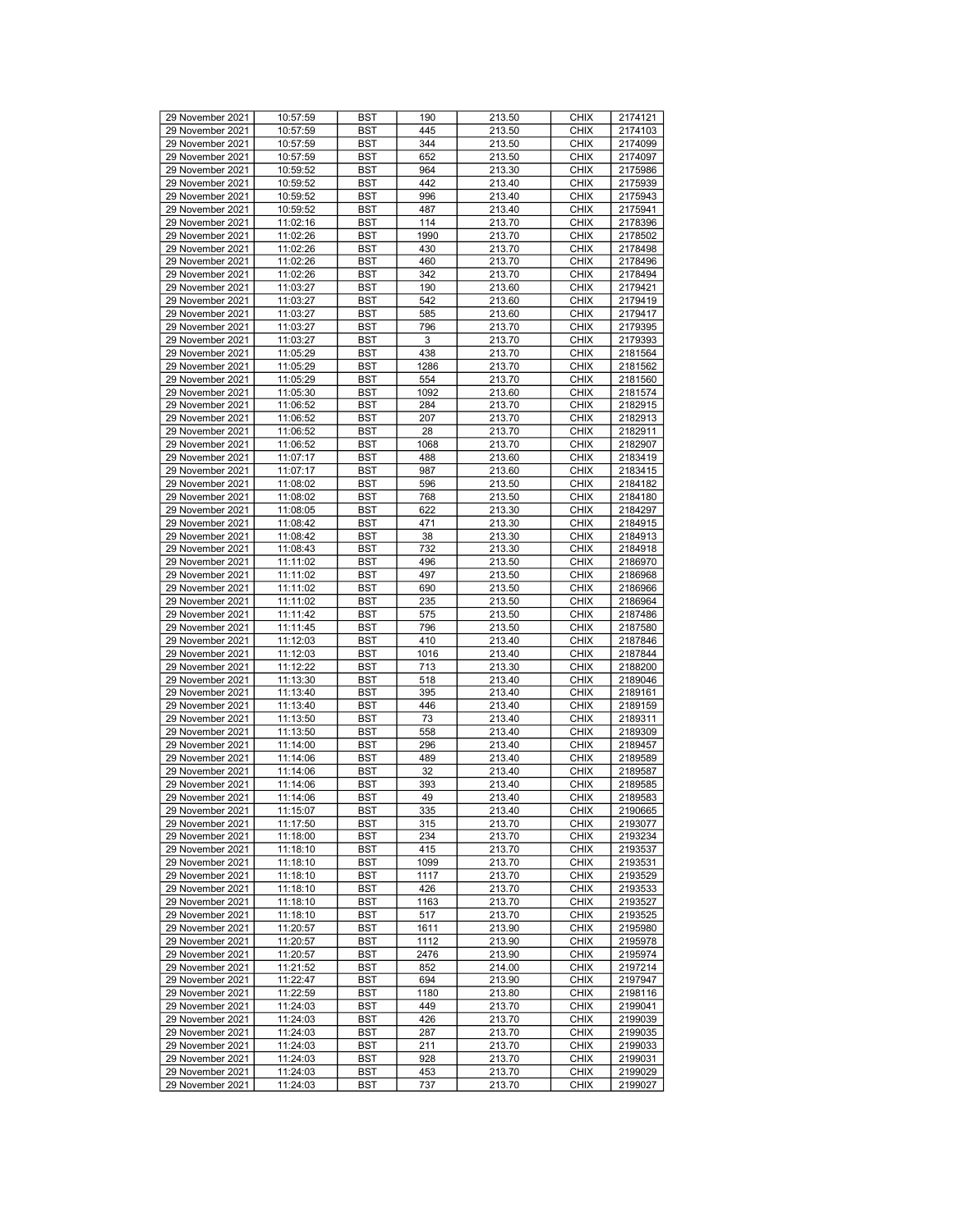| 29 November 2021 |          |            | 478            |        | <b>CHIX</b> |         |
|------------------|----------|------------|----------------|--------|-------------|---------|
|                  | 11:24:43 | <b>BST</b> |                | 213.50 |             | 2199604 |
| 29 November 2021 | 11:24:55 | <b>BST</b> | 491            | 213.40 | <b>CHIX</b> | 2199818 |
| 29 November 2021 | 11:27:07 | <b>BST</b> | 493            | 213.40 | <b>CHIX</b> | 2202312 |
| 29 November 2021 | 11:27:07 | <b>BST</b> | 691            | 213.40 | <b>CHIX</b> | 2202314 |
| 29 November 2021 | 11:27:31 | <b>BST</b> | 616            | 213.40 | <b>CHIX</b> | 2202691 |
| 29 November 2021 | 11:28:08 | <b>BST</b> | 723            | 213.30 | <b>CHIX</b> | 2203219 |
| 29 November 2021 | 11:30:08 | <b>BST</b> | 469            | 213.30 | <b>CHIX</b> | 2204925 |
|                  |          |            |                |        |             |         |
| 29 November 2021 | 11:30:08 | <b>BST</b> | 1178           | 213.30 | <b>CHIX</b> | 2204923 |
| 29 November 2021 | 11:32:02 | <b>BST</b> | 423            | 213.70 | <b>CHIX</b> | 2206616 |
| 29 November 2021 | 11:32:02 | <b>BST</b> | 1180           | 213.70 | <b>CHIX</b> | 2206610 |
| 29 November 2021 | 11:32:02 | <b>BST</b> | 2388           | 213.70 | <b>CHIX</b> | 2206608 |
| 29 November 2021 | 11:33:10 | <b>BST</b> | 952            | 213.70 | <b>CHIX</b> | 2207501 |
| 29 November 2021 | 11:33:10 | <b>BST</b> | 636            | 213.70 | <b>CHIX</b> | 2207499 |
|                  |          |            |                |        |             |         |
| 29 November 2021 | 11:34:11 | <b>BST</b> | 745            | 213.80 | <b>CHIX</b> | 2208292 |
| 29 November 2021 | 11:34:49 | <b>BST</b> | 878            | 213.80 | <b>CHIX</b> | 2208989 |
| 29 November 2021 | 11:34:49 | <b>BST</b> | 478            | 213.80 | <b>CHIX</b> | 2208987 |
| 29 November 2021 | 11:35:19 | <b>BST</b> | 606            | 213.80 | <b>CHIX</b> | 2209585 |
| 29 November 2021 | 11:35:22 | <b>BST</b> | 638            | 213.80 | <b>CHIX</b> | 2209664 |
| 29 November 2021 | 11:35:51 | <b>BST</b> | 326            | 213.80 | <b>CHIX</b> | 2210042 |
|                  |          |            |                |        |             |         |
| 29 November 2021 | 11:35:51 | <b>BST</b> | 796            | 213.80 | <b>CHIX</b> | 2210040 |
| 29 November 2021 | 11:35:53 | <b>BST</b> | 1233           | 213.70 | <b>CHIX</b> | 2210103 |
| 29 November 2021 | 11:37:59 | <b>BST</b> | 1512           | 213.80 | <b>CHIX</b> | 2212136 |
| 29 November 2021 | 11:38:52 | <b>BST</b> | 205            | 213.90 | <b>CHIX</b> | 2213131 |
| 29 November 2021 | 11:38:52 | <b>BST</b> | 796            | 213.90 | <b>CHIX</b> | 2213129 |
| 29 November 2021 | 11:38:52 | <b>BST</b> | 466            | 213.90 | <b>CHIX</b> | 2213123 |
| 29 November 2021 | 11:38:52 | <b>BST</b> | 1905           | 213.90 | <b>CHIX</b> | 2213121 |
|                  |          |            |                |        |             |         |
| 29 November 2021 | 11:39:15 | <b>BST</b> | 430            | 213.90 | <b>CHIX</b> | 2213464 |
| 29 November 2021 | 11:42:11 | <b>BST</b> | 1246           | 214.00 | <b>CHIX</b> | 2215700 |
| 29 November 2021 | 11:42:11 | <b>BST</b> | 1240           | 214.00 | <b>CHIX</b> | 2215691 |
| 29 November 2021 | 11:42:11 | <b>BST</b> | 174            | 214.00 | <b>CHIX</b> | 2215689 |
| 29 November 2021 | 11:42:11 | <b>BST</b> | 831            | 214.00 | <b>CHIX</b> | 2215687 |
| 29 November 2021 | 11:42:11 | <b>BST</b> | 647            | 214.00 | <b>CHIX</b> | 2215685 |
| 29 November 2021 | 11:42:14 | <b>BST</b> | 695            |        | <b>CHIX</b> | 2215881 |
|                  |          |            |                | 213.90 |             |         |
| 29 November 2021 | 11:43:12 | <b>BST</b> | 563            | 213.90 | <b>CHIX</b> | 2216808 |
| 29 November 2021 | 11:43:12 | <b>BST</b> | 417            | 213.90 | <b>CHIX</b> | 2216806 |
| 29 November 2021 | 11:45:32 | <b>BST</b> | 613            | 214.20 | <b>CHIX</b> | 2218745 |
| 29 November 2021 | 11:45:32 | <b>BST</b> | 22             | 214.30 | <b>CHIX</b> | 2218725 |
| 29 November 2021 | 11:45:32 | <b>BST</b> | 796            | 214.30 | <b>CHIX</b> | 2218723 |
| 29 November 2021 | 11:45:32 | <b>BST</b> | 796            | 214.20 | <b>CHIX</b> | 2218721 |
|                  |          |            |                |        |             |         |
| 29 November 2021 | 11:45:32 | <b>BST</b> | 1494           | 214.30 | <b>CHIX</b> | 2218715 |
| 29 November 2021 | 11:45:32 | <b>BST</b> | 513            | 214.30 | <b>CHIX</b> | 2218713 |
| 29 November 2021 | 11:45:34 | <b>BST</b> | 489            | 214.10 | <b>CHIX</b> | 2218802 |
| 29 November 2021 | 11:45:45 | <b>BST</b> | 470            | 214.00 | <b>CHIX</b> | 2218997 |
| 29 November 2021 | 11:45:45 | <b>BST</b> | 439            | 214.00 | <b>CHIX</b> | 2218991 |
| 29 November 2021 | 11:49:03 | <b>BST</b> | 58             | 214.20 | <b>CHIX</b> | 2221786 |
| 29 November 2021 |          | <b>BST</b> |                | 214.20 | <b>CHIX</b> | 2221784 |
|                  | 11:49:03 |            | 101            |        |             |         |
| 29 November 2021 | 11:49:03 | <b>BST</b> | 716            | 214.20 | <b>CHIX</b> | 2221782 |
| 29 November 2021 | 11:49:11 | <b>BST</b> | 625            | 214.20 | <b>CHIX</b> | 2221900 |
| 29 November 2021 | 11:49:11 | <b>BST</b> | 3              | 214.20 | <b>CHIX</b> | 2221898 |
| 29 November 2021 | 11:49:11 | <b>BST</b> | 560            | 214.20 | <b>CHIX</b> | 2221896 |
| 29 November 2021 | 11:49:11 | <b>BST</b> | 50             | 214.20 | <b>CHIX</b> | 2221894 |
| 29 November 2021 | 11:50:08 | <b>BST</b> | 492            | 214.10 | <b>CHIX</b> | 2222617 |
| 29 November 2021 | 11:50:08 | <b>BST</b> | 900            | 214.10 | <b>CHIX</b> | 2222615 |
|                  |          |            |                |        |             |         |
| 29 November 2021 | 11:50:09 | <b>BST</b> | 489            | 214.10 | <b>CHIX</b> | 2222671 |
| 29 November 2021 | 11:50:43 | <b>BST</b> | 650            | 214.10 | <b>CHIX</b> | 2223238 |
| 29 November 2021 | 11:50:43 | <b>BST</b> | 123            | 214.10 | <b>CHIX</b> | 2223232 |
| 29 November 2021 | 11:50:43 | BST        | 889            | 214.10 | <b>CHIX</b> | 2223236 |
| 29 November 2021 | 11:51:46 | <b>BST</b> | 1245           | 214.10 | <b>CHIX</b> | 2224307 |
| 29 November 2021 | 11:51:46 | BST        | 564            | 214.10 | <b>CHIX</b> | 2224305 |
| 29 November 2021 | 11:52:13 | <b>BST</b> | 735            | 214.00 | <b>CHIX</b> | 2224726 |
|                  |          |            |                |        | <b>CHIX</b> |         |
| 29 November 2021 | 11:54:31 | <b>BST</b> | 246            | 214.30 |             | 2226718 |
| 29 November 2021 | 11:54:31 | BST        | 175            | 214.30 | <b>CHIX</b> | 2226716 |
| 29 November 2021 | 11:54:31 | <b>BST</b> | 416            | 214.30 | <b>CHIX</b> | 2226713 |
| 29 November 2021 | 11:54:31 | <b>BST</b> | 613            | 214.30 | <b>CHIX</b> | 2226710 |
| 29 November 2021 | 11:54:31 | <b>BST</b> | 468            | 214.30 | <b>CHIX</b> | 2226702 |
| 29 November 2021 | 11:54:31 | <b>BST</b> | 796            | 214.30 | <b>CHIX</b> | 2226700 |
|                  |          |            | 413            |        |             |         |
| 29 November 2021 | 11:54:31 | <b>BST</b> |                | 214.30 | <b>CHIX</b> | 2226694 |
| 29 November 2021 | 11:54:31 | <b>BST</b> | 1067           | 214.30 | <b>CHIX</b> | 2226692 |
| 29 November 2021 | 11:54:31 | BST        | 1439           | 214.30 | <b>CHIX</b> | 2226690 |
| 29 November 2021 | 11:55:00 | <b>BST</b> | 375            | 214.10 | <b>CHIX</b> | 2227266 |
| 29 November 2021 | 11:55:00 | <b>BST</b> | 114            | 214.10 | <b>CHIX</b> | 2227264 |
| 29 November 2021 | 11:57:07 | BST        | 487            | 214.60 | <b>CHIX</b> | 2229139 |
| 29 November 2021 | 11:57:15 | <b>BST</b> | 59             | 214.60 | <b>CHIX</b> | 2229256 |
|                  |          |            |                |        |             |         |
| 29 November 2021 | 11:57:30 | BST        | $\overline{7}$ | 214.60 | <b>CHIX</b> | 2229450 |
| 29 November 2021 | 11:57:42 | BST        | 1015           | 214.70 | <b>CHIX</b> | 2229587 |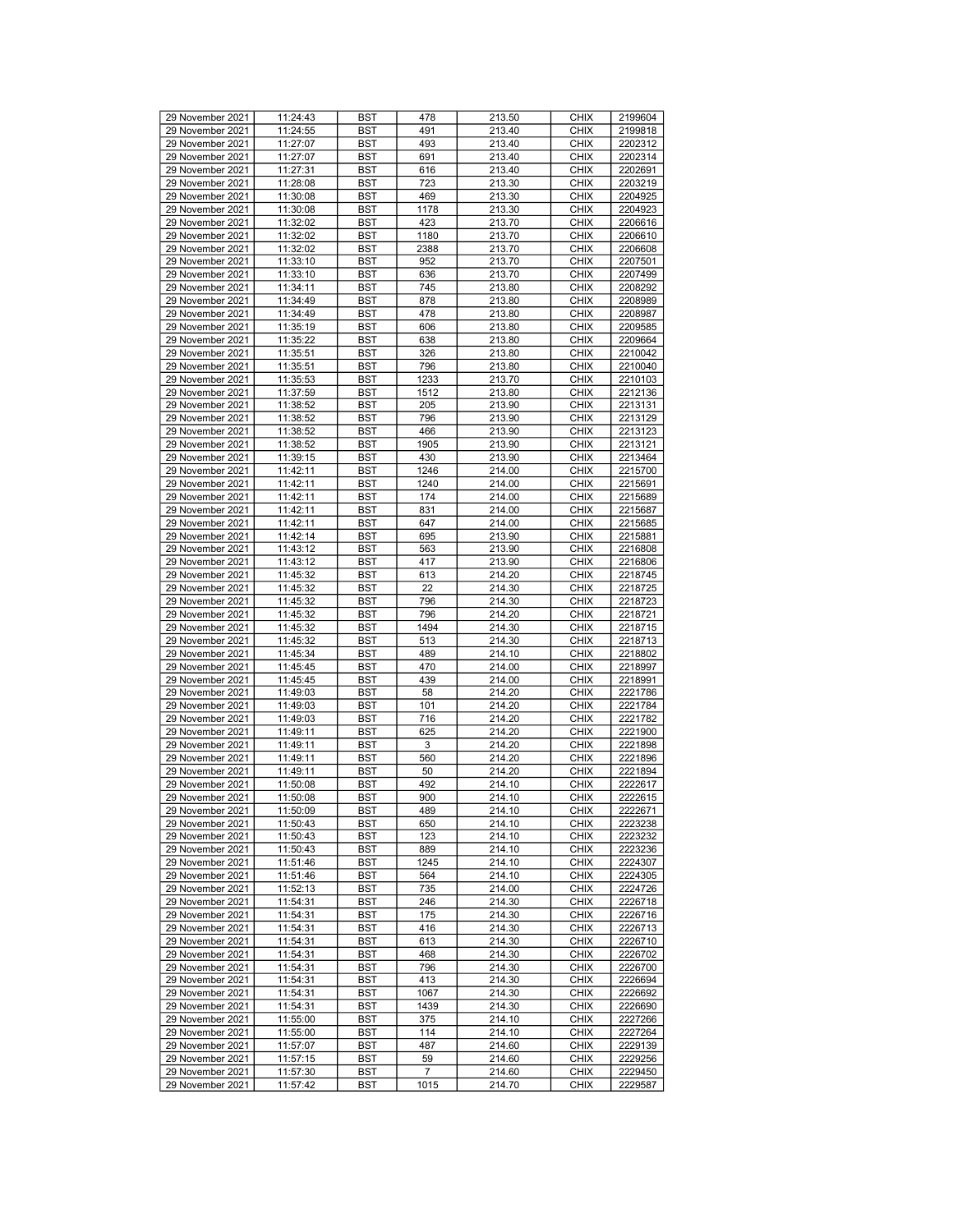| 29 November 2021 |          |            | 447          |        | <b>CHIX</b> |         |
|------------------|----------|------------|--------------|--------|-------------|---------|
|                  | 11:57:42 | <b>BST</b> |              | 214.70 |             | 2229583 |
| 29 November 2021 | 11:57:42 | <b>BST</b> | 788          | 214.70 | <b>CHIX</b> | 2229585 |
| 29 November 2021 | 11:58:01 | <b>BST</b> | 707          | 214.60 | <b>CHIX</b> | 2229791 |
| 29 November 2021 | 11:58:53 | <b>BST</b> | 1342         | 214.50 | <b>CHIX</b> | 2230488 |
| 29 November 2021 | 11:58:53 | <b>BST</b> | 468          | 214.50 | <b>CHIX</b> | 2230473 |
| 29 November 2021 | 11:58:53 | <b>BST</b> | 443          | 214.50 | <b>CHIX</b> | 2230477 |
| 29 November 2021 | 11:59:47 | <b>BST</b> | 385          | 214.50 | <b>CHIX</b> |         |
|                  |          |            |              |        |             | 2231514 |
| 29 November 2021 | 11:59:47 | <b>BST</b> | 433          | 214.50 | <b>CHIX</b> | 2231511 |
| 29 November 2021 | 11:59:47 | <b>BST</b> | 580          | 214.50 | <b>CHIX</b> | 2231509 |
| 29 November 2021 | 11:59:47 | <b>BST</b> | 1174         | 214.50 | <b>CHIX</b> | 2231502 |
| 29 November 2021 | 11:59:47 | <b>BST</b> | 226          | 214.50 | <b>CHIX</b> | 2231496 |
| 29 November 2021 | 11:59:47 | <b>BST</b> | 241          | 214.50 | <b>CHIX</b> | 2231492 |
| 29 November 2021 | 11:59:59 | <b>BST</b> | 29           | 214.50 | <b>CHIX</b> | 2231949 |
|                  |          |            |              |        |             |         |
| 29 November 2021 | 12:00:14 | <b>BST</b> | 487          | 214.40 | <b>CHIX</b> | 2232225 |
| 29 November 2021 | 12:00:18 | <b>BST</b> | 422          | 214.30 | <b>CHIX</b> | 2232271 |
| 29 November 2021 | 12:01:35 | <b>BST</b> | 674          | 214.00 | <b>CHIX</b> | 2233167 |
| 29 November 2021 | 12:02:01 | <b>BST</b> | 449          | 214.20 | <b>CHIX</b> | 2233628 |
| 29 November 2021 | 12:02:13 | <b>BST</b> | 415          | 214.10 | <b>CHIX</b> | 2233913 |
| 29 November 2021 | 12:02:13 | <b>BST</b> | 450          | 214.10 | <b>CHIX</b> | 2233911 |
| 29 November 2021 | 12:03:07 |            |              |        | <b>CHIX</b> | 2234819 |
|                  |          | <b>BST</b> | 683          | 214.00 |             |         |
| 29 November 2021 | 12:03:40 | <b>BST</b> | 450          | 214.00 | <b>CHIX</b> | 2235420 |
| 29 November 2021 | 12:03:40 | <b>BST</b> | 768          | 214.00 | <b>CHIX</b> | 2235418 |
| 29 November 2021 | 12:04:48 | <b>BST</b> | 334          | 214.10 | <b>CHIX</b> | 2236269 |
| 29 November 2021 | 12:04:48 | <b>BST</b> | 1247         | 214.10 | <b>CHIX</b> | 2236267 |
| 29 November 2021 | 12:05:04 | <b>BST</b> | 489          | 214.00 | <b>CHIX</b> | 2236637 |
| 29 November 2021 | 12:05:04 | <b>BST</b> | 216          | 214.00 | <b>CHIX</b> | 2236635 |
| 29 November 2021 |          |            |              | 214.00 |             |         |
|                  | 12:05:04 | <b>BST</b> | 234          |        | <b>CHIX</b> | 2236633 |
| 29 November 2021 | 12:05:04 | <b>BST</b> | 363          | 214.00 | <b>CHIX</b> | 2236625 |
| 29 November 2021 | 12:05:04 | <b>BST</b> | 142          | 214.00 | <b>CHIX</b> | 2236627 |
| 29 November 2021 | 12:05:04 | <b>BST</b> | 547          | 214.00 | <b>CHIX</b> | 2236621 |
| 29 November 2021 | 12:05:04 | <b>BST</b> | 377          | 214.00 | <b>CHIX</b> | 2236618 |
| 29 November 2021 | 12:05:04 | <b>BST</b> | 609          | 214.00 | <b>CHIX</b> | 2236612 |
| 29 November 2021 | 12:05:04 | <b>BST</b> | 550          | 214.00 | <b>CHIX</b> | 2236610 |
|                  |          |            |              |        |             |         |
| 29 November 2021 | 12:05:57 | <b>BST</b> | 409          | 213.90 | <b>CHIX</b> | 2237533 |
| 29 November 2021 | 12:05:58 | <b>BST</b> | 422          | 213.90 | <b>CHIX</b> | 2237576 |
| 29 November 2021 | 12:05:58 | <b>BST</b> | $\mathbf{1}$ | 213.90 | <b>CHIX</b> | 2237574 |
| 29 November 2021 | 12:05:58 | <b>BST</b> | 434          | 213.90 | <b>CHIX</b> | 2237572 |
| 29 November 2021 | 12:08:13 | <b>BST</b> | 919          | 214.00 | <b>CHIX</b> | 2239951 |
| 29 November 2021 | 12:08:13 | <b>BST</b> | 1150         | 214.00 | <b>CHIX</b> | 2239947 |
| 29 November 2021 | 12:08:13 | <b>BST</b> | 671          | 214.00 | <b>CHIX</b> | 2239945 |
|                  |          |            | 511          |        |             |         |
| 29 November 2021 | 12:09:01 | <b>BST</b> |              | 214.10 | <b>CHIX</b> | 2240719 |
| 29 November 2021 | 12:10:03 | <b>BST</b> | 853          | 214.10 | <b>CHIX</b> | 2241755 |
| 29 November 2021 | 12:10:03 | <b>BST</b> | 486          | 214.10 | <b>CHIX</b> | 2241751 |
| 29 November 2021 | 12:10:03 | <b>BST</b> | 1254         | 214.10 | <b>CHIX</b> | 2241753 |
| 29 November 2021 | 12:12:03 | <b>BST</b> | 723          | 214.10 | <b>CHIX</b> | 2243402 |
| 29 November 2021 | 12:12:03 | <b>BST</b> | 473          | 214.10 | <b>CHIX</b> | 2243400 |
| 29 November 2021 | 12:12:03 | <b>BST</b> | 455          | 214.10 | <b>CHIX</b> | 2243398 |
| 29 November 2021 | 12:13:39 | <b>BST</b> | 1429         | 214.10 | <b>CHIX</b> | 2244715 |
|                  |          |            |              |        |             |         |
| 29 November 2021 | 12:13:43 | <b>BST</b> | 414          | 214.00 | <b>CHIX</b> | 2244790 |
| 29 November 2021 | 12:13:43 | <b>BST</b> | 458          | 214.00 | <b>CHIX</b> | 2244788 |
| 29 November 2021 | 12:13:43 | <b>BST</b> | 481          | 214.00 | <b>CHIX</b> | 2244786 |
| 29 November 2021 | 12:13:43 | <b>BST</b> | 840          | 214.00 | <b>CHIX</b> | 2244784 |
| 29 November 2021 | 12:13:43 | <b>BST</b> | 435          | 214.00 | <b>CHIX</b> | 2244779 |
| 29 November 2021 | 12:13:43 | <b>BST</b> | 1233         | 214.00 | <b>CHIX</b> | 2244777 |
| 29 November 2021 | 12:16:46 | <b>BST</b> | 796          | 214.10 | <b>CHIX</b> | 2247718 |
| 29 November 2021 | 12:16:46 | <b>BST</b> | 796          | 214.10 | <b>CHIX</b> | 2247714 |
|                  |          |            |              |        |             |         |
| 29 November 2021 | 12:16:50 | BST        | 433          | 213.90 | <b>CHIX</b> | 2247809 |
| 29 November 2021 | 12:16:50 | <b>BST</b> | 255          | 213.90 | <b>CHIX</b> | 2247807 |
| 29 November 2021 | 12:16:50 | BST        | 181          | 213.90 | <b>CHIX</b> | 2247805 |
| 29 November 2021 | 12:16:50 | <b>BST</b> | 314          | 213.90 | <b>CHIX</b> | 2247803 |
| 29 November 2021 | 12:16:50 | <b>BST</b> | 413          | 213.90 | <b>CHIX</b> | 2247801 |
| 29 November 2021 | 12:16:50 | BST        | 1466         | 214.00 | <b>CHIX</b> | 2247794 |
| 29 November 2021 | 12:20:09 | <b>BST</b> | 910          | 214.10 | <b>CHIX</b> | 2251010 |
|                  |          |            |              |        |             |         |
| 29 November 2021 | 12:22:21 | <b>BST</b> | 796          | 214.10 | <b>CHIX</b> | 2253249 |
| 29 November 2021 | 12:22:21 | <b>BST</b> | 1211         | 214.10 | <b>CHIX</b> | 2253245 |
| 29 November 2021 | 12:22:21 | <b>BST</b> | 1208         | 214.10 | <b>CHIX</b> | 2253241 |
| 29 November 2021 | 12:22:21 | <b>BST</b> | 499          | 214.10 | <b>CHIX</b> | 2253239 |
| 29 November 2021 | 12:22:21 | <b>BST</b> | 1173         | 214.10 | <b>CHIX</b> | 2253237 |
| 29 November 2021 | 12:22:21 | BST        | 479          | 214.10 | <b>CHIX</b> | 2253235 |
| 29 November 2021 | 12:22:26 | <b>BST</b> | 914          | 214.00 | <b>CHIX</b> | 2253368 |
|                  |          |            |              |        |             |         |
| 29 November 2021 | 12:24:26 | <b>BST</b> | 463          | 214.10 | <b>CHIX</b> | 2255089 |
| 29 November 2021 | 12:24:26 | BST        | 406          | 214.10 | <b>CHIX</b> | 2255091 |
| 29 November 2021 | 12:24:26 | <b>BST</b> | 656          | 214.10 | <b>CHIX</b> | 2255093 |
| 29 November 2021 | 12:25:02 | BST        | 729          | 214.10 | <b>CHIX</b> | 2255621 |
| 29 November 2021 | 12:26:11 | BST        | 194          | 214.10 | <b>CHIX</b> | 2256541 |
|                  |          |            |              |        |             |         |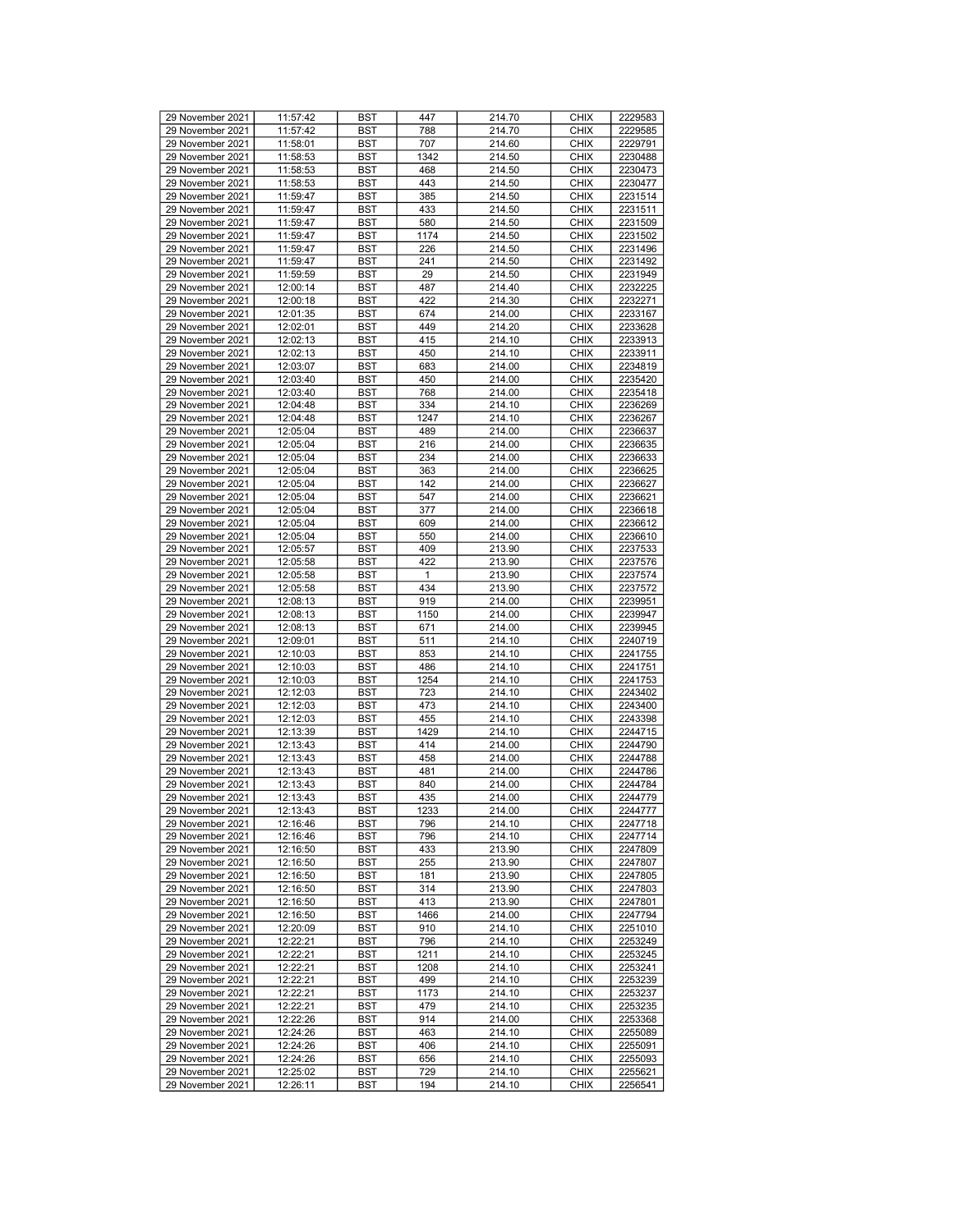| 29 November 2021                     | 12:26:11             | <b>BST</b> | 592         | 214.10           | <b>CHIX</b>                | 2256539            |
|--------------------------------------|----------------------|------------|-------------|------------------|----------------------------|--------------------|
| 29 November 2021                     | 12:27:01             | <b>BST</b> | 570         | 214.30           | <b>CHIX</b>                | 2257227            |
| 29 November 2021                     | 12:27:11             | <b>BST</b> | 796         | 214.30           | <b>CHIX</b>                | 2257362            |
| 29 November 2021                     | 12:27:40             | <b>BST</b> | 1061        | 214.20           | <b>CHIX</b>                | 2257970            |
|                                      |                      |            | 444         |                  |                            |                    |
| 29 November 2021                     | 12:27:40             | <b>BST</b> |             | 214.20           | <b>CHIX</b>                | 2257972            |
| 29 November 2021                     | 12:28:38             | <b>BST</b> | 489         | 214.20           | <b>CHIX</b>                | 2259017            |
| 29 November 2021                     | 12:28:38             | <b>BST</b> | 440         | 214.20           | <b>CHIX</b>                | 2259008            |
| 29 November 2021                     | 12:28:38             | <b>BST</b> | 540         | 214.20           | <b>CHIX</b>                | 2259005            |
|                                      |                      |            |             |                  |                            |                    |
| 29 November 2021                     | 12:28:38             | <b>BST</b> | 1078        | 214.20           | <b>CHIX</b>                | 2259001            |
| 29 November 2021                     | 12:28:38             | <b>BST</b> | 406         | 214.20           | <b>CHIX</b>                | 2258995            |
| 29 November 2021                     | 12:28:38             | <b>BST</b> | 427         | 214.20           | <b>CHIX</b>                | 2258993            |
| 29 November 2021                     | 12:29:26             | <b>BST</b> | 492         | 214.10           | <b>CHIX</b>                | 2259839            |
| 29 November 2021                     | 12:29:26             | <b>BST</b> | 218         | 214.10           | <b>CHIX</b>                | 2259837            |
|                                      |                      |            |             |                  |                            |                    |
| 29 November 2021                     | 12:29:26             | <b>BST</b> | 198         | 214.10           | <b>CHIX</b>                | 2259835            |
| 29 November 2021                     | 12:31:30             | <b>BST</b> | 272         | 214.20           | <b>CHIX</b>                | 2261860            |
| 29 November 2021                     | 12:31:30             | <b>BST</b> | 234         | 214.20           | <b>CHIX</b>                | 2261862            |
| 29 November 2021                     | 12:33:02             | <b>BST</b> | 1007        | 214.40           | <b>CHIX</b>                | 2263266            |
|                                      |                      |            |             |                  |                            |                    |
| 29 November 2021                     | 12:33:59             | <b>BST</b> | 838         | 214.50           | <b>CHIX</b>                | 2264323            |
| 29 November 2021                     | 12:33:59             | <b>BST</b> | 1373        | 214.50           | <b>CHIX</b>                | 2264327            |
| 29 November 2021                     | 12:35:09             | <b>BST</b> | 796         | 214.40           | <b>CHIX</b>                | 2265440            |
| 29 November 2021                     | 12:35:09             | <b>BST</b> | 755         | 214.40           | <b>CHIX</b>                | 2265442            |
|                                      |                      |            |             |                  |                            |                    |
| 29 November 2021                     | 12:35:09             | <b>BST</b> | 929         | 214.40           | <b>CHIX</b>                | 2265436            |
| 29 November 2021                     | 12:35:09             | <b>BST</b> | 478         | 214.40           | <b>CHIX</b>                | 2265434            |
| 29 November 2021                     | 12:36:03             | <b>BST</b> | 442         | 214.40           | <b>CHIX</b>                | 2266222            |
| 29 November 2021                     | 12:36:03             | <b>BST</b> | 453         | 214.40           | <b>CHIX</b>                | 2266224            |
| 29 November 2021                     | 12:36:03             | <b>BST</b> | 81          | 214.40           | <b>CHIX</b>                | 2266226            |
|                                      |                      |            |             |                  |                            |                    |
| 29 November 2021                     | 12:37:24             | <b>BST</b> | 372         | 214.50           | <b>CHIX</b>                | 2267398            |
| 29 November 2021                     | 12:37:24             | <b>BST</b> | 796         | 214.50           | <b>CHIX</b>                | 2267396            |
| 29 November 2021                     | 12:37:24             | <b>BST</b> | 1159        | 214.50           | <b>CHIX</b>                | 2267388            |
| 29 November 2021                     | 12:39:28             | <b>BST</b> | 444         | 214.60           | <b>CHIX</b>                | 2269555            |
| 29 November 2021                     | 12:39:28             | <b>BST</b> | 991         | 214.60           | <b>CHIX</b>                | 2269561            |
|                                      |                      |            |             |                  |                            |                    |
| 29 November 2021                     | 12:39:28             | <b>BST</b> | 436         | 214.60           | <b>CHIX</b>                | 2269565            |
| 29 November 2021                     | 12:40:09             | <b>BST</b> | 1142        | 214.50           | <b>CHIX</b>                | 2270341            |
| 29 November 2021                     | 12:40:09             | <b>BST</b> | 1154        | 214.50           | <b>CHIX</b>                | 2270335            |
| 29 November 2021                     | 12:40:09             | <b>BST</b> | 262         | 214.50           | <b>CHIX</b>                | 2270333            |
| 29 November 2021                     | 12:40:32             | <b>BST</b> | 501         | 214.40           | <b>CHIX</b>                | 2270733            |
|                                      |                      |            |             |                  | <b>CHIX</b>                |                    |
| 29 November 2021                     | 12:41:15             | <b>BST</b> | 272         | 214.30           |                            | 2271448            |
| 29 November 2021                     | 12:41:15             | <b>BST</b> | 234         | 214.30           | <b>CHIX</b>                | 2271446            |
| 29 November 2021                     | 12:42:58             | <b>BST</b> | 750         | 214.20           | <b>CHIX</b>                | 2273167            |
| 29 November 2021                     | 12:42:58             | <b>BST</b> | 935         | 214.20           | <b>CHIX</b>                | 2273163            |
| 29 November 2021                     | 12:42:58             | <b>BST</b> | 808         | 214.20           | <b>CHIX</b>                | 2273159            |
|                                      |                      |            |             |                  |                            |                    |
| 29 November 2021                     | 12:44:36             | <b>BST</b> | 796         | 214.40           | <b>CHIX</b>                | 2274721            |
| 29 November 2021                     | 12:44:36             | <b>BST</b> | 796         | 214.40           | <b>CHIX</b>                | 2274719            |
| 29 November 2021                     | 12:45:25             | <b>BST</b> | 1420        | 214.40           | <b>CHIX</b>                | 2275498            |
| 29 November 2021                     | 12:45:25             | <b>BST</b> | 676         | 214.50           | <b>CHIX</b>                | 2275488            |
| 29 November 2021                     | 12:45:25             | <b>BST</b> | 1046        | 214.50           | <b>CHIX</b>                | 2275486            |
|                                      |                      |            |             |                  | <b>CHIX</b>                |                    |
| 29 November 2021                     | 12:45:58             | <b>BST</b> | 443         | 214.70           |                            | 2276087            |
| 29 November 2021                     | 12:46:21             | <b>BST</b> | 484         | 214.60           | <b>CHIX</b>                | 2276675            |
| 29 November 2021                     | 12:46:21             | <b>BST</b> | 643         | 214.60           | <b>CHIX</b>                | 2276671            |
| 29 November 2021                     | 12:46:21             | <b>BST</b> | 635         | 214.60           | <b>CHIX</b>                | 2276664            |
| 29 November 2021                     | 12:46:22             | <b>BST</b> | 436         |                  |                            |                    |
|                                      | 12:48:51             |            |             |                  |                            |                    |
| 29 November 2021                     |                      |            |             | 214.50           | <b>CHIX</b>                | 2276734            |
| 29 November 2021                     |                      | <b>BST</b> | 1130        | 214.30           | <b>CHIX</b>                | 2279031            |
|                                      | 12:48:51             | <b>BST</b> | 738         | 214.40           | <b>CHIX</b>                | 2279025            |
| 29 November 2021                     | 12:48:51             | <b>BST</b> | 634         | 214.40           | <b>CHIX</b>                | 2279021            |
| 29 November 2021                     | 12:50:46             | <b>BST</b> | 737         | 214.20           | <b>CHIX</b>                | 2281175            |
|                                      |                      |            |             |                  | <b>CHIX</b>                |                    |
| 29 November 2021                     | 12:50:46             | <b>BST</b> | 580         | 214.20           |                            | 2281168            |
| 29 November 2021                     | 12:50:46             | BST        | 542         | 214.20           | <b>CHIX</b>                | 2281166            |
| 29 November 2021                     | 12:52:55             | <b>BST</b> | 1178        | 214.40           | <b>CHIX</b>                | 2283411            |
| 29 November 2021                     | 12:53:22             | BST        | 759         | 214.50           | <b>CHIX</b>                | 2283777            |
| 29 November 2021                     | 12:53:22             | <b>BST</b> | 1763        | 214.50           | <b>CHIX</b>                | 2283775            |
| 29 November 2021                     | 12:53:22             | <b>BST</b> | 234         | 214.50           | <b>CHIX</b>                | 2283773            |
|                                      |                      |            |             |                  |                            |                    |
| 29 November 2021                     | 12:54:22             | BST        | 971         | 214.50           | <b>CHIX</b>                | 2284804            |
| 29 November 2021                     | 12:54:25             | <b>BST</b> | 454         | 214.40           | <b>CHIX</b>                | 2284909            |
| 29 November 2021                     | 12:54:25             | <b>BST</b> | 886         | 214.40           | <b>CHIX</b>                | 2284900            |
| 29 November 2021                     | 12:54:25             | <b>BST</b> | 456         | 214.40           | <b>CHIX</b>                | 2284889            |
| 29 November 2021                     | 12:54:25             | <b>BST</b> | 899         | 214.40           | <b>CHIX</b>                | 2284885            |
|                                      |                      |            |             |                  |                            |                    |
| 29 November 2021                     | 12:54:25             | <b>BST</b> | 446         | 214.40           | <b>CHIX</b>                | 2284881            |
| 29 November 2021                     | 12:55:10             | <b>BST</b> | 410         | 214.40           | <b>CHIX</b>                | 2285598            |
| 29 November 2021                     | 12:56:17             | BST        | 1101        | 214.40           | <b>CHIX</b>                | 2286393            |
| 29 November 2021                     | 12:56:17             | <b>BST</b> | 460         | 214.40           | <b>CHIX</b>                | 2286389            |
| 29 November 2021                     | 12:58:56             | <b>BST</b> | 948         | 214.40           | <b>CHIX</b>                | 2288758            |
|                                      |                      |            | 1490        |                  |                            |                    |
| 29 November 2021                     | 12:58:56             | BST        |             | 214.40           | <b>CHIX</b>                | 2288756            |
| 29 November 2021                     | 12:58:56             | <b>BST</b> | 1291        | 214.40           | <b>CHIX</b>                | 2288754            |
| 29 November 2021<br>29 November 2021 | 12:58:56<br>12:59:31 | BST<br>BST | 623<br>1031 | 214.40<br>214.30 | <b>CHIX</b><br><b>CHIX</b> | 2288750<br>2289309 |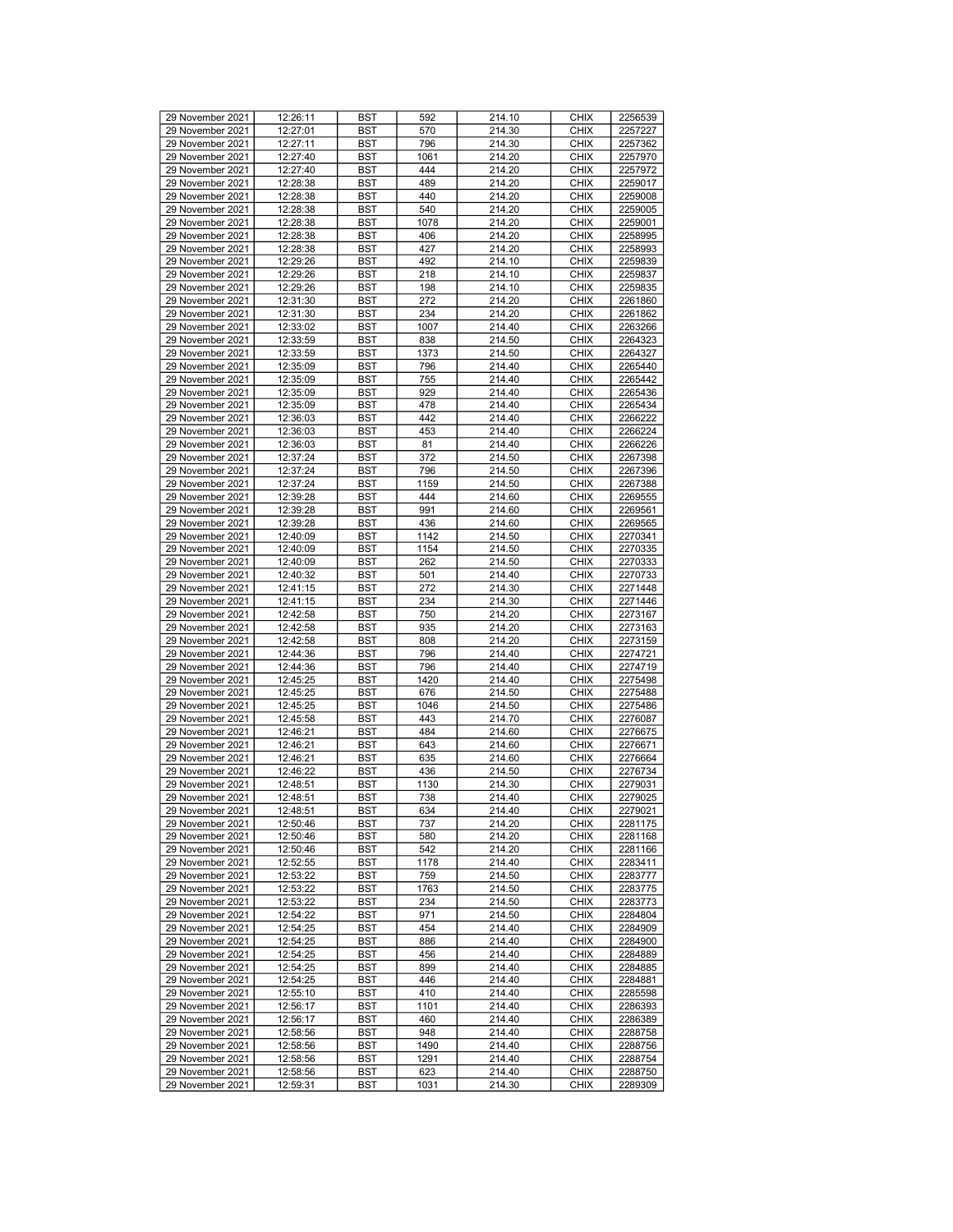| 29 November 2021                     | 13:00:31             | <b>BST</b> | 199        | 214.30           | <b>CHIX</b>                | 2290439            |
|--------------------------------------|----------------------|------------|------------|------------------|----------------------------|--------------------|
| 29 November 2021                     | 13:00:31             | <b>BST</b> | 291        | 214.30           | <b>CHIX</b>                | 2290437            |
| 29 November 2021                     | 13:01:05             | <b>BST</b> | 880        | 214.20           | <b>CHIX</b>                | 2291045            |
| 29 November 2021                     | 13:01:05             | <b>BST</b> | 1226       | 214.20           | <b>CHIX</b>                | 2291041            |
|                                      | 13:02:20             |            |            |                  |                            |                    |
| 29 November 2021                     |                      | <b>BST</b> | 796        | 214.40           | <b>CHIX</b>                | 2292233            |
| 29 November 2021                     | 13:02:20             | <b>BST</b> | 447        | 214.40           | <b>CHIX</b>                | 2292236            |
| 29 November 2021                     | 13:02:20             | <b>BST</b> | 1420       | 214.40           | <b>CHIX</b>                | 2292228            |
| 29 November 2021                     | 13:02:20             | <b>BST</b> | 154        | 214.40           | <b>CHIX</b>                | 2292226            |
|                                      |                      |            |            |                  |                            |                    |
| 29 November 2021                     | 13:02:42             | <b>BST</b> | 1197       | 214.30           | <b>CHIX</b>                | 2292514            |
| 29 November 2021                     | 13:03:32             | <b>BST</b> | 638        | 214.40           | <b>CHIX</b>                | 2293379            |
| 29 November 2021                     | 13:03:57             | <b>BST</b> | 540        | 214.30           | <b>CHIX</b>                | 2293725            |
| 29 November 2021                     | 13:03:57             | <b>BST</b> | 504        | 214.30           | <b>CHIX</b>                | 2293723            |
| 29 November 2021                     |                      | <b>BST</b> | 796        | 214.30           | <b>CHIX</b>                | 2294525            |
|                                      | 13:04:57             |            |            |                  |                            |                    |
| 29 November 2021                     | 13:06:53             | <b>BST</b> | 939        | 214.40           | <b>CHIX</b>                | 2296422            |
| 29 November 2021                     | 13:06:53             | <b>BST</b> | 1178       | 214.40           | <b>CHIX</b>                | 2296418            |
| 29 November 2021                     | 13:06:53             | <b>BST</b> | 451        | 214.40           | <b>CHIX</b>                | 2296416            |
| 29 November 2021                     | 13:06:53             | <b>BST</b> | 731        | 214.40           | <b>CHIX</b>                | 2296412            |
|                                      |                      |            |            |                  |                            |                    |
| 29 November 2021                     | 13:06:53             | <b>BST</b> | 1127       | 214.40           | <b>CHIX</b>                | 2296410            |
| 29 November 2021                     | 13:07:41             | <b>BST</b> | 1308       | 214.40           | <b>CHIX</b>                | 2297228            |
| 29 November 2021                     | 13:07:41             | <b>BST</b> | 455        | 214.40           | <b>CHIX</b>                | 2297218            |
| 29 November 2021                     | 13:07:41             | <b>BST</b> | 660        | 214.40           | <b>CHIX</b>                | 2297224            |
|                                      |                      |            |            |                  |                            |                    |
| 29 November 2021                     | 13:09:15             | <b>BST</b> | 796        | 214.60           | <b>CHIX</b>                | 2298846            |
| 29 November 2021                     | 13:09:37             | <b>BST</b> | 613        | 214.70           | <b>CHIX</b>                | 2299368            |
| 29 November 2021                     | 13:10:06             | <b>BST</b> | 1212       | 214.60           | <b>CHIX</b>                | 2299846            |
| 29 November 2021                     | 13:10:06             | <b>BST</b> | 484        | 214.60           | <b>CHIX</b>                | 2299840            |
| 29 November 2021                     | 13:10:06             | <b>BST</b> | 426        | 214.60           | <b>CHIX</b>                | 2299838            |
|                                      |                      |            |            |                  |                            |                    |
| 29 November 2021                     | 13:10:06             | <b>BST</b> | 411        | 214.60           | <b>CHIX</b>                | 2299836            |
| 29 November 2021                     | 13:11:08             | <b>BST</b> | 531        | 214.50           | <b>CHIX</b>                | 2300832            |
| 29 November 2021                     | 13:11:25             | <b>BST</b> | 403        | 214.50           | <b>CHIX</b>                | 2301029            |
| 29 November 2021                     | 13:11:25             | <b>BST</b> | 415        | 214.50           | <b>CHIX</b>                | 2301027            |
| 29 November 2021                     | 13:11:54             | <b>BST</b> | 906        | 214.40           | <b>CHIX</b>                | 2301424            |
|                                      |                      |            |            |                  |                            |                    |
| 29 November 2021                     | 13:12:11             | <b>BST</b> | 520        | 214.30           | <b>CHIX</b>                | 2301782            |
| 29 November 2021                     | 13:12:30             | <b>BST</b> | 706        | 214.20           | <b>CHIX</b>                | 2302030            |
| 29 November 2021                     | 13:13:17             | <b>BST</b> | 448        | 214.20           | <b>CHIX</b>                | 2302651            |
| 29 November 2021                     | 13:13:28             | <b>BST</b> | 970        | 214.10           | <b>CHIX</b>                | 2302819            |
| 29 November 2021                     | 13:15:13             | <b>BST</b> | 463        | 214.20           | <b>CHIX</b>                | 2304519            |
|                                      |                      |            |            |                  |                            |                    |
| 29 November 2021                     | 13:15:13             | <b>BST</b> | 424        | 214.20           | <b>CHIX</b>                | 2304521            |
| 29 November 2021                     | 13:15:13             | <b>BST</b> | 464        | 214.20           | <b>CHIX</b>                | 2304525            |
| 29 November 2021                     | 13:16:28             | <b>BST</b> | 1325       | 214.20           | <b>CHIX</b>                | 2305617            |
| 29 November 2021                     | 13:16:28             | <b>BST</b> | 455        | 214.20           | <b>CHIX</b>                | 2305615            |
| 29 November 2021                     | 13:16:28             | <b>BST</b> | 119        | 214.20           | <b>CHIX</b>                | 2305613            |
|                                      |                      |            | 741        |                  |                            |                    |
| 29 November 2021                     | 13:16:28             | <b>BST</b> |            | 214.20           | <b>CHIX</b>                | 2305611            |
| 29 November 2021                     | 13:18:28             | <b>BST</b> | 497        | 214.30           | <b>CHIX</b>                | 2307583            |
| 29 November 2021                     | 13:18:28             | <b>BST</b> | 1522       | 214.30           | <b>CHIX</b>                | 2307571            |
| 29 November 2021                     | 13:18:28             | <b>BST</b> | 1167       | 214.30           | <b>CHIX</b>                | 2307577            |
| 29 November 2021                     | 13:19:28             | <b>BST</b> | 1714       | 214.30           | <b>CHIX</b>                | 2308560            |
| 29 November 2021                     |                      |            | 929        | 214.20           |                            |                    |
|                                      | 13:20:20             | <b>BST</b> |            |                  |                            |                    |
| 29 November 2021                     | 13:20:20             |            |            |                  | <b>CHIX</b>                | 2309548            |
| 29 November 2021                     |                      | <b>BST</b> | 664        | 214.20           | <b>CHIX</b>                | 2309544            |
|                                      | 13:20:20             | <b>BST</b> | 876        | 214.20           | <b>CHIX</b>                | 2309542            |
| 29 November 2021                     | 13:20:20             | <b>BST</b> | 451        | 214.20           | <b>CHIX</b>                | 2309540            |
|                                      |                      |            |            |                  |                            |                    |
| 29 November 2021                     | 13:22:20             | <b>BST</b> | 276        | 214.20           | <b>CHIX</b>                | 2311269            |
| 29 November 2021                     | 13:22:51             | <b>BST</b> | 120        | 214.20           | <b>CHIX</b>                | 2311787            |
| 29 November 2021                     | 13:23:01             | <b>BST</b> | 602        | 214.20           | <b>CHIX</b>                | 2311962            |
| 29 November 2021                     | 13:23:01             | <b>BST</b> | 821        | 214.20           | <b>CHIX</b>                | 2311960            |
| 29 November 2021                     | 13:24:01             | <b>BST</b> | 449        | 214.20           | <b>CHIX</b>                | 2312860            |
|                                      |                      |            | 994        |                  | <b>CHIX</b>                |                    |
| 29 November 2021                     | 13:24:01             | <b>BST</b> |            | 214.20           |                            | 2312858            |
| 29 November 2021                     | 13:24:01             | BST        | 311        | 214.20           | <b>CHIX</b>                | 2312856            |
| 29 November 2021                     | 13:24:01             | <b>BST</b> | 2          | 214.20           | <b>CHIX</b>                | 2312854            |
| 29 November 2021                     | 13:25:14             | BST        | 796        | 214.20           | <b>CHIX</b>                | 2314426            |
| 29 November 2021                     | 13:25:14             | <b>BST</b> | 1177       | 214.20           | <b>CHIX</b>                | 2314424            |
| 29 November 2021                     | 13:25:14             | <b>BST</b> | 514        | 214.20           | <b>CHIX</b>                | 2314422            |
|                                      |                      |            |            |                  |                            |                    |
| 29 November 2021                     | 13:25:28             | BST        | 474        | 214.10           | <b>CHIX</b>                | 2314674            |
| 29 November 2021                     | 13:25:28             | <b>BST</b> | 217        | 214.10           | <b>CHIX</b>                | 2314678            |
| 29 November 2021                     | 13:25:28             | BST        | 304        | 214.10           | <b>CHIX</b>                | 2314676            |
| 29 November 2021                     | 13:26:54             | <b>BST</b> | 547        | 214.10           | <b>CHIX</b>                | 2316539            |
| 29 November 2021                     | 13:26:54             | <b>BST</b> | 1281       | 214.10           | <b>CHIX</b>                | 2316537            |
|                                      |                      |            |            |                  |                            |                    |
| 29 November 2021                     | 13:26:54             | <b>BST</b> | 452        | 214.10           | <b>CHIX</b>                | 2316533            |
| 29 November 2021                     | 13:26:54             | <b>BST</b> | 450        | 214.10           | <b>CHIX</b>                | 2316531            |
| 29 November 2021                     | 13:26:54             | BST        | 502        | 214.10           | <b>CHIX</b>                | 2316527            |
| 29 November 2021                     | 13:27:02             | <b>BST</b> | 422        | 214.00           | <b>CHIX</b>                | 2316762            |
| 29 November 2021                     | 13:27:34             | <b>BST</b> | 416        | 214.00           | <b>CHIX</b>                | 2317236            |
| 29 November 2021                     | 13:28:01             | <b>BST</b> | 472        | 214.10           | <b>CHIX</b>                | 2317698            |
|                                      |                      |            |            |                  |                            |                    |
| 29 November 2021                     | 13:30:01             | <b>BST</b> | 484        | 214.10           | <b>CHIX</b>                | 2319838            |
| 29 November 2021<br>29 November 2021 | 13:30:01<br>13:30:35 | BST<br>BST | 907<br>401 | 214.10<br>214.20 | <b>CHIX</b><br><b>CHIX</b> | 2319836<br>2320585 |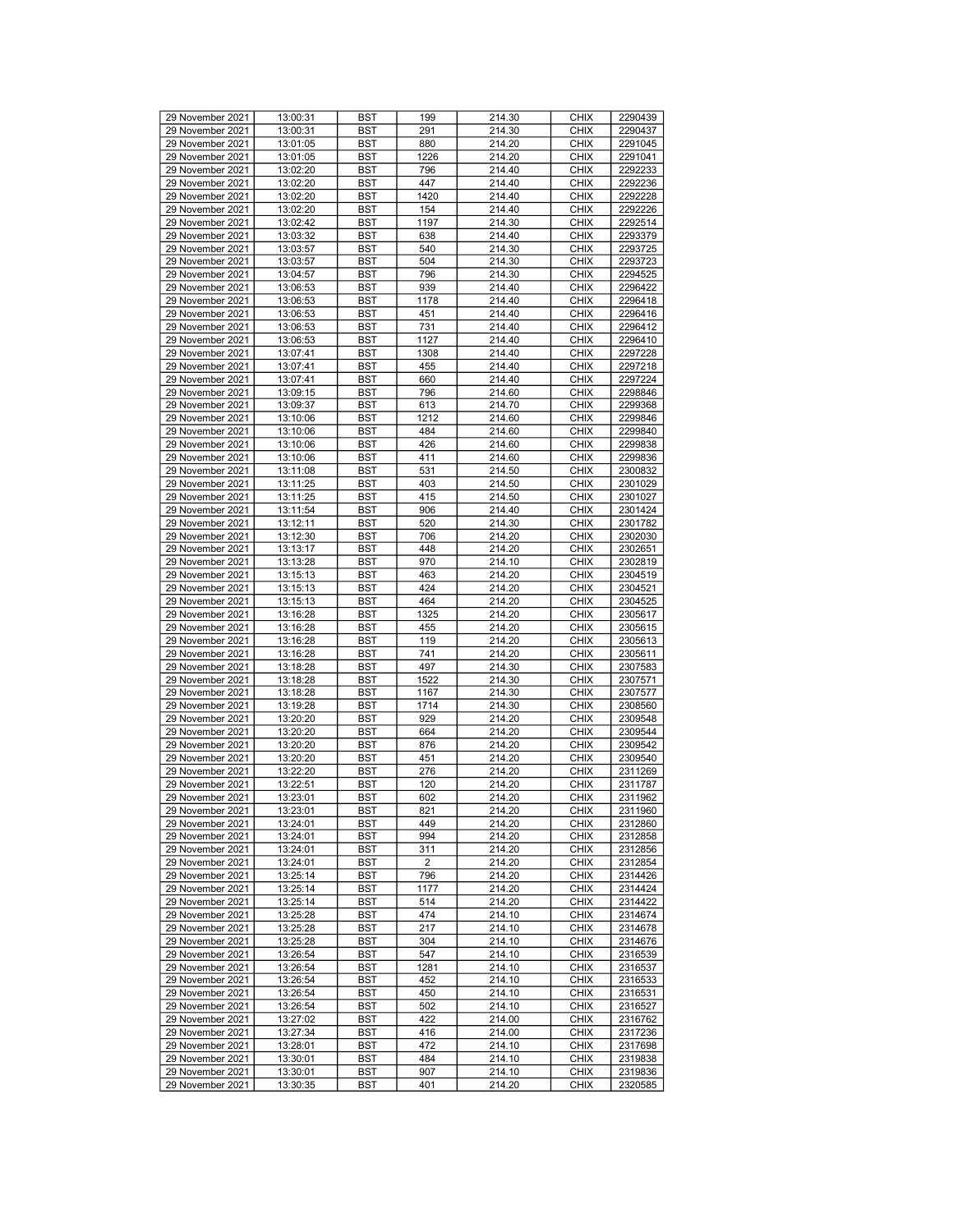| 29 November 2021 |          |            | 470  |        | <b>CHIX</b> |         |
|------------------|----------|------------|------|--------|-------------|---------|
|                  | 13:30:50 | <b>BST</b> |      | 214.30 |             | 2320800 |
| 29 November 2021 | 13:31:01 | <b>BST</b> | 465  | 214.30 | <b>CHIX</b> | 2321055 |
| 29 November 2021 | 13:31:01 | <b>BST</b> | 546  | 214.30 | <b>CHIX</b> | 2321053 |
| 29 November 2021 | 13:31:05 | <b>BST</b> | 558  | 214.30 | <b>CHIX</b> | 2321196 |
| 29 November 2021 | 13:31:23 | <b>BST</b> | 1003 | 214.30 | <b>CHIX</b> | 2321508 |
| 29 November 2021 | 13:31:23 | <b>BST</b> | 232  | 214.30 | <b>CHIX</b> | 2321506 |
| 29 November 2021 | 13:31:23 | <b>BST</b> | 182  | 214.30 | <b>CHIX</b> |         |
|                  |          |            |      |        |             | 2321504 |
| 29 November 2021 | 13:31:23 | <b>BST</b> | 1173 | 214.30 | <b>CHIX</b> | 2321502 |
| 29 November 2021 | 13:32:32 | <b>BST</b> | 796  | 214.30 | <b>CHIX</b> | 2322710 |
| 29 November 2021 | 13:32:36 | <b>BST</b> | 20   | 214.30 | <b>CHIX</b> | 2322760 |
| 29 November 2021 | 13:32:36 | <b>BST</b> | 3071 | 214.30 | <b>CHIX</b> | 2322758 |
| 29 November 2021 | 13:33:09 | <b>BST</b> | 553  | 214.20 | <b>CHIX</b> | 2323422 |
| 29 November 2021 | 13:33:09 | <b>BST</b> | 458  | 214.20 | <b>CHIX</b> | 2323418 |
|                  |          |            |      |        |             |         |
| 29 November 2021 | 13:33:17 | <b>BST</b> | 364  | 214.10 | <b>CHIX</b> | 2323580 |
| 29 November 2021 | 13:33:17 | <b>BST</b> | 436  | 214.10 | <b>CHIX</b> | 2323576 |
| 29 November 2021 | 13:33:47 | <b>BST</b> | 400  | 214.00 | <b>CHIX</b> | 2324080 |
| 29 November 2021 | 13:35:21 | <b>BST</b> | 419  | 214.10 | <b>CHIX</b> | 2325899 |
| 29 November 2021 | 13:35:21 | <b>BST</b> | 407  | 214.10 | <b>CHIX</b> | 2325897 |
| 29 November 2021 | 13:35:21 | <b>BST</b> | 354  | 214.10 | <b>CHIX</b> | 2325895 |
|                  |          |            |      |        |             |         |
| 29 November 2021 | 13:35:21 | <b>BST</b> | 105  | 214.10 | <b>CHIX</b> | 2325893 |
| 29 November 2021 | 13:35:21 | <b>BST</b> | 691  | 214.10 | <b>CHIX</b> | 2325891 |
| 29 November 2021 | 13:35:21 | <b>BST</b> | 1903 | 214.10 | <b>CHIX</b> | 2325887 |
| 29 November 2021 | 13:35:21 | <b>BST</b> | 519  | 214.10 | <b>CHIX</b> | 2325865 |
| 29 November 2021 | 13:35:21 | <b>BST</b> | 550  | 214.10 | <b>CHIX</b> | 2325871 |
| 29 November 2021 | 13:35:48 | <b>BST</b> | 457  | 214.00 | <b>CHIX</b> | 2326419 |
| 29 November 2021 | 13:37:19 | <b>BST</b> | 986  | 214.00 | <b>CHIX</b> | 2328377 |
|                  |          |            |      |        |             |         |
| 29 November 2021 | 13:37:19 | <b>BST</b> | 478  | 214.00 | <b>CHIX</b> | 2328369 |
| 29 November 2021 | 13:38:30 | <b>BST</b> | 184  | 214.00 | <b>CHIX</b> | 2329951 |
| 29 November 2021 | 13:38:30 | <b>BST</b> | 522  | 214.00 | <b>CHIX</b> | 2329949 |
| 29 November 2021 | 13:39:58 | <b>BST</b> | 504  | 214.00 | <b>CHIX</b> | 2331466 |
| 29 November 2021 | 13:39:58 | <b>BST</b> | 793  | 214.00 | <b>CHIX</b> | 2331468 |
| 29 November 2021 | 13:39:58 | <b>BST</b> | 1301 | 214.00 | <b>CHIX</b> | 2331470 |
|                  |          |            |      |        |             |         |
| 29 November 2021 | 13:41:47 | <b>BST</b> | 1445 | 214.00 | <b>CHIX</b> | 2334599 |
| 29 November 2021 | 13:41:47 | <b>BST</b> | 971  | 214.00 | <b>CHIX</b> | 2334597 |
| 29 November 2021 | 13:41:51 | <b>BST</b> | 1721 | 214.00 | <b>CHIX</b> | 2334674 |
| 29 November 2021 | 13:43:00 | <b>BST</b> | 254  | 213.90 | <b>CHIX</b> | 2336028 |
| 29 November 2021 | 13:43:11 | <b>BST</b> | 796  | 214.10 | <b>CHIX</b> | 2336415 |
| 29 November 2021 | 13:43:11 | <b>BST</b> | 1874 | 214.10 | <b>CHIX</b> | 2336413 |
| 29 November 2021 | 13:43:11 | <b>BST</b> | 871  | 214.10 | <b>CHIX</b> | 2336411 |
|                  |          |            |      |        |             |         |
| 29 November 2021 | 13:45:11 | <b>BST</b> | 447  | 214.10 | <b>CHIX</b> | 2338627 |
| 29 November 2021 | 13:45:11 | <b>BST</b> | 138  | 214.10 | <b>CHIX</b> | 2338625 |
| 29 November 2021 | 13:46:11 | <b>BST</b> | 4999 | 214.10 | <b>CHIX</b> | 2339858 |
| 29 November 2021 | 13:46:11 | <b>BST</b> | 51   | 214.10 | <b>CHIX</b> | 2339856 |
| 29 November 2021 | 13:46:11 | <b>BST</b> | 47   | 214.10 | <b>CHIX</b> | 2339860 |
| 29 November 2021 | 13:48:51 | <b>BST</b> | 761  | 213.90 | <b>CHIX</b> | 2343016 |
|                  |          |            |      |        |             |         |
| 29 November 2021 | 13:48:51 | <b>BST</b> | 487  | 213.90 | <b>CHIX</b> | 2343014 |
| 29 November 2021 | 13:49:29 | <b>BST</b> | 1401 | 214.00 | <b>CHIX</b> | 2343794 |
| 29 November 2021 | 13:52:10 | <b>BST</b> | 1193 | 214.10 | <b>CHIX</b> | 2347182 |
| 29 November 2021 | 13:52:10 | <b>BST</b> | 943  | 214.10 | <b>CHIX</b> | 2347180 |
| 29 November 2021 | 13:52:20 | <b>BST</b> | 1653 | 214.40 | <b>CHIX</b> | 2347478 |
| 29 November 2021 | 13:52:31 | <b>BST</b> | 1644 | 214.40 | <b>CHIX</b> | 2347756 |
| 29 November 2021 | 13:52:31 | <b>BST</b> | 2    | 214.40 | <b>CHIX</b> | 2347754 |
|                  |          | <b>BST</b> | 439  |        | <b>CHIX</b> |         |
| 29 November 2021 | 13:53:02 |            |      | 214.40 |             | 2348476 |
| 29 November 2021 | 13:53:02 | <b>BST</b> | 972  | 214.40 | <b>CHIX</b> | 2348474 |
| 29 November 2021 | 13:54:47 | <b>BST</b> | 796  | 214.50 | <b>CHIX</b> | 2350731 |
| 29 November 2021 | 13:54:47 | <b>BST</b> | 2135 | 214.50 | <b>CHIX</b> | 2350726 |
| 29 November 2021 | 13:55:42 | BST        | 431  | 214.50 | <b>CHIX</b> | 2351679 |
| 29 November 2021 | 13:55:42 | <b>BST</b> | 467  | 214.50 | <b>CHIX</b> | 2351677 |
| 29 November 2021 | 13:55:42 | BST        | 564  | 214.50 | <b>CHIX</b> | 2351675 |
| 29 November 2021 | 13:56:08 | <b>BST</b> | 234  | 214.50 | <b>CHIX</b> | 2352268 |
|                  |          |            |      |        |             |         |
| 29 November 2021 | 13:56:08 | <b>BST</b> | 432  | 214.50 | <b>CHIX</b> | 2352266 |
| 29 November 2021 | 13:56:08 | BST        | 239  | 214.50 | <b>CHIX</b> | 2352270 |
| 29 November 2021 | 13:56:08 | <b>BST</b> | 480  | 214.50 | <b>CHIX</b> | 2352264 |
| 29 November 2021 | 13:56:21 | <b>BST</b> | 368  | 214.40 | <b>CHIX</b> | 2352504 |
| 29 November 2021 | 13:56:21 | <b>BST</b> | 455  | 214.40 | <b>CHIX</b> | 2352502 |
| 29 November 2021 | 13:56:27 | <b>BST</b> | 281  | 214.40 | <b>CHIX</b> | 2352638 |
| 29 November 2021 |          |            | 493  |        |             |         |
|                  | 13:56:27 | <b>BST</b> |      | 214.40 | <b>CHIX</b> | 2352640 |
| 29 November 2021 | 13:57:05 | <b>BST</b> | 480  | 214.40 | <b>CHIX</b> | 2353677 |
| 29 November 2021 | 13:57:29 | BST        | 761  | 214.30 | <b>CHIX</b> | 2354116 |
| 29 November 2021 | 13:58:26 | <b>BST</b> | 460  | 214.30 | <b>CHIX</b> | 2355317 |
| 29 November 2021 | 14:00:10 | <b>BST</b> | 796  | 214.30 | <b>CHIX</b> | 2357513 |
| 29 November 2021 | 14:00:10 | BST        | 404  | 214.30 | <b>CHIX</b> | 2357511 |
| 29 November 2021 | 14:00:10 | <b>BST</b> | 24   | 214.30 | <b>CHIX</b> | 2357509 |
| 29 November 2021 | 14:00:10 |            |      | 214.30 |             |         |
|                  |          | BST        | 1957 |        | <b>CHIX</b> | 2357505 |
| 29 November 2021 | 14:01:27 | BST        | 360  | 214.50 | <b>CHIX</b> | 2359220 |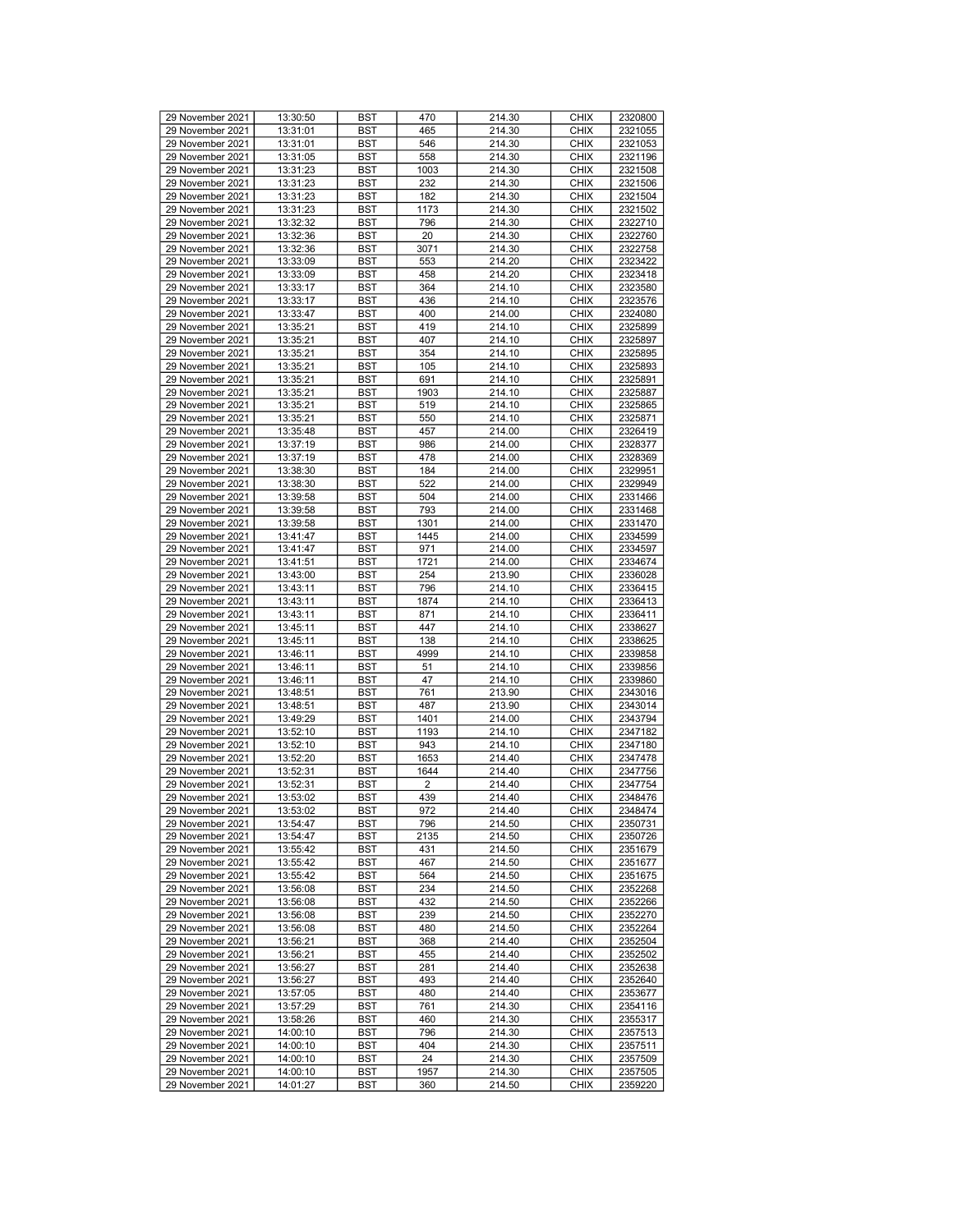| 29 November 2021                     | 14:01:27             | <b>BST</b> | 796        | 214.50           | <b>CHIX</b>                | 2359218            |
|--------------------------------------|----------------------|------------|------------|------------------|----------------------------|--------------------|
|                                      |                      |            |            |                  |                            |                    |
| 29 November 2021                     | 14:01:27             | <b>BST</b> | 1093       | 214.50           | <b>CHIX</b>                | 2359214            |
| 29 November 2021                     | 14:01:27             | <b>BST</b> | 415        | 214.50           | <b>CHIX</b>                | 2359212            |
| 29 November 2021                     | 14:03:02             | <b>BST</b> | 2419       | 214.60           | <b>CHIX</b>                | 2361241            |
| 29 November 2021                     | 14:03:02             | <b>BST</b> | 917        | 214.60           | <b>CHIX</b>                | 2361243            |
| 29 November 2021                     | 14:03:02             | <b>BST</b> | 427        | 214.60           | <b>CHIX</b>                | 2361245            |
|                                      |                      |            |            |                  |                            |                    |
| 29 November 2021                     | 14:03:37             | <b>BST</b> | 462        | 214.60           | <b>CHIX</b>                | 2361951            |
| 29 November 2021                     | 14:04:33             | <b>BST</b> | 1900       | 214.60           | <b>CHIX</b>                | 2363121            |
| 29 November 2021                     | 14:04:33             | <b>BST</b> | 1660       | 214.60           | <b>CHIX</b>                | 2363117            |
| 29 November 2021                     | 14:04:33             | <b>BST</b> | 109        | 214.60           | <b>CHIX</b>                | 2363113            |
| 29 November 2021                     | 14:05:33             | <b>BST</b> | 4576       | 214.60           | <b>CHIX</b>                | 2364220            |
|                                      |                      |            |            |                  |                            |                    |
| 29 November 2021                     | 14:06:56             | <b>BST</b> | 413        | 214.70           | <b>CHIX</b>                | 2366287            |
| 29 November 2021                     | 14:06:56             | <b>BST</b> | 451        | 214.70           | <b>CHIX</b>                | 2366284            |
| 29 November 2021                     | 14:06:56             | <b>BST</b> | 683        | 214.70           | <b>CHIX</b>                | 2366282            |
| 29 November 2021                     | 14:06:56             | <b>BST</b> | 275        | 214.70           | <b>CHIX</b>                | 2366274            |
| 29 November 2021                     | 14:06:56             | <b>BST</b> | 213        | 214.70           | <b>CHIX</b>                | 2366272            |
|                                      |                      |            |            |                  |                            |                    |
| 29 November 2021                     | 14:06:56             | <b>BST</b> | 481        | 214.70           | <b>CHIX</b>                | 2366276            |
| 29 November 2021                     | 14:07:05             | <b>BST</b> | 232        | 214.60           | <b>CHIX</b>                | 2366515            |
| 29 November 2021                     | 14:07:05             | <b>BST</b> | 201        | 214.60           | <b>CHIX</b>                | 2366511            |
| 29 November 2021                     | 14:08:10             | <b>BST</b> | 675        | 214.40           | <b>CHIX</b>                | 2367941            |
| 29 November 2021                     | 14:08:28             | <b>BST</b> | 618        | 214.30           | <b>CHIX</b>                | 2368353            |
|                                      |                      |            |            |                  |                            |                    |
| 29 November 2021                     | 14:11:00             | <b>BST</b> | 1630       | 214.40           | <b>CHIX</b>                | 2371646            |
| 29 November 2021                     | 14:11:00             | <b>BST</b> | 747        | 214.40           | <b>CHIX</b>                | 2371644            |
| 29 November 2021                     | 14:11:00             | <b>BST</b> | 356        | 214.40           | <b>CHIX</b>                | 2371640            |
| 29 November 2021                     | 14:11:00             | <b>BST</b> | 137        | 214.40           | <b>CHIX</b>                | 2371638            |
| 29 November 2021                     | 14:11:06             | <b>BST</b> | 2199       | 214.40           | <b>CHIX</b>                | 2371778            |
|                                      |                      |            |            |                  |                            |                    |
| 29 November 2021                     | 14:12:23             | <b>BST</b> | 654        | 214.30           | <b>CHIX</b>                | 2373722            |
| 29 November 2021                     | 14:12:23             | <b>BST</b> | 456        | 214.30           | <b>CHIX</b>                | 2373726            |
| 29 November 2021                     | 14:12:48             | <b>BST</b> | 796        | 214.40           | <b>CHIX</b>                | 2374222            |
| 29 November 2021                     | 14:13:13             | <b>BST</b> | 472        | 214.30           | <b>CHIX</b>                | 2374834            |
| 29 November 2021                     | 14:13:13             | <b>BST</b> | 927        | 214.30           | <b>CHIX</b>                | 2374832            |
|                                      |                      |            |            |                  |                            |                    |
| 29 November 2021                     | 14:14:09             | <b>BST</b> | 603        | 214.50           | <b>CHIX</b>                | 2376409            |
| 29 November 2021                     | 14:14:28             | <b>BST</b> | 1626       | 214.50           | <b>CHIX</b>                | 2376892            |
| 29 November 2021                     | 14:15:06             | <b>BST</b> | 3          | 214.50           | <b>CHIX</b>                | 2377785            |
| 29 November 2021                     | 14:15:41             | <b>BST</b> | 482        | 214.50           | <b>CHIX</b>                | 2378647            |
| 29 November 2021                     | 14:15:41             | <b>BST</b> | 575        | 214.50           | <b>CHIX</b>                | 2378645            |
|                                      |                      |            |            |                  |                            |                    |
| 29 November 2021                     | 14:15:41             | <b>BST</b> | 470        | 214.50           | <b>CHIX</b>                | 2378643            |
|                                      |                      |            |            |                  |                            |                    |
| 29 November 2021                     | 14:15:41             | <b>BST</b> | 77         | 214.50           | <b>CHIX</b>                | 2378641            |
| 29 November 2021                     | 14:15:41             | <b>BST</b> | 329        | 214.50           | <b>CHIX</b>                | 2378639            |
| 29 November 2021                     |                      |            | 71         |                  | <b>CHIX</b>                |                    |
|                                      | 14:15:41             | <b>BST</b> |            | 214.50           |                            | 2378637            |
| 29 November 2021                     | 14:15:58             | <b>BST</b> | 482        | 214.40           | <b>CHIX</b>                | 2379191            |
| 29 November 2021                     | 14:15:58             | <b>BST</b> | 1114       | 214.40           | <b>CHIX</b>                | 2379189            |
| 29 November 2021                     | 14:16:31             | <b>BST</b> | 573        | 214.40           | <b>CHIX</b>                | 2379993            |
| 29 November 2021                     | 14:16:36             | <b>BST</b> | 1119       | 214.30           | <b>CHIX</b>                | 2380169            |
| 29 November 2021                     |                      |            |            |                  | <b>CHIX</b>                | 2380640            |
|                                      | 14:16:58             | <b>BST</b> | 612        | 214.20           |                            |                    |
| 29 November 2021                     | 14:18:15             | <b>BST</b> | 1143       | 214.00           | <b>CHIX</b>                | 2382493            |
| 29 November 2021                     | 14:18:15             | <b>BST</b> | 1067       | 214.10           | <b>CHIX</b>                | 2382489            |
| 29 November 2021                     | 14:18:15             | <b>BST</b> | 679        | 214.10           | <b>CHIX</b>                | 2382487            |
| 29 November 2021                     | 14:18:40             | <b>BST</b> | 418        | 214.00           | <b>CHIX</b>                | 2383060            |
| 29 November 2021                     | 14:20:27             | <b>BST</b> | 1290       | 214.00           | <b>CHIX</b>                | 2385646            |
| 29 November 2021                     |                      | <b>BST</b> | 313        |                  |                            |                    |
|                                      | 14:20:27             |            |            | 214.00           | <b>CHIX</b>                | 2385644            |
| 29 November 2021                     | 14:20:42             | <b>BST</b> | 464        | 213.90           | <b>CHIX</b>                | 2386126            |
| 29 November 2021                     | 14:20:42             | <b>BST</b> | 134        | 213.90           | <b>CHIX</b>                | 2386124            |
| 29 November 2021                     | 14:20:42             | <b>BST</b> | 806        | 213.90           | <b>CHIX</b>                | 2386122            |
| 29 November 2021                     | 14:20:42             | <b>BST</b> | 53         | 213.90           | <b>CHIX</b>                | 2386120            |
| 29 November 2021                     | 14:20:42             | <b>BST</b> | 431        | 213.90           | <b>CHIX</b>                | 2386118            |
|                                      |                      |            |            |                  |                            |                    |
| 29 November 2021                     | 14:22:13             | BST        | 448        | 214.00           | <b>CHIX</b>                | 2388579            |
| 29 November 2021                     | 14:22:13             | <b>BST</b> | 2250       | 214.00           | <b>CHIX</b>                | 2388577            |
| 29 November 2021                     | 14:23:12             | BST        | 474        | 214.10           | <b>CHIX</b>                | 2390027            |
| 29 November 2021                     | 14:23:12             | <b>BST</b> | 457        | 214.10           | <b>CHIX</b>                | 2390025            |
| 29 November 2021                     | 14:23:12             | <b>BST</b> | 541        | 214.10           | <b>CHIX</b>                | 2390023            |
|                                      |                      |            |            |                  |                            |                    |
| 29 November 2021                     | 14:23:12             | BST        | 389        | 214.10           | <b>CHIX</b>                | 2390021            |
| 29 November 2021                     | 14:24:12             | <b>BST</b> | 40         | 214.10           | <b>CHIX</b>                | 2391573            |
| 29 November 2021                     | 14:24:12             | <b>BST</b> | 552        | 214.10           | <b>CHIX</b>                | 2391577            |
| 29 November 2021                     | 14:24:12             | <b>BST</b> | 473        | 214.10           | <b>CHIX</b>                | 2391575            |
| 29 November 2021                     | 14:25:20             | <b>BST</b> | 432        | 214.10           | <b>CHIX</b>                | 2393870            |
|                                      |                      |            |            |                  |                            |                    |
| 29 November 2021                     | 14:25:20             | BST        | 1921       | 214.10           | <b>CHIX</b>                | 2393868            |
| 29 November 2021                     | 14:25:20             | <b>BST</b> | 1360       | 214.10           | <b>CHIX</b>                | 2393864            |
| 29 November 2021                     | 14:25:20             | BST        | 460        | 214.10           | <b>CHIX</b>                | 2393858            |
| 29 November 2021                     | 14:26:30             | <b>BST</b> | 796        | 214.20           | <b>CHIX</b>                | 2395709            |
| 29 November 2021                     | 14:26:30             | <b>BST</b> | 1246       | 214.20           | <b>CHIX</b>                | 2395705            |
|                                      |                      |            |            |                  |                            |                    |
| 29 November 2021                     | 14:26:37             | <b>BST</b> | 553        | 214.10           | <b>CHIX</b>                | 2395863            |
| 29 November 2021                     | 14:26:37             | <b>BST</b> | 821        | 214.10           | <b>CHIX</b>                | 2395861            |
| 29 November 2021<br>29 November 2021 | 14:26:58<br>14:28:01 | BST<br>BST | 776<br>555 | 214.00<br>214.00 | <b>CHIX</b><br><b>CHIX</b> | 2396592<br>2398159 |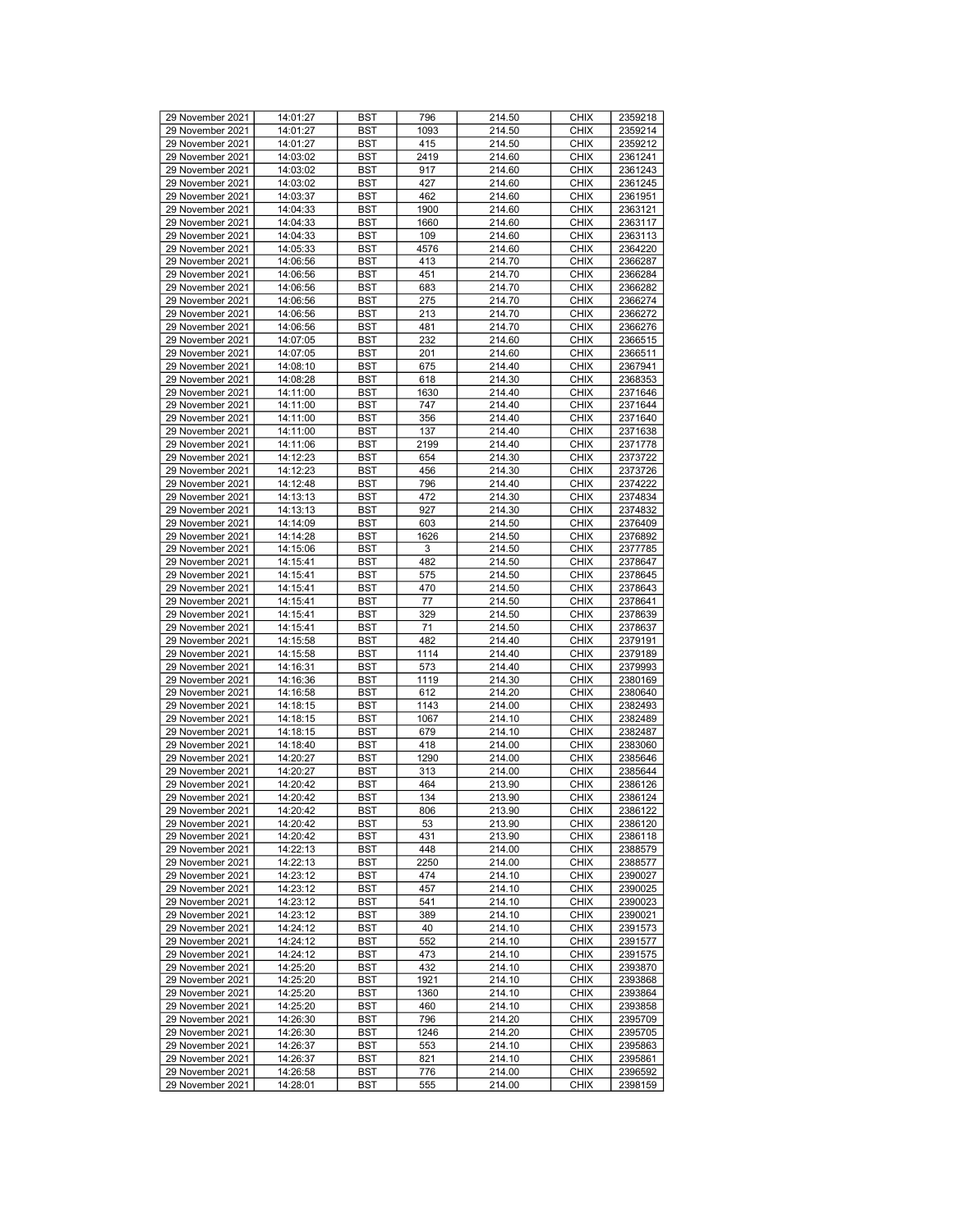| 29 November 2021 | 14:28:27 | <b>BST</b> | 483  | 214.00 | <b>CHIX</b> | 2398784 |
|------------------|----------|------------|------|--------|-------------|---------|
|                  |          |            |      |        |             |         |
| 29 November 2021 | 14:28:27 | <b>BST</b> | 949  | 214.00 | <b>CHIX</b> | 2398726 |
| 29 November 2021 | 14:29:41 | <b>BST</b> | 1130 | 214.00 | <b>CHIX</b> | 2400748 |
| 29 November 2021 | 14:29:41 | <b>BST</b> | 1396 | 214.00 | <b>CHIX</b> | 2400750 |
| 29 November 2021 | 14:29:59 | <b>BST</b> | 485  | 213.90 | <b>CHIX</b> | 2401469 |
| 29 November 2021 | 14:29:59 | <b>BST</b> | 1164 | 213.90 | <b>CHIX</b> | 2401467 |
| 29 November 2021 | 14:30:02 | <b>BST</b> | 1135 | 213.80 | <b>CHIX</b> | 2406940 |
| 29 November 2021 | 14:30:26 | BST        | 445  | 214.00 | <b>CHIX</b> | 2411112 |
| 29 November 2021 | 14:31:00 |            | 1551 | 214.20 | <b>CHIX</b> | 2413107 |
|                  |          | BST        |      |        |             |         |
| 29 November 2021 | 14:31:04 | <b>BST</b> | 566  | 214.20 | <b>CHIX</b> | 2413458 |
| 29 November 2021 | 14:31:04 | <b>BST</b> | 165  | 214.20 | <b>CHIX</b> | 2413454 |
| 29 November 2021 | 14:31:04 | <b>BST</b> | 835  | 214.20 | <b>CHIX</b> | 2413452 |
| 29 November 2021 | 14:31:04 | <b>BST</b> | 947  | 214.20 | <b>CHIX</b> | 2413449 |
| 29 November 2021 | 14:31:04 | <b>BST</b> | 76   | 214.20 | <b>CHIX</b> | 2413447 |
| 29 November 2021 | 14:31:19 | <b>BST</b> | 594  | 214.10 | <b>CHIX</b> | 2414497 |
|                  |          |            |      |        |             |         |
| 29 November 2021 | 14:31:19 | <b>BST</b> | 1098 | 214.10 | <b>CHIX</b> | 2414495 |
| 29 November 2021 | 14:31:22 | <b>BST</b> | 59   | 214.10 | <b>CHIX</b> | 2414670 |
| 29 November 2021 | 14:31:25 | BST        | 796  | 214.10 | <b>CHIX</b> | 2414859 |
| 29 November 2021 | 14:31:46 | BST        | 966  | 214.00 | <b>CHIX</b> | 2416037 |
| 29 November 2021 | 14:31:46 | <b>BST</b> | 1254 | 214.10 | <b>CHIX</b> | 2416035 |
| 29 November 2021 | 14:31:46 | <b>BST</b> | 796  | 214.00 | <b>CHIX</b> | 2416033 |
|                  |          |            |      |        |             |         |
| 29 November 2021 | 14:31:46 | <b>BST</b> | 757  | 214.00 | <b>CHIX</b> | 2416031 |
| 29 November 2021 | 14:31:46 | <b>BST</b> | 1096 | 214.00 | <b>CHIX</b> | 2416029 |
| 29 November 2021 | 14:32:13 | <b>BST</b> | 906  | 214.00 | <b>CHIX</b> | 2417589 |
| 29 November 2021 | 14:32:13 | <b>BST</b> | 802  | 214.00 | <b>CHIX</b> | 2417587 |
| 29 November 2021 | 14:32:28 | <b>BST</b> | 579  | 214.00 | <b>CHIX</b> | 2418508 |
| 29 November 2021 | 14:32:49 | <b>BST</b> | 308  | 213.90 | <b>CHIX</b> | 2419678 |
| 29 November 2021 | 14:32:50 | BST        | 463  | 214.00 | <b>CHIX</b> | 2420150 |
|                  |          |            |      | 214.00 |             |         |
| 29 November 2021 | 14:32:50 | BST        | 1335 |        | <b>CHIX</b> | 2420148 |
| 29 November 2021 | 14:33:00 | <b>BST</b> | 450  | 214.00 | <b>CHIX</b> | 2420686 |
| 29 November 2021 | 14:33:00 | <b>BST</b> | 665  | 214.00 | <b>CHIX</b> | 2420681 |
| 29 November 2021 | 14:33:18 | <b>BST</b> | 328  | 214.10 | <b>CHIX</b> | 2421925 |
| 29 November 2021 | 14:33:18 | <b>BST</b> | 926  | 214.10 | <b>CHIX</b> | 2421921 |
| 29 November 2021 | 14:33:23 | <b>BST</b> | 605  | 214.10 | <b>CHIX</b> | 2422112 |
| 29 November 2021 |          |            | 164  |        | <b>CHIX</b> | 2422110 |
|                  | 14:33:23 | <b>BST</b> |      | 214.10 |             |         |
| 29 November 2021 | 14:33:29 | <b>BST</b> | 683  | 214.00 | <b>CHIX</b> | 2422430 |
| 29 November 2021 | 14:33:29 | <b>BST</b> | 856  | 214.00 | <b>CHIX</b> | 2422426 |
| 29 November 2021 | 14:33:42 | BST        | 684  | 213.90 | <b>CHIX</b> | 2423134 |
| 29 November 2021 | 14:33:42 | BST        | 492  | 213.90 | <b>CHIX</b> | 2423132 |
| 29 November 2021 | 14:33:55 | <b>BST</b> | 1538 | 213.80 | <b>CHIX</b> | 2423872 |
| 29 November 2021 | 14:33:56 | <b>BST</b> | 1209 | 213.60 | <b>CHIX</b> | 2423954 |
|                  |          |            |      |        |             |         |
| 29 November 2021 | 14:34:31 | <b>BST</b> | 2543 | 213.80 | <b>CHIX</b> | 2425507 |
| 29 November 2021 | 14:34:43 | <b>BST</b> | 491  | 213.70 | <b>CHIX</b> | 2425885 |
| 29 November 2021 | 14:34:43 | <b>BST</b> | 691  | 213.70 | <b>CHIX</b> | 2425883 |
| 29 November 2021 | 14:35:15 | <b>BST</b> | 849  | 213.70 | <b>CHIX</b> | 2427834 |
| 29 November 2021 | 14:35:15 | <b>BST</b> | 1969 | 213.70 | <b>CHIX</b> | 2427832 |
| 29 November 2021 | 14:35:43 | <b>BST</b> | 59   | 214.00 | <b>CHIX</b> | 2429320 |
| 29 November 2021 | 14:35:49 | <b>BST</b> | 714  |        | <b>CHIX</b> | 2429730 |
|                  |          |            |      | 214.00 |             |         |
| 29 November 2021 | 14:35:49 | <b>BST</b> | 421  | 214.00 | <b>CHIX</b> | 2429728 |
| 29 November 2021 | 14:35:49 | <b>BST</b> | 796  | 214.00 | <b>CHIX</b> | 2429726 |
| 29 November 2021 | 14:36:00 | <b>BST</b> | 796  | 214.00 | <b>CHIX</b> | 2430329 |
| 29 November 2021 | 14:36:24 | <b>BST</b> | 438  | 214.00 | <b>CHIX</b> | 2431567 |
| 29 November 2021 | 14:36:24 | <b>BST</b> | 467  | 214.00 | <b>CHIX</b> | 2431565 |
| 29 November 2021 | 14:36:24 | <b>BST</b> | 492  | 214.00 | <b>CHIX</b> | 2431571 |
| 29 November 2021 | 14:36:46 | <b>BST</b> | 1502 | 213.90 | <b>CHIX</b> | 2432585 |
|                  |          |            |      |        |             |         |
| 29 November 2021 | 14:38:01 | <b>BST</b> | 796  | 214.00 | <b>CHIX</b> | 2435549 |
| 29 November 2021 | 14:38:01 | BST        | 1400 | 214.00 | <b>CHIX</b> | 2435547 |
| 29 November 2021 | 14:38:01 | <b>BST</b> | 1697 | 214.00 | <b>CHIX</b> | 2435551 |
| 29 November 2021 | 14:38:01 | <b>BST</b> | 1201 | 214.00 | <b>CHIX</b> | 2435537 |
| 29 November 2021 | 14:38:01 | <b>BST</b> | 432  | 214.00 | <b>CHIX</b> | 2435543 |
| 29 November 2021 | 14:38:01 | <b>BST</b> | 903  | 214.00 | <b>CHIX</b> | 2435541 |
| 29 November 2021 | 14:38:34 | BST        | 455  | 214.00 | <b>CHIX</b> | 2436729 |
|                  |          |            |      |        |             |         |
| 29 November 2021 | 14:38:34 | <b>BST</b> | 278  | 214.00 | <b>CHIX</b> | 2436727 |
| 29 November 2021 | 14:38:41 | <b>BST</b> | 933  | 214.00 | <b>CHIX</b> | 2436992 |
| 29 November 2021 | 14:38:47 | BST        | 1312 | 213.90 | <b>CHIX</b> | 2437214 |
| 29 November 2021 | 14:39:19 | <b>BST</b> | 796  | 213.80 | <b>CHIX</b> | 2438580 |
| 29 November 2021 | 14:39:19 | BST        | 699  | 213.80 | <b>CHIX</b> | 2438578 |
| 29 November 2021 | 14:39:41 | <b>BST</b> | 1176 | 213.70 | <b>CHIX</b> | 2439303 |
| 29 November 2021 | 14:40:06 | <b>BST</b> | 653  | 213.50 | <b>CHIX</b> | 2440443 |
|                  |          |            |      |        |             |         |
| 29 November 2021 | 14:40:06 | <b>BST</b> | 162  | 213.60 | <b>CHIX</b> | 2440412 |
| 29 November 2021 | 14:40:06 | <b>BST</b> | 1370 | 213.60 | <b>CHIX</b> | 2440410 |
| 29 November 2021 | 14:40:06 | BST        | 1258 | 213.70 | <b>CHIX</b> | 2440402 |
| 29 November 2021 | 14:40:18 | <b>BST</b> | 415  | 213.40 | <b>CHIX</b> | 2441134 |
| 29 November 2021 | 14:40:50 | BST        | 490  | 213.40 | <b>CHIX</b> | 2442612 |
| 29 November 2021 | 14:40:50 | BST        | 547  | 213.40 | <b>CHIX</b> | 2442610 |
|                  |          |            |      |        |             |         |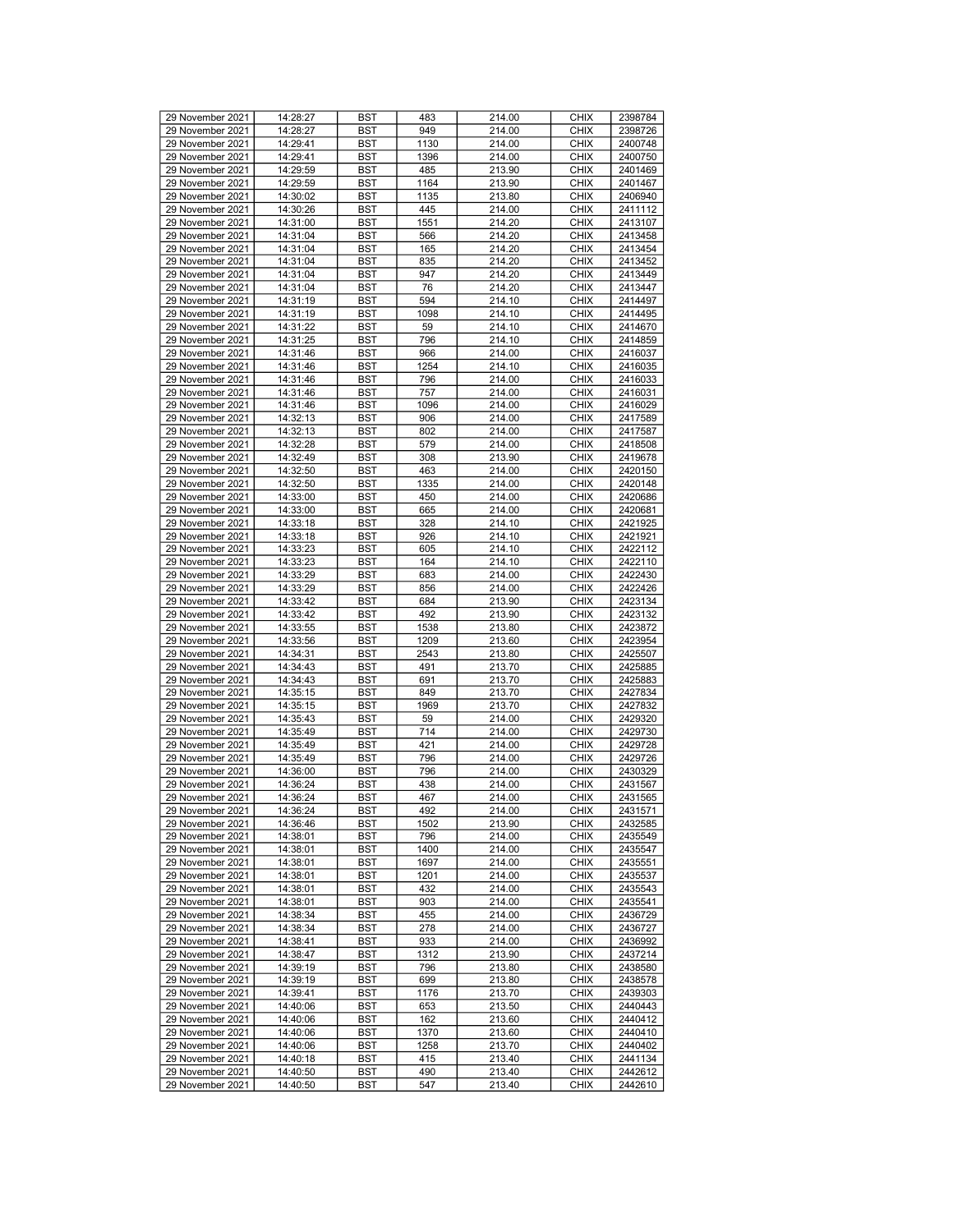| 29 November 2021                     | 14:40:50 | <b>BST</b> | 990  | 213.40 | <b>CHIX</b> | 2442603 |
|--------------------------------------|----------|------------|------|--------|-------------|---------|
| 29 November 2021                     | 14:40:50 | BST        | 401  | 213.40 | <b>CHIX</b> | 2442601 |
| 29 November 2021                     | 14:41:18 | BST        | 726  | 213.30 | <b>CHIX</b> | 2443758 |
| 29 November 2021                     | 14:41:18 | <b>BST</b> | 407  | 213.30 | <b>CHIX</b> | 2443756 |
| 29 November 2021                     | 14:41:30 | <b>BST</b> | 495  | 213.20 | <b>CHIX</b> | 2444191 |
| 29 November 2021                     | 14:41:31 | <b>BST</b> | 522  | 213.10 | <b>CHIX</b> | 2444230 |
| 29 November 2021                     | 14:41:51 | BST        | 627  | 213.00 | <b>CHIX</b> | 2445076 |
| 29 November 2021                     | 14:41:51 | BST        | 436  | 213.00 | <b>CHIX</b> | 2445074 |
| 29 November 2021                     | 14:41:53 | <b>BST</b> | 403  | 212.90 | <b>CHIX</b> | 2445151 |
| 29 November 2021                     | 14:41:53 | <b>BST</b> | 474  | 212.90 | <b>CHIX</b> | 2445149 |
|                                      |          |            | 493  |        | <b>CHIX</b> | 2445143 |
| 29 November 2021                     | 14:41:53 | <b>BST</b> |      | 212.90 |             |         |
| 29 November 2021<br>29 November 2021 | 14:42:42 | BST        | 827  | 213.10 | <b>CHIX</b> | 2447445 |
|                                      | 14:42:42 | BST        | 431  | 213.10 | <b>CHIX</b> | 2447441 |
| 29 November 2021                     | 14:43:38 | <b>BST</b> | 467  | 213.10 | <b>CHIX</b> | 2449970 |
| 29 November 2021                     | 14:43:38 | <b>BST</b> | 1017 | 213.10 | <b>CHIX</b> | 2449968 |
| 29 November 2021                     | 14:44:08 | <b>BST</b> | 1500 | 213.30 | <b>CHIX</b> | 2451136 |
| 29 November 2021                     | 14:44:17 | BST        | 437  | 213.30 | <b>CHIX</b> | 2451533 |
| 29 November 2021                     | 14:44:51 | BST        | 418  | 213.40 | <b>CHIX</b> | 2452885 |
| 29 November 2021                     | 14:45:01 | <b>BST</b> | 245  | 213.40 | <b>CHIX</b> | 2453197 |
| 29 November 2021                     | 14:45:01 | <b>BST</b> | 313  | 213.40 | <b>CHIX</b> | 2453195 |
| 29 November 2021                     | 14:45:01 | <b>BST</b> | 1509 | 213.40 | <b>CHIX</b> | 2453193 |
| 29 November 2021                     | 14:45:09 | BST        | 1106 | 213.40 | <b>CHIX</b> | 2453633 |
| 29 November 2021                     | 14:45:09 | BST        | 796  | 213.40 | <b>CHIX</b> | 2453631 |
| 29 November 2021                     | 14:45:17 | <b>BST</b> | 472  | 213.30 | <b>CHIX</b> | 2454144 |
| 29 November 2021                     | 14:45:17 | <b>BST</b> | 63   | 213.30 | <b>CHIX</b> | 2454146 |
| 29 November 2021                     | 14:45:17 | <b>BST</b> | 546  | 213.30 | <b>CHIX</b> | 2454148 |
| 29 November 2021                     | 14:45:19 | BST        | 697  | 213.20 | <b>CHIX</b> | 2454226 |
| 29 November 2021                     | 14:45:49 | BST        | 477  | 213.10 | <b>CHIX</b> | 2455640 |
| 29 November 2021                     | 14:45:49 | <b>BST</b> | 439  | 213.10 | <b>CHIX</b> | 2455632 |
| 29 November 2021                     | 14:45:49 | <b>BST</b> | 539  | 213.10 | <b>CHIX</b> | 2455622 |
| 29 November 2021                     | 14:45:49 | <b>BST</b> | 914  | 213.10 | <b>CHIX</b> | 2455620 |
| 29 November 2021                     | 14:45:49 | BST        | 465  | 213.10 | <b>CHIX</b> | 2455616 |
| 29 November 2021                     | 14:46:02 | BST        | 480  | 213.00 | <b>CHIX</b> | 2456414 |
| 29 November 2021                     | 14:46:31 | <b>BST</b> | 459  | 213.00 | <b>CHIX</b> | 2458100 |
| 29 November 2021                     | 14:46:55 |            |      | 212.90 | <b>CHIX</b> | 2459292 |
| 29 November 2021                     |          | <b>BST</b> | 606  |        |             |         |
|                                      | 14:47:22 | <b>BST</b> | 532  | 212.90 | <b>CHIX</b> | 2460503 |
| 29 November 2021                     | 14:47:22 | BST        | 186  | 212.90 | <b>CHIX</b> | 2460505 |
| 29 November 2021                     | 14:47:27 | BST        | 470  | 212.90 | <b>CHIX</b> | 2461001 |
| 29 November 2021                     | 14:47:53 | <b>BST</b> | 522  | 212.80 | <b>CHIX</b> | 2462272 |
| 29 November 2021                     | 14:47:53 | <b>BST</b> | 764  | 212.80 | <b>CHIX</b> | 2462268 |
| 29 November 2021                     | 14:47:53 | <b>BST</b> | 146  | 212.80 | <b>CHIX</b> | 2462262 |
| 29 November 2021                     | 14:48:29 | BST        | 423  | 212.90 | <b>CHIX</b> | 2464175 |
| 29 November 2021                     | 14:48:29 | BST        | 1088 | 212.90 | <b>CHIX</b> | 2464164 |
| 29 November 2021                     | 14:48:29 | <b>BST</b> | 103  | 212.90 | <b>CHIX</b> | 2464144 |
| 29 November 2021                     | 14:48:32 | <b>BST</b> | 413  | 212.90 | <b>CHIX</b> | 2464281 |
| 29 November 2021                     | 14:48:42 | <b>BST</b> | 3    | 212.80 | <b>CHIX</b> | 2464806 |
| 29 November 2021                     | 14:48:42 | BST        | 841  | 212.80 | <b>CHIX</b> | 2464802 |
| 29 November 2021                     | 14:48:42 | BST        | 584  | 212.80 | <b>CHIX</b> | 2464800 |
| 29 November 2021                     | 14:49:10 | <b>BST</b> | 183  | 212.90 | <b>CHIX</b> | 2466046 |
| 29 November 2021                     | 14:49:10 | <b>BST</b> | 260  | 212.90 | <b>CHIX</b> | 2466044 |
| 29 November 2021                     | 14:49:52 | <b>BST</b> | 448  | 212.90 | <b>CHIX</b> | 2468263 |
| 29 November 2021                     | 14:49:52 | BST        | 865  | 212.90 | <b>CHIX</b> | 2468260 |
| 29 November 2021                     | 14:49:52 | <b>BST</b> | 1331 | 212.90 | <b>CHIX</b> | 2468254 |
| 29 November 2021                     | 14:49:52 | <b>BST</b> | 536  | 212.90 | <b>CHIX</b> | 2468256 |
| 29 November 2021                     | 14:49:57 | <b>BST</b> | 426  | 212.80 | <b>CHIX</b> | 2468753 |
| 29 November 2021                     | 14:49:57 | <b>BST</b> | 513  | 212.80 | <b>CHIX</b> | 2468749 |
| 29 November 2021                     | 14:49:57 | <b>BST</b> | 126  | 212.80 | <b>CHIX</b> | 2468745 |
| 29 November 2021                     | 14:49:57 | <b>BST</b> | 651  | 212.80 | <b>CHIX</b> | 2468739 |
| 29 November 2021                     | 14:49:57 | BST        | 1364 | 212.80 | <b>CHIX</b> | 2468727 |
| 29 November 2021                     | 14:49:58 | <b>BST</b> | 456  | 212.70 | <b>CHIX</b> | 2468961 |
| 29 November 2021                     | 14:50:41 |            | 436  | 212.60 | <b>CHIX</b> |         |
|                                      |          | <b>BST</b> |      |        |             | 2472687 |
| 29 November 2021                     | 14:51:00 | BST        | 865  | 212.50 | <b>CHIX</b> | 2473966 |
| 29 November 2021                     | 14:51:02 | BST        | 1067 | 212.40 | <b>CHIX</b> | 2474226 |
| 29 November 2021                     | 14:51:49 | BST        | 1766 | 212.30 | <b>CHIX</b> | 2476587 |
| 29 November 2021                     | 14:51:49 | BST        | 822  | 212.40 | <b>CHIX</b> | 2476580 |
| 29 November 2021                     | 14:53:03 | <b>BST</b> | 787  | 212.30 | <b>CHIX</b> | 2479964 |
| 29 November 2021                     | 14:53:23 | BST        | 715  | 212.40 | <b>CHIX</b> | 2480793 |
| 29 November 2021                     | 14:53:23 | BST        | 492  | 212.40 | <b>CHIX</b> | 2480791 |
| 29 November 2021                     | 14:53:23 | BST        | 1024 | 212.40 | <b>CHIX</b> | 2480789 |
| 29 November 2021                     | 14:53:23 | <b>BST</b> | 1804 | 212.40 | <b>CHIX</b> | 2480785 |
| 29 November 2021                     | 14:54:03 | <b>BST</b> | 17   | 212.70 | <b>CHIX</b> | 2482485 |
| 29 November 2021                     | 14:54:03 | BST        | 433  | 212.70 | <b>CHIX</b> | 2482483 |
| 29 November 2021                     | 14:54:11 | BST        | 783  | 212.70 | <b>CHIX</b> | 2482926 |
| 29 November 2021                     | 14:54:11 | BST        | 605  | 212.70 | <b>CHIX</b> | 2482924 |
| 29 November 2021                     | 14:54:18 | BST        | 411  | 212.60 | <b>CHIX</b> | 2483224 |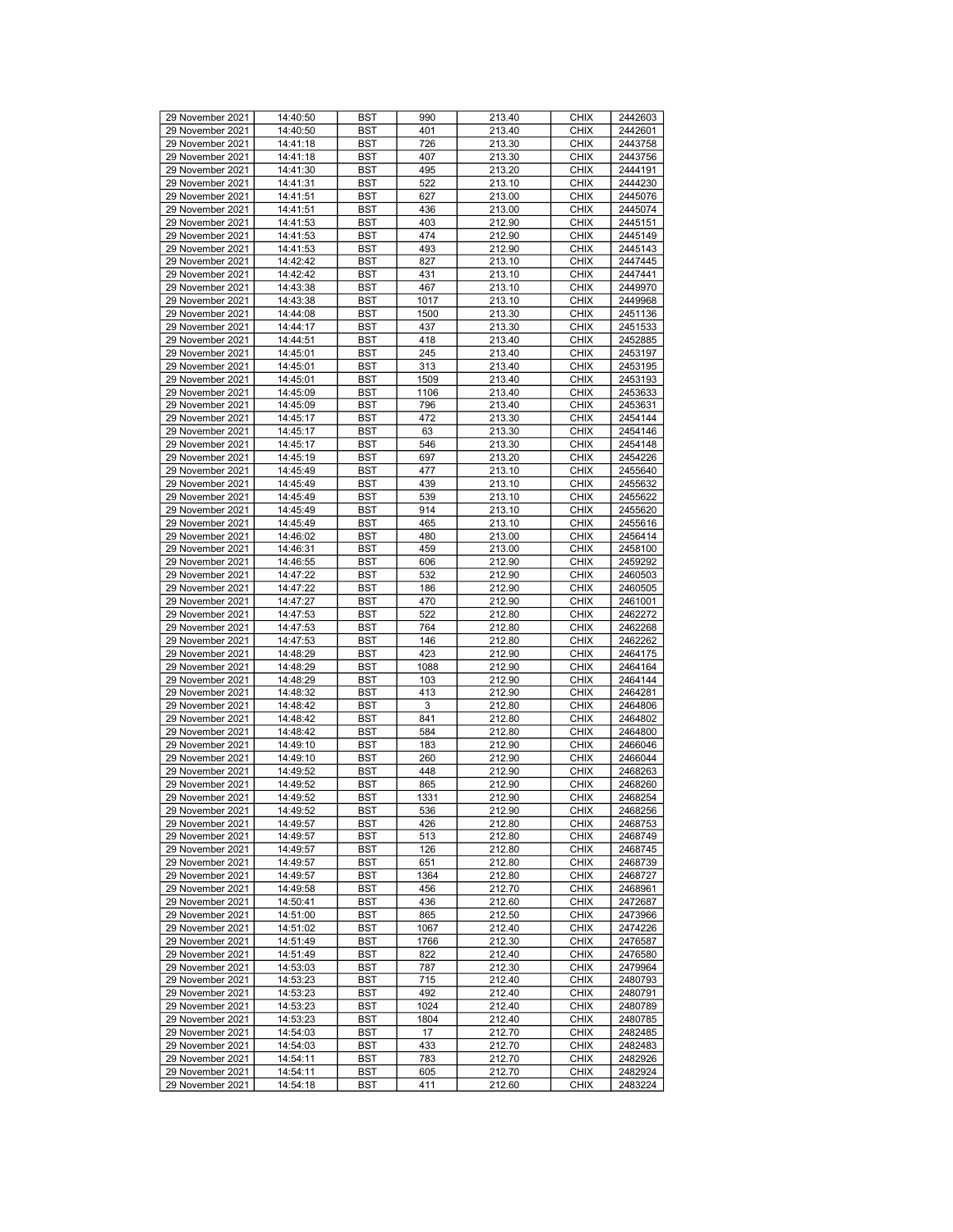| 29 November 2021                     | 14:54:18             | <b>BST</b> | 967            | 212.60           | <b>CHIX</b>                | 2483222            |
|--------------------------------------|----------------------|------------|----------------|------------------|----------------------------|--------------------|
| 29 November 2021                     | 14:54:18             | <b>BST</b> | 411            | 212.60           | <b>CHIX</b>                | 2483226            |
|                                      |                      |            |                |                  |                            |                    |
| 29 November 2021                     | 14:54:49             | <b>BST</b> | 446            | 212.50           | <b>CHIX</b>                | 2484258            |
| 29 November 2021                     | 14:54:49             | <b>BST</b> | 591            | 212.50           | <b>CHIX</b>                | 2484262            |
| 29 November 2021                     | 14:55:08             | <b>BST</b> | 1264           | 212.40           | <b>CHIX</b>                | 2485240            |
|                                      |                      |            |                |                  |                            |                    |
| 29 November 2021                     | 14:55:08             | <b>BST</b> | 910            | 212.40           | <b>CHIX</b>                | 2485228            |
| 29 November 2021                     | 14:55:08             | <b>BST</b> | 548            | 212.40           | <b>CHIX</b>                | 2485226            |
|                                      |                      |            |                |                  |                            |                    |
| 29 November 2021                     | 14:55:08             | <b>BST</b> | 43             | 212.40           | <b>CHIX</b>                | 2485224            |
| 29 November 2021                     | 14:56:13             | <b>BST</b> | 448            | 212.70           | <b>CHIX</b>                | 2489001            |
|                                      |                      |            |                |                  |                            |                    |
| 29 November 2021                     | 14:56:13             | <b>BST</b> | 1121           | 212.70           | <b>CHIX</b>                | 2488999            |
| 29 November 2021                     | 14:56:42             | <b>BST</b> | 701            | 212.60           | <b>CHIX</b>                | 2490462            |
|                                      |                      |            |                |                  |                            |                    |
| 29 November 2021                     | 14:56:42             | <b>BST</b> | 464            | 212.60           | <b>CHIX</b>                | 2490460            |
| 29 November 2021                     | 14:56:42             | <b>BST</b> | 417            | 212.60           | <b>CHIX</b>                | 2490464            |
|                                      |                      |            |                |                  |                            |                    |
| 29 November 2021                     | 14:56:51             | <b>BST</b> | 1456           | 212.50           | <b>CHIX</b>                | 2490980            |
| 29 November 2021                     | 14:57:01             | <b>BST</b> | 1054           | 212.40           | <b>CHIX</b>                | 2491333            |
|                                      |                      |            |                |                  |                            |                    |
| 29 November 2021                     | 14:57:03             | <b>BST</b> | 487            | 212.20           | <b>CHIX</b>                | 2491606            |
| 29 November 2021                     | 14:57:03             | <b>BST</b> | 732            | 212.30           | <b>CHIX</b>                | 2491534            |
| 29 November 2021                     | 14:57:06             | <b>BST</b> | 29             | 212.10           | <b>CHIX</b>                | 2491823            |
|                                      |                      |            |                |                  |                            |                    |
| 29 November 2021                     | 14:57:06             | <b>BST</b> | 405            | 212.10           | <b>CHIX</b>                | 2491821            |
| 29 November 2021                     | 14:57:06             | <b>BST</b> | 49             | 212.10           | <b>CHIX</b>                | 2491819            |
|                                      |                      |            |                |                  |                            |                    |
| 29 November 2021                     | 14:57:07             | <b>BST</b> | 490            | 212.10           | <b>CHIX</b>                | 2491858            |
| 29 November 2021                     | 14:57:33             | <b>BST</b> | 401            | 212.00           | <b>CHIX</b>                | 2492921            |
|                                      |                      |            |                |                  |                            |                    |
| 29 November 2021                     | 14:58:07             | <b>BST</b> | 454            | 212.00           | <b>CHIX</b>                | 2494413            |
| 29 November 2021                     | 14:58:07             | <b>BST</b> | 416            | 212.10           | <b>CHIX</b>                | 2494407            |
|                                      |                      |            |                |                  |                            |                    |
| 29 November 2021                     | 14:59:08             | <b>BST</b> | 458            | 212.30           | <b>CHIX</b>                | 2496183            |
| 29 November 2021                     | 14:59:08             | <b>BST</b> | 508            | 212.30           | <b>CHIX</b>                | 2496189            |
| 29 November 2021                     | 14:59:09             | <b>BST</b> | 236            | 212.30           | <b>CHIX</b>                | 2496207            |
|                                      |                      |            |                |                  |                            |                    |
| 29 November 2021                     | 14:59:16             | <b>BST</b> | 266            | 212.30           | <b>CHIX</b>                | 2496424            |
| 29 November 2021                     | 14:59:42             | <b>BST</b> | 447            | 212.60           | <b>CHIX</b>                | 2497607            |
|                                      |                      |            |                |                  |                            |                    |
| 29 November 2021                     | 14:59:42             | <b>BST</b> | 1346           | 212.60           | <b>CHIX</b>                | 2497605            |
| 29 November 2021                     | 14:59:42             | <b>BST</b> | 561            | 212.60           | <b>CHIX</b>                | 2497603            |
|                                      |                      |            |                |                  |                            |                    |
| 29 November 2021                     | 15:00:42             | <b>BST</b> | 120            | 212.60           | <b>CHIX</b>                | 2501119            |
| 29 November 2021                     | 15:00:42             | <b>BST</b> | 570            | 212.60           | <b>CHIX</b>                | 2501117            |
|                                      |                      |            |                |                  |                            |                    |
| 29 November 2021                     | 15:00:42             | <b>BST</b> | 1151           | 212.60           | <b>CHIX</b>                | 2501123            |
| 29 November 2021                     | 15:00:42             | <b>BST</b> | 4              | 212.60           | <b>CHIX</b>                | 2501121            |
|                                      |                      |            | $\overline{2}$ |                  |                            |                    |
| 29 November 2021                     | 15:00:42             | <b>BST</b> |                | 212.60           | <b>CHIX</b>                | 2501115            |
| 29 November 2021                     | 15:00:42             | <b>BST</b> | 1432           | 212.60           | <b>CHIX</b>                | 2501113            |
| 29 November 2021                     | 15:00:42             | <b>BST</b> | 1805           | 212.60           | <b>CHIX</b>                | 2501111            |
|                                      |                      |            |                |                  |                            |                    |
| 29 November 2021                     | 15:00:45             | <b>BST</b> | 844            | 212.40           | <b>CHIX</b>                | 2501343            |
| 29 November 2021                     | 15:01:41             | <b>BST</b> | 1228           | 212.40           | <b>CHIX</b>                | 2503463            |
|                                      |                      |            |                |                  |                            |                    |
| 29 November 2021                     | 15:01:41             | <b>BST</b> | 231            | 212.40           | <b>CHIX</b>                | 2503461            |
| 29 November 2021                     | 15:01:47             | <b>BST</b> | 1575           | 212.30           | <b>CHIX</b>                | 2503611            |
|                                      |                      |            |                |                  |                            |                    |
| 29 November 2021                     | 15:02:28             | <b>BST</b> | 720            | 212.50           | <b>CHIX</b>                | 2505375            |
| 29 November 2021                     | 15:02:28             | <b>BST</b> | 419            | 212.50           | <b>CHIX</b>                | 2505377            |
|                                      |                      |            |                |                  |                            |                    |
| 29 November 2021                     | 15:02:29             | <b>BST</b> | 805            | 212.40           | <b>CHIX</b>                | 2505548            |
| 29 November 2021                     | 15:02:29             | <b>BST</b> | 407            | 212.40           | <b>CHIX</b>                | 2505546            |
| 29 November 2021                     |                      |            |                |                  | <b>CHIX</b>                | 2505544            |
|                                      | 15:02:29             | <b>BST</b> | 448            | 212.40           |                            |                    |
| 29 November 2021                     | 15:03:02             | <b>BST</b> | 688            | 212.40           | <b>CHIX</b>                | 2506678            |
| 29 November 2021                     | 15:03:02             | <b>BST</b> | 429            | 212.40           | <b>CHIX</b>                | 2506672            |
|                                      |                      |            |                |                  |                            |                    |
| 29 November 2021                     | 15:03:02             | <b>BST</b> | 401            | 212.40           | <b>CHIX</b>                | 2506670            |
| 29 November 2021                     | 15:03:02             | <b>BST</b> | 220            | 212.40           | <b>CHIX</b>                | 2506668            |
|                                      |                      |            |                |                  |                            |                    |
| 29 November 2021                     | 15:03:02             | <b>BST</b> | 248            | 212.40           | <b>CHIX</b>                | 2506666            |
| 29 November 2021                     | 15:03:04             | <b>BST</b> | 211            | 212.30           | <b>CHIX</b>                | 2506833            |
| 29 November 2021                     | 15:03:06             | <b>BST</b> | 538            | 212.30           | <b>CHIX</b>                | 2507099            |
|                                      |                      |            |                |                  |                            |                    |
| 29 November 2021                     | 15:03:06             | <b>BST</b> | 522            | 212.30           | <b>CHIX</b>                | 2507095            |
| 29 November 2021                     | 15:03:34             | <b>BST</b> | 483            | 212.20           | <b>CHIX</b>                | 2507953            |
|                                      |                      |            |                |                  |                            |                    |
| 29 November 2021                     | 15:04:19             | BST        | 1290           | 212.30           | <b>CHIX</b>                | 2509412            |
| 29 November 2021                     | 15:04:19             | <b>BST</b> | 721            | 212.30           | <b>CHIX</b>                | 2509410            |
| 29 November 2021                     |                      |            |                |                  |                            |                    |
|                                      | 15:04:19             | <b>BST</b> | 573            | 212.30           | <b>CHIX</b>                | 2509408            |
| 29 November 2021                     | 15:04:28             | <b>BST</b> | 602            | 212.20           | <b>CHIX</b>                | 2509790            |
| 29 November 2021                     | 15:04:28             | <b>BST</b> | 485            | 212.20           | <b>CHIX</b>                | 2509788            |
|                                      |                      |            |                |                  |                            |                    |
| 29 November 2021                     | 15:05:06             | BST        | 474            | 212.20           | <b>CHIX</b>                | 2511394            |
| 29 November 2021                     | 15:05:06             | <b>BST</b> | 514            | 212.20           | <b>CHIX</b>                | 2511390            |
|                                      |                      |            |                |                  |                            |                    |
| 29 November 2021                     | 15:05:06             | <b>BST</b> | 491            | 212.20           | <b>CHIX</b>                | 2511396            |
| 29 November 2021                     | 15:05:06             | <b>BST</b> | 464            | 212.20           | <b>CHIX</b>                | 2511398            |
|                                      |                      |            |                |                  |                            |                    |
| 29 November 2021                     | 15:05:48             | <b>BST</b> | 442            | 212.40           | <b>CHIX</b>                | 2513375            |
| 29 November 2021                     | 15:05:48             | <b>BST</b> | 796            | 212.40           | <b>CHIX</b>                | 2513373            |
|                                      |                      |            |                |                  |                            |                    |
| 29 November 2021                     | 15:06:00             | <b>BST</b> | 431            | 212.30           | <b>CHIX</b>                | 2513868            |
| 29 November 2021                     | 15:06:00             | <b>BST</b> | 1251           | 212.30           | <b>CHIX</b>                | 2513866            |
| 29 November 2021                     |                      | <b>BST</b> | 400            | 212.40           | <b>CHIX</b>                | 2514810            |
|                                      |                      |            |                |                  |                            |                    |
|                                      | 15:06:29             |            |                |                  |                            |                    |
| 29 November 2021                     | 15:06:29             | <b>BST</b> | 1182           | 212.40           | <b>CHIX</b>                | 2514802            |
|                                      |                      |            |                |                  |                            |                    |
| 29 November 2021                     | 15:06:56             | <b>BST</b> | 947            | 212.40           | <b>CHIX</b>                | 2515599            |
| 29 November 2021                     | 15:06:56             | <b>BST</b> | 176            | 212.40           | <b>CHIX</b>                | 2515597            |
|                                      |                      |            |                |                  |                            |                    |
| 29 November 2021<br>29 November 2021 | 15:06:56<br>15:06:56 | BST<br>BST | 184<br>1130    | 212.40<br>212.40 | <b>CHIX</b><br><b>CHIX</b> | 2515591<br>2515589 |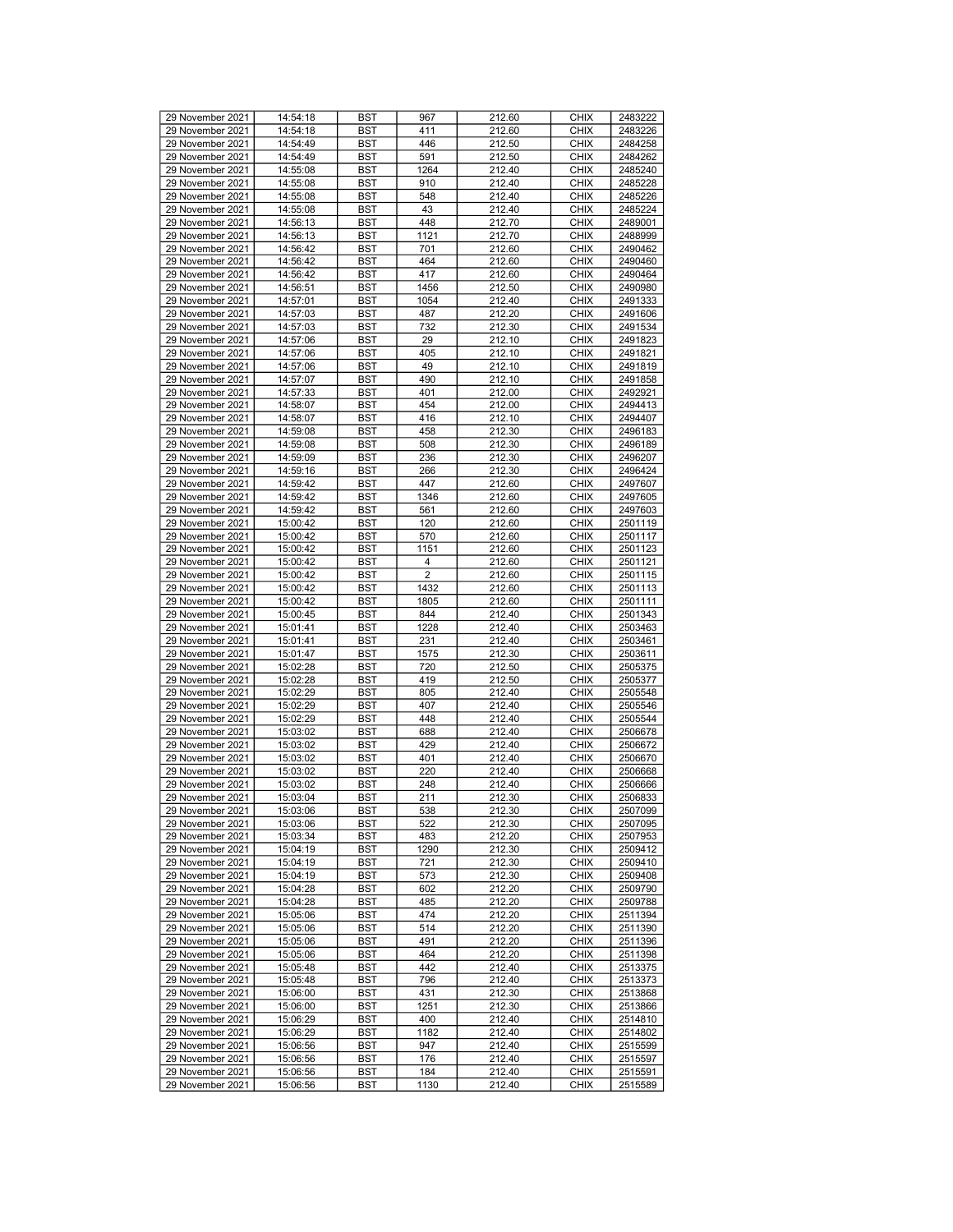| 29 November 2021 |          |            |      |        | <b>CHIX</b> |         |
|------------------|----------|------------|------|--------|-------------|---------|
|                  | 15:07:24 | <b>BST</b> | 1156 | 212.30 |             | 2516474 |
| 29 November 2021 | 15:07:24 | <b>BST</b> | 815  | 212.30 | <b>CHIX</b> | 2516470 |
| 29 November 2021 | 15:07:57 | <b>BST</b> | 378  | 212.20 | <b>CHIX</b> | 2517562 |
| 29 November 2021 | 15:07:57 | <b>BST</b> | 224  | 212.20 | <b>CHIX</b> | 2517560 |
| 29 November 2021 | 15:07:59 | <b>BST</b> | 1425 | 212.10 | <b>CHIX</b> | 2517626 |
| 29 November 2021 | 15:08:59 | <b>BST</b> | 1404 | 212.10 | <b>CHIX</b> | 2519708 |
| 29 November 2021 | 15:08:59 | <b>BST</b> | 371  | 212.10 | <b>CHIX</b> | 2519710 |
|                  |          |            |      |        |             |         |
| 29 November 2021 | 15:08:59 | <b>BST</b> | 2339 | 212.10 | <b>CHIX</b> | 2519706 |
| 29 November 2021 | 15:08:59 | <b>BST</b> | 865  | 212.10 | <b>CHIX</b> | 2519704 |
| 29 November 2021 | 15:10:02 | <b>BST</b> | 404  | 212.20 | <b>CHIX</b> | 2521934 |
| 29 November 2021 | 15:10:02 | <b>BST</b> | 536  | 212.20 | <b>CHIX</b> | 2521932 |
| 29 November 2021 | 15:10:02 | <b>BST</b> | 705  | 212.20 | <b>CHIX</b> | 2521930 |
| 29 November 2021 | 15:10:03 | <b>BST</b> | 1127 | 212.10 | <b>CHIX</b> | 2522005 |
|                  |          |            |      |        |             |         |
| 29 November 2021 | 15:10:59 | <b>BST</b> | 434  | 212.30 | <b>CHIX</b> | 2523813 |
| 29 November 2021 | 15:10:59 | <b>BST</b> | 456  | 212.30 | <b>CHIX</b> | 2523811 |
| 29 November 2021 | 15:11:06 | <b>BST</b> | 510  | 212.30 | <b>CHIX</b> | 2524298 |
| 29 November 2021 | 15:11:51 | <b>BST</b> | 492  | 212.50 | <b>CHIX</b> | 2525613 |
| 29 November 2021 | 15:11:51 | <b>BST</b> | 1127 | 212.50 | <b>CHIX</b> | 2525611 |
| 29 November 2021 | 15:11:56 | <b>BST</b> | 553  | 212.50 | <b>CHIX</b> | 2525810 |
| 29 November 2021 | 15:11:56 |            |      | 212.50 | <b>CHIX</b> |         |
|                  |          | <b>BST</b> | 574  |        |             | 2525806 |
| 29 November 2021 | 15:12:26 | <b>BST</b> | 796  | 212.40 | <b>CHIX</b> | 2527081 |
| 29 November 2021 | 15:12:26 | <b>BST</b> | 957  | 212.40 | <b>CHIX</b> | 2527083 |
| 29 November 2021 | 15:12:26 | <b>BST</b> | 474  | 212.40 | <b>CHIX</b> | 2527073 |
| 29 November 2021 | 15:12:26 | <b>BST</b> | 1486 | 212.40 | <b>CHIX</b> | 2527071 |
| 29 November 2021 | 15:12:55 | <b>BST</b> | 458  | 212.40 | <b>CHIX</b> | 2528164 |
| 29 November 2021 | 15:12:55 | <b>BST</b> | 87   | 212.40 | <b>CHIX</b> | 2528162 |
|                  |          |            |      |        |             |         |
| 29 November 2021 | 15:12:55 | <b>BST</b> | 342  | 212.40 | <b>CHIX</b> | 2528160 |
| 29 November 2021 | 15:13:06 | <b>BST</b> | 751  | 212.30 | <b>CHIX</b> | 2528656 |
| 29 November 2021 | 15:13:06 | <b>BST</b> | 1095 | 212.30 | <b>CHIX</b> | 2528652 |
| 29 November 2021 | 15:13:31 | <b>BST</b> | 530  | 212.20 | <b>CHIX</b> | 2529656 |
| 29 November 2021 | 15:14:27 | <b>BST</b> | 220  | 212.40 | <b>CHIX</b> | 2532150 |
| 29 November 2021 | 15:14:27 | <b>BST</b> | 865  | 212.40 | <b>CHIX</b> | 2532148 |
| 29 November 2021 |          | <b>BST</b> |      | 212.40 | <b>CHIX</b> |         |
|                  | 15:14:27 |            | 796  |        |             | 2532139 |
| 29 November 2021 | 15:14:29 | <b>BST</b> | 182  | 212.40 | <b>CHIX</b> | 2532264 |
| 29 November 2021 | 15:14:59 | <b>BST</b> | 11   | 212.30 | <b>CHIX</b> | 2533145 |
| 29 November 2021 | 15:14:59 | <b>BST</b> | 820  | 212.30 | <b>CHIX</b> | 2533149 |
| 29 November 2021 | 15:14:59 | <b>BST</b> | 645  | 212.30 | <b>CHIX</b> | 2533151 |
| 29 November 2021 | 15:15:06 | <b>BST</b> | 554  | 212.30 | <b>CHIX</b> | 2533594 |
| 29 November 2021 | 15:15:06 | <b>BST</b> | 460  | 212.30 | <b>CHIX</b> | 2533574 |
|                  |          |            |      |        |             |         |
| 29 November 2021 | 15:15:07 | <b>BST</b> | 1345 | 212.20 | <b>CHIX</b> | 2533627 |
| 29 November 2021 | 15:15:08 | <b>BST</b> | 657  | 212.20 | <b>CHIX</b> | 2533661 |
| 29 November 2021 | 15:15:18 | <b>BST</b> | 667  | 212.10 | <b>CHIX</b> | 2534052 |
| 29 November 2021 | 15:16:07 | <b>BST</b> | 796  | 212.40 | <b>CHIX</b> | 2536181 |
| 29 November 2021 | 15:16:30 | <b>BST</b> | 948  | 212.30 | <b>CHIX</b> | 2537163 |
| 29 November 2021 | 15:16:30 | <b>BST</b> | 617  | 212.30 | <b>CHIX</b> | 2537158 |
|                  |          |            |      |        |             |         |
| 29 November 2021 | 15:16:30 | <b>BST</b> | 564  | 212.30 | <b>CHIX</b> | 2537152 |
| 29 November 2021 | 15:16:30 | <b>BST</b> | 422  | 212.30 | <b>CHIX</b> | 2537150 |
| 29 November 2021 | 15:16:30 | <b>BST</b> | 365  | 212.30 | <b>CHIX</b> | 2537154 |
| 29 November 2021 | 15:16:33 | <b>BST</b> | 175  | 212.20 | <b>CHIX</b> | 2537399 |
| 29 November 2021 | 15:16:33 | <b>BST</b> | 296  | 212.20 | <b>CHIX</b> | 2537397 |
| 29 November 2021 | 15:16:33 | <b>BST</b> | 447  | 212.20 | <b>CHIX</b> | 2537395 |
| 29 November 2021 | 15:16:33 | <b>BST</b> | 495  | 212.20 | <b>CHIX</b> | 2537383 |
| 29 November 2021 | 15:18:07 | <b>BST</b> | 861  | 212.00 | <b>CHIX</b> | 2540637 |
|                  |          |            |      |        |             |         |
| 29 November 2021 | 15:18:07 | <b>BST</b> | 420  | 212.00 | <b>CHIX</b> | 2540635 |
| 29 November 2021 | 15:18:11 | <b>BST</b> | 2401 | 212.00 | <b>CHIX</b> | 2540783 |
| 29 November 2021 | 15:19:20 | <b>BST</b> | 455  | 212.20 | <b>CHIX</b> | 2543073 |
| 29 November 2021 | 15:19:37 | BST        | 428  | 212.20 | <b>CHIX</b> | 2543683 |
| 29 November 2021 | 15:19:37 | <b>BST</b> | 1164 | 212.20 | <b>CHIX</b> | 2543681 |
| 29 November 2021 | 15:19:37 | <b>BST</b> | 1017 | 212.20 | <b>CHIX</b> | 2543679 |
| 29 November 2021 | 15:19:37 | BST        | 17   | 212.20 | <b>CHIX</b> | 2543677 |
|                  |          |            | 504  |        | <b>CHIX</b> |         |
| 29 November 2021 | 15:20:02 | <b>BST</b> |      | 212.40 |             | 2544524 |
| 29 November 2021 | 15:20:46 | BST        | 2847 | 212.40 | <b>CHIX</b> | 2546095 |
| 29 November 2021 | 15:21:19 | <b>BST</b> | 1359 | 212.50 | <b>CHIX</b> | 2547311 |
| 29 November 2021 | 15:21:23 | <b>BST</b> | 796  | 212.50 | <b>CHIX</b> | 2547428 |
| 29 November 2021 | 15:21:31 | <b>BST</b> | 51   | 212.50 | <b>CHIX</b> | 2547706 |
| 29 November 2021 | 15:21:31 | <b>BST</b> | 692  | 212.50 | <b>CHIX</b> | 2547704 |
| 29 November 2021 | 15:21:31 | BST        | 2504 | 212.50 | <b>CHIX</b> | 2547708 |
| 29 November 2021 |          |            |      |        |             |         |
|                  | 15:21:42 | <b>BST</b> | 495  | 212.40 | <b>CHIX</b> | 2547929 |
| 29 November 2021 | 15:21:55 | <b>BST</b> | 139  | 212.30 | <b>CHIX</b> | 2548252 |
| 29 November 2021 | 15:21:55 | BST        | 299  | 212.30 | <b>CHIX</b> | 2548248 |
| 29 November 2021 | 15:22:12 | <b>BST</b> | 420  | 212.20 | <b>CHIX</b> | 2548953 |
| 29 November 2021 | 15:23:17 | BST        | 483  | 212.20 | <b>CHIX</b> | 2550857 |
| 29 November 2021 | 15:23:17 | <b>BST</b> | 474  | 212.20 | <b>CHIX</b> | 2550851 |
| 29 November 2021 | 15:23:17 | BST        | 1475 | 212.20 | <b>CHIX</b> | 2550849 |
|                  |          |            |      |        |             |         |
| 29 November 2021 | 15:24:06 | BST        | 469  | 212.30 | <b>CHIX</b> | 2552499 |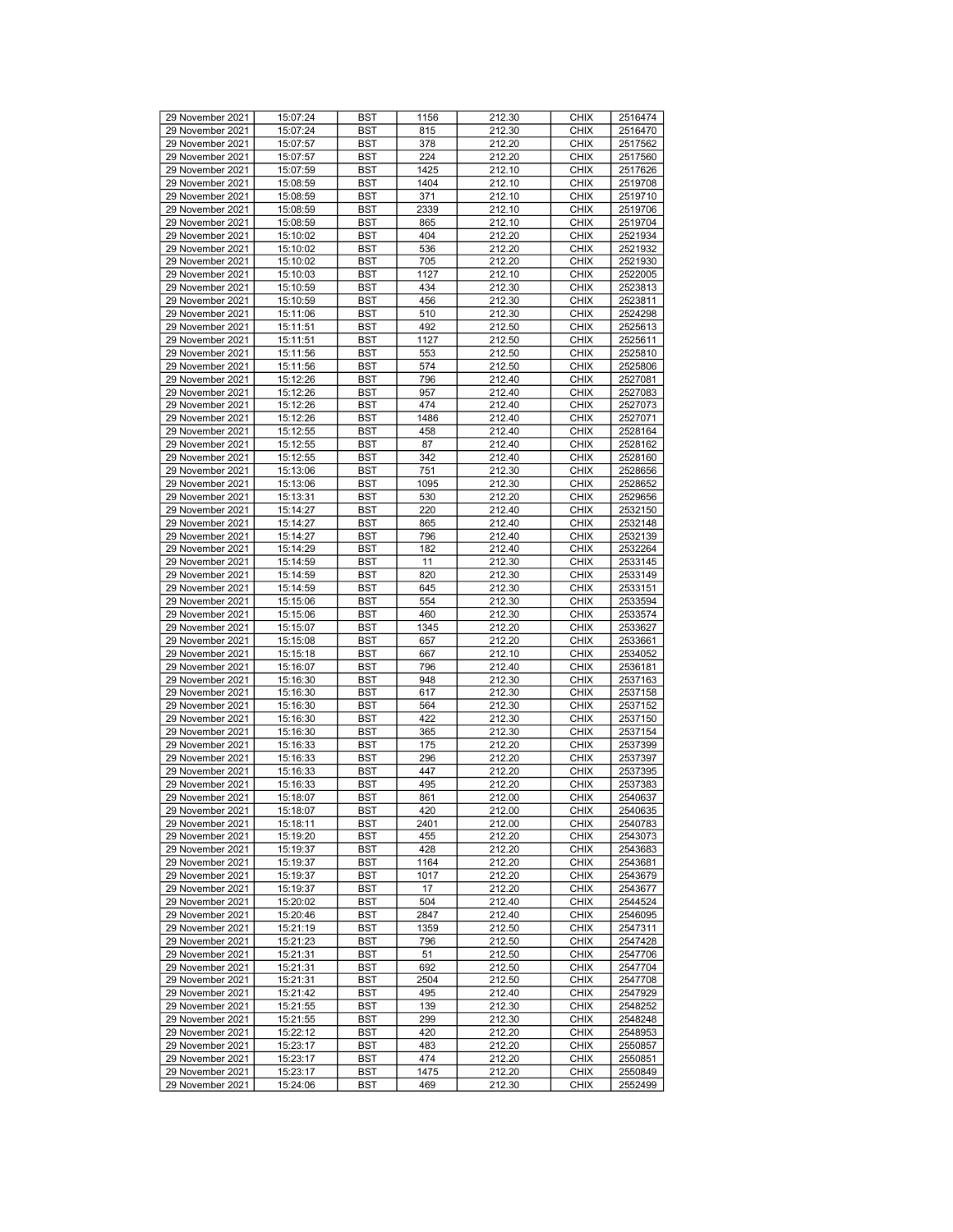| 29 November 2021 |          |            |      |        |             |         |
|------------------|----------|------------|------|--------|-------------|---------|
|                  | 15:24:06 | <b>BST</b> | 938  | 212.30 | <b>CHIX</b> | 2552497 |
| 29 November 2021 | 15:24:06 | <b>BST</b> | 432  | 212.30 | <b>CHIX</b> | 2552495 |
| 29 November 2021 | 15:24:15 | <b>BST</b> | 1127 | 212.20 | <b>CHIX</b> | 2552869 |
| 29 November 2021 | 15:24:21 | <b>BST</b> | 868  | 212.20 | <b>CHIX</b> | 2553063 |
| 29 November 2021 | 15:24:21 | <b>BST</b> | 44   | 212.20 | <b>CHIX</b> | 2553051 |
|                  |          |            |      |        |             |         |
| 29 November 2021 | 15:24:21 | <b>BST</b> | 493  | 212.20 | <b>CHIX</b> | 2553053 |
| 29 November 2021 | 15:24:21 | <b>BST</b> | 551  | 212.20 | <b>CHIX</b> | 2553055 |
| 29 November 2021 | 15:25:31 | <b>BST</b> | 436  | 212.20 | <b>CHIX</b> | 2556648 |
| 29 November 2021 | 15:25:31 | <b>BST</b> | 1865 | 212.20 | <b>CHIX</b> | 2556646 |
| 29 November 2021 | 15:25:31 | <b>BST</b> | 432  | 212.20 | <b>CHIX</b> | 2556642 |
|                  |          |            |      |        |             |         |
| 29 November 2021 | 15:25:39 | <b>BST</b> | 869  | 212.10 | <b>CHIX</b> | 2556811 |
| 29 November 2021 | 15:26:24 | <b>BST</b> | 2500 | 212.10 | <b>CHIX</b> | 2558344 |
| 29 November 2021 | 15:27:00 | <b>BST</b> | 771  | 212.00 | <b>CHIX</b> | 2559561 |
| 29 November 2021 | 15:27:02 | <b>BST</b> | 1209 | 211.90 | <b>CHIX</b> | 2559782 |
| 29 November 2021 | 15:27:26 | <b>BST</b> | 406  | 211.90 | <b>CHIX</b> | 2560548 |
|                  |          |            |      |        |             |         |
| 29 November 2021 | 15:27:52 | <b>BST</b> | 440  | 211.80 | <b>CHIX</b> | 2562087 |
| 29 November 2021 | 15:27:52 | <b>BST</b> | 613  | 211.80 | <b>CHIX</b> | 2562085 |
| 29 November 2021 | 15:28:25 | <b>BST</b> | 149  | 211.80 | <b>CHIX</b> | 2563674 |
| 29 November 2021 | 15:28:25 | <b>BST</b> | 846  | 211.80 | <b>CHIX</b> | 2563672 |
| 29 November 2021 |          |            |      | 211.80 | <b>CHIX</b> |         |
|                  | 15:28:25 | <b>BST</b> | 445  |        |             | 2563676 |
| 29 November 2021 | 15:28:51 | <b>BST</b> | 252  | 211.90 | <b>CHIX</b> | 2564617 |
| 29 November 2021 | 15:30:05 | <b>BST</b> | 489  | 212.00 | <b>CHIX</b> | 2567023 |
| 29 November 2021 | 15:30:05 | <b>BST</b> | 660  | 212.00 | <b>CHIX</b> | 2567021 |
| 29 November 2021 | 15:30:05 | <b>BST</b> | 1009 | 212.00 | <b>CHIX</b> | 2567017 |
|                  |          |            |      |        |             |         |
| 29 November 2021 | 15:30:05 | <b>BST</b> | 2422 | 212.00 | <b>CHIX</b> | 2567013 |
| 29 November 2021 | 15:30:06 | <b>BST</b> | 345  | 212.00 | <b>CHIX</b> | 2567038 |
| 29 November 2021 | 15:30:07 | <b>BST</b> | 490  | 212.00 | <b>CHIX</b> | 2567101 |
| 29 November 2021 | 15:30:07 | <b>BST</b> | 93   | 212.00 | <b>CHIX</b> | 2567099 |
| 29 November 2021 |          |            | 494  |        |             |         |
|                  | 15:30:23 | <b>BST</b> |      | 211.90 | <b>CHIX</b> | 2567860 |
| 29 November 2021 | 15:30:23 | <b>BST</b> | 791  | 211.90 | <b>CHIX</b> | 2567858 |
| 29 November 2021 | 15:30:59 | <b>BST</b> | 459  | 211.90 | <b>CHIX</b> | 2569037 |
| 29 November 2021 | 15:30:59 | <b>BST</b> | 606  | 211.90 | <b>CHIX</b> | 2569033 |
| 29 November 2021 | 15:31:05 | <b>BST</b> | 1216 | 211.90 | <b>CHIX</b> | 2569557 |
| 29 November 2021 | 15:31:05 | <b>BST</b> | 462  | 211.90 | <b>CHIX</b> |         |
|                  |          |            |      |        |             | 2569555 |
| 29 November 2021 | 15:31:05 | <b>BST</b> | 457  | 211.90 | <b>CHIX</b> | 2569551 |
| 29 November 2021 | 15:31:51 | <b>BST</b> | 876  | 211.90 | <b>CHIX</b> | 2571085 |
| 29 November 2021 | 15:31:52 | <b>BST</b> | 760  | 211.90 | <b>CHIX</b> | 2571183 |
| 29 November 2021 | 15:31:52 | <b>BST</b> | 752  | 211.90 | <b>CHIX</b> | 2571167 |
|                  | 15:32:20 | <b>BST</b> | 589  |        |             | 2572206 |
| 29 November 2021 |          |            |      |        |             |         |
|                  |          |            |      | 212.00 | <b>CHIX</b> |         |
| 29 November 2021 | 15:32:20 | <b>BST</b> | 402  | 212.00 | <b>CHIX</b> | 2572204 |
| 29 November 2021 | 15:33:14 | <b>BST</b> | 856  | 212.20 | <b>CHIX</b> | 2574036 |
|                  |          |            |      |        |             |         |
| 29 November 2021 | 15:33:14 | <b>BST</b> | 3258 | 212.20 | <b>CHIX</b> | 2574032 |
| 29 November 2021 | 15:33:14 | <b>BST</b> | 211  | 212.20 | <b>CHIX</b> | 2574028 |
| 29 November 2021 | 15:33:15 | <b>BST</b> | 515  | 212.20 | <b>CHIX</b> | 2574044 |
| 29 November 2021 | 15:33:58 | <b>BST</b> | 1571 | 212.20 | <b>CHIX</b> | 2575272 |
| 29 November 2021 | 15:34:04 | <b>BST</b> | 1678 | 212.20 | <b>CHIX</b> | 2575526 |
|                  |          |            |      |        |             |         |
| 29 November 2021 | 15:34:33 | <b>BST</b> | 193  | 212.10 | <b>CHIX</b> | 2576645 |
| 29 November 2021 | 15:34:33 | <b>BST</b> | 229  | 212.10 | <b>CHIX</b> | 2576649 |
| 29 November 2021 | 15:34:33 | <b>BST</b> | 407  | 212.10 | <b>CHIX</b> | 2576651 |
| 29 November 2021 | 15:34:33 | <b>BST</b> | 476  | 212.10 | <b>CHIX</b> | 2576653 |
| 29 November 2021 | 15:34:52 | <b>BST</b> | 1280 | 212.00 | <b>CHIX</b> | 2577377 |
|                  |          |            |      |        | <b>CHIX</b> |         |
| 29 November 2021 | 15:36:19 | <b>BST</b> | 865  | 212.10 |             | 2580474 |
| 29 November 2021 | 15:36:19 | <b>BST</b> | 164  | 212.10 | <b>CHIX</b> | 2580465 |
| 29 November 2021 | 15:36:19 | <b>BST</b> | 254  | 212.10 | <b>CHIX</b> | 2580463 |
| 29 November 2021 | 15:36:19 | <b>BST</b> | 4048 | 212.10 | <b>CHIX</b> | 2580455 |
| 29 November 2021 | 15:36:42 | <b>BST</b> | 1148 | 212.00 | <b>CHIX</b> | 2581416 |
|                  |          |            |      |        |             |         |
| 29 November 2021 | 15:37:04 | BST        | 1344 | 211.90 | <b>CHIX</b> | 2582055 |
| 29 November 2021 | 15:37:04 | <b>BST</b> | 635  | 211.90 | <b>CHIX</b> | 2582057 |
| 29 November 2021 | 15:37:16 | <b>BST</b> | 1001 | 211.80 | <b>CHIX</b> | 2582409 |
| 29 November 2021 | 15:37:33 | <b>BST</b> | 548  | 211.80 | <b>CHIX</b> | 2582970 |
| 29 November 2021 | 15:38:02 | <b>BST</b> | 911  | 211.80 | <b>CHIX</b> | 2584197 |
|                  |          |            |      |        |             |         |
| 29 November 2021 | 15:38:02 | BST        | 441  | 211.80 | <b>CHIX</b> | 2584195 |
| 29 November 2021 | 15:38:33 | <b>BST</b> | 1051 | 211.80 | <b>CHIX</b> | 2585297 |
| 29 November 2021 | 15:38:47 | <b>BST</b> | 796  | 211.80 | <b>CHIX</b> | 2585714 |
| 29 November 2021 | 15:38:56 | <b>BST</b> | 813  | 211.80 | <b>CHIX</b> | 2585985 |
| 29 November 2021 | 15:38:56 | <b>BST</b> | 640  | 211.80 | <b>CHIX</b> | 2585983 |
|                  |          |            |      |        |             |         |
| 29 November 2021 | 15:40:05 | <b>BST</b> | 3777 | 211.80 | <b>CHIX</b> | 2588349 |
| 29 November 2021 | 15:40:17 | <b>BST</b> | 508  | 211.70 | <b>CHIX</b> | 2588770 |
| 29 November 2021 | 15:40:17 | <b>BST</b> | 914  | 211.70 | <b>CHIX</b> | 2588768 |
| 29 November 2021 | 15:41:22 | <b>BST</b> | 471  | 211.70 | <b>CHIX</b> | 2590872 |
|                  |          |            |      |        |             |         |
| 29 November 2021 | 15:41:22 | <b>BST</b> | 350  | 211.70 | <b>CHIX</b> | 2590865 |
| 29 November 2021 | 15:41:22 | BST        | 106  | 211.70 | <b>CHIX</b> | 2590859 |
| 29 November 2021 | 15:41:22 | <b>BST</b> | 1195 | 211.70 | <b>CHIX</b> | 2590844 |
| 29 November 2021 | 15:41:22 | BST        | 621  | 211.70 | <b>CHIX</b> | 2590830 |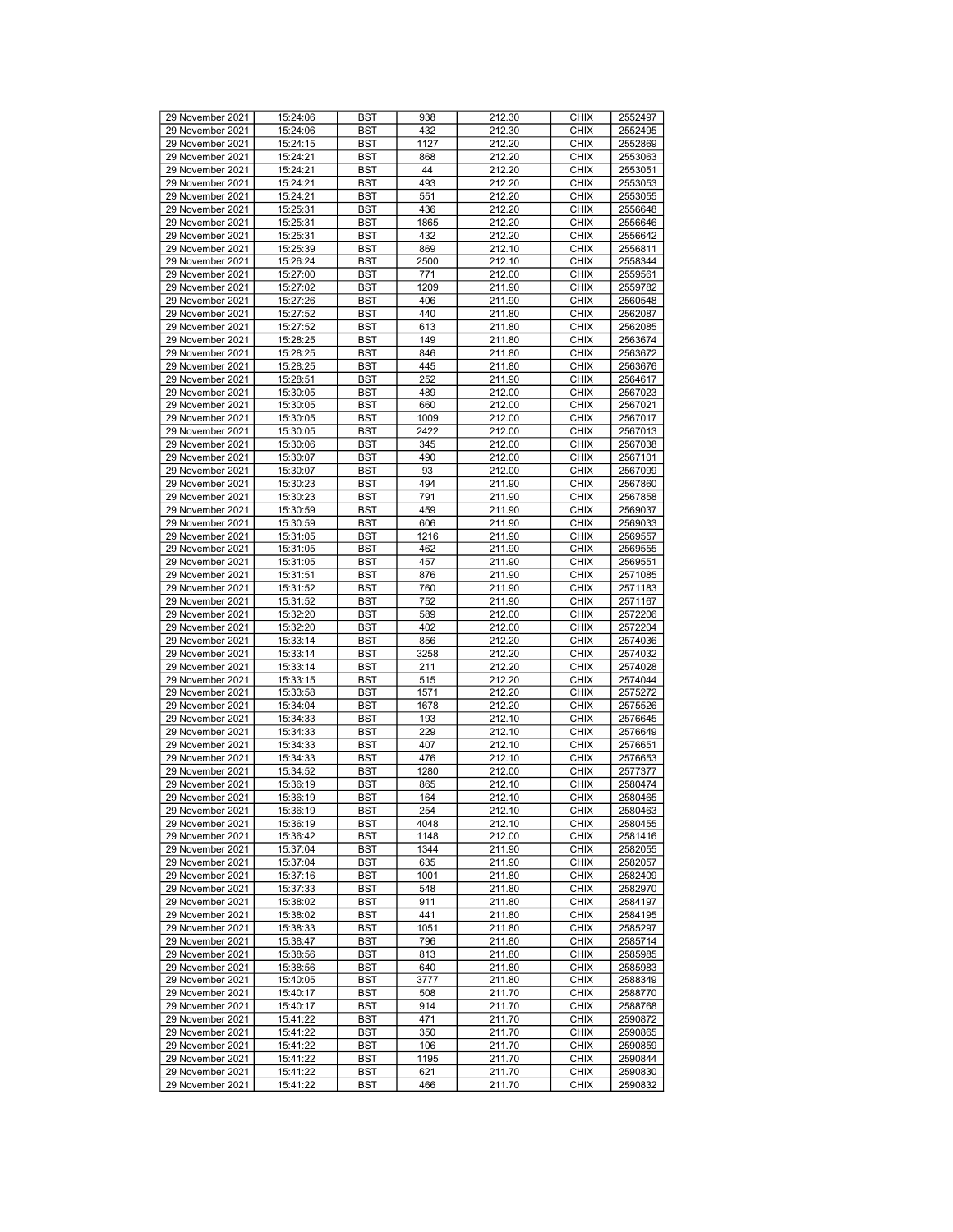| 29 November 2021 | 15:41:22 | <b>BST</b> | 2399 | 211.70 | <b>CHIX</b> | 2590834 |
|------------------|----------|------------|------|--------|-------------|---------|
| 29 November 2021 | 15:41:50 | <b>BST</b> | 621  | 211.50 | <b>CHIX</b> | 2591797 |
|                  |          |            |      |        |             |         |
| 29 November 2021 | 15:42:00 | <b>BST</b> | 348  | 211.40 | <b>CHIX</b> | 2592055 |
| 29 November 2021 | 15:42:42 | <b>BST</b> | 1020 | 211.50 | <b>CHIX</b> | 2593427 |
|                  |          |            |      |        |             |         |
| 29 November 2021 | 15:43:13 | <b>BST</b> | 649  | 211.50 | <b>CHIX</b> | 2594277 |
| 29 November 2021 | 15:43:22 | <b>BST</b> | 698  | 211.50 | <b>CHIX</b> | 2594575 |
|                  |          |            |      |        |             |         |
| 29 November 2021 | 15:43:22 | <b>BST</b> | 61   | 211.50 | <b>CHIX</b> | 2594573 |
| 29 November 2021 | 15:43:22 | <b>BST</b> | 7    | 211.50 | <b>CHIX</b> | 2594561 |
|                  |          |            |      |        |             |         |
| 29 November 2021 | 15:43:23 | <b>BST</b> | 847  | 211.50 | <b>CHIX</b> | 2594596 |
| 29 November 2021 | 15:43:29 | <b>BST</b> | 641  | 211.40 | <b>CHIX</b> | 2594786 |
|                  |          |            |      |        |             |         |
| 29 November 2021 | 15:43:29 | <b>BST</b> | 486  | 211.40 | <b>CHIX</b> | 2594767 |
| 29 November 2021 | 15:43:29 | <b>BST</b> | 550  | 211.40 | <b>CHIX</b> | 2594765 |
|                  |          |            |      |        |             |         |
| 29 November 2021 | 15:43:29 | <b>BST</b> | 125  | 211.40 | <b>CHIX</b> | 2594763 |
| 29 November 2021 | 15:44:21 | <b>BST</b> | 448  | 211.40 | <b>CHIX</b> | 2596971 |
|                  |          |            |      |        |             |         |
| 29 November 2021 | 15:44:21 | <b>BST</b> | 2621 | 211.50 | <b>CHIX</b> | 2596964 |
| 29 November 2021 | 15:45:43 | <b>BST</b> | 2160 | 211.50 | <b>CHIX</b> | 2599252 |
|                  |          |            |      |        |             |         |
| 29 November 2021 | 15:46:32 | <b>BST</b> | 632  | 211.60 | <b>CHIX</b> | 2600981 |
| 29 November 2021 | 15:46:32 | <b>BST</b> | 997  | 211.60 | <b>CHIX</b> | 2600960 |
|                  |          |            |      |        |             |         |
| 29 November 2021 | 15:46:32 | <b>BST</b> | 1608 | 211.60 | <b>CHIX</b> | 2600958 |
| 29 November 2021 | 15:46:32 |            | 16   |        | <b>CHIX</b> |         |
|                  |          | <b>BST</b> |      | 211.60 |             | 2600964 |
| 29 November 2021 | 15:47:43 | <b>BST</b> | 908  | 211.50 | <b>CHIX</b> | 2603233 |
|                  |          |            |      |        |             |         |
| 29 November 2021 | 15:47:43 | <b>BST</b> | 796  | 211.50 | <b>CHIX</b> | 2603231 |
| 29 November 2021 | 15:47:43 | <b>BST</b> | 603  | 211.50 | <b>CHIX</b> | 2603229 |
| 29 November 2021 | 15:47:43 |            |      |        |             |         |
|                  |          | <b>BST</b> | 693  | 211.50 | <b>CHIX</b> | 2603223 |
| 29 November 2021 | 15:47:43 | <b>BST</b> | 1020 | 211.50 | <b>CHIX</b> | 2603221 |
|                  |          |            |      | 211.40 |             |         |
| 29 November 2021 | 15:48:01 | <b>BST</b> | 351  |        | <b>CHIX</b> | 2603804 |
| 29 November 2021 | 15:48:01 | <b>BST</b> | 53   | 211.40 | <b>CHIX</b> | 2603802 |
| 29 November 2021 | 15:48:01 | <b>BST</b> | 813  | 211.40 | <b>CHIX</b> | 2603800 |
|                  |          |            |      |        |             |         |
| 29 November 2021 | 15:48:12 | <b>BST</b> | 1075 | 211.30 | <b>CHIX</b> | 2604407 |
| 29 November 2021 | 15:48:39 | <b>BST</b> | 662  | 211.40 | <b>CHIX</b> | 2605568 |
|                  |          |            |      |        |             |         |
| 29 November 2021 | 15:48:43 | <b>BST</b> | 540  | 211.30 | <b>CHIX</b> | 2605777 |
| 29 November 2021 | 15:48:43 | <b>BST</b> | 482  | 211.30 | <b>CHIX</b> | 2605775 |
|                  |          |            |      |        |             |         |
| 29 November 2021 | 15:49:12 | <b>BST</b> | 790  | 211.20 | <b>CHIX</b> | 2606770 |
| 29 November 2021 | 15:49:32 | <b>BST</b> | 1340 | 211.10 | <b>CHIX</b> | 2607688 |
|                  |          |            |      |        |             |         |
| 29 November 2021 | 15:49:32 | <b>BST</b> | 158  | 211.10 | <b>CHIX</b> | 2607686 |
| 29 November 2021 | 15:49:59 | <b>BST</b> | 484  | 211.00 | <b>CHIX</b> | 2608657 |
|                  |          |            |      |        |             |         |
| 29 November 2021 | 15:49:59 | <b>BST</b> | 832  | 211.00 | <b>CHIX</b> | 2608655 |
| 29 November 2021 | 15:50:03 | <b>BST</b> | 1463 | 210.90 | <b>CHIX</b> | 2608922 |
| 29 November 2021 |          |            | 623  |        |             |         |
|                  | 15:50:05 | <b>BST</b> |      | 210.80 | <b>CHIX</b> | 2609130 |
| 29 November 2021 | 15:51:04 | <b>BST</b> | 537  | 211.00 | <b>CHIX</b> | 2611501 |
| 29 November 2021 | 15:51:04 | <b>BST</b> | 1255 | 211.00 | <b>CHIX</b> | 2611499 |
|                  |          |            |      |        |             |         |
| 29 November 2021 | 15:51:04 | <b>BST</b> | 497  | 211.00 | <b>CHIX</b> | 2611497 |
| 29 November 2021 | 15:51:04 | <b>BST</b> | 1216 | 211.00 | <b>CHIX</b> | 2611495 |
|                  |          |            |      |        |             |         |
| 29 November 2021 | 15:52:42 | <b>BST</b> | 1859 | 211.30 | <b>CHIX</b> | 2615512 |
| 29 November 2021 | 15:52:42 | <b>BST</b> | 370  | 211.30 | <b>CHIX</b> | 2615506 |
|                  |          |            |      |        |             |         |
| 29 November 2021 | 15:52:42 | <b>BST</b> | 254  | 211.30 | <b>CHIX</b> | 2615504 |
| 29 November 2021 | 15:52:42 | <b>BST</b> | 537  | 211.30 | <b>CHIX</b> | 2615508 |
|                  |          |            |      |        |             |         |
| 29 November 2021 | 15:52:42 | <b>BST</b> | 269  | 211.30 | <b>CHIX</b> | 2615502 |
| 29 November 2021 | 15:52:42 | <b>BST</b> | 512  | 211.30 | <b>CHIX</b> | 2615498 |
| 29 November 2021 |          |            |      | 211.30 | <b>CHIX</b> | 2615492 |
|                  | 15:52:42 | <b>BST</b> | 667  |        |             |         |
| 29 November 2021 | 15:52:55 | <b>BST</b> | 749  | 211.20 | <b>CHIX</b> | 2615872 |
| 29 November 2021 | 15:53:10 | <b>BST</b> | 977  | 211.20 | <b>CHIX</b> | 2616400 |
|                  |          |            |      |        |             |         |
| 29 November 2021 | 15:53:54 | <b>BST</b> | 1020 | 211.30 | <b>CHIX</b> | 2618069 |
| 29 November 2021 | 15:54:28 | <b>BST</b> | 301  | 211.20 | <b>CHIX</b> | 2619356 |
|                  |          |            |      |        |             |         |
| 29 November 2021 | 15:54:28 | <b>BST</b> | 796  | 211.20 | <b>CHIX</b> | 2619354 |
| 29 November 2021 | 15:54:28 | <b>BST</b> | 751  | 211.20 | <b>CHIX</b> | 2619344 |
|                  |          |            |      |        |             |         |
| 29 November 2021 | 15:54:28 | <b>BST</b> | 534  | 211.20 | <b>CHIX</b> | 2619348 |
| 29 November 2021 | 15:54:28 | <b>BST</b> | 457  | 211.20 | <b>CHIX</b> | 2619350 |
| 29 November 2021 | 15:54:29 | BST        | 1000 | 211.10 | <b>CHIX</b> | 2619434 |
|                  |          |            |      |        |             |         |
| 29 November 2021 | 15:54:37 | <b>BST</b> | 50   | 211.10 | <b>CHIX</b> | 2619700 |
| 29 November 2021 | 15:54:37 | <b>BST</b> | 9    | 211.10 | <b>CHIX</b> | 2619698 |
|                  |          |            |      |        |             |         |
| 29 November 2021 | 15:54:40 | <b>BST</b> | 237  | 211.10 | <b>CHIX</b> | 2619814 |
| 29 November 2021 | 15:54:45 | <b>BST</b> | 455  | 211.10 | <b>CHIX</b> | 2619973 |
|                  |          |            |      |        |             |         |
| 29 November 2021 | 15:54:45 | <b>BST</b> | 244  | 211.10 | <b>CHIX</b> | 2619971 |
| 29 November 2021 | 15:55:31 | <b>BST</b> | 1108 | 211.40 | <b>CHIX</b> | 2621705 |
| 29 November 2021 | 15:56:03 | <b>BST</b> | 957  | 211.40 | <b>CHIX</b> | 2622917 |
|                  |          |            |      |        |             |         |
| 29 November 2021 | 15:56:03 | <b>BST</b> | 796  | 211.40 | <b>CHIX</b> | 2622915 |
| 29 November 2021 | 15:56:03 | <b>BST</b> | 409  | 211.40 | <b>CHIX</b> | 2622911 |
|                  |          |            |      |        |             |         |
| 29 November 2021 | 15:56:03 | <b>BST</b> | 468  | 211.40 | <b>CHIX</b> | 2622909 |
| 29 November 2021 | 15:56:03 | <b>BST</b> | 402  | 211.40 | <b>CHIX</b> | 2622905 |
| 29 November 2021 | 15:57:02 | <b>BST</b> | 462  | 211.30 | <b>CHIX</b> | 2624723 |
|                  |          |            |      |        |             |         |
| 29 November 2021 | 15:57:02 | BST        | 789  | 211.30 | <b>CHIX</b> | 2624718 |
| 29 November 2021 | 15:57:02 | <b>BST</b> | 1426 | 211.40 | <b>CHIX</b> | 2624716 |
|                  |          |            |      |        |             |         |
| 29 November 2021 | 15:57:02 | BST        | 871  | 211.40 | <b>CHIX</b> | 2624714 |
| 29 November 2021 | 15:57:02 | BST        | 567  | 211.30 | <b>CHIX</b> | 2624700 |
|                  |          |            |      |        |             |         |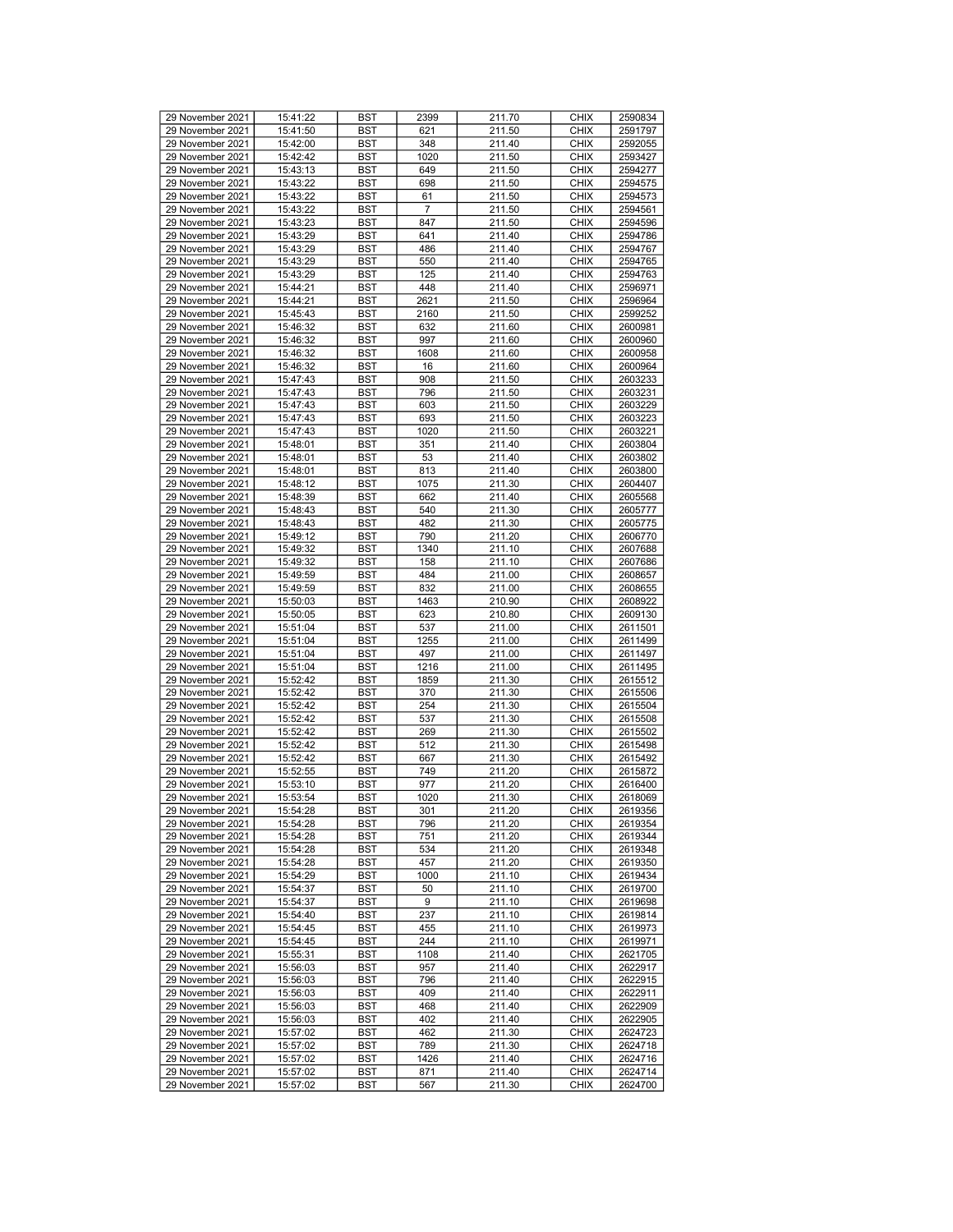| 29 November 2021                     | 15:57:44             | <b>BST</b> | 428         | 211.20           | <b>CHIX</b>                | 2625984            |
|--------------------------------------|----------------------|------------|-------------|------------------|----------------------------|--------------------|
|                                      |                      |            |             |                  |                            |                    |
| 29 November 2021                     | 15:58:07             | <b>BST</b> | 1263        | 211.20           | <b>CHIX</b>                | 2626691            |
| 29 November 2021                     | 15:58:26             | <b>BST</b> | 1036        | 211.10           | <b>CHIX</b>                | 2627380            |
| 29 November 2021                     | 15:59:18             | <b>BST</b> | 63          | 211.20           | <b>CHIX</b>                | 2628861            |
| 29 November 2021                     | 15:59:23             | <b>BST</b> | 1000        | 211.30           | <b>CHIX</b>                | 2629052            |
|                                      |                      |            |             |                  |                            |                    |
| 29 November 2021                     | 15:59:24             | <b>BST</b> | 1121        | 211.30           | <b>CHIX</b>                | 2629087            |
| 29 November 2021                     | 15:59:31             | <b>BST</b> | 425         | 211.20           | <b>CHIX</b>                | 2629396            |
| 29 November 2021                     | 15:59:31             | <b>BST</b> | 946         | 211.20           | <b>CHIX</b>                | 2629394            |
| 29 November 2021                     | 16:00:12             | <b>BST</b> | 765         | 211.20           | <b>CHIX</b>                | 2631999            |
|                                      |                      |            |             |                  |                            |                    |
| 29 November 2021                     | 16:00:12             | <b>BST</b> | 466         | 211.10           | <b>CHIX</b>                | 2631997            |
| 29 November 2021                     | 16:00:12             | <b>BST</b> | 796         | 211.10           | <b>CHIX</b>                | 2631995            |
| 29 November 2021                     | 16:00:12             | <b>BST</b> | 768         | 211.10           | <b>CHIX</b>                | 2631987            |
| 29 November 2021                     | 16:00:12             | <b>BST</b> | 268         | 211.10           | <b>CHIX</b>                | 2631989            |
|                                      |                      |            |             |                  |                            |                    |
| 29 November 2021                     | 16:00:42             | <b>BST</b> | 848         | 211.30           | <b>CHIX</b>                | 2633588            |
| 29 November 2021                     | 16:01:04             | <b>BST</b> | 649         | 211.20           | <b>CHIX</b>                | 2634158            |
| 29 November 2021                     | 16:01:04             | <b>BST</b> | 798         | 211.20           | <b>CHIX</b>                | 2634156            |
| 29 November 2021                     | 16:01:04             | <b>BST</b> | 475         | 211.20           | <b>CHIX</b>                | 2634154            |
|                                      |                      |            |             |                  |                            |                    |
| 29 November 2021                     | 16:01:35             | <b>BST</b> | 1831        | 211.20           | <b>CHIX</b>                | 2635027            |
| 29 November 2021                     | 16:01:35             | <b>BST</b> | 580         | 211.20           | <b>CHIX</b>                | 2635025            |
| 29 November 2021                     | 16:02:33             | <b>BST</b> | 771         | 211.20           | <b>CHIX</b>                | 2636746            |
|                                      |                      |            |             |                  |                            |                    |
| 29 November 2021                     | 16:02:33             | <b>BST</b> | 546         | 211.20           | <b>CHIX</b>                | 2636744            |
| 29 November 2021                     | 16:02:33             | <b>BST</b> | 3188        | 211.20           | <b>CHIX</b>                | 2636742            |
| 29 November 2021                     | 16:03:33             | <b>BST</b> | 964         | 211.20           | <b>CHIX</b>                | 2638626            |
| 29 November 2021                     | 16:03:33             | <b>BST</b> | 71          | 211.20           | <b>CHIX</b>                | 2638624            |
| 29 November 2021                     |                      |            |             |                  | <b>CHIX</b>                |                    |
|                                      | 16:03:33             | <b>BST</b> | 130         | 211.20           |                            | 2638622            |
| 29 November 2021                     | 16:03:33             | <b>BST</b> | 921         | 211.20           | <b>CHIX</b>                | 2638620            |
| 29 November 2021                     | 16:03:33             | <b>BST</b> | 2062        | 211.20           | <b>CHIX</b>                | 2638618            |
| 29 November 2021                     | 16:03:52             | <b>BST</b> | 772         | 211.10           | <b>CHIX</b>                | 2639119            |
|                                      |                      |            |             |                  |                            |                    |
| 29 November 2021                     | 16:05:39             | <b>BST</b> | 1000        | 211.10           | <b>CHIX</b>                | 2642553            |
| 29 November 2021                     | 16:05:39             | <b>BST</b> | 384         | 211.10           | <b>CHIX</b>                | 2642529            |
| 29 November 2021                     | 16:05:39             | <b>BST</b> | 3854        | 211.10           | <b>CHIX</b>                | 2642533            |
| 29 November 2021                     | 16:05:39             | <b>BST</b> | 505         | 211.10           | <b>CHIX</b>                | 2642531            |
|                                      |                      |            |             |                  |                            |                    |
| 29 November 2021                     | 16:05:39             | <b>BST</b> | 110         | 211.10           | <b>CHIX</b>                | 2642527            |
| 29 November 2021                     | 16:05:40             | <b>BST</b> | 1462        | 211.10           | <b>CHIX</b>                | 2642556            |
| 29 November 2021                     | 16:05:53             | <b>BST</b> | 2026        | 211.10           | <b>CHIX</b>                | 2642948            |
| 29 November 2021                     | 16:06:41             | <b>BST</b> | 1859        | 211.20           | <b>CHIX</b>                | 2644678            |
|                                      |                      |            |             |                  |                            |                    |
| 29 November 2021                     | 16:06:41             | <b>BST</b> | 424         | 211.20           | <b>CHIX</b>                | 2644680            |
| 29 November 2021                     | 16:07:09             | <b>BST</b> | 498         | 211.20           | <b>CHIX</b>                | 2645475            |
| 29 November 2021                     | 16:07:09             | <b>BST</b> | 499         | 211.20           | <b>CHIX</b>                | 2645473            |
| 29 November 2021                     | 16:07:09             | <b>BST</b> | 828         | 211.20           | <b>CHIX</b>                | 2645471            |
|                                      |                      |            |             |                  |                            |                    |
| 29 November 2021                     | 16:07:09             | <b>BST</b> | 385         | 211.20           | <b>CHIX</b>                | 2645469            |
| 29 November 2021                     | 16:07:26             | <b>BST</b> | 427         | 211.10           | <b>CHIX</b>                | 2646158            |
| 29 November 2021                     | 16:07:26             | <b>BST</b> | 509         | 211.10           | <b>CHIX</b>                | 2646156            |
| 29 November 2021                     | 16:08:13             | <b>BST</b> | 2541        | 211.10           | <b>CHIX</b>                | 2647838            |
| 29 November 2021                     | 16:08:13             |            |             |                  | <b>CHIX</b>                | 2647834            |
|                                      |                      | <b>BST</b> | 477         | 211.10           |                            |                    |
| 29 November 2021                     | 16:09:28             | <b>BST</b> | 5253        | 211.20           | <b>CHIX</b>                | 2650694            |
| 29 November 2021                     | 16:10:08             | <b>BST</b> | 805         | 211.20           | <b>CHIX</b>                | 2652520            |
| 29 November 2021                     | 16:10:08             | <b>BST</b> | 888         | 211.20           | <b>CHIX</b>                | 2652516            |
| 29 November 2021                     | 16:10:08             | <b>BST</b> | 1297        | 211.20           | <b>CHIX</b>                | 2652512            |
|                                      |                      |            |             |                  |                            |                    |
| 29 November 2021                     | 16:10:33             | <b>BST</b> | 13          | 211.20           | <b>CHIX</b>                | 2653412            |
| 29 November 2021                     | 16:10:33             | <b>BST</b> | 678         | 211.20           | <b>CHIX</b>                | 2653410            |
| 29 November 2021                     | 16:13:15             | <b>BST</b> | 2107        | 211.20           | <b>CHIX</b>                | 2659663            |
| 29 November 2021                     | 16:13:15             | <b>BST</b> | 3806        | 211.20           | <b>CHIX</b>                | 2659653            |
|                                      |                      |            |             |                  |                            |                    |
| 29 November 2021                     | 16:13:15             | <b>BST</b> | 3998        | 211.20           | <b>CHIX</b>                | 2659649            |
| 29 November 2021                     | 16:13:15             | <b>BST</b> | 452         | 211.20           | <b>CHIX</b>                | 2659651            |
| 29 November 2021                     | 16:13:15             | <b>BST</b> | 336         | 211.20           | <b>CHIX</b>                | 2659647            |
| 29 November 2021                     | 16:15:42             | BST        | 6079        | 211.20           | <b>CHIX</b>                | 2665334            |
| 29 November 2021                     | 16:15:42             |            |             |                  | <b>CHIX</b>                | 2665336            |
|                                      |                      | <b>BST</b> | 3651        | 211.20           |                            |                    |
| 29 November 2021                     | 16:16:28             | <b>BST</b> | 1843        | 211.20           | <b>CHIX</b>                | 2666944            |
| 29 November 2021                     | 16:16:28             | <b>BST</b> | 802         | 211.20           | <b>CHIX</b>                | 2666942            |
| 29 November 2021                     | 16:16:28             | <b>BST</b> | 424         | 211.20           | <b>CHIX</b>                | 2666940            |
| 29 November 2021                     | 16:16:28             | BST        | 536         | 211.20           | <b>CHIX</b>                | 2666936            |
|                                      |                      |            |             |                  |                            |                    |
| 29 November 2021                     |                      |            | 534         | 211.30           | <b>CHIX</b>                | 2671914            |
| 29 November 2021                     | 16:18:28             | <b>BST</b> |             |                  |                            | 2671912            |
|                                      | 16:18:28             | <b>BST</b> | 796         | 211.30           | <b>CHIX</b>                |                    |
|                                      |                      |            |             |                  |                            |                    |
| 29 November 2021                     | 16:18:28             | <b>BST</b> | 476         | 211.30           | <b>CHIX</b>                | 2671900            |
| 29 November 2021                     | 16:18:28             | <b>BST</b> | 6713        | 211.30           | <b>CHIX</b>                | 2671896            |
| 29 November 2021                     | 16:19:09             | <b>BST</b> | 1000        | 211.20           | <b>CHIX</b>                | 2673473            |
| 29 November 2021                     | 16:19:09             | <b>BST</b> | 463         | 211.20           | <b>CHIX</b>                | 2673469            |
|                                      |                      |            |             |                  |                            |                    |
| 29 November 2021                     | 16:20:18             | <b>BST</b> | 526         | 211.20           | <b>CHIX</b>                | 2676986            |
| 29 November 2021                     | 16:20:18             | <b>BST</b> | 6019        | 211.20           | <b>CHIX</b>                | 2676978            |
| 29 November 2021                     | 16:21:01             | <b>BST</b> | 79          | 211.30           | <b>CHIX</b>                | 2678995            |
| 29 November 2021                     | 16:21:28             | BST        | 1513        | 211.30           | <b>CHIX</b>                | 2680339            |
|                                      |                      |            |             |                  |                            |                    |
| 29 November 2021                     | 16:21:28             | <b>BST</b> | 796         | 211.30           | <b>CHIX</b>                | 2680337            |
| 29 November 2021<br>29 November 2021 | 16:21:28<br>16:21:28 | BST<br>BST | 2904<br>450 | 211.30<br>211.30 | <b>CHIX</b><br><b>CHIX</b> | 2680325<br>2680329 |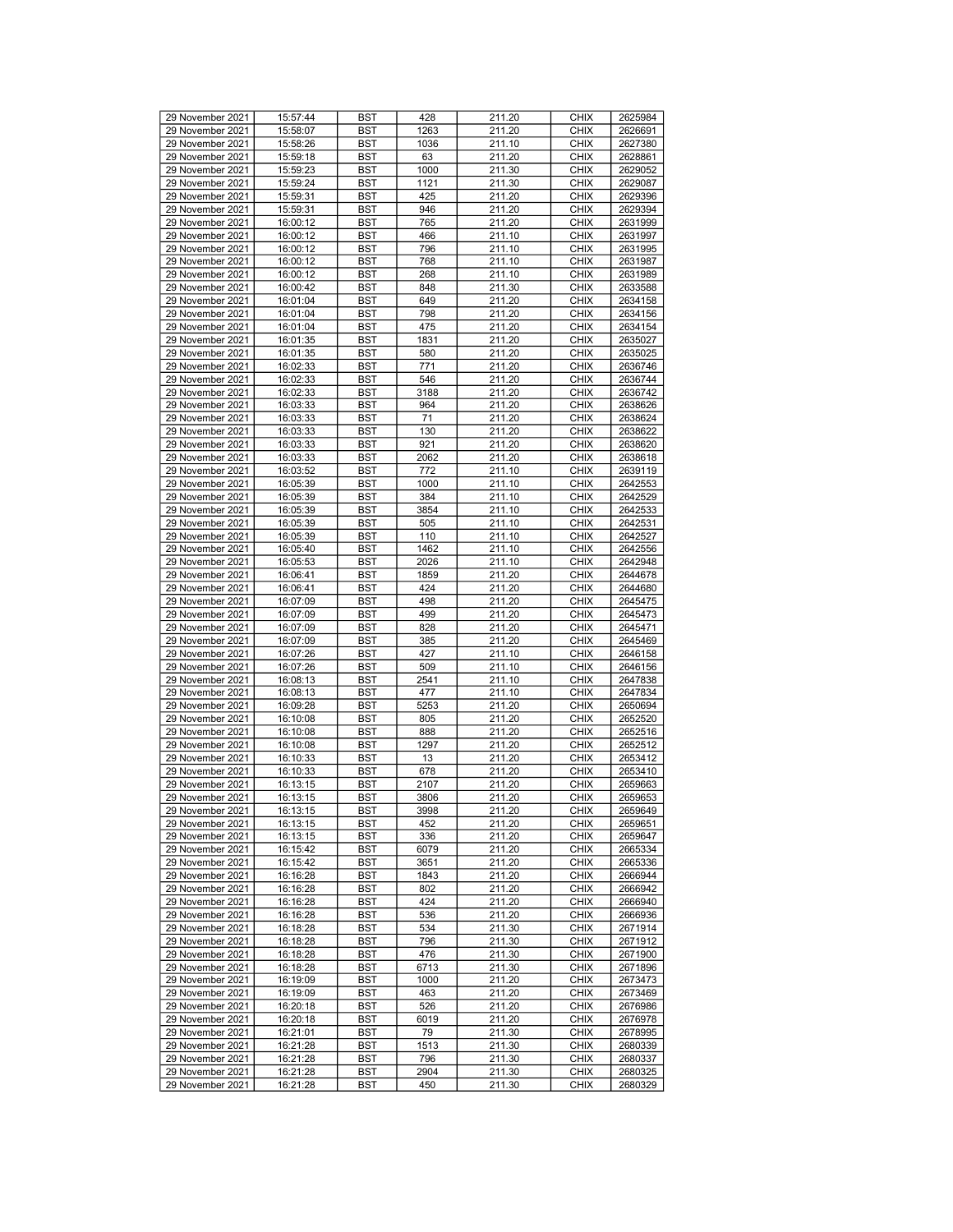|                  |          |            |                |        | <b>CHIX</b> |         |
|------------------|----------|------------|----------------|--------|-------------|---------|
| 29 November 2021 | 16:22:02 | <b>BST</b> | 1982           | 211.30 |             | 2681818 |
| 29 November 2021 | 16:22:02 | BST        | 865            | 211.30 | <b>CHIX</b> | 2681816 |
| 29 November 2021 | 16:22:02 | BST        | 446            | 211.20 | <b>CHIX</b> | 2681814 |
| 29 November 2021 | 16:23:09 | <b>BST</b> | 283            | 211.30 | <b>CHIX</b> | 2684468 |
| 29 November 2021 | 16:23:09 | <b>BST</b> | 928            | 211.30 | <b>CHIX</b> | 2684466 |
|                  |          |            |                |        |             |         |
| 29 November 2021 | 16:23:09 | <b>BST</b> | 1689           | 211.30 | <b>CHIX</b> | 2684462 |
| 29 November 2021 | 16:23:14 | BST        | 1975           | 211.30 | <b>CHIX</b> | 2684702 |
| 29 November 2021 | 16:24:03 | BST        | 1322           | 211.20 | <b>CHIX</b> | 2686780 |
| 29 November 2021 | 16:24:03 |            |                | 211.20 | <b>CHIX</b> | 2686778 |
|                  |          | <b>BST</b> | 2586           |        |             |         |
| 29 November 2021 | 16:24:03 | <b>BST</b> | 702            | 211.20 | <b>CHIX</b> | 2686773 |
| 29 November 2021 | 16:24:03 | <b>BST</b> | 412            | 211.20 | <b>CHIX</b> | 2686771 |
| 29 November 2021 | 16:24:17 | <b>BST</b> | 611            | 211.20 | <b>CHIX</b> | 2687401 |
|                  |          |            |                |        |             |         |
| 29 November 2021 | 16:24:23 | BST        | $\overline{4}$ | 211.20 | <b>CHIX</b> | 2687730 |
| 29 November 2021 | 16:24:23 | <b>BST</b> | 11             | 211.20 | <b>CHIX</b> | 2687723 |
| 29 November 2021 | 16:24:27 | <b>BST</b> | 805            | 211.20 | <b>CHIX</b> | 2687834 |
| 29 November 2021 | 16:24:27 | <b>BST</b> | 461            | 211.20 | <b>CHIX</b> | 2687832 |
|                  |          |            |                |        |             |         |
| 29 November 2021 | 16:24:46 | <b>BST</b> | 724            | 211.20 | <b>CHIX</b> | 2688659 |
| 29 November 2021 | 16:24:46 | BST        | 690            | 211.20 | <b>CHIX</b> | 2688657 |
| 29 November 2021 | 16:27:27 | <b>BST</b> | 6327           | 211.20 | <b>CHIX</b> | 2698007 |
| 29 November 2021 | 16:27:27 | <b>BST</b> | 668            | 211.20 | <b>CHIX</b> | 2698001 |
|                  |          |            |                |        |             |         |
| 29 November 2021 | 16:27:27 | <b>BST</b> | 6680           | 211.20 | <b>CHIX</b> | 2698013 |
| 29 November 2021 | 16:27:42 | BST        | 36             | 211.20 | <b>CHIX</b> | 2698493 |
| 29 November 2021 | 16:27:42 | BST        | 380            | 211.20 | <b>CHIX</b> | 2698491 |
| 29 November 2021 | 16:27:42 | <b>BST</b> | 2090           | 211.20 | <b>CHIX</b> | 2698489 |
| 29 November 2021 |          |            |                | 211.20 |             |         |
|                  | 16:27:42 | <b>BST</b> | 4683           |        | <b>CHIX</b> | 2698477 |
| 29 November 2021 | 16:28:07 | <b>BST</b> | 1000           | 211.10 | <b>CHIX</b> | 2699913 |
| 29 November 2021 | 16:28:18 | <b>BST</b> | 1047           | 211.10 | <b>CHIX</b> | 2700344 |
| 29 November 2021 | 16:28:54 | BST        | 812            | 211.10 | <b>CHIX</b> | 2702379 |
| 29 November 2021 | 16:28:54 | <b>BST</b> | 1640           | 211.10 | <b>CHIX</b> | 2702373 |
|                  |          |            |                |        |             |         |
| 29 November 2021 | 16:28:54 | <b>BST</b> | 1237           | 211.10 | <b>CHIX</b> | 2702371 |
| 29 November 2021 | 16:28:54 | <b>BST</b> | 1079           | 211.10 | <b>CHIX</b> | 2702365 |
| 29 November 2021 | 16:28:54 | <b>BST</b> | 1030           | 211.10 | <b>CHIX</b> | 2702363 |
| 29 November 2021 | 16:28:54 | BST        | 72             | 211.10 | <b>CHIX</b> | 2702367 |
|                  |          |            |                | 211.10 |             |         |
| 29 November 2021 | 16:28:54 | <b>BST</b> | 448            |        | <b>CHIX</b> | 2702369 |
| 29 November 2021 | 16:29:00 | <b>BST</b> | 523            | 211.00 | <b>CHIX</b> | 2702649 |
| 29 November 2021 | 16:29:09 | <b>BST</b> | 281            | 210.90 | <b>CHIX</b> | 2703118 |
| 29 November 2021 | 16:29:11 | <b>BST</b> | 493            | 210.90 | <b>CHIX</b> | 2703210 |
| 29 November 2021 | 16:29:11 | BST        | 407            | 210.90 | <b>CHIX</b> | 2703208 |
|                  |          |            |                |        |             |         |
| 29 November 2021 | 16:29:21 | <b>BST</b> | 1071           | 210.80 | <b>CHIX</b> | 2703705 |
| 29 November 2021 | 16:29:40 | <b>BST</b> | 2045           | 210.90 | <b>CHIX</b> | 2706284 |
| 29 November 2021 | 16:29:55 | <b>BST</b> | 756            | 210.90 | <b>CHIX</b> | 2708982 |
| 29 November 2021 | 16:29:55 | <b>BST</b> | 6              | 210.90 | <b>CHIX</b> | 2708980 |
| 29 November 2021 | 08:01:33 | BST        | 7939           | 210.10 | LSE         | 1866728 |
|                  |          |            |                |        |             |         |
| 29 November 2021 | 08:02:12 | <b>BST</b> | 4869           | 210.60 | LSE         | 1868681 |
| 29 November 2021 | 08:02:12 | <b>BST</b> | 3593           | 210.60 | LSE         | 1868679 |
| 29 November 2021 | 08:02:12 | <b>BST</b> | 2259           | 210.60 | LSE         | 1868677 |
| 29 November 2021 | 08:02:12 | BST        | 8005           | 210.60 | LSE         | 1868675 |
| 29 November 2021 |          |            | 7484           | 211.80 | LSE         |         |
|                  | 08:03:15 | BST        |                |        |             | 1871773 |
| 29 November 2021 | 08:03:17 | <b>BST</b> | 7252           | 211.90 | LSE         | 1871837 |
| 29 November 2021 | 08:03:20 | <b>BST</b> | 7574           | 211.90 | LSE         | 1871966 |
| 29 November 2021 | 08:03:24 | <b>BST</b> | 17136          | 211.80 | LSE         | 1872156 |
| 29 November 2021 | 08:03:24 | <b>BST</b> | 10431          | 211.80 | LSE         | 1872153 |
|                  |          |            |                |        |             |         |
| 29 November 2021 | 08:03:25 | BST        | 6947           | 211.70 | LSE         | 1872278 |
| 29 November 2021 | 08:03:25 | <b>BST</b> | 1988           | 211.70 | LSE         | 1872280 |
| 29 November 2021 | 08:03:32 | BST        | 7864           | 211.40 | <b>LSE</b>  | 1872658 |
| 29 November 2021 | 08:04:04 | <b>BST</b> | 7824           | 211.20 | LSE         | 1874368 |
| 29 November 2021 | 08:05:27 | <b>BST</b> | 2008           | 211.00 | LSE         | 1878249 |
| 29 November 2021 | 08:05:27 | BST        | 5258           | 211.00 | LSE         | 1878247 |
|                  |          |            |                |        |             |         |
| 29 November 2021 | 08:06:02 | <b>BST</b> | 392            | 211.70 | LSE         | 1879633 |
| 29 November 2021 | 08:06:02 | <b>BST</b> | 8115           | 211.70 | LSE         | 1879629 |
| 29 November 2021 | 08:06:02 | BST        | 7364           | 211.80 | LSE         | 1879624 |
| 29 November 2021 | 08:06:47 | BST        | 6561           | 212.10 | LSE         | 1882900 |
| 29 November 2021 | 08:06:47 | <b>BST</b> | 7667           | 212.00 | LSE         | 1882883 |
|                  |          |            |                |        |             |         |
| 29 November 2021 | 08:06:47 | <b>BST</b> | 7667           | 212.10 | LSE         | 1882880 |
| 29 November 2021 | 08:06:59 | BST        | 6847           | 212.10 | LSE         | 1883437 |
| 29 November 2021 | 08:07:12 | BST        | 3015           | 212.00 | LSE         | 1884272 |
| 29 November 2021 | 08:07:12 | <b>BST</b> | 4216           | 212.00 | LSE         | 1884270 |
| 29 November 2021 | 08:07:12 | BST        | 685            | 212.00 | LSE         | 1884266 |
|                  |          |            |                |        |             |         |
| 29 November 2021 | 08:07:18 | <b>BST</b> | 662            | 211.90 | LSE         | 1884560 |
| 29 November 2021 | 08:07:18 | <b>BST</b> | 7349           | 211.90 | LSE         | 1884562 |
| 29 November 2021 | 08:07:55 | BST        | 4575           | 211.90 | LSE         | 1886100 |
| 29 November 2021 | 08:07:55 | BST        | 3086           | 211.90 | LSE         | 1886092 |
| 29 November 2021 |          |            |                |        |             |         |
|                  | 08:07:58 | <b>BST</b> | 7165           | 211.70 | LSE         | 1886258 |
| 29 November 2021 | 08:07:58 | BST        | 436            | 211.70 | LSE         | 1886256 |
| 29 November 2021 | 08:08:47 | BST        | 1402           | 211.80 | LSE         | 1890964 |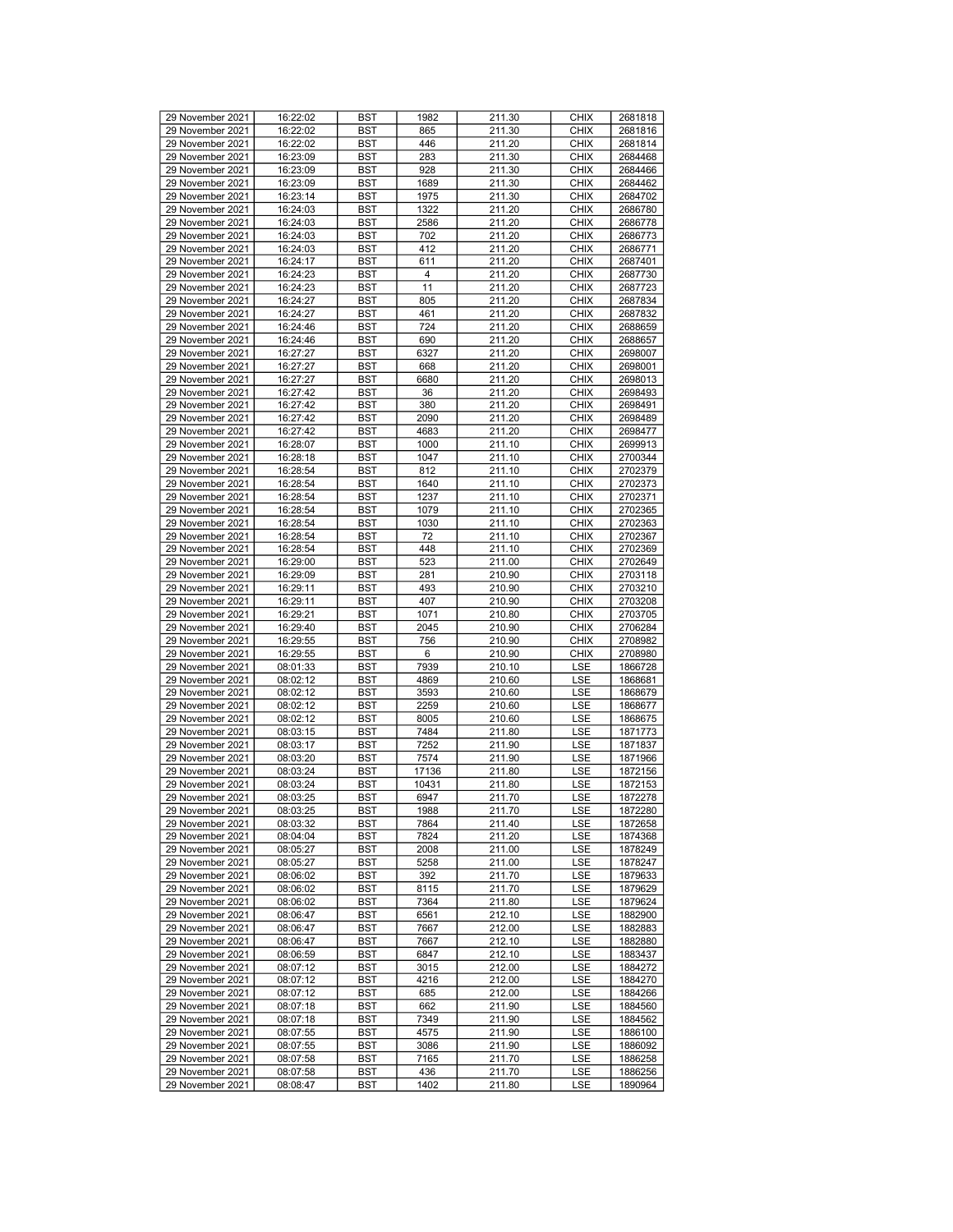| 29 November 2021 | 08:08:47 | <b>BST</b> | 5514 | 211.80 | LSE        | 1890962 |
|------------------|----------|------------|------|--------|------------|---------|
| 29 November 2021 | 08:08:56 | <b>BST</b> | 7429 | 211.60 | LSE        | 1891539 |
|                  |          |            |      |        |            |         |
| 29 November 2021 | 08:09:08 | <b>BST</b> | 7358 | 211.20 | LSE        | 1892267 |
| 29 November 2021 | 08:09:30 | <b>BST</b> | 7092 | 211.20 | LSE        | 1893713 |
| 29 November 2021 | 08:09:44 | <b>BST</b> | 6971 | 211.20 | <b>LSE</b> | 1894398 |
| 29 November 2021 | 08:10:18 | <b>BST</b> | 7786 | 211.60 | LSE        | 1896220 |
| 29 November 2021 | 08:10:18 | <b>BST</b> | 7849 | 211.60 | LSE        | 1896218 |
| 29 November 2021 | 08:10:45 | <b>BST</b> | 3007 | 211.60 | LSE        | 1897621 |
| 29 November 2021 | 08:10:45 | <b>BST</b> | 4486 | 211.60 | LSE        | 1897619 |
| 29 November 2021 | 08:11:04 | <b>BST</b> | 6957 | 211.40 | LSE        | 1898414 |
| 29 November 2021 | 08:11:04 | <b>BST</b> | 852  | 211.40 | LSE        | 1898412 |
| 29 November 2021 | 08:11:26 | <b>BST</b> | 6805 | 211.00 | LSE        | 1899561 |
| 29 November 2021 | 08:14:03 | <b>BST</b> | 1800 | 211.40 | LSE        | 1906043 |
|                  |          |            |      |        |            |         |
| 29 November 2021 | 08:14:03 | <b>BST</b> | 7355 | 211.40 | LSE        | 1906033 |
| 29 November 2021 | 08:14:05 | <b>BST</b> | 7394 | 211.30 | LSE        | 1906084 |
| 29 November 2021 | 08:14:05 | <b>BST</b> | 1750 | 211.40 | LSE        | 1906082 |
| 29 November 2021 | 08:14:28 | <b>BST</b> | 7338 | 211.10 | LSE        | 1906864 |
| 29 November 2021 | 08:14:28 | <b>BST</b> | 8049 | 211.10 | LSE        | 1906861 |
| 29 November 2021 | 08:16:25 | <b>BST</b> | 7721 | 211.80 | LSE        | 1911995 |
| 29 November 2021 | 08:16:48 | <b>BST</b> | 7386 | 211.80 | LSE        | 1913015 |
| 29 November 2021 | 08:16:53 | <b>BST</b> | 5319 | 211.70 | LSE        | 1913229 |
| 29 November 2021 | 08:16:53 | <b>BST</b> | 1750 | 211.70 | LSE        | 1913227 |
| 29 November 2021 | 08:17:35 | <b>BST</b> | 7251 | 211.80 | LSE        | 1914885 |
|                  |          |            |      |        |            |         |
| 29 November 2021 | 08:18:21 | <b>BST</b> | 1750 | 211.90 | LSE        | 1916496 |
| 29 November 2021 | 08:18:21 | <b>BST</b> | 1800 | 211.90 | LSE        | 1916494 |
| 29 November 2021 | 08:18:21 | <b>BST</b> | 7188 | 211.90 | LSE        | 1916492 |
| 29 November 2021 | 08:18:28 | <b>BST</b> | 1008 | 211.80 | LSE        | 1916781 |
| 29 November 2021 | 08:18:28 | <b>BST</b> | 5565 | 211.80 | LSE        | 1916779 |
| 29 November 2021 | 08:18:29 | <b>BST</b> | 6555 | 211.70 | LSE        | 1916863 |
| 29 November 2021 | 08:19:30 | <b>BST</b> | 6693 | 211.50 | LSE        | 1919486 |
| 29 November 2021 | 08:20:03 | <b>BST</b> | 6681 | 211.50 | LSE        | 1921030 |
| 29 November 2021 | 08:20:17 | <b>BST</b> | 8068 | 211.40 | LSE        | 1921694 |
| 29 November 2021 | 08:21:04 | <b>BST</b> | 534  | 211.60 | LSE        | 1923715 |
|                  |          |            |      |        |            |         |
| 29 November 2021 | 08:21:04 | <b>BST</b> | 6938 | 211.60 | LSE        | 1923713 |
| 29 November 2021 | 08:21:56 | <b>BST</b> | 671  | 211.80 | LSE        | 1925783 |
| 29 November 2021 | 08:21:56 | <b>BST</b> | 7025 | 211.80 | LSE        | 1925781 |
| 29 November 2021 | 08:21:56 | <b>BST</b> | 7885 | 211.80 | LSE        | 1925779 |
| 29 November 2021 | 08:23:07 | <b>BST</b> | 6680 | 211.70 | LSE        | 1928540 |
| 29 November 2021 | 08:23:54 | <b>BST</b> | 4090 | 211.90 | LSE        | 1930483 |
| 29 November 2021 | 08:23:54 | <b>BST</b> | 3606 | 211.90 | LSE        | 1930481 |
| 29 November 2021 | 08:23:58 | <b>BST</b> | 2100 | 211.80 | LSE        | 1930639 |
| 29 November 2021 | 08:23:58 | <b>BST</b> | 1241 | 211.80 | LSE        | 1930641 |
| 29 November 2021 | 08:23:58 | <b>BST</b> | 1354 | 211.80 | LSE        | 1930643 |
|                  |          |            |      |        |            |         |
| 29 November 2021 | 08:23:58 | <b>BST</b> | 8425 | 211.80 | LSE        | 1930635 |
| 29 November 2021 | 08:24:15 | <b>BST</b> | 1714 | 211.70 | LSE        | 1931362 |
| 29 November 2021 | 08:24:15 | <b>BST</b> | 5696 | 211.70 | LSE        | 1931360 |
| 29 November 2021 | 08:24:49 | <b>BST</b> | 7532 | 211.50 | LSE        | 1932545 |
| 29 November 2021 | 08:25:57 | <b>BST</b> | 7375 | 211.60 | LSE        | 1935502 |
| 29 November 2021 | 08:26:03 | <b>BST</b> | 7278 | 211.50 | LSE        | 1935881 |
| 29 November 2021 | 08:27:01 | <b>BST</b> | 5117 | 211.60 | LSE        | 1937859 |
| 29 November 2021 | 08:27:07 | <b>BST</b> | 157  | 211.50 | LSE        | 1938104 |
| 29 November 2021 | 08:27:07 | <b>BST</b> | 7549 | 211.50 | LSE        | 1938096 |
| 29 November 2021 | 08:27:07 | <b>BST</b> | 6663 | 211.50 | LSE        | 1938086 |
| 29 November 2021 | 08:28:03 | <b>BST</b> | 6772 | 211.60 | LSE        | 1939881 |
|                  |          |            | 1272 |        |            | 1940347 |
| 29 November 2021 | 08:28:20 | <b>BST</b> |      | 211.70 | LSE        |         |
| 29 November 2021 | 08:28:20 | BST        | 275  | 211.70 | LSE        | 1940337 |
| 29 November 2021 | 08:28:21 | <b>BST</b> | 5854 | 211.70 | LSE        | 1940415 |
| 29 November 2021 | 08:29:22 | <b>BST</b> | 914  | 211.70 | LSE        | 1942337 |
| 29 November 2021 | 08:29:22 | <b>BST</b> | 2597 | 211.70 | LSE        | 1942335 |
| 29 November 2021 | 08:29:52 | <b>BST</b> | 1510 | 211.80 | LSE        | 1943416 |
| 29 November 2021 | 08:29:52 | BST        | 248  | 211.80 | LSE        | 1943414 |
| 29 November 2021 | 08:29:52 | <b>BST</b> | 1510 | 211.80 | LSE        | 1943412 |
| 29 November 2021 | 08:29:52 | <b>BST</b> | 1750 | 211.80 | LSE        | 1943410 |
| 29 November 2021 | 08:30:42 | <b>BST</b> | 1510 | 212.30 | LSE        | 1945368 |
| 29 November 2021 | 08:30:42 | <b>BST</b> | 1510 | 212.30 | LSE        | 1945366 |
|                  |          |            |      |        |            |         |
| 29 November 2021 | 08:30:42 | BST        | 234  | 212.30 | LSE        | 1945364 |
| 29 November 2021 | 08:30:50 | <b>BST</b> | 1510 | 212.30 | LSE        | 1945635 |
| 29 November 2021 | 08:30:50 | <b>BST</b> | 1192 | 212.30 | LSE        | 1945633 |
| 29 November 2021 | 08:30:50 | BST        | 1750 | 212.30 | LSE        | 1945631 |
| 29 November 2021 | 08:30:50 | <b>BST</b> | 1750 | 212.30 | LSE        | 1945629 |
| 29 November 2021 | 08:30:50 | BST        | 1750 | 212.30 | LSE        | 1945627 |
| 29 November 2021 | 08:30:50 | <b>BST</b> | 1750 | 212.30 | LSE        | 1945625 |
| 29 November 2021 | 08:30:50 | <b>BST</b> | 1750 | 212.30 | LSE        | 1945620 |
| 29 November 2021 | 08:30:50 | BST        | 1750 | 212.30 | LSE        | 1945618 |
| 29 November 2021 | 08:30:50 | <b>BST</b> | 1510 | 212.30 | LSE        | 1945616 |
|                  |          |            |      |        |            |         |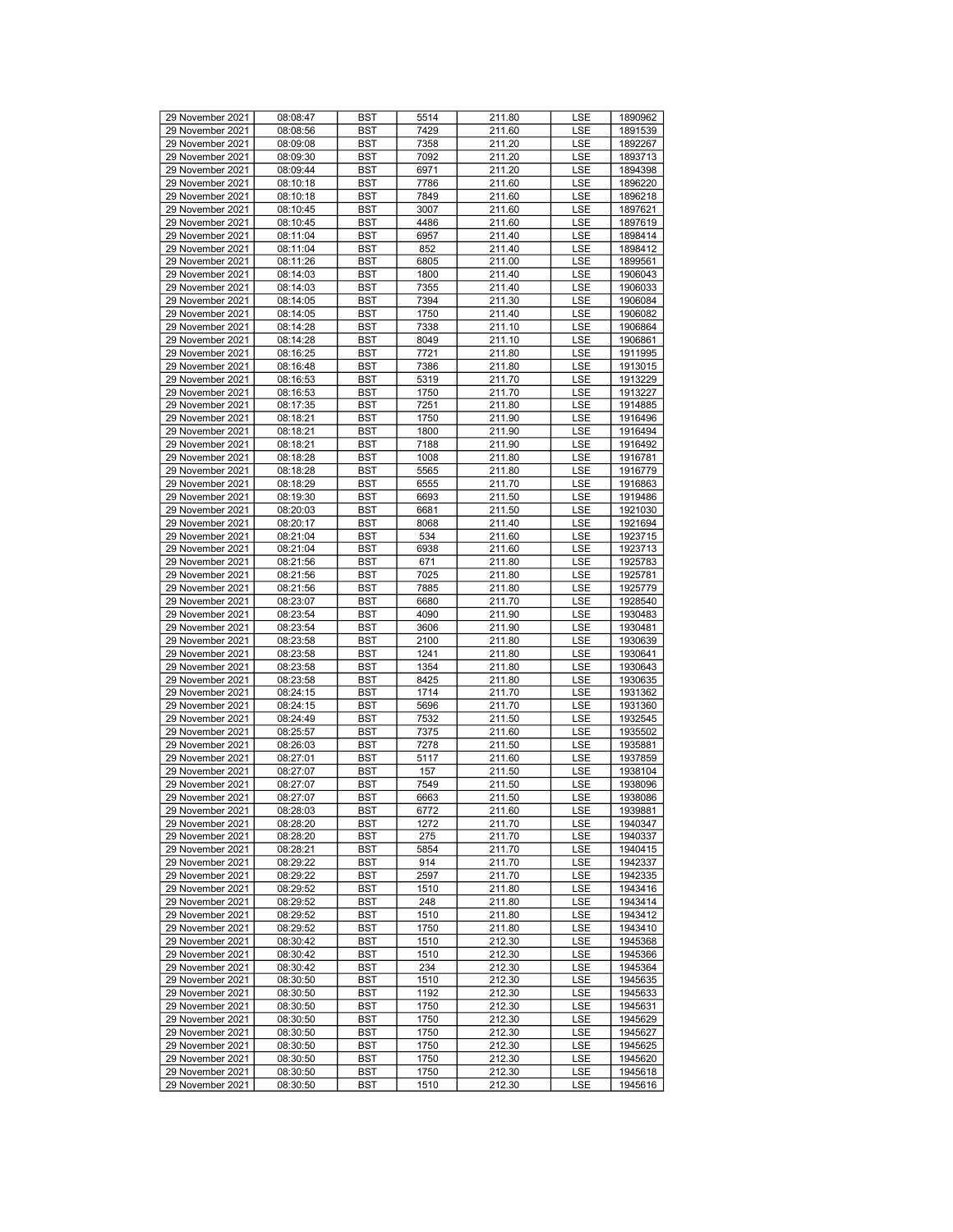| 29 November 2021                     | 08:31:07             | <b>BST</b> | 6808  | 212.20 | <b>LSE</b> | 1946183 |
|--------------------------------------|----------------------|------------|-------|--------|------------|---------|
| 29 November 2021                     | 08:31:33             | <b>BST</b> | 3004  | 212.20 | LSE        | 1947276 |
| 29 November 2021                     | 08:31:33             | BST        | 4917  | 212.20 | LSE        | 1947274 |
| 29 November 2021                     | 08:32:12             | <b>BST</b> | 6596  | 212.40 | LSE        | 1948544 |
| 29 November 2021                     | 08:34:12             | <b>BST</b> | 1800  | 213.20 | LSE        | 1953209 |
| 29 November 2021                     |                      |            | 1795  |        |            |         |
|                                      | 08:34:12             | <b>BST</b> |       | 213.20 | LSE        | 1953207 |
| 29 November 2021                     | 08:34:12             | <b>BST</b> | 5912  | 213.20 | LSE        | 1953205 |
| 29 November 2021                     | 08:34:12             | <b>BST</b> | 4716  | 213.20 | LSE        | 1953203 |
| 29 November 2021                     | 08:34:12             | <b>BST</b> | 5238  | 213.20 | LSE        | 1953201 |
| 29 November 2021                     | 08:34:12             | <b>BST</b> | 11245 | 213.20 | LSE        | 1953195 |
| 29 November 2021                     | 08:34:45             | <b>BST</b> | 5915  | 213.40 | LSE        | 1954409 |
| 29 November 2021                     | 08:34:45             | <b>BST</b> | 868   | 213.40 | LSE        | 1954407 |
| 29 November 2021                     | 08:35:29             | <b>BST</b> | 8243  | 213.40 | LSE        | 1955764 |
| 29 November 2021                     | 08:35:42             | <b>BST</b> | 1037  | 213.30 | LSE        | 1956127 |
| 29 November 2021                     | 08:35:42             | <b>BST</b> | 6678  | 213.30 | LSE        | 1956125 |
| 29 November 2021                     | 08:35:47             | <b>BST</b> | 1846  | 213.20 | LSE        | 1956520 |
| 29 November 2021                     | 08:35:47             | <b>BST</b> | 1402  | 213.20 | LSE        | 1956518 |
| 29 November 2021                     | 08:35:48             | <b>BST</b> | 3473  | 213.20 | LSE        | 1956546 |
| 29 November 2021                     | 08:36:13             | <b>BST</b> | 6908  | 213.30 | LSE        | 1957470 |
| 29 November 2021                     | 08:37:18             | <b>BST</b> | 7299  | 213.40 | LSE        | 1959508 |
| 29 November 2021                     | 08:39:03             | <b>BST</b> | 7234  | 213.50 | LSE        | 1963143 |
| 29 November 2021                     | 08:40:01             | <b>BST</b> | 358   | 213.40 | LSE        | 1965057 |
| 29 November 2021                     | 08:40:01             | <b>BST</b> | 7266  | 213.40 | LSE        | 1965059 |
| 29 November 2021                     | 08:40:01             | <b>BST</b> | 3407  | 213.40 | LSE        | 1965055 |
| 29 November 2021                     |                      | <b>BST</b> | 1750  |        |            |         |
| 29 November 2021                     | 08:40:01             |            |       | 213.40 | LSE        | 1965053 |
|                                      | 08:40:01             | <b>BST</b> | 2000  | 213.40 | LSE        | 1965051 |
| 29 November 2021                     | 08:40:01             | <b>BST</b> | 7870  | 213.40 | LSE        | 1965049 |
| 29 November 2021                     | 08:41:32             | <b>BST</b> | 1368  | 213.50 | LSE        | 1968360 |
| 29 November 2021                     | 08:41:32             | <b>BST</b> | 1750  | 213.50 | LSE        | 1968356 |
| 29 November 2021                     | 08:41:32             | <b>BST</b> | 3730  | 213.50 | LSE        | 1968358 |
| 29 November 2021                     | 08:41:32             | <b>BST</b> | 7304  | 213.50 | LSE        | 1968344 |
| 29 November 2021                     | 08:43:10             | <b>BST</b> | 6773  | 213.40 | LSE        | 1972491 |
| 29 November 2021                     | 08:43:10             | <b>BST</b> | 7390  | 213.50 | LSE        | 1972484 |
| 29 November 2021                     | 08:43:32             | <b>BST</b> | 848   | 213.30 | LSE        | 1973155 |
| 29 November 2021                     | 08:43:32             | <b>BST</b> | 6562  | 213.30 | LSE        | 1973153 |
| 29 November 2021                     | 08:43:32             | <b>BST</b> | 7274  | 213.30 | LSE        | 1973151 |
| 29 November 2021                     | 08:45:00             | <b>BST</b> | 5836  | 213.80 | LSE        | 1976129 |
| 29 November 2021                     | 08:45:00             | <b>BST</b> | 1750  | 213.80 | LSE        | 1976127 |
| 29 November 2021                     | 08:45:00             | <b>BST</b> | 7662  | 213.80 | LSE        | 1976119 |
| 29 November 2021                     | 08:46:19             | <b>BST</b> | 7373  | 213.50 | LSE        | 1978556 |
| 29 November 2021                     | 08:46:19             | <b>BST</b> | 6996  | 213.50 | LSE        | 1978552 |
| 29 November 2021                     | 08:48:23             | <b>BST</b> | 840   | 213.50 | LSE        | 1982167 |
| 29 November 2021                     | 08:48:23             | <b>BST</b> | 5718  | 213.50 | LSE        | 1982138 |
| 29 November 2021                     | 08:48:23             | <b>BST</b> | 6709  | 213.50 | LSE        | 1982128 |
| 29 November 2021                     | 08:48:30             | <b>BST</b> | 6714  | 213.40 | LSE        | 1982427 |
| 29 November 2021                     | 08:49:25             | <b>BST</b> | 7298  | 213.70 | LSE        | 1984148 |
| 29 November 2021                     | 08:49:25             | <b>BST</b> | 7320  | 213.70 | LSE        | 1984145 |
| 29 November 2021                     | 08:50:03             | <b>BST</b> | 7536  | 213.60 | LSE        | 1985776 |
| 29 November 2021                     | 08:50:57             | <b>BST</b> | 3944  | 213.30 | LSE        | 1988565 |
| 29 November 2021                     | 08:51:14             | <b>BST</b> | 6583  | 213.40 | LSE        | 1989349 |
| 29 November 2021                     | 08:52:23             | <b>BST</b> | 1189  | 213.50 | LSE        | 1992221 |
| 29 November 2021                     | 08:52:23             | <b>BST</b> | 2870  | 213.50 | LSE        | 1992219 |
| 29 November 2021                     | 08:52:23             | <b>BST</b> | 2331  | 213.50 | LSE        | 1992223 |
| 29 November 2021                     | 08:52:23             | <b>BST</b> | 2870  | 213.50 | LSE        | 1992217 |
| 29 November 2021                     | 08:52:23             | <b>BST</b> | 11940 | 213.50 | LSE        | 1992197 |
| 29 November 2021                     | 08:52:35             | BST        | 8081  | 213.40 | LSE        | 1992651 |
| 29 November 2021                     | 08:52:40             | <b>BST</b> | 7184  | 213.30 | LSE        | 1992789 |
| 29 November 2021                     | 08:53:05             | BST        | 7739  | 213.20 | LSE        | 1993453 |
| 29 November 2021                     | 08:53:50             | <b>BST</b> | 5600  | 213.10 | LSE        | 1994988 |
| 29 November 2021                     | 08:53:50             | <b>BST</b> | 1173  | 213.10 | LSE        | 1994984 |
| 29 November 2021                     | 08:53:53             | BST        | 3693  | 213.00 | LSE        | 1995133 |
| 29 November 2021                     | 08:53:53             | <b>BST</b> | 4045  | 213.00 | LSE        | 1995131 |
| 29 November 2021                     | 08:56:03             | <b>BST</b> | 8060  | 212.70 | LSE        | 1999332 |
| 29 November 2021                     | 08:56:11             | <b>BST</b> | 7532  | 212.60 | LSE        | 1999609 |
| 29 November 2021                     | 08:56:11             | <b>BST</b> | 488   | 212.60 | LSE        | 1999605 |
| 29 November 2021                     | 08:56:26             | BST        | 1750  | 212.50 |            | 2000049 |
| 29 November 2021                     |                      | BST        | 2840  |        | LSE        | 2000051 |
|                                      | 08:56:26             |            |       | 212.50 | LSE        |         |
| 29 November 2021<br>29 November 2021 | 08:56:26<br>08:57:49 | BST        | 2100  | 212.50 | LSE        | 2000047 |
|                                      |                      | <b>BST</b> | 1670  | 212.60 | LSE        | 2002332 |
| 29 November 2021                     | 08:57:49             | <b>BST</b> | 524   | 212.60 | LSE        | 2002334 |
| 29 November 2021                     | 08:57:49             | BST        | 5623  | 212.60 | LSE        | 2002324 |
| 29 November 2021                     | 08:58:06             | <b>BST</b> | 6557  | 212.40 | LSE        | 2003093 |
| 29 November 2021                     | 09:00:40             | <b>BST</b> | 1523  | 212.40 | LSE        | 2009384 |
| 29 November 2021                     | 09:00:40             | BST        | 5698  | 212.40 | LSE        | 2009382 |
| 29 November 2021                     | 09:00:40             | BST        | 602   | 212.40 | LSE        | 2009374 |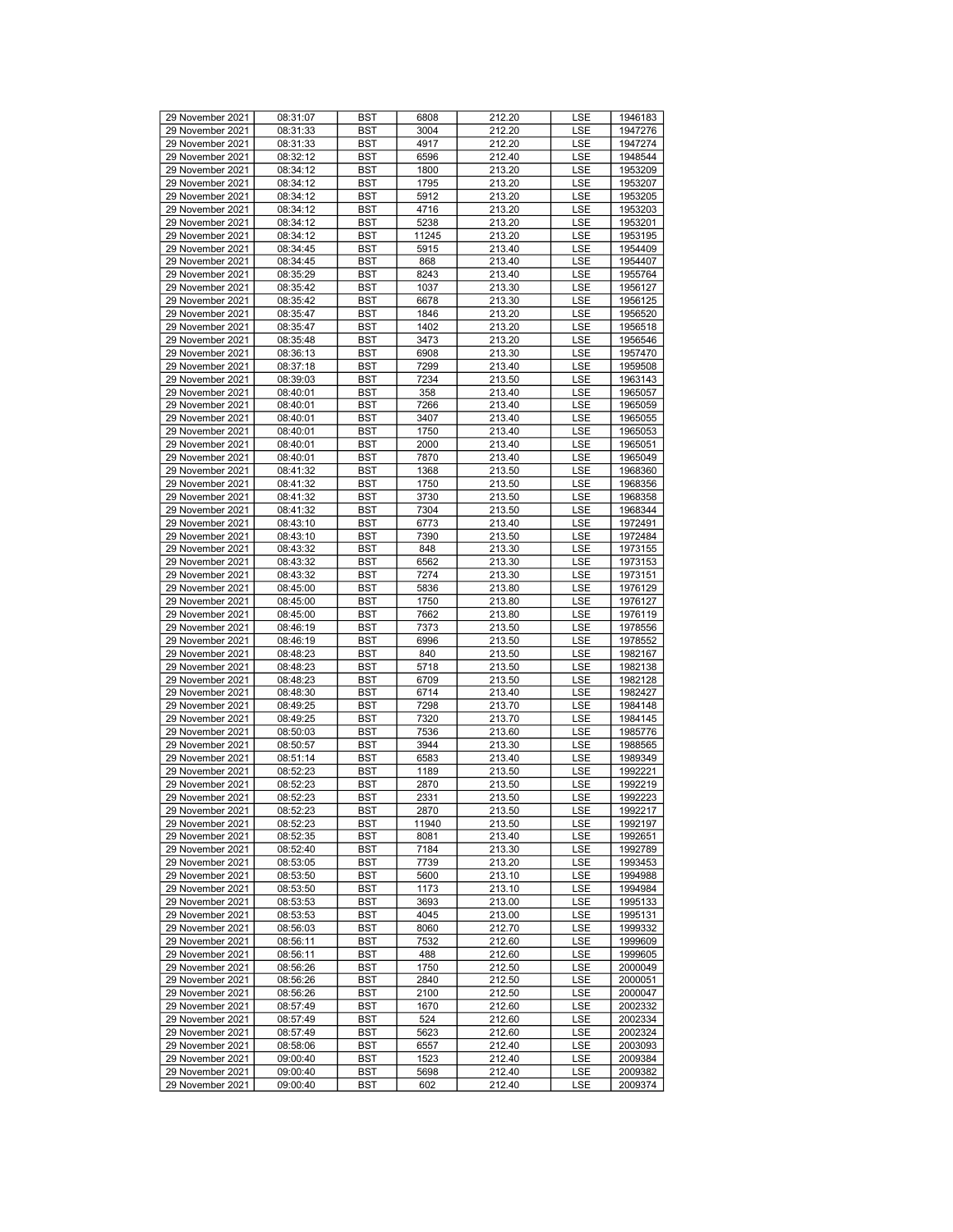| 29 November 2021 | 09:00:40 | <b>BST</b> | 6928 | 212.40 | LSE | 2009380            |
|------------------|----------|------------|------|--------|-----|--------------------|
| 29 November 2021 | 09:02:08 | <b>BST</b> | 1812 | 212.30 | LSE | 2013064            |
| 29 November 2021 | 09:02:08 | BST        | 1750 | 212.30 | LSE | 2013062            |
| 29 November 2021 | 09:02:08 | <b>BST</b> | 1800 | 212.30 | LSE | 2013060            |
| 29 November 2021 | 09:02:08 | <b>BST</b> | 1510 | 212.30 | LSE | 2013058            |
| 29 November 2021 |          |            | 4159 |        |     |                    |
|                  | 09:02:08 | <b>BST</b> |      | 212.30 | LSE | 2013047            |
| 29 November 2021 | 09:02:08 | <b>BST</b> | 3711 | 212.30 | LSE | 2013043            |
| 29 November 2021 | 09:02:18 | <b>BST</b> | 7230 | 212.10 | LSE | 2013460            |
| 29 November 2021 | 09:03:31 | <b>BST</b> | 6752 | 212.30 | LSE | 2015552            |
| 29 November 2021 | 09:04:03 | <b>BST</b> | 2199 | 212.40 | LSE | 2016731            |
| 29 November 2021 | 09:04:03 | <b>BST</b> | 1510 | 212.40 | LSE | 2016729            |
| 29 November 2021 | 09:04:03 | <b>BST</b> | 1700 | 212.40 | LSE | 2016727            |
| 29 November 2021 | 09:04:03 | BST        | 1510 | 212.40 | LSE | 2016725            |
| 29 November 2021 | 09:06:38 | <b>BST</b> | 6851 | 212.70 | LSE | 2022129            |
| 29 November 2021 | 09:08:02 | <b>BST</b> | 1510 | 213.00 | LSE | 2024708            |
| 29 November 2021 | 09:08:02 | <b>BST</b> | 1750 | 213.00 | LSE | 2024706            |
| 29 November 2021 | 09:08:02 | <b>BST</b> | 504  | 213.00 | LSE | 2024704            |
| 29 November 2021 | 09:08:02 | <b>BST</b> | 1510 | 213.00 | LSE | 2024702            |
| 29 November 2021 | 09:08:06 | <b>BST</b> | 7877 | 212.90 | LSE | 2024814            |
| 29 November 2021 | 09:08:09 | <b>BST</b> | 32   | 212.80 | LSE | 2024933            |
| 29 November 2021 | 09:08:09 | <b>BST</b> | 7024 | 212.80 | LSE | 2024931            |
| 29 November 2021 | 09:08:16 | <b>BST</b> | 7930 | 212.70 | LSE | 2025138            |
| 29 November 2021 | 09:12:16 | BST        | 318  | 213.00 | LSE | 2031887            |
| 29 November 2021 | 09:12:16 | <b>BST</b> | 1510 | 213.00 | LSE | 2031885            |
| 29 November 2021 | 09:12:16 | <b>BST</b> | 1750 | 213.00 | LSE | 2031883            |
| 29 November 2021 | 09:12:16 | <b>BST</b> | 1510 | 213.00 | LSE | 2031881            |
| 29 November 2021 | 09:12:16 | <b>BST</b> | 1684 | 213.00 | LSE | 2031879            |
| 29 November 2021 | 09:12:16 | BST        | 1262 | 213.00 | LSE | 2031877            |
| 29 November 2021 | 09:13:04 | <b>BST</b> | 7425 | 212.90 | LSE | 2032936            |
| 29 November 2021 |          | <b>BST</b> |      |        | LSE |                    |
| 29 November 2021 | 09:13:53 |            | 1510 | 213.00 |     | 2034780<br>2034778 |
|                  | 09:13:53 | <b>BST</b> | 1510 | 213.00 | LSE |                    |
| 29 November 2021 | 09:13:53 | <b>BST</b> | 1750 | 213.00 | LSE | 2034776            |
| 29 November 2021 | 09:13:53 | <b>BST</b> | 299  | 213.00 | LSE | 2034774            |
| 29 November 2021 | 09:13:53 | <b>BST</b> | 1382 | 213.00 | LSE | 2034772            |
| 29 November 2021 | 09:13:53 | <b>BST</b> | 1510 | 213.00 | LSE | 2034770            |
| 29 November 2021 | 09:13:53 | <b>BST</b> | 1510 | 213.00 | LSE | 2034768            |
| 29 November 2021 | 09:13:53 | <b>BST</b> | 1684 | 213.00 | LSE | 2034764            |
| 29 November 2021 | 09:13:53 | BST        | 1750 | 213.00 | LSE | 2034766            |
| 29 November 2021 | 09:15:41 | <b>BST</b> | 1510 | 213.50 | LSE | 2038458            |
| 29 November 2021 | 09:15:41 | <b>BST</b> | 1750 | 213.50 | LSE | 2038456            |
| 29 November 2021 | 09:15:41 | <b>BST</b> | 1510 | 213.50 | LSE | 2038454            |
| 29 November 2021 | 09:15:53 | <b>BST</b> | 1402 | 213.50 | LSE | 2038733            |
| 29 November 2021 | 09:15:57 | <b>BST</b> | 1750 | 213.50 | LSE | 2038923            |
| 29 November 2021 | 09:15:58 | <b>BST</b> | 1750 | 213.50 | LSE | 2038925            |
| 29 November 2021 | 09:16:25 | <b>BST</b> | 2774 | 213.50 | LSE | 2039694            |
| 29 November 2021 | 09:16:25 | <b>BST</b> | 1510 | 213.50 | LSE | 2039692            |
| 29 November 2021 | 09:16:25 | <b>BST</b> | 1510 | 213.50 | LSE | 2039690            |
| 29 November 2021 | 09:16:25 | BST        | 1750 | 213.50 | LSE | 2039688            |
| 29 November 2021 | 09:16:25 | <b>BST</b> | 7935 | 213.40 | LSE | 2039686            |
| 29 November 2021 | 09:16:25 | <b>BST</b> | 7405 | 213.50 | LSE | 2039678            |
| 29 November 2021 | 09:16:25 | <b>BST</b> | 348  | 213.50 | LSE | 2039682            |
| 29 November 2021 | 09:16:45 | <b>BST</b> | 6530 | 213.30 | LSE | 2040323            |
| 29 November 2021 | 09:16:45 | <b>BST</b> | 7685 | 213.30 | LSE | 2040321            |
| 29 November 2021 | 09:16:45 | <b>BST</b> | 8485 | 213.30 | LSE | 2040315            |
| 29 November 2021 | 09:18:36 | <b>BST</b> | 198  | 213.40 | LSE | 2043012            |
| 29 November 2021 | 09:18:36 | BST        | 4814 | 213.40 | LSE | 2043010            |
| 29 November 2021 | 09:18:36 | BST        | 2000 | 213.40 | LSE | 2042995            |
| 29 November 2021 | 09:18:36 | BST        | 6632 | 213.40 | LSE | 2042987            |
| 29 November 2021 | 09:18:56 | <b>BST</b> | 6119 | 213.30 | LSE | 2043556            |
| 29 November 2021 | 09:18:56 | <b>BST</b> | 1335 | 213.30 | LSE | 2043554            |
| 29 November 2021 | 09:21:01 | BST        | 3362 | 213.30 | LSE | 2047107            |
| 29 November 2021 | 09:21:01 | BST        | 1510 | 213.30 | LSE | 2047105            |
| 29 November 2021 | 09:21:01 | BST        | 1750 | 213.30 | LSE | 2047103            |
| 29 November 2021 | 09:21:01 | BST        | 7699 | 213.30 | LSE | 2047097            |
| 29 November 2021 | 09:22:58 | <b>BST</b> | 520  | 213.10 | LSE | 2050032            |
| 29 November 2021 | 09:22:58 | BST        | 6484 | 213.10 | LSE | 2050030            |
| 29 November 2021 | 09:22:58 | BST        | 7203 | 213.10 | LSE | 2050004            |
| 29 November 2021 | 09:22:58 | BST        | 97   | 213.10 | LSE | 2049999            |
| 29 November 2021 | 09:22:58 | BST        | 5793 | 213.10 | LSE | 2049991            |
| 29 November 2021 | 09:22:58 | <b>BST</b> | 2041 | 213.10 | LSE | 2049987            |
| 29 November 2021 | 09:23:22 | BST        | 1    | 212.80 | LSE | 2050645            |
| 29 November 2021 | 09:23:22 | BST        | 3364 | 212.80 | LSE | 2050627            |
| 29 November 2021 | 09:23:22 | <b>BST</b> | 3510 | 212.80 | LSE | 2050625            |
| 29 November 2021 | 09:25:16 | BST        | 7106 | 213.00 | LSE | 2053045            |
| 29 November 2021 | 09:26:00 | BST        | 7847 | 212.90 | LSE | 2054085            |
|                  |          |            |      |        |     |                    |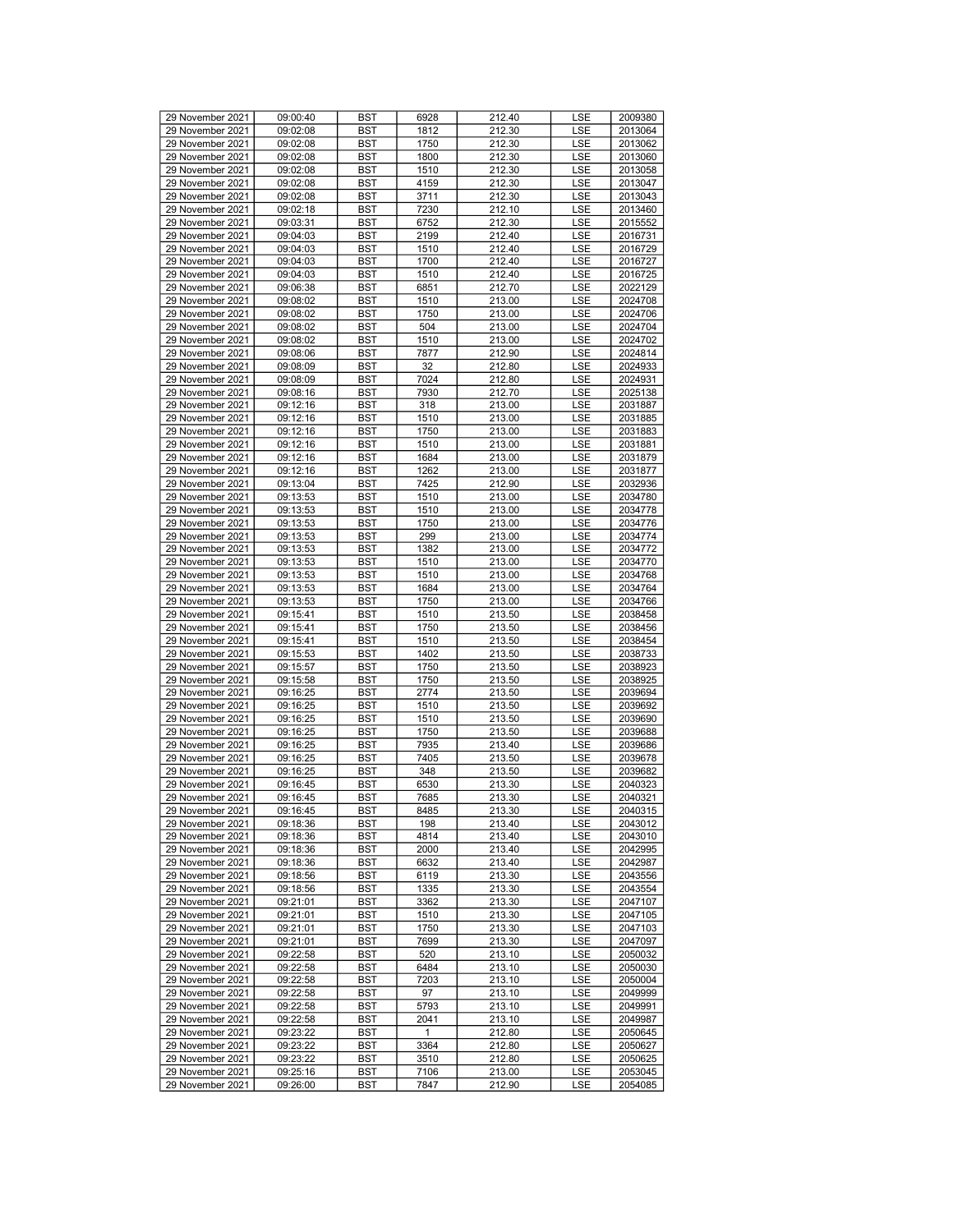| 29 November 2021 | 09:26:06 | <b>BST</b> | 6118  | 212.80 | LSE | 2054420 |
|------------------|----------|------------|-------|--------|-----|---------|
| 29 November 2021 | 09:26:06 | <b>BST</b> | 1750  | 212.80 | LSE | 2054418 |
| 29 November 2021 | 09:30:42 | BST        | 7978  | 213.00 | LSE | 2061616 |
| 29 November 2021 | 09:31:18 | <b>BST</b> | 3576  | 212.90 | LSE | 2062564 |
| 29 November 2021 | 09:31:20 | <b>BST</b> | 3710  | 212.90 | LSE | 2062617 |
| 29 November 2021 |          |            |       |        |     |         |
|                  | 09:31:47 | <b>BST</b> | 4965  | 212.90 | LSE | 2063416 |
| 29 November 2021 | 09:31:47 | <b>BST</b> | 1894  | 212.90 | LSE | 2063414 |
| 29 November 2021 | 09:32:14 | BST        | 7233  | 212.70 | LSE | 2064549 |
| 29 November 2021 | 09:33:00 | <b>BST</b> | 6592  | 212.40 | LSE | 2066195 |
| 29 November 2021 | 09:33:01 | <b>BST</b> | 2088  | 212.30 | LSE | 2066366 |
| 29 November 2021 | 09:34:06 | <b>BST</b> | 5227  | 212.30 | LSE | 2068313 |
| 29 November 2021 | 09:35:27 | <b>BST</b> | 6854  | 212.40 | LSE | 2070530 |
| 29 November 2021 | 09:36:09 | BST        | 3822  | 212.20 | LSE | 2071869 |
| 29 November 2021 | 09:36:09 | <b>BST</b> | 3171  | 212.20 | LSE | 2071867 |
| 29 November 2021 | 09:37:32 | <b>BST</b> | 4112  | 212.10 | LSE | 2074817 |
| 29 November 2021 | 09:37:32 | <b>BST</b> | 1510  | 212.10 | LSE | 2074815 |
| 29 November 2021 | 09:37:32 | <b>BST</b> | 1750  | 212.10 | LSE | 2074813 |
| 29 November 2021 | 09:37:32 | <b>BST</b> | 5107  | 212.10 | LSE | 2074807 |
| 29 November 2021 | 09:37:32 | <b>BST</b> | 2444  | 212.10 | LSE | 2074805 |
| 29 November 2021 | 09:38:44 | <b>BST</b> | 7060  | 211.90 | LSE | 2077247 |
| 29 November 2021 | 09:40:09 | <b>BST</b> | 7677  | 211.70 | LSE | 2079720 |
| 29 November 2021 | 09:41:50 | <b>BST</b> | 10851 | 212.00 | LSE | 2082480 |
| 29 November 2021 | 09:41:50 | <b>BST</b> | 1510  | 212.10 | LSE | 2082469 |
| 29 November 2021 | 09:41:50 | <b>BST</b> | 1510  | 212.10 | LSE | 2082467 |
| 29 November 2021 | 09:41:50 | <b>BST</b> | 1510  | 212.10 | LSE | 2082471 |
| 29 November 2021 | 09:41:50 | <b>BST</b> | 1510  | 212.10 | LSE | 2082465 |
| 29 November 2021 | 09:41:50 | <b>BST</b> | 1750  | 212.10 | LSE | 2082463 |
| 29 November 2021 | 09:41:57 | BST        | 8285  | 211.90 | LSE | 2082611 |
| 29 November 2021 | 09:42:09 | <b>BST</b> | 7281  | 211.80 | LSE | 2082966 |
| 29 November 2021 | 09:42:09 | <b>BST</b> | 6797  | 211.80 | LSE |         |
| 29 November 2021 |          |            | 764   |        |     | 2082960 |
|                  | 09:42:09 | <b>BST</b> |       | 211.80 | LSE | 2082958 |
| 29 November 2021 | 09:44:04 | <b>BST</b> | 4806  | 211.30 | LSE | 2085803 |
| 29 November 2021 | 09:44:04 | <b>BST</b> | 2516  | 211.30 | LSE | 2085801 |
| 29 November 2021 | 09:47:40 | <b>BST</b> | 1191  | 211.80 | LSE | 2091849 |
| 29 November 2021 | 09:47:40 | <b>BST</b> | 1570  | 211.80 | LSE | 2091837 |
| 29 November 2021 | 09:47:40 | <b>BST</b> | 5315  | 211.80 | LSE | 2091839 |
| 29 November 2021 | 09:47:40 | <b>BST</b> | 6654  | 211.80 | LSE | 2091831 |
| 29 November 2021 | 09:51:08 | BST        | 1400  | 212.60 | LSE | 2097416 |
| 29 November 2021 | 09:51:08 | <b>BST</b> | 1750  | 212.60 | LSE | 2097414 |
| 29 November 2021 | 09:51:08 | <b>BST</b> | 950   | 212.60 | LSE | 2097420 |
| 29 November 2021 | 09:51:08 | <b>BST</b> | 1510  | 212.60 | LSE | 2097418 |
| 29 November 2021 | 09:51:08 | <b>BST</b> | 1632  | 212.60 | LSE | 2097412 |
| 29 November 2021 | 09:51:30 | <b>BST</b> | 8881  | 212.60 | LSE | 2098136 |
| 29 November 2021 | 09:51:30 | <b>BST</b> | 1750  | 212.60 | LSE | 2098134 |
| 29 November 2021 | 09:51:42 | <b>BST</b> | 1900  | 212.50 | LSE | 2098668 |
| 29 November 2021 | 09:51:42 | <b>BST</b> | 3538  | 212.50 | LSE | 2098672 |
| 29 November 2021 | 09:51:42 | <b>BST</b> | 1750  | 212.50 | LSE | 2098670 |
| 29 November 2021 | 09:51:42 | BST        | 547   | 212.50 | LSE | 2098664 |
| 29 November 2021 | 09:51:42 | <b>BST</b> | 8438  | 212.50 | LSE | 2098660 |
| 29 November 2021 | 09:52:57 | <b>BST</b> | 6894  | 212.70 | LSE | 2101081 |
| 29 November 2021 | 09:54:01 | <b>BST</b> | 1243  | 212.70 | LSE | 2102954 |
| 29 November 2021 | 09:54:01 | <b>BST</b> | 6791  | 212.70 | LSE | 2102952 |
| 29 November 2021 | 09:56:50 | <b>BST</b> | 8013  | 213.20 | LSE | 2107720 |
| 29 November 2021 | 09:56:50 | <b>BST</b> | 8055  | 213.20 | LSE | 2107715 |
| 29 November 2021 | 09:56:50 | <b>BST</b> | 8102  | 213.20 | LSE | 2107709 |
| 29 November 2021 | 09:57:20 | BST        | 7319  | 213.10 | LSE | 2108798 |
| 29 November 2021 | 09:58:54 | BST        | 6683  | 212.80 | LSE | 2111618 |
| 29 November 2021 | 10:05:09 | BST        | 7343  | 213.00 | LSE | 2118831 |
| 29 November 2021 | 10:05:19 | BST        | 6725  | 212.90 | LSE | 2119030 |
| 29 November 2021 | 10:06:51 | <b>BST</b> | 4661  | 213.00 | LSE | 2120519 |
| 29 November 2021 | 10:06:51 | BST        | 3292  | 213.00 | LSE | 2120515 |
| 29 November 2021 | 10:09:22 | BST        | 4989  | 212.70 | LSE | 2123074 |
| 29 November 2021 | 10:09:22 | BST        | 2187  | 212.70 | LSE | 2123072 |
| 29 November 2021 | 10:11:47 | BST        | 6742  | 212.60 | LSE | 2125574 |
| 29 November 2021 | 10:13:57 | <b>BST</b> | 549   | 212.80 | LSE | 2127712 |
| 29 November 2021 | 10:13:57 | BST        | 7234  | 212.80 | LSE | 2127709 |
| 29 November 2021 | 10:15:08 | BST        | 183   | 212.70 | LSE | 2129246 |
| 29 November 2021 | 10:15:08 | BST        | 740   | 212.60 | LSE | 2129244 |
| 29 November 2021 | 10:15:08 | BST        | 889   | 212.60 | LSE | 2129242 |
| 29 November 2021 | 10:15:08 | <b>BST</b> | 736   | 212.60 | LSE | 2129240 |
| 29 November 2021 | 10:15:08 | BST        | 3616  | 212.60 | LSE | 2129238 |
| 29 November 2021 | 10:15:08 | BST        | 736   | 212.60 | LSE | 2129236 |
| 29 November 2021 | 10:15:08 | <b>BST</b> | 740   | 212.70 | LSE | 2129223 |
| 29 November 2021 | 10:15:08 | BST        | 740   | 212.70 | LSE | 2129221 |
| 29 November 2021 | 10:15:08 | BST        | 2742  | 212.70 | LSE | 2129219 |
|                  |          |            |       |        |     |         |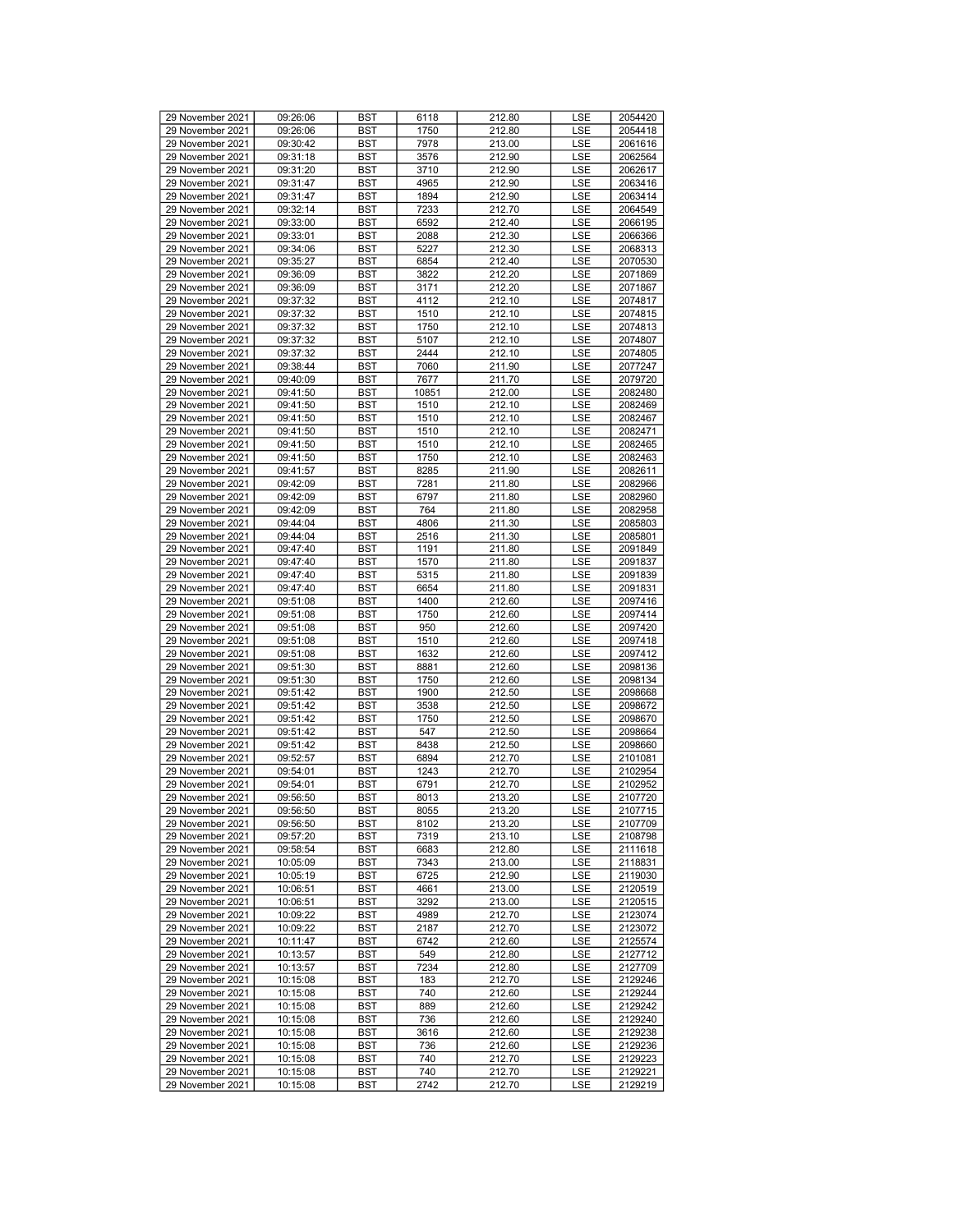| 29 November 2021 | 10:15:08 | <b>BST</b> | 2000 | 212.70 | LSE        | 2129225 |
|------------------|----------|------------|------|--------|------------|---------|
| 29 November 2021 | 10:15:08 | <b>BST</b> | 1350 | 212.70 | <b>LSE</b> | 2129227 |
| 29 November 2021 | 10:15:08 | BST        | 2662 | 212.70 | LSE        | 2129217 |
| 29 November 2021 | 10:15:08 | <b>BST</b> | 5317 | 212.70 | LSE        | 2129215 |
|                  |          |            |      |        |            |         |
| 29 November 2021 | 10:16:27 | <b>BST</b> | 7341 | 212.60 | LSE        | 2130537 |
| 29 November 2021 | 10:19:31 | <b>BST</b> | 397  | 213.10 | LSE        | 2133623 |
| 29 November 2021 | 10:19:33 | <b>BST</b> | 218  | 213.10 | LSE        | 2133654 |
| 29 November 2021 | 10:19:46 | BST        | 30   | 213.10 | LSE        | 2133835 |
| 29 November 2021 | 10:21:36 | <b>BST</b> | 111  | 213.30 | LSE        | 2135733 |
| 29 November 2021 | 10:21:36 | <b>BST</b> | 8882 | 213.30 | LSE        | 2135735 |
| 29 November 2021 | 10:22:39 | <b>BST</b> | 736  | 213.60 | LSE        | 2137012 |
| 29 November 2021 | 10:22:39 | <b>BST</b> | 1750 | 213.60 | LSE        | 2137010 |
| 29 November 2021 | 10:22:39 | BST        | 736  | 213.60 | LSE        | 2137016 |
|                  |          |            |      |        |            |         |
| 29 November 2021 | 10:22:39 | <b>BST</b> | 740  | 213.60 | LSE        | 2137014 |
| 29 November 2021 | 10:22:39 | <b>BST</b> | 740  | 213.60 | LSE        | 2137018 |
| 29 November 2021 | 10:24:02 | <b>BST</b> | 2414 | 213.70 | LSE        | 2138338 |
| 29 November 2021 | 10:24:02 | <b>BST</b> | 5617 | 213.70 | LSE        | 2138336 |
| 29 November 2021 | 10:24:28 | BST        | 7243 | 213.70 | LSE        | 2138670 |
| 29 November 2021 | 10:25:03 | <b>BST</b> | 8057 | 213.60 | LSE        | 2139159 |
| 29 November 2021 | 10:25:35 | <b>BST</b> | 7125 | 213.30 | LSE        | 2139735 |
| 29 November 2021 | 10:25:35 | <b>BST</b> | 5355 | 213.40 | LSE        | 2139716 |
| 29 November 2021 |          |            | 1607 |        | LSE        | 2139714 |
|                  | 10:25:35 | <b>BST</b> |      | 213.40 |            |         |
| 29 November 2021 | 10:26:28 | BST        | 1750 | 213.20 | LSE        | 2140688 |
| 29 November 2021 | 10:26:28 | <b>BST</b> | 4512 | 213.20 | LSE        | 2140692 |
| 29 November 2021 | 10:26:28 | <b>BST</b> | 1512 | 213.20 | LSE        | 2140690 |
| 29 November 2021 | 10:29:10 | <b>BST</b> | 5870 | 213.40 | LSE        | 2143580 |
| 29 November 2021 | 10:29:10 | BST        | 1573 | 213.40 | LSE        | 2143578 |
| 29 November 2021 | 10:29:39 | BST        | 7216 | 213.40 | LSE        | 2144080 |
| 29 November 2021 | 10:29:39 | <b>BST</b> | 3049 | 213.40 | LSE        | 2144067 |
| 29 November 2021 | 10:29:39 | <b>BST</b> | 799  | 213.40 | LSE        | 2144075 |
| 29 November 2021 |          |            |      |        |            |         |
|                  | 10:29:39 | <b>BST</b> | 3768 | 213.40 | LSE        | 2144077 |
| 29 November 2021 | 10:35:08 | <b>BST</b> | 1750 | 213.50 | LSE        | 2149490 |
| 29 November 2021 | 10:35:08 | BST        | 784  | 213.50 | LSE        | 2149492 |
| 29 November 2021 | 10:35:08 | <b>BST</b> | 7103 | 213.50 | LSE        | 2149488 |
| 29 November 2021 | 10:35:08 | <b>BST</b> | 860  | 213.50 | LSE        | 2149486 |
| 29 November 2021 | 10:35:08 | <b>BST</b> | 736  | 213.60 | LSE        | 2149476 |
| 29 November 2021 | 10:35:08 | BST        | 525  | 213.60 | LSE        | 2149474 |
| 29 November 2021 | 10:35:08 | BST        | 924  | 213.60 | LSE        | 2149472 |
| 29 November 2021 | 10:35:08 | <b>BST</b> | 736  | 213.60 | LSE        | 2149469 |
|                  |          |            |      |        |            |         |
| 29 November 2021 | 10:35:08 | <b>BST</b> | 736  | 213.60 | LSE        | 2149467 |
| 29 November 2021 | 10:35:08 | <b>BST</b> | 740  | 213.60 | LSE        | 2149465 |
| 29 November 2021 | 10:35:08 | <b>BST</b> | 740  | 213.60 | LSE        | 2149463 |
| 29 November 2021 | 10:35:08 | BST        | 1750 | 213.60 | LSE        | 2149461 |
| 29 November 2021 | 10:36:09 | <b>BST</b> | 533  | 213.50 | LSE        | 2150886 |
| 29 November 2021 | 10:36:09 | <b>BST</b> | 1419 | 213.50 | LSE        | 2150884 |
| 29 November 2021 | 10:36:09 | <b>BST</b> | 5672 | 213.50 | LSE        | 2150882 |
| 29 November 2021 | 10:37:25 | BST        | 66   | 213.60 | LSE        | 2152411 |
| 29 November 2021 |          |            |      |        |            |         |
|                  | 10:37:25 | BST        | 934  | 213.60 | LSE        | 2152407 |
| 29 November 2021 | 10:37:25 | <b>BST</b> | 6219 | 213.60 | LSE        | 2152405 |
| 29 November 2021 | 10:39:22 | <b>BST</b> | 7001 | 213.60 | LSE        | 2154476 |
| 29 November 2021 | 10:40:03 | <b>BST</b> | 6851 | 213.50 | LSE        | 2155080 |
| 29 November 2021 | 10:40:03 | <b>BST</b> | 157  | 213.50 | LSE        | 2155078 |
| 29 November 2021 | 10:42:29 | <b>BST</b> | 1131 | 213.60 | LSE        | 2157638 |
| 29 November 2021 | 10:42:29 | <b>BST</b> | 5794 | 213.60 | LSE        | 2157636 |
| 29 November 2021 | 10:44:54 | <b>BST</b> | 7137 | 213.80 | <b>LSE</b> | 2160164 |
| 29 November 2021 | 10:45:01 | <b>BST</b> | 3780 | 213.70 | LSE        | 2160404 |
| 29 November 2021 |          | BST        | 3443 |        |            |         |
|                  | 10:45:01 |            |      | 213.70 | LSE        | 2160402 |
| 29 November 2021 | 10:48:34 | <b>BST</b> | 7596 | 213.60 | LSE        | 2164077 |
| 29 November 2021 | 10:50:14 | BST        | 7659 | 213.50 | LSE        | 2165512 |
| 29 November 2021 | 10:50:14 | <b>BST</b> | 426  | 213.50 | LSE        | 2165510 |
| 29 November 2021 | 10:50:14 | <b>BST</b> | 3796 | 213.50 | LSE        | 2165507 |
| 29 November 2021 | 10:50:14 | BST        | 2027 | 213.50 | LSE        | 2165505 |
| 29 November 2021 | 10:50:14 | <b>BST</b> | 1750 | 213.50 | LSE        | 2165503 |
| 29 November 2021 | 10:50:14 | BST        | 7272 | 213.50 | LSE        | 2165497 |
| 29 November 2021 | 10:51:52 | <b>BST</b> | 1030 | 213.60 | LSE        | 2167167 |
| 29 November 2021 |          |            |      |        |            |         |
|                  | 10:51:52 | <b>BST</b> | 6074 | 213.60 | LSE        | 2167165 |
| 29 November 2021 | 10:55:34 | BST        | 316  | 213.70 | LSE        | 2171551 |
| 29 November 2021 | 10:55:34 | <b>BST</b> | 202  | 213.70 | LSE        | 2171542 |
| 29 November 2021 | 10:55:34 | BST        | 7144 | 213.70 | LSE        | 2171544 |
| 29 November 2021 | 10:56:26 | <b>BST</b> | 7906 | 213.70 | LSE        | 2172544 |
| 29 November 2021 | 10:56:26 | <b>BST</b> | 4706 | 213.70 | LSE        | 2172488 |
| 29 November 2021 | 10:56:26 | BST        | 2204 | 213.70 | LSE        | 2172486 |
| 29 November 2021 | 10:57:40 | BST        | 34   | 213.60 | LSE        | 2173918 |
|                  |          |            |      |        |            |         |
| 29 November 2021 | 10:57:40 | BST        | 7057 | 213.60 | LSE        | 2173914 |
| 29 November 2021 | 10:57:59 | BST        | 207  | 213.50 | LSE        | 2174101 |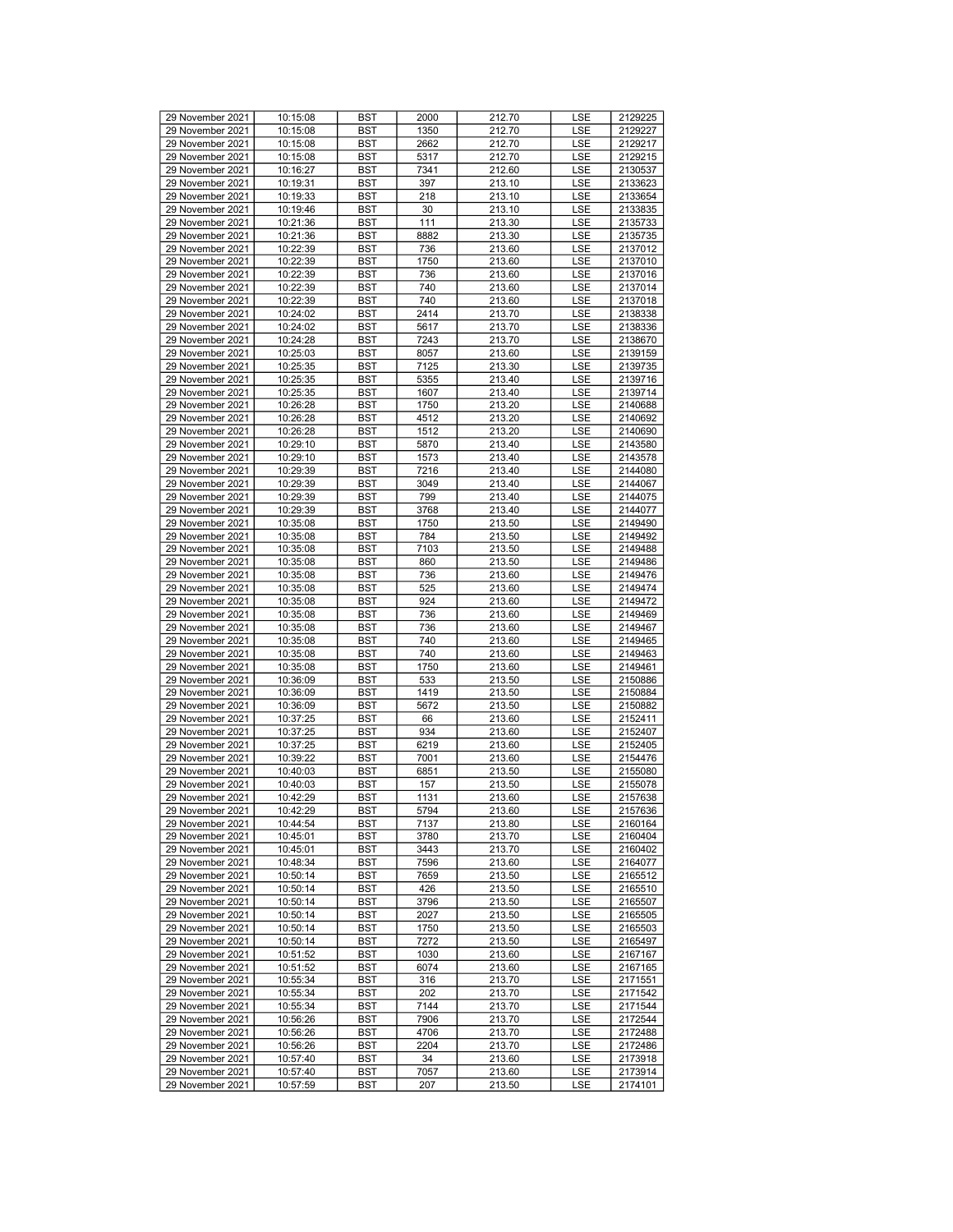| 29 November 2021 | 10:57:59 | <b>BST</b> | 7732 | 213.50 | <b>LSE</b> | 2174095 |
|------------------|----------|------------|------|--------|------------|---------|
| 29 November 2021 | 10:59:52 | <b>BST</b> | 3580 | 213.40 | LSE        | 2175945 |
| 29 November 2021 | 10:59:52 | BST        | 3873 | 213.40 | LSE        | 2175947 |
| 29 November 2021 | 11:03:27 | <b>BST</b> | 1515 | 213.60 | LSE        | 2179425 |
| 29 November 2021 | 11:03:27 | <b>BST</b> | 5624 | 213.60 | LSE        | 2179423 |
| 29 November 2021 | 11:05:01 | <b>BST</b> | 5215 | 213.70 | LSE        | 2180986 |
| 29 November 2021 | 11:05:01 | <b>BST</b> | 1750 | 213.70 | LSE        | 2180984 |
| 29 November 2021 | 11:05:01 | BST        | 5482 | 213.70 | LSE        | 2180982 |
| 29 November 2021 | 11:05:01 | <b>BST</b> | 1319 | 213.70 | LSE        | 2180980 |
| 29 November 2021 | 11:05:29 | <b>BST</b> | 6592 | 213.70 | LSE        | 2181558 |
| 29 November 2021 | 11:06:52 | <b>BST</b> | 7894 | 213.70 | LSE        | 2182909 |
| 29 November 2021 | 11:08:02 | <b>BST</b> | 2443 | 213.50 | LSE        | 2184186 |
|                  |          |            |      |        |            |         |
| 29 November 2021 | 11:08:02 | BST        | 5613 | 213.50 | LSE        | 2184184 |
| 29 November 2021 | 11:08:03 | <b>BST</b> | 6613 | 213.40 | LSE        | 2184217 |
| 29 November 2021 | 11:11:45 | <b>BST</b> | 7244 | 213.40 | LSE        | 2187535 |
| 29 November 2021 | 11:11:45 | <b>BST</b> | 7273 | 213.40 | LSE        | 2187532 |
| 29 November 2021 | 11:13:23 | <b>BST</b> | 7223 | 213.40 | LSE        | 2188954 |
| 29 November 2021 | 11:18:10 | <b>BST</b> | 7406 | 213.70 | LSE        | 2193535 |
| 29 November 2021 | 11:20:57 | <b>BST</b> | 2100 | 213.90 | LSE        | 2195984 |
| 29 November 2021 | 11:20:57 | <b>BST</b> | 8076 | 213.90 | LSE        | 2195982 |
| 29 November 2021 | 11:20:57 | <b>BST</b> | 7605 | 213.90 | LSE        | 2195976 |
| 29 November 2021 | 11:21:52 | <b>BST</b> | 4933 | 214.00 | LSE        | 2197218 |
| 29 November 2021 | 11:21:52 | BST        | 2615 | 214.00 | LSE        | 2197216 |
| 29 November 2021 | 11:22:47 | <b>BST</b> | 7854 | 213.90 | LSE        | 2197945 |
| 29 November 2021 | 11:24:04 | <b>BST</b> | 3556 | 213.70 | LSE        | 2199071 |
| 29 November 2021 | 11:24:04 | <b>BST</b> | 736  | 213.70 | LSE        | 2199069 |
| 29 November 2021 | 11:24:04 | <b>BST</b> | 468  | 213.70 | LSE        | 2199067 |
| 29 November 2021 | 11:24:04 | BST        | 561  | 213.70 | LSE        | 2199065 |
| 29 November 2021 | 11:24:04 | <b>BST</b> | 2556 | 213.70 | LSE        | 2199063 |
| 29 November 2021 | 11:27:07 | <b>BST</b> | 1675 | 213.40 | LSE        | 2202320 |
| 29 November 2021 | 11:27:07 | <b>BST</b> | 1642 | 213.40 | LSE        | 2202318 |
| 29 November 2021 | 11:27:07 | <b>BST</b> | 4244 | 213.40 | LSE        | 2202316 |
| 29 November 2021 | 11:27:31 | <b>BST</b> | 6630 | 213.40 | LSE        | 2202689 |
| 29 November 2021 | 11:32:02 | <b>BST</b> | 945  | 213.70 | LSE        | 2206614 |
| 29 November 2021 | 11:32:02 |            | 4647 |        | LSE        |         |
| 29 November 2021 |          | <b>BST</b> |      | 213.70 |            | 2206612 |
|                  | 11:32:02 | <b>BST</b> | 2248 | 213.70 | LSE        | 2206606 |
| 29 November 2021 | 11:33:10 | <b>BST</b> | 2330 | 213.70 | LSE        | 2207507 |
| 29 November 2021 | 11:33:10 | BST        | 1088 | 213.70 | LSE        | 2207505 |
| 29 November 2021 | 11:33:10 | <b>BST</b> | 3537 | 213.70 | LSE        | 2207503 |
| 29 November 2021 | 11:35:19 | <b>BST</b> | 140  | 213.70 | LSE        | 2209483 |
| 29 November 2021 | 11:35:19 | <b>BST</b> | 400  | 213.70 | LSE        | 2209475 |
| 29 November 2021 | 11:35:19 | <b>BST</b> | 1120 | 213.70 | LSE        | 2209470 |
| 29 November 2021 | 11:35:19 | <b>BST</b> | 1600 | 213.70 | LSE        | 2209472 |
| 29 November 2021 | 11:35:19 | <b>BST</b> | 1120 | 213.70 | LSE        | 2209479 |
| 29 November 2021 | 11:35:19 | <b>BST</b> | 880  | 213.70 | LSE        | 2209477 |
| 29 November 2021 | 11:35:19 | <b>BST</b> | 1200 | 213.70 | LSE        | 2209481 |
| 29 November 2021 | 11:35:19 | <b>BST</b> | 480  | 213.70 | LSE        | 2209467 |
| 29 November 2021 | 11:35:53 | BST        | 7702 | 213.70 | LSE        | 2210099 |
| 29 November 2021 | 11:37:59 | <b>BST</b> | 368  | 213.80 | LSE        | 2212140 |
| 29 November 2021 | 11:37:59 | <b>BST</b> | 7673 | 213.80 | LSE        | 2212134 |
| 29 November 2021 | 11:38:52 | <b>BST</b> | 1145 | 213.90 | LSE        | 2213125 |
| 29 November 2021 | 11:38:52 | <b>BST</b> | 5534 | 213.90 | LSE        | 2213127 |
| 29 November 2021 | 11:39:15 | <b>BST</b> | 15   | 213.90 | LSE        | 2213468 |
| 29 November 2021 | 11:39:15 | <b>BST</b> | 2786 | 213.90 | LSE        | 2213460 |
| 29 November 2021 | 11:39:15 | <b>BST</b> | 4195 | 213.90 | LSE        | 2213458 |
| 29 November 2021 | 11:42:11 | BST        | 6666 | 214.00 | LSE        | 2215695 |
| 29 November 2021 | 11:42:11 | BST        | 243  | 214.00 | LSE        | 2215693 |
| 29 November 2021 | 11:45:32 | BST        | 701  | 214.30 | LSE        | 2218741 |
| 29 November 2021 |          | <b>BST</b> | 740  | 214.30 |            |         |
|                  | 11:45:32 |            |      |        | LSE        | 2218739 |
| 29 November 2021 | 11:45:32 | <b>BST</b> | 740  | 214.30 | LSE        | 2218737 |
| 29 November 2021 | 11:45:32 | BST        | 1750 | 214.30 | LSE        | 2218735 |
| 29 November 2021 | 11:45:32 | BST        | 1750 | 214.20 | LSE        | 2218733 |
| 29 November 2021 | 11:45:32 | <b>BST</b> | 740  | 214.20 | LSE        | 2218731 |
| 29 November 2021 | 11:45:32 | BST        | 736  | 214.20 | LSE        | 2218727 |
| 29 November 2021 | 11:45:32 | <b>BST</b> | 740  | 214.20 | LSE        | 2218729 |
| 29 November 2021 | 11:45:32 | BST        | 1980 | 214.30 | LSE        | 2218719 |
| 29 November 2021 | 11:45:32 | BST        | 4700 | 214.30 | LSE        | 2218717 |
| 29 November 2021 | 11:50:08 | BST        | 7373 | 214.10 | LSE        | 2222613 |
| 29 November 2021 | 11:51:29 | BST        | 525  | 214.10 | LSE        | 2224033 |
| 29 November 2021 | 11:51:46 | <b>BST</b> | 7989 | 214.10 | LSE        | 2224303 |
| 29 November 2021 | 11:51:46 | BST        | 568  | 214.10 | LSE        | 2224301 |
| 29 November 2021 | 11:51:46 | <b>BST</b> | 6321 | 214.10 | LSE        | 2224299 |
| 29 November 2021 | 11:54:31 | <b>BST</b> | 1058 | 214.30 | LSE        | 2226724 |
| 29 November 2021 | 11:54:31 | BST        | 4684 | 214.30 | LSE        | 2226722 |
| 29 November 2021 | 11:54:31 | BST        | 740  | 214.30 | LSE        | 2226720 |
|                  |          |            |      |        |            |         |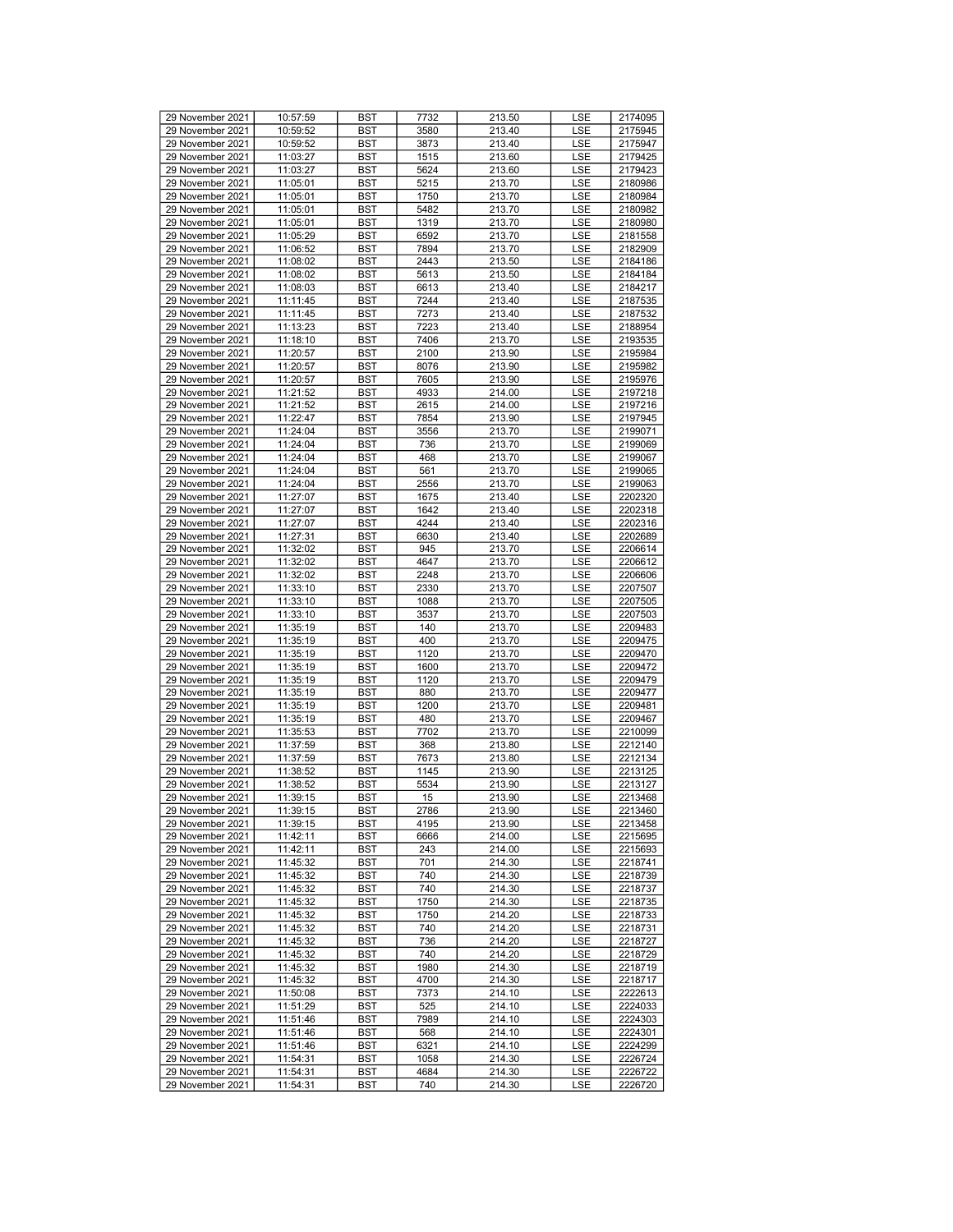| 29 November 2021 | 11:54:31 | <b>BST</b> | 5716 | 214.30 | LSE        | 2226698 |
|------------------|----------|------------|------|--------|------------|---------|
| 29 November 2021 | 11:54:31 | <b>BST</b> | 2335 | 214.30 | <b>LSE</b> | 2226696 |
| 29 November 2021 | 11:58:01 | BST        | 6771 | 214.60 | LSE        | 2229795 |
| 29 November 2021 | 11:58:01 | <b>BST</b> | 764  | 214.60 | LSE        | 2229793 |
| 29 November 2021 | 11:58:53 | <b>BST</b> | 7016 | 214.50 | LSE        | 2230492 |
| 29 November 2021 | 11:58:53 | <b>BST</b> | 8034 | 214.50 | LSE        | 2230480 |
| 29 November 2021 | 11:59:47 | <b>BST</b> | 6878 | 214.50 | LSE        | 2231598 |
| 29 November 2021 | 11:59:47 | BST        | 7881 | 214.50 | LSE        | 2231500 |
| 29 November 2021 | 12:00:30 | <b>BST</b> | 8073 | 214.20 | LSE        | 2232415 |
| 29 November 2021 | 12:03:40 | <b>BST</b> | 1903 | 214.00 | LSE        | 2235424 |
| 29 November 2021 | 12:03:40 | <b>BST</b> | 4825 | 214.00 | LSE        | 2235422 |
| 29 November 2021 |          |            |      |        |            |         |
| 29 November 2021 | 12:05:57 | <b>BST</b> | 6561 | 213.90 | LSE        | 2237535 |
|                  | 12:07:27 | BST        | 6686 | 214.10 | LSE        | 2239077 |
| 29 November 2021 | 12:09:01 | <b>BST</b> | 894  | 214.10 | LSE        | 2240723 |
| 29 November 2021 | 12:09:01 | <b>BST</b> | 5989 | 214.10 | LSE        | 2240721 |
| 29 November 2021 | 12:12:03 | <b>BST</b> | 6726 | 214.10 | LSE        | 2243404 |
| 29 November 2021 | 12:13:43 | <b>BST</b> | 4555 | 214.00 | <b>LSE</b> | 2244808 |
| 29 November 2021 | 12:13:43 | BST        | 1696 | 214.00 | LSE        | 2244806 |
| 29 November 2021 | 12:13:43 | <b>BST</b> | 1750 | 214.00 | LSE        | 2244804 |
| 29 November 2021 | 12:16:50 | <b>BST</b> | 7087 | 214.00 | LSE        | 2247792 |
| 29 November 2021 | 12:22:21 | <b>BST</b> | 6617 | 214.10 | LSE        | 2253243 |
| 29 November 2021 | 12:22:26 | <b>BST</b> | 1731 | 214.00 | LSE        | 2253372 |
| 29 November 2021 | 12:22:26 | BST        | 5499 | 214.00 | LSE        | 2253370 |
| 29 November 2021 | 12:24:26 | <b>BST</b> | 1320 | 214.10 | LSE        | 2255095 |
| 29 November 2021 | 12:24:26 | <b>BST</b> | 5532 | 214.10 | LSE        | 2255097 |
| 29 November 2021 | 12:24:26 | <b>BST</b> | 6576 | 214.10 | LSE        | 2255083 |
| 29 November 2021 | 12:27:40 | <b>BST</b> | 6744 | 214.20 | LSE        | 2257974 |
| 29 November 2021 | 12:28:38 | BST        | 7276 | 214.20 | LSE        | 2258997 |
| 29 November 2021 | 12:31:30 | <b>BST</b> | 8060 | 214.20 | LSE        | 2261868 |
| 29 November 2021 | 12:33:19 | <b>BST</b> | 3415 | 214.40 | LSE        | 2263576 |
| 29 November 2021 | 12:33:19 | <b>BST</b> | 3227 | 214.40 | LSE        | 2263572 |
| 29 November 2021 | 12:33:59 | <b>BST</b> | 5644 | 214.50 | <b>LSE</b> | 2264331 |
| 29 November 2021 | 12:33:59 | BST        | 1215 | 214.50 | LSE        | 2264329 |
| 29 November 2021 | 12:35:09 | <b>BST</b> | 1288 | 214.40 | LSE        | 2265450 |
| 29 November 2021 | 12:35:09 | <b>BST</b> | 3621 | 214.40 | LSE        | 2265448 |
| 29 November 2021 |          |            |      |        |            |         |
|                  | 12:35:09 | <b>BST</b> | 740  | 214.40 | LSE        | 2265446 |
| 29 November 2021 | 12:35:09 | BST        | 1750 | 214.40 | LSE        | 2265444 |
| 29 November 2021 | 12:35:09 | BST        | 7193 | 214.40 | LSE        | 2265438 |
| 29 November 2021 | 12:37:24 | <b>BST</b> | 7242 | 214.50 | LSE        | 2267394 |
| 29 November 2021 | 12:39:28 | <b>BST</b> | 864  | 214.60 | LSE        | 2269557 |
| 29 November 2021 | 12:39:28 | <b>BST</b> | 6221 | 214.60 | LSE        | 2269563 |
| 29 November 2021 | 12:40:09 | <b>BST</b> | 6683 | 214.50 | LSE        | 2270339 |
| 29 November 2021 | 12:42:58 | BST        | 7279 | 214.20 | LSE        | 2273165 |
| 29 November 2021 | 12:45:25 | <b>BST</b> | 5872 | 214.50 | LSE        | 2275496 |
| 29 November 2021 | 12:45:25 | <b>BST</b> | 1750 | 214.50 | LSE        | 2275494 |
| 29 November 2021 | 12:45:25 | <b>BST</b> | 91   | 214.50 | LSE        | 2275492 |
| 29 November 2021 | 12:45:25 | BST        | 7366 | 214.50 | LSE        | 2275490 |
| 29 November 2021 | 12:46:21 | BST        | 7682 | 214.60 | LSE        | 2276668 |
| 29 November 2021 | 12:48:51 | <b>BST</b> | 7995 | 214.40 | LSE        | 2279027 |
| 29 November 2021 | 12:50:46 | <b>BST</b> | 8036 | 214.20 | LSE        | 2281170 |
| 29 November 2021 | 12:54:25 | <b>BST</b> | 4924 | 214.40 | LSE        | 2284919 |
| 29 November 2021 | 12:54:25 | <b>BST</b> | 1750 | 214.40 | LSE        | 2284917 |
| 29 November 2021 | 12:54:25 | <b>BST</b> | 8242 | 214.40 | LSE        | 2284904 |
| 29 November 2021 | 12:54:25 | <b>BST</b> | 3386 | 214.40 | LSE        | 2284898 |
| 29 November 2021 | 12:54:25 | <b>BST</b> | 2290 | 214.40 | <b>LSE</b> | 2284896 |
| 29 November 2021 | 12:54:25 | <b>BST</b> | 612  | 214.40 | LSE        | 2284894 |
| 29 November 2021 | 12:54:25 | <b>BST</b> | 560  | 214.40 | LSE        | 2284892 |
| 29 November 2021 | 12:56:17 | <b>BST</b> | 620  | 214.40 | LSE        | 2286387 |
| 29 November 2021 | 12:56:17 | BST        | 7225 | 214.40 | LSE        | 2286385 |
| 29 November 2021 | 12:59:31 | <b>BST</b> | 7854 | 214.30 | <b>LSE</b> | 2289311 |
| 29 November 2021 | 13:01:05 | <b>BST</b> | 4856 | 214.20 | LSE        | 2291043 |
| 29 November 2021 | 13:01:05 |            | 1853 |        |            | 2291039 |
|                  |          | BST        |      | 214.20 | LSE        |         |
| 29 November 2021 | 13:02:20 | <b>BST</b> | 736  | 214.40 | LSE        | 2292255 |
| 29 November 2021 | 13:02:20 | BST        | 740  | 214.40 | LSE        | 2292253 |
| 29 November 2021 | 13:02:20 | <b>BST</b> | 740  | 214.40 | LSE        | 2292251 |
| 29 November 2021 | 13:02:20 | <b>BST</b> | 1750 | 214.40 | LSE        | 2292249 |
| 29 November 2021 | 13:02:42 | BST        | 650  | 214.30 | LSE        | 2292516 |
| 29 November 2021 | 13:02:42 | <b>BST</b> | 757  | 214.30 | LSE        | 2292512 |
| 29 November 2021 | 13:02:42 | BST        | 2508 | 214.30 | LSE        | 2292518 |
| 29 November 2021 | 13:02:42 | <b>BST</b> | 3250 | 214.30 | LSE        | 2292520 |
| 29 November 2021 | 13:03:57 | <b>BST</b> | 5296 | 214.30 | LSE        | 2293742 |
| 29 November 2021 | 13:03:57 | BST        | 1750 | 214.30 | LSE        | 2293740 |
| 29 November 2021 | 13:03:57 | BST        | 3409 | 214.30 | LSE        | 2293737 |
| 29 November 2021 | 13:03:57 | BST        | 1750 | 214.30 | LSE        | 2293735 |
| 29 November 2021 | 13:03:57 | BST        | 1500 | 214.30 | LSE        | 2293733 |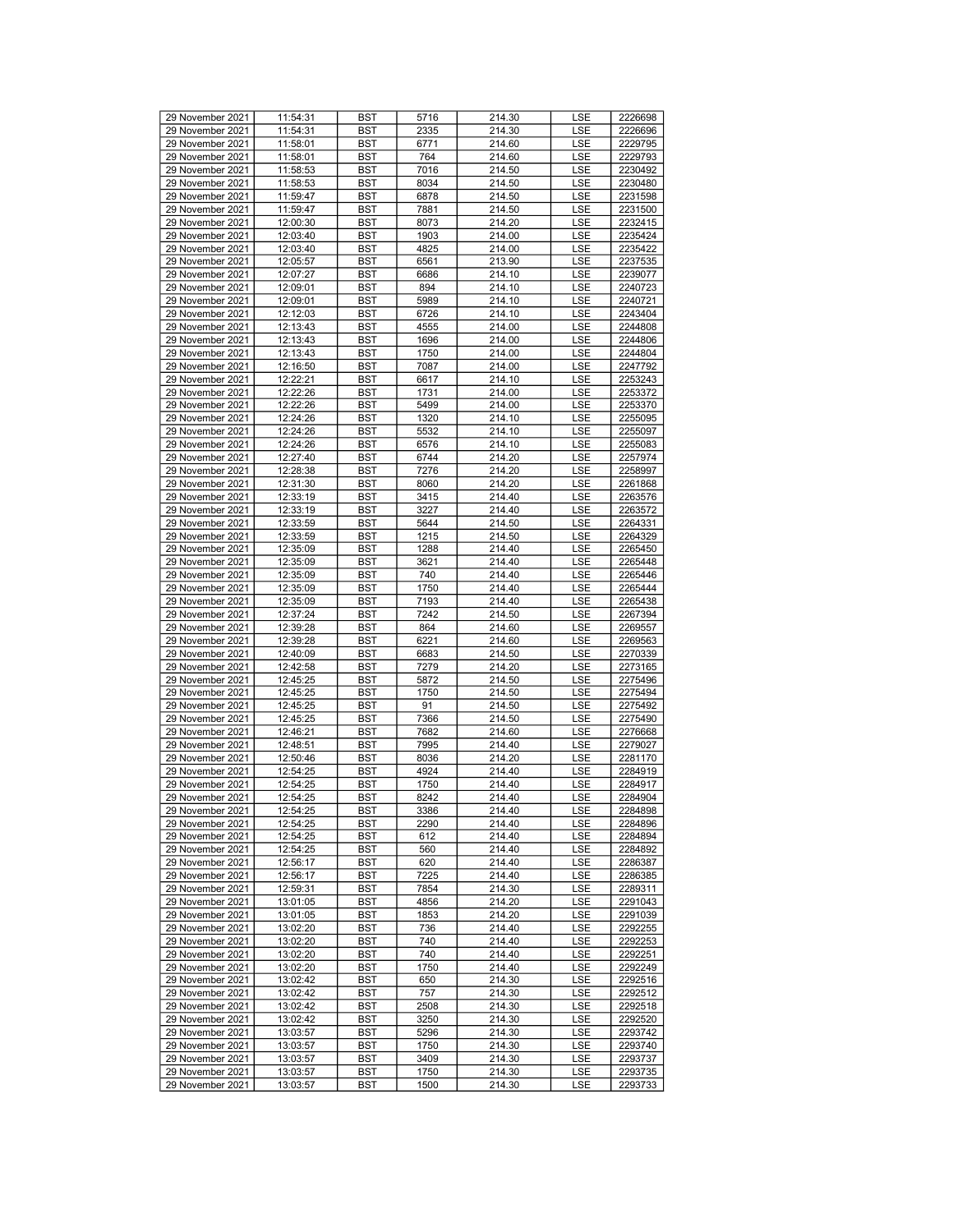| 29 November 2021 | 13:03:57 | <b>BST</b> | 7728  | 214.30 | LSE        | 2293727 |
|------------------|----------|------------|-------|--------|------------|---------|
| 29 November 2021 | 13:06:53 | <b>BST</b> | 7667  | 214.40 | <b>LSE</b> | 2296420 |
|                  |          |            |       |        |            |         |
| 29 November 2021 | 13:07:23 | <b>BST</b> | 1750  | 214.50 | LSE        | 2296850 |
| 29 November 2021 | 13:07:23 | <b>BST</b> | 2797  | 214.50 | LSE        | 2296848 |
|                  |          |            |       |        |            |         |
| 29 November 2021 | 13:07:41 | <b>BST</b> | 6484  | 214.40 | LSE        | 2297230 |
| 29 November 2021 | 13:07:41 | <b>BST</b> | 7809  | 214.40 | LSE        | 2297226 |
|                  |          |            |       |        |            |         |
| 29 November 2021 | 13:10:06 | <b>BST</b> | 1923  | 214.60 | LSE        | 2299848 |
| 29 November 2021 | 13:10:06 | <b>BST</b> | 7232  | 214.60 | LSE        | 2299842 |
|                  |          |            |       |        |            |         |
| 29 November 2021 | 13:11:08 | <b>BST</b> | 6919  | 214.60 | LSE        | 2300830 |
| 29 November 2021 | 13:11:54 | <b>BST</b> | 4854  | 214.40 | LSE        | 2301435 |
|                  |          |            |       |        |            |         |
| 29 November 2021 | 13:11:54 | <b>BST</b> | 740   | 214.40 | LSE        | 2301433 |
| 29 November 2021 | 13:11:54 | <b>BST</b> | 740   | 214.40 | LSE        | 2301430 |
|                  |          |            |       |        |            |         |
| 29 November 2021 | 13:11:54 | <b>BST</b> | 736   | 214.40 | LSE        | 2301428 |
| 29 November 2021 | 13:11:54 | <b>BST</b> | 7664  | 214.40 | LSE        | 2301426 |
|                  |          |            |       |        |            |         |
| 29 November 2021 | 13:15:13 | <b>BST</b> | 7348  | 214.20 | LSE        | 2304529 |
| 29 November 2021 | 13:16:28 | <b>BST</b> | 555   | 214.20 | LSE        | 2305621 |
|                  |          |            |       |        |            |         |
| 29 November 2021 | 13:16:28 | <b>BST</b> | 6235  | 214.20 | LSE        | 2305619 |
| 29 November 2021 | 13:18:28 | <b>BST</b> | 7366  | 214.30 | LSE        | 2307579 |
|                  |          |            |       |        |            |         |
| 29 November 2021 | 13:20:20 | <b>BST</b> | 7146  | 214.20 | LSE        | 2309546 |
| 29 November 2021 | 13:22:20 | <b>BST</b> | 359   | 214.20 | LSE        | 2311267 |
|                  |          |            |       |        |            |         |
| 29 November 2021 | 13:22:20 | <b>BST</b> | 1058  | 214.20 | LSE        | 2311253 |
| 29 November 2021 | 13:22:20 | <b>BST</b> | 3620  | 214.20 | LSE        | 2311257 |
|                  |          |            |       |        |            |         |
| 29 November 2021 | 13:22:20 | <b>BST</b> | 3205  | 214.20 | LSE        | 2311251 |
| 29 November 2021 | 13:22:20 | <b>BST</b> | 246   | 214.20 | LSE        | 2311255 |
|                  |          |            |       |        |            |         |
| 29 November 2021 | 13:22:20 | <b>BST</b> | 157   | 214.20 | LSE        | 2311265 |
| 29 November 2021 | 13:22:20 | <b>BST</b> | 1750  | 214.20 | LSE        | 2311259 |
|                  |          |            |       |        |            |         |
| 29 November 2021 | 13:22:20 | <b>BST</b> | 1032  | 214.20 | LSE        | 2311261 |
| 29 November 2021 | 13:22:20 | <b>BST</b> | 4374  | 214.20 | LSE        | 2311263 |
|                  |          |            |       |        |            |         |
| 29 November 2021 | 13:24:33 | <b>BST</b> | 10099 | 214.20 | LSE        | 2313594 |
| 29 November 2021 | 13:24:33 | <b>BST</b> | 1066  | 214.20 | LSE        | 2313590 |
|                  |          |            |       |        |            |         |
| 29 November 2021 | 13:24:33 | <b>BST</b> | 974   | 214.20 | LSE        | 2313592 |
| 29 November 2021 | 13:24:33 | <b>BST</b> | 1084  | 214.20 | LSE        | 2313596 |
|                  |          |            |       |        |            |         |
| 29 November 2021 | 13:24:33 | <b>BST</b> | 969   | 214.20 | LSE        | 2313598 |
| 29 November 2021 | 13:26:54 | <b>BST</b> | 413   | 214.10 | LSE        | 2316549 |
|                  |          |            |       |        |            |         |
| 29 November 2021 | 13:26:54 | <b>BST</b> | 948   | 214.10 | LSE        | 2316547 |
| 29 November 2021 | 13:26:54 | <b>BST</b> | 3605  | 214.10 | LSE        | 2316545 |
| 29 November 2021 |          | <b>BST</b> | 740   | 214.10 |            |         |
|                  | 13:26:54 |            |       |        | LSE        | 2316543 |
| 29 November 2021 | 13:26:54 | <b>BST</b> | 1750  | 214.10 | LSE        | 2316541 |
| 29 November 2021 | 13:26:54 | <b>BST</b> | 5479  | 214.10 | LSE        | 2316529 |
|                  |          |            |       |        |            |         |
| 29 November 2021 | 13:26:54 | <b>BST</b> | 1564  | 214.10 | LSE        | 2316525 |
| 29 November 2021 | 13:31:25 | <b>BST</b> | 6799  | 214.30 | LSE        | 2321616 |
|                  |          |            |       |        |            |         |
| 29 November 2021 | 13:31:25 | <b>BST</b> | 4099  | 214.30 | LSE        | 2321614 |
| 29 November 2021 | 13:31:25 | <b>BST</b> | 3928  | 214.30 | LSE        | 2321612 |
|                  |          |            |       |        |            |         |
| 29 November 2021 | 13:32:43 | <b>BST</b> | 1032  | 214.30 | LSE        | 2322889 |
| 29 November 2021 | 13:32:43 | <b>BST</b> | 1750  | 214.30 | LSE        | 2322887 |
|                  |          |            |       |        |            |         |
| 29 November 2021 | 13:32:43 | <b>BST</b> | 7916  | 214.30 | LSE        | 2322885 |
| 29 November 2021 | 13:32:43 | <b>BST</b> | 198   | 214.30 | LSE        | 2322883 |
|                  |          |            |       |        |            |         |
| 29 November 2021 | 13:32:43 | <b>BST</b> | 290   | 214.30 | LSE        | 2322881 |
| 29 November 2021 | 13:32:43 | <b>BST</b> | 280   | 214.30 | LSE        | 2322879 |
| 29 November 2021 | 13:33:09 | <b>BST</b> | 7888  | 214.20 | LSE        | 2323420 |
|                  |          |            |       |        |            |         |
| 29 November 2021 | 13:33:17 | <b>BST</b> | 1750  | 214.10 | LSE        | 2323584 |
| 29 November 2021 | 13:33:17 | <b>BST</b> | 6283  | 214.10 | LSE        | 2323586 |
|                  |          |            |       |        |            |         |
| 29 November 2021 | 13:33:17 | <b>BST</b> | 6906  | 214.10 | LSE        | 2323578 |
| 29 November 2021 | 13:35:21 | <b>BST</b> | 7315  | 214.10 | LSE        | 2325878 |
| 29 November 2021 | 13:35:21 | <b>BST</b> | 7899  | 214.10 | LSE        | 2325867 |
|                  |          |            |       |        |            |         |
| 29 November 2021 | 13:35:59 | <b>BST</b> | 7081  | 213.90 | LSE        | 2326655 |
| 29 November 2021 | 13:39:58 | BST        | 419   | 214.00 | LSE        | 2331490 |
|                  |          |            |       |        |            |         |
| 29 November 2021 | 13:39:58 | <b>BST</b> | 1667  | 214.00 | LSE        | 2331488 |
| 29 November 2021 | 13:39:58 | BST        | 4363  | 214.00 | LSE        | 2331492 |
|                  |          |            |       |        |            |         |
| 29 November 2021 | 13:39:58 | BST        | 145   | 214.00 | LSE        | 2331494 |
| 29 November 2021 | 13:39:58 | <b>BST</b> | 83    | 214.00 | LSE        | 2331486 |
|                  |          |            |       |        |            |         |
| 29 November 2021 | 13:39:58 | BST        | 3170  | 214.00 | LSE        | 2331484 |
| 29 November 2021 | 13:39:58 | <b>BST</b> | 1600  | 214.00 | LSE        | 2331482 |
| 29 November 2021 |          |            | 736   | 214.00 |            | 2331480 |
|                  | 13:39:58 | <b>BST</b> |       |        | LSE        |         |
| 29 November 2021 | 13:39:58 | BST        | 740   | 214.00 | LSE        | 2331478 |
| 29 November 2021 | 13:39:58 | <b>BST</b> | 740   | 214.00 | LSE        | 2331476 |
|                  |          |            |       |        |            |         |
| 29 November 2021 | 13:39:58 | BST        | 1279  | 214.00 | LSE        | 2331472 |
| 29 November 2021 | 13:39:58 | <b>BST</b> | 6564  | 214.00 | LSE        | 2331474 |
|                  |          |            |       |        |            |         |
| 29 November 2021 | 13:43:00 | BST        | 4045  | 213.90 | LSE        | 2336026 |
| 29 November 2021 | 13:43:00 | BST        | 2916  | 213.90 | LSE        | 2336024 |
| 29 November 2021 | 13:46:23 | <b>BST</b> | 7879  | 214.00 | LSE        | 2340110 |
|                  |          |            |       |        |            |         |
| 29 November 2021 | 13:47:57 | BST        | 6766  | 213.90 | LSE        | 2341977 |
| 29 November 2021 | 13:48:42 | <b>BST</b> | 2967  | 213.90 | LSE        | 2342819 |
|                  |          |            |       |        |            |         |
| 29 November 2021 | 13:48:42 | BST        | 3937  | 213.90 | LSE        | 2342817 |
| 29 November 2021 | 13:49:29 | BST        | 7010  | 214.00 | LSE        | 2343798 |
|                  |          |            |       |        |            |         |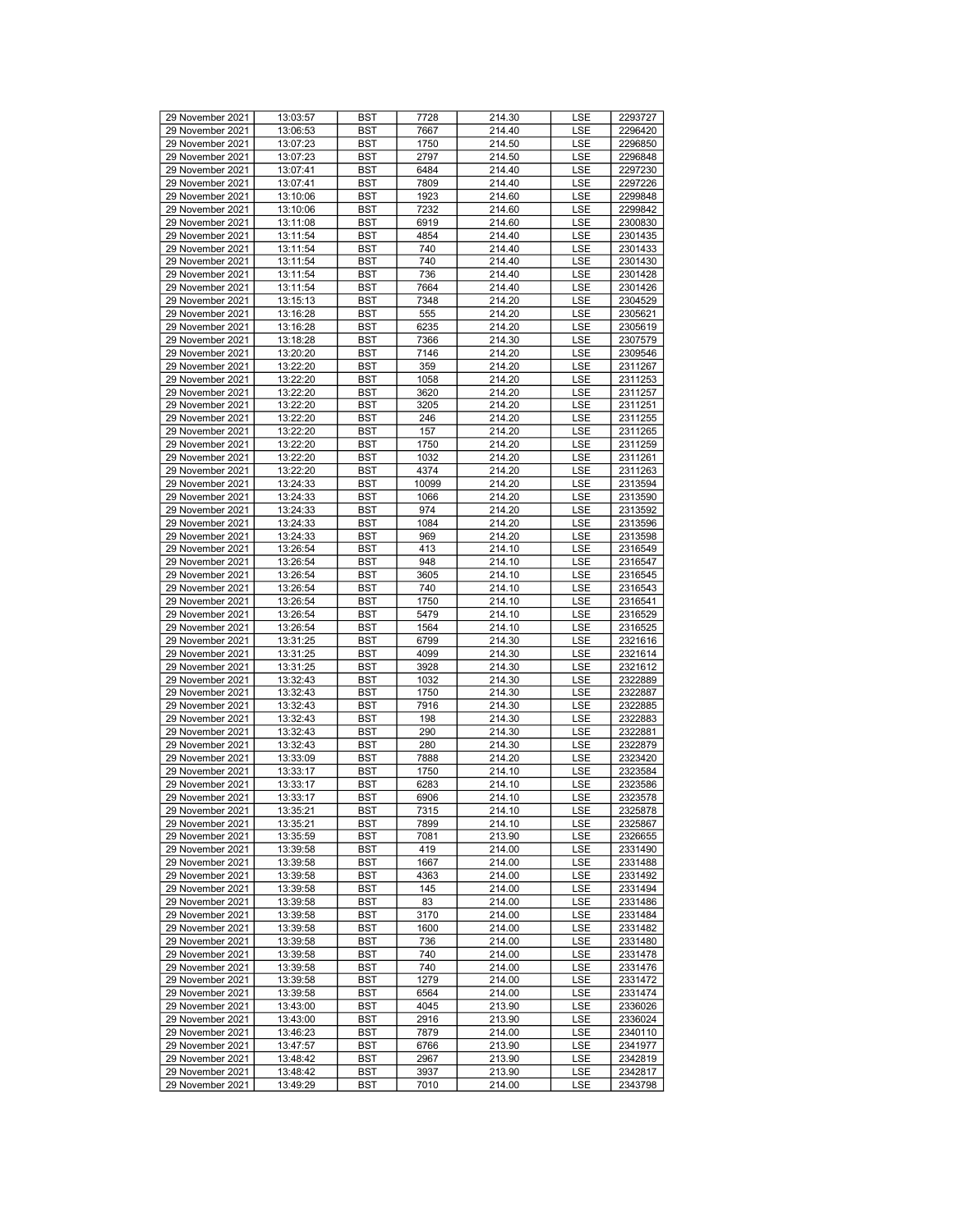| 29 November 2021 | 13:51:42 | <b>BST</b> | 120  | 214.00 | <b>LSE</b> | 2346632 |
|------------------|----------|------------|------|--------|------------|---------|
| 29 November 2021 | 13:52:33 | <b>BST</b> | 453  | 214.40 | <b>LSE</b> | 2347838 |
| 29 November 2021 | 13:52:33 | <b>BST</b> | 1916 | 214.40 | LSE        | 2347840 |
| 29 November 2021 | 13:53:02 | <b>BST</b> | 436  | 214.40 | LSE        | 2348486 |
| 29 November 2021 | 13:53:02 | <b>BST</b> | 9814 | 214.40 | LSE        | 2348478 |
|                  |          |            |      |        |            |         |
| 29 November 2021 | 13:55:42 | <b>BST</b> | 740  | 214.60 | LSE        | 2351713 |
| 29 November 2021 | 13:55:42 | <b>BST</b> | 736  | 214.60 | LSE        | 2351711 |
| 29 November 2021 | 13:55:42 | <b>BST</b> | 3566 | 214.60 | LSE        | 2351709 |
| 29 November 2021 | 13:55:42 | <b>BST</b> | 740  | 214.60 | LSE        | 2351707 |
|                  |          |            |      |        |            |         |
| 29 November 2021 | 13:55:42 | <b>BST</b> | 740  | 214.60 | LSE        | 2351701 |
| 29 November 2021 | 13:55:42 | <b>BST</b> | 3567 | 214.60 | LSE        | 2351703 |
| 29 November 2021 | 13:55:42 | <b>BST</b> | 995  | 214.60 | <b>LSE</b> | 2351705 |
| 29 November 2021 | 13:55:42 | <b>BST</b> | 740  |        | LSE        | 2351699 |
|                  |          |            |      | 214.60 |            |         |
| 29 November 2021 | 13:55:42 | <b>BST</b> | 736  | 214.60 | LSE        | 2351695 |
| 29 November 2021 | 13:55:42 | <b>BST</b> | 736  | 214.60 | LSE        | 2351697 |
| 29 November 2021 | 13:55:54 | <b>BST</b> | 954  | 214.50 | LSE        | 2351936 |
| 29 November 2021 |          |            |      |        |            |         |
|                  | 13:55:55 | <b>BST</b> | 634  | 214.50 | LSE        | 2351941 |
| 29 November 2021 | 13:55:57 | <b>BST</b> | 954  | 214.50 | LSE        | 2351979 |
| 29 November 2021 | 13:56:00 | <b>BST</b> | 954  | 214.50 | LSE        | 2352027 |
| 29 November 2021 | 13:56:03 | <b>BST</b> | 954  | 214.50 | LSE        | 2352119 |
|                  |          |            |      |        |            |         |
| 29 November 2021 | 13:56:06 | <b>BST</b> | 954  | 214.50 | LSE        | 2352213 |
| 29 November 2021 | 13:56:08 | <b>BST</b> | 7036 | 214.50 | <b>LSE</b> | 2352274 |
| 29 November 2021 | 13:56:08 | <b>BST</b> | 2204 | 214.50 | LSE        | 2352272 |
| 29 November 2021 | 13:56:15 | <b>BST</b> | 55   | 214.40 | LSE        | 2352406 |
|                  |          |            |      |        |            |         |
| 29 November 2021 | 13:56:18 | <b>BST</b> | 954  | 214.40 | LSE        | 2352447 |
| 29 November 2021 | 13:56:21 | <b>BST</b> | 954  | 214.40 | LSE        | 2352500 |
| 29 November 2021 | 13:56:24 | <b>BST</b> | 954  | 214.40 | LSE        | 2352557 |
| 29 November 2021 | 13:56:27 | <b>BST</b> | 1    | 214.40 | LSE        | 2352644 |
|                  |          |            |      |        |            |         |
| 29 November 2021 | 13:56:27 | <b>BST</b> | 954  | 214.40 | LSE        | 2352636 |
| 29 November 2021 | 13:56:27 | <b>BST</b> | 3775 | 214.40 | LSE        | 2352642 |
| 29 November 2021 | 13:57:05 | <b>BST</b> | 5066 | 214.40 | LSE        | 2353681 |
| 29 November 2021 |          |            |      | 214.40 |            |         |
|                  | 13:57:05 | <b>BST</b> | 2615 |        | <b>LSE</b> | 2353679 |
| 29 November 2021 | 13:57:29 | <b>BST</b> | 6800 | 214.30 | LSE        | 2354118 |
| 29 November 2021 | 13:59:57 | <b>BST</b> | 1500 | 214.30 | LSE        | 2357020 |
| 29 November 2021 | 14:00:10 | <b>BST</b> | 403  | 214.30 | LSE        | 2357507 |
|                  |          |            | 4921 |        |            |         |
| 29 November 2021 | 14:00:10 | <b>BST</b> |      | 214.30 | LSE        | 2357503 |
| 29 November 2021 | 14:01:27 | <b>BST</b> | 1472 | 214.50 | LSE        | 2359222 |
| 29 November 2021 | 14:01:27 | <b>BST</b> | 7774 | 214.50 | LSE        | 2359216 |
| 29 November 2021 | 14:03:02 | <b>BST</b> | 1473 | 214.60 | LSE        | 2361258 |
| 29 November 2021 | 14:03:02 |            | 1750 |        |            | 2361254 |
|                  |          | <b>BST</b> |      | 214.60 | LSE        |         |
| 29 November 2021 | 14:03:02 | <b>BST</b> | 1472 | 214.60 | LSE        | 2361256 |
| 29 November 2021 | 14:03:02 | <b>BST</b> | 1500 | 214.60 | LSE        | 2361262 |
| 29 November 2021 | 14:03:02 | <b>BST</b> | 1480 | 214.60 | LSE        | 2361260 |
|                  |          |            |      |        |            |         |
| 29 November 2021 | 14:03:02 | <b>BST</b> | 1480 | 214.60 | LSE        | 2361264 |
| 29 November 2021 | 14:03:02 | <b>BST</b> | 9252 | 214.60 | LSE        | 2361247 |
| 29 November 2021 | 14:03:19 | <b>BST</b> | 1750 | 214.60 | LSE        | 2361635 |
| 29 November 2021 | 14:03:19 | <b>BST</b> | 1480 | 214.60 | LSE        | 2361637 |
|                  |          |            |      |        |            |         |
| 29 November 2021 | 14:03:19 | <b>BST</b> | 1480 | 214.60 | LSE        | 2361641 |
| 29 November 2021 | 14:03:19 | <b>BST</b> | 1472 | 214.60 | LSE        | 2361639 |
| 29 November 2021 | 14:03:19 | <b>BST</b> | 1473 | 214.60 | LSE        | 2361643 |
| 29 November 2021 | 14:03:26 | <b>BST</b> | 1750 | 214.60 | LSE        | 2361773 |
| 29 November 2021 |          | <b>BST</b> | 1480 | 214.60 |            |         |
|                  | 14:03:26 |            |      |        | LSE        | 2361771 |
| 29 November 2021 | 14:03:33 | <b>BST</b> | 1750 | 214.60 | LSE        | 2361912 |
| 29 November 2021 | 14:03:33 | <b>BST</b> | 3956 | 214.60 | LSE        | 2361910 |
| 29 November 2021 | 14:03:33 | <b>BST</b> | 164  | 214.60 | LSE        | 2361908 |
| 29 November 2021 | 14:03:37 | <b>BST</b> | 6656 | 214.50 | LSE        | 2361949 |
|                  |          |            |      |        |            |         |
| 29 November 2021 | 14:04:43 | BST        | 1472 | 214.60 | LSE        | 2363324 |
| 29 November 2021 | 14:04:43 | <b>BST</b> | 1896 | 214.60 | LSE        | 2363312 |
| 29 November 2021 | 14:04:43 | BST        | 1473 | 214.60 | LSE        | 2363314 |
| 29 November 2021 | 14:04:43 | <b>BST</b> | 1480 | 214.60 | LSE        | 2363316 |
|                  |          |            |      |        |            |         |
| 29 November 2021 | 14:04:43 | <b>BST</b> | 1480 | 214.60 | LSE        | 2363318 |
| 29 November 2021 | 14:04:43 | BST        | 332  | 214.60 | LSE        | 2363320 |
| 29 November 2021 | 14:04:43 | <b>BST</b> | 1750 | 214.60 | LSE        | 2363322 |
|                  |          |            |      |        |            | 2364521 |
| 29 November 2021 | 14:05:43 | <b>BST</b> | 1032 | 214.60 | LSE        |         |
| 29 November 2021 | 14:05:43 | <b>BST</b> | 1750 | 214.60 | LSE        | 2364519 |
| 29 November 2021 | 14:05:43 | <b>BST</b> | 291  | 214.60 | LSE        | 2364517 |
| 29 November 2021 | 14:05:43 | BST        | 248  | 214.60 | LSE        | 2364515 |
|                  |          |            |      |        |            |         |
| 29 November 2021 | 14:05:43 | <b>BST</b> | 5145 | 214.60 | LSE        | 2364513 |
| 29 November 2021 | 14:06:56 | BST        | 6843 | 214.70 | LSE        | 2366278 |
| 29 November 2021 | 14:07:57 | <b>BST</b> | 7755 | 214.50 | LSE        | 2367667 |
| 29 November 2021 | 14:11:00 | <b>BST</b> | 8059 | 214.40 | LSE        | 2371648 |
|                  |          |            |      |        |            |         |
| 29 November 2021 | 14:12:23 | BST        | 7089 | 214.30 | LSE        | 2373728 |
| 29 November 2021 | 14:13:13 | <b>BST</b> | 7628 | 214.30 | LSE        | 2374840 |
| 29 November 2021 | 14:13:13 | BST        | 338  | 214.30 | LSE        | 2374837 |
| 29 November 2021 | 14:14:28 |            | 1147 | 214.50 | LSE        | 2376904 |
|                  |          | BST        |      |        |            |         |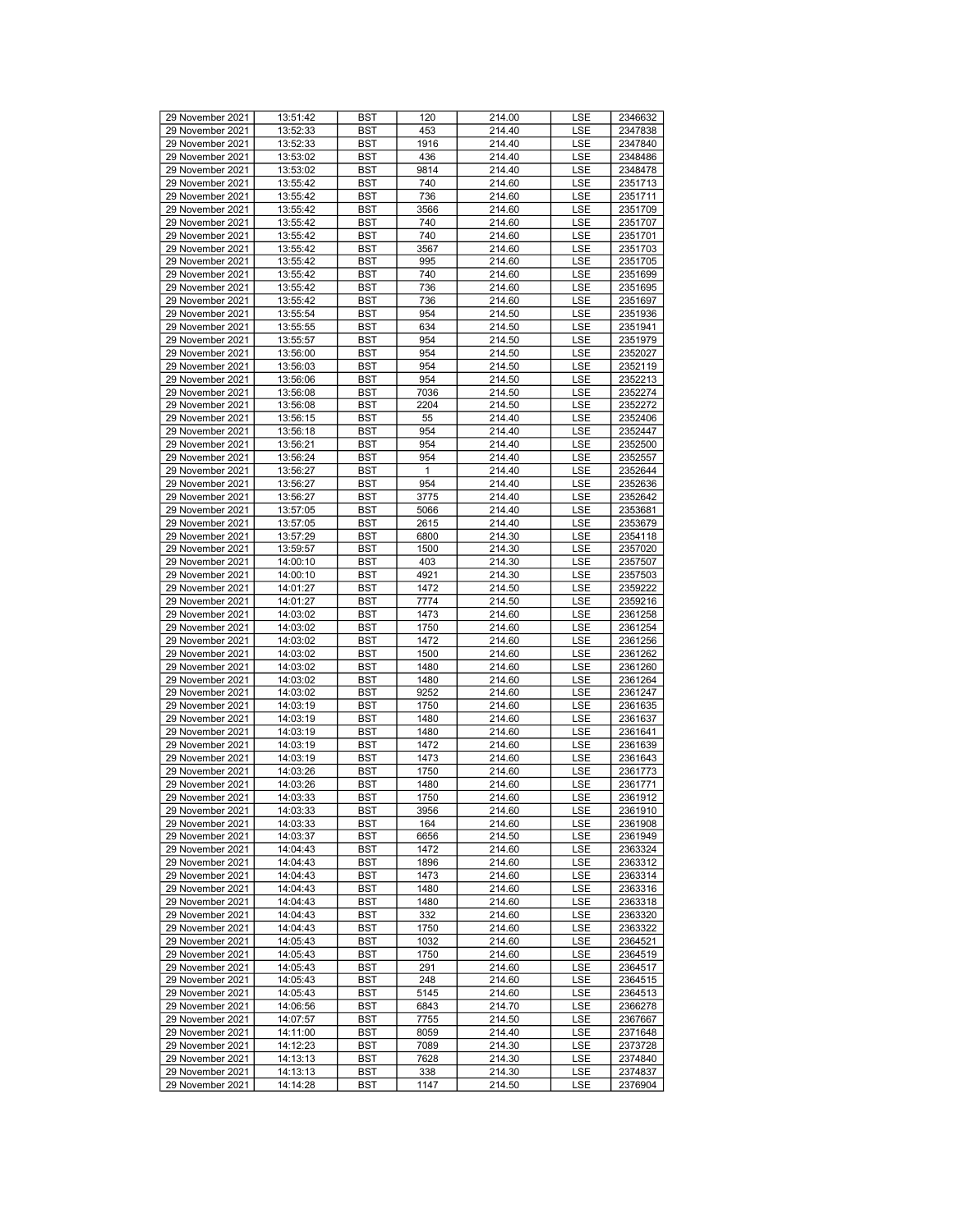| 29 November 2021 | 14:14:28 | <b>BST</b> | 1473 | 214.50 | <b>LSE</b> | 2376902 |
|------------------|----------|------------|------|--------|------------|---------|
| 29 November 2021 | 14:14:28 | <b>BST</b> | 1472 | 214.50 | LSE        | 2376900 |
|                  |          |            |      | 214.50 |            |         |
| 29 November 2021 | 14:14:28 | BST        | 1480 |        | LSE        | 2376898 |
| 29 November 2021 | 14:14:28 | <b>BST</b> | 1750 | 214.50 | LSE        | 2376896 |
| 29 November 2021 | 14:14:28 | <b>BST</b> | 7476 | 214.50 | LSE        | 2376894 |
| 29 November 2021 | 14:15:58 | <b>BST</b> | 7778 | 214.40 | LSE        | 2379193 |
| 29 November 2021 | 14:16:31 | <b>BST</b> | 3622 | 214.40 | LSE        | 2379997 |
| 29 November 2021 | 14:16:31 | BST        | 3662 | 214.40 | LSE        | 2379995 |
| 29 November 2021 | 14:16:36 | <b>BST</b> | 6518 | 214.30 | LSE        | 2380171 |
|                  |          |            |      |        |            |         |
| 29 November 2021 | 14:18:15 | <b>BST</b> | 7675 | 214.00 | LSE        | 2382491 |
| 29 November 2021 | 14:18:15 | <b>BST</b> | 7806 | 214.10 | LSE        | 2382485 |
| 29 November 2021 | 14:20:27 | <b>BST</b> | 1062 | 213.90 | LSE        | 2385633 |
| 29 November 2021 | 14:20:27 | BST        | 3047 | 213.90 | LSE        | 2385627 |
| 29 November 2021 | 14:20:27 | <b>BST</b> | 858  | 213.90 | LSE        | 2385625 |
| 29 November 2021 | 14:20:27 | <b>BST</b> | 608  | 213.90 | LSE        | 2385631 |
| 29 November 2021 | 14:20:27 | <b>BST</b> | 1393 | 213.90 | LSE        | 2385629 |
| 29 November 2021 | 14:20:55 | <b>BST</b> | 3531 | 213.80 | LSE        | 2386441 |
|                  |          |            |      |        |            |         |
| 29 November 2021 | 14:20:56 | BST        | 1478 | 213.80 | LSE        | 2386474 |
| 29 November 2021 | 14:20:56 | <b>BST</b> | 1421 | 213.80 | LSE        | 2386455 |
| 29 November 2021 | 14:22:13 | <b>BST</b> | 1535 | 213.90 | LSE        | 2388593 |
| 29 November 2021 | 14:25:20 | <b>BST</b> | 8020 | 214.10 | LSE        | 2393866 |
| 29 November 2021 | 14:25:20 | <b>BST</b> | 258  | 214.10 | LSE        | 2393862 |
| 29 November 2021 | 14:26:37 | BST        | 7936 | 214.10 | LSE        | 2395865 |
| 29 November 2021 | 14:26:58 | <b>BST</b> | 8463 | 214.00 | LSE        | 2396594 |
| 29 November 2021 | 14:27:02 |            | 486  |        |            |         |
|                  |          | <b>BST</b> |      | 213.90 | LSE        | 2396729 |
| 29 November 2021 | 14:28:27 | <b>BST</b> | 1433 | 213.90 | LSE        | 2398782 |
| 29 November 2021 | 14:29:06 | <b>BST</b> | 2518 | 213.90 | LSE        | 2399708 |
| 29 November 2021 | 14:29:06 | BST        | 2406 | 213.90 | LSE        | 2399710 |
| 29 November 2021 | 14:29:41 | <b>BST</b> | 2832 | 213.90 | LSE        | 2400769 |
| 29 November 2021 | 14:29:41 | <b>BST</b> | 5889 | 214.00 | LSE        | 2400754 |
| 29 November 2021 | 14:29:41 | <b>BST</b> | 1868 | 214.00 | LSE        | 2400752 |
| 29 November 2021 | 14:29:58 | <b>BST</b> | 4734 | 213.90 | LSE        | 2401399 |
|                  |          |            |      | 213.80 |            | 2406942 |
| 29 November 2021 | 14:30:02 | BST        | 6759 |        | LSE        |         |
| 29 November 2021 | 14:30:03 | <b>BST</b> | 365  | 213.80 | LSE        | 2408355 |
| 29 November 2021 | 14:30:04 | <b>BST</b> | 1974 | 213.80 | LSE        | 2408842 |
| 29 November 2021 | 14:31:19 | <b>BST</b> | 2038 | 214.20 | LSE        | 2414519 |
| 29 November 2021 | 14:31:19 | <b>BST</b> | 1472 | 214.20 | LSE        | 2414517 |
| 29 November 2021 | 14:31:19 | BST        | 1480 | 214.20 | LSE        | 2414515 |
| 29 November 2021 | 14:31:19 | <b>BST</b> | 1480 | 214.10 | LSE        | 2414501 |
| 29 November 2021 | 14:31:19 | <b>BST</b> | 1750 | 214.10 | LSE        | 2414503 |
|                  |          |            |      |        |            |         |
| 29 November 2021 | 14:31:19 | <b>BST</b> | 712  | 214.20 | LSE        | 2414505 |
| 29 November 2021 | 14:31:19 | <b>BST</b> | 1998 | 214.20 | LSE        | 2414507 |
| 29 November 2021 | 14:31:19 | <b>BST</b> | 6858 | 214.10 | LSE        | 2414509 |
| 29 November 2021 | 14:31:19 | <b>BST</b> | 1473 | 214.20 | LSE        | 2414513 |
| 29 November 2021 | 14:31:19 | <b>BST</b> | 1480 | 214.20 | LSE        | 2414511 |
| 29 November 2021 | 14:31:19 | <b>BST</b> | 8210 | 214.10 | LSE        | 2414499 |
| 29 November 2021 | 14:31:46 | <b>BST</b> | 1480 | 214.00 | LSE        | 2416053 |
| 29 November 2021 | 14:31:46 | BST        | 1750 | 214.00 | LSE        | 2416051 |
|                  |          |            |      |        |            |         |
| 29 November 2021 | 14:32:28 | <b>BST</b> | 1816 | 214.00 | LSE        | 2418512 |
| 29 November 2021 | 14:32:28 | <b>BST</b> | 5668 | 214.00 | LSE        | 2418510 |
| 29 November 2021 | 14:32:49 | <b>BST</b> | 5028 | 213.90 | LSE        | 2419682 |
| 29 November 2021 | 14:32:49 | <b>BST</b> | 2978 | 213.90 | LSE        | 2419680 |
| 29 November 2021 | 14:33:29 | <b>BST</b> | 9137 | 214.00 | LSE        | 2422438 |
| 29 November 2021 | 14:33:29 | <b>BST</b> | 3840 | 214.00 | LSE        | 2422436 |
| 29 November 2021 | 14:33:29 | <b>BST</b> | 1528 | 214.00 | LSE        | 2422434 |
| 29 November 2021 | 14:33:29 | BST        | 2000 | 214.00 | LSE        | 2422432 |
|                  |          |            |      |        |            |         |
| 29 November 2021 | 14:33:29 | BST        | 472  | 214.00 | LSE        | 2422428 |
| 29 November 2021 | 14:33:42 | BST        | 1240 | 213.90 | LSE        | 2423136 |
| 29 November 2021 | 14:33:42 | BST        | 6371 | 213.90 | LSE        | 2423138 |
| 29 November 2021 | 14:33:43 | <b>BST</b> | 5843 | 213.80 | LSE        | 2423203 |
| 29 November 2021 | 14:33:43 | BST        | 1629 | 213.80 | LSE        | 2423201 |
| 29 November 2021 | 14:33:55 | BST        | 7901 | 213.80 | LSE        | 2423874 |
| 29 November 2021 | 14:34:43 | BST        | 7955 | 213.70 | LSE        | 2425891 |
| 29 November 2021 | 14:34:43 | BST        | 8026 | 213.70 | LSE        | 2425889 |
|                  |          |            |      |        |            | 2431590 |
| 29 November 2021 | 14:36:24 | <b>BST</b> | 319  | 214.00 | LSE        |         |
| 29 November 2021 | 14:36:24 | BST        | 1480 | 214.00 | LSE        | 2431579 |
| 29 November 2021 | 14:36:24 | BST        | 1750 | 214.00 | LSE        | 2431577 |
| 29 November 2021 | 14:36:24 | BST        | 6946 | 214.00 | LSE        | 2431569 |
| 29 November 2021 | 14:36:46 | BST        | 7617 | 213.90 | LSE        | 2432587 |
| 29 November 2021 | 14:37:03 | <b>BST</b> | 6776 | 213.90 | LSE        | 2433365 |
| 29 November 2021 | 14:38:01 | BST        | 2200 | 214.00 | LSE        | 2435561 |
| 29 November 2021 | 14:38:01 | <b>BST</b> | 1472 | 214.00 | LSE        | 2435559 |
|                  |          |            |      |        |            |         |
| 29 November 2021 | 14:38:01 | BST        | 1480 | 214.00 | LSE        | 2435557 |
| 29 November 2021 | 14:38:01 | BST        | 1480 | 214.00 | LSE        | 2435555 |
| 29 November 2021 | 14:38:01 | BST        | 1750 | 214.00 | LSE        | 2435553 |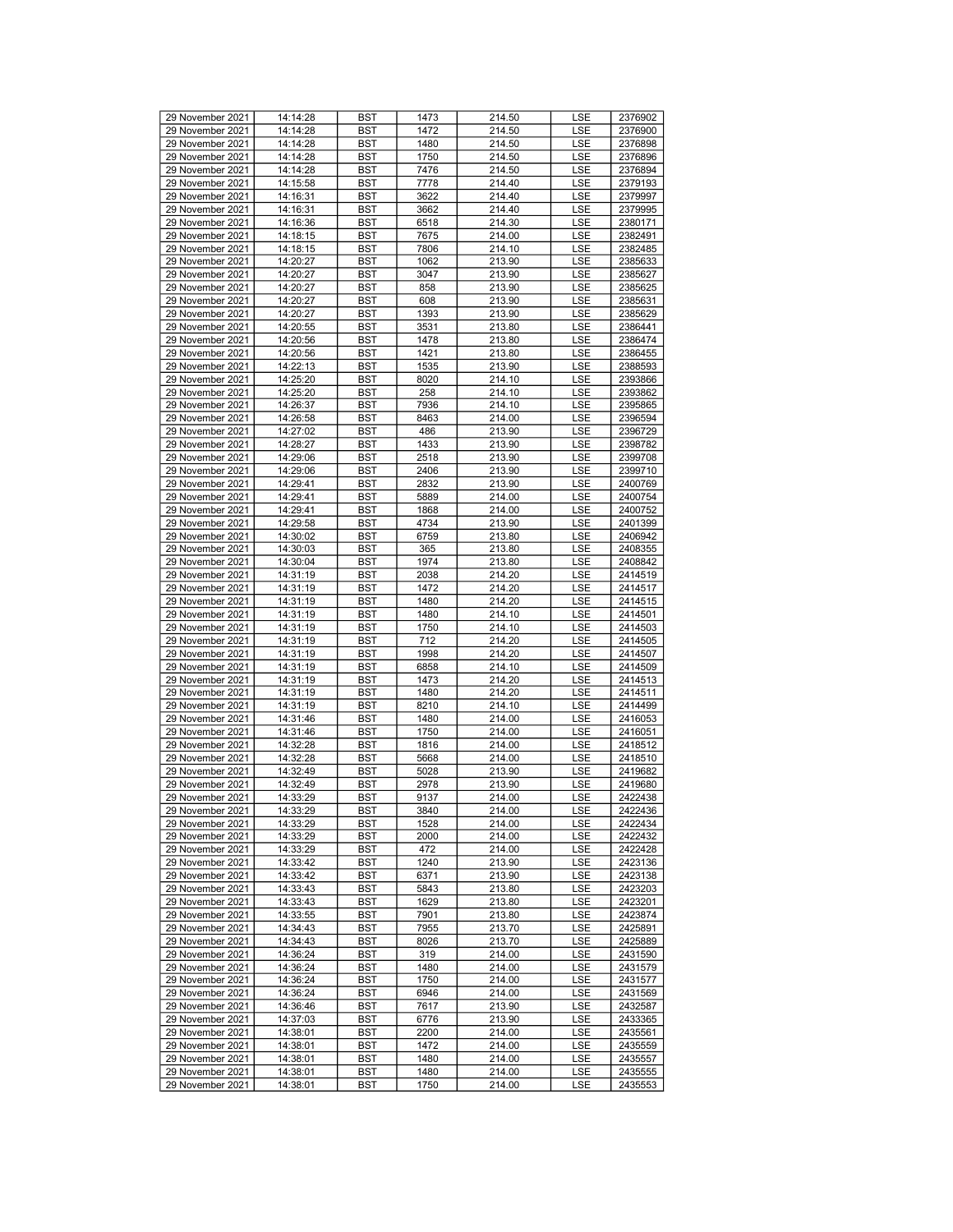| 29 November 2021 | 14:38:01 | <b>BST</b> | 7767 | 214.00 | LSE        | 2435545 |
|------------------|----------|------------|------|--------|------------|---------|
| 29 November 2021 | 14:38:34 | BST        | 7404 | 214.00 | <b>LSE</b> | 2436725 |
| 29 November 2021 | 14:38:47 | BST        | 6670 | 213.90 | LSE        | 2437216 |
| 29 November 2021 | 14:39:20 | <b>BST</b> | 3016 | 213.70 | LSE        | 2438605 |
|                  |          |            |      |        |            |         |
| 29 November 2021 | 14:39:20 | <b>BST</b> | 3880 | 213.70 | LSE        | 2438603 |
| 29 November 2021 | 14:40:06 | <b>BST</b> | 282  | 213.60 | LSE        | 2440426 |
| 29 November 2021 | 14:40:06 | <b>BST</b> | 841  | 213.60 | LSE        | 2440424 |
| 29 November 2021 | 14:40:06 | BST        | 400  | 213.60 | LSE        | 2440418 |
| 29 November 2021 | 14:40:06 | <b>BST</b> | 1750 | 213.60 | LSE        | 2440414 |
| 29 November 2021 | 14:40:06 | <b>BST</b> | 2300 | 213.60 | LSE        | 2440416 |
| 29 November 2021 | 14:40:06 | <b>BST</b> | 743  | 213.60 | LSE        | 2440420 |
| 29 November 2021 | 14:40:06 | <b>BST</b> | 426  | 213.60 | LSE        | 2440422 |
| 29 November 2021 | 14:40:06 | BST        | 6770 | 213.70 | LSE        | 2440404 |
|                  |          |            |      |        |            |         |
| 29 November 2021 | 14:40:50 | <b>BST</b> | 7615 | 213.40 | LSE        | 2442656 |
| 29 November 2021 | 14:41:51 | <b>BST</b> | 6920 | 213.00 | LSE        | 2445072 |
| 29 November 2021 | 14:42:42 | <b>BST</b> | 4960 | 213.10 | LSE        | 2447451 |
| 29 November 2021 | 14:42:42 | <b>BST</b> | 1750 | 213.10 | LSE        | 2447449 |
| 29 November 2021 | 14:45:17 | BST        | 395  | 213.30 | LSE        | 2454152 |
| 29 November 2021 | 14:45:17 | <b>BST</b> | 6416 | 213.30 | LSE        | 2454150 |
| 29 November 2021 | 14:45:19 | <b>BST</b> | 1750 | 213.20 | LSE        | 2454236 |
| 29 November 2021 | 14:45:19 | <b>BST</b> | 1800 | 213.20 | LSE        | 2454234 |
| 29 November 2021 | 14:45:19 | <b>BST</b> | 608  | 213.20 | LSE        | 2454232 |
|                  |          |            |      |        |            |         |
| 29 November 2021 | 14:45:19 | BST        | 6187 | 213.20 | LSE        | 2454230 |
| 29 November 2021 | 14:45:19 | <b>BST</b> | 608  | 213.20 | LSE        | 2454228 |
| 29 November 2021 | 14:45:49 | <b>BST</b> | 7592 | 213.10 | LSE        | 2455618 |
| 29 November 2021 | 14:46:31 | <b>BST</b> | 8008 | 213.00 | LSE        | 2458104 |
| 29 November 2021 | 14:47:53 | BST        | 1037 | 212.80 | LSE        | 2462270 |
| 29 November 2021 | 14:47:53 | BST        | 4200 | 212.80 | LSE        | 2462266 |
| 29 November 2021 | 14:47:53 | <b>BST</b> | 600  | 212.80 | LSE        | 2462264 |
| 29 November 2021 | 14:47:53 | <b>BST</b> | 900  | 212.80 | LSE        | 2462260 |
| 29 November 2021 |          |            |      | 212.80 |            |         |
|                  | 14:48:42 | <b>BST</b> | 7763 |        | LSE        | 2464804 |
| 29 November 2021 | 14:49:10 | <b>BST</b> | 3300 | 212.90 | LSE        | 2466040 |
| 29 November 2021 | 14:49:33 | BST        | 1257 | 212.90 | LSE        | 2467008 |
| 29 November 2021 | 14:49:33 | <b>BST</b> | 2599 | 212.90 | LSE        | 2467006 |
| 29 November 2021 | 14:49:33 | <b>BST</b> | 2631 | 212.90 | LSE        | 2467004 |
| 29 November 2021 | 14:49:33 | <b>BST</b> | 3073 | 212.90 | LSE        | 2467002 |
| 29 November 2021 | 14:49:33 | BST        | 1750 | 212.90 | LSE        | 2467000 |
| 29 November 2021 | 14:49:57 | BST        | 355  | 212.80 | LSE        | 2468743 |
| 29 November 2021 | 14:49:57 | <b>BST</b> |      | 212.80 |            | 2468741 |
|                  |          |            | 651  |        | LSE        |         |
| 29 November 2021 | 14:49:57 | <b>BST</b> | 1480 | 212.80 | LSE        | 2468737 |
| 29 November 2021 | 14:49:57 | <b>BST</b> | 1480 | 212.80 | LSE        | 2468735 |
| 29 November 2021 | 14:49:57 | <b>BST</b> | 1750 | 212.80 | LSE        | 2468733 |
| 29 November 2021 | 14:49:57 | BST        | 1472 | 212.80 | LSE        | 2468731 |
| 29 November 2021 | 14:49:57 | <b>BST</b> | 8376 | 212.80 | LSE        | 2468729 |
| 29 November 2021 | 14:51:00 | <b>BST</b> | 7477 | 212.50 | LSE        | 2473968 |
| 29 November 2021 | 14:51:02 | <b>BST</b> | 7496 | 212.40 | LSE        | 2474228 |
| 29 November 2021 | 14:51:49 | BST        | 7906 | 212.40 | LSE        | 2476582 |
|                  |          |            |      |        |            | 2479970 |
| 29 November 2021 | 14:53:03 | BST        | 978  | 212.30 | LSE        |         |
| 29 November 2021 | 14:53:03 | <b>BST</b> | 1988 | 212.30 | LSE        | 2479968 |
| 29 November 2021 | 14:53:03 | <b>BST</b> | 212  | 212.30 | LSE        | 2479966 |
| 29 November 2021 | 14:53:03 | <b>BST</b> | 3788 | 212.30 | LSE        | 2479960 |
| 29 November 2021 | 14:53:03 | <b>BST</b> | 212  | 212.30 | LSE        | 2479958 |
| 29 November 2021 | 14:54:18 | <b>BST</b> | 1472 | 212.60 | LSE        | 2483238 |
| 29 November 2021 | 14:54:18 | <b>BST</b> | 136  | 212.60 | LSE        | 2483236 |
| 29 November 2021 | 14:54:18 | <b>BST</b> | 3308 | 212.60 | <b>LSE</b> | 2483234 |
| 29 November 2021 | 14:54:18 | <b>BST</b> | 1750 | 212.60 | LSE        | 2483232 |
|                  |          |            |      |        |            |         |
| 29 November 2021 | 14:54:18 | BST        | 7198 | 212.60 | LSE        | 2483228 |
| 29 November 2021 | 14:54:38 | <b>BST</b> | 15   | 212.50 | LSE        | 2483846 |
| 29 November 2021 | 14:54:49 | BST        | 598  | 212.50 | LSE        | 2484260 |
| 29 November 2021 | 14:54:49 | BST        | 832  | 212.50 | LSE        | 2484264 |
| 29 November 2021 | 14:54:49 | <b>BST</b> | 5326 | 212.50 | LSE        | 2484266 |
| 29 November 2021 | 14:54:49 | BST        | 280  | 212.50 | LSE        | 2484256 |
| 29 November 2021 | 14:55:08 | BST        | 1870 | 212.40 | LSE        | 2485232 |
| 29 November 2021 | 14:55:08 | BST        | 2984 | 212.40 | LSE        | 2485230 |
| 29 November 2021 | 14:55:08 |            | 598  |        | LSE        | 2485236 |
|                  |          | <b>BST</b> |      | 212.40 |            |         |
| 29 November 2021 | 14:55:08 | <b>BST</b> | 526  | 212.40 | LSE        | 2485234 |
| 29 November 2021 | 14:55:08 | BST        | 2106 | 212.40 | LSE        | 2485238 |
| 29 November 2021 | 14:56:31 | <b>BST</b> | 1750 | 212.70 | LSE        | 2489598 |
| 29 November 2021 | 14:56:42 | BST        | 8450 | 212.60 | LSE        | 2490466 |
| 29 November 2021 | 14:56:51 | BST        | 9385 | 212.50 | LSE        | 2490982 |
| 29 November 2021 | 14:57:01 | <b>BST</b> | 7184 | 212.40 | LSE        | 2491335 |
| 29 November 2021 | 14:57:03 | BST        | 6618 | 212.30 | LSE        | 2491536 |
| 29 November 2021 |          |            |      |        |            |         |
|                  | 14:58:07 | BST        | 8021 | 212.10 | LSE        | 2494411 |
| 29 November 2021 | 14:59:08 | BST        | 2011 | 212.30 | LSE        | 2496187 |
| 29 November 2021 | 14:59:08 | BST        | 126  | 212.30 | LSE        | 2496193 |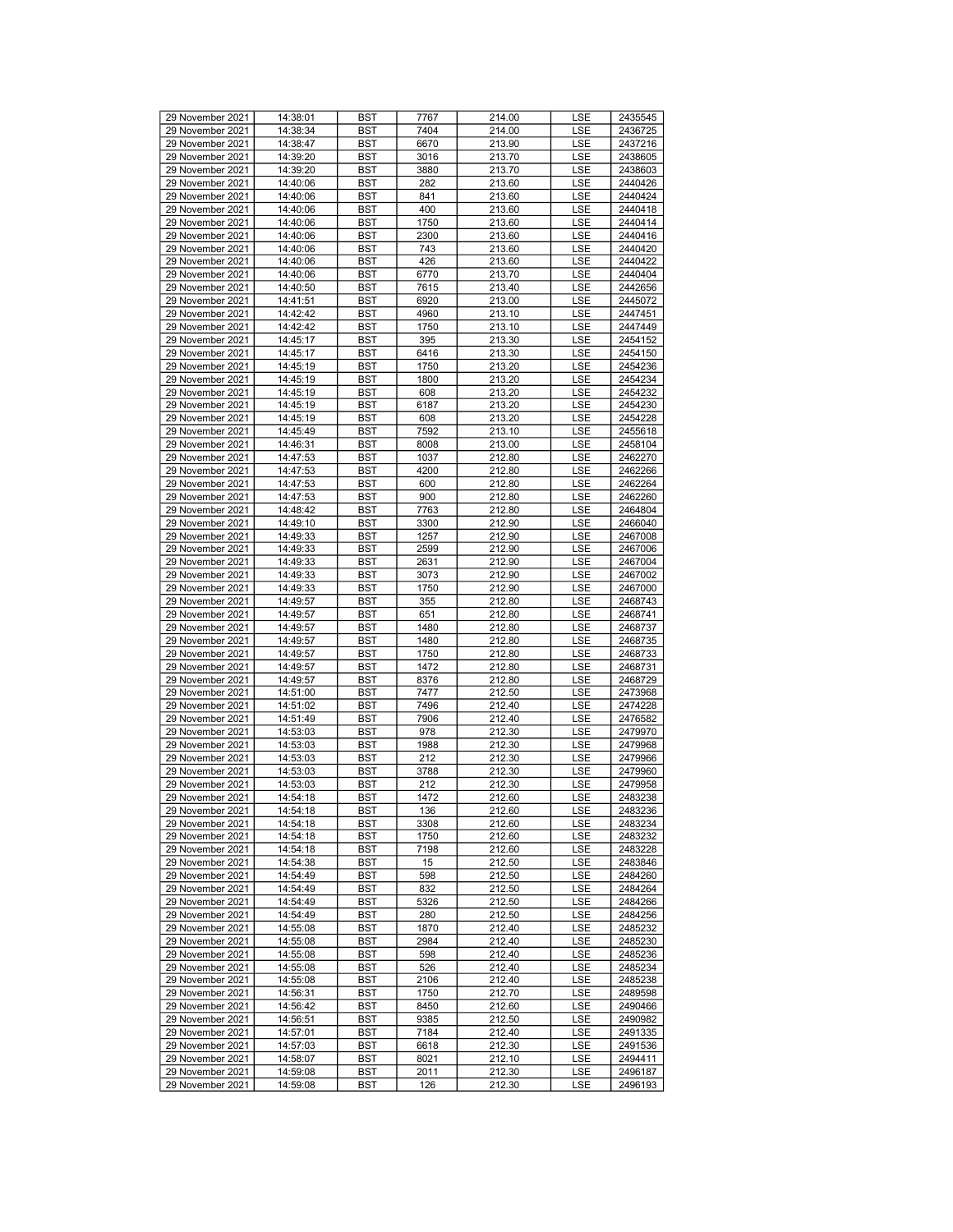| 29 November 2021 | 14:59:08             | <b>BST</b>               | 4834         | 212.30           | <b>LSE</b> | 2496191            |
|------------------|----------------------|--------------------------|--------------|------------------|------------|--------------------|
| 29 November 2021 | 14:59:08             | <b>BST</b>               | 988          | 212.30           | <b>LSE</b> | 2496195            |
| 29 November 2021 | 14:59:44             | BST                      | 4417         | 212.50           | LSE        | 2497711            |
| 29 November 2021 | 14:59:44             | <b>BST</b>               | 1030         | 212.50           | LSE        | 2497709            |
| 29 November 2021 | 14:59:44             | <b>BST</b>               | 1148         | 212.50           | LSE        | 2497707            |
| 29 November 2021 | 14:59:44             | <b>BST</b>               | 1060         | 212.50           | LSE        | 2497705            |
| 29 November 2021 | 15:00:45             | <b>BST</b>               | 4857         | 212.40           | LSE        | 2501347            |
| 29 November 2021 | 15:00:45             | BST                      | 2031         | 212.40           | LSE        | 2501345            |
| 29 November 2021 | 15:01:47             | <b>BST</b>               | 7466         | 212.30           | LSE        | 2503613            |
| 29 November 2021 | 15:02:29             | <b>BST</b>               | 1750         | 212.40           | LSE        | 2505552            |
| 29 November 2021 | 15:02:29             | <b>BST</b>               | 8034         | 212.40           | LSE        | 2505550            |
| 29 November 2021 | 15:03:02             | <b>BST</b>               | 2225         | 212.40           | LSE        | 2506676            |
| 29 November 2021 | 15:03:02             | BST                      | 5026         | 212.40           | LSE        | 2506674            |
| 29 November 2021 | 15:03:04             | <b>BST</b>               | 992          | 212.30           | LSE        | 2506835            |
| 29 November 2021 | 15:03:06             | <b>BST</b>               | 2979         | 212.30           | LSE        | 2507105            |
| 29 November 2021 | 15:03:06             | <b>BST</b>               | 1750         | 212.30           | LSE        | 2507103            |
| 29 November 2021 | 15:03:06             | <b>BST</b>               | 1480         | 212.30           | LSE        | 2507101            |
| 29 November 2021 | 15:03:06             | BST                      | 6872         | 212.30           | LSE        | 2507097            |
| 29 November 2021 | 15:04:28             | <b>BST</b>               | 6968         | 212.20           | LSE        | 2509792            |
| 29 November 2021 | 15:05:06             | <b>BST</b>               | 7103         | 212.20           | LSE        | 2511400            |
| 29 November 2021 | 15:06:00             | <b>BST</b>               | 643          | 212.30           | LSE        | 2513870            |
| 29 November 2021 | 15:06:29             | <b>BST</b>               | 108          | 212.40           | LSE        | 2514808            |
| 29 November 2021 | 15:06:29             | BST                      | 7718         | 212.40           | LSE        | 2514804            |
| 29 November 2021 | 15:06:29             | <b>BST</b>               | 52           | 212.40           | LSE        | 2514806            |
| 29 November 2021 | 15:06:56             | <b>BST</b>               | 7873         | 212.40           | LSE        | 2515593            |
| 29 November 2021 | 15:07:24             | <b>BST</b>               | 6828         | 212.30           | LSE        | 2516478            |
| 29 November 2021 | 15:07:24             | <b>BST</b>               | 336          | 212.30           | LSE        | 2516476            |
| 29 November 2021 | 15:07:24             | BST                      | 7663         | 212.30           | LSE        | 2516472            |
| 29 November 2021 | 15:10:02             | <b>BST</b>               | 6643         | 212.20           | LSE        | 2521936            |
| 29 November 2021 | 15:10:03             | <b>BST</b>               | 7869         | 212.10           | LSE        | 2522009            |
| 29 November 2021 | 15:11:56             | <b>BST</b>               | 7467         | 212.50           | LSE        | 2525808            |
| 29 November 2021 | 15:12:26             | <b>BST</b>               | 3897         | 212.40           | LSE        | 2527093            |
| 29 November 2021 | 15:12:26             | BST                      | 1480         | 212.40           | LSE        | 2527091            |
| 29 November 2021 | 15:12:26             | <b>BST</b>               | 1472         | 212.40           | LSE        | 2527089            |
| 29 November 2021 | 15:12:26             | <b>BST</b>               | 1750         | 212.40           | <b>LSE</b> | 2527087            |
| 29 November 2021 | 15:12:26             | <b>BST</b>               | 7764         | 212.40           | LSE        | 2527079            |
| 29 November 2021 | 15:12:55             | <b>BST</b>               | 927          | 212.40           | LSE        | 2528166            |
| 29 November 2021 | 15:12:55             | BST                      | 2376         | 212.40           | LSE        | 2528170            |
| 29 November 2021 | 15:12:55             | <b>BST</b>               | 3214         | 212.40           | LSE        | 2528168            |
| 29 November 2021 | 15:13:06             | <b>BST</b>               | 7304         | 212.30           | LSE        | 2528654            |
| 29 November 2021 | 15:14:59             | <b>BST</b>               | 6780         | 212.30           | LSE        | 2533157            |
| 29 November 2021 | 15:14:59             | <b>BST</b>               | 4012         | 212.30           | LSE        | 2533155            |
| 29 November 2021 | 15:14:59             | BST                      | 4000         | 212.30           | LSE        | 2533153            |
| 29 November 2021 | 15:14:59             | <b>BST</b>               | 7611         | 212.30           | LSE        | 2533143            |
| 29 November 2021 | 15:16:24             | <b>BST</b>               | 64           | 212.30           | LSE        | 2536801            |
| 29 November 2021 | 15:16:27             | <b>BST</b>               | 353          | 212.30           | LSE        | 2536978            |
| 29 November 2021 | 15:16:27             | <b>BST</b>               | 3265         | 212.30           | LSE        | 2536976            |
| 29 November 2021 | 15:16:30             | BST                      | 6821         | 212.30           | LSE        | 2537169            |
| 29 November 2021 |                      |                          | 3682         | 212.30           |            | 2537156            |
| 29 November 2021 | 15:16:30<br>15:18:07 | <b>BST</b><br><b>BST</b> | 4226         | 212.00           | LSE<br>LSE | 2540643            |
| 29 November 2021 | 15:18:07             | <b>BST</b>               | 2109         | 212.00           | LSE        | 2540641            |
| 29 November 2021 | 15:18:07             | <b>BST</b>               | 338          | 212.00           | LSE        | 2540639            |
| 29 November 2021 | 15:19:37             | <b>BST</b>               | 6559         | 212.20           | LSE        | 2543685            |
| 29 November 2021 | 15:20:59             | <b>BST</b>               | 2602         | 212.40           | LSE        | 2546565            |
| 29 November 2021 | 15:20:59             | <b>BST</b>               | 1944         | 212.40           | LSE        | 2546563            |
| 29 November 2021 | 15:20:59             | BST                      | 1750         | 212.40           | LSE        | 2546567            |
| 29 November 2021 | 15:20:59             | BST                      | 5121         | 212.40           | LSE        | 2546569            |
| 29 November 2021 | 15:21:42             | BST                      | 7159         | 212.40           | LSE        | 2547931            |
| 29 November 2021 | 15:21:55             | BST                      | 4915         | 212.30           | LSE        | 2548256            |
| 29 November 2021 | 15:21:55             | <b>BST</b>               | 2817         | 212.30           | LSE        | 2548254            |
| 29 November 2021 | 15:22:12             | BST                      | 7831         | 212.20           | LSE        | 2548955            |
| 29 November 2021 | 15:24:21             | BST                      | 7187         | 212.20           | LSE        | 2553059            |
| 29 November 2021 | 15:24:21             | BST                      | 708          | 212.20           | LSE        | 2553061            |
| 29 November 2021 | 15:25:31             | BST                      | 6574         | 212.20           | LSE        | 2556650            |
| 29 November 2021 | 15:25:39             | <b>BST</b>               | 4636         | 212.10           | LSE        | 2556819            |
| 29 November 2021 | 15:25:39             | BST                      | 1766         | 212.10           | LSE        | 2556817            |
| 29 November 2021 | 15:25:39             | BST                      | 1472         | 212.10           | LSE        | 2556815            |
| 29 November 2021 | 15:25:39             | BST                      | 89           | 212.10           | LSE        | 2556813            |
| 29 November 2021 | 15:27:00             | BST                      | 7107         | 212.00           | LSE        | 2559563            |
| 29 November 2021 | 15:28:25             | <b>BST</b>               | 7449         | 211.80           | LSE        | 2563678            |
| 29 November 2021 |                      | BST                      | 4512         | 211.80           |            |                    |
| 29 November 2021 | 15:28:29             |                          |              |                  | LSE        | 2563825            |
| 29 November 2021 | 15:28:29             | <b>BST</b><br><b>BST</b> | 2340<br>7297 | 211.80           | LSE<br>LSE | 2563823            |
| 29 November 2021 | 15:30:05<br>15:30:23 | BST                      | 6609         | 212.00<br>211.90 |            | 2567025<br>2567862 |
|                  |                      |                          |              |                  | LSE        |                    |
| 29 November 2021 | 15:31:52             | BST                      | 3478         | 211.90           | LSE        | 2571209            |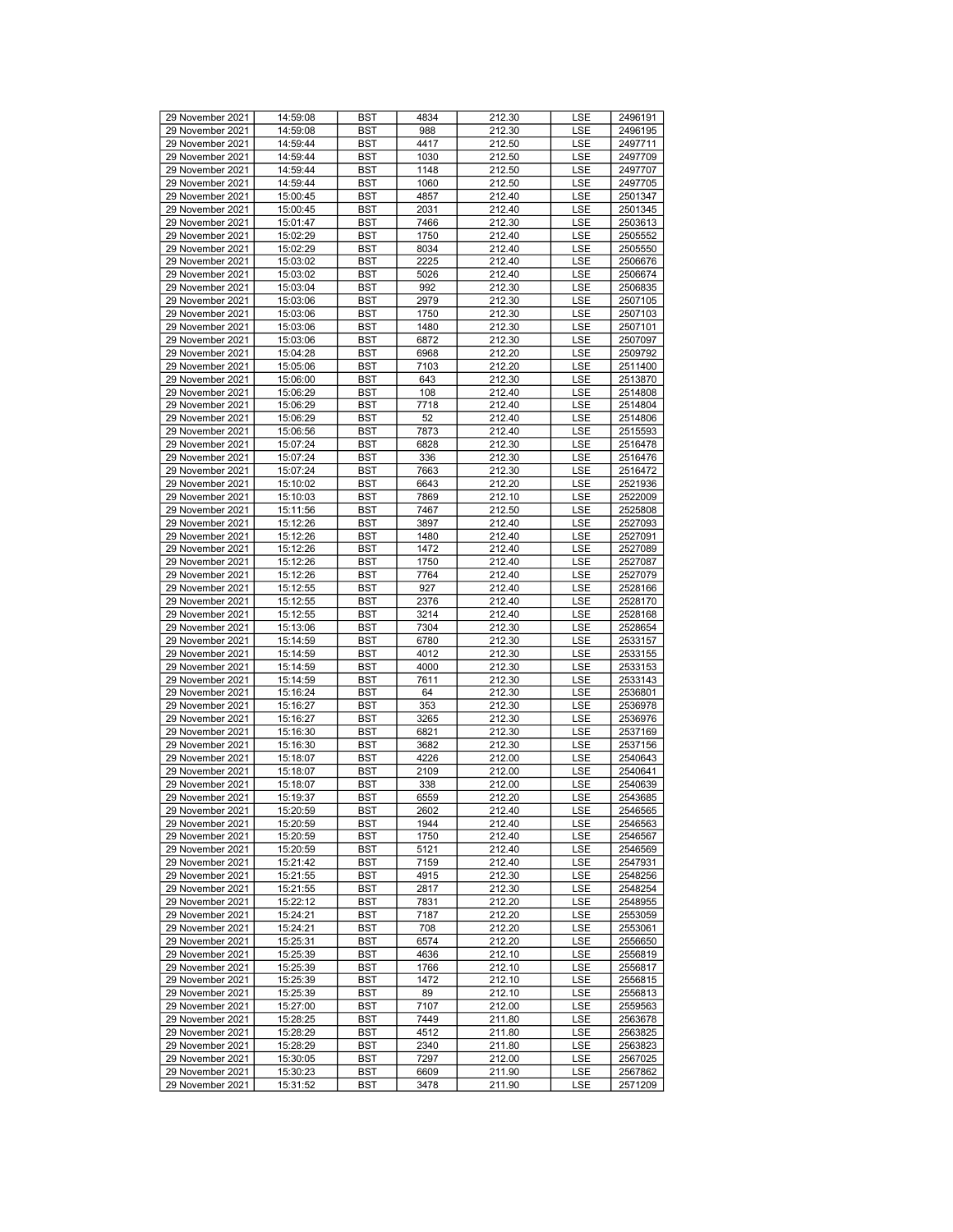| 29 November 2021 | 15:31:52 | <b>BST</b> | 1750  | 211.90 | LSE        | 2571211 |
|------------------|----------|------------|-------|--------|------------|---------|
| 29 November 2021 | 15:31:52 | <b>BST</b> | 2241  | 211.90 | <b>LSE</b> | 2571213 |
| 29 November 2021 | 15:33:09 | <b>BST</b> | 400   | 212.10 | LSE        | 2573812 |
| 29 November 2021 | 15:33:09 | <b>BST</b> | 400   | 212.10 | LSE        | 2573810 |
| 29 November 2021 | 15:33:09 | <b>BST</b> | 402   | 212.10 | LSE        | 2573808 |
| 29 November 2021 | 15:33:09 | <b>BST</b> | 918   | 212.10 | LSE        | 2573806 |
| 29 November 2021 | 15:33:14 | <b>BST</b> | 13217 | 212.20 | LSE        | 2574034 |
| 29 November 2021 |          |            |       |        | LSE        |         |
|                  | 15:33:14 | <b>BST</b> | 668   | 212.20 |            | 2574030 |
| 29 November 2021 | 15:33:14 | <b>BST</b> | 4851  | 212.20 | LSE        | 2574026 |
| 29 November 2021 | 15:33:15 | <b>BST</b> | 3402  | 212.20 | LSE        | 2574042 |
| 29 November 2021 | 15:33:15 | <b>BST</b> | 1700  | 212.20 | LSE        | 2574040 |
| 29 November 2021 | 15:33:15 | <b>BST</b> | 2200  | 212.20 | LSE        | 2574038 |
| 29 November 2021 | 15:34:15 | <b>BST</b> | 10143 | 212.20 | LSE        | 2575807 |
| 29 November 2021 | 15:34:18 | <b>BST</b> | 1750  | 212.20 | LSE        | 2576017 |
| 29 November 2021 | 15:34:18 | <b>BST</b> | 1700  | 212.20 | LSE        | 2576015 |
| 29 November 2021 | 15:34:18 | <b>BST</b> | 1480  | 212.20 | LSE        | 2576019 |
| 29 November 2021 | 15:34:18 | <b>BST</b> | 1718  | 212.20 | LSE        | 2576021 |
| 29 November 2021 | 15:34:18 | <b>BST</b> | 8000  | 212.20 | LSE        | 2576013 |
| 29 November 2021 | 15:34:18 | <b>BST</b> | 7870  | 212.20 | LSE        | 2576011 |
| 29 November 2021 | 15:34:33 | <b>BST</b> | 7981  | 212.10 | LSE        | 2576655 |
| 29 November 2021 | 15:34:52 | <b>BST</b> | 7787  | 212.00 | LSE        | 2577379 |
| 29 November 2021 | 15:36:19 | <b>BST</b> | 2118  | 212.10 | LSE        | 2580472 |
| 29 November 2021 | 15:36:19 | <b>BST</b> | 7555  | 212.10 | LSE        | 2580459 |
| 29 November 2021 | 15:36:31 | <b>BST</b> | 1480  | 212.10 | LSE        | 2581061 |
| 29 November 2021 | 15:36:31 | <b>BST</b> | 1750  | 212.10 | LSE        | 2581059 |
| 29 November 2021 | 15:36:31 | <b>BST</b> | 1472  | 212.10 | LSE        | 2581057 |
| 29 November 2021 |          | <b>BST</b> |       |        |            |         |
|                  | 15:36:31 |            | 1480  | 212.10 | LSE        | 2581055 |
| 29 November 2021 | 15:36:31 | <b>BST</b> | 1473  | 212.10 | LSE        | 2581053 |
| 29 November 2021 | 15:36:31 | <b>BST</b> | 5348  | 212.10 | LSE        | 2581051 |
| 29 November 2021 | 15:36:31 | <b>BST</b> | 1480  | 212.10 | LSE        | 2581043 |
| 29 November 2021 | 15:36:31 | <b>BST</b> | 1473  | 212.10 | LSE        | 2581041 |
| 29 November 2021 | 15:36:31 | <b>BST</b> | 1480  | 212.10 | LSE        | 2581039 |
| 29 November 2021 | 15:36:31 | <b>BST</b> | 1472  | 212.10 | LSE        | 2581045 |
| 29 November 2021 | 15:36:31 | <b>BST</b> | 1245  | 212.10 | LSE        | 2581047 |
| 29 November 2021 | 15:36:31 | <b>BST</b> | 682   | 212.10 | LSE        | 2581049 |
| 29 November 2021 | 15:36:31 | <b>BST</b> | 1750  | 212.10 | LSE        | 2581037 |
| 29 November 2021 | 15:36:42 | <b>BST</b> | 3321  | 212.00 | LSE        | 2581420 |
| 29 November 2021 | 15:36:42 | <b>BST</b> | 2681  | 212.00 | LSE        | 2581418 |
| 29 November 2021 | 15:36:42 | <b>BST</b> | 916   | 212.00 | LSE        | 2581414 |
| 29 November 2021 | 15:37:16 | <b>BST</b> | 7588  | 211.80 | LSE        | 2582411 |
| 29 November 2021 | 15:38:33 | <b>BST</b> | 1750  | 211.80 | LSE        | 2585307 |
| 29 November 2021 | 15:38:33 | <b>BST</b> | 364   | 211.80 | LSE        | 2585302 |
| 29 November 2021 | 15:38:33 | <b>BST</b> | 6935  | 211.80 | LSE        | 2585300 |
| 29 November 2021 | 15:40:00 | <b>BST</b> | 580   | 211.80 | LSE        | 2588114 |
| 29 November 2021 | 15:40:00 | <b>BST</b> | 8224  | 211.80 | LSE        | 2588112 |
| 29 November 2021 | 15:40:01 | <b>BST</b> | 9245  | 211.80 | LSE        | 2588165 |
| 29 November 2021 | 15:40:01 | <b>BST</b> | 6     | 211.80 | LSE        | 2588163 |
| 29 November 2021 | 15:40:17 | <b>BST</b> | 9497  | 211.70 | LSE        | 2588766 |
| 29 November 2021 | 15:41:22 | <b>BST</b> | 7069  | 211.70 | LSE        | 2590857 |
| 29 November 2021 | 15:41:22 | <b>BST</b> | 7101  | 211.70 | LSE        | 2590836 |
| 29 November 2021 |          |            |       |        |            |         |
|                  | 15:41:50 | <b>BST</b> | 4071  | 211.50 | LSE        | 2591803 |
| 29 November 2021 | 15:41:50 | <b>BST</b> | 1480  | 211.50 | LSE        | 2591801 |
| 29 November 2021 | 15:41:50 | <b>BST</b> | 1750  | 211.50 | LSE        | 2591799 |
| 29 November 2021 | 15:43:29 | <b>BST</b> | 2763  | 211.40 | LSE        | 2594796 |
| 29 November 2021 | 15:43:29 | BST        | 2517  | 211.40 | LSE        | 2594777 |
| 29 November 2021 | 15:43:29 | BST        | 4286  | 211.40 | LSE        | 2594774 |
| 29 November 2021 | 15:44:21 | BST        | 7912  | 211.40 | LSE        | 2596975 |
| 29 November 2021 | 15:46:32 | <b>BST</b> | 10370 | 211.60 | LSE        | 2600966 |
| 29 November 2021 | 15:47:32 | <b>BST</b> | 1473  | 211.60 | LSE        | 2602992 |
| 29 November 2021 | 15:47:32 | <b>BST</b> | 1853  | 211.60 | LSE        | 2602990 |
| 29 November 2021 | 15:47:32 | BST        | 1750  | 211.60 | LSE        | 2602994 |
| 29 November 2021 | 15:47:32 | BST        | 1165  | 211.60 | LSE        | 2602996 |
| 29 November 2021 | 15:47:32 | <b>BST</b> | 1413  | 211.60 | LSE        | 2602988 |
| 29 November 2021 | 15:47:32 | <b>BST</b> | 2501  | 211.60 | LSE        | 2602986 |
| 29 November 2021 | 15:47:43 | <b>BST</b> | 2651  | 211.50 | LSE        | 2603227 |
| 29 November 2021 | 15:47:43 | BST        | 6332  | 211.50 | LSE        | 2603225 |
| 29 November 2021 | 15:48:01 | BST        | 7950  | 211.40 | LSE        | 2603806 |
| 29 November 2021 | 15:48:12 | <b>BST</b> | 2351  | 211.30 | LSE        | 2604420 |
| 29 November 2021 | 15:48:12 | <b>BST</b> | 1900  | 211.30 | LSE        | 2604418 |
| 29 November 2021 | 15:48:12 | <b>BST</b> | 3607  | 211.30 | LSE        | 2604416 |
| 29 November 2021 | 15:49:28 | BST        | 6937  | 211.10 | LSE        | 2607475 |
| 29 November 2021 | 15:50:03 | BST        | 8002  | 210.90 | LSE        | 2608924 |
| 29 November 2021 | 15:52:42 | <b>BST</b> | 1750  | 211.30 | LSE        | 2615514 |
| 29 November 2021 | 15:52:42 | BST        | 7401  | 211.30 | LSE        | 2615510 |
| 29 November 2021 | 15:52:55 | BST        | 2811  | 211.20 | LSE        | 2615876 |
|                  |          |            |       |        |            |         |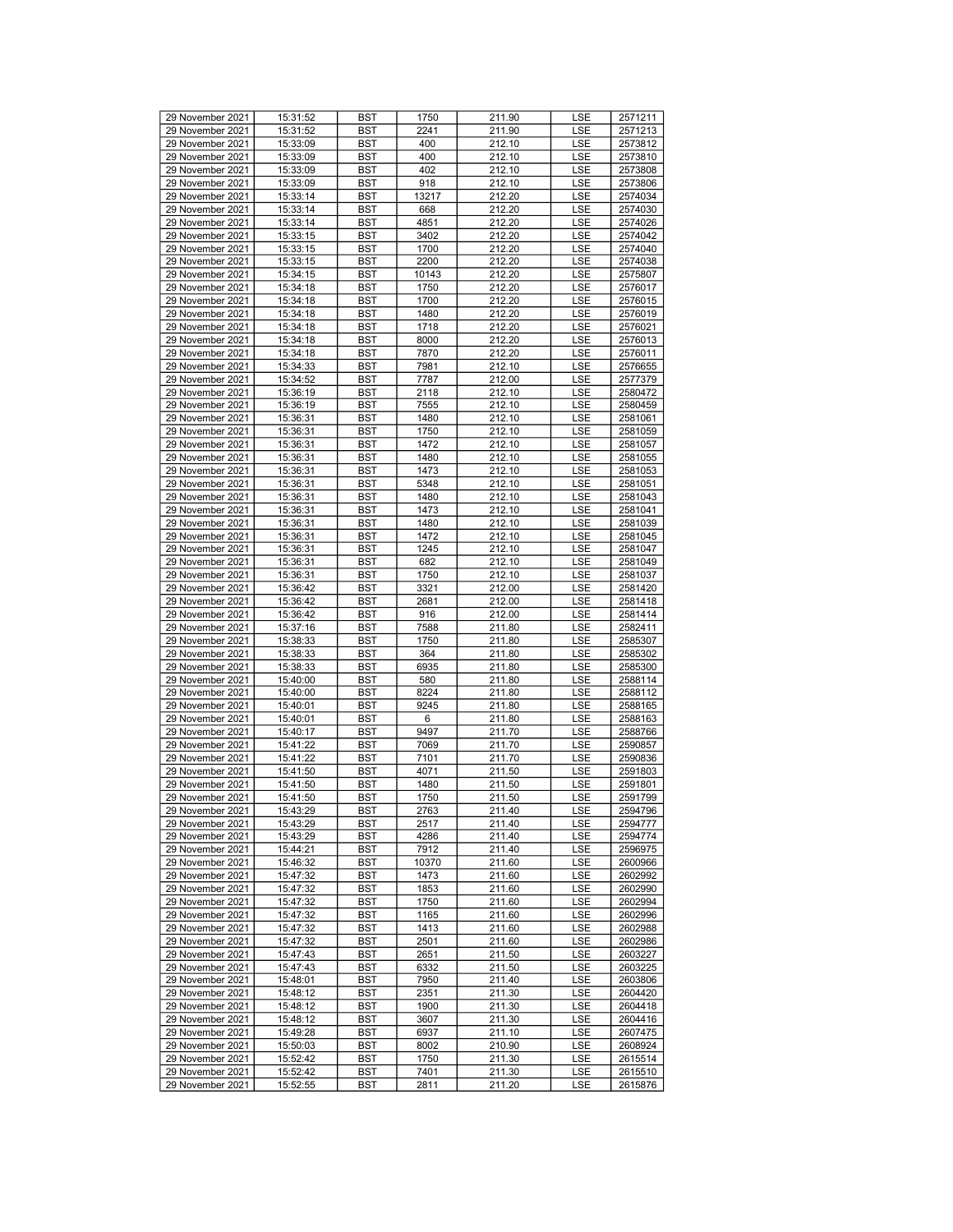| 29 November 2021 | 15:52:55             | <b>BST</b> | 4862  | 211.20 | LSE        | 2615874 |
|------------------|----------------------|------------|-------|--------|------------|---------|
| 29 November 2021 | 15:53:10             | BST        | 464   | 211.30 | <b>LSE</b> | 2616416 |
| 29 November 2021 | 15:53:10             | BST        | 3597  | 211.30 | LSE        | 2616414 |
| 29 November 2021 | 15:53:10             | <b>BST</b> | 1750  | 211.30 | LSE        | 2616412 |
| 29 November 2021 | 15:53:10             | <b>BST</b> | 1480  | 211.30 | LSE        | 2616410 |
| 29 November 2021 | 15:53:10             | <b>BST</b> | 1473  | 211.30 | LSE        | 2616408 |
| 29 November 2021 | 15:53:10             | BST        | 1750  | 211.20 | LSE        | 2616402 |
| 29 November 2021 | 15:53:10             | BST        | 1541  | 211.20 | LSE        | 2616404 |
| 29 November 2021 | 15:53:10             | <b>BST</b> | 1472  | 211.30 | LSE        | 2616406 |
| 29 November 2021 | 15:53:10             | <b>BST</b> | 3723  | 211.20 | LSE        | 2616396 |
|                  |                      |            | 3894  |        |            |         |
| 29 November 2021 | 15:53:10<br>15:54:28 | <b>BST</b> |       | 211.20 | LSE        | 2616398 |
| 29 November 2021 |                      | BST        | 1398  | 211.20 | LSE        | 2619346 |
| 29 November 2021 | 15:54:28             | BST        | 6161  | 211.20 | LSE        | 2619352 |
| 29 November 2021 | 15:56:03             | <b>BST</b> | 6009  | 211.40 | LSE        | 2622921 |
| 29 November 2021 | 15:56:03             | <b>BST</b> | 1750  | 211.40 | LSE        | 2622919 |
| 29 November 2021 | 15:56:03             | <b>BST</b> | 7334  | 211.40 | LSE        | 2622913 |
| 29 November 2021 | 15:57:02             | BST        | 1211  | 211.30 | LSE        | 2624708 |
| 29 November 2021 | 15:57:02             | BST        | 1600  | 211.30 | LSE        | 2624706 |
| 29 November 2021 | 15:57:02             | <b>BST</b> | 2307  | 211.30 | LSE        | 2624710 |
| 29 November 2021 | 15:57:02             | <b>BST</b> | 2156  | 211.30 | LSE        | 2624712 |
| 29 November 2021 | 15:57:02             | <b>BST</b> | 7724  | 211.30 | LSE        | 2624704 |
| 29 November 2021 | 15:57:02             | BST        | 296   | 211.30 | LSE        | 2624702 |
| 29 November 2021 | 15:57:44             | BST        | 7435  | 211.20 | LSE        | 2625986 |
| 29 November 2021 | 15:59:31             | <b>BST</b> | 2779  | 211.20 | LSE        | 2629400 |
| 29 November 2021 | 15:59:31             | <b>BST</b> | 3848  | 211.20 | LSE        | 2629398 |
| 29 November 2021 | 16:00:12             | <b>BST</b> | 1750  | 211.10 | LSE        | 2632013 |
| 29 November 2021 | 16:00:12             | BST        | 5675  | 211.10 | LSE        | 2632015 |
| 29 November 2021 | 16:00:12             | BST        | 5555  | 211.10 | LSE        | 2632005 |
| 29 November 2021 | 16:00:12             | <b>BST</b> | 1750  | 211.10 | LSE        | 2632003 |
| 29 November 2021 | 16:00:12             | <b>BST</b> | 7188  | 211.10 | LSE        | 2631993 |
| 29 November 2021 | 16:02:04             | <b>BST</b> | 1322  | 211.20 | LSE        | 2635724 |
| 29 November 2021 | 16:02:04             | BST        | 2007  | 211.20 | LSE        | 2635722 |
| 29 November 2021 | 16:02:04             | BST        | 1473  | 211.20 | LSE        | 2635720 |
| 29 November 2021 | 16:02:04             | <b>BST</b> | 1750  | 211.20 | LSE        | 2635718 |
| 29 November 2021 | 16:02:04             | <b>BST</b> | 1472  | 211.20 | LSE        |         |
| 29 November 2021 |                      |            |       |        |            | 2635716 |
|                  | 16:02:04             | <b>BST</b> | 1480  | 211.20 | LSE        | 2635714 |
| 29 November 2021 | 16:02:04             | BST        | 1480  | 211.20 | LSE        | 2635712 |
| 29 November 2021 | 16:02:04             | BST        | 2845  | 211.20 | LSE        | 2635710 |
| 29 November 2021 | 16:03:04             | <b>BST</b> | 2381  | 211.20 | LSE        | 2637637 |
| 29 November 2021 | 16:03:04             | <b>BST</b> | 1750  | 211.20 | LSE        | 2637635 |
| 29 November 2021 | 16:03:04             | <b>BST</b> | 2728  | 211.20 | LSE        | 2637641 |
| 29 November 2021 | 16:03:04             | BST        | 981   | 211.20 | LSE        | 2637639 |
| 29 November 2021 | 16:03:52             | BST        | 7464  | 211.10 | LSE        | 2639121 |
| 29 November 2021 | 16:05:39             | <b>BST</b> | 1750  | 211.10 | LSE        | 2642547 |
| 29 November 2021 | 16:05:39             | <b>BST</b> | 1480  | 211.10 | LSE        | 2642545 |
| 29 November 2021 | 16:05:39             | <b>BST</b> | 35    | 211.10 | LSE        | 2642551 |
| 29 November 2021 | 16:05:39             | BST        | 2415  | 211.10 | LSE        | 2642549 |
| 29 November 2021 | 16:05:39             | BST        | 948   | 211.10 | LSE        | 2642543 |
| 29 November 2021 | 16:05:39             | <b>BST</b> | 3757  | 211.10 | LSE        | 2642541 |
| 29 November 2021 | 16:05:39             | <b>BST</b> | 2247  | 211.10 | LSE        | 2642537 |
| 29 November 2021 | 16:05:39             | <b>BST</b> | 4388  | 211.10 | LSE        | 2642535 |
| 29 November 2021 | 16:05:39             | BST        | 8022  | 211.10 | LSE        | 2642539 |
| 29 November 2021 | 16:05:53             | BST        | 4343  | 211.10 | LSE        | 2642946 |
| 29 November 2021 | 16:05:53             | <b>BST</b> | 4161  | 211.10 | LSE        | 2642944 |
| 29 November 2021 | 16:05:53             | BST        | 565   | 211.10 | <b>LSE</b> | 2642942 |
| 29 November 2021 | 16:05:53             | <b>BST</b> | 484   | 211.10 | LSE        | 2642940 |
| 29 November 2021 | 16:06:43             | <b>BST</b> | 3185  | 211.20 | <b>LSE</b> | 2644792 |
| 29 November 2021 | 16:06:43             | BST        | 1750  | 211.20 | LSE        | 2644790 |
| 29 November 2021 | 16:07:26             | <b>BST</b> | 6522  | 211.10 | LSE        | 2646160 |
| 29 November 2021 | 16:09:28             | <b>BST</b> | 1480  | 211.20 | <b>LSE</b> | 2650702 |
| 29 November 2021 |                      |            |       | 211.20 |            |         |
|                  | 16:09:28             | BST        | 906   |        | LSE        | 2650700 |
| 29 November 2021 | 16:09:28             | BST        | 11878 | 211.20 | LSE        | 2650698 |
| 29 November 2021 | 16:09:28             | <b>BST</b> | 2681  | 211.20 | LSE        | 2650696 |
| 29 November 2021 | 16:09:43             | <b>BST</b> | 1472  | 211.20 | LSE        | 2651363 |
| 29 November 2021 | 16:09:43             | BST        | 1480  | 211.20 | LSE        | 2651361 |
| 29 November 2021 | 16:09:43             | <b>BST</b> | 1480  | 211.20 | LSE        | 2651359 |
| 29 November 2021 | 16:09:43             | BST        | 3401  | 211.20 | LSE        | 2651357 |
| 29 November 2021 | 16:09:43             | BST        | 1750  | 211.20 | LSE        | 2651355 |
| 29 November 2021 | 16:10:08             | <b>BST</b> | 7994  | 211.20 | LSE        | 2652518 |
| 29 November 2021 | 16:13:15             | <b>BST</b> | 9021  | 211.20 | LSE        | 2659661 |
| 29 November 2021 | 16:13:15             | BST        | 1515  | 211.20 | LSE        | 2659655 |
| 29 November 2021 | 16:13:15             | BST        | 3525  | 211.20 | LSE        | 2659657 |
| 29 November 2021 | 16:13:15             | <b>BST</b> | 2266  | 211.20 | LSE        | 2659659 |
| 29 November 2021 | 16:13:43             | BST        | 2828  | 211.20 | LSE        | 2660573 |
| 29 November 2021 | 16:13:43             | BST        | 2368  | 211.20 | LSE        | 2660571 |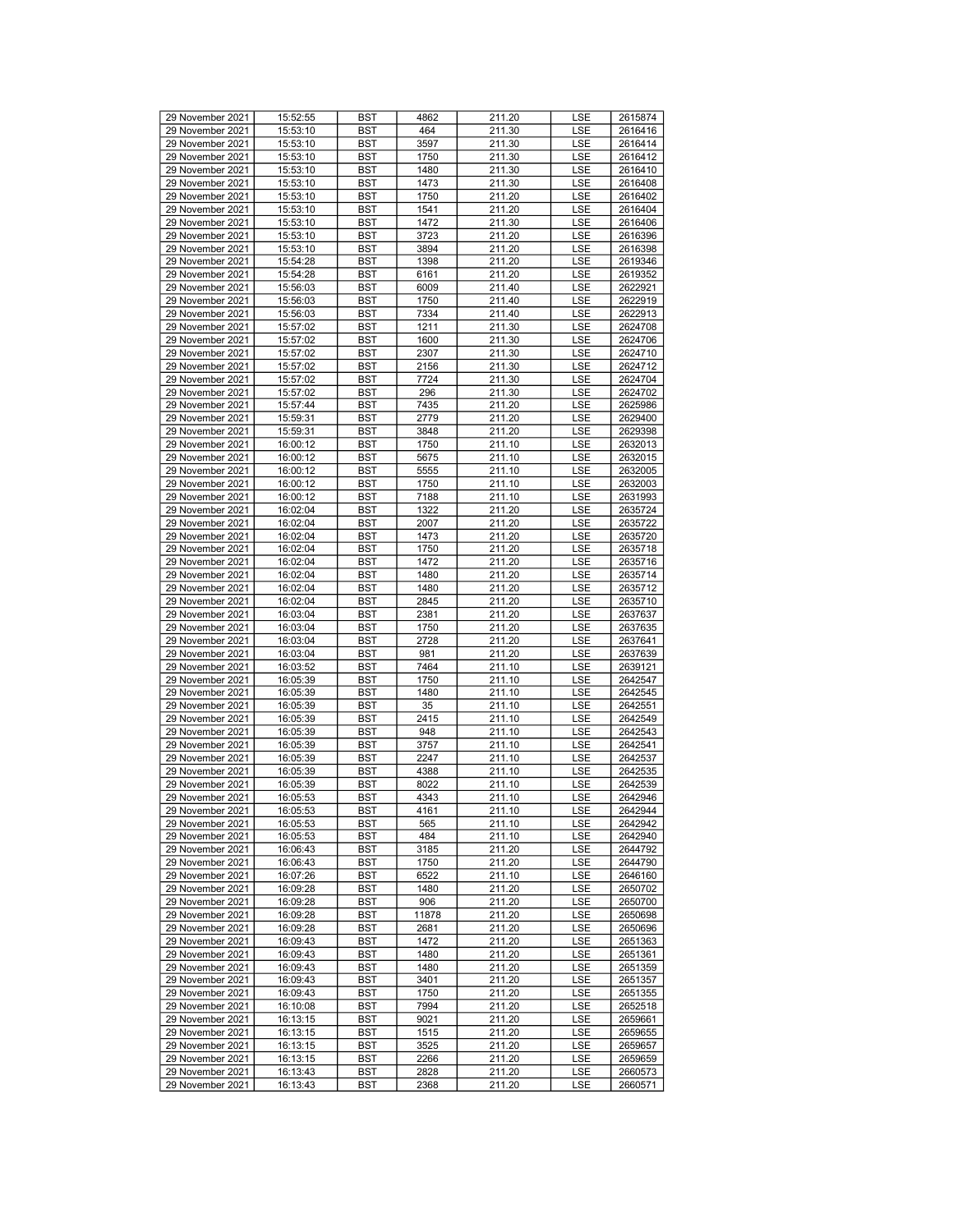| 29 November 2021 | 16:15:42 | BST        | 3712  | 211.20 | <b>LSE</b> | 2665339 |
|------------------|----------|------------|-------|--------|------------|---------|
| 29 November 2021 | 16:15:49 | <b>BST</b> | 7483  | 211.20 | <b>LSE</b> | 2665611 |
| 29 November 2021 | 16:15:49 | BST        | 1473  | 211.20 | LSE        | 2665609 |
| 29 November 2021 | 16:15:49 | <b>BST</b> | 7076  | 211.20 | LSE        | 2665607 |
| 29 November 2021 | 16:16:03 | <b>BST</b> | 45    | 211.20 | LSE        | 2666113 |
| 29 November 2021 |          |            |       | 211.20 |            |         |
|                  | 16:16:03 | <b>BST</b> | 1266  |        | LSE        | 2666111 |
| 29 November 2021 | 16:16:03 | <b>BST</b> | 2404  | 211.20 | LSE        | 2666109 |
| 29 November 2021 | 16:16:28 | BST        | 464   | 211.20 | LSE        | 2666934 |
| 29 November 2021 | 16:16:28 | <b>BST</b> | 7232  | 211.20 | LSE        | 2666932 |
| 29 November 2021 | 16:18:28 | <b>BST</b> | 1321  | 211.30 | <b>LSE</b> | 2671930 |
| 29 November 2021 | 16:18:28 | <b>BST</b> | 1480  | 211.30 | LSE        | 2671927 |
| 29 November 2021 | 16:18:28 | <b>BST</b> | 1480  | 211.30 | LSE        | 2671924 |
| 29 November 2021 | 16:18:28 | BST        | 1472  | 211.30 | LSE        | 2671920 |
| 29 November 2021 | 16:18:28 | <b>BST</b> | 1473  | 211.30 | LSE        | 2671922 |
| 29 November 2021 | 16:18:28 | <b>BST</b> | 7866  | 211.30 | <b>LSE</b> | 2671904 |
| 29 November 2021 | 16:18:28 | <b>BST</b> | 8027  | 211.30 | LSE        | 2671902 |
| 29 November 2021 | 16:19:40 | <b>BST</b> | 1000  | 211.10 | LSE        | 2674799 |
| 29 November 2021 | 16:19:40 | BST        | 5782  | 211.10 | LSE        | 2674797 |
| 29 November 2021 | 16:20:28 | <b>BST</b> | 66    | 211.20 | LSE        | 2677599 |
| 29 November 2021 | 16:20:32 | <b>BST</b> | 1000  | 211.20 | <b>LSE</b> | 2677726 |
| 29 November 2021 | 16:20:59 | <b>BST</b> | 1000  | 211.20 | LSE        | 2678886 |
| 29 November 2021 | 16:20:59 | <b>BST</b> | 4312  | 211.20 | LSE        | 2678884 |
| 29 November 2021 | 16:20:59 | BST        | 6705  | 211.20 | LSE        | 2678882 |
| 29 November 2021 | 16:21:28 | <b>BST</b> | 845   | 211.30 | LSE        | 2680367 |
| 29 November 2021 | 16:21:28 | <b>BST</b> | 4174  | 211.30 | LSE        | 2680365 |
| 29 November 2021 | 16:21:28 | <b>BST</b> | 1750  | 211.30 | LSE        | 2680363 |
| 29 November 2021 | 16:21:28 | <b>BST</b> | 5019  | 211.30 | LSE        | 2680356 |
| 29 November 2021 | 16:21:28 | BST        | 1480  | 211.30 | LSE        | 2680354 |
| 29 November 2021 | 16:21:28 | <b>BST</b> | 1472  | 211.30 | LSE        | 2680351 |
| 29 November 2021 | 16:21:28 | <b>BST</b> | 1750  | 211.30 | <b>LSE</b> | 2680349 |
| 29 November 2021 |          |            | 4041  |        |            |         |
|                  | 16:21:28 | <b>BST</b> |       | 211.30 | LSE        | 2680333 |
| 29 November 2021 | 16:21:28 | <b>BST</b> | 5488  | 211.30 | LSE        | 2680331 |
| 29 November 2021 | 16:23:09 | BST        | 1633  | 211.30 | LSE        | 2684474 |
| 29 November 2021 | 16:23:09 | <b>BST</b> | 5288  | 211.30 | LSE        | 2684472 |
| 29 November 2021 | 16:23:09 | <b>BST</b> | 2288  | 211.30 | LSE        | 2684470 |
| 29 November 2021 | 16:23:51 | <b>BST</b> | 1750  | 211.30 | LSE        | 2686112 |
| 29 November 2021 | 16:23:51 | <b>BST</b> | 1480  | 211.30 | LSE        | 2686114 |
| 29 November 2021 | 16:23:51 | BST        | 1480  | 211.30 | LSE        | 2686116 |
| 29 November 2021 | 16:23:51 | <b>BST</b> | 1473  | 211.30 | LSE        | 2686118 |
| 29 November 2021 | 16:23:51 | <b>BST</b> | 3613  | 211.30 | <b>LSE</b> | 2686110 |
| 29 November 2021 | 16:23:51 | <b>BST</b> | 1322  | 211.30 | LSE        | 2686108 |
| 29 November 2021 | 16:23:51 | <b>BST</b> | 2473  | 211.30 | LSE        | 2686106 |
| 29 November 2021 | 16:23:51 | BST        | 1472  | 211.30 | LSE        | 2686104 |
| 29 November 2021 | 16:23:51 | <b>BST</b> | 1322  | 211.30 | LSE        | 2686102 |
| 29 November 2021 | 16:23:51 | <b>BST</b> | 1473  | 211.30 | LSE        | 2686100 |
| 29 November 2021 | 16:23:51 | <b>BST</b> | 1750  | 211.30 | LSE        | 2686094 |
| 29 November 2021 | 16:23:51 | <b>BST</b> | 1480  | 211.30 | LSE        | 2686098 |
| 29 November 2021 | 16:23:51 | BST        | 1480  | 211.30 | LSE        | 2686096 |
| 29 November 2021 | 16:24:03 | <b>BST</b> | 7177  | 211.20 | LSE        | 2686775 |
| 29 November 2021 | 16:24:46 | <b>BST</b> | 7354  | 211.20 | LSE        | 2688655 |
| 29 November 2021 | 16:25:46 | <b>BST</b> | 1000  | 211.20 | LSE        | 2691924 |
| 29 November 2021 | 16:25:46 | <b>BST</b> | 4014  | 211.20 | LSE        | 2691922 |
| 29 November 2021 | 16:26:54 | BST        | 514   | 211.20 | LSE        | 2696359 |
| 29 November 2021 | 16:27:27 | <b>BST</b> | 1480  | 211.20 | LSE        | 2698021 |
| 29 November 2021 | 16:27:27 | <b>BST</b> | 1480  | 211.20 | LSE        | 2698019 |
| 29 November 2021 | 16:27:27 | BST        | 1273  | 211.20 | LSE        | 2698017 |
| 29 November 2021 | 16:27:27 | BST        | 3257  | 211.20 | LSE        | 2698015 |
| 29 November 2021 | 16:27:27 | BST        | 1481  | 211.20 | LSE        | 2698005 |
| 29 November 2021 | 16:27:27 | BST        | 7879  | 211.20 | LSE        | 2698009 |
| 29 November 2021 | 16:27:27 | <b>BST</b> | 18672 | 211.20 | LSE        | 2698011 |
| 29 November 2021 | 16:27:27 | BST        | 526   | 211.20 | LSE        | 2697999 |
| 29 November 2021 | 16:27:38 | BST        | 515   | 211.20 | LSE        | 2698350 |
| 29 November 2021 | 16:27:42 | BST        | 1750  | 211.20 | LSE        | 2698501 |
| 29 November 2021 | 16:27:42 | BST        | 7321  | 211.20 | LSE        | 2698487 |
| 29 November 2021 | 16:27:42 | <b>BST</b> | 6653  | 211.20 | LSE        | 2698485 |
| 29 November 2021 | 16:28:07 | BST        | 4816  | 211.10 | LSE        | 2699911 |
| 29 November 2021 | 16:28:07 | BST        | 1665  | 211.10 | LSE        | 2699909 |
| 29 November 2021 | 16:28:18 | BST        | 1048  | 211.10 | LSE        | 2700346 |
| 29 November 2021 | 16:28:54 | BST        | 6016  | 211.10 | LSE        | 2702383 |
| 29 November 2021 | 16:28:54 | <b>BST</b> | 748   | 211.10 | LSE        | 2702381 |
| 29 November 2021 | 16:28:54 | BST        | 7378  | 211.10 | LSE        | 2702377 |
| 29 November 2021 | 16:28:54 | <b>BST</b> | 6739  | 211.10 | LSE        | 2702375 |
| 29 November 2021 | 16:29:21 | <b>BST</b> | 723   | 210.90 | LSE        | 2703696 |
| 29 November 2021 | 16:29:21 | BST        | 1224  | 210.90 | LSE        | 2703694 |
| 29 November 2021 | 16:29:21 | BST        | 1500  | 210.90 | LSE        | 2703692 |
|                  |          |            |       |        |            |         |